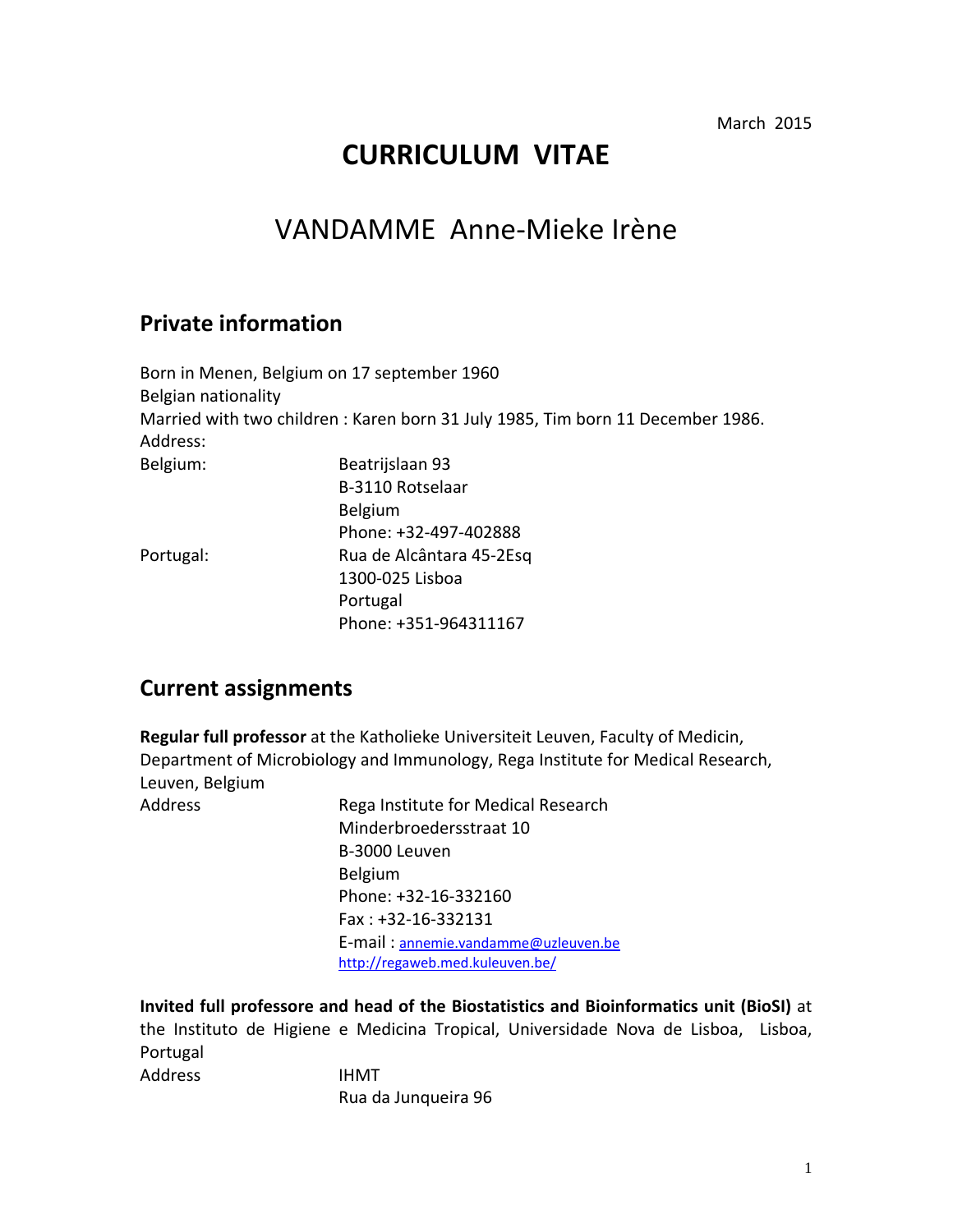1349-008 Lisboa Portugal Phone: +351-21-3652685 Fax : +351-21-3632105

**Founder and director of the companies** IBEICO (International Biomedical Engineering and Informatics Consultancy Office) (since 2006) and MyBioData (Support for database solutions in the Biomedical sector) (2006-2014)

Address Beatrijslaan 93 B-3110 Rotselaar Phone : +32-497 402 888 E-mail : annemie.vandamme@mybiodata.eu

### **Education**

- June 1978: Secundary school : ASO Wet B, St-Niklaasinstituut, Kortrijk, Belgium.
- July 1982: Master in Sciences, Katholieke Universiteit Leuven, Belgium, Faculty of Sciences, Chemistry department, specialisation Biochemistry, great distinction obtained during all four years.
- March 1986: Doctor in Sciences, Katholieke Universiteit Leuven, Belgium, Faculty of Sciences, Chemistry department, Laboratory of Biochemistry, PhD obtained with the greatest distinction: "Study of the biosynthesis of hemocyanin in Sepia officinalis" Prof Lontie & Prof Préaux

### **Professional experience**

#### *October 1982 - October 1986*

PhD student at the Katholieke Universiteit Leuven, Belgium, Chemistry department, Laboratory of Biochemistry, supervised by Prof R. Lontie and Prof G. Préaux : "Study of the biosynthesis of hemocyanin in Sepia officinalis"

Grants : "Aspirant NFWO" : October 1982 - October 1984 October 1984 - October 1986

#### *October 1986 - October 1987*

Postdoctoral Scientist at the Katholieke Universiteit Leuven, Belgium, Chemistry department, Laboratory of Biochemistry, supervised by Prof G. Préaux : "Comparative study of the sequence, active site, bio-synthesis, antigenicity, and structure of biologically important proteins"

Grant : Postdoctoral grant of the Katholieke Universiteit Leuven

*October 1987 - October 1990*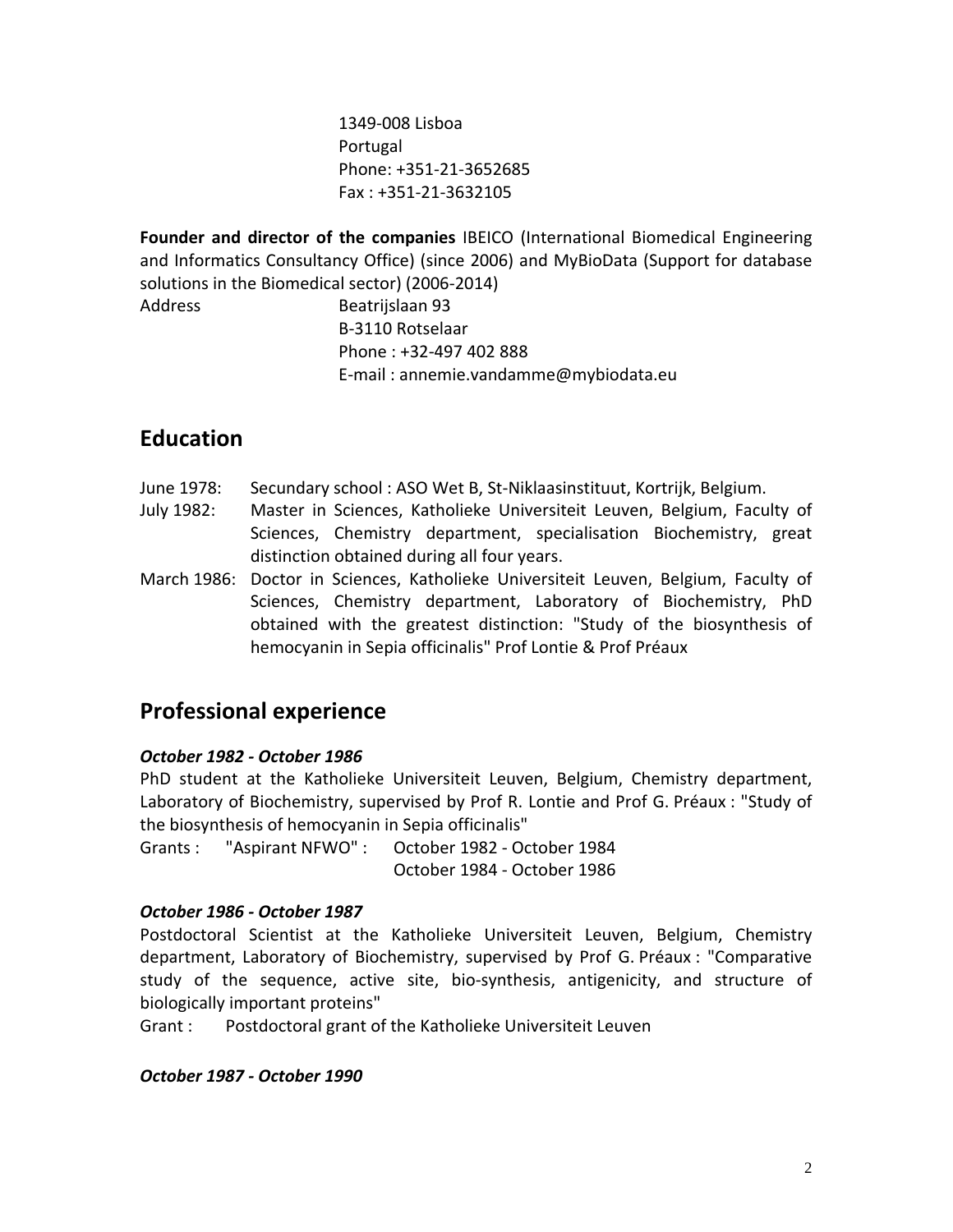Research assistant at the Katholieke Universiteit Leuven, Belgium, faculty of Medicine, Center for Thrombosis and Vascular Research (presently the Center for Vascular and Molecular Biology), supervised by Prof D. Collen : "Molecular biology of the fibrinolytic system and its involvement in pathogenic thrombo-embolic diseases" Grant : "Aangesteld Navorser NFWO" : October 1987 - October 1989

#### *October 1990 – at present*

Research associate (1990-1996), assistant professor (1996-1999), associate professor (1999-2002), full professor (2002-2005), regular full professor (2005-at present) at the Katholieke Universiteit Leuven, Faculty of Medicine, Department of Microbiology and Immunology, Belgium, Rega Institute for Medical Research, with several projects :

- Investigation of the molecular evolution of human viruses, HTLV, HIV, HCV, TTV.
- Evaluation of emerging antiviral drug resistance in clinical HIV and HCV strains using a genotyping and phenotyping approach
- Investigation on the factors that predict therapy response in HIV-infected patients using a database/datamining approach.
- Investigation of disease progression in HTLV or HIV infected patients.
- Evaluation and introduction of new molecular biology and bio-informatics based techniques and responsible for HIV drug resistance testing for the Belgian AIDS Reference laboratory in Leuven.

#### *August 2006 – December 2007*

Consultant at the Instituto Nacional de Saude Dr Ricardo Jorge, Portugal, Center for BioInformatics.

Starting up and directing the BioInformatics Unit.

- Setting up database systems.
- Providing bioinformatics support
- Giving bioinformatics training.

#### *January 2008 – December 2009*

Consultant at the 'Universidade de Lisboa', Bioinformatics support for the FCT center 'BioFIG'

#### *January 2010 – at present*

Invited full professor at the 'Universidade Nova de Lisboa', Bioinformatics support for the 'Instituto de Higiene e Medicina Tropical'

### **Invited lectures**

1. *Comparison of reverse transcriptase gene sequences from HIV-1 strains with different sensitivity to TIBO derivatives*. Lecture given during my visit at the Henry M. Jackson Foundation, Rockville, Maryland, USA. 24/03/92-27/03/92.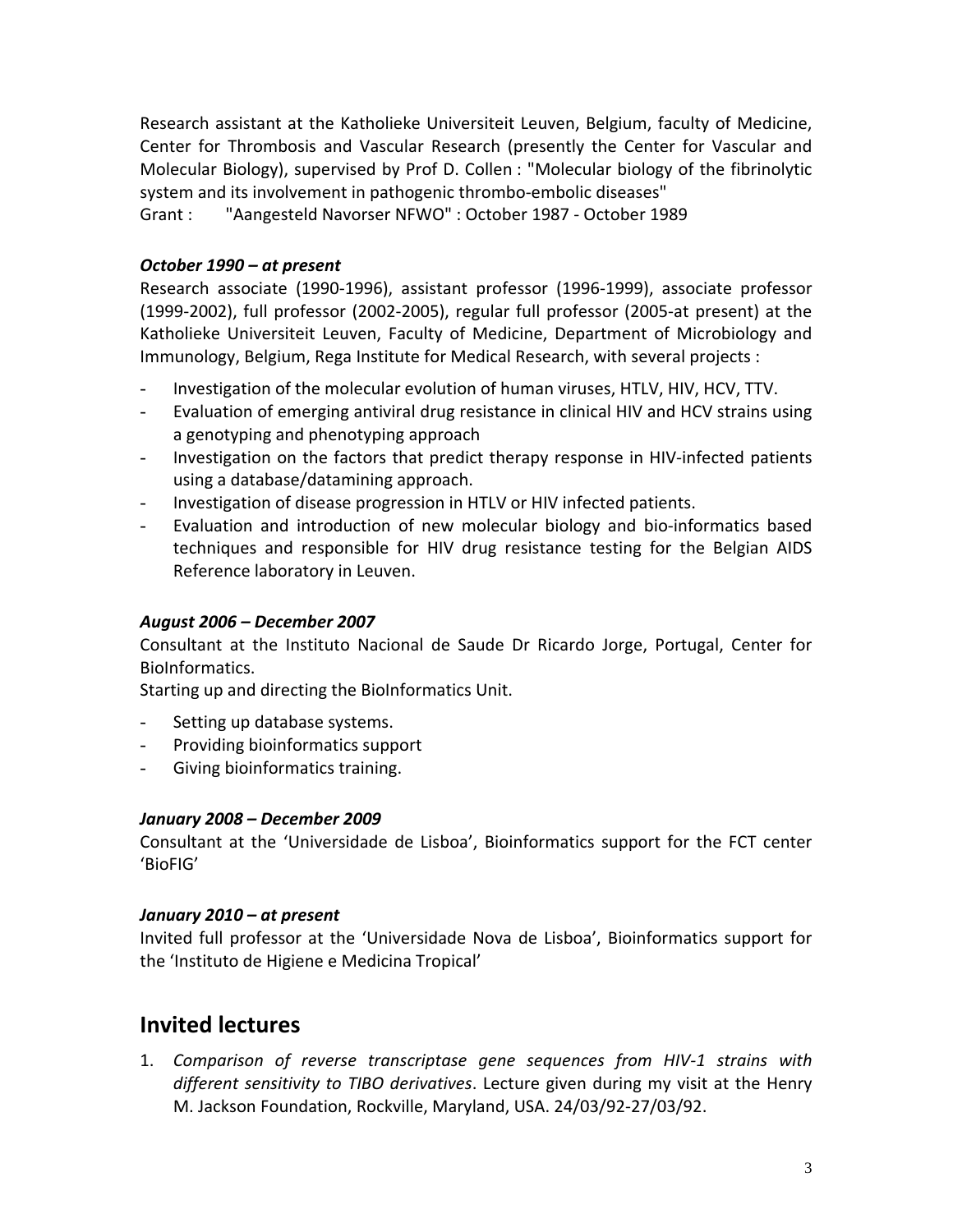- 2. *Comparison of reverse transcriptase gene sequences from HIV-1 strains with different sensitivity to TIBO derivatives*. Lecture given on 07/10/92 at the "Instituut voor Tropische Geneeskunde" in Antwerp, Belgium.
- 3. *Cell type-specific anti-HIV-1 activity of the transactivator inhibitor Ro5-3335*. Lecture given on 07/10/92 at the "Instituut voor Tropische Geneeskunde" in Antwerp, Belgium.
- 4. *Phylogenetic analysis of new types of primate T-lymphotropic viruses : implications for the origin of human retroviruses*. Lecture given on 16/08/94 during my visit at the Institute for Virus Research, Kyoto University, Japan. 13-16/08/94
- 5. *Phylogenetic analysis of primate T-lymphotropic viruses*. Lecture given on 25/01/96 during my visit at INSERM U271, Unité de Recherche sur les hépatites, le SIDA et les rétrovirus humains, Lyon, France. 25-26/01/96
- 6. *Genotypic resistance in HIV-1 isolates from patients treated with several combinations of ZDV, DDI, DDC and 3TC*. Lecture given on 07/11/96 on the INNO-LiPA HIV drug resistance satellite symposium during the Third International Congress on Drug Therapy in HIV Infection, Birmingham, UK, November 3-7, 1996
- 7. *Prevalence of multinucleoside analogue resistant HIV-1 strains in Europe*. Lecture given on 21/04/1997 during my visit at the Department of Internal Medicine, Institute of Clinical Immunology, Rheumatology, Hematology & Oncology, University of Erlangen-Nürnberg, Erlangen, Germany.
- 8. *Evolution of Primate T-lymphotropic Viruses*. Lecture given on 22/04/1997 during my visit at the laboratory for Medical Microbiology, Pettenkofer Institut, Munchen, Germany.
- 9. *Multi nucleoside analogue resistant HIV-1 in Europe*. Lecture given on 30/09/98 during the gathering of the clinical virologists of The Netherlands (NWKV) in Maastricht, The Netherlands.
- 10. *HTLV infection in individuals with indeterminate serologies*. Lecture given on 15/12/98 during my visit at the Centro de Hematologia e Hemoterapia do Ceara-Hemoce, Fortaleza, Brazil.
- 11. *The use of PCR in the study of HTLV-associated haematologic disorders*. Lecture given on 15/12/98 during my visit at the Centro de Hematologia e Hemoterapia do Ceara-Hemoce, Fortaleza, Brazil.
- 12. *Gene regulation for the human retroviruses HIV and HTLV, and possible interactions in cases of double infection*. Lecture given on 04/02/99 at the Department of Molecular Biology, University of Gent, Belgium.
- 13. *The multiple nucleoside analogue resistance mutations confer cross-resistance to Abacavir*. Lecture given on 12/02/1999 during my visit at the Institut für Klinische und Molekulare Virologie, University of Erlangen-Nürnberg, Erlangen, Germany.
- 14. *The simian origins of the human T-cell leukemia/lymphoma virus type 1*. Lecture given on 20/04/1999 during my visit at the Laboratoire de Rétrovirologie, CRP-Santé, Luxembourg.
- 15. *The simian origins of the pathogenic human T-cell lymphotropic virus type 1*. Lecture given on 28/05/1999 during my visit at the Institut für Virologie, Universität Köln, Germany.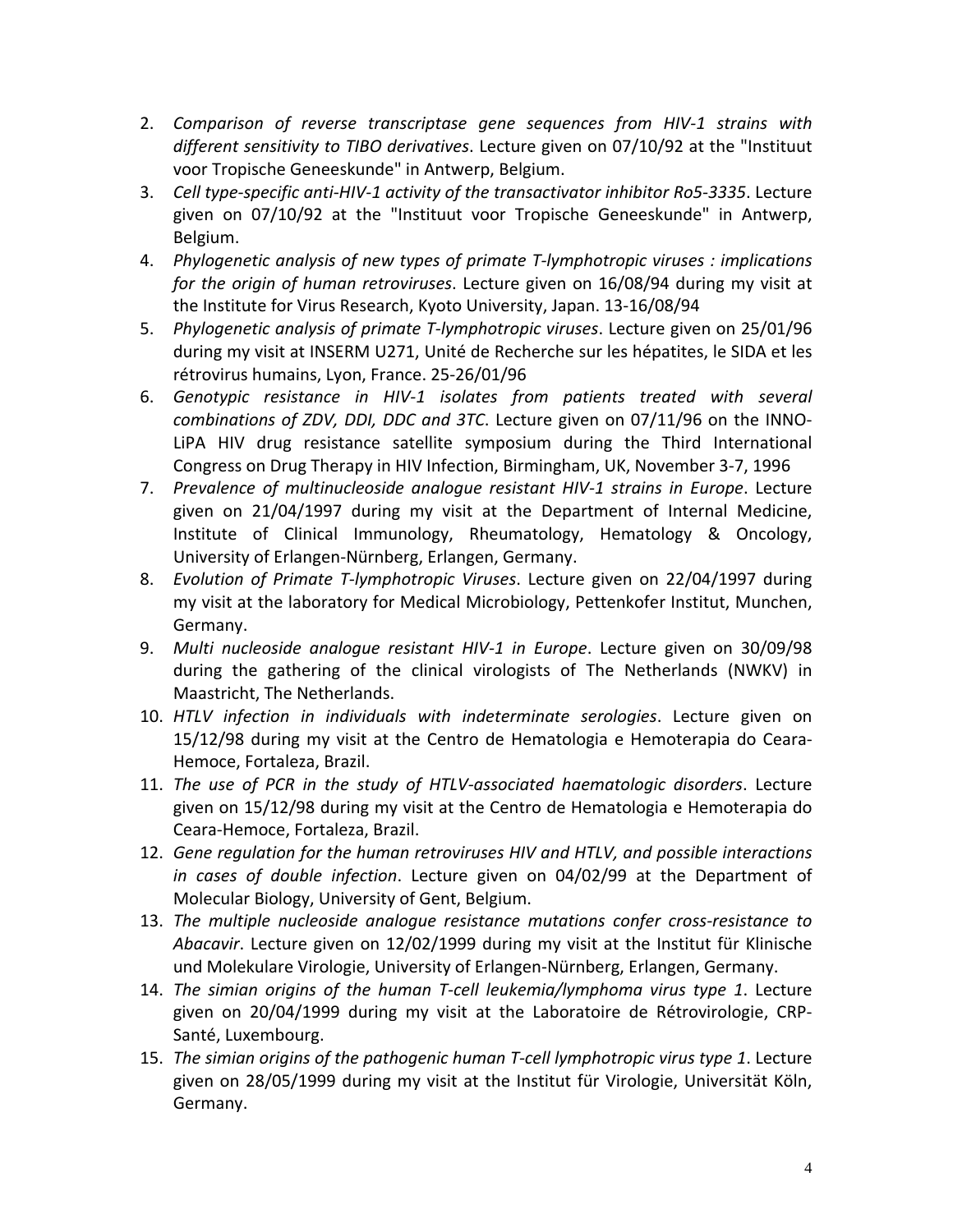- 16. *European guidelines for the clinical use of HIV-1 drug resistance testing*. Lecture given on 09/03/2000 at the "Instituut voor Tropische Geneeskunde" in Antwerp, Belgium.
- 17. *Methods for testing HIV-1 drug resistance*. Lecture given on 17/10/2000 at the "Max von Pettenkofer-Institut" in München, Germany.
- 18. *New Developments in anti-HIV Therapy: Potential Role for HIV Tat and Rev inhibitors*. Lecture given on 22/03/2001 at the "Instituut voor Tropische Geneeskunde" in Antwerp, Belgium.
- 19. *Impact of viral evolution on treatment outcome: viral load monitoring, viral subtypes and emergence of drug-resistance*. Lecture given on 03/05/2001 at the EATG meeting "Developments in HIV and treatment management of drug-related toxicities and side effects" in Brussels, Belgium.
- 20. *History of HIV*. Lecture given on 20/06/2001 at the University Hospital St Pieter, Brussels, Belgium.
- 21. *Phylogenetic analysis of new types of primate T-lymphotropic viruses: implications for the origin of human retroviruses*. Lecture given on 25/02/2002 at the Regional Primate Research Center, Seattle, USA.
- 22. *HTLV and HIV molecular epidemiology : dating their zoonotic origin*. Lecture given on 25/02/2004 at the 'Institut des Sciences de la Vie', Université Catholique de Louvain, Louvain-La-Neuve, Belgium.
- 23. *Evolution of viruses*. Lecture given on 09/03/2004 at the 'Rega Institute for Medical Research', Katholieke Universiteit Leuven, Leuven, Belgium.
- 24. *HIV-1 subtypes and drug resistance*. Lecture given on 07/12/2005 at the 'University of Antwerp', Antwerp, Belgium.
- 25. *HTLV and HIV molecular epidemiology: dating their zoonotic origin*. Lecture given on 11/10/2005 at the 'Biomedical Primate Research Centre', Rijswijk, The Netherlands.
- 26. *HTLV and HIV molecular epidemiology: dating their zoonotic origin*. Lecture given on 22/11/2005 at the 'Université de Liège', Sart Tilman, Belgium.
- 27. *HIV tropism determinants and how to measure them*. Lecture given on 04/12/2006 at the Belgian headquarters of Pfizer.
- 28. *HTLV and HIV molecular epidemiology: dating their zoonotic origin*. Lecture given on 20/04/2007 at the 'Laboratory of Aquatic Ecology', KULeuven, Belgium.
- 29. *RegaDB Collaborative System*. Lecture given on 04/05/2007 at the 'Cascade workshop', Robert Koch Institute, Berlin
- 30. *Molecular epidemiology as a forensic technique for HIV and HCV transmission investigation*. Lecture given on 29/11/2007 at the 'Instituto Nacional de Saúde', Lissabon, Portugal.
- 31. *The making of the Rega algorithm*. Lecture given on 14/12/2007 at the 'First International Consensus Conference about Inhibitory Quotients (ICCIQ), Paris Roissy Sheraton Hotel, France.
- 32. *Update on clinical use of co-receptor assays*. Lecture given on 06/03/2008 at the 'ECAB meeting of the European AIDS Treatment Group', Brussels, SAS radisson EU hotel, Belgium.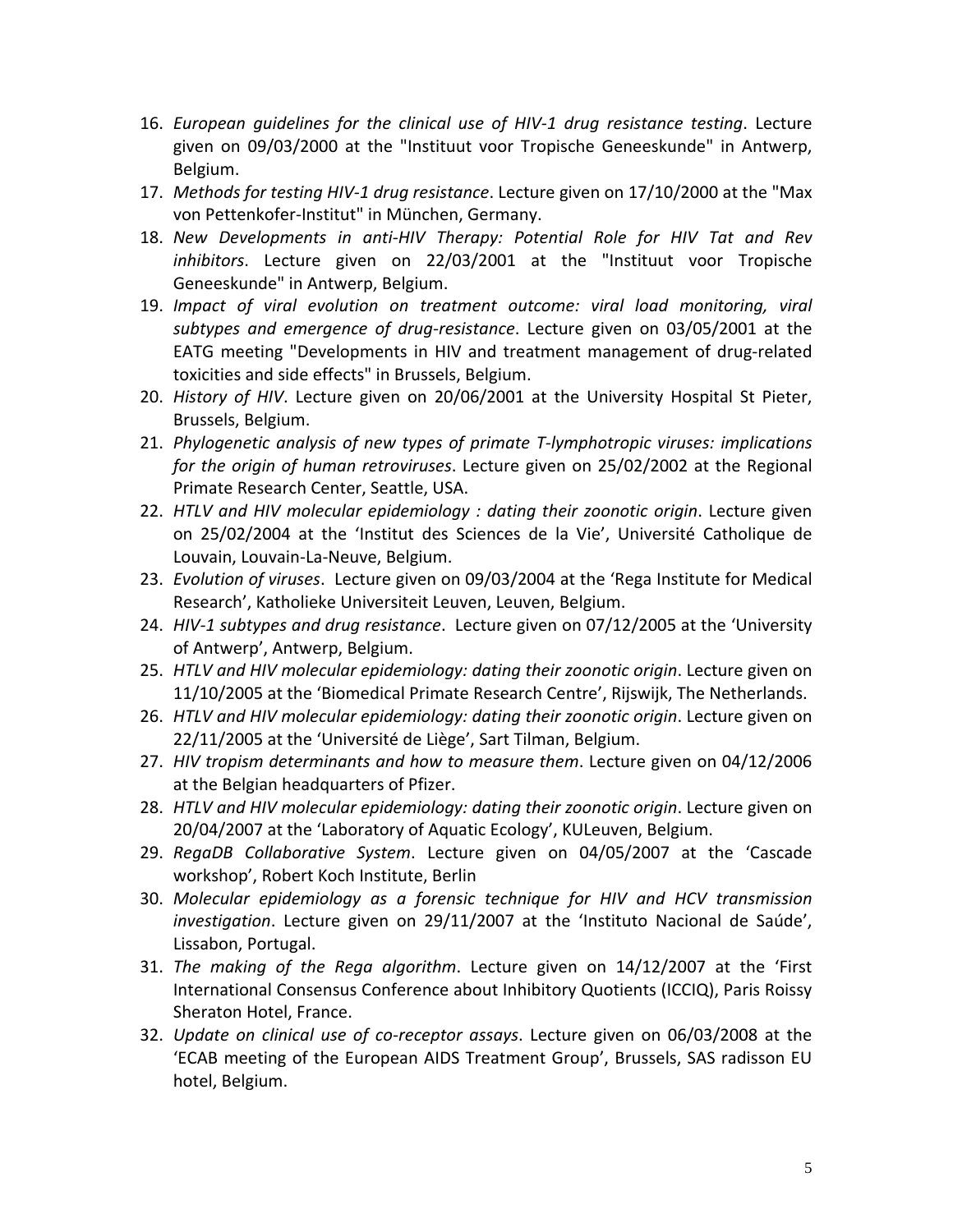- 33. *Modelling HIV-1 Evolution under Drug Selective Pressure*. Lecture given on 16/01/2009 at the KDBIO, Instituto de Engenharia de Sistemas e Computadores, Lisbon, Portugal.
- 34. *Datamining for HIV resistance*. Lecture given on 28/04/2009 at the Institute of Microbiology, University Hospital Center, University of Lausanne, Switzerland.
- 35. *Molecular evolution and inferring phylogenies*. Presentation as part of the Bridge Meetings organized by the Erasmus Postgraduate School Molecular Medicine, given on 08/09/2009 at the Erasmus Medical Center, Rotterdam, The Netherlands.
- 36. *The HIV-1 pandemia*. Lecture given on 15/10/2009 at the National HIV Reference Center, Sheba Medical Center, Tel-Hashomer, and School of Public Health, Tel-Aviv University, Tel-Aviv, Israel
- 37. *The Origins of HIV.* Lecture given on 16/06/2010 at the MPL Lecture Theatre, School of Pharmacy, Muhimbili University of Health and Allied Sciences, Dar-Es-Salaam, Tanzania.
- 38. *Kinshasa, the Cradle of the Current AIDS Pandemic.* Lecture given on 18/11/2010 at the Auditorium Museum M, Leuven, Belgium. This lecture was part of a series on 50 years independence of Congo.
- 39. *Forensic HIV research.* Lecture given on 03/12/2010 at the Laboratory for Forensic Genetics and Molecular Archeology, Katholieke Universiteit Leuven, Leuven, Belgium.
- 40. *Molecular epidemiology as a forensic technique for HIV and HCV transmission investigation*. Lecture given on 16/12/2010 at the Faculty of Medicine, Lund University, Sweden.
- 41. *Viral pathogen phylogenomics and disease dynamics: HIV as example.* ECDC Expert consultation: Breakthroughs in molecular epidemiology of human pathogens: how to translate into public health practice 22-23 November, 2011, Stockholm, Sweden.
- 42. *Comparison between genotypic interpretation algorithms*. Lecture given on 24/05/2012 at the 3<sup>rd</sup> Siemens Academy Scientific Day, Brussels, Belgium
- 43. *Could transmission of HIV drug resistance push the virus towards a more aggressive form?* Lecture given on 19/12/2012 at the Instituto de Higiene e Medicina Tropical, Lisbon, Portugal.
- 44. *Anomaly detection tool.* Lecture given on 3 March 2013 at the WHO ResNet meeting, Atlanta, USA.
- 45. *RegaDB: Virus data management and analysis environment.* Lecture given on 7 March 2013 at the CDC, Atlanta, USA.
- 46. *Origin and spread of the HIV pandemic.* Lecture given on 5 June 2014 at the National Institute for Infectious Diseases "L. Spallanzani", Rome, Italy.
- 47. *HIV genetic sequences for forensic purposes.* Lecture given on 23 September 2014 at the Universidade Salvador "UNIFACS", Salvador, Bahia, Brazil.

### **Scientific distinctions**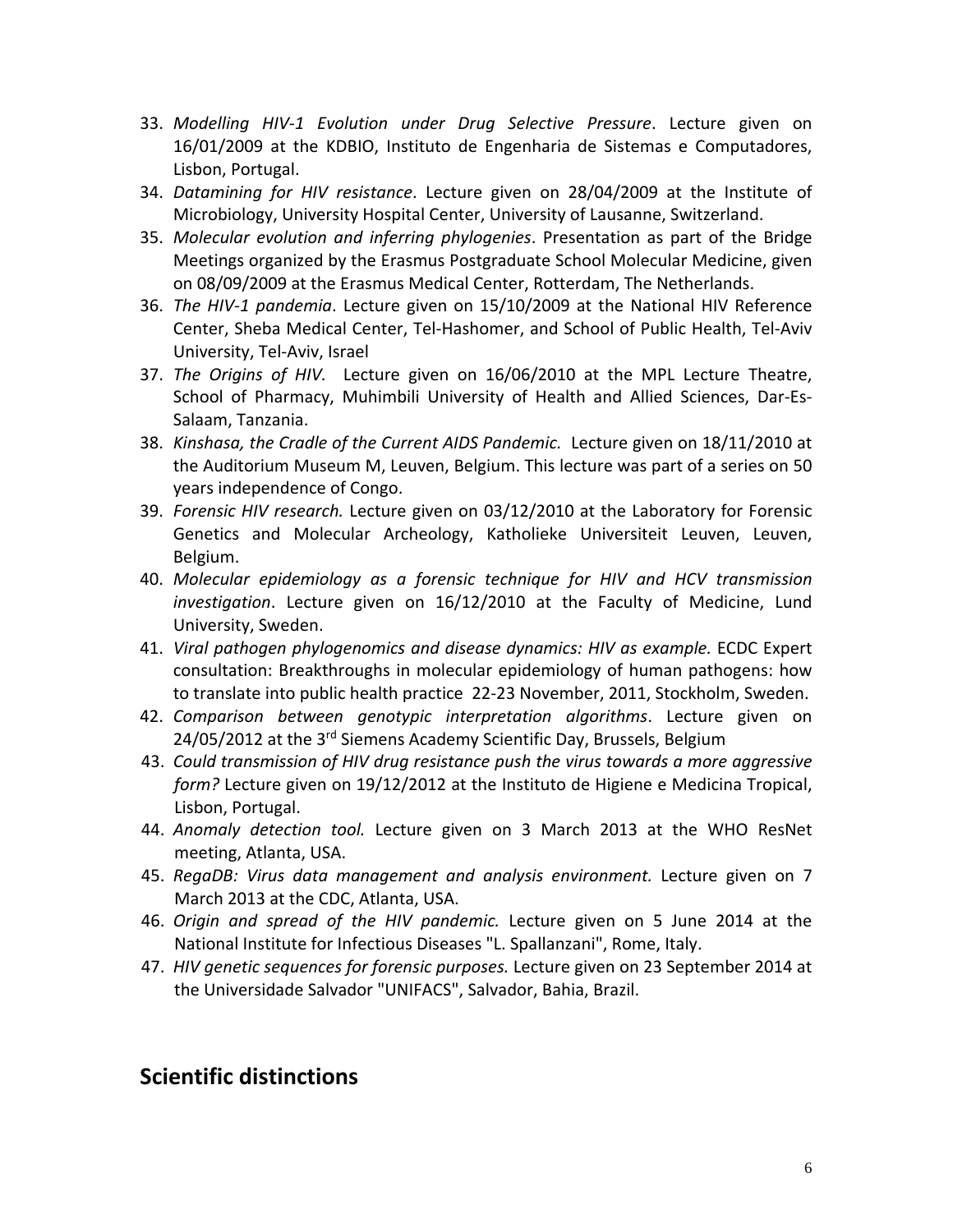Award Jean-Servais Stas 1986, granted for my PhD thesis.

Award Franz Van Goidsenhoven for Clinical Medical Science, Period 1989-1991 : Enhancement of the thrombolytic potency of urokinase-type plasminogen activator by targeting with clot-specific monoclonal antibodies.

Special award of the Belgian Royal Academy of Medicine, Period 1991-1993 : Polymerase chain reaction (PCR) as a diagnostic tool in HIV infection.

Award Dr. & Mrs Schamelhout-Koettlitz for Medical Science, Period 1996-1997 : Groeiende divergentie binnen de primaat T-cel lymfotrope virussen.

Accepted for the 'EMBO Practical Course' : "Sequence Analysis and Molecular Evolution", Heidelberg, Germany, June 20-26, 1995.

Accepted for the 'Workshop on Molecular Evolution' at the Marine Biology Laboratory in Woods Hole, MA, USA, August 6-18, 1995.

Travel grant of the NFWO for the VIIth International Conference on AIDS, Florence, Italy, June 16-21, 1991.

Travel grant of the NFWO for the IXth International Conference on AIDS, Berlin, Germany, June 7-11, 1993.

Travel grant of the NFWO for the Ist European Conference on Experimental AIDS Research, Cannes, France, March 10-13, 1996.

Travel grant of the FWO for the VIIIth International Conference in Human Retrovirology : HTLV, Rio de Janeiro, Brazil, June 9-13, 1997.

Travel grant of the FWO for the 4th International Congress on Drug Therapy in HIV Infection, Glasgow, Scotland, November 8-12, 1998

Travel grant of the FWO for the VIIIth International Conference in Human Retrovirology : HTLV, Kagoshima, Japan, April 5-9, 1999.

Travel grant of the FWO for the XIIIth International AIDS Conference, Durban, South-Africa, 9-14 July 2000.

Travel grant of the FWO for the Fifth International Workshop on HIV Drug Resistance and Treatment Strategies, Scottsdale, Arizona, USA, 4-8 June 2001.

Travel grant of the FWO for the 9th International Workshop on HIV Dynamics and Evolution, Lake Arrowhead, USA, March 17-20, 2002.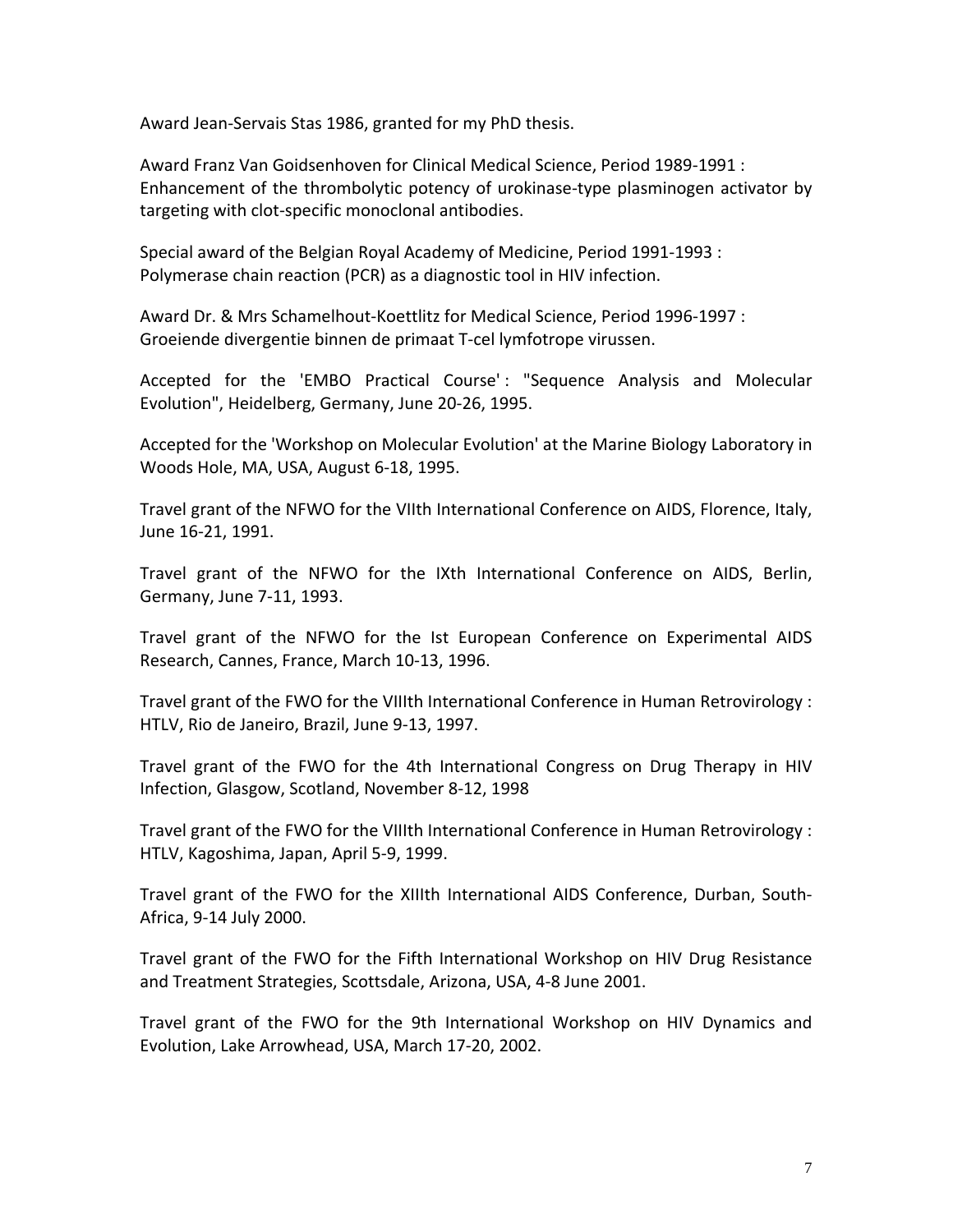Travel grant of the FWO for the 11th International Workshop on HIV Dynamics and Evolution, Stockholm, Sweden, April 29 – May 2, 2004.

Young researcher scholarship award for the abstract: **Vandamme A.-M.,** Schmit J.-C., Balzarini J., Witvrouw M., Van Laethem K., Hermans P., Kleim J.-P., Desmyter J., & De Clercq E. In vitro selection of high level quinoxaline (HBY097) resistance using a patient isolate displaying multidrug resistant phentype. Third International Congress on Drug Therapy in HIV Infection, Birmingham, UK, November 3-7, 1996. AIDS 10, S20, 1996.

Young researcher award granted to Kristien Van Vaerenbergh for the abstract: Van Vaerenbergh K., Van Laethem K, Albert J., Albrecht H., Boucher C., Clotet B., Floridia M., Nielsen C., Pedersen C., Perrin L., Ruiz L., Schmit JC., Schneider F., Schoolmeesters A., Schuurman R., Stellbrink H.J., Stuyver L., Van Lunzen J., Van Wijngaerden E., Vella S., Yerley S., De Clercq E., Desmyter J. & **Vandamme A.-M.** Multinucleoside drug resistance among European HIV-1-infected patients. Sixth European Conference on Clinical Aspects and Treatment of HIV-Infection, Hamburg, Germany, Oct 11-15, 1997

Best Poster award at the ECEAR meeting granted to Sonia Van Dooren for the abstract: Van Dooren S., Salemi M., Gotuzzo E., Watts D., Audenaert E., Duwe S., Ellerbrok H., Grassmann R., Desmyter J. & **Vandamme A.-M.** Post-Colombian introduction of HTLV-I in Latin-America. Third European Conference on Experimental AIDS Research, Munchen, Germany, Februari 28 -March 03, 1998.

Young researcher scholarship award granted to Kritsel Van Laethem for the abstract: Van Laethem K, Witvrouw M., Schmit J.C., Sprecher S., Hermans P., Leal M., Harrer T., Clotet B., Ruiz L., De Clercq E., Desmyter J., & **Vandamme A.-M.** The multiple nucleoside analogue resistance mutations confer cross-resistance to Abacavir. 6th Conference on Retroviruses and Opportunistic Infections, Chicago, USA, 31 January-4 February 1999.

Young researcher scholarship award granted to Sonia Van Dooren for the abstract: Van Dooren S., Salemi M., Delaporte E., Pourrut X., Verschoor E., Van Goidsenhoven I., Desmyter J. & **Vandamme A.-M**. Analysis of the simian origin of the HTLV-I subtypes. 9th International Conference on Human Retrovirology: HTLV, Kagoshima, Japan, 5-9 April 1999.

Young researcher scholarship award granted to Marco Salemi for the abstract: Salemi M., Desmyter J., & **Vandamme A.-M**. Estimation of the divergence time for the major human and simian T-lymphotropic virus (HTLV/STLV) lineages by analysing full genome sequences. 9th International Conference on Human Retrovirology: HTLV, Kagoshima, Japan, 5-9 April 1999.

Best Poster award at the 13de Wetenschappelijke Vergadering van de Belgische Vereniging voor Infectiologie en Klinische Microbiologie granted to Gaëtan Muyldermans toegekend aan voor de poster: Muyldermans G., Debaisieux L., Fransen K., Marissens D., Miller K., Vaira D., **Vandamme A.-M.**, Vandenbroucke A.T., Verhofstede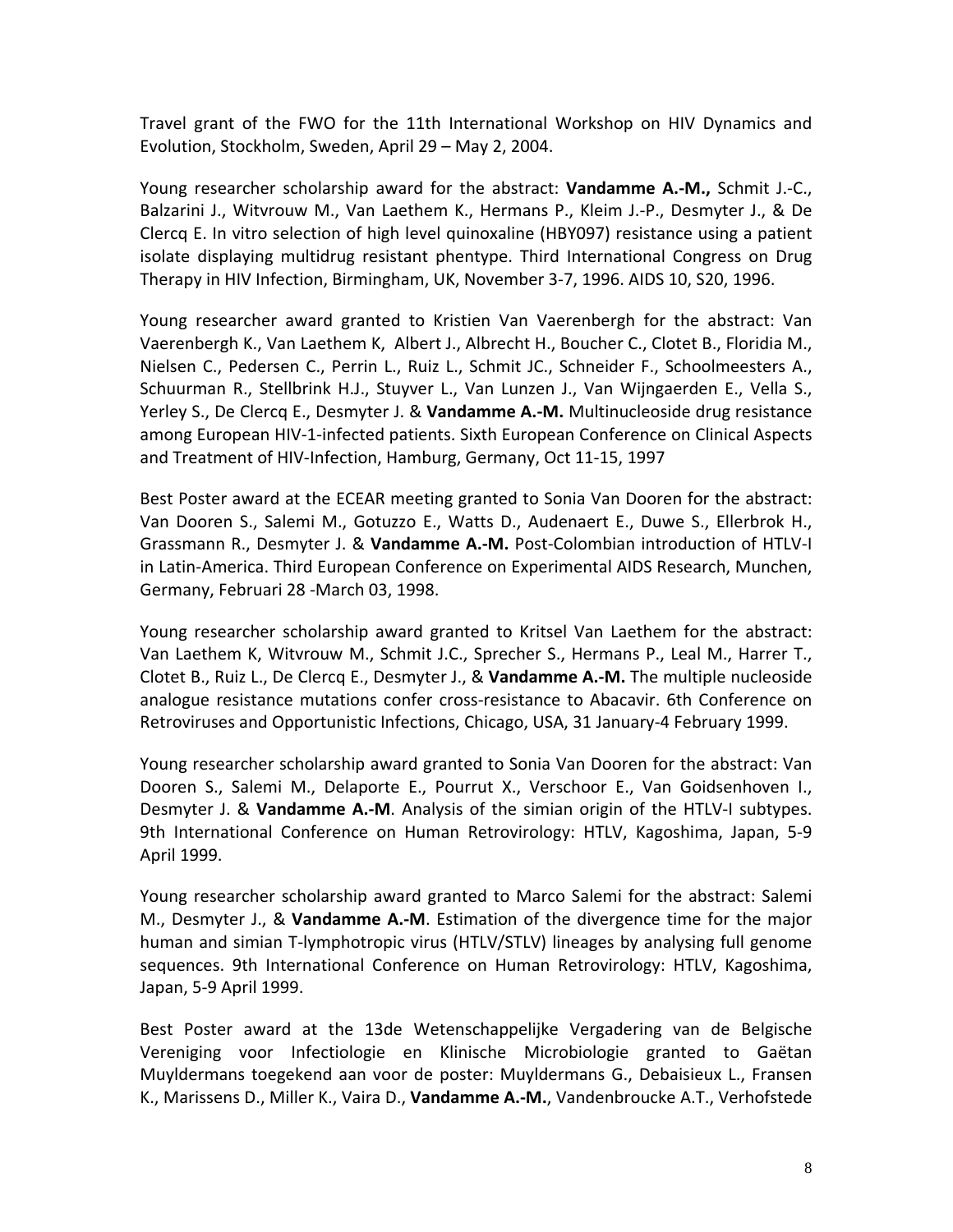C., Schuurman R., Zissis G., Lauwers S. Blinded, multicenter quality control study for the quantification of human immunodeficiency virus type 1 RNA in plasma by the Belgian AIDS reference laboratories. 13de Wetenschappelijke Vergadering van de Belgische Vereniging voor Infectiologie en Klinische Microbiologie, Sint-Niklaas, Belgium, 11 December 1999.

Young researcher scholarship award granted to Sonia Van Dooren for the abstracts: Van Dooren S., Gessain A. & **Vandamme A.-M.** Full Genome Analysis of the Current Most Divergent STLV-I Strain Present in a Macaca arctoides. - Van Dooren S., Pourrut X., Peeters M., Delaporte E. & **Vandamme A.-M.** A second divergent 'STLV-L'-like strain detected in a Cercopithecus nicitans from Cameroon. - Van Dooren S., Salemi M., Liu H.- F., Goubau P., Prims M., Vancuyck D., Remondegui C., Bouzas M.B., Talarmin A., Gotuzzo E., Gurtsevitch V. & **Vandamme A.-M.** Low HTLV-I evolutionary rate confirmed in cases of vertical intrafamilial HTLV-I transmission. - Van Dooren S., Prims M., Verschoor E., Langenhuijzen S., Pourrut X., Peeters M., Delaporte E. & **Vandamme A.-M.** Phylogenetic Characterization of STLV-I Strains from Various Asian and African Monkey Species. Tenth International Conference on Human Retrovirology: HTLV and Related Viruses, Dublin, Ireland, 25-29 June 2001..

Award for the 'Best scientific papers originating in Ireland", Period 2000-2001: obtained with the paper 'Salemi M., Strimmer K., Hall W.W., Duffy M., Delaporte E., Mboup S., Peeters M. & **Vandamme A.-M.** Dating the radiation of HIV-1 group M in 1930s using a new method to uncover clock-like molecular evolution. FASEB Journal online 10.1096/fj.00-0449fje, 2000. FASEB Journal 15: 276-278, 2001'

## **Educational assignments**

Assistance in teaching :

- "Genetische en chemische manipulatie van antilichamen" (2 hours); 2nd year postgraduate education in Biotechnology (20 students), KULeuven, academic year 1989-1990 and 1990-1991, substituting for Prof. D. Collen as part of the course "Cellulaire immunologie en biotechnologie in de medische wetenschappen, E514, 15 uur".
- Practical courses for the 2nd year postgraduate education in Biotechnology (2 weeks), assisting Dr. Luc Nelles, KULeuven academic year 1989-1990 and 1990- 1991;

Teaching :

- "Molecular epidemiology of viruses" (1 hour/week one semester); 3<sup>rd</sup> year Medical School at the Katholieke Universiteit Leuven, Belgium, 1996-2001.
- "Evolution moléculaire des virus : théorie et applications" (2 times 2 hours in total); Université Catholique de Louvain, Brussels, Belgium 1996-1999.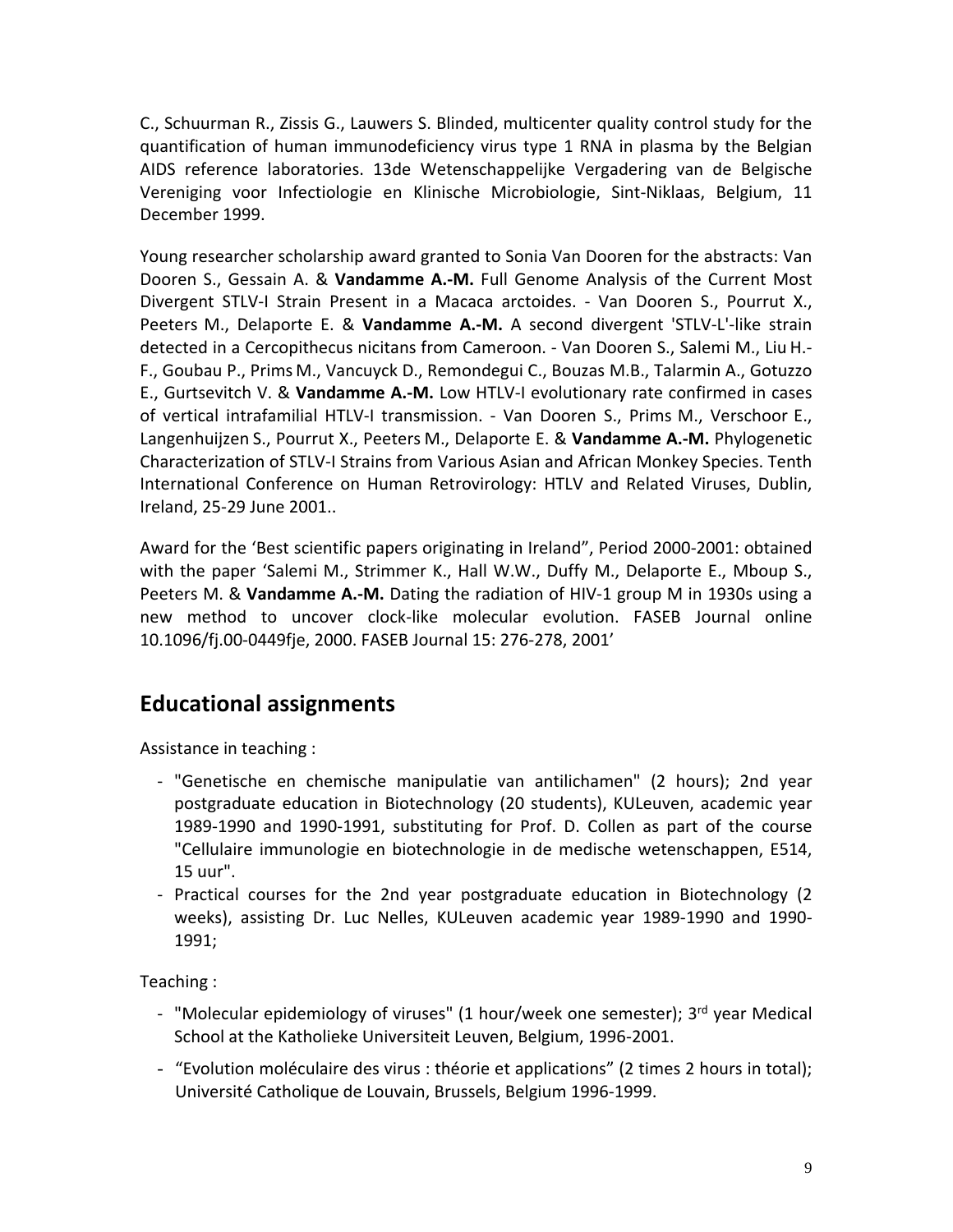- "Phenotypic Resistance Assays Technical overview and description" From Laboratory To Patient: Course in HIV Resistance and Resistance Assays. University Medical Center Utrecht; Virology Education. 5-6 Juni, 2000.
- "Scientific Research Education" (1 hour/week one semester); 2<sup>nd</sup> and 3<sup>rd</sup> year Medical School at the Katholieke Universiteit Leuven, Belgium, 2001-2007.
- "Genetics, Genetic Evolution Mechanisms and Genetic Nomenclature" (Teamteaching with 4 teachers). Master in Sciences Bioinformatics at the Katholieke Universiteit Leuven, Belgium, 2001-2014.
- "Introduction to Genetics" (Team-teaching with 4 teachers). Master in Sciences Bioinformatics at the Katholieke Universiteit Leuven, Belgium, since 2014.
- "Bioinformatics" (Team-teaching with 4 teachers). Postgraduate Bioinformatics at the Katholieke Universiteit Leuven, Belgium, 2001-2007.
- "Molecular epidemiology of HIV and HTLV" (4 hours) Postgraduate course: "Epidemiology of Infectious Diseases", at the Municipal Health Service, Amsterdam, The Netherlands, 18-22 February 2002.
- "Fundamentals of molecular evolution", "Construction of phylogenetic trees: powers and pitfalls of tree construction methods", "Practical computer session 1: Construction and interpretation of phylogenetic trees" during the "First Brazilean workshop on virus evolution and molecular epidemiology", Bahia, Brazil, 25-27 maart 2002.
- ["Bio-informatics: Evolutionary and Quantitative Genetics"](https://cygnus.cc.kuleuven.be/webapps/portal/frameset.jsp?tab=courses&url=/bin/common/course.pl?course_id=_159276_1) (Team-teaching with 3 teachers). Master in Sciences Bioinformatics at the Katholieke Universiteit Leuven, Belgium, 2008-2012.
- "Bioinformatics and systems biology" (Team-teaching with 4 teachers). Master in Biomedical Sciences at the Katholieke Universiteit Leuven, Belgium, since 2008.
- "Phylogenetic Investigation in Forensic Sciences" at the Egas Moniz Cooperativa de Ensino Superior, Lisbon, Portugal, teaching in the "Erasmus Mundus Msc in Forensic Sciences", 2012.
- "Computational biology and Bioinformatics" (Team-teaching with 9 teachers). Postgraduate in human genetics and infectious diseases at the Universidade Nova de Lisboa, Lisboa, Portugal, since 2013.

Training and advising researcher for PhD students :

- Christine De Greef : 1984 1989 (Promoter Prof. G. Préaux). "Afzonderen, fractioneren en kloneren van hemocyanine-mRNA-rijke frakties uit de cefalopood *Sepia officinalis*", Faculty of Sciences.
- Lieve Declercq : 1986 1990 (Promoter Prof. G. Préaux). "Partiële sekwentiebepaling van het hemocyanine bij *Sepia officinalis* en lokalisatie van de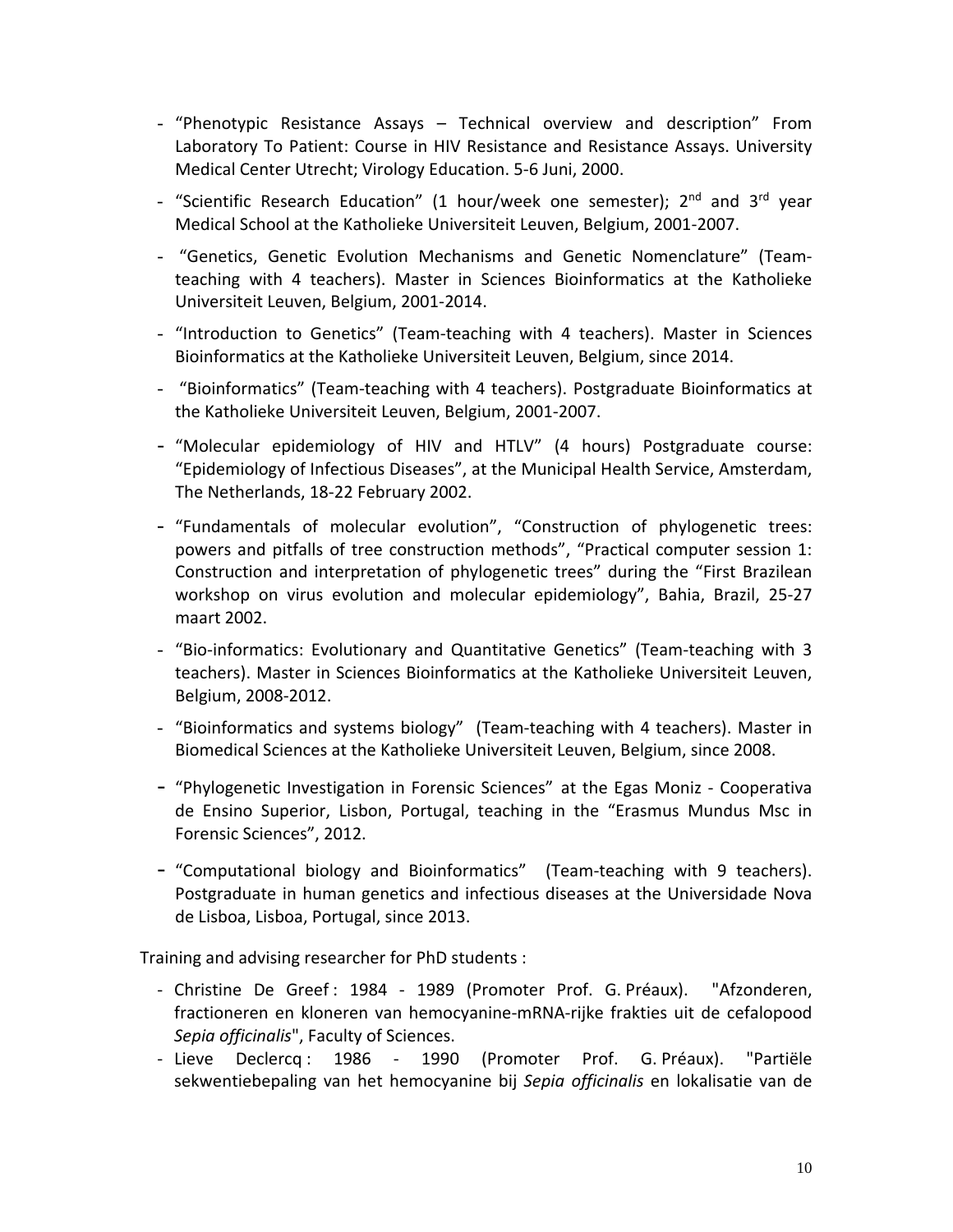hemocyanine-biosyntheseplaats bij *Helix pomatia* via de rekombinant-DNA technologie", Faculty of Sciences.

- Hsin-Fu Liu : 1991 - 1996 (Promoter Prof. J. Desmyter, co-promoter Prof P Goubau). "Genomic diversity and molecular phylogeny of human and simian T-cell lymphotropic viruses", Faculty of Medicine.

Copromoter for PhD students :

- Jean-Claude Schmit : 1993 1998 (Promoter Prof. E. De Clercq, co-promoter Prof **Anne-Mieke Vandamme**): "Clinical relevance of human immunodeficiency virus (HIV) type 1 drug resistance", Faculty of Medicine.
- Marianne Van Brussel : 1992 1998 (Promoter Prof. J. Desmyter, co-promoters Prof **Anne-Mieke Vandamme** and Prof Roger Huybrechts): "Isolation and genomic characterization of two new simian T- lymphotropic viruses", Faculty of Sciences.
- Dirk Daelemans : 1996 2000 (Promoter Prof. E. De Clercq, co-promoters Prof. J. Vanderleyden, and Prof **Anne-Mieke Vandamme**): "HIV-1 gene regulation inhibitors: mechanism and target of action", Faculty of Agriculture and Applied Biological Sciences.
- Kris Covens: 2004 2010. Biomedical Sciences. "HIV-1 drug resistance pathways: new methodologies and application to fusion inhibitors" (promoter: Kristel Van Laethem, co-promotor: **Anne-Mieke Vandamme**)
- Nuno Faria: 2009-2013. Uncovering the patterns of gene flow in viral epidemic history**.** (Promoter Philippe Lemey**,** co-promoter **Anne-Mieke Vandamme**).
- Bram Vrancken: 2009-present. "Een populatiegenomisch perspectief op persistente virale infecties." (Promoter Philippe Lemey**,** co-promoter **Anne-Mieke Vandamme**).
- Sarah Megens: 2009-present. Genetische determinanten van coreceptor gebruik en resistentie tegen entry inhibitoren in HIV-1 groep M. (Promoter Kristel Van Laethem**,** co-promoter **Anne-Mieke Vandamme**).
- Lize Cuypers: 2012-present. HCV….. (Promoter Kristel Van Laethem**,** co-promoter **Anne-Mieke Vandamme**).

Promoter for PhD students :

- Marco Salemi: 1995-1999 (Promoter **Anne-Mieke Vandamme**, co-promoters Y. Engelborghs and J. Desmyter): "Molecular investigation of the origin and genetic stability of the human T-cell lymphotropic viruses", KU Leuven, Faculty of Sciences.
- Kristien Van Vaerenbergh: 1996-2001 (Promoter **Anne-Mieke Vandamme,** copromoter E. De Clercq): "Study of the impact of HIV genotypic drug resistance testing on therapy efficacy", KU Leuven, Faculty of Medicine.
- Kristel Van Laethem: 1997-2001 (Promoter **Anne-Mieke Vandamme,** copromoter E. De Clercq): "*In vitro* investigation of the correlation between genotype and phenotype in clinical HIV-1 isolates", KULeuven, Faculty of Medicine.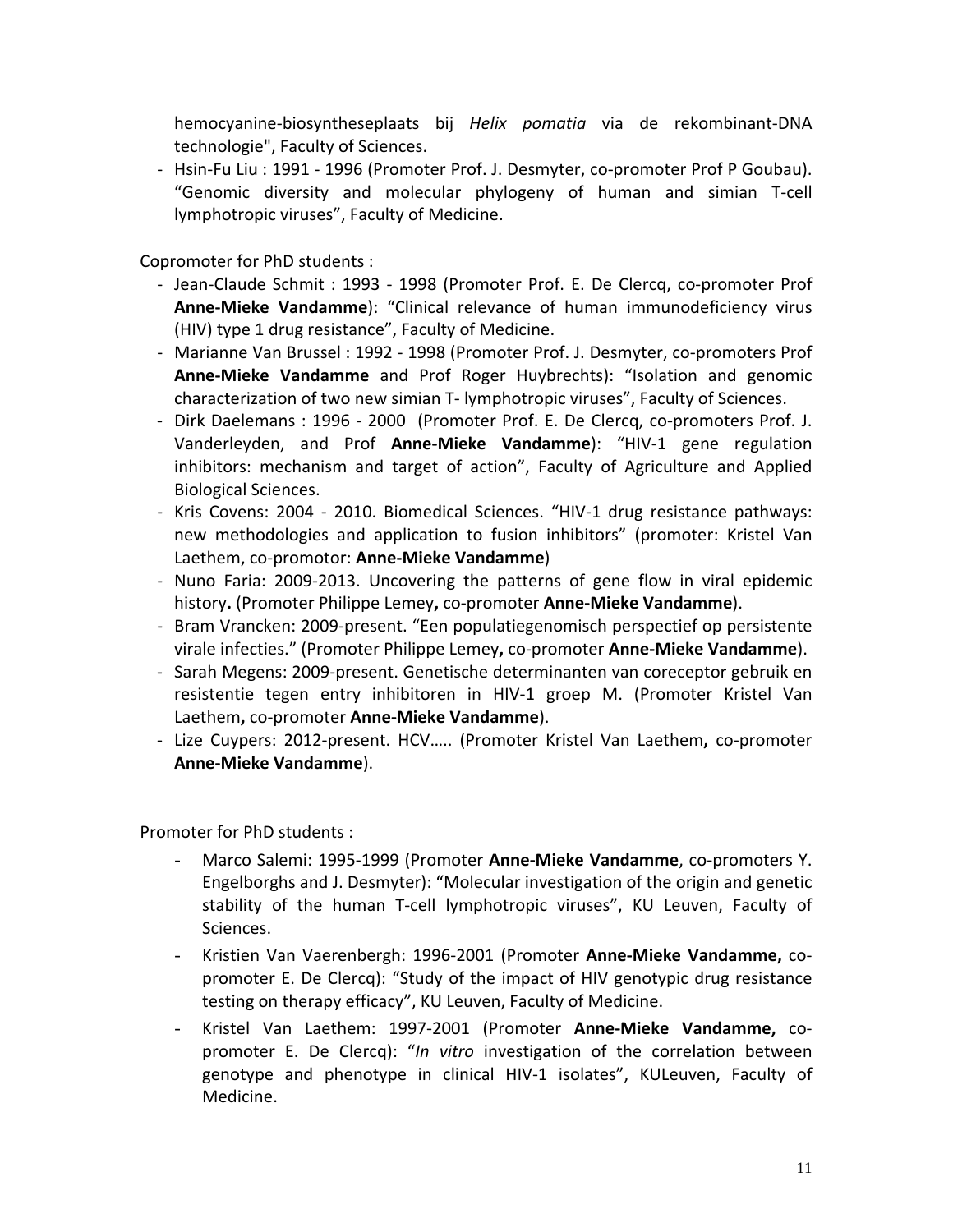- Philippe Lemey: 2000-2005 (Promoter **Anne-Mieke Vandamme,** co-promoter Marc Van Ranst): "Molecular investigation of evolutionary and population genetic processes in human retroviruses", KULeuven, Faculty of Medicine.
- Joke Snoeck: 2000-2005 (Promoter **Anne-Mieke Vandamme,** co-promoter R. Huybrechts): "HIV-1 genetic diversity and anti-HIV-1 drug resistance", KU Leuven, Faculty of Sciences.
- Inge Derdelinckx: 2000-2005 (Promoter **Anne-Mieke Vandamme,** co-promoter E. Van Wijngaerden): "Resistance among untreated HIV infected patients: methods for detection, prevalence in Belgium and impact on treatment response", KU Leuven, Faculty of Medicine.
- Sonia Van Dooren: 1998-2005 (Promoters **Anne-Mieke Vandamme** and M Horzinek**,** co-promoter E. Verschoor): "Molecular investigation of the evolutionary history and diversity of primate T-lymphotropic virus types 1 and 3", University of Utrecht, Faculty of Veterinary Sciences.
- Koen Deforche: 2003-2008. Biomedical Sciences. "Modeling HIV resistance evolution under drug selective pressure" (Promoter **Anne-Mieke Vandamme,** co-promoteren H. Blockeel en Y Moreau)
- Ana Abecasis: 2004-2009. Biomedical Sciences. "The impact of genetic diversity on HIV-1 molecular epidemiology and antiviral drug resistance" (Promoter: **Anne-Mieke Vandamme,** co-promoter Ricardo Camacho)
- Jurgen Vercauteren: 2004-2009. Biomedical Sciences. "The epidemiology of HIV-1 drug resistance" (promotor: **Anne-Mieke Vandamme,** co-promoter Eric Van Wijngaerden)
- Kristof Theys: 2005-2010. Biomedical Sciences. "HIV-1 evolutionary dynamics. Individualized prediction of antiretroviral resistance" (promotor: **Anne-Mieke Vandamme,** co-promoter Hendrik Blockeel)
- Britta Moens: 2006-2012. Biomedical Sciences. "*In vitro* and *ex vivo* evaluation of currently used and novel therapeutic strategies in HTLV-1 infection" (Promoter **Anne-Mieke Vandamme**, co-promoters Johan Van Weyenbergh, Christophe Pannecouque)
- Ana Carolina Palma: 2007–2012. Biomedical Sciences. "The influence of HIV-1 genetic background on antiviral drug resistance pathways" (promoter: **Anne-Mieke Vandamme,** co-promoters Ricardo Camacho and Kristel Van Laethem**)**
- Raphael Sangeda: 2007–2013. Biomedical Sciences. "Challenges for monitoring HIV-1 therapy response in resource-limited settings" (Promoter **Anne-Mieke Vandamme,** co-promoters Eric Van Wijngaerden and Eligius F. Lyamuya)
- Fausta Mosha: 2010-2014. Biomedical Sciences. "Socio-demographic factors associated with success of antiretroviral treatment among HIV patients in Dar es Salaam, Tanzania. (Promoter **Anne-Mieke Vandamme,** co-promoter Eligius Lyamuya)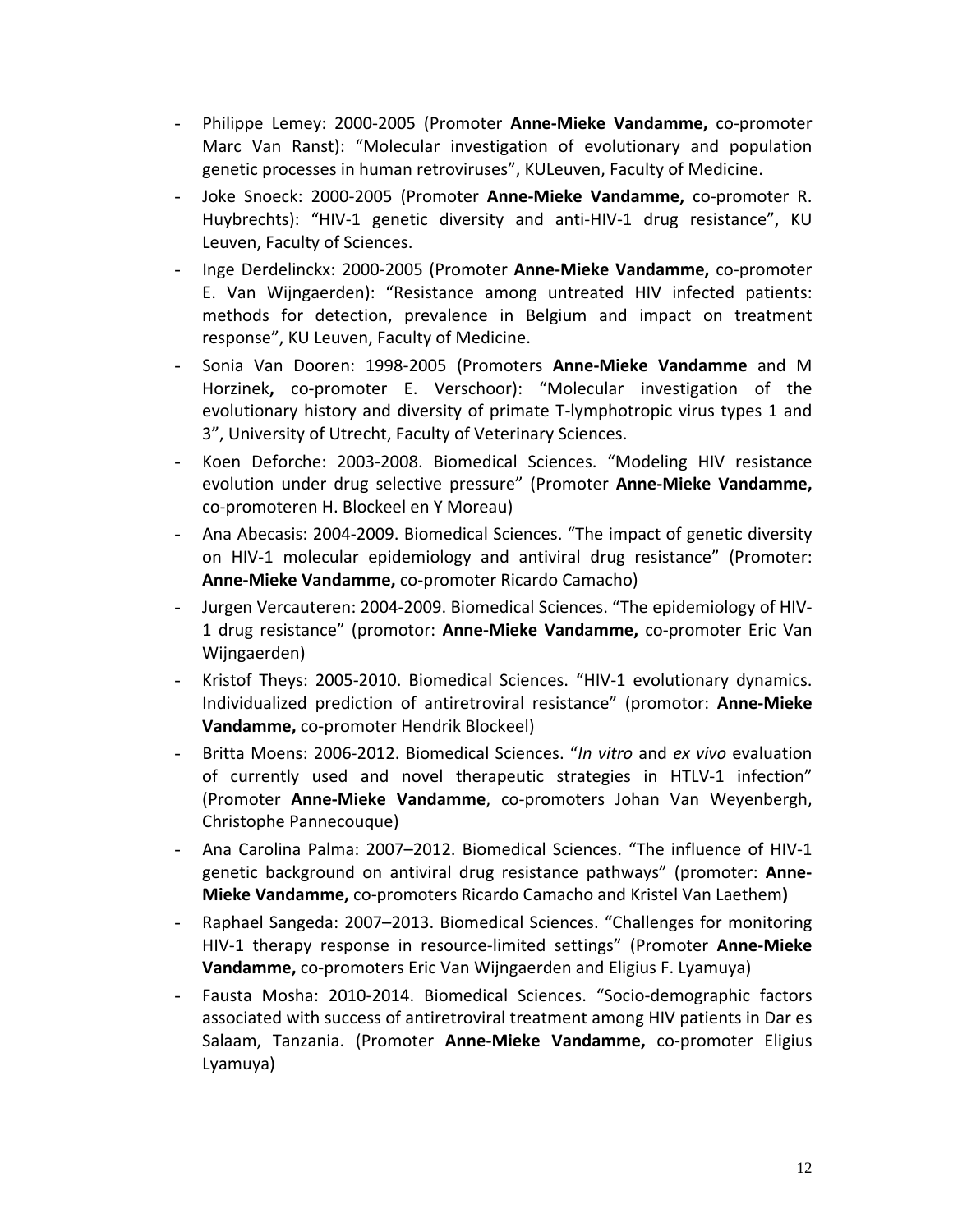- Guangdi Li: 2009-2014. Biomedical Sciences. "HIV genome-wide diversity, interaction and coevolution" (promotor: **Anne-Mieke Vandamme,** co-promoter Jan Ramon)
- Andrea Clemencia Pineda Pena: 2010-2014. Biomedical Sciences. "The Dynamics of Local HIV-1 Epidemics. The Colombian and Belgian cohorts." (Promoter **Anne-Mieke Vandamme,** co-promoter Kristel Van Laethem, copromoter Arley Gomez Lopez)
- Soo-Yon Rhee: 2010-2015. Biomedical Sciences. "Identifying Genetic Correlates of HIV-1 Drug Resistance Using a Multifaceted Approach: Genotype-Treatment, Genotype-Phenotype, and Genotype-Clinical Outcome Correlations" (Promoter **Anne-Mieke Vandamme,** co-promoter Robert W. Shafer)
- Ricardo Khouri: 2009-present. Biomedical Sciences. "Immune activation in Immune activation in HIV-1 and HTLV-1 infection: a candidate gene and systematic approach" (Promoter **Anne-Mieke Vandamme,** co-promoter Johan Van Weyenbergh)
- João Sousa: 2010-present. Biomedical Sciences. "Understanding the factors involved in the origin and epidemic emergence of the HIV strains" (Promoter **Anne-Mieke Vandamme,** co-promoters Philippe Lemey and Viktor Müller)
- Soraya Maria Menezes: 2011-present. Biomedical Sciences. "Identification of biomarkers and novel therapeutic targets in HTLV-1-associated pathologies" (Promoter **Anne-Mieke Vandamme,** co-promoter Johan Van Weyenbergh)
- Carolina Alvarez: 2012-present. Biomedical Sciences. "Use of data mining to identify clinical markers of disease progression in HTLV-1-associated myelopathy (HAM/TSP)" (Promoter **Anne-Mieke Vandamme,** co-promoter Eduardo Gotuzzo and Kristien Verdonck)

Co-promoter of several master theses :

- Darek Krzywania: 2001-2002, "Licentie informatica". "Datamining in HIVonderzoek".
- Anneleen Vanassche: 2001-2002, "Licentie informatica". "Datamining in HIVonderzoek".
- Tom Moerman: 2001-2002, "Licentie informatica". "Datamining in AIDSonderzoek".

Promoter of several master theses :

- Kristel Van Laethem : 1993-1994, "Industriëel ingenieur" De Naeyer Instituut, St Kathelijne Waver, Belgium. "Toepassing van de polymerase chain reaction (PCR) bij de diagnose van HIV-infecties".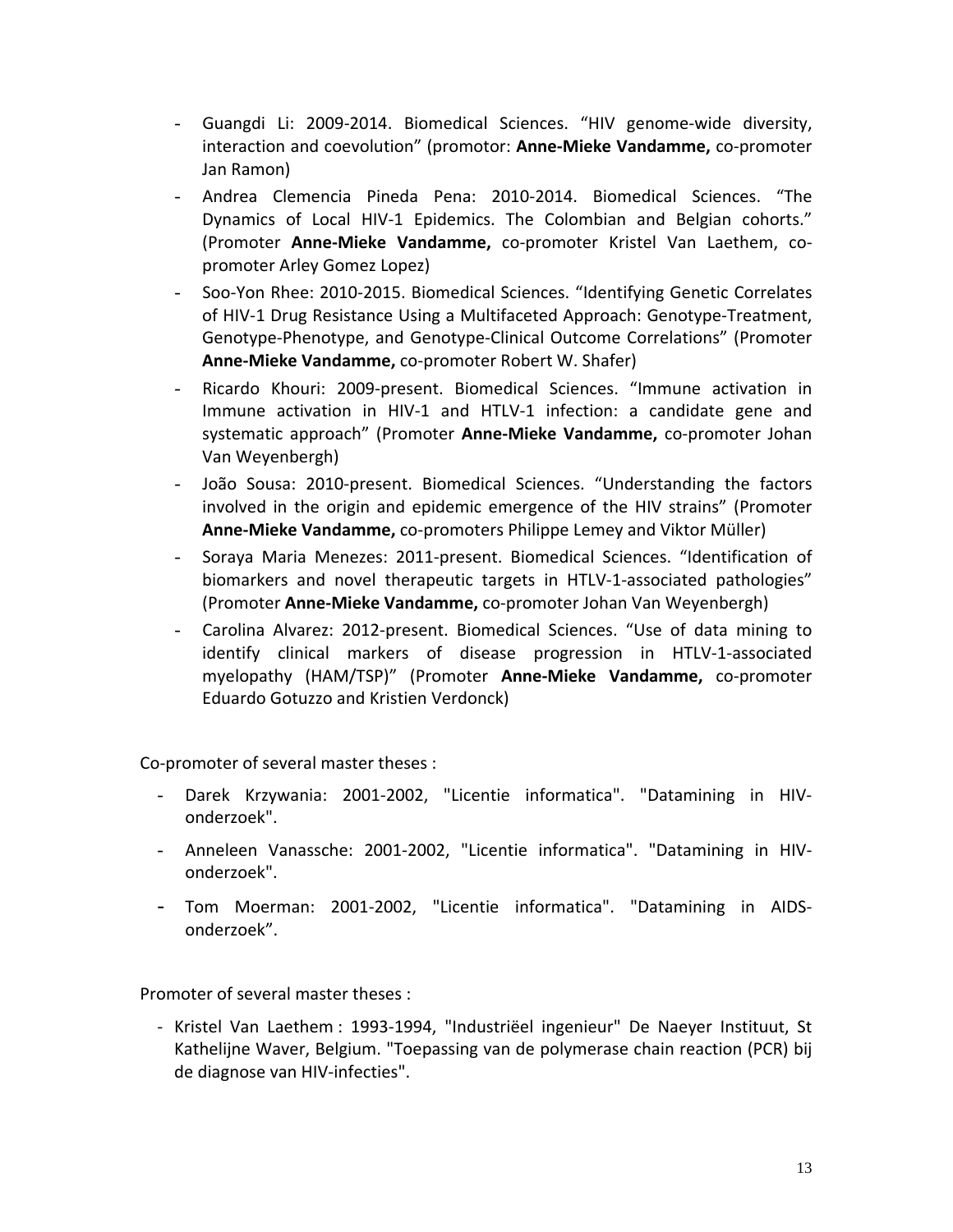- Christophe Van Vaeck: 1994-1995, "Licentie Biologie". "Analyse van het genotypische resistentiepatroon bij het humaan immunodeficiency virus type 1 (HIV-1) geïsoleerd uit patiënten tijdens hun behandeling met reverse transcriptase (RT) inhibitoren."
- Robert Rousseau : 1994-1995, "Industrieel ingenieur" De Naeyer Instituut, St Kathelijne Waver, Belgium. "Nucleotidesequentie en genomische organisatie van het Primaat T-lymfotroop virus type Leuven."
- Dirk Daelemans : 1995-1996, "Ingenieur in de scheikunde en landbouwindustrieën". "De genregulatie van HIV als doelwit voor antivirale therapie".
- Jan Gabriëls : 1995-1996, "Ingenieur in de scheikunde en landbouwindustrieën". "De genomische organisatie van twee nieuwe types primaat T-lymfotrope virussen".
- Ilse Van der Linden : 1995-1996, "Industrieel ingenieur" De Naeyer Instituut, St Kathelijne Waver, Belgium. "Detectie van HIV-1 resistentiemutaties via diverse genetische technieken."
- Elke Audenaert : 1996-1997, "Industrieel ingenieur" De Naeyer Instituut, St Kathelijne Waver, Belgium. "De evolutie en moleculaire epidemiologie van het humaan T-cel lymfotroop virus (HTLV-I)"
- Veronique De Vroey : 1996-1997, "Ingenieur in de scheikunde en landbouwindustrieën". "Genotypisch resistentieprofiel van HIV-1 bij patiënten behandeld met een combinatie van anti-HIV-1 middelen"
- Machteld Deconinck : 1997-1998, "Industrieel ingenieur" De Naeyer Instituut, St Kathelijne Waver, Belgium. "Kloneren van het volledig genoom van een nieuw humaan T-cel lymfotroop virus subtype IId uit lymfocyt DNA"
- Lisbet Willems : 1997-1998, "Licentiaat biomedische wetenschappen". "De genregulatie van HIV als doelwit voor antivirale therapie"
- Inge Van Goidsenhoven: 1998-1999, "Industrieel ingenieur" De Naeyer Instituut, St Kathelijne Waver, Belgium. "Moleculaire epidemiologie van humane en apen T-cel lymfotrope virussen type I"
- Kristel Declercq: 1998-1999, "Ingenieur in de scheikunde en landbouwindustrieën". "Evaluatie van genotypische resistentietechnieken bij de opvolging van patiënten besmet met HIV-1"
- Bart Maes: 1999-2000, "Industrieel ingenieur" De Naeyer Instituut, St Kathelijne Waver, Belgium. "Evaluatie en gebruik van genotypische resistentietechnieken bij de opvolging van patiënten besmet met HIV-1"
- Luc Vandenberghe: 1999-2000 "Ingenieur in de scheikunde en landbouwindustrieën". "Evaluatiemethoden voor inhibitoren van de HIV-1 genregulatie: ontwikkeling, optimalizatie en toepassing"
- Marie Prims: 2000-2001, "Industrieel ingenieur" De Naeyer Instituut, St Kathelijne Waver, Belgium. "Studie van de moleculaire evolutie van humane en apen T-cell lymfotrope virussen HTLV-I en STLV-I"
- Kirsten De Schouwer: 2001-2002, "Industrieel ingenieur" De Naeyer Instituut, St Kathelijne Waver, Belgium. "Het belang van resistente mineure varianten bij HIVinfectie"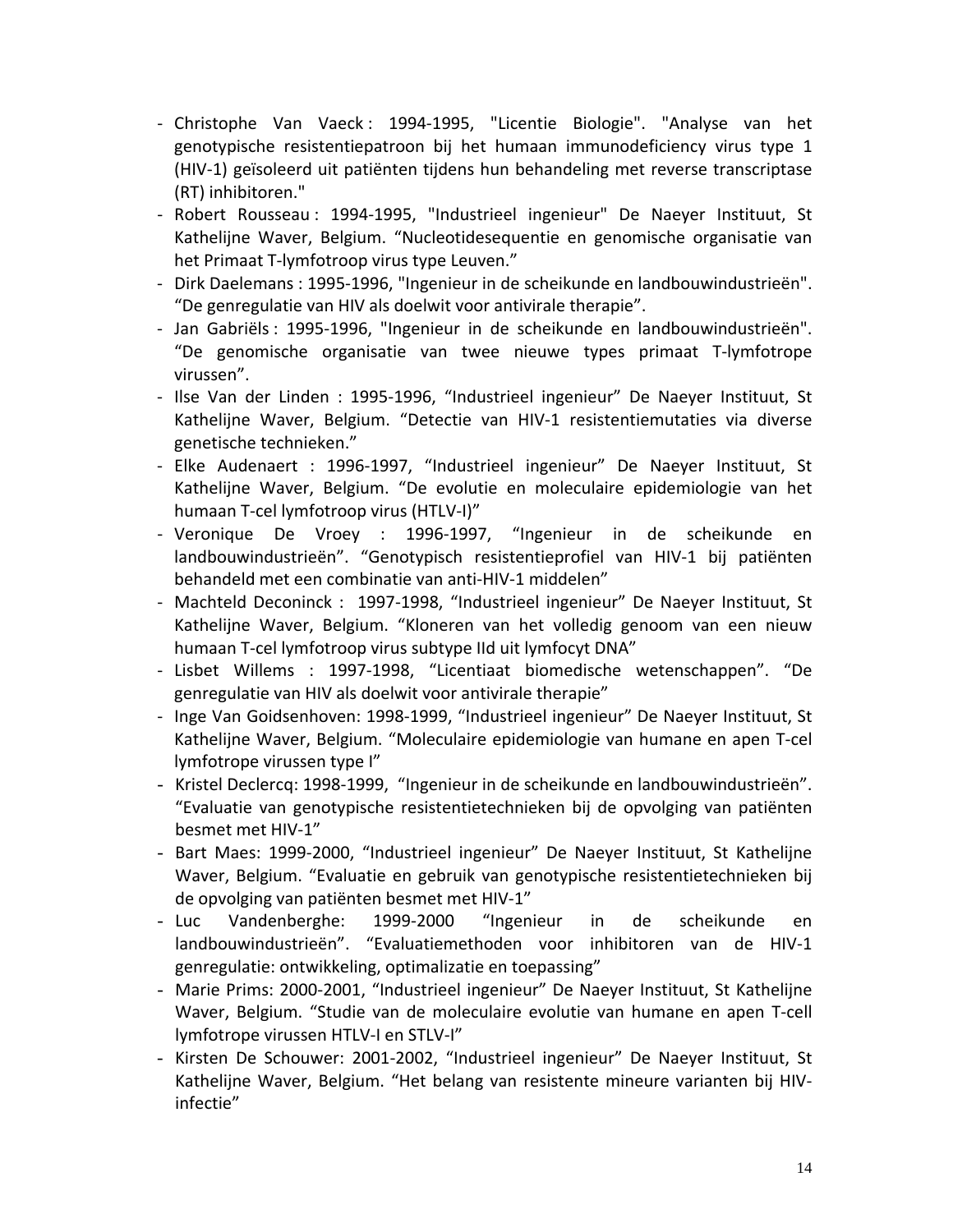- Koen Deforche: 2002-2003, Masters of Science in Bioinformatics, KULeuven. "Development of a sliding window tool for phylogenetic analysis using a Bayesian algorithm"
- Fausta Shakiwa Mosha: 2002-2003, 'Master in Medical Sciences', KULeuven, "Characterisation of a possible new circulating recombinant form (CRF) of HIV-1"
- Stéphanie Dumont: 2002-2003, "Industrieel ingenieur", De Naeyer Instituut, St Kathelijne Waver, Belgium. "Reconstructie van een HIV-1 transmissieketen met behulp van moleculair biologische technieken"
- Kim Steegen: 2002-2003, 'Master in Biomedical Sciences', KULeuven, "Optimalisatie van genotypische resistentietesten voor klinische HIV-1 stammen van diverse subtypes"
- Katarina Seghers: 2002-2003, 'Master in Biomedical Sciences', KULeuven, "Op punt stellen en toepassen van moleculair biologische technieken bij het onderzoek naar antiretrovirale resistentie in klinische HIV-1 isolaten"
- Steve Vermeulen: 2002-2003, Master in Biomedical Sciences', KULeuven, "Karakterisatie van een HIV-1 transmissieketen aan de hand van genetische informatie
- Lies Vanheeswijck: 2004-2005, 'Master in Biomedical Sciences', KULeuven, "Optimalisatie en validatie van genotypische testen voor klinische HIV-1 stammen van diverse subtypes"
- Raphael Sangeda: 2006-2008, 'Master of Science in Bioinformatics', KULeuven, "Estimating the Human Immunodeficiency Virus (HIV) fitness landscape under indinavir treatment pressure from observed evolution in longitudinal sequence data."
- Leonidas Salichos: 2005-2006, 'Master of Science in Bioinformatics', KULeuven, "Classification of HIV-1 strains using the automated REGA HIV-1 Subtyping Tool V1.0 and further phylogenetic analysis"
- Yunpeng Wang: 2008-2009, 'Master of Bio-informatics', KULeuven, "Comparative study of REGA HIVsubtyping Tool version 1 and version 2"
- Gertjan Beheydt: 2008-2009, 'Master of Bio-informatics', KULeuven, "Automating the process of estimating genetic fitness landscapes for HIV under drug selective pressure"
- Joris De Ranter: 2009-2010, 'Master of Bio-informatics', KULeuven, "Automated clustering of endogenous retroviruses using their DNA sequences"
- Raf Winand: 2010-2011, 'Master of Bio-informatics', KULeuven, "Development of a phylogenetic framework for the detection of HIV-1 drug resistance transmission chains"
- Ewout Vanden Eynden: 2013-2014, 'Master of Bio-informatics', KULeuven, "Development of a bioinformatics framework for detection of HIV-1 transmission. Application to the subtype G epidemic" (co-promotor Ana Abecasis).
- Abbas Jariani: 2013-2014, 'Master of Bio-informatics', KULeuven, 'Investigating HIV-1 Evolutionary Dynamics Using a Forward-in-Time Evolution Simulator: Selective Pressure, Mutation and Recombination' (Promoters Anne-Mieke Vandamme, Kristof Theys, Ana Abecasis). KU Leuven 2014.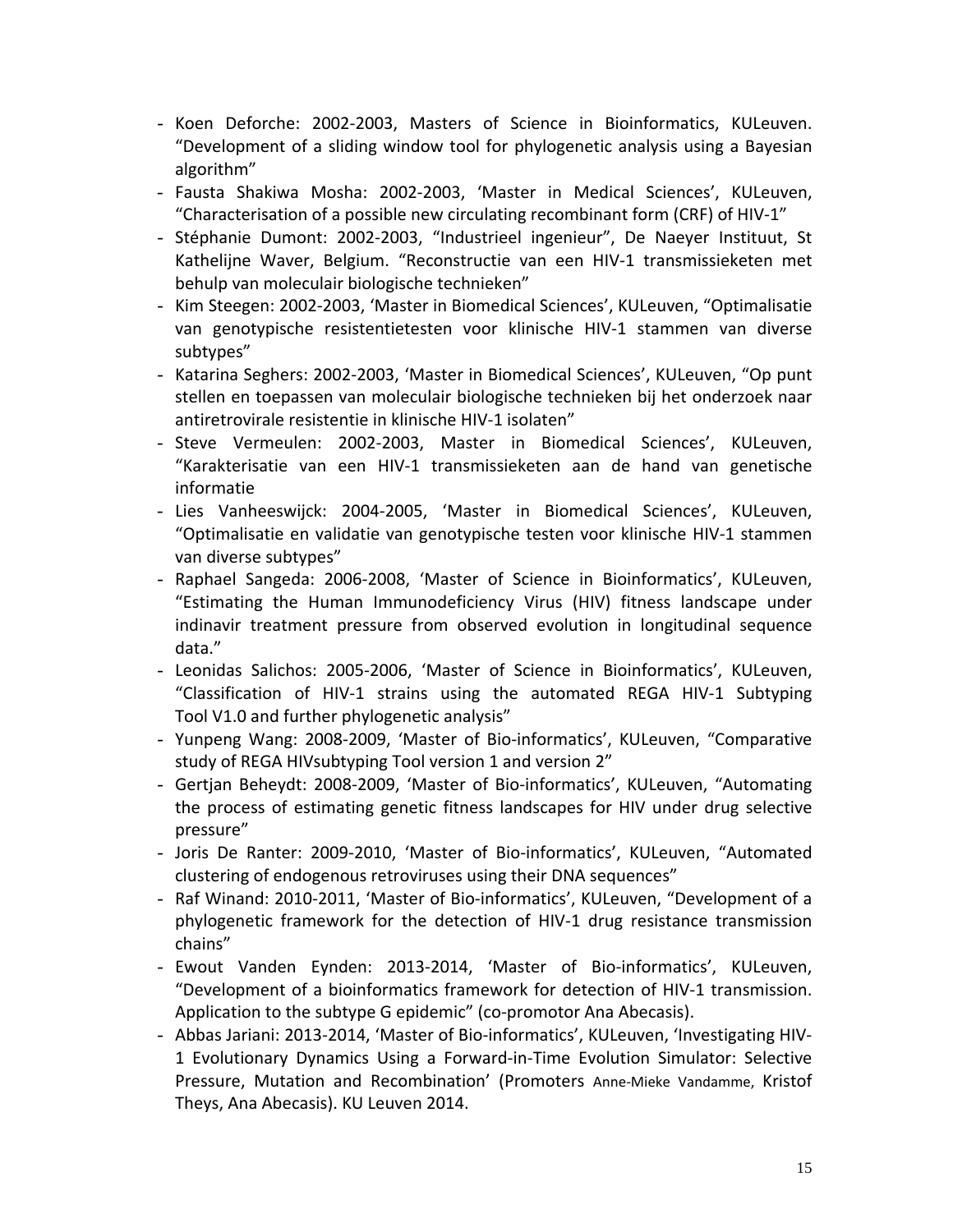Jury member of PhD theses abroad:

-

- Mehdi Gasmi : "Analyse génotypique du rétrovirus HTLV-1 sous l'influence de l'origine géographique, des facteurs d'hôte et du traitement par l'AZT", 26 Januari 1996, Université Claude Bernard Lyon I, INSERM, France.
- Marleen Vanden Haesevelde : "Genetic evidence for additional phylogenetic subtypes within the human immunodeficiency virus type 1 lineage", June 1996, Vrije Universiteit Brussel, Fakulteit van de Wetenschappen, Brussels, Belgium.
- Zuojiong Gong: "In vitro infection of hepatitis B virus : a direct involvement of human Annexin V and an in vitro test system for development of antiviral drugs", June 1998, KULeuven, Fakulteit Geneeskunde, Leuven, Belgium.
- Bernadette Trentin: "Transcriptase inverse du HTLV-I: expression, structure et rôle dans l'infectiosité", Januari 1999, Université Victor Segalen Bordeaux 2, France.
- Karine Triques: "Diversité génétique due VIH-1. Impact sur le diagnostic moleculaire et la variabilité génétique intra-patient", December 2000, Université de Montpellier II, France
- Fengxia Xiao: "Reconstruction of the evolution of chinese populations by the study of human genome diversity", June 2001, KULeuven, Fakulteit Geneeskunde, Leuven, België.
- Rui Mang: "Endogenous retrovirus and xenotransplantation", juni 2001, Department of Human Retrovirology, June 2001, Academic Medical Center, University of Amsterdam, Amsterdam, The Netherlands.
- Jun Lin: "Positional cloning of XLMR genes", June 2001, KULeuven, Fakulteit Geneeskunde, Leuven, België.
- Chris Verslype: "Detection of Hepatitis C virus-core and –envelope (E2) proteins in the liver. A tool to study patients with non-A to E Hepatitis", May 2002, KULeuven, Fakulteit Geneeskunde, Leuven, België.
- Morgane Rolland : 'Etude des relations phylogénétiques entre les lentivirus des petits ruminants', July 2003, Université Victor Segalen Bordeaux 2, France.
- Laurence Vergne: 'Génotypes et phenotypes du HIV-1 en Afrique: implications biologiques et thérapeutiques de la diversité génétique', November 2003, Université de Montpellier II, France.
- Laurent Meertens: 'La diversité génétique des STLV-1 et des STLV-3 et l'étude des méchanismes de répression de l'activité transcriptionnelle de la protéine suppresseur de tumeur p53 par la protéine Tax d'HTLV-2 de sous-type B.', December 2003, Université Paris 7-Denis Diderot, Institut Pasteur Paris, France.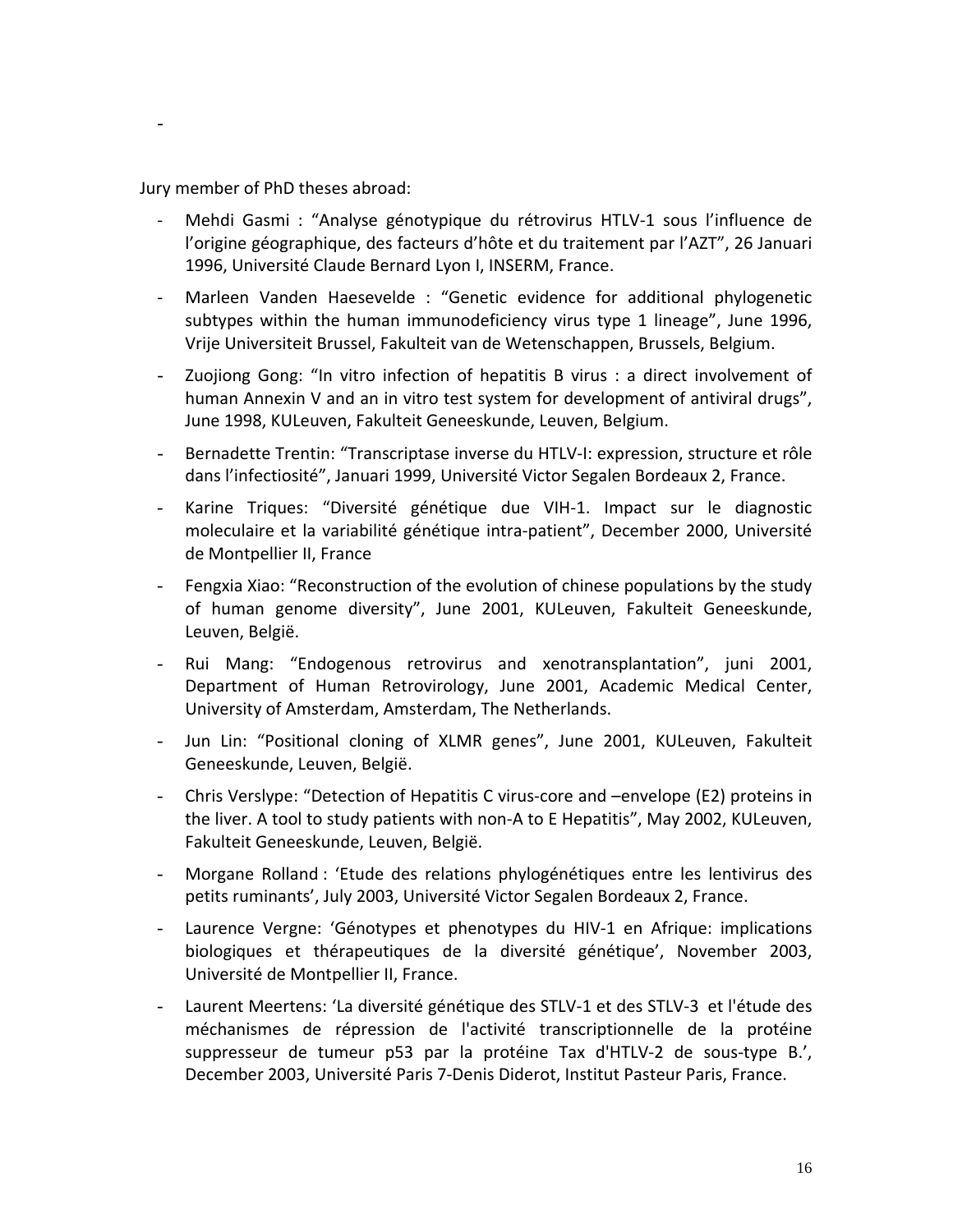- Ana Margarida Domingos Tavares de Sousa : 'Generation and reconstruction of experimental phylogenies', January 2008, Uiversidade de Lisboa, Lisbon, Portugal.
- Etiène Simon-Lorière: 'Caractérisation des premières étapes de génération de formes recombinantes chez le VIH-1', December 2008, Université Pierre et Marie Curie, Paris, France.
- Joakim Esbjörnsson : 'HIV-1 evolution, disease progression and molecular epidemiology of HIV-1 single and HIV-1 and HIV-2 dual-infected individuals in Guinea-Bissau', December 2010, Faculty of Medicine, Lund University, Sweden.
- Carla Van Tienen : 'Molecular epidemiology of HIV-1, HIV-2 and HTLV-1 in Guinea Bissau', December 2011, Faculty of Medicine, University of Amsterdam, The Netherlands.

### **Other scientific contributions**

Evaluator of grant applications :

- The Israel Science Foundation, 1995.
- US National Science Foundation, 1996.
- Italian Association for Cancer Research, 1998.
- The Wellcome Trust, 1999, 2001, 2002, 2003, 2004.
- Postdoctoral grants of the Flemish Institute Supporting Scientific Technological Research in Industry (IWT), 1998-1999, 2003-2004.
- European Commission, Framework Program 5 (FP5), 1999-2001. FP6 Marie Curie, 2007.
- Agence Nationale de Recherches sur le SIDA. Membre du Comité Scientifique Sectoriel N° ¾: "Recherches cliniques et physiopathologiques", 1999-2001.
- Predoctoral grants of the Flemish Institute Supporting Scientific Technological Research in Industry (IWT) (Veterinary Medicinee), November 1999.
- National Program for Basic Research in Microbiology, Infectious and Parasitic Diseases; France, 2000.
- Premier's Research Excellence Award (PREA), University of Ottawa, Canada, 2003.
- Evaluator for faculty positions at many international universities (European, American, Middle-East, Africa)
- Service for Research, International and Public Relations, Cyprus, 2004
- University of Cyprus, Medicine, 2007.
- University of Liège, Bioinformatics, 2007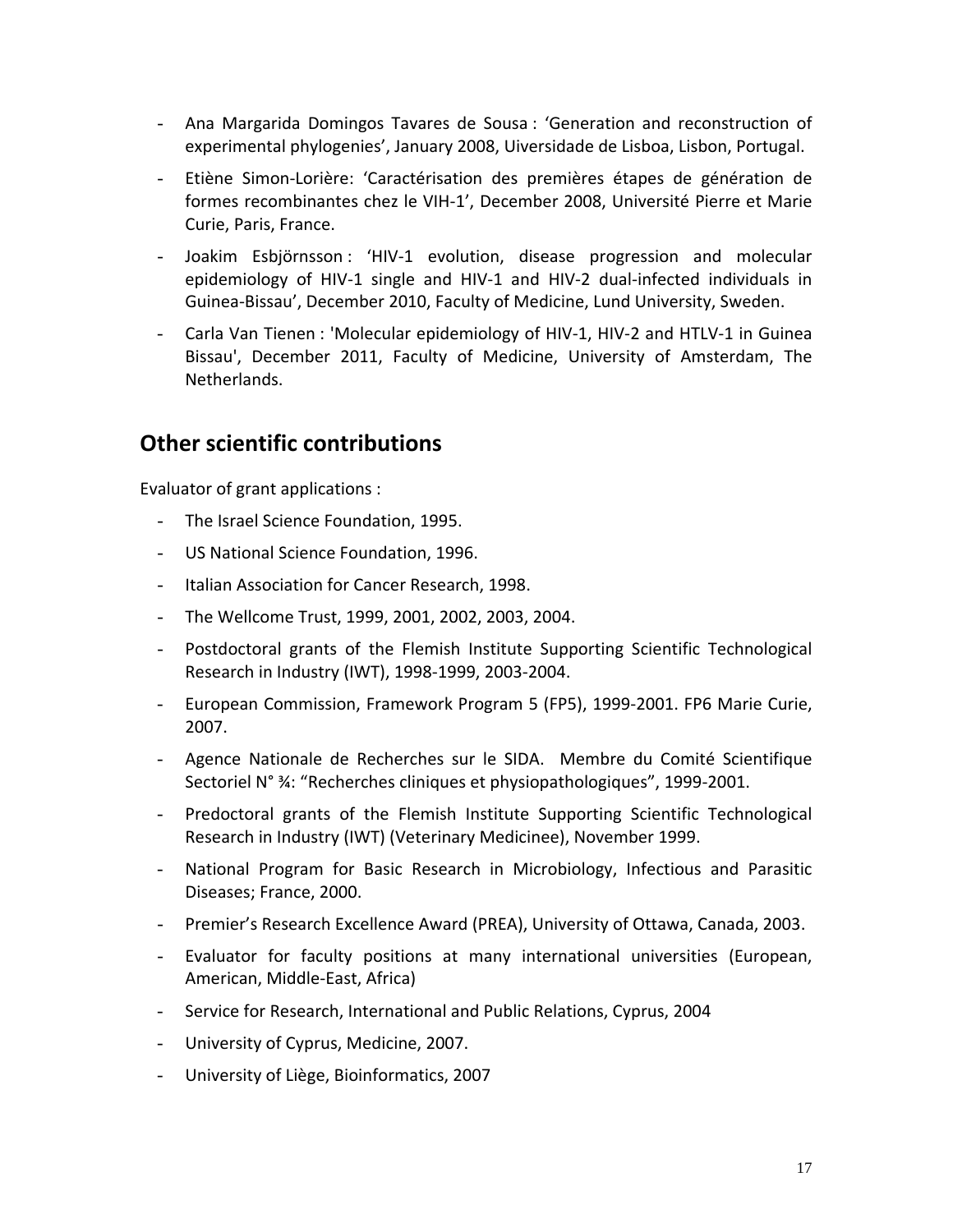- Fonds pour la formation à la Recherche dans l'Industrie et dans l'Agriculture, Belgium, 2007
- Onderzoekscoordinatie, IDO, Katholieke Universiteit Leuven, 2008
- Member of FWO (Flemish Fund for Scientific Research) commission MED6 « Clinical and Epidemiological Research », Belgium, 2009.
- The Royal Society, Newton International Fellowships, 2010
- Dutch AIDS FONDS, HIV/AIDS RESEARCH GRANT APPLICATION, 2010
- Evaluator for professor position, University of Arizona, US, 2010.
- Chair of FWO (Flemish Fund for Scientific Research) commission MED8 « Health Sciences », Belgium, since 2010.
- Evaluator for the Portuguese National Science Foundation (FCT), regarding an FCT center, 2011.

Invited expert for :

- Forensic medicine: HIV and HCV transmission investigations through molecular epidemiological techniques since 2005.
- HIV drug resistance testing and advice on genotypic drug resistance interpretation systems since 2000
- Euroguidelines inititative, Chairman of workgroup 2: Laboratory guidelines for the practical use of HIV drug resistance tests in patient follow-up; 1999-2000. Chairman for the guidelines on drug resistance testing: Updated European recommendations for the clinical use of HIV drug resistance testing; 2002-2010. Member of the expert panel for HIV treatment guidelines; 2002-2006.
- Member of the WHO HIV drug resistance network since 2005 (WHO ResNet)
- First International Consensus Conference about Inhibitory Quotients" (ICCIQ) 2007
- Member of the Belgian deontological commission for laboratory animals 2007- 2014
- Member of the expert group for the "Development of ECDC roadmap for integration of molecular typing into European surveillance and epidemic preparedness". Stockholm, Sweden, 2011-2013.
- Expert group advising the Belgian Superior Health Council "Conseil supérieur de la Santé - Hoge Gezondheidsraad", invited expert in 2011, assigned member since 2014.
- Member of the "HIV Drug Resistance Technical Working Group" for the government of South-Africa, since 2012.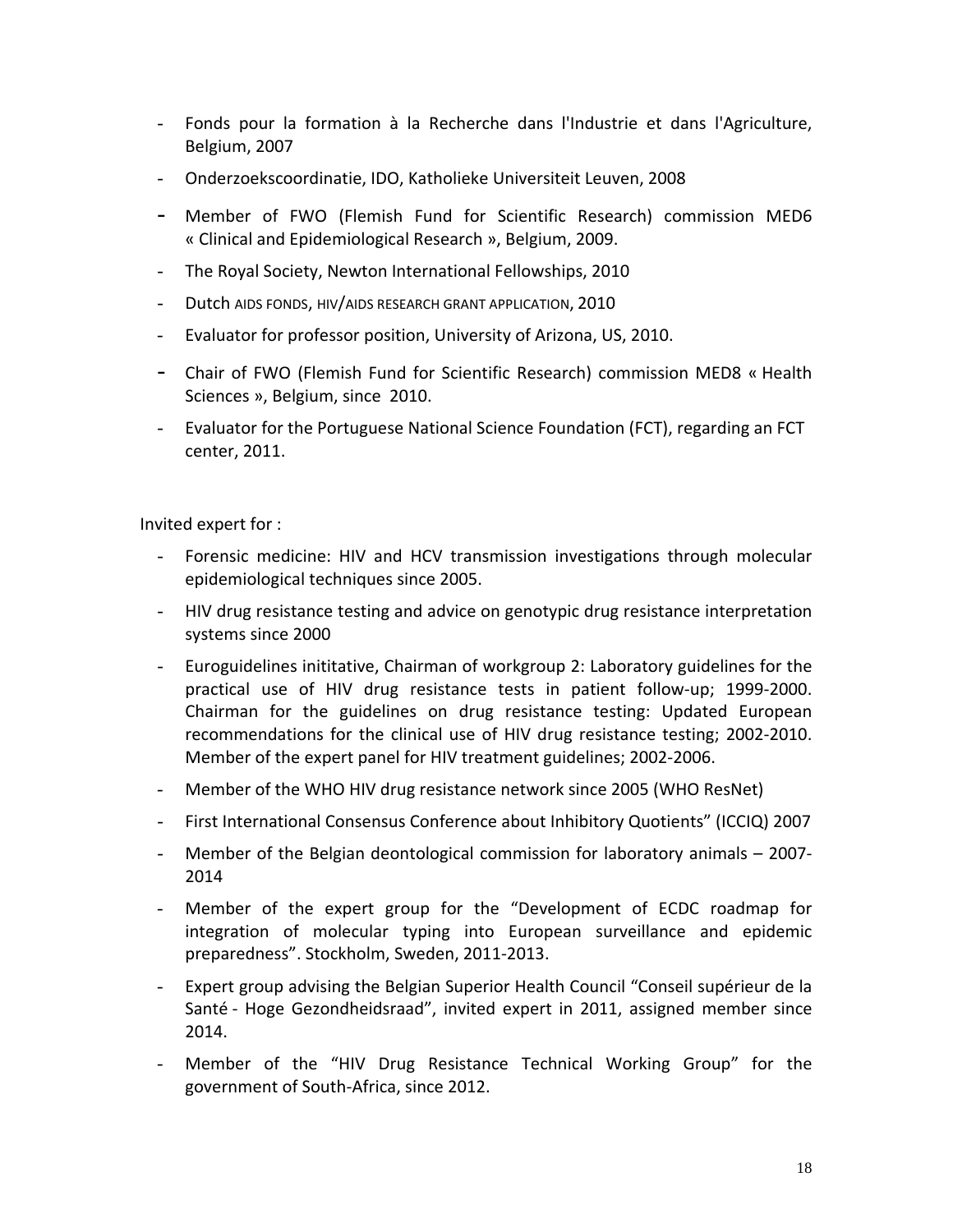- Member of the working group to draft the 'National Plan for the Management of HIV and AIDS' for the Belgian government, since 2012.
- Occasional member of advisory boards for pharmaceutical and diagnostic industry

Organizer of international meetings:

*Organizer of the Series "Virus Evolution and Molecular Epidemiology":*

- Annual European workshop on phylogenetic analysis of HTLV. Leuven, Belgium:
	- $-1$ <sup>st</sup>: September 18, 1995;
	- 2nd: October 7-8, 1996;
	- 3<sup>rd</sup>: September 29- October 1, 1997.
- Annual European workshop on virus evolution and molecular epidemiology. Leuven, Belgium. Abstracts published in 'The Infectious Disease Review':
	- 4<sup>th</sup>: September 1-4, 1998;
	- 5<sup>th</sup>: August 30-September 4, 1999;
	- 6<sup>th</sup>: September 4-9, 2000; Proceedings published in 'Virus Research' Vol 85, 2002
	- $-7$ <sup>th</sup>: September 5-12, 2001:
	- 8<sup>th</sup>: September 4-11, 2002. Abstracts published in 'Infection, Genetics and Evolution (MEEGID)'. Proceedings published in 'FEMS Immunology and Medical Microbiology' Vol 1616, 2003
- Annual International workshop on virus evolution and molecular epidemiology. Abstracts and proceedings published in 'Infection, Genetics and Evolution (MEEGID)'
	- $-9$ <sup>th</sup>: Stanford, USA, August 13-23, 2003.
	- 10<sup>th</sup>: Helsinki, Finland, August 30-Sept 3, 2004.
	- 11<sup>th</sup>: Petrópolis, Brazil, September 5–9, 2005.
	- 12<sup>th</sup>: Cape Town, South Africa, 1– 5 September, 2008. Vol. 10, issue 3, April 2010
- Annual International bioinformatics workshop on virus evolution and molecular epidemiology. Teaching "Fundamentals of Molecular Evolution: Theory", "Alignment Algorithms: Theory", "Methods for Phylogenetic Tree Reconstruction: Theory". Proceedings published in 'Infection, Genetics and Evolution (MEEGID)'
	- 13<sup>th</sup>: Athens, Greece, September 11-15, 2006.
	- 14<sup>th</sup>: Lisbon, Portugal, September 9–14, 2007.
	- 15<sup>th</sup>: Rotterdam, The Netherlands, September 7–11, 2009.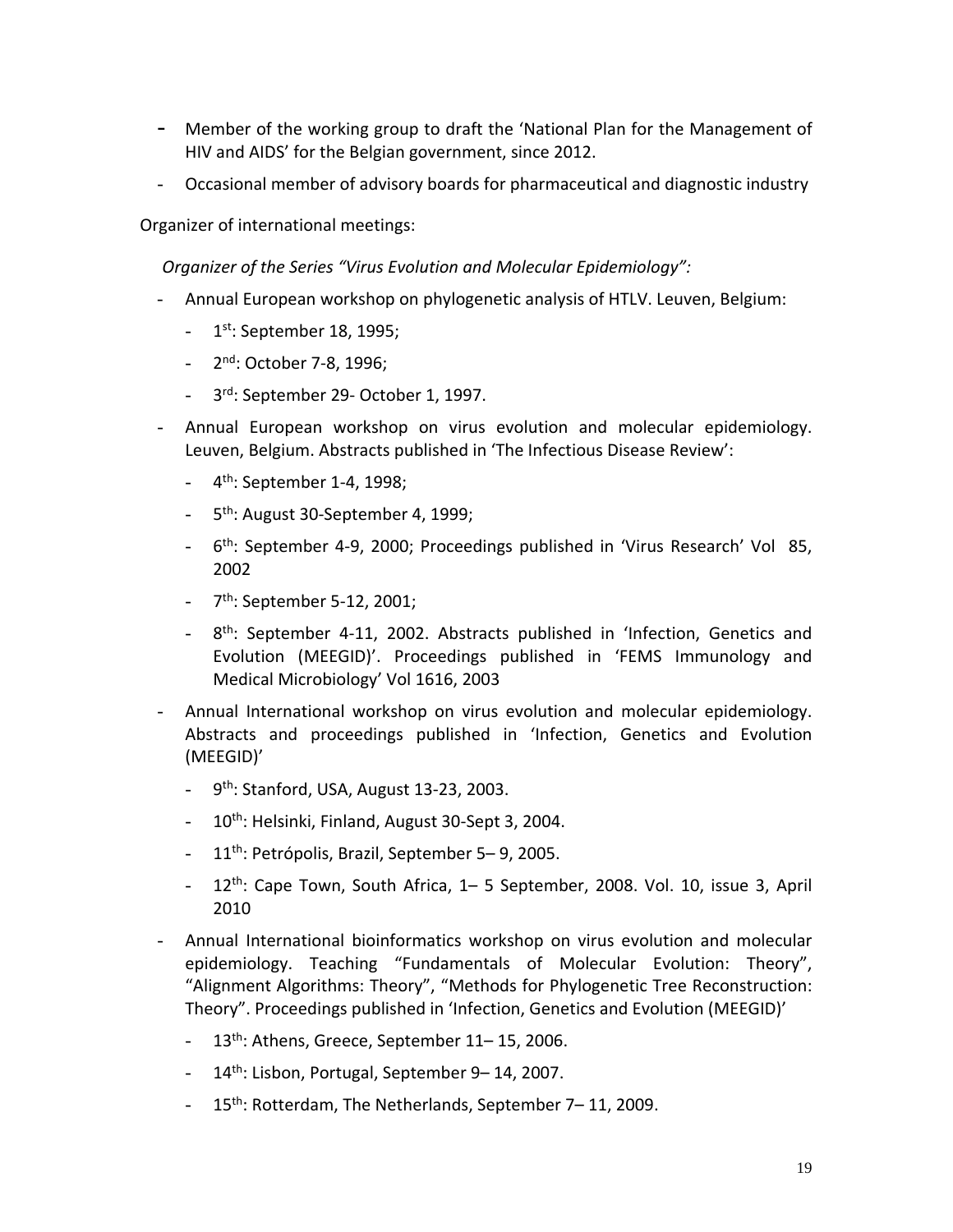- 16<sup>th</sup>: Rockville, USA, August 29 September 3, 2010.
- 17<sup>th</sup>: Belgrade, Serbia, August 27-31, 2012. Teaching also "RegaDB: Practice"
- 18<sup>th</sup>: Gainesville, Florida USA, August 25-30, 2013. Teaching also "RegaDB: Practice", "Q&A Session: Power and Pitfalls of Phylogeny Inference"
- 19<sup>th</sup>: Rome, Italy, September 7-12, 2014. Teaching also "RegaDB: Practice", "Q&A Session: Power and Pitfalls of Phylogeny Inference"
- 20<sup>th</sup>: St Augustine, Trinidad & Tobago, 10-14 August, 2015.

*Member of the organizing committee for the Series on "Treatment Strategies & Antiviral Drug Resistance":*

- 'Annual European HIV Drug Resistance Workshop: from Basic Science to Clinical Implications'.
	- 1st : Luxembourg, Luxembourg, March 6-8, 2003.
	- $2<sup>nd</sup>$ : Rome, Italy, March 11-13, 2004.
	- 3rd: Athens, Greece, March 30-April 1, 2005.
	- 4th : Monaco, March 29 31, 2006.
	- 5<sup>th</sup>: Cascais, Portugal, March 28-30, 2007.
	- 6th: Budapest, Hungary, March 26-28, 2008.
	- 7<sup>th</sup>: Stockholm, Sweden, March 25-27, 2009.
	- $8<sup>th</sup>$ : Sorrento, Italy, March 17-19, 2010.
- Annual European Workshop on HIV & Hepatitis. Treatment Strategies & Antiviral Drug Resistance. Member of the organizing committee.
	- 9<sup>th</sup>: Paphos, Cyprus, 23-25 March 2011, member of the Program Committee
	- $10^{th}$ : Barcelona, Spain, 28-30 March 2012.
	- 11<sup>th</sup>: Rome, Italy, 20-22 March 2013, member of the Program Committee.
	- $-12$ <sup>th</sup>: Barcelona, Spain, 26-28 March 2014.
	- 13<sup>th</sup>: Barcelona, Spain, 3-5 June 2015, member of the Program Committee.

*Organizer of the Series on "Virus Drug Resistance Training":*

- Workshop on HIV & HCV Drug Resistance Training: "Advanced Training in the Clinical Interpretation of Drug Resistance Testing Results", Leuven, Belgium.
	- $-1$ <sup>st</sup>: 13-15 May 2009.
	- $-2^{nd}$ : 13-15 October 2010.
	- 3rd: 16-18 November 2011.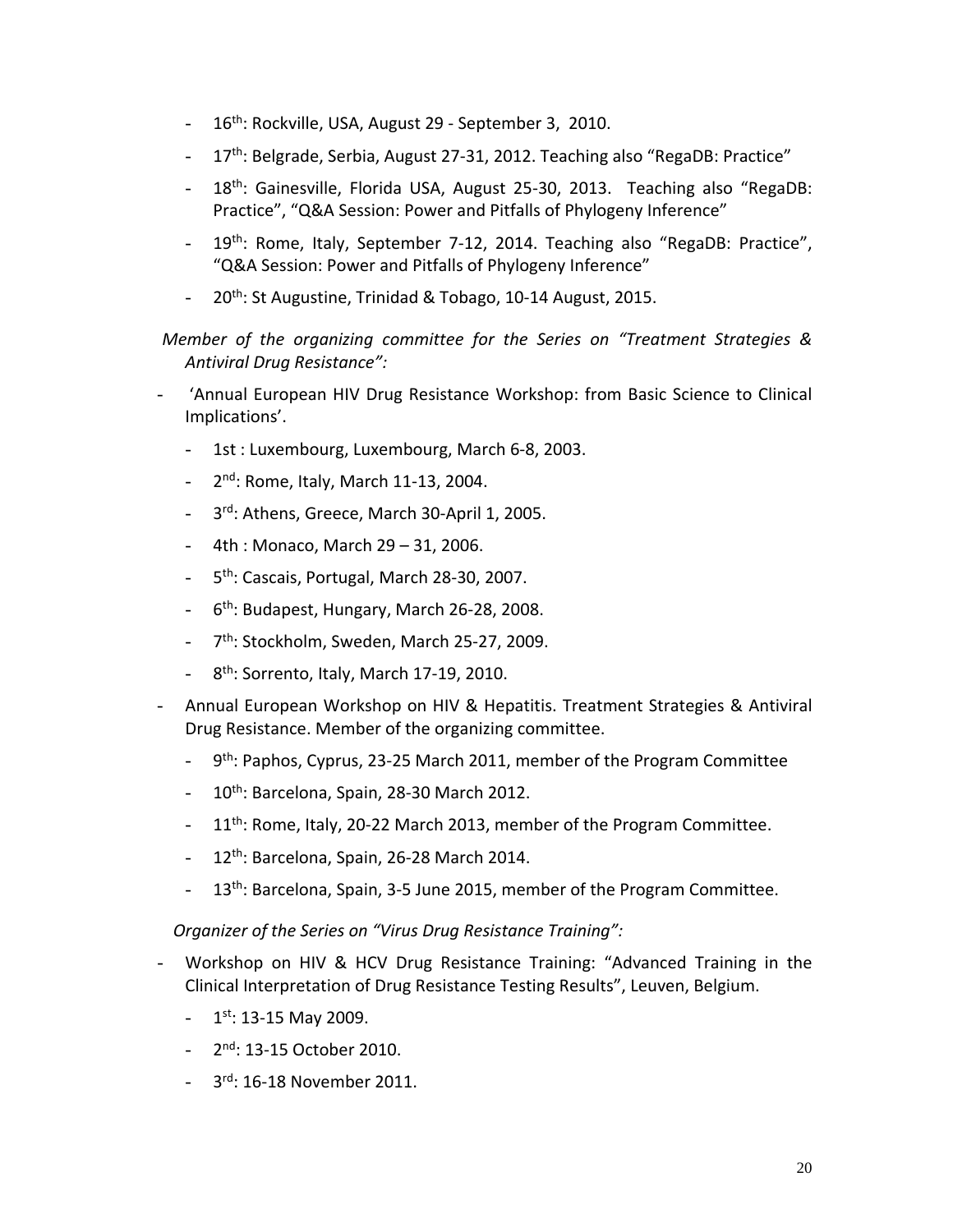- $-4$ <sup>th</sup>: 4-6 July 2012.
- $-5$ <sup>th</sup>: 19-21 June 2013.
- $-6$ <sup>th</sup>: 2-4 July 2014.
- $-7$ <sup>th</sup>: 17-19 June 2015.
- 15<sup>th</sup> International Conference on Human Retrovirology, HTLV and Related Viruses. Leuven/Gembloux 5-8 June 2011. Abstracts published in'Retrovirology'. Coorganizer.

Organizer of national meetings :

- Clinical use of HIV-1 drug resistance testing in Belgium, 8 May 2001, Leuven, Belgium. Sponsored by Visible Genetics. Organized by **AM Vandamme.**
- 2002 Symposium of the Belgian AIDS Reference Laboratories and Centers "Treatment and follow-up of HIV infected patients in Belgium", 24 mei 2002, Neerijse, Belgium. Organized by **AM Vandamme.**
- 2006 annual meeting of the Belgian AIDS Reference Laboratories (ARL) and AIDS Reference Centers (ARC), 9 June 2006, Brussels, Belgium. Organized by N Clumeck and D Pierard**.** Co-organized by **AM Vandamme** (workshop 1: Virology).
- First Bioinformatics Workshop Belém Pará Brazil, 8-12 September, 2011. Organized by Ana Abecasis and Marcio Nunez. Co-organized by **AM Vandamme**
- First BREACH (Belgian Research Consortium on AIDS and HIV) Symposium, 30 Sept 2011, Leuven, Belgium. Co-organizer

Invited chairman on international meetings:

- International Conference on HIV and Iron. Brugge, Belgium, 14-15 March 1997.
- International meeting on blood borne viral infections, Riga, Latvia, 26-27 May 1998.
- Spanish Concensus Conference on Drug Resistance Testing in Clinical Practice, Madrid, Spain, 20 Februari 1999.
- Second European Standards of HIV Clinical Care Meeting. HIV drug resistance: implications for European clinical care, Brussels, Belgium, 29 April 1999. Euroguidelines inititative, Chairman of workgroup 2: Laboratory guidelines for the practical use of HIV drug resistance tests in patient follow-up.
- Bristol-Myers Squibb Virology Symposium, Barcelona, Spain, 10-12 March 2000.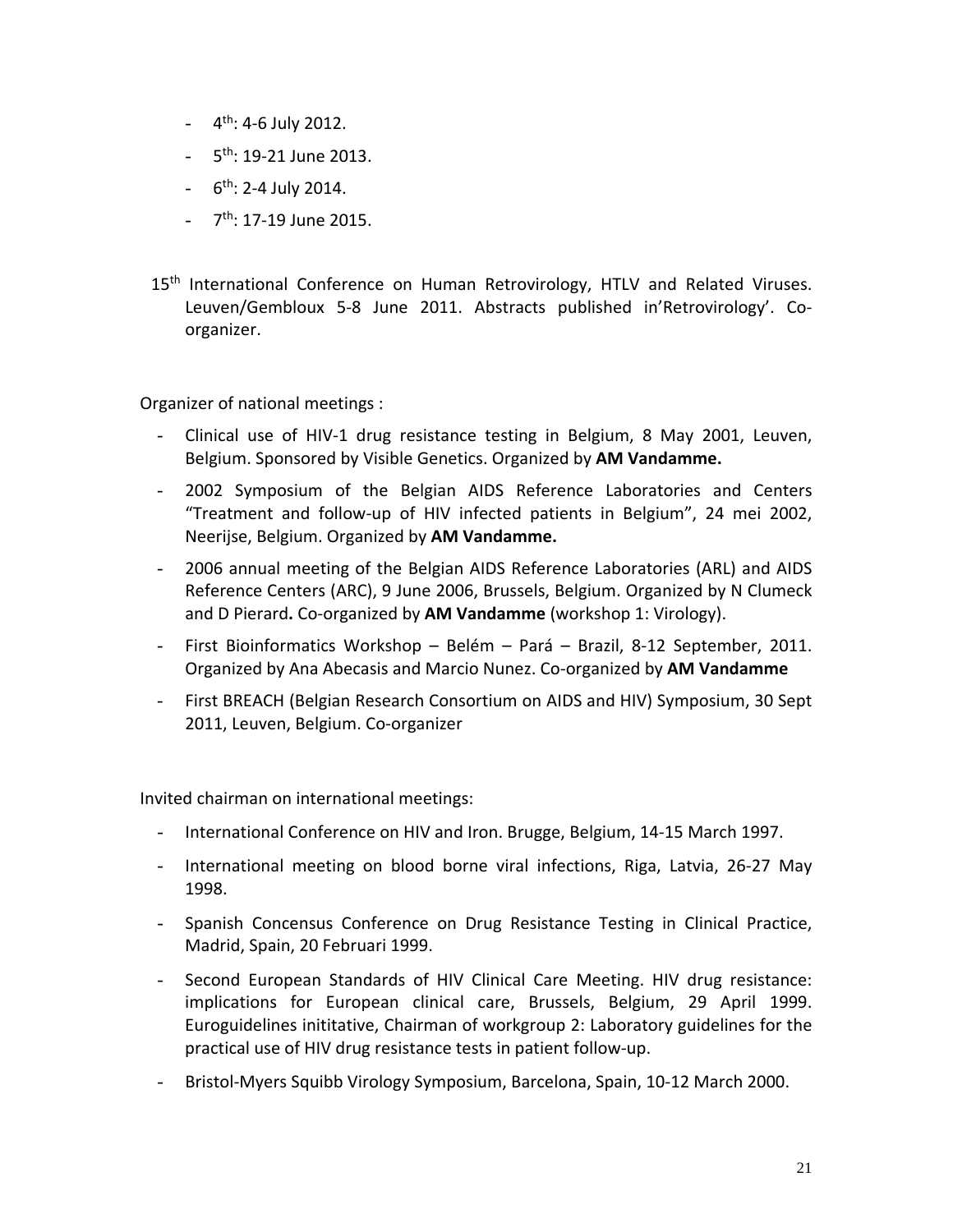- 2<sup>nd</sup> Spanish Concensus Conference on Drug Resistance Testing in Clinical Practice, Madrid, Spain, 18 March 2000.
- 3rd European Symposium on the Clinical Implications of HIV Drug Resistance, Frankfurt, Germany, 23-25 February 2001.
- HIV Dynamics and Evolution Discussion Meeting, Paris, France, 27-29 April 2001.
- First European HIV Drug Resistance Workshop: from Basic Science to Clinical Implications. March 6-8, 2003, Luxembourg, Luxembourg.
- Second European HIV Drug Resistance Workshop: from Basic Science to Clinical Implications. March 11-13, 2004, Rome, Italy.
- Third European HIV Drug Resistance Workshop: from Basic Science to Clinical Implications. March 30-April 1, 2005, Athens, Greece
- Fourth European HIV Drug Resistance Workshop: from Basic Science to Clinical Implications. 29 - 31 March 2006, Monaco
- Fifth European HIV Drug Resistance Workshop. From basic science to clinical implications. Cascais Portugal, 28-30 March 2007.
- Sixth European HIV Drug Resistance Workshop. From basic science to clinical implications. Budapest Hungary, 26-28 March 2008.
- Seventh European HIV Drug Resistance Workshop. From basic science to clinical decision making. 25-27 March 2009, Stockholm, Sweden.
	- Round table discussion: Guidelines on Resistance Analysis & Tropism Testing. Discussants: **A-M Vandamme**, C Boucher & Writing Committee. Moderator: AM Geretti.
	- Round table discussion: The power and limitations of large database analyses. Panel members: B Shafer, **A-M Vandamme**, AM Geretti. Moderator: M Zazzi.
	- **A-M Vandamme** and D Paraskevis. Chairs of Session 10: Clinical Implications of HIV Drug Resistance.
- 14<sup>th</sup> International Conference on Human Retrovirology: HTLV and related retroviruses. Session 'Epidemiology and Phylogenesis'. July 1-4, 2009, Salvador-Bahia, Brazil.
- Eighth European HIV Drug Resistance Workshop. From basic science to clinical decision making. 17-19 March 2010, Sorrento, Italy. Session 9: HIV diversity/variation and drug resistance epidemiology.
- Ninth European Workshop on HIV & Hepatitis. Treatment Strategies & Antiviral Drug Resistance. 23-25 March 2011, Paphos, Cyprus. Session 2. Resistance to the RT and Pro HIV Inhibitors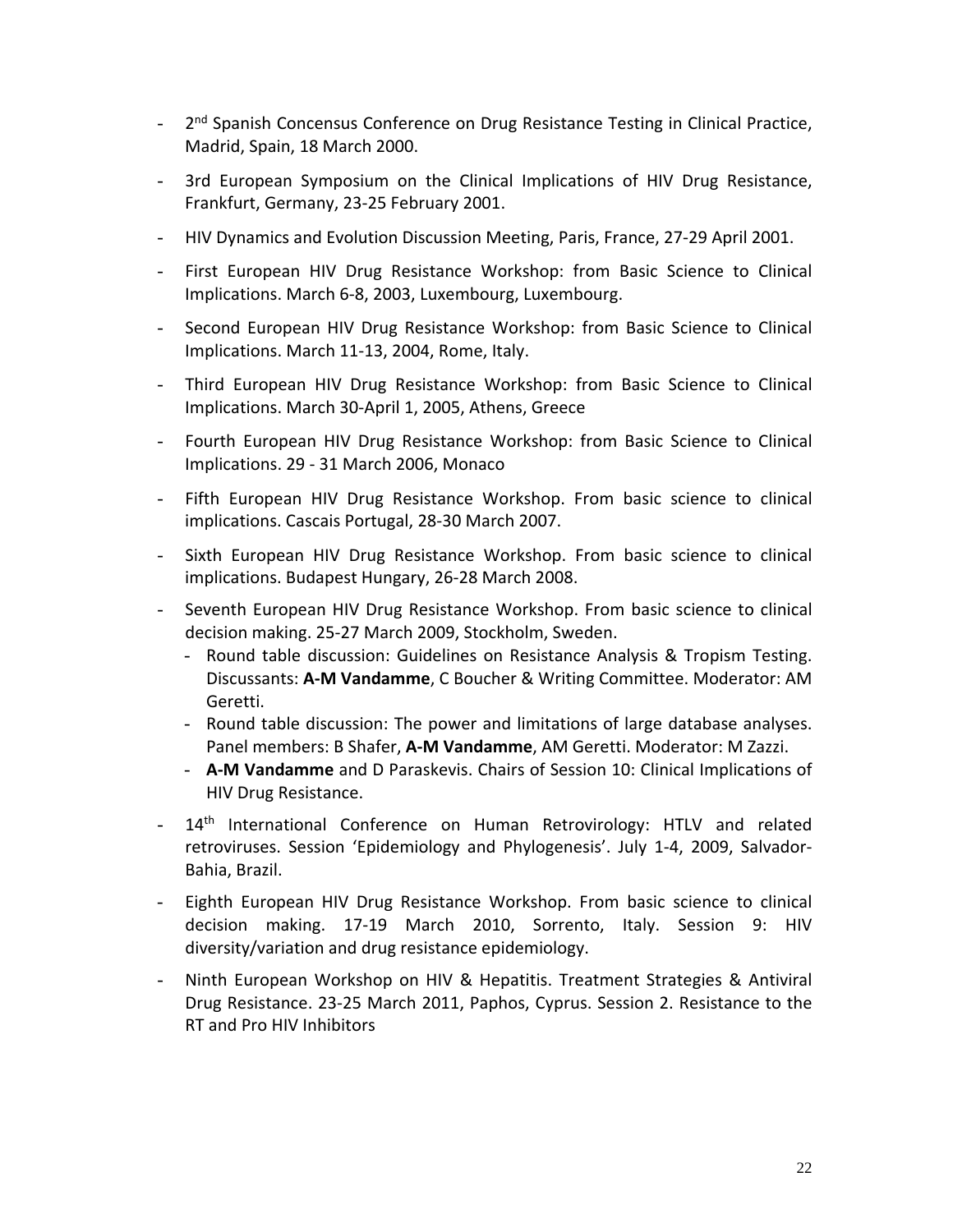- 6<sup>th</sup> Southern African HIV/TB Drug Resistance & Clinical Management Workshop, November 7-8, 2011, Gaborone, Botswana. Session 4: Use of genotyping to assess HIV &TB resistance in Southern Africa. Session 12: Bioinformatics tools.
- Tenth European Workshop on HIV & Hepatitis. Treatment Strategies & Antiviral Drug Resistance. 28-30 March 2012, Barcelona, Spain. Session 1. Viral Evolution and Transmission.
- SA HIV Clinicians Society Conference 2012. Cape Town, South Africa, November 25-28, 2012. Chairman of SATuRN workshop session 'State of the ART: HIV & TB Resistance, Epidemiology and Clinical Cases'
- 11th European Workshop on HIV & Hepatitis. Treatment Strategies & Antiviral Drug Resistance. 20-22 March 2013, Rome, Italy. Session 2. Transmission and Evolution of Drug Resistance (HIV, HCVand HBV).
- International Meeting on Microbial Epidemiological Markers (IMMEM-10). Paris, France. 2-5 October 2013. Session: "Molecular epidemiology of viral zoonoses".
- 12th European Workshop on HIV & Hepatitis. Treatment Strategies & Antiviral Drug Resistance. 26-28 March 2014, Barcelona, Spain. Session 8. Bringing generics into the clinic now.
- European HTLV Research Meeting (HERN). A Translational Approach. 4-6 June 2014, Rome, Italy. Session 4.
- 13th European Workshop on HIV & Hepatitis. Treatment Strategies & Antiviral Drug Resistance. 3-5 June 2015, Barcelona, Spain. Session 9. HIV Epidemiology.

-

Scientific Committee member on international meetings :

- 2<sup>nd</sup> Frankfurt Symposium on the Clinical Implications of HIV Drug Resistance, Frankfurt, Germany, 25-27 February 2000.
- From Laboratory To Patient: Course in HIV Resistance and Resistance Assays. University Medical Center Utrecht; Virology Education. 5-6 Juni, 2000.
- 3rd European Symposium on the Clinical Implications of HIV Drug Resistance, Frankfurt, Germany, 23-25 February 2001.
- The HIV Data Management and Data Mining for Antiretroviral Resistance Workshop, Durban, South Africa, 13-17 December 2004. <http://www.bioafrica.net/dataminingworkshop.html>
- 1st Workshop Internacional de Bioinformática em Evolução e Biologia Molecular Viral, Bahia, Brazil, 22-26 July 2013. Teaching "Fundamentals of molecular evolution", "Alignment algorithms: theory"
- 16th International Conference on Human Retrovirology HTLV and Related Viruses. Montréal Québec Canada. June 26- 30, 2013.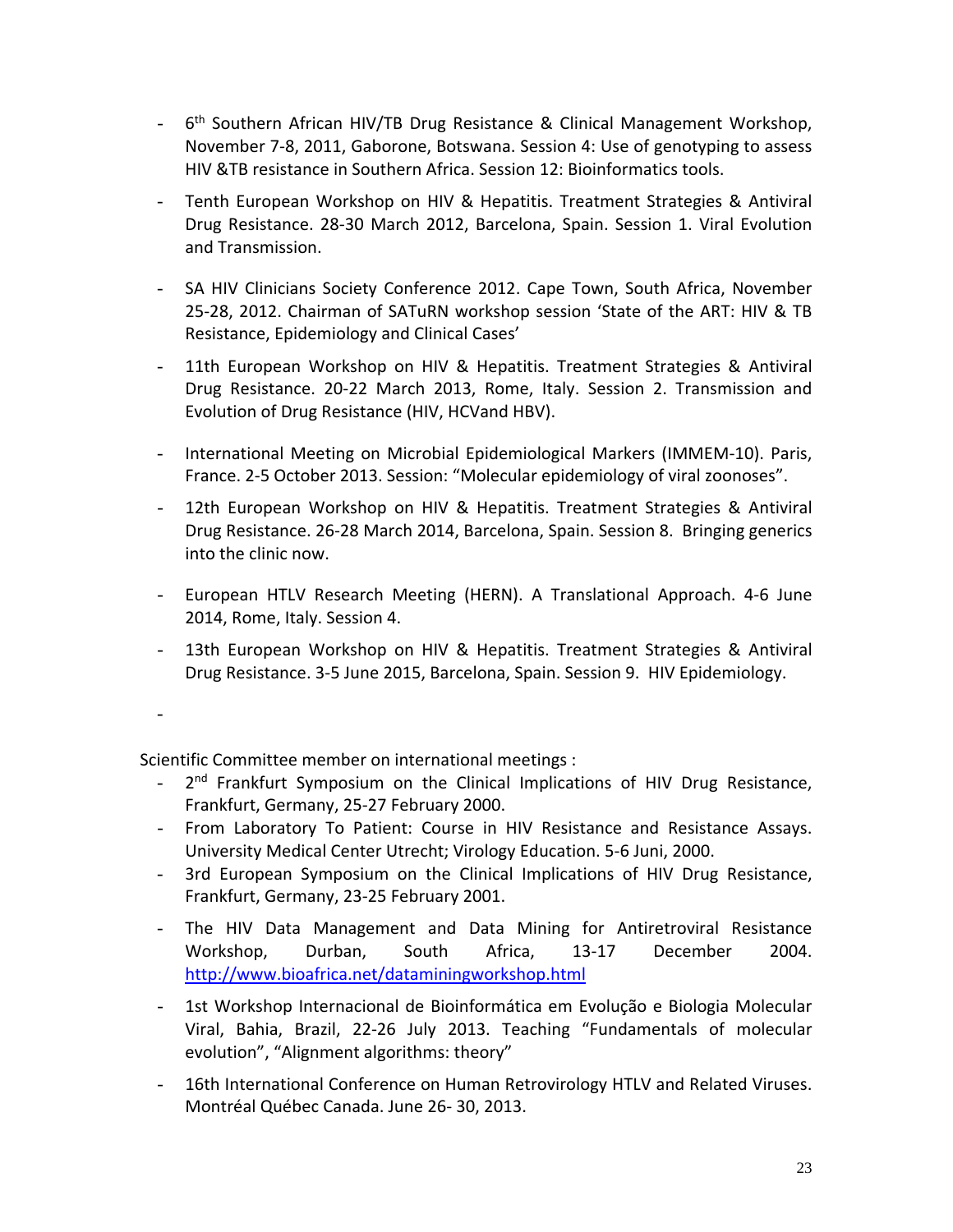Scientific Committee member on national meetings :

- First Brazilean workshop on virus evolution and molecular epidemiology, Salvador, Bahia, Brazil, 25-27 maart 2002. Teaching "Fundamentals of molecular evolution", "Construction of phylogenetic trees: powers and pitfalls of tree construction methods", "Practical computer session 1: Construction and interpretation of phylogenetic trees"
- Second Brazilean workshop on virus evolution and molecular epidemiology, Slavador, Bahia, Brazil, November 8-13, 2004. Teaching 'Fundamentals of molecular evolution', 'How to Interpret Phylogenetic Trees Theoretical Lecture', 'Simian to human transmission of retroviruses - holistic view'
- First South-African workshop on virus evolution and molecular epidemiology, Durban, South Africa, 1-6 juli 2003. Teaching "Fundamentals of molecular evolution", "Construction of phylogenetic trees: powers and pitfalls of tree construction methods", "Practical computer session 1: Construction and interpretation of phylogenetic trees" <http://www.bioafrica.net/Africanworkshop.html>
- 2003 Annual meeting of the Belgian AIDS Reference Laboratories and AIDS Reference Centers, 23 May 2003, Antwerp, Belgium.
- 2004 Annual meeting of the Belgian AIDS Reference Laboratories and AIDS Reference Centers, 18 March 2004, Liège, Belgium.
- 2006 Annual meeting of the Belgian AIDS Reference Laboratories and AIDS Reference Centers, 19 June 2006; Brussels, Belgium.
- First South-African workshop on 'HIV Drug Resistance in Clinical Practice', University of the Western Cape, Cape Town, South Africa, 5 Sept 2008. Teaching:'Drug Resistance Interpretation Tools'.

-

Responsibilities for journals:

Invited reviewer for numerous international journals

Member of the editorial board of the following journals: The Infectious Disease Review (1998 - 2002), Journal of Medical Virology (2004-2007), HIV Therapy (2006- 2010), Antiviral Chemistry and Chemotherapy (2000-2013), Antiviral Therapy Reviews (since 2006), Future HIV Therapy (since 2006), The Open Infectious Diseases Journal (since 2007), The Open AIDS Journal (since 2007), Retrovirology (since 2009), Infection, Genetics and Evolution (since 2009), Current Opinion in Virology (since 2013), Virus Evolution (since 2014)

Editor of AIDS Reviews (since 1999)

Guest editor for Virus Research (2002)

Guest editor for FEMS Immunology and Medical Microbiology (2003)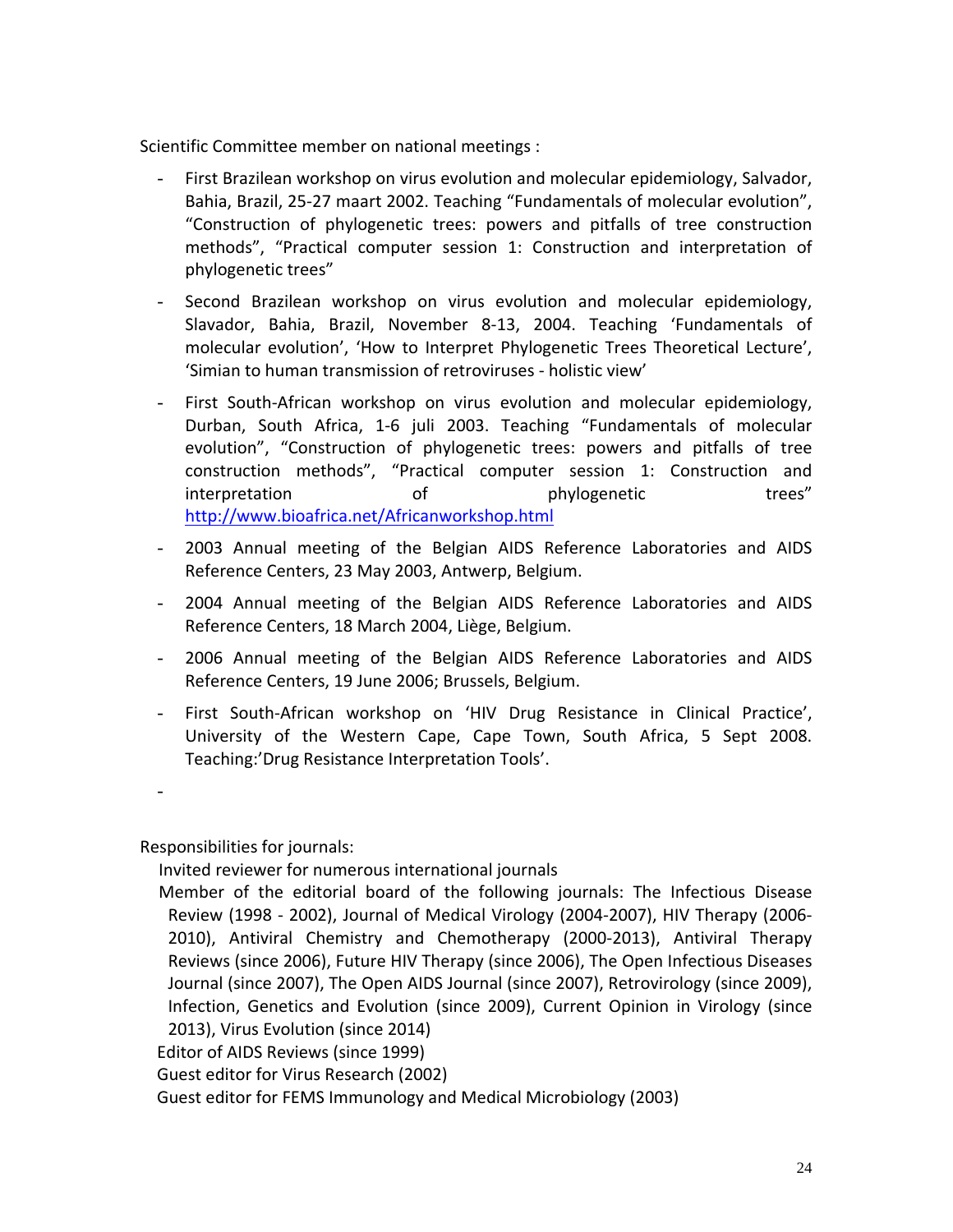Guest editor for Infection, Genetics and Evolution (2004, 2005, 2007, 2008, 2009, 2010, 2012, 2013). Each time a special issue dedicated to the "Proceedings of the International workshop on virus evolution and molecular epidemiology"

Guest editor of Retrovirology. A special issue dedicated to "15th International Conference on Human Retroviruses: HTLV and Related Viruses. Leuven and Gembloux, Belgium. 5-8 June 2011". (Vandamme, A., Ed., Willems, L., Ed.). SpringerGuest editor for PLOS Computational Biology (2013)

Member of scientific organizations:

American Association for the Advancement of Science (AAAS, since 1996) Americian Society for Biochemistry and Molecular Biology (ASBMB, since 2004) Belgian Society for Biochemistry and Molecular Biology Belgian Society for Microbiology (since 2002) European AIDS Clinical Society (since 2002) European Society for Clinical Virology (since 2001) European Society for Emerging Infections Federation of European Microbiological Societies (FEMS) International AIDS Society (since 2001) International Retrovirology Association (2000-2009) International Society for Antiviral Research Society for General Microbiology (since 2001) Royal Academy of Medicine of Belgium (2002-2014) European Society for translational Antiviral Research (ESAR) (since 2010)

Editor of books:

- Editor of 'The Phylogenetic Handbook. A Practical Approach to DNA and Protein Phylogeny' (Salemi M. & **Vandamme A.-M**., eds). Cambridge University Press, 2003, 1<sup>st</sup> edition.
- Editor of 'The Phylogenetic Handbook. A Practical Approach to Phylogenetic Analysis and Hypothesis Testing' (Lemey P, Salemi M. & **Vandamme A.-M**., eds). Cambridge University Press, 2009, 2nd edition. ISBN:9780521877107 (Hardback); ISBN:9780521730716 (Paperback)
- Guide to management of HIV resistance and pharmacokinetics of drug therapy" (B. Clotet, L. Menénendez-Arias, L. Ruiz, C. Tural, **A.-M. Vandamme**, D. Burger, J.M. Shapiro, C.A. Boucher, R. D'Aquila, D.D. Richman, eds), Editorial TAISA, S.L., Barcelona, Spain (yearly new edition)
- Guest editor of a special issue of "Virus Research", dedicated to "Virus evolution and molecular epidemiology": Virus Research 85, 2002.
- Guest editor of a special issue of "FEMS Immunology and Medical Microbiology", dedicated to "Virus evolution and molecular epidemiology": FEMS Immunology and Medical Microbiology 39(2), 2003.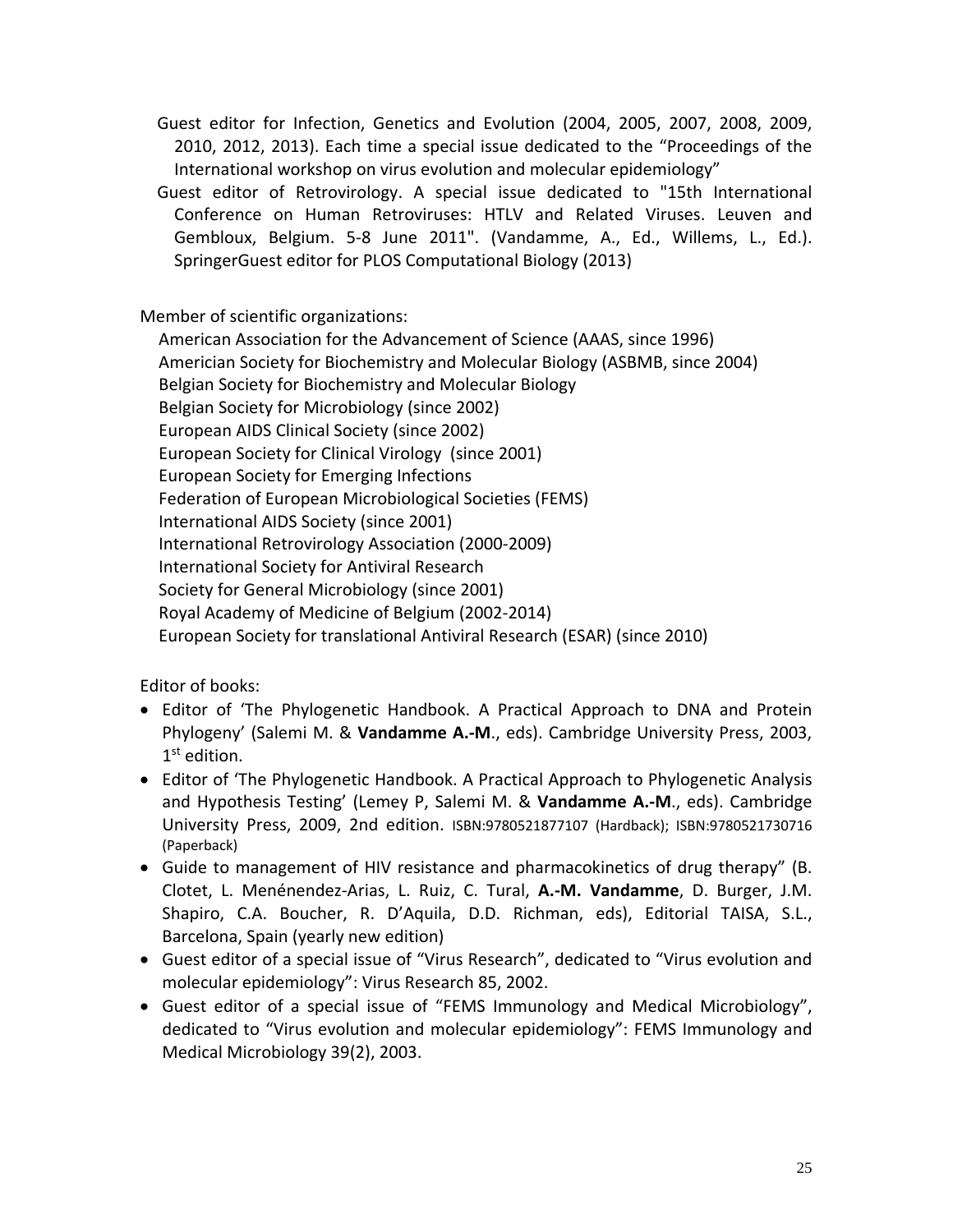- Editor of 'Combination Therapy of AIDS', in the series 'Milestones in Drug Therapy (MDT)' (De Clercq E. & **Vandamme A.-M.,** eds). Birkhäuser Verlag AG, Basel, Switzerland, 2004.
- Guest editor of a special issue of "Infection, Genetics and Evolution", dedicated to "Virus evolution and molecular epidemiology", 2004
- Guest editor of a special issue of "Infection, Genetics and Evolution", dedicated to "Virus evolution and molecular epidemiology", 2005
- Guest editor of a special issue of "Infection, Genetics and Evolution", dedicated to "Virus evolution and molecular epidemiology", June 2007
- Guest editor of a special issue of "Infection, Genetics and Evolution", dedicated to "Virus evolution and molecular epidemiology", July 2009
- Guest editor of a special issue of "Infection, Genetics and Evolution", dedicated to "Virus evolution and molecular epidemiology", April 2010
- Editor of a special issue of "Retrovirology", dedicated to "15th International Conference on Human Retroviruses: HTLV and Related Viruses Leuven and Gembloux, Belgium. 5-8 June 2011", Retrovirology, Volume 8, Supplement 1. Supplement Editors: **Anne-Mieke Vandamme** and Luc Willems
- Guest editor of a special issue of "Infection, Genetics and Evolution", dedicated to "Virus evolution and molecular epidemiology", Oct 2013
- Guest editor of a special issue of "Infection, Genetics and Evolution", dedicated to "Virus evolution and molecular epidemiology", Dec 2014
- •

Contributor to software:

- Development of an educational software package "AIDS in Belgium" in collaboration with the University Health Services, University of Alberta, Canada; Medica Leuven; Universitair Rekencentrum Leuven.
- Retrogram: "Decision support system for the treatment of HIV-infected patients". C. Boucher, J. Shapiro, B.Shafer and **A.-M. Vandamme**. A software developed by Virology Networks, Utrecht, Amsterdam; with financial support from Hoffman-La Roche Ltd.
- CDrom of the symposium "Clinical use of HIV-1 drug resistance testing in Belgium" organized by **A.-M. Vandamme** with the Belgian AIDS Reference Laboratories, 8 May 2001, Leuven, Belgium. Sponsored by Visible Genetics.
- The Rega Algorithm "Clinical decision support software for the interpretation of genotypic HIV drug resistance". Available on-line from several websites worldwide.
- The Rega HIV-1 Subtyping tool "Automated tool for classifying HIV-1 strains using phylogenetic analysis". Available on-line from several websites worldwide.
- RegaDB: An Open Source, Community-Driven virus Data and Analysis Management Environment

Academic responsibilities: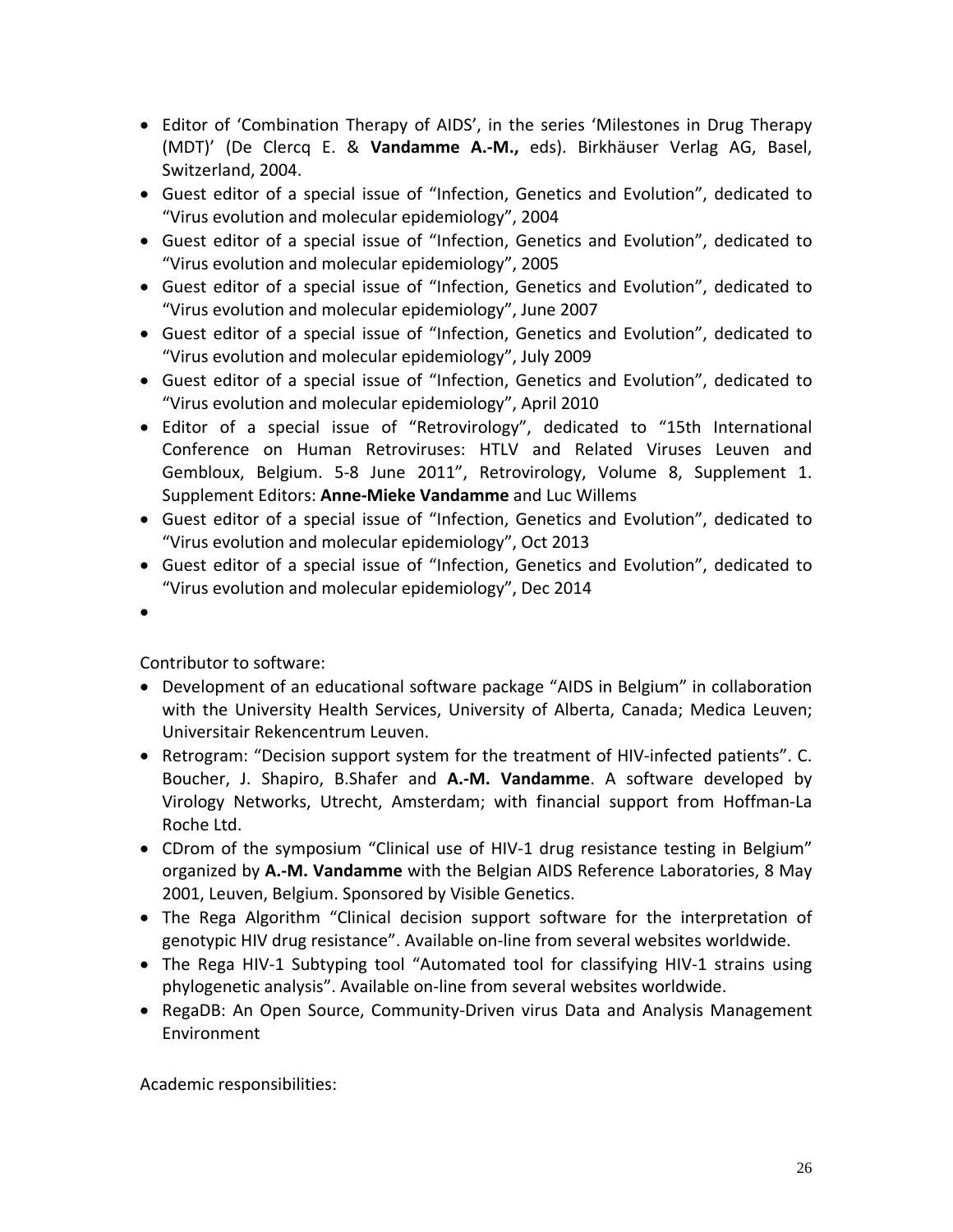- Permanent member of the department council (Microbiology and Immunology), Faculty of Medicine, KULeuven, Belgium.
- Permanent member of the faculty council (Medicine), Faculty of Medicine, KULeuven, Belgium.

Patents:

- Witvrouw M., Fikkert V., Pannecouque C., Cherepanov P., Van Laethem K., De Clercq E., **Vandamme A.M.,** Debyser Z. "HIV-1 resistance assay" Patent number WO0157245-A/27, 09-AUG-2001. K.U.Leuven Research & Development (BE).
- G Vuagniaux, JM Dumont, Snoeck J, Van Dooren S, **A-M Vandamme**. "Near fullgenome assay of HCV drug resistance." patent application No PCT/IB2007/003304

## **Projects and funding**

My contribution: Research scientist

| GOA 90/95-1            |                                                                                                  |  |  |  |
|------------------------|--------------------------------------------------------------------------------------------------|--|--|--|
| Subject:               | Fibrinolysis : molecular and cellular mechanisms and<br>clinical applications.                   |  |  |  |
| Period:                | October 1990 - August 1995                                                                       |  |  |  |
| Promoter:              | Prof. D. Collen                                                                                  |  |  |  |
| Funding organisation : | Ministerie van de Vlaamse Gemeenschap - Onderwijs                                                |  |  |  |
| Financial support:     | 45 205 000 BEF (in total)                                                                        |  |  |  |
| My contribution :      | Research scientist                                                                               |  |  |  |
| NFWO/AIDS 3.3010.91    |                                                                                                  |  |  |  |
| Subject:               | Molecular targets for chemotherapy of HIV infections.                                            |  |  |  |
| Period:                | September 1991 - August 1995, October 1996 - September<br>1997                                   |  |  |  |
| Promoters:             | Prof. E. De Clercq, Prof. J. Desmyter, Prof. J. Balzarini, Prof.<br>P. Herdewijn, Prof. J. Anné. |  |  |  |
| Funding organisation : | Belgische<br>Nationaal Fonds voor Wetenschappelijk<br>Onderzoek                                  |  |  |  |
| Financial support:     | 55 000 000 BEF + 13 000 000 BEF (in total)                                                       |  |  |  |
| My contribution :      | Principal investigator                                                                           |  |  |  |
|                        | AIDS Basic Research Program of the European Community                                            |  |  |  |
| Subject:               | Design, synthesis and evaluation of new HIV-antivirals.                                          |  |  |  |
| Period:                | 1991-1998                                                                                        |  |  |  |
| Promoters:             | Prof. E. De Clercq/ Prof. J. Desmyter, Universitaire                                             |  |  |  |
|                        | Ziekenhuizen en Rega Instituut, KULeuven                                                         |  |  |  |
| Funding organisation : | <b>European Community DG XII</b>                                                                 |  |  |  |
| Financial support:     | 11 000 000 BEF (every year)                                                                      |  |  |  |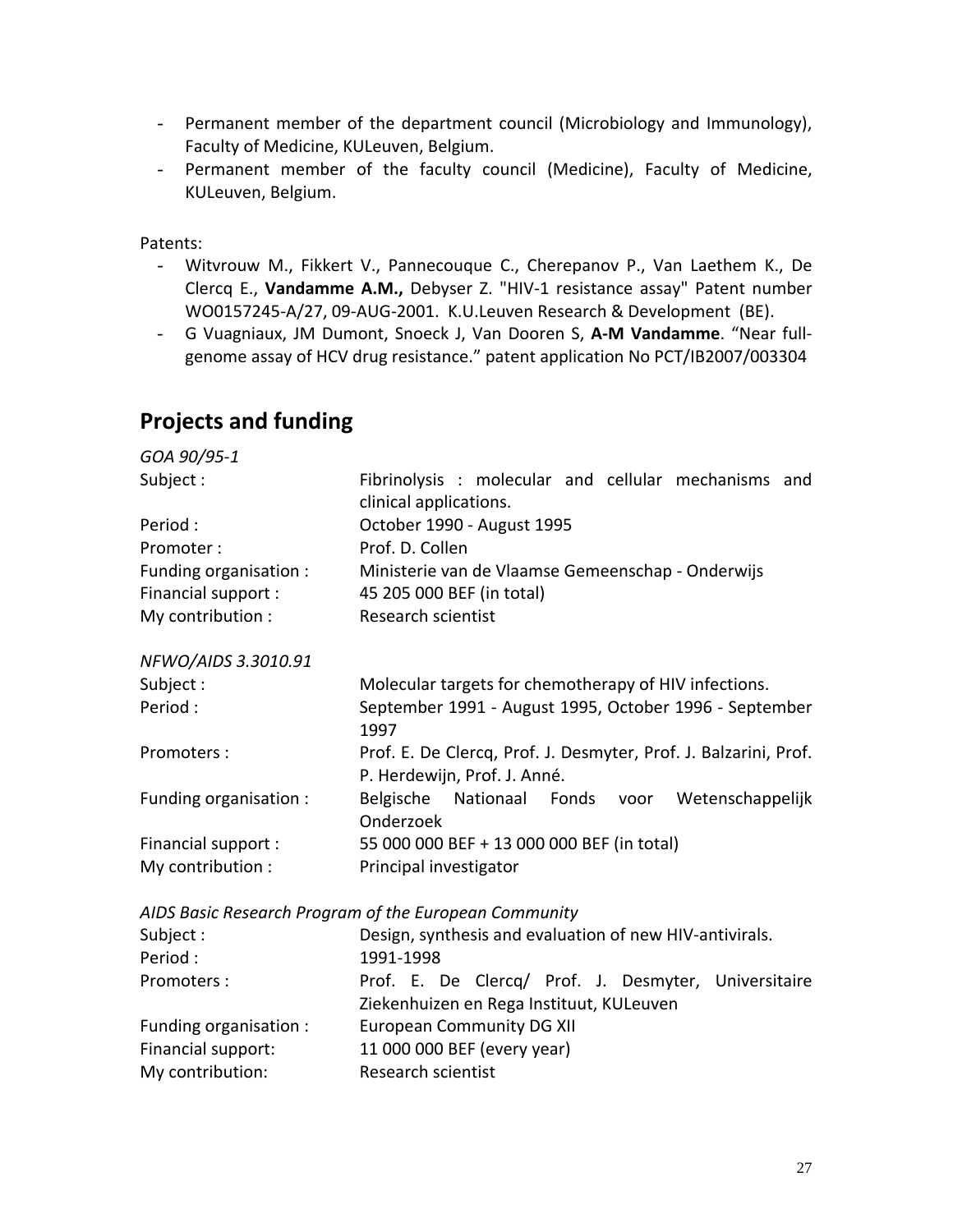| Industrial support     |                                                                                                                        |
|------------------------|------------------------------------------------------------------------------------------------------------------------|
| Subject :              | Evaluation of the NASBA technology for the detection of<br>HIV-RNA in plasma and serum in comparison with RNA-<br>PCR. |
| Period :               | September-October 1993                                                                                                 |
| Funding organisation : | Akzo Organon-Teknika, Boxtel, Nederland                                                                                |
| Financial support:     | 140 000 BEF                                                                                                            |
| My contribution:       | Promoter                                                                                                               |

*FGWO 3.0098.94 + extension*

| Subject:               | Vergelijkende virologie van humane en primaten T-<br>lymfotrope virussen (HTLV en PTLV) |
|------------------------|-----------------------------------------------------------------------------------------|
| Period:                | January 1994 - December 1999                                                            |
|                        |                                                                                         |
| Promoters:             | Prof. J. Desmyter, Prof. P. Goubau (until 1997), Prof. A-M.                             |
|                        | Vandamme (from 1997) Universitaire Ziekenhuizen en Rega                                 |
|                        | Instituut, KULeuven                                                                     |
| Funding organisation : | Belgisch Nationaal Fonds voor Wetenschappelijk                                          |
|                        | Onderzoek en Collen Research Foundation                                                 |
| Financial support:     | 10 000 000 BEF (NFWO) and 4 000 000 BEF (Collen Res                                     |
|                        | Foundation); 1 500 000 BEF (NFWO) for the extension                                     |
| My contribution:       | Copromoter since 1997                                                                   |
| FGWO 3.0180.95         |                                                                                         |
| Subject:               | Development of new compounds with selective antiviral or                                |
|                        | antitumor activity                                                                      |
| Period:                | January 1995 - December 1998                                                            |
| Promoters:             | Prof. E. De Clercq, Prof. J. Desmyter, Prof. J. Balzarini, Prof.                        |
|                        | P. Herdewijn, Prof. J. Anné.                                                            |
| Funding organisation : | Belgisch<br>Nationaal<br>Fonds voor<br>Wetenschappelijk                                 |
|                        | Onderzoek                                                                               |
| Financial support:     | 17 000 000 BEF                                                                          |
| My contribution:       | Principal investigator                                                                  |
|                        |                                                                                         |
| GOA 95/5               |                                                                                         |
| Subject:               | Moleculaire<br>antivirale<br>(anti-HIV)<br>targets<br>voor<br>en                        |
|                        | antitumorale chemotherapie.                                                             |

Period : January 1995 - December 1999 Promoters : Prof. E. De Clercq, Prof. J. Balzarini, Prof. J. Anné, Dr. R.

Pauwels, Dr. D. Schols. Funding organisation : Ministerie van de Vlaamse Gemeenschap - Onderwijs Financial support: My contribution: Principal investigator

*BIOMED 2 BMH4-CT96-0409*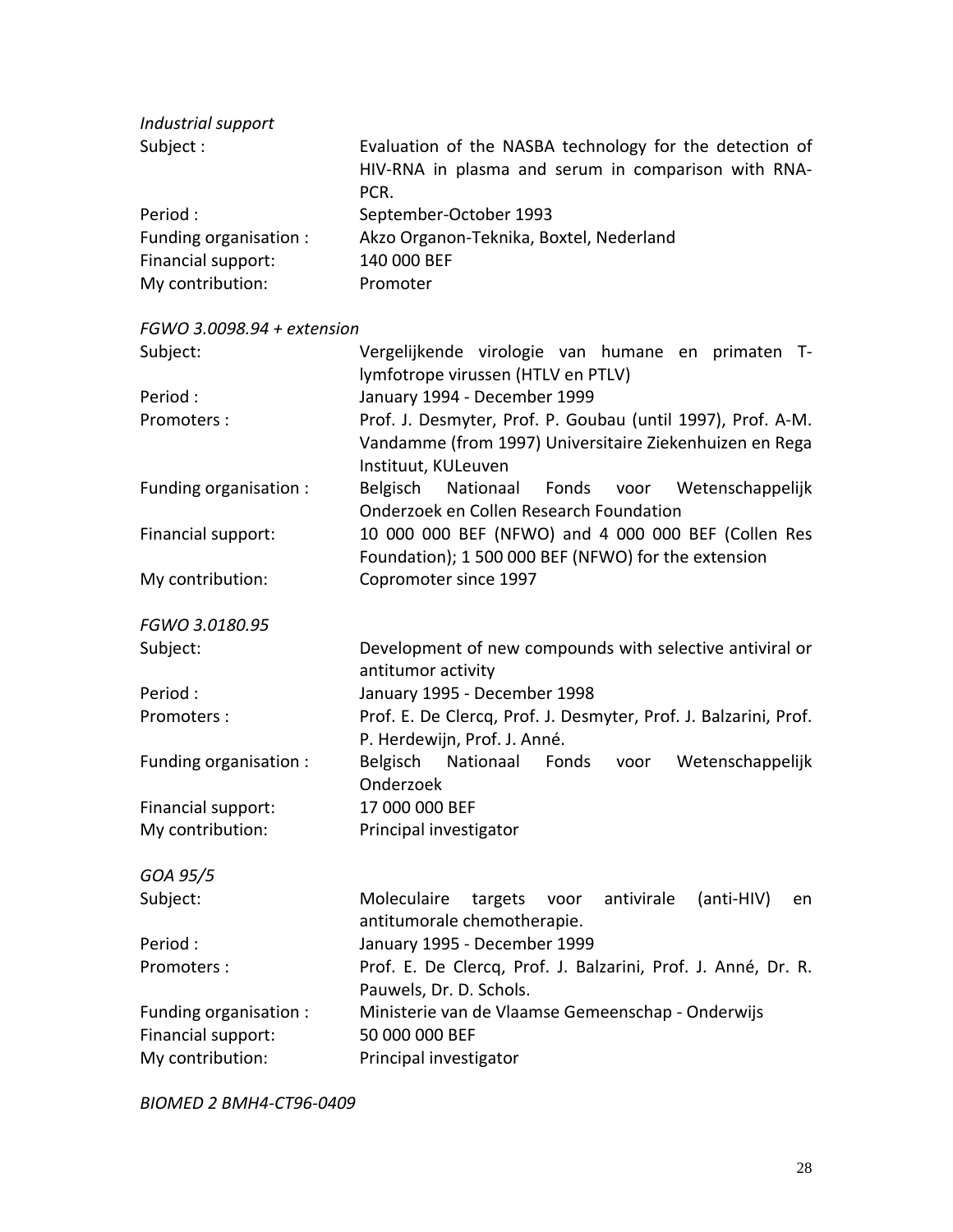| Subject:                  | An European Network for the Virological evaluation of<br>international clinical trials for new Anti-HIV therapies. |
|---------------------------|--------------------------------------------------------------------------------------------------------------------|
| Period:                   | June 1996 - December 1998                                                                                          |
| Funding organisation :    | <b>European Commission</b>                                                                                         |
| Financial support:        | 300 000 ECU (in total) for 9 partners                                                                              |
| My contribution:          | Promoter for the Belgian partner at the Rega-Institute                                                             |
| FWO G.0140.98             |                                                                                                                    |
| Subject:                  | Molecular targets for chemotherapy of AIDS and viral<br>infections associated with immunodeficiency.               |
| Period:                   | January 1998 - December 2001                                                                                       |
| Promoters:                | Prof. E. De Clercq, Prof. J. Balzarini, Prof. D. Schols, Prof. A-                                                  |
|                           | M. Vandamme, Dr G. Andrei, Dr L. Naesens, Dr J Neyts, Dr R                                                         |
|                           | Snoeck, Dr M Van Ranst.                                                                                            |
| Funding organisation :    | Vlaams Fonds voor Wetenschappelijk Onderzoek                                                                       |
| Financial support:        | 45 000 000 BEF                                                                                                     |
| My contribution :         | Copromoter                                                                                                         |
| GOA 00/12                 |                                                                                                                    |
| Subject:                  | Molecular targets for the chemotherapy of virus infections,                                                        |
|                           | AIDS and cancer.                                                                                                   |
| Period:                   | januari 2000 - december 2004                                                                                       |
| Promoters:                | Prof. E. De Clercq, Prof. J. Balzarini, Prof. D. Schols, Prof. A.-                                                 |
|                           | M. Vandamme, Dr G. Andrei, Dr L. Naessens, Dr J. Neyts, Dr                                                         |
|                           | R. Snoeck, Rega Instituut, KULeuven.                                                                               |
| Funding organisation :    | Ministerie van de Vlaamse Gemeenschap - Onderwijs                                                                  |
| Financial support:        | 60 000 000 BEF                                                                                                     |
| My contribution :         | Copromoter                                                                                                         |
| 4FP, TMR, ERBFMBICT950138 |                                                                                                                    |
| Subject:                  | Postdoctoral<br>fellow<br>the<br>project:<br>"Molecular<br>on                                                      |
|                           | investigation on the origin and genetic stability of human T-                                                      |
|                           | lymphotropic virus type II (HTLV-II)"                                                                              |
| Period:                   | February 1996 - January 1999                                                                                       |
| Funding organisation :    | <b>European Commission</b>                                                                                         |
| Financial support:        | Salary and consumables of one postdoctoral fellow                                                                  |
| My contribution:          | Promoter                                                                                                           |

*4FP, TMR, BMH4-98-4830*

| Subject:               |                    | European Workshop on Virus Evolution and Molecular |  |  |  |
|------------------------|--------------------|----------------------------------------------------|--|--|--|
|                        | Epidemiology       |                                                    |  |  |  |
| Period:                | 1-4 September 1998 |                                                    |  |  |  |
| Funding organisation : |                    | European Commission                                |  |  |  |
| Financial support:     | 5400 ECU           |                                                    |  |  |  |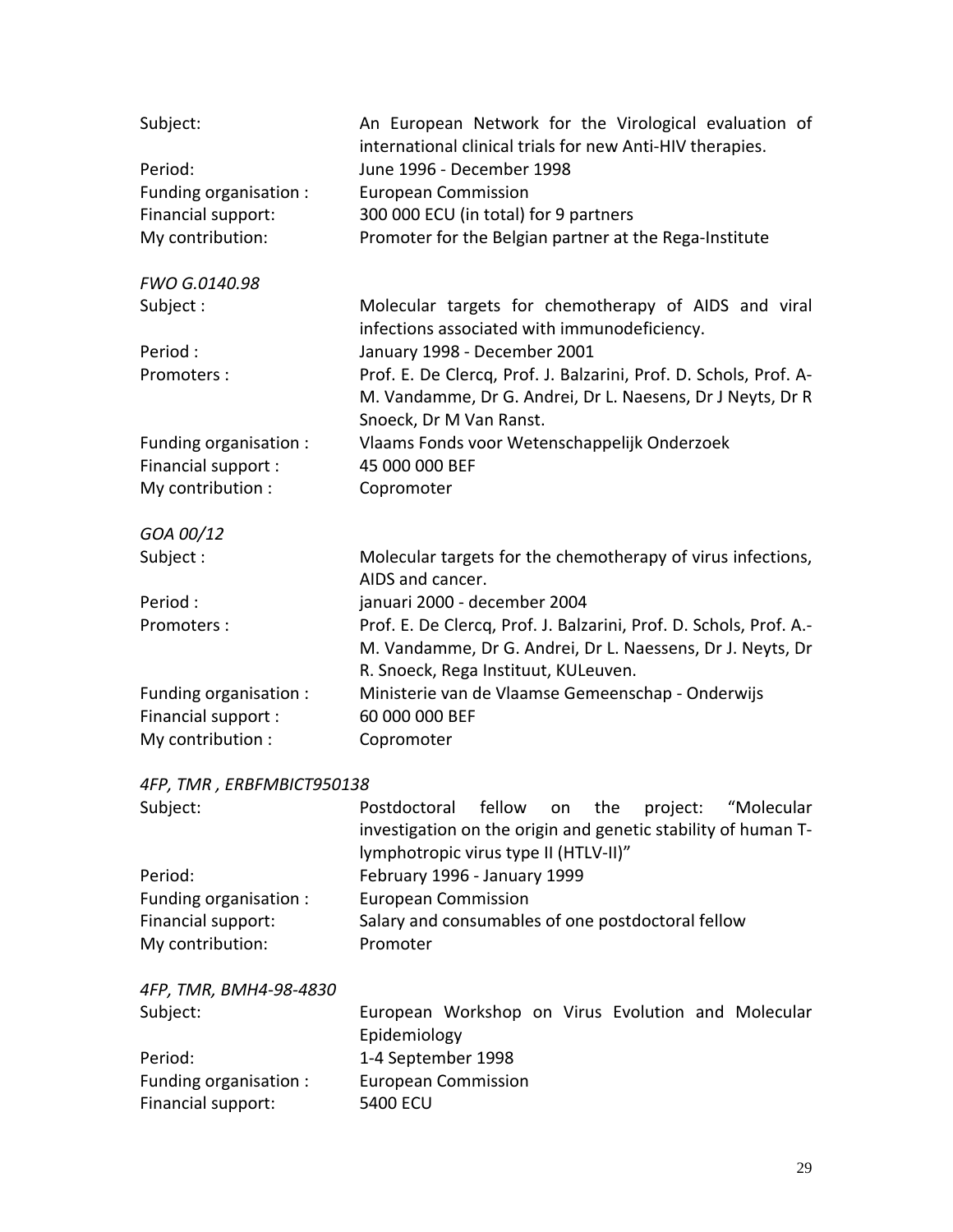| My contribution:       | Promoter                                                                                                                                                        |
|------------------------|-----------------------------------------------------------------------------------------------------------------------------------------------------------------|
| DB/98/40               |                                                                                                                                                                 |
| Subject:               | Final year for foreign PhD student (Marco Salemi):<br>"Molecular investigation of the origin and genetic stability<br>of the human T-cell lymphotropic viruses" |
| Period:                | February 1999 - January 2000                                                                                                                                    |
| Funding organisation : | Onderzoeksraad KULeuven                                                                                                                                         |
| Financial support:     | Salary for one PhD student                                                                                                                                      |
| My contribution:       | Promoter                                                                                                                                                        |
| PDM/99/123             |                                                                                                                                                                 |
| Subject:               | Postdoctoral fellow on the project (Marco<br>Salemi):<br>"Molecular evolution of human retroviruses"                                                            |
| Period:                | February 2000 - January 2001                                                                                                                                    |
| Funding organisation:  | Onderzoeksraad KULeuven                                                                                                                                         |
| Financial support:     | Salary for one postdoctoral fellow                                                                                                                              |
| My contribution:       | Promoter                                                                                                                                                        |

#### *5FP, Accompanying Measures, QLAM-PL1999-00008*

| Subject:               | 5 <sup>th</sup> European Workshop on Virus Evolution and Molecular |
|------------------------|--------------------------------------------------------------------|
|                        | Epidemiology                                                       |
| Period:                | 30 August-4 September 1999                                         |
| Funding organisation : | <b>European Commission</b>                                         |
| Financial support:     | 9600 Euro                                                          |
| My contribution:       | Promoter                                                           |

### *FWO G.0288.01*

| Subject:              | Evolutie en moleculaire epidemiologie van humane    |
|-----------------------|-----------------------------------------------------|
|                       | virussen                                            |
| Period:               | januari 2001 - december 2004                        |
| Promoters             | Prof. A.-M. Vandamme, KULeuven; Prof. M. Van Ranst, |
|                       | KULeuven.                                           |
| Funding organisation: | Fonds voor Wetenschappelijk Onderzoek - Vlaanderen  |
| Financial support:    | 11 820 000 BEF                                      |
| My contribution:      | Promoter                                            |

*5FP, Accompanying Measures, QLAM-2000-00002*

| Subject:              | 6 <sup>th</sup> European Workshop on Virus Evolution and Molecular |
|-----------------------|--------------------------------------------------------------------|
|                       | Epidemiology                                                       |
| Period:               | 4-9 September 2000                                                 |
| Funding organisation: | <b>European Commission</b>                                         |
| Financial support:    | 28 324 Euro                                                        |
| My contribution:      | Promoter                                                           |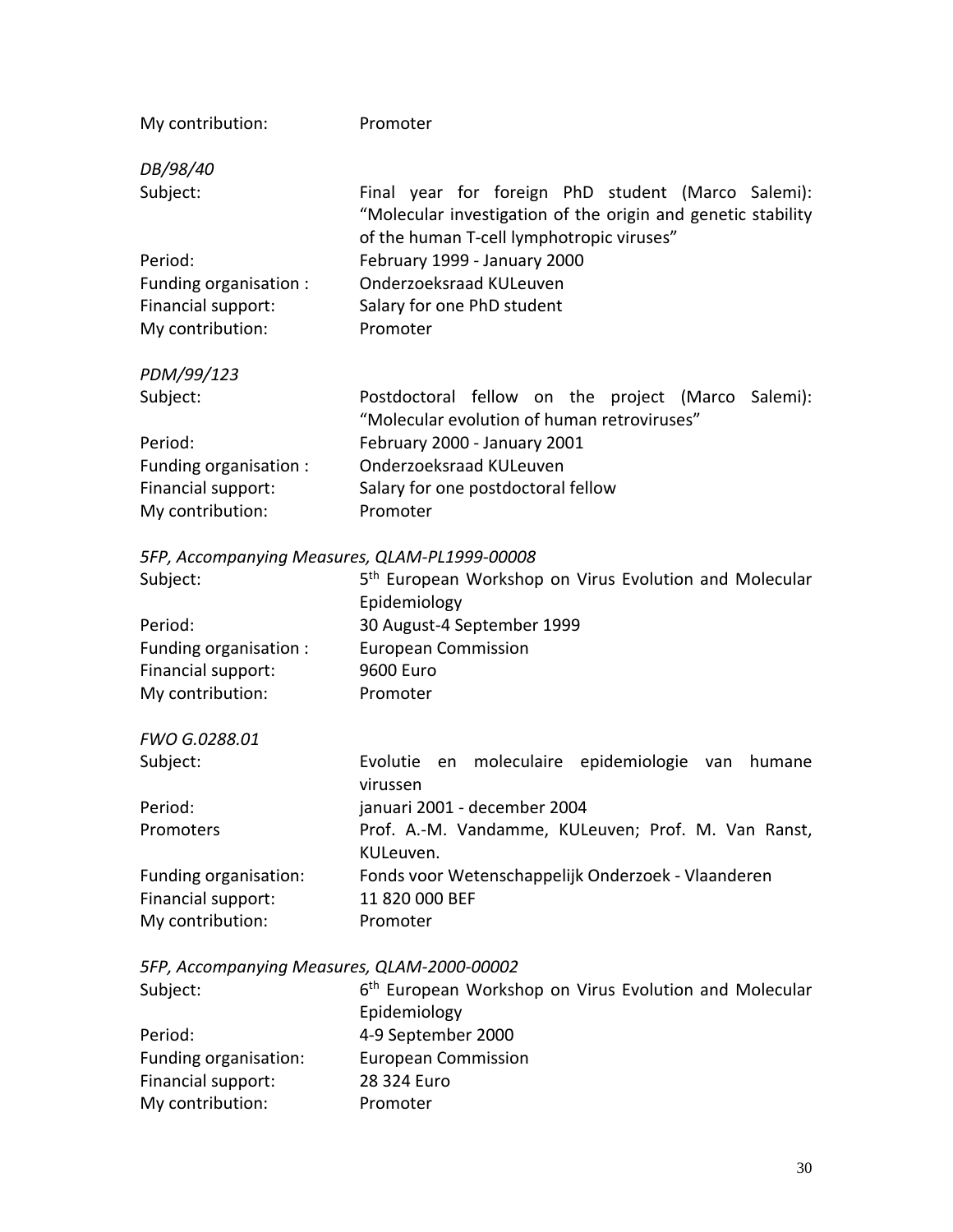| FWO K.7059.00N         |                                                                    |
|------------------------|--------------------------------------------------------------------|
| Subject:               | 6 <sup>th</sup> European Workshop on Virus Evolution and Molecular |
|                        | Epidemiology                                                       |
| Period:                | 4-9 September 2000                                                 |
| Funding organisation : | Vlaams Fonds voor Wetenschappelijk Onderzoek                       |
| Financial support:     | 175 000 BEF                                                        |
| My contribution:       | Promoter                                                           |

#### *Derde Cyclus Programma DCP/00/08*

| Subject:                                 | 6 <sup>th</sup> European Workshop on Virus Evolution and Molecular<br>Epidemiology |
|------------------------------------------|------------------------------------------------------------------------------------|
| Period:                                  | 4-9 September 2000                                                                 |
| Funding organisation :                   | <b>Onderzoeksfonds KULeuven</b>                                                    |
| Financial support:                       | 50 000 BEF                                                                         |
| My contribution:                         | Promoter                                                                           |
| Postdoctoral grant                       |                                                                                    |
| Name of grantholder:                     | Marco Salemi                                                                       |
| Period:                                  | oct 2000 - dec 2003                                                                |
| Funding organisation:                    | Vlaams Fonds voor Wetenschappelijk Onderzoek                                       |
| My contribution:                         | Promotor                                                                           |
| <b>IWT PhD grant</b>                     |                                                                                    |
| Name of grantholder:                     | Philippe Lemey                                                                     |
| Period:                                  | sept 2000 - sept 2002                                                              |
| Funding organisation:                    | Flemish Institute for Science and Technology (IWT)                                 |
| My contribution:                         | Promotor                                                                           |
| <b>IWT</b> postdoctoral grant            |                                                                                    |
| Name of grantholder:                     | Inge Derdelinckx                                                                   |
| Period:                                  | jan 2000 - jan 2002                                                                |
| Funding organisation:                    | <b>IWT</b>                                                                         |
| My contribution:                         | Promotor                                                                           |
| 5FP, Quality of Life, QLK2-CT-2001-01344 |                                                                                    |
| Subject:                                 | SPREAD: "Strategy To Control Spread Of Resistance To Anti                          |
|                                          | Retroviral Drugs"                                                                  |
| Period:                                  | January 2002-December 2005                                                         |
| Funding organisation:                    | <b>European Commission</b>                                                         |
| Financial support:                       | 112 118 Euro                                                                       |
| My contribution:                         | Partner                                                                            |

*5FP, Accompanying Measures, QLAM-2001-00016*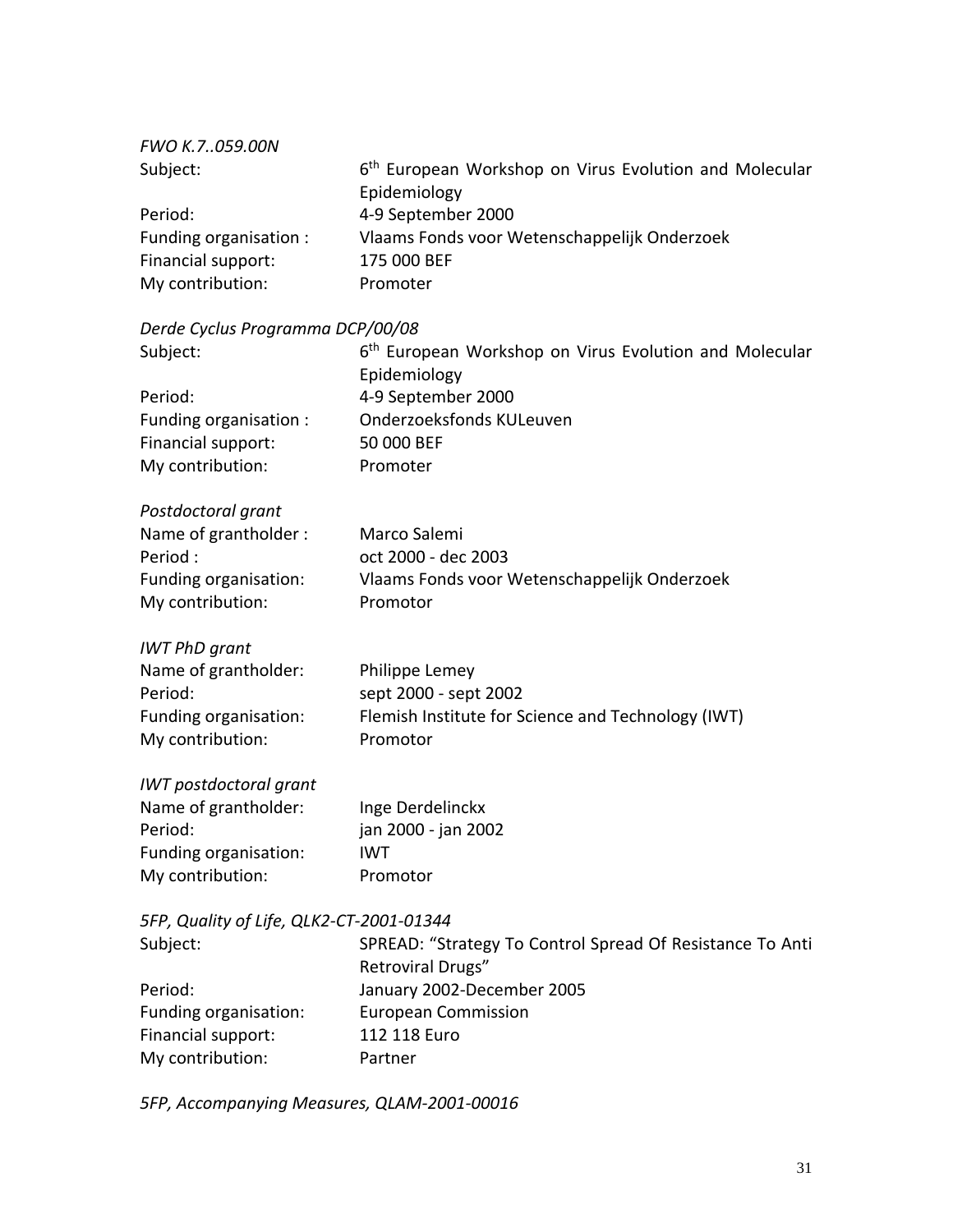| Subject:               | 7 <sup>th</sup> European Workshop on Virus Evolution and Molecular<br>Epidemiology |  |  |  |
|------------------------|------------------------------------------------------------------------------------|--|--|--|
| Period:                | 5-12 September 2001                                                                |  |  |  |
| Funding organisation:  | <b>European Commission</b>                                                         |  |  |  |
| Financial support:     | 40 000 Euro                                                                        |  |  |  |
| My contribution:       | Promotor                                                                           |  |  |  |
|                        |                                                                                    |  |  |  |
| Industrial support     |                                                                                    |  |  |  |
| Subject:               | Genotyping of Brazilean TTV isolates                                               |  |  |  |
| Period:                | September-October 2000                                                             |  |  |  |
| Funding organisation:  | Innogenetics, Gent                                                                 |  |  |  |
| Financial support:     | 200 000 BEF                                                                        |  |  |  |
| My contribution:       | Promotor                                                                           |  |  |  |
|                        |                                                                                    |  |  |  |
| Contract research      |                                                                                    |  |  |  |
| Subject:               | Development of a genotypic drug resistance interpretation                          |  |  |  |
|                        | system based on HIV-1 LiPA                                                         |  |  |  |
| Period:                | May-June 2001                                                                      |  |  |  |
| Funding organisation:  | Innogenetics, Gent                                                                 |  |  |  |
| Financial support:     | 200 000 BEF                                                                        |  |  |  |
| My contribution:       | Promotor                                                                           |  |  |  |
|                        |                                                                                    |  |  |  |
| Marie-Curie fellowship |                                                                                    |  |  |  |
| Name of grantholder:   | Dimitris Paraskevis                                                                |  |  |  |
| Period:                | Jan 2002 - Dec 2004                                                                |  |  |  |
| Funding organisation:  | EC <sub>FP5</sub>                                                                  |  |  |  |
| My contribution:       | Promotor                                                                           |  |  |  |
|                        |                                                                                    |  |  |  |
| Contract research      |                                                                                    |  |  |  |
| Subject:               | Modeling drug-resistance mutations in the HIV-1 RT and                             |  |  |  |
|                        | <b>PRO</b>                                                                         |  |  |  |
| Period:                | Oct 2001-Sept 2003                                                                 |  |  |  |
| Funding organisation:  | AlgoNomics, Gent                                                                   |  |  |  |
| Financial support:     | 2 200 000 BEF                                                                      |  |  |  |
| My contribution:       | Promotor                                                                           |  |  |  |
| IWT-010445             |                                                                                    |  |  |  |
| Subject:               | DMax: Integrated drug/target discovery and development                             |  |  |  |
|                        | through integration of data mining techniques. Application                         |  |  |  |
|                        | in virology research and development                                               |  |  |  |
| Period:                | Oct 2001- Sept 2003                                                                |  |  |  |
| Funding organisation:  | IWT-Vlaanderen (Instituut voor de Aanmoediging van                                 |  |  |  |
|                        | Innovatie door Wetenschap en Technologie in Vlaanderen)                            |  |  |  |
| Financial support:     | 23224,94 Euro                                                                      |  |  |  |
|                        |                                                                                    |  |  |  |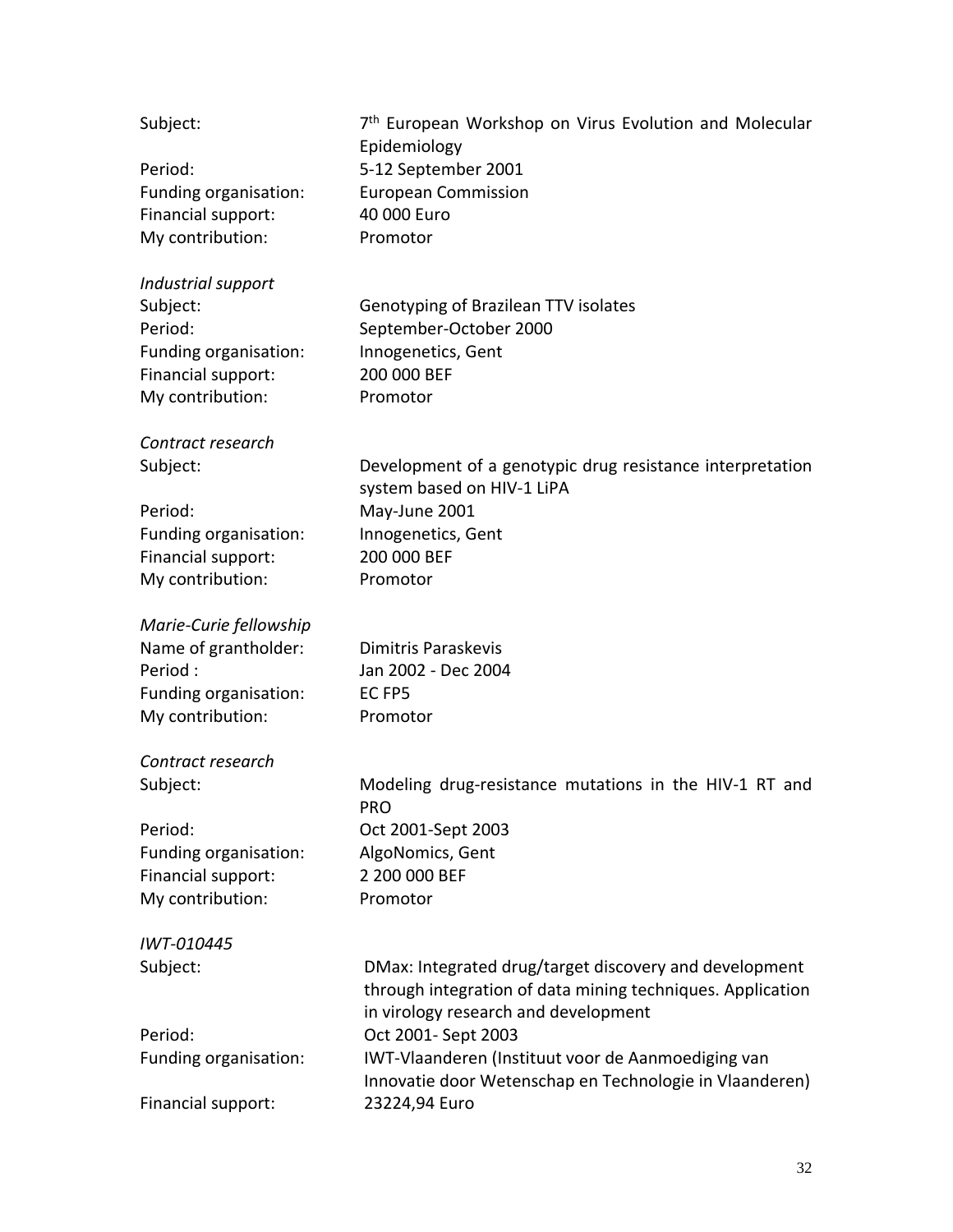| My contribution:                            | Research partner                                                                                                                             |  |  |  |  |  |
|---------------------------------------------|----------------------------------------------------------------------------------------------------------------------------------------------|--|--|--|--|--|
| VIS/01/014                                  |                                                                                                                                              |  |  |  |  |  |
| Subject:                                    | Onderzoek naar de factoren die therapie respons bepalen<br>bij HIV geïnfecteerden, gebruik makende van relationele<br>data mining technieken |  |  |  |  |  |
| Period:                                     | Jan 2002- July 2004                                                                                                                          |  |  |  |  |  |
| Funding organisation:                       | Onderzoeksfonds Katholieke Universiteit Leuven                                                                                               |  |  |  |  |  |
| Financial support:                          | 186 000 Euro                                                                                                                                 |  |  |  |  |  |
| My contribution:                            | Promotor                                                                                                                                     |  |  |  |  |  |
| Symposium sponsoring                        |                                                                                                                                              |  |  |  |  |  |
| Subject:                                    | 2002<br>symposium of the Belgian AIDS Reference<br>Laboratories and Centers "Treatment and follow-up of HIV<br>infected patients in Belgium" |  |  |  |  |  |
| Period:                                     | 24 mei 2002, Neerijse, Belgium                                                                                                               |  |  |  |  |  |
| Funding organisation:                       | Several Pharmaceutical and Diagnostic companies                                                                                              |  |  |  |  |  |
| Financial support:                          | 18 000 Euro                                                                                                                                  |  |  |  |  |  |
| My contribution:                            | Organizer                                                                                                                                    |  |  |  |  |  |
| 5FP, Accompanying Measures, QLAM-2001-00470 |                                                                                                                                              |  |  |  |  |  |
| Subject:                                    | 8 <sup>th</sup> European Workshop on Virus Evolution and Molecular                                                                           |  |  |  |  |  |

| $-0.00$               | C Larepean montanop on mas Erolation and molecular |
|-----------------------|----------------------------------------------------|
|                       | Epidemiology                                       |
| Period:               | 4-11 September 2002                                |
| Funding organisation: | European Commission                                |
| Financial support:    | 54 000 Euro                                        |
| My contribution:      | Promotor                                           |
|                       |                                                    |

### *Onderzoeksraad – bilateral collaboration South Africa*

| Subject:              | Investigating the determinants of therapy response in HIV<br>infected patients using a datamining approach, with |
|-----------------------|------------------------------------------------------------------------------------------------------------------|
|                       | special focus on drug resistance and virus subtype.                                                              |
| Period:               | Jan 2003- Dec 2004                                                                                               |
| Funding organisation: | Onderzoeksraad KULeuven, Belgium                                                                                 |
| Financial support:    | 57958 Euro                                                                                                       |
| My contribution:      | Promotor                                                                                                         |

#### *NATO Advanced Study Institute*

| Subject:              | 9 <sup>th</sup> International Workshop on Virus Evolution and |
|-----------------------|---------------------------------------------------------------|
|                       | Molecular Epidemiology                                        |
| Period:               | 13-23 Aug 2003                                                |
| Funding organisation: | <b>NATO</b>                                                   |
| Financial support:    | 70 000 Euro                                                   |
| My contribution:      | Promotor                                                      |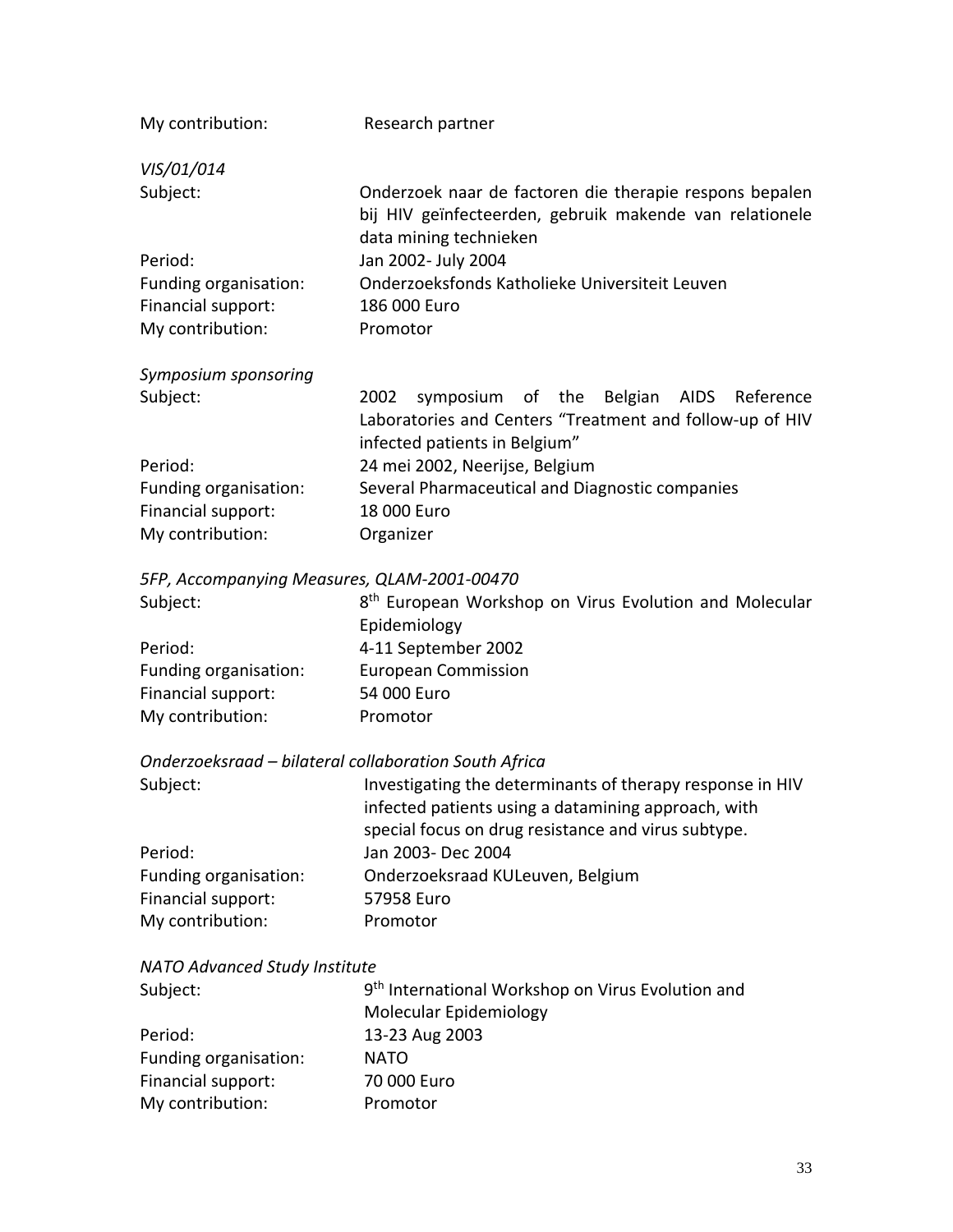| <b>ANRS 1257</b>                             |                                                                                                                                                                                     |  |  |  |
|----------------------------------------------|-------------------------------------------------------------------------------------------------------------------------------------------------------------------------------------|--|--|--|
| Subject:                                     | Observatory of HIV-1 resistance in developing countries of<br>Africa and Asia                                                                                                       |  |  |  |
| Period:                                      | March 2003 - Febr 2004                                                                                                                                                              |  |  |  |
| Funding organisation:                        | <b>ANRS</b>                                                                                                                                                                         |  |  |  |
| Financial support:                           | 34647.5 Euro                                                                                                                                                                        |  |  |  |
| My contribution:                             | Subcontractor                                                                                                                                                                       |  |  |  |
| FWO G.0266.04                                |                                                                                                                                                                                     |  |  |  |
| Subject:                                     | Investigation of the clinical prognostic value for therapy<br>failure of HIV-1 drug resistance results and its interaction<br>with other factors, using new datamining technologies |  |  |  |
| Period:                                      | januari 2004 - december 2007                                                                                                                                                        |  |  |  |
| Promoters                                    | A.-M. Vandamme, KULeuven; Prof. E.<br>Prof.<br>Van<br>Wijngaerden, KULeuven, Prof. H. Blockeel, KULeuven.                                                                           |  |  |  |
| Funding organisation:                        | Fonds voor Wetenschappelijk Onderzoek - Vlaanderen                                                                                                                                  |  |  |  |
| Financial support:                           | 353 800 Euro                                                                                                                                                                        |  |  |  |
| My contribution:                             | Promoter                                                                                                                                                                            |  |  |  |
| <b>IWT PhD grant</b>                         |                                                                                                                                                                                     |  |  |  |
| Name of grantholder:                         | Koen Deforche                                                                                                                                                                       |  |  |  |
| Period:                                      | dec 2003 - dec 2007                                                                                                                                                                 |  |  |  |
| Funding organisation:                        | Flemish Institute for Science and Technology (IWT)                                                                                                                                  |  |  |  |
| My contribution:                             | Promotor                                                                                                                                                                            |  |  |  |
| Leerstoel infectieziekten in de derde wereld |                                                                                                                                                                                     |  |  |  |
| Subject:                                     | Investigation of HTLV replication strategies and<br>its<br>associations with leucemia and paralysis in Latin-America                                                                |  |  |  |
| Period:                                      | Sept 2004 - August 2009                                                                                                                                                             |  |  |  |
| <b>Dromotors</b>                             | $Draf \land M \land$ landamma Killawan                                                                                                                                              |  |  |  |

| Prof. A.-M. Vandamme, KULeuven. |
|---------------------------------|
| Mecenat                         |
| 200 000 Euro                    |
| Promoter                        |
|                                 |

### *Onderzoekstoelage OT/04/43*

| Subject:              | Investigation of the contribution of antiviral drug resistance<br>and other factors to the failure of antiviral therapy in HIV<br>patients, using datamining technology |                      |                                              |  |  |  |
|-----------------------|-------------------------------------------------------------------------------------------------------------------------------------------------------------------------|----------------------|----------------------------------------------|--|--|--|
| Period:               |                                                                                                                                                                         | Oct 2004 - Sept 2008 |                                              |  |  |  |
| Promoters             |                                                                                                                                                                         | Wijngaerden.         | Prof. A.-M. Vandamme, KULeuven; Prof. E. Van |  |  |  |
| Funding organisation: |                                                                                                                                                                         | University of Leuven |                                              |  |  |  |
| Financial support:    |                                                                                                                                                                         | 250 000 Euro         |                                              |  |  |  |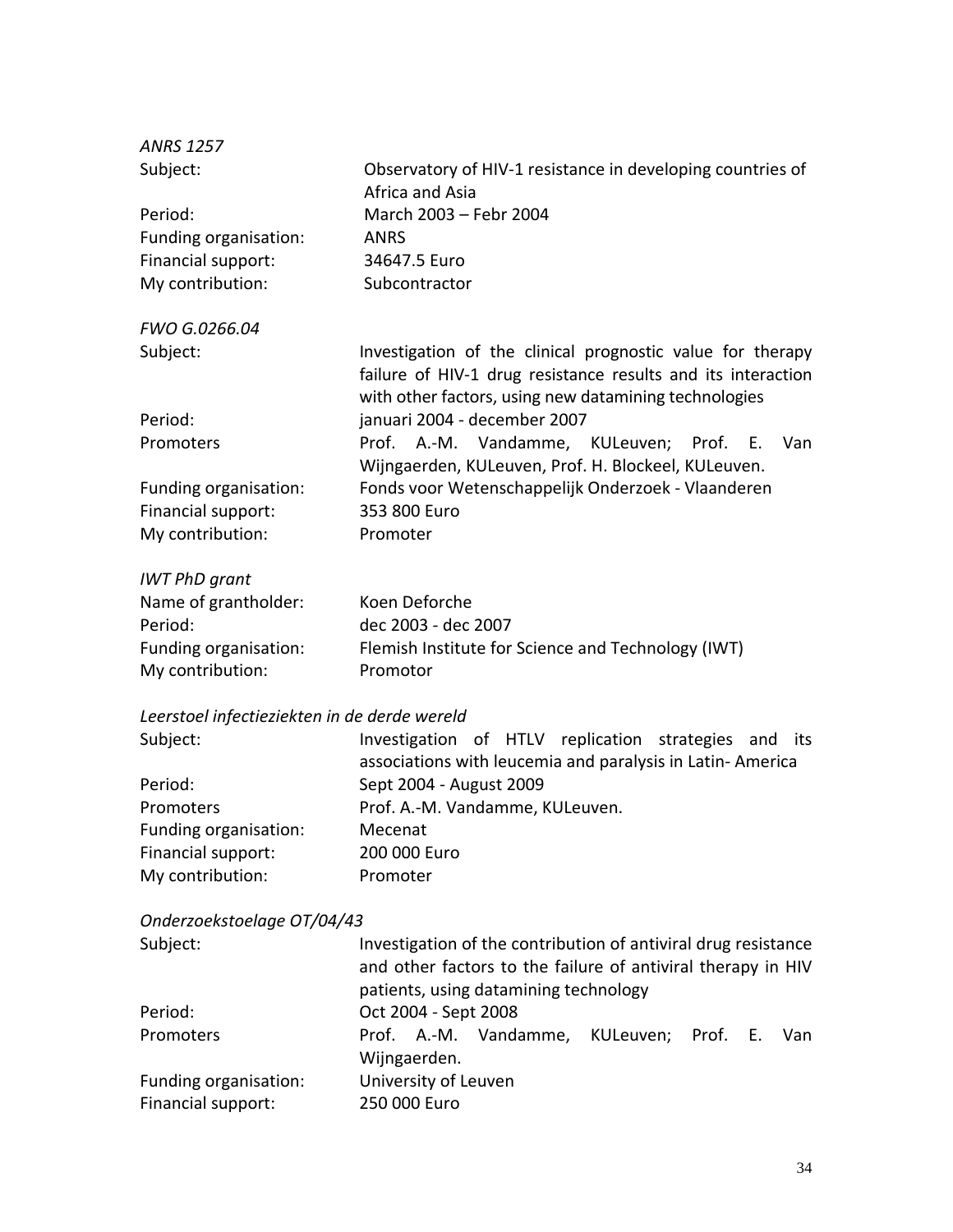| My contribution:                                                                                    | Promoter                                                                                                                                                                                                                                                                     |  |  |  |
|-----------------------------------------------------------------------------------------------------|------------------------------------------------------------------------------------------------------------------------------------------------------------------------------------------------------------------------------------------------------------------------------|--|--|--|
| <b>VLIR ZEIN2005PR311</b>                                                                           |                                                                                                                                                                                                                                                                              |  |  |  |
| Subject:<br>Period:<br>Promoter<br>Funding organisation:<br>Financial support:<br>My contribution:  | Host genetic, immune and viral factors in transmission and<br>diseases expression of Human T-lymphotropic Virus type 1<br>(HTLV-1) in Peru<br>April 2005 - March 2009<br>Prof. G Vanham (ITG - UA).<br><b>VLIR</b><br>307040 Euro<br>copromotor                              |  |  |  |
| EF/05/015                                                                                           |                                                                                                                                                                                                                                                                              |  |  |  |
| Subject:<br>Period:<br>Promoter<br>Funding organisation:<br>Financial support:<br>My contribution:  | Virus infections, cancer and inflammatory<br>diseases:<br>Molecular insights and targets for intervention<br>November 2005 - September 2010<br>Prof Jan Balzarini<br>KULeuven<br>total: 2 460 000 Euro, our lab: 256.250 Euro<br>partner                                     |  |  |  |
| <b>IWT PhD grant</b>                                                                                |                                                                                                                                                                                                                                                                              |  |  |  |
| Name of grantholder:<br>Period:<br>Funding organisation:<br>My contribution:                        | <b>Kris Covens</b><br>Jan 2006 - Dec 2009<br>Flemish Institute for Science and Technology (IWT)<br>Promotor                                                                                                                                                                  |  |  |  |
| FWO G.0513.06                                                                                       |                                                                                                                                                                                                                                                                              |  |  |  |
| Subject:<br>Period:<br>Promoters<br>Funding organisation:<br>Financial support:<br>My contribution: | Molecular<br>evolution<br>epidemiology<br>and<br>of<br>HIV<br>and<br>papillomaviruses<br>januari 2006 - december 2009<br>Prof. A.-M. Vandamme, Prof. M. Van Ranst, KULeuven<br>Fonds voor Wetenschappelijk Onderzoek - Vlaanderen<br>546 980 Euro (total budget)<br>Promoter |  |  |  |
| <b>VIROLAB 6FP, 027446</b>                                                                          |                                                                                                                                                                                                                                                                              |  |  |  |
| Subject:<br>Period:<br>Promoter<br>Funding organisation:<br>Financial support:<br>My contribution:  | VIROLAB: "A virtual laboratory for decision support in viral<br>diseases treatment"<br>March 2006- August 2009<br>Prof Peter Sloot, Amsterdam, The Netherlands<br><b>European Commission</b><br>131100 Euro (Leuven)<br>Partner                                              |  |  |  |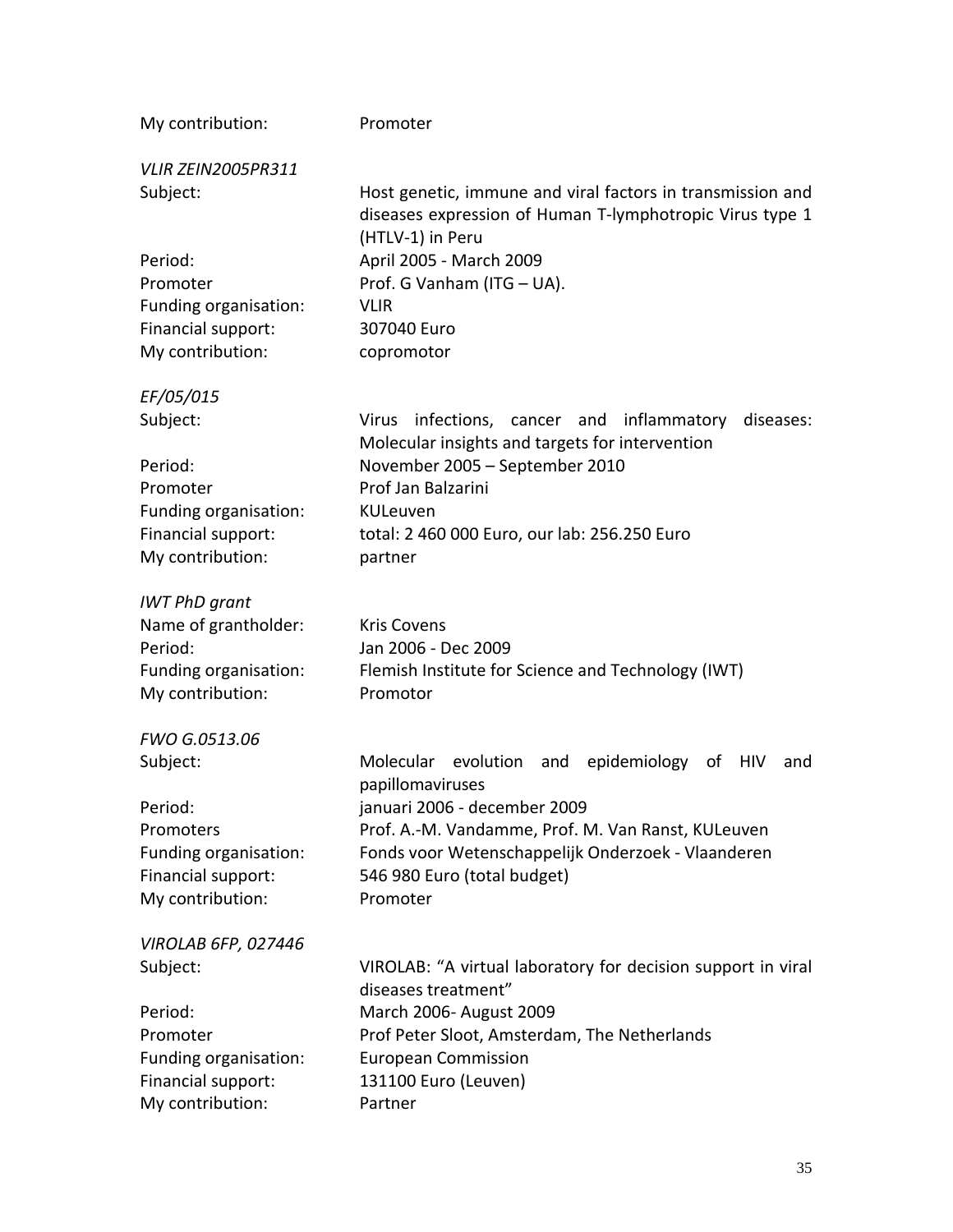*6FP, LSHP-CT-2006-518211*

| Subject:<br>Period:<br>Promoter<br>Funding organisation:<br>Financial support:<br>My contribution:                      | EuropeHIVResistance<br>$(EHR)$ :<br>Cohort<br>"European<br>coordinating network on HIV drug resistance"<br>March 2006-Februari 2010<br>Prof Charles Boucher, Utrecht, The Netherlands<br><b>European Commission</b><br>27 000 Euro (Leuven partners)<br>Partner |
|-------------------------------------------------------------------------------------------------------------------------|-----------------------------------------------------------------------------------------------------------------------------------------------------------------------------------------------------------------------------------------------------------------|
| <b>IWT PhD grant</b><br>Name of grantholder:<br>Period:<br>Funding organisation:<br>My contribution:                    | <b>Kristof Theys</b><br>Jan 2007 - Dec 2010<br>Flemish Institute for Science and Technology (IWT)<br>Promotor                                                                                                                                                   |
| <b>IUAP P6/41</b><br>Subject:<br>Period:<br>Promoter<br>Funding organisation:<br>Financial support:<br>My contribution: | Inhibition of HIV replication<br>Jan 2007-Dec 2011<br>Prof Zwi Berneman, Antwerp<br><b>Belgian Science Policy</b><br>600 000 Euro (Leuven partner)<br>Partner                                                                                                   |
| <b>FCT</b>                                                                                                              |                                                                                                                                                                                                                                                                 |
| Subject:                                                                                                                | Organisation of the 13 <sup>th</sup><br>International Bioinformatics<br>Workshop on Virus Evolution and Molecular Epidemiology<br>2007                                                                                                                          |
| Period:                                                                                                                 | 10-14 September 2007                                                                                                                                                                                                                                            |
| Promoter<br>Funding organisation:                                                                                       | Anne-Mieke Vandamme<br>Fundação para a Ciência e a Tecnologia                                                                                                                                                                                                   |
| Financial support:<br>My contribution:                                                                                  | <b>1500 Euro</b><br>Promotor                                                                                                                                                                                                                                    |
| <b>CREA</b>                                                                                                             |                                                                                                                                                                                                                                                                 |
| Subject:                                                                                                                | Targeting cancer through telomerase and shelterin-<br>directed inhibition in an oncogenic retroviral 'human T-<br>lymphotropic virus type 1 model                                                                                                               |
| Period:                                                                                                                 | Oct 2007- Sept 2009                                                                                                                                                                                                                                             |
| Promoter<br>Funding organisation:                                                                                       | Sonia Van Dooren<br>KULeuven                                                                                                                                                                                                                                    |
| Financial support:                                                                                                      | 200 000 Euro                                                                                                                                                                                                                                                    |
| My contribution:                                                                                                        | co-promotor                                                                                                                                                                                                                                                     |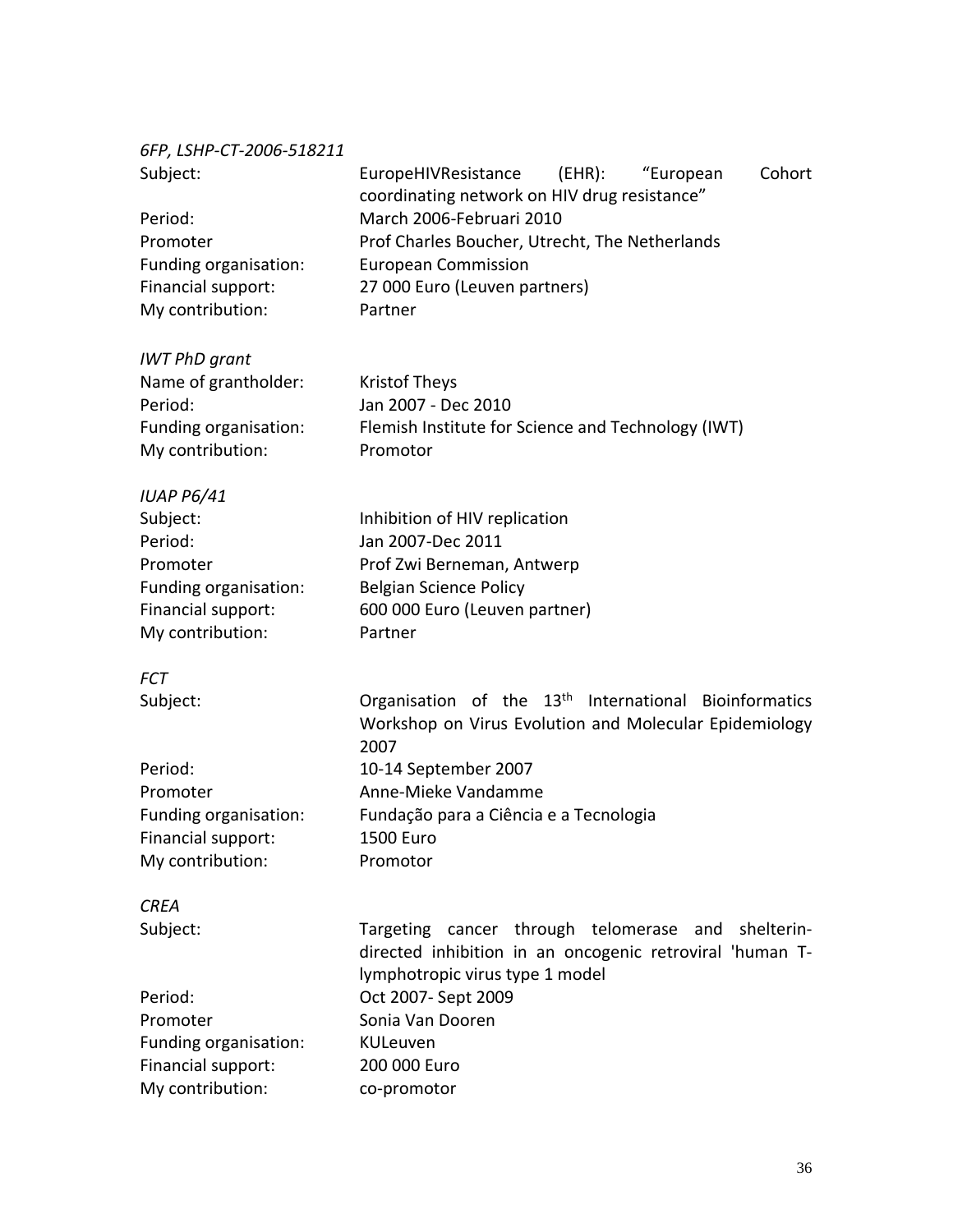| <b>IWT PhD grant</b>        |                                                                                                             |
|-----------------------------|-------------------------------------------------------------------------------------------------------------|
| Name of grantholder:        | <b>Britta Moens</b>                                                                                         |
| Period:                     | Jan 2008 - Dec 2011                                                                                         |
| Funding organisation:       | Flemish Institute for Science and Technology (IWT)                                                          |
| My contribution:            | Promotor                                                                                                    |
| <b>IWT PhD grant</b>        |                                                                                                             |
| Name of grantholder:        | <b>Bram Vrancken</b>                                                                                        |
| Period:                     | Jan 2009 - Dec 2013                                                                                         |
| Funding organisation:       | Flemish Institute for Science and Technology (IWT)                                                          |
| My contribution:            | Promotor                                                                                                    |
| Onderzoekstoelage OT/08/047 |                                                                                                             |
| Subject:                    | Impact of hepatitis C virus evolution on epidemiology,<br>disease progression and development of resistance |
| Period:                     | Oct 2008 - Sept 2012                                                                                        |
| Promoters                   | Prof. A.-M. Vandamme, Prof M Van Ranst, KULeuven;                                                           |
| Funding organisation:       | University of Leuven                                                                                        |
| Financial support:          | 275 000 Euro                                                                                                |
| My contribution:            | Promoter                                                                                                    |
| <b>FCT center BioFIG</b>    |                                                                                                             |
| Subject:                    | Biodiversity Functional<br>Center for<br>Integrative<br>and<br>Genomics                                     |
| Period:                     | Januari 2008 - December 2012                                                                                |
| Promoters                   | Rui Manuel Santos Malho, Fundação da Faculdade de                                                           |
|                             | Ciências - Faculdade de Ciências da Universidade de Lisboa                                                  |
| Funding organisation:       | Fundação de Ciências é Tecnologias - Portugal                                                               |
| Financial support:          | 4000 Euro per PhD participant                                                                               |
| My contribution:            | participant                                                                                                 |
| VLIR ZEIN2008PR358          |                                                                                                             |
| Subject:                    | HIV drug resistance testing in Cuba                                                                         |
| Period:                     | September 2008 - Februari 2014                                                                              |
| Promoter                    | Prof.A-M Vandamme, V Kouri (Pedro Kouri Institute                                                           |
|                             | Havanna).                                                                                                   |
| Funding organisation:       | <b>VLIR</b>                                                                                                 |
| Financial support:          | 309611,50 Euro                                                                                              |
| My contribution:            | promotor                                                                                                    |
|                             |                                                                                                             |

*FWO G.0611.09N*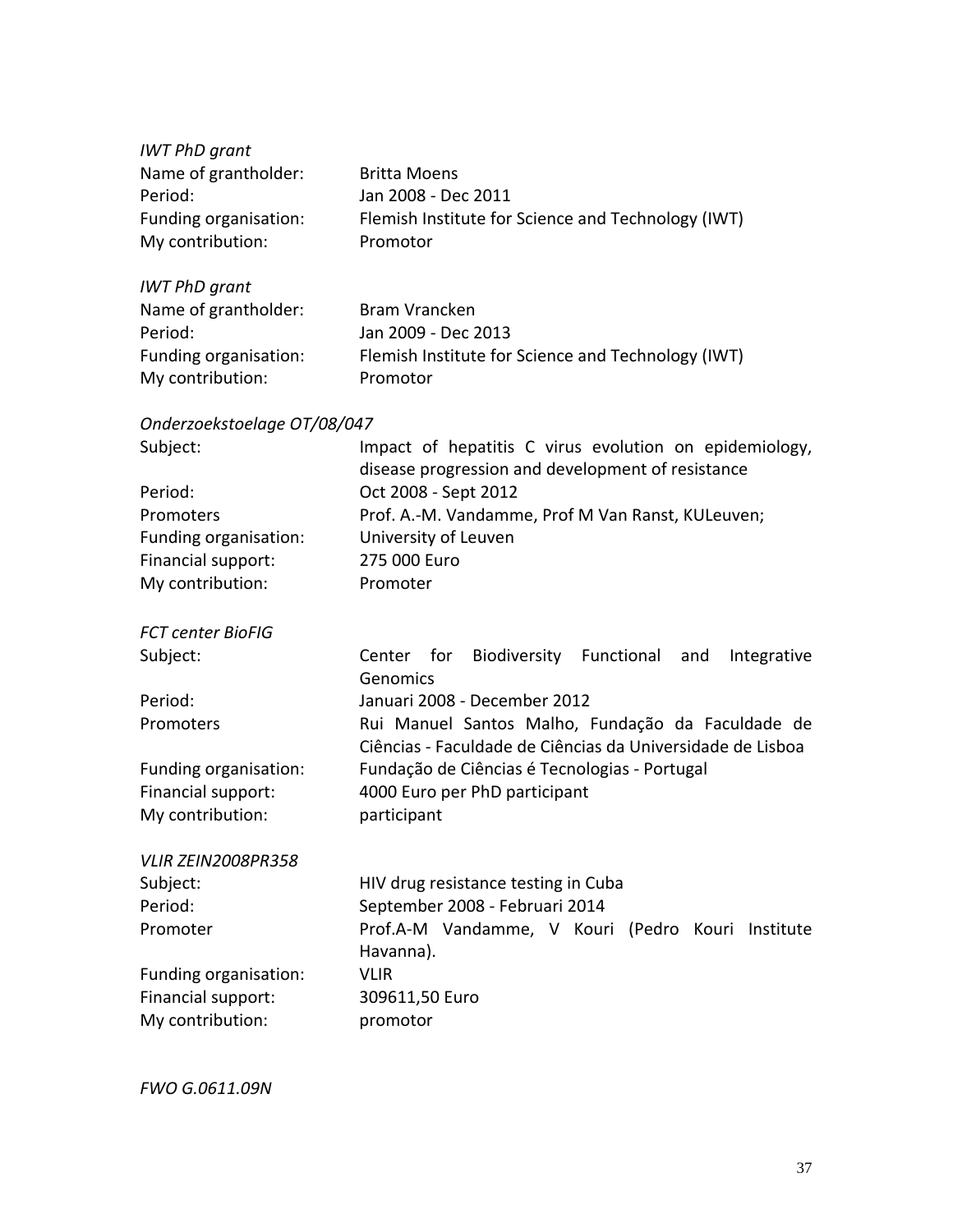| Subject:                                                                                                                     | Investigation of the clinical prognostic value for therapy<br>failure of HIV-1 drug resistance results combined with<br>other clinical, virological and immunological parameters                                       |
|------------------------------------------------------------------------------------------------------------------------------|------------------------------------------------------------------------------------------------------------------------------------------------------------------------------------------------------------------------|
| Period:<br>Promoters                                                                                                         | Januari 2009 - December 2012<br>Prof. A.-M. Vandamme, Prof. E. Van Wijngaerden,                                                                                                                                        |
| Funding organisation:<br>Financial support:<br>My contribution:                                                              | KULeuven<br>Fonds voor Wetenschappelijk Onderzoek - Vlaanderen<br>176 800 Euro (total budget)<br>Promoter                                                                                                              |
| <b>FWO WO.025.09N</b><br>Subject:<br>Period:<br>Promoters<br>Funding organisation:<br>Financial support:<br>My contribution: | Belgian AIDS Research Consortium (BREACH)<br>Januari 2009 - December 2014<br>Prof. Dirk Vogelaers, UGent, Gent, Belgium<br>Fonds voor Wetenschappelijk Onderzoek - Vlaanderen<br>62 500 Euro (total budget)<br>Partner |
| 7FP, 223131                                                                                                                  |                                                                                                                                                                                                                        |
| Subject:                                                                                                                     | Collaborative HIV and Anti-HIV Drug Resistance Network<br>(CHAIN)                                                                                                                                                      |
| Period:                                                                                                                      | April 2009-March 2014                                                                                                                                                                                                  |
| Promoter                                                                                                                     | Prof Deenan Pillay, London, UK                                                                                                                                                                                         |
| Funding organisation:                                                                                                        | <b>European Commission</b>                                                                                                                                                                                             |
| Financial support:                                                                                                           | 375 122 Euro (Leuven partners)                                                                                                                                                                                         |
| My contribution:                                                                                                             | Partner                                                                                                                                                                                                                |
| FWO G.0778.10                                                                                                                |                                                                                                                                                                                                                        |
| Subject:                                                                                                                     | Identification of biomarkers and new therapeutic targets in<br>HTLV-1-associated pathologies                                                                                                                           |
| Period:                                                                                                                      | Januari 2010 - December 2014                                                                                                                                                                                           |
| Promoters                                                                                                                    | Prof. A.-M. Vandamme, Prof C Pannecouque                                                                                                                                                                               |
| Funding organisation:                                                                                                        | Fonds voor Wetenschappelijk Onderzoek - Vlaanderen                                                                                                                                                                     |
| Financial support:                                                                                                           | 280134 Euro (total budget)                                                                                                                                                                                             |
| My contribution:                                                                                                             | Promoter                                                                                                                                                                                                               |
| VLIR ZEIN2011PR376                                                                                                           |                                                                                                                                                                                                                        |
| Subject:                                                                                                                     | Host genetic, immune and viral factors in transmission and<br>diseases expression of Human T-lymphotropic Virus type 1<br>(HTLV-1) in Peru                                                                             |
| Period:                                                                                                                      | May 2010 - April 2014                                                                                                                                                                                                  |
| Promoter                                                                                                                     | Prof.A-M Vandamme, Prof E Gotuzzo.                                                                                                                                                                                     |
| Funding organisation:                                                                                                        | <b>VLIR</b>                                                                                                                                                                                                            |
| Financial support:                                                                                                           | 329888,20 Euro                                                                                                                                                                                                         |
|                                                                                                                              |                                                                                                                                                                                                                        |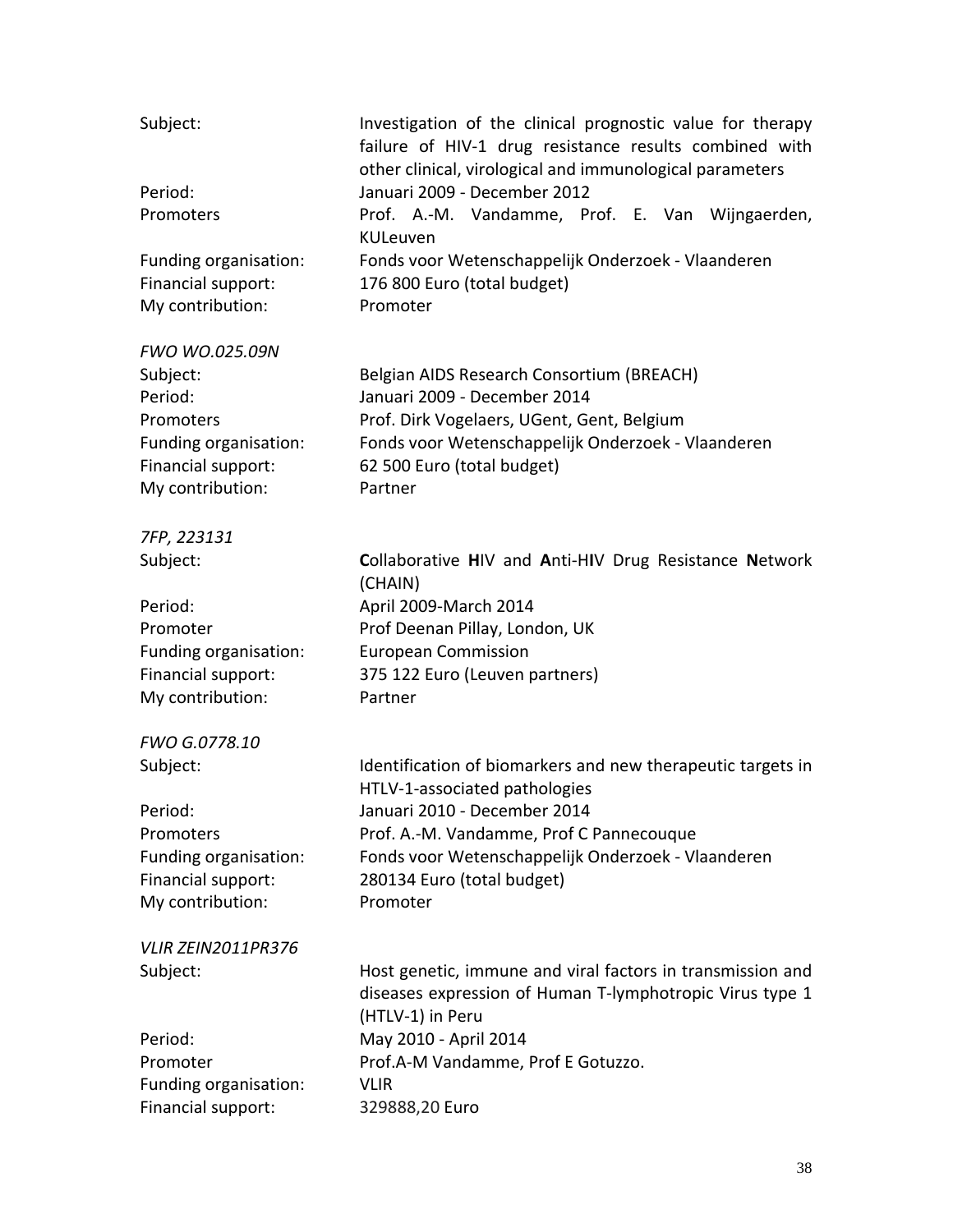| My contribution:                            | promotor                                                                                                    |
|---------------------------------------------|-------------------------------------------------------------------------------------------------------------|
| FWO G.A.029.11.N.10<br>Subject:             | Onderzoek naar de virale evolutie van HCV in functie van                                                    |
|                                             | ziekteprogressie en antivirale therapierespons                                                              |
| Period:                                     | Januari 2011 - December 2015                                                                                |
| Promoters<br>Funding organisation:          | Prof. A.-M. Vandamme, Prof. F. Nevens, Prof. P. Lemey<br>Fonds voor Wetenschappelijk Onderzoek - Vlaanderen |
| Financial support:                          | 265000 Euro (total budget)                                                                                  |
| My contribution:                            | Promoter                                                                                                    |
| FWO K8.012.12N                              |                                                                                                             |
| Subject:                                    | Sabbatical grant:                                                                                           |
| Period:                                     | Januari 2012 - September 2012                                                                               |
| Promoters                                   | Prof. A.-M. Vandamme                                                                                        |
| Funding organisation:                       | Fonds voor Wetenschappelijk Onderzoek - Vlaanderen                                                          |
| Financial support:                          | 22500 Euro                                                                                                  |
| My contribution:                            | Promoter                                                                                                    |
| FWO G.0692.14                               |                                                                                                             |
| Subject:                                    | Modeling and predicting HIV-1 transmission chains and<br>therapy response                                   |
| Period:                                     | Januari 2014 - December 2017                                                                                |
| Promoters                                   | Prof. A.-M. Vandamme, Prof. K. Van Laethem, Prof. E. Van<br>Wijngaerden                                     |
| Funding organisation:                       | Fonds voor Wetenschappelijk Onderzoek - Vlaanderen                                                          |
| Financial support:                          | 550824 Euro (total budget)                                                                                  |
| My contribution:                            | Promoter                                                                                                    |
| VES/14/031                                  |                                                                                                             |
| Subject:                                    | Preparation of a European Project: Virogenesis                                                              |
| Period:                                     | May 2014 - August 2014                                                                                      |
| Promoters                                   | Prof. A.-M. Vandamme                                                                                        |
| Funding organisation:<br>Financial support: | BIJZONDER ONDERZOEKSFONDS<br>15000 Euro (total budget)                                                      |
| My contribution:                            | Promoter                                                                                                    |
|                                             |                                                                                                             |
| H2020, 634650-2                             |                                                                                                             |
| Subject:                                    | Virus discovery and epidemic tracing from high throughput<br>metagenomic sequencing (VIROGENESIS)           |
| Period:                                     | June 2015-May 2018                                                                                          |
| Promoter                                    | Prof Anne-Mieke Vandamme, KU Leuven, BE                                                                     |
| Funding organisation:                       | <b>European Commission</b>                                                                                  |
| Financial support:                          | 2 995 969 Euro (entire consortium)                                                                          |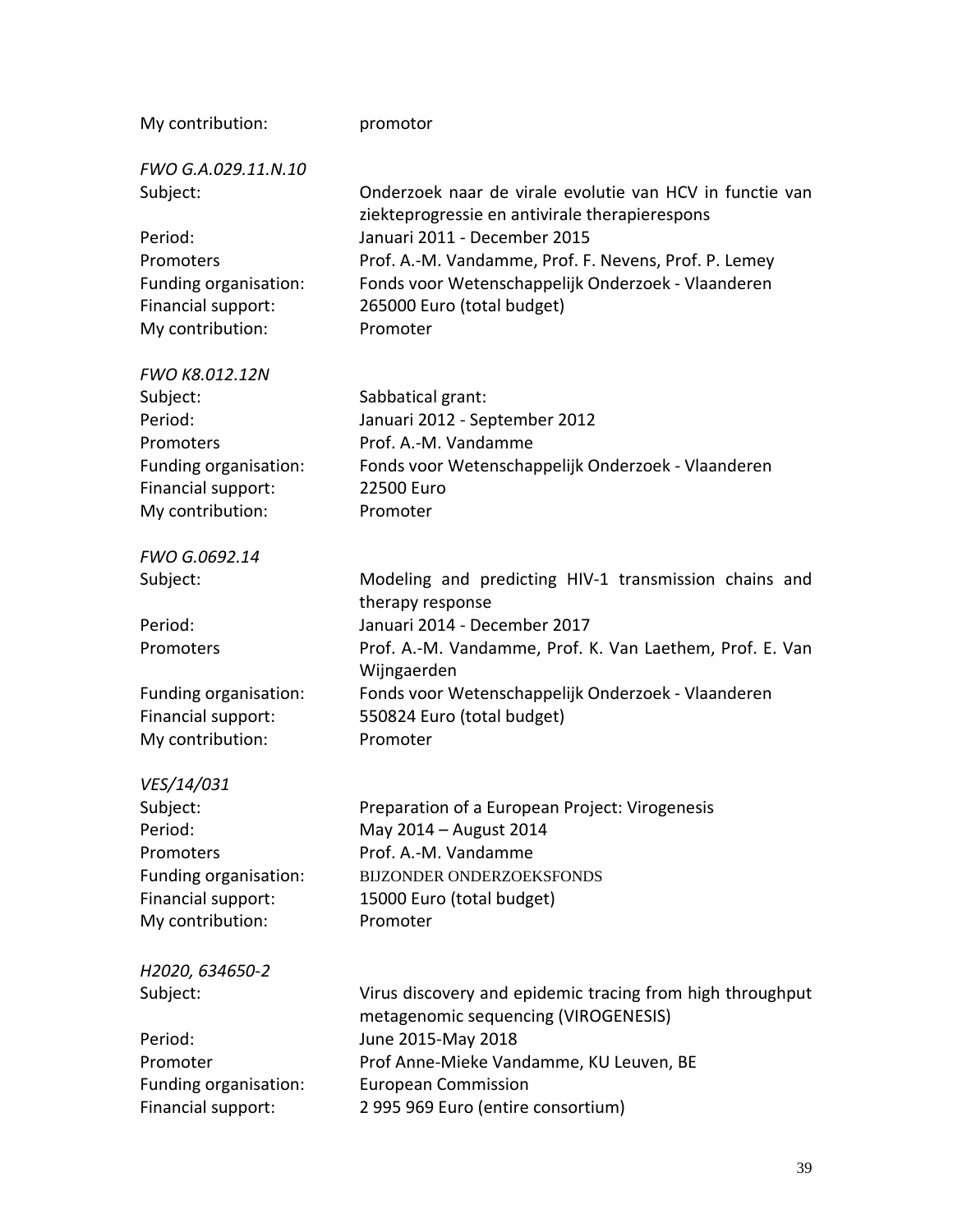My contribution: Co-ordinator

**Publications** *(with impact factor in the year of publication)*

*On 6 October 2015 (Web of Science): H-index=56, Total number of citations=10248, Average citation per item: 22.33, ResearchID: I-4127-2012, ORCID: 0000-0002-6594- 2766, ResearchGate score 47.49 (>97.5%)*

- 1. **Vandamme A.-M.**, Cleuter Y., Marbaix G., Préaux G., & Lontie R. Isolation of haemocyanin-synthesizing polysomes from the branchial glands of *Sepia officinalis*. Arch. Int. Physiol. Biochim. 93, B115, 1985.
- 2. Préaux G., **Vandamme A.-M.**, de Béthune B., Jacobs M.-P., & Lontie R. Haemocyanin-mRNA-rich fractions of cephalopodan decabrachia and of crustacea, their in vivo and in vitro translation. In 'Invertebrate Oxygen Carriers' (Linzen B., ed.), Springer-Verlag, Berlin, p 485-488, 1986.
- 3. **Vandamme A.-M.**, De Greef C., Préaux G., & Lontie R. Relative molecular mass of the mRNA for the haemocyanin subunit of *Sepia officinalis*. Arch. Int. Physiol. Biochim. 94, B44, 1986.
- 4. **Vandamme A.-M.**, Préaux G., & Lontie R. Isolation of mRNA from membranebound polysomes synthesizing *Sepia officinalis* haemocyanin in *Xenopus laevis* oocytes. Biochemistry International 14, 27-35, 1987.
- 5. Declercq L., **Vandamme A.-M.**, & Préaux G. Construction of a cDNA library for the haemocyanin of *Sepia officinalis* in the expression vector lambdagt11. Arch. Int. Physiol. Biochim. 97, B136, 1989.
- 6. Collen D., Lijnen H.R., Bulens F., **Vandamme A.-M.**, Tulinsky A., & Nelles L. Biochemical and functional characterization of human tissue-type plasminogen activator variants with mutagenized kringle domains. Journal of Biological Chemistry 265(21), 12184-12191, 1990.(1998 IF= 7.199)
- 7. **Vandamme A.-M.**, Bulens F., Bernar H., Nelles L., Lijnen H.R., & Collen D. Construction and characterization of a recombinant murine monoclonal antibody directed against human fibrin fragment D-dimer. European Journal of Biochemistry 192, 767-775, 1990.(1998 IF= 3.249)
- 8. **Vandamme A.-M.**, Deleersnijder W., Witters R., & Lontie R. The decomposition of the nitrosylhaemocyanin of *Helix pomatia*. In 'Proceedings of the Symposium on Invertebrate Dioxygen Carriers', Leuven, p 433-436, 1991.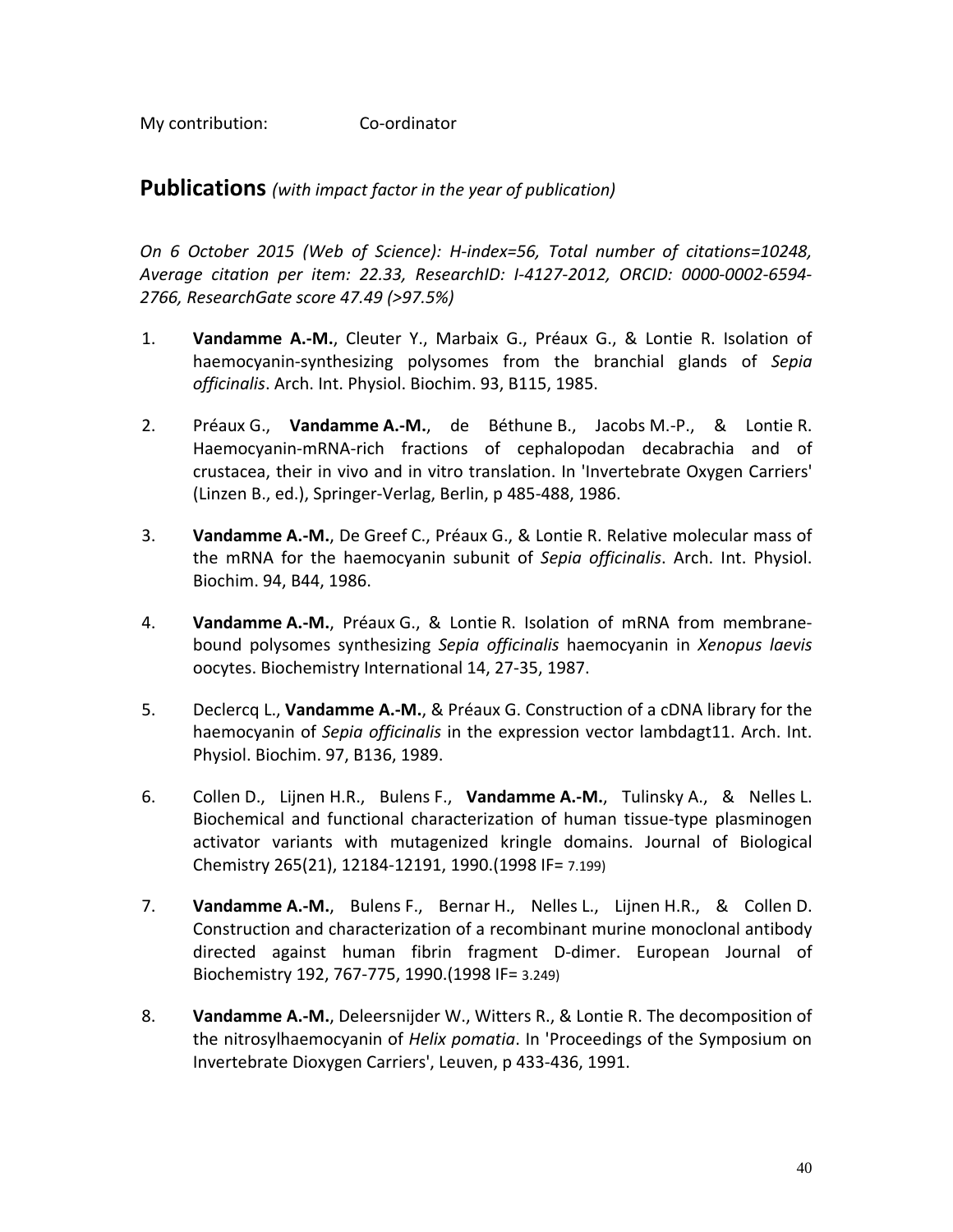- 9. Bulens J., **Vandamme A.-M.**, Bernar H., Nelles L., Lijnen H.R., & Collen D. Construction and characterization of a functional chimeric murine-human antibody directed against human fibrin fragment-D dimer. European Journal of Biochemistry 195, 235-242, 1991. (1998 IF= 3.249)
- 10. **Vandamme A.-M.**, Dewerchin M., Lijnen H.R., Bernar H., Bulens F., Nelles L., & Collen D. Characterization of a recombinant chimeric plasminogen activator composed of a fibrin fragment-D-dimer-specific humanized monoclonal antibody and a truncated single-chain urokinase. European Journal of Biochemistry 205, 139-146, 1992. (1998 IF= 3.249)
- 11. Dewerchin M., **Vandamme A.-M.**, Holvoet P., De Cock F., Lemmens G., Lijnen H.R., Stassen J.-M., & Collen D. Thrombolytic and pharmacokinetic properties of a recombinant chimeric plasminogen activator consisting of a fibrin fragment D-dimer specific humanized monoclonal antibody and a truncated single-chain urokinase. Thrombosis and Haemostasis, 68(2), 170-179, 1992.(1998 IF= 3.726)
- 12. De Vreese K., Debyser Z., **Vandamme A.-M.**, Pauwels R., Desmyter J., De Clercq E., Anné J. Resistance of human immunodeficiency virus type 1 reverse transcriptase to TIBO derivatives induced by site-directed mutagenesis. Virology 188, 900-904, 1992. (1998 IF=3.550)
- 13. Debyser Z., **Vandamme A.-M.**, Pauwels R., Baba M., Desmyter J., & De Clercq E. Kinetics of inhibition of endogenous human immunodeficiency virus type 1 reverse transcriptase by 2',3'-dideoxynucleoside 5'-triphosphate, tetrahydroimidazo-[4,5,1jk][1,4]-benzodiazepin-2(1H)-thione, and 1-[(2-hydroxyethoxy)methyl]-6-(phenylthio)thymine derivatives. Journal of Biological Chemistry 267(17), 11769-11776, 1992. (1998 IF= 7.199)
- 14. Balzarini J., Pérez-Pérez M.-J., San-Félix A., Schols D., Perno C.-F., **Vandamme A.- M.**, Camarasa M.-J., & De Clercq E. 2',5'-Bis-O-(tert-butyldimethylsilyl)-3'-spiro-5"-(4"-amino-1",2"-oxathiole-2",2"-dioxide)pyrimidine (TSAO) nucleoside analogues : Highly selective inhibitors of human immunodeficiency virus type 1 that are targeted at the viral reverse transcriptase. Proceedings of the National Academy of Sciences of the USA 89, 4392-4396, 1992. (1998 IF=9.821)
- 15. Witvrouw M., Pauwels R., **Vandamme A.-M.**, Schols D., Reymen D., Yamamoto N., Desmyter J., & De Clercq E. Cell type-specific anti-human immunodeficiency virus type 1 activity of the transactivation inhibitor Ro5-3335. Antimicrobial Agents and Chemotherapy 36(12), 2628-2633, 1992.(1998 IF= 3.761)
- 16. Balzarini J., Pérez-Pérez M.-J., San-Félix A., Velazquez S., Camarasa M.-J., **Vandamme A.-M.**, Karlsson A., & De Clercq E. TSAO derivatives : a novel class of HIV-1-specific inhibitors. In "Antibiotics and Antiviral Compounds : Chemical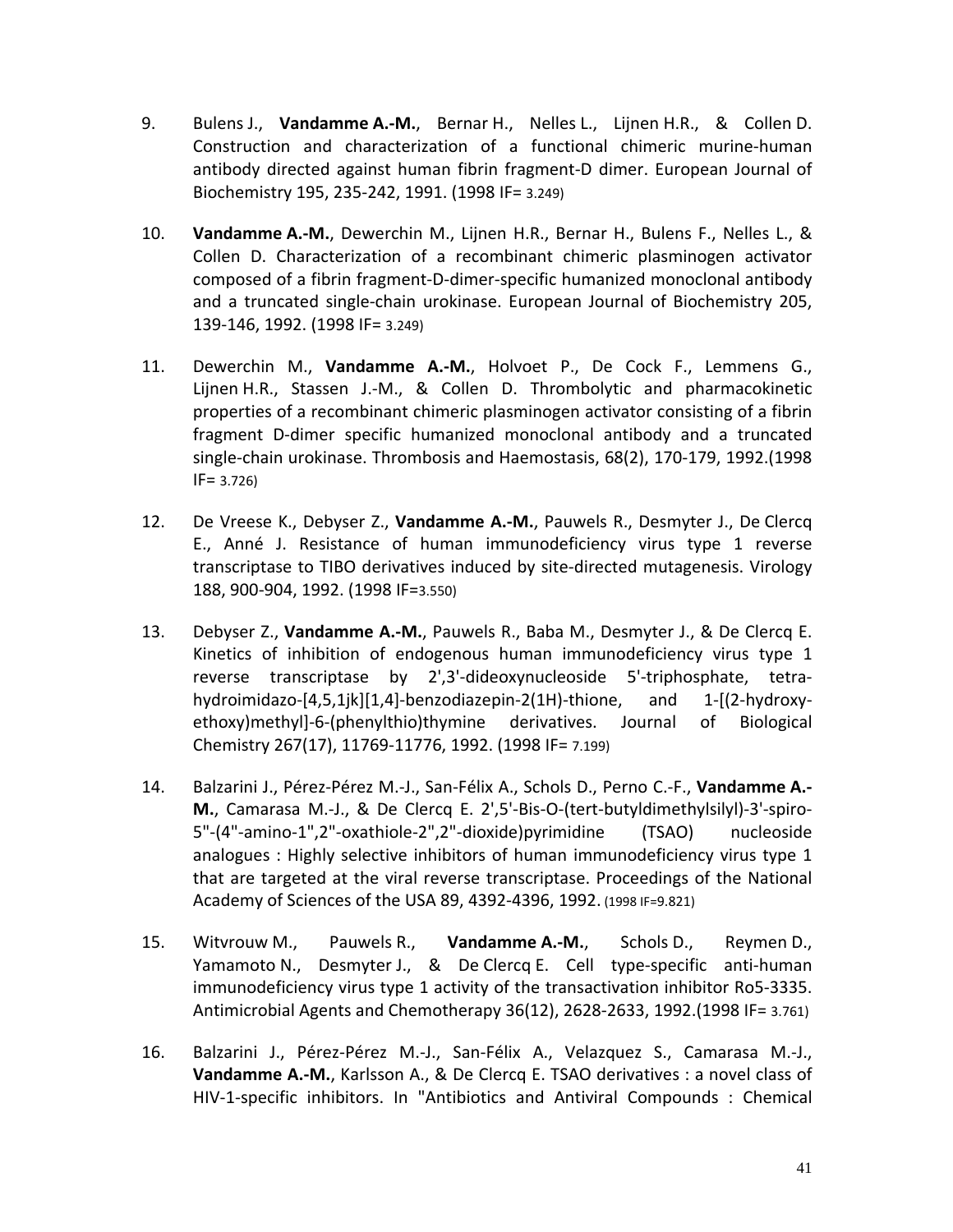Synthesis and Modification", VCH Verlagsgesellschaft mbH, Weinheim.- K. Krohn, H. Kirst, H. Maas (Eds), p403-420, 1993.

- 17. Balzarini J., Karlsson A., Pérez-Pérez M.-J., Vrang L., Walbers J., Zhang H., Öberg B., **Vandamme A.-M.**, Camarasa M.-J., & De Clercq E. HIV-1-specific reverse transcriptase inhibitors show differential activity against HIV-1 mutant strains containing different amino acid substitutions in the reverse transcriptase. Virology 192, 246-253, 1993. (1998 IF=3.550)
- 18. Pauwels R., Andries K., Debyser Z., Van Daele P., Schols D., Stoffels P., De Vreese K., Woestenborghs R., **Vandamme A.-M.**, Janssen C.G.M., Anné J., Cauwenbergh G., Desmyter J., Heykants J., Janssen M.A.C., De Clercq E., & Janssen P.A.J. Potent and highly selective HIV-1 inhibition by a new series of alpha-anilino phenyl acetamide (alpha-APA) derivatives targeted at HIV-1 reverse transcriptase. Proceedings of the National Academy of Sciences of the USA 90, 1711-1715, 1993.(1998 IF= 9.821)
- 19. Balzarini J., Karlsson A., **Vandamme A.-M.**, Pérez-Pérez M.-J., Vrang L., Öberg B.,Walbers J., San-Félix A., Velazquez S., Camarasa M.-J., & De Clercq E. Human immunodeficiency virus type 1 (HIV-1) strains selected for resistance against the novel class of HIV-1-specific TSAO nucleoside analogues retain sensitivity to HIV-1-specific non-nucleoside inhibitors. Proceedings of the National Academy of Sciences of the USA 90, 6952-6956, 1993.(1998 IF= 9.821)
- 20. Goubau P., Liu H.-F., De Lange G.G., **Vandamme A.-M.**, & Desmyter J. Endemic HTLV-II in pygmies across Africa since 1970. AIDS Research and Human Retroviruses 9, 709-713, 1993.(1998 IF= 2.609)
- 21. De Clercq E., **Vandamme A.-M.,** Schols D. & Debyser Z. Potential chemotherapeutic targets in the replicative cycle of HIV. In "Design of Enzyme Inhibitors as Drugs : Vol. II" Chapter 6 (Enzyme targets as an approach to therapy for HIV infections). M. Sandler & H.J. Smith (Eds), Oxford University Press, p192- 225, 1994.
- 22. **Vandamme A.-M.**, Debyser Z., Pauwels R., De Vreese K., Goubau P., Youle M., Gazzard B., Stoffels A., Cauwenbergh G.F., Anné J., Andries K., Janssen P.A.J., Desmyter J., & De Clercq E. Characterization of HIV-1 strains isolated from patients treated with TIBO R82913. AIDS Research and Human Retroviruses 10, 39-45, 1994. (1998 IF=2.609)
- 23. Goubau P., Van Brussel M., **Vandamme A.-M.**, Liu H.-F., & Desmyter J. A primate T-lymphotropic virus, PTLV-L, different from human T-lymphotropic viruses types I and II in a wild caught baboon (*Papio hamadryas*). Proceedings of the National Academy of Sciences of the USA 91, 2848-2852, 1994. (1998 IF= 9.821)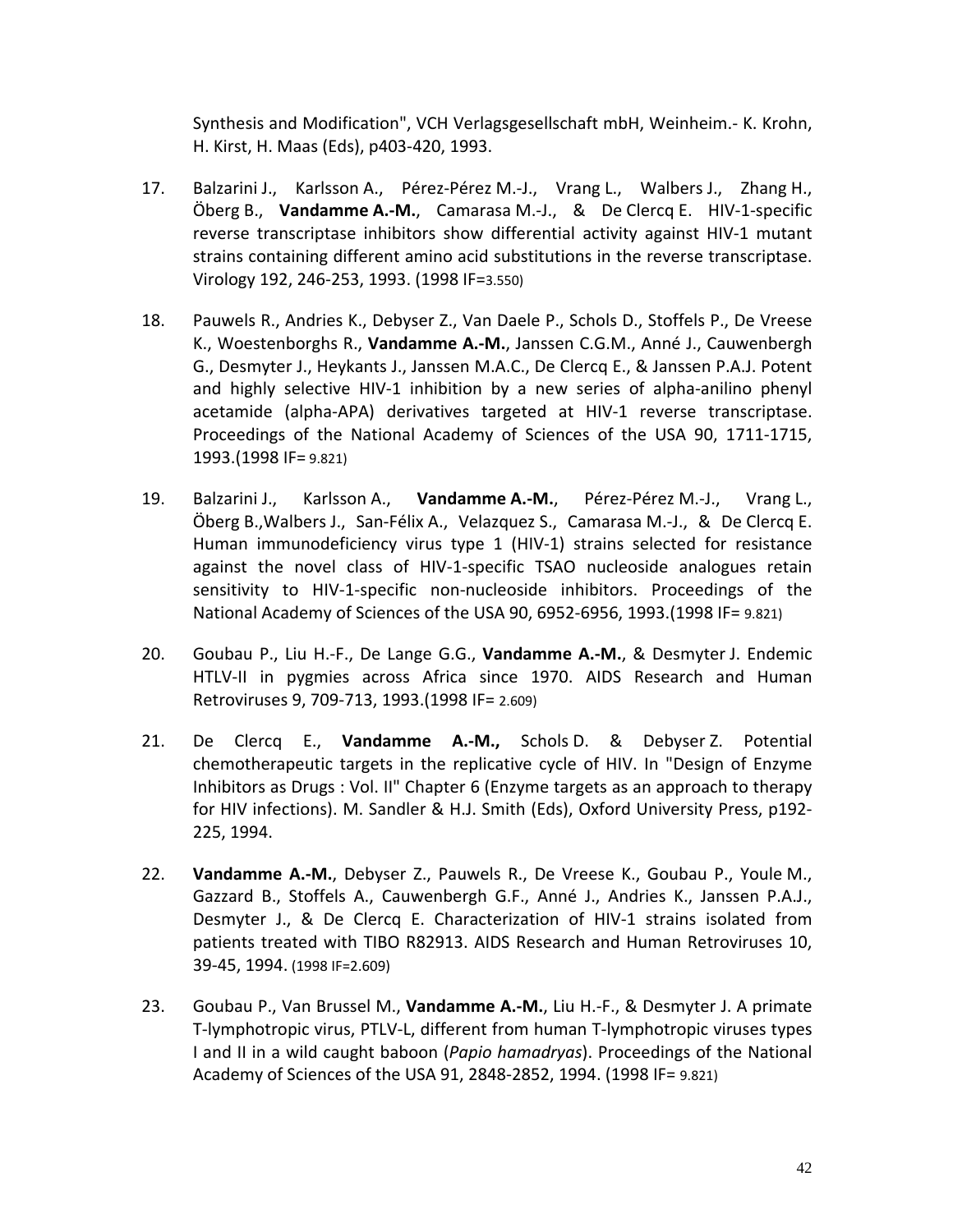- 24. **Vandamme A.-M.**, Liu H.-F., Goubau P., & Desmyter J. Primate T-lymphotropic virus type I LTR sequence variation and its phylogenetic analysis : compatibility with an African origin of PTLV-I. Virology 202, 212-223, 1994. (1998 IF=3.550)
- 25. Liu H.-F., **Vandamme A.-M.**, Kazadi K., Carton H., Desmyter J., & Goubau P. Familial transmission and minimal sequence variability of human T-lymphotropic virus type I (HTLV-I) in Zaire. AIDS Research and Human Retroviruses 10, 1135- 1142, 1994. (1998 IF=2.609)
- 26. **Vandamme A.-M.** Polymerase chain reaction (PCR) as a diagnostic tool in HIV infection. Verhandelingen van de Koninklijke Academie voor Geneeskunde van België, LVI nr.3, 231-265, 1994.
- 27. Liu H.-F., **Vandamme A.-M.**, Van Brussel M., Desmyter J., & Goubau P. New retroviruses in human and simian T-lymphotropic viruses. Lancet 344, 265-266, 1994.( (1998 IF=11.793)
- 28. **Vandamme A.-M.**, Fransen K., Debaisieux L., Marissens D., Sprecher S., Vaira D., Vandenbroucke A.T., Verhofstede C., & the Belgian AIDS Reference Laboratories. Standardisation of primers and an algorithm for HIV-1 diagnostic PCR evaluated in patients harbouring strains of diverse geographical origin. Journal of Virological Methods 51, 305-316, 1995. (1998 IF= 1.551)
- 29. de Castro Costa C.M., Goubau P., Liu H.-F., **Vandamme A.-M.**, da Cunha F.M.B., Santos T.J.T., Desmyter J., & Carton H. HTLV-negative and HTLV type I-positive tropical spastic paraparesis in Northeastern Brazil. AIDS Research and Human Retroviruses 11, 315-318, 1995. (1998 IF=2.609)
- 30. **Vandamme A.-M.**, Van Dooren S., Kok W., Goubau P., Fransen K., Kievits T., Schmit J.-C., De Clercq E., & Desmyter J. Detection of HIV-1 RNA in plasma and serum samples using the NASBA amplification system compared to RNA-PCR. Journal of Virological Methods 52, 121-132, 1995. (1998 IF= 1.551)
- 31. Esté J., Witvrouw M., Tu J., Desmyter J., De Clercq E., & **Vandamme A.-M.**  Inhibition of HIV-1 Tat mediated transactivation by Oncostatin M in HL-Tat cells. AIDS Research and Human Retroviruses 11, 1355-1358, 1995. (1998 IF=2.609)
- 32. Van Brussel M., Goubau P., Rousseau R., Desmyter J., & **Vandamme A.-M.** The genomic structure of a new primate T-lymphotropic virus, STLV-PH969, differs from that of human T-lyphotropic virus types I and II. Journal of General Virology 77, 347-358, 1996.(1998 IF= 2.645)
- 33. Liu H.-F., Goubau P., Van Brussel M., Van Laethem K., Chen Y.-C., Desmyter J., & **Vandamme A.-M.** The three human T-lymphotropic virus type I subtypes arose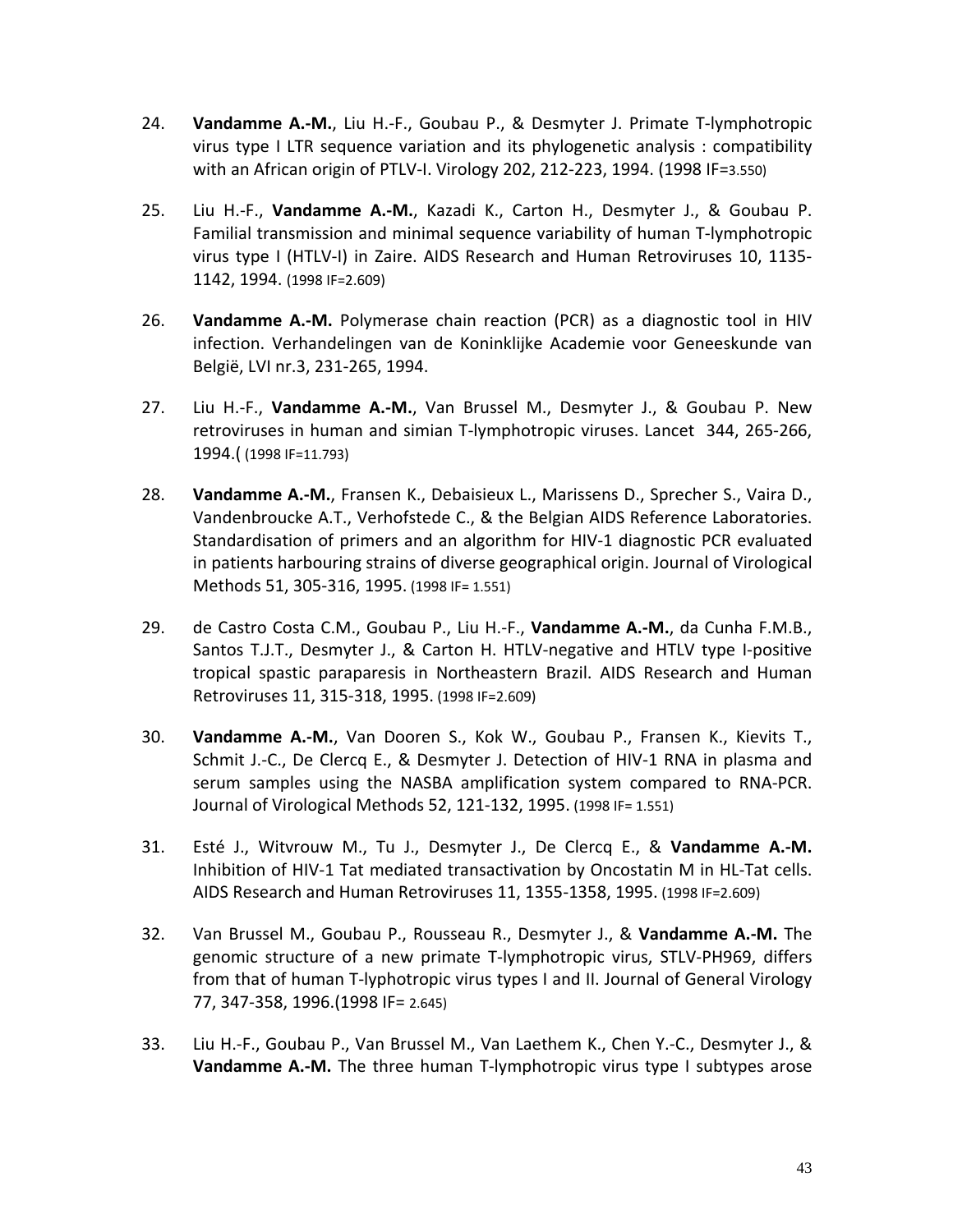from three geographically distinct simian reservoirs. Journal of General Virology 77, 359-368, 1996.(1998 IF= 2.645)

- 34. **Vandamme A.-M.**, Liu H.-F., Van Brussel M., De Meurichy W., Desmyter J., and Goubau P. The presence of a divergent T-lymphotropic virus in a wild-caught *Pan paniscus* supports an African origin for the HTLV/STLV group of viruses. Journal of General Virology 77, 1089-1099, 1996. (1998 IF= 2.645)
- 35. Salemi M., **Vandamme A.-M.,** Guano F., Gradozzi C., Cattaneo E., Casoli C., & Bertazzoni U. Complete sequence of the Italian human T-cell lymphotropic virus type II (HTLV-II) isolate Gu and phylogenetic identification of a possible origin of South European epidemics. Journal of General Virology 77, 1193-1201, 1996. (1998 IF= 2.645)
- 36. Goubau P., **Vandamme A.-M.**, Beuselinck K. & Desmyter J. Proviral HTLV-I and HTLV-II in the Efe pygmies of Northeastern Zaire. Journal of AIDS and Human Retroviruses 12, 208-209, 1996. (1998 IF= 2.667)
- 37. Esté J.A., De Vreese K., Witvrouw M., Schmit J.C., **Vandamme A.-M.,** Anné J., Desmyter J., Henson G.W., Bridger G., & De Clercq E. Antiviral activity of the bicyclam derivative JM3100 against drug-resistant strains of human immunodeficiency virus type 1. Antiviral Research 29, 297-307, 1996.(1998= 2.152)
- 38. Goubau P., **Vandamme A.-M.,** & Desmyter J. Questions on the evolution of Primate T-lymphotropic viruses raised by molecular and epidemiological studies of divergent strains. Journal of AIDS and Human Retroviruses 13, S242-S247, 1996. (1998 IF= 2.667)
- 39. Beuselinck K., **Vandamme A.-M.,** Reynders M., Desmyter J., & Goubau P. Diagnosis of herpes simplex encephalitis and typing by polymerase chain reaction followed by endonuclease cleavage. Medical Microbiology Letters 5, 217-224, 1996.
- 40. **Vandamme A.-M.,** Schmit J.-C., Van Dooren S., Van Laethem K., Gobbers E., Kok W., Goubau P., Witvrouw M., Peetermans W., De Clercq E. & Desmyter J. Quantification of HIV-1 RNA in plasma : comparable results with the NASBA<sup>®</sup> HIV-1 RNA QT and with the AMPLICOR $^{\circ}$  HIV MONITOR test. Journal of AIDS and Human Retroviruses 13, 127-139, 1996. (1998 IF= 2.667)
- 41. Schmit J.C., Ruiz L., Clotet B., Raventos A., Tor J., Leonard J.M., Desmyter J., De Clercq E. & **Vandamme A.-M.** Resistance-related mutations in the HIV-1 protease gene of patients treated for 1 year with the protease inhibitor ritonavir (ABT-538). AIDS 10, 995-999, 1996. (1998 IF=6.109)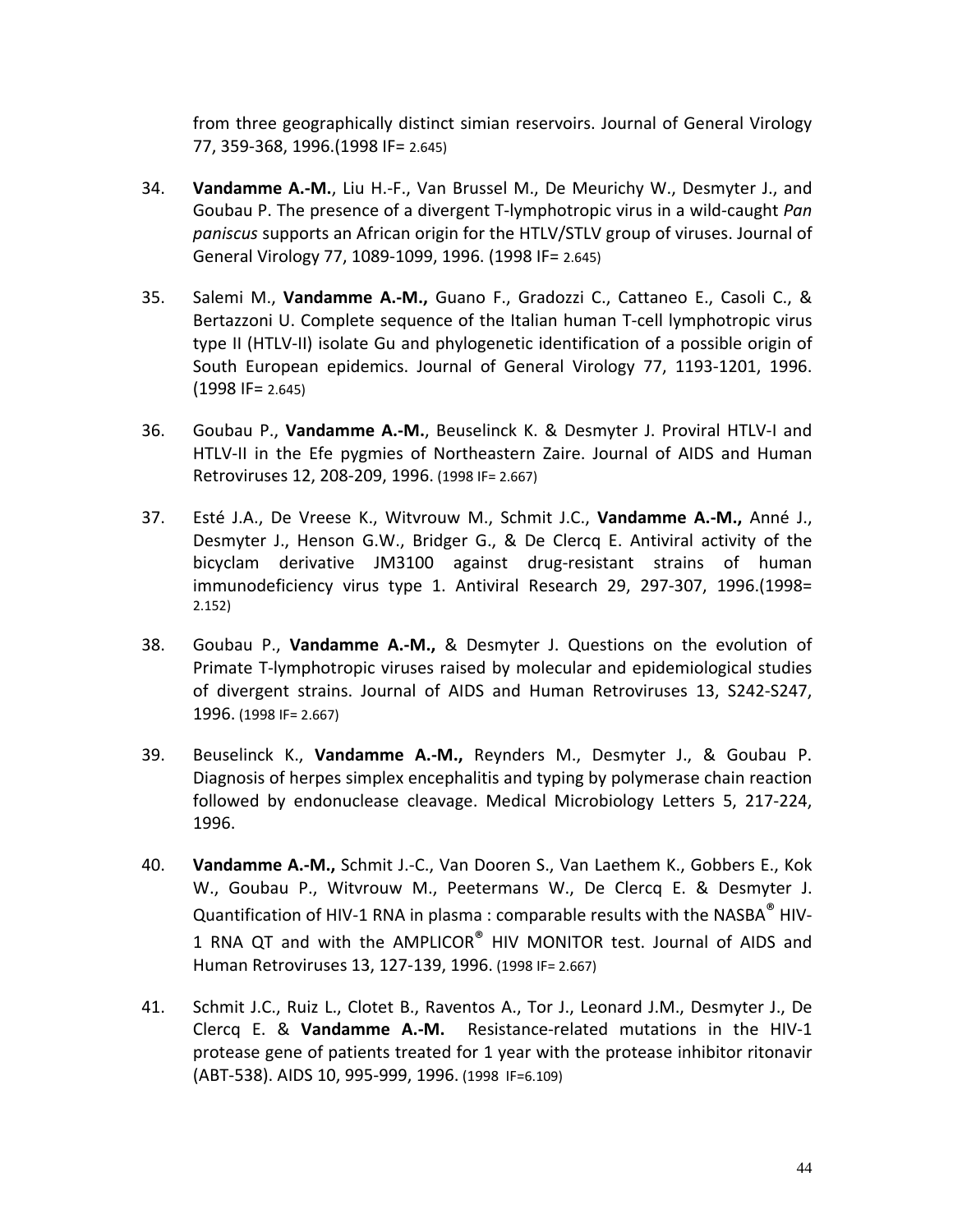- 42. **Vandamme A.-M.** BaEV is a relic from an ancient retrovirus that crossed species barriers. Trends in Microbiology 4, 478, 1996. (1998 IF=4.953)
- 43. Van Brussel M., Goubau P., Desmyter J., & **Vandamme A.-M.** Genomic analysis of a new type of primate T-lymphotropic virus : PTLV-L. Archives of Physiology and Biochemistry 104:3, B53, 1996. (1998 IF=0.186)
- 44. Schmit J.-C., Cogniaux J., Hermans P., Van Vaeck C., Sprecher S., Van Remoortel B., Witvrouw M., Balzarini J., Desmyter J., De Clercq E., & **Vandamme A.-M.** Multiple drug resistance to nucleoside analogues and non-nucleoside reverse transcriptase inhibitors in an efficiently replicating HIV-1 patient strain. Journal of Infectious Diseases 174, 962-968, 1996. (1998 IF=4.966)
- 45. Ruiz L., Romeu J., Martinez-Picado J., Schmit J.C., **Vandamme A.-M.,** Balagué M., Cabrera C., Puig T., Tural C., Segura A., Sirera G., De Clercq E., & Clotet B. Efficacy of a triple combination therapy with zidovudine (ZDV) plus zalcitabine (ddC) plus lamivudine (3TC) versus double (ZDV+3TC) combination therapy in patients previously treated with ZDV+ddC. AIDS 10, F61-F66, 1996. (1998 IF=6.109)
- 46. Witvrouw M., Schmit J.-C., Van Remoortel B., Daelemans D., Esté J., **Vandamme A.-M.**, Desmyter J., & De Clercq E. Cell type-dependent effect of sodium valproate on human immunodeficiency virus type I replication in vitro. AIDS Research and Human Retroviruses 13, 187-192, 1997. (1998 IF=2.609)
- 47. Witvrouw M., Balzarini J., Pannecouque C., Jhaumeer-Laulloo S., Esté J.A., Schols D., Cherepanov P., Schmit J.-C., Debyser Z., **Vandamme A.-M.**, Desmyter J., Ramadas S.R. & De Clercq E. SRR-SB3, a disulfide containing macrolide that inhibits a late stage of the replicative cycle of human immunodeficiency virus. Antimicrobial Agents and Chemotherapy 41, 262-268, 1997. (1998 IF= 3.761)
- 48. Saksena N., Srinivasan A., Ge Y.C., Xiang S.-H., Azad A., Bolton W., Herve V., Reddy S., Diop O., Miranda-Saksena M., Rawlinson W.D., **Vandamme A.-M**., & Barré-Sinoussi F. Simian T cell leukemia virus type I from naturally infected feral monkeys from Central and West Africa encodes a 91-amino acid p12 (ORF-1) protein as opposed to a 99-amino acid protein encoded by HTLV type I from humans. AIDS Research and Human Retroviruses,13, 425-432, 1997. (1998 IF=2.609)
- 49. **Vandamme A.-M.,** Van Laethem K., Liu H.-F., Van Brussel M., Delaporte E., de Castro Costa C.M., Fleischer C., Taylor G., Bertazzoni U., Desmyter J. & Goubau P. Use of a generic PCR assay detecting human T-lymphotropic virus (HTLV) types I, II and divergent simian strains in the evaluation of individuals with indeterminate HTLV serologies. Journal of Medical Virology 52, 1-7, 1997.(1998 IF= 2.594)
- 50. **Vandamme A.-M.** Finally, a specific Tat transactivation inhibitor? International Antiviral News 5, 114, 1997.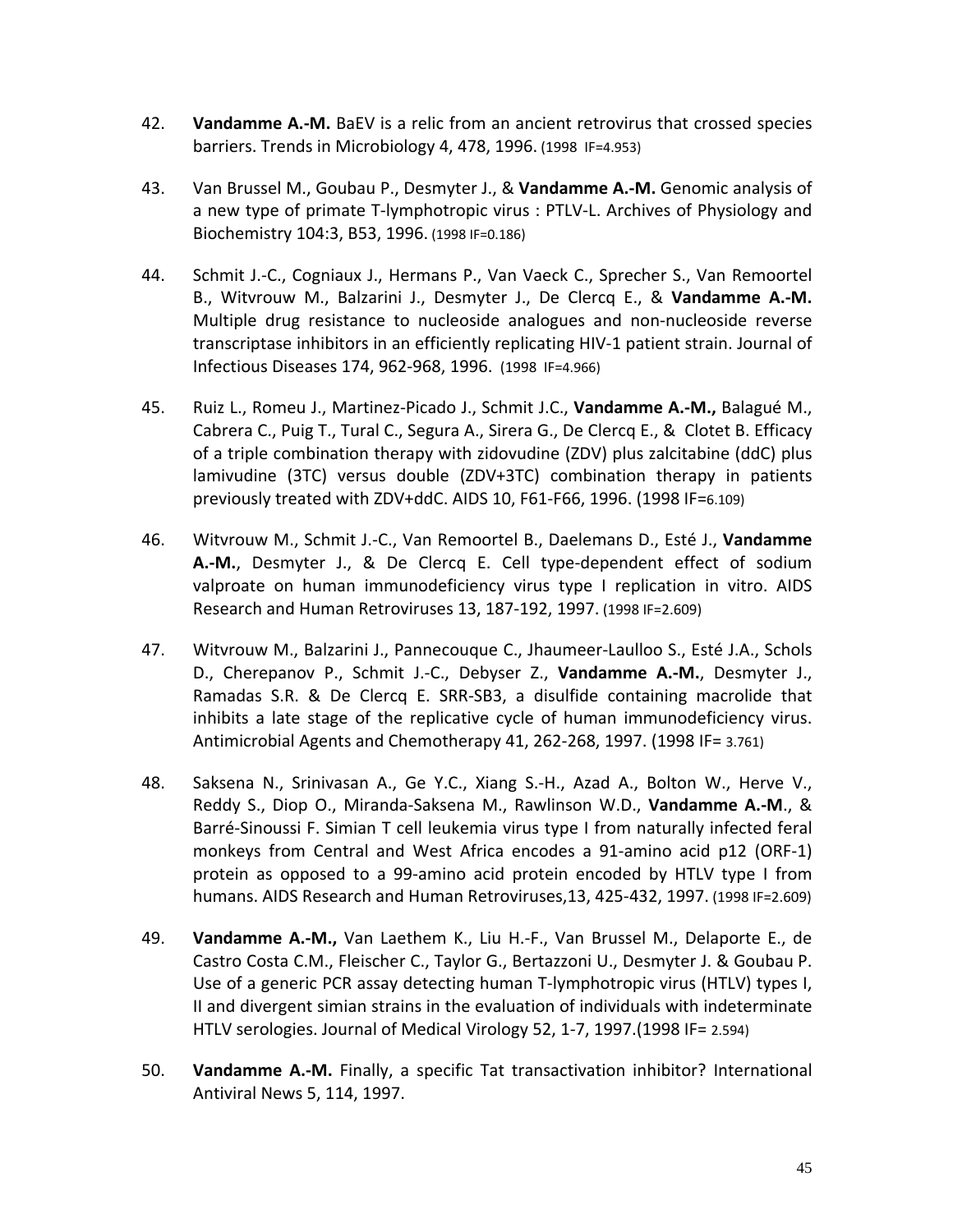- 51. Van Brussel M., Goubau P., Rousseau R., Desmyter J., & **Vandamme A.-M.** Complete nucleotide sequence of the new simian T-lymphotropic virus, STLV-PH969 from a hamadryas baboon, and unusual features of its long terminal repeat. Journal of Virology 71, 5464-5472, 1997.(1998 IF= 5.828)
- 52. Esté J.A., Schols D., De Vreese K., Van Laethem K., **Vandamme A.-M.,** Desmyter J., & De Clercq E. Development of resistance of human immunodeficiency virus type 1 to dextran sulfate associated with the emergence of specific mutations in the envelope gp120 glycoprotein. Molecular Pharmacology 52, 98-104, 1997.(1998 IF= 5.428)
- 53. Ellerbrok H., Fleischer C., **Vandamme A.-M**., Kücherer C., & Pauli G. Sequence analysis of two HTLV type I infections imported to Germany. AIDS Research and Human Retroviruses 13, 1255-1258, 1997. (1998 IF=2.609)
- 54. Pelemans H., Esnouf R., Dunkler A., Parniak M.A., **Vandamme A.-M.,** Karlsson A., De Clercq E., Kleim J.-P., & Balzarini J.. Characteristics of the Pro225His mutation in human immunodificiency virus type 1 (HIV-1) reverse transcriptase that appears under selective pressure of dose-escalating quinoxaline treatment of HIV-1. Journal of Virology, 71, 8195-8203, 1997. (1998 IF=5.828)
- 55. Liu H.-F., Goubau P., Van Brussel M., Desmyter J., & **Vandamme A.-M.** Phylogenetic analysis of a simian T-lymphotropic virus type I from a Hamadryas baboon. AIDS Research and Human Retroviruses, 13, 1545-1548, 1997. (1998 IF=2.609)
- 56. Daelemans D., Esté J., Witvrouw M., Pannecouque C., Jonckheere H., Perno C.-F., De Clercq E. & **Vandamme A.-M.** S-adenosylhomocysteine hydrolase inhibitors interfere with the replication of human immunodeficiency virus type 1 through inhibition of the LTR transactivation. Molecular Pharmacology 52, 1157-1163, 1997. (1998 IF= 5.428)
- 57. Witvrouw M., Arranz M.E., Pannecouque C., Declercq R., Jonckheere H., Schmit J.-C., **Vandamme A.-M.**, Diaz J.A., Ingate S.T., Desmyter J., Esnouf R., Van Meervelt L., Vega S., Balzarini J., & De Clercq E. 1,1,3-trioxo-2*H*,4*H*-thieno[3,4 *e*][1,2,4]thiadiazine (TTD) derivatives : a new class of non-nucleoside human immunodeficiency virus type 1 (HIV-1) reverse transcriptase inhibitors with anti-HIV-1 activity. Antimicrobial Agents and Chemotherapy 42, 618-623, 1998. (1998  $IF = 3.761$
- 58. Daelemans D., **Vandamme A.-M.,** Shuto S., Matsuda A., & De Clercq E. Stereospecificity of 6'-neplanocin A analogues as inhibitors of Sadenosylhomocysteine hydrolase activity and human immunodeficiency virus replication. Nucleosides & Nucleotides, 17, 479-486, 1998.(1998 IF= 0.649)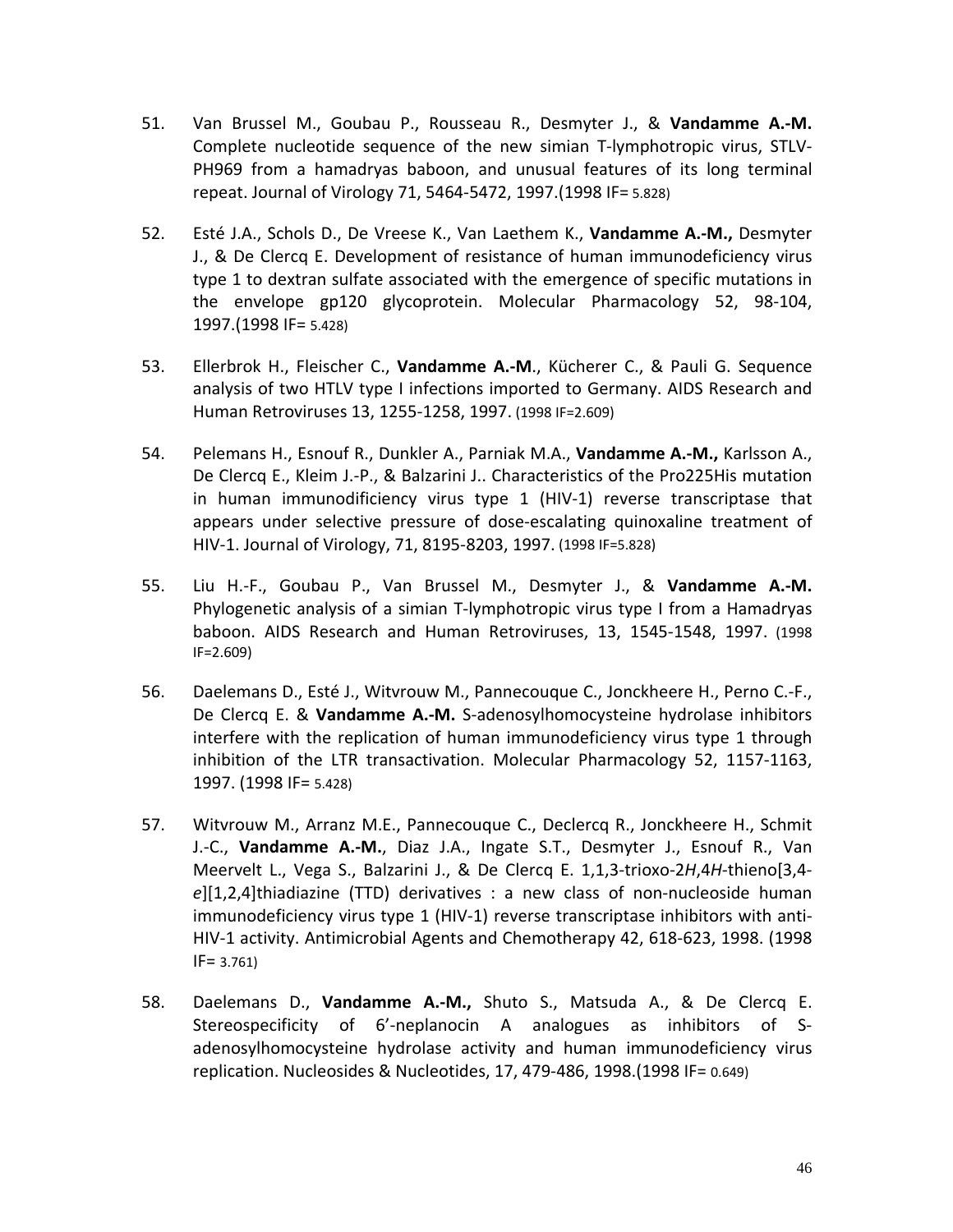- 59. Debyser Z., Van Wijngaerden E., Van Laethem K., Beuselinck K., Reynders M., De Clercq E., Desmyter J., & **Vandamme A.-M**. Failure to quantify viral load with two of the three commercial methods in a pregnant woman harbouring an HIV-1 subtype G strain. AIDS Research and Human Retroviruses, 14, 453-459, 1998. (1998 IF=2.609)
- 60. **Vandamme A.-M**., Salemi M., Van Brussel M., Liu H.F., Van Laethem K., Van Ranst M., Michels L., Desmyter J., Goubau P. African origin of human Tlymphotropic virus type II (HTLV-II) supported by a potential new subtype HTLV-IId in Congolese Bambuti Efe pygmies. Journal of Virology 72, 4327-4340, 1998.(1998 IF= 5.828)
- 61. Van Brussel M., Salemi M., Liu H.-F., Gabriëls J., Goubau P., Desmyter J., & **Vandamme A.-M.** The simian T-lymphotropic virus STLV-PP1664 from Pan paniscus is distinctly related to HTLV-2 but differs in genomic organization. Virology 243, 366-379, 1998. (1998 IF=3.550)
- 62. Salemi M., **Vandamme A.-M.**, Gradozzi C., Van Laethem K., Cattaneo E., Taylor G., Casoli C., Goubau P., Desmyter J. & Bertazzoni U. Evolutionary rate and genetic heterogeneity of human T-cell lymphotropic virus type II (HTLV-II) using isolates from European injecting drug users. Journal of Molecular Evolution 46, 602-611, 1998.(1998 IF= 3.271)
- 63. Pelemans H., Esnouf R.M., Parniak M.A., **Vandamme A.-M.,** De Clercq E., & Balzarini J. A proline-to-hisitidine substitution at position 225 of human immunodeficiency virus tye 1 (HIV-1) reverse transcriptase (RT) sensitizes HIV-1 RT to BHAP U-90152. Journal of General Virology 79, 1347-1352, 1998. (1998 IF= 2.645)
- 64. **Vandamme A.-M**., Van Vaerenbergh K., and De Clercq E.. Anti-HIV drug combination strategies. Antiviral Chemistry & Chemotherapy 9, 187-203, 1998.(1998 IF= 1.653)
- 65. Salemi M., Van Dooren S., Audenaert E., Delaporte E., Goubau P., Desmyter J. & **Vandamme A.-M.** Two new human T-lymphotropic virus type I phylogenetic subtypes in seroindeterminates, a Mbuti Pygmy and a Gabonese, have closest relatives among African STLV-I strains. Virology 246, 277-287, 1998. (1998 IF=3.550)
- 66. Van Laethem K., Beuselinck K., Van Dooren S., De Clercq E., Desmyter J. & **Vandamme A.-M.** Diagnosis of human immunodeficiency virus infection by a polymerase chain reaction assay evaluated in patients harbouring strains of diverse geographical origin. Journal of Virological Methods 70, 153-166, 1998. (1998 IF= 1.551)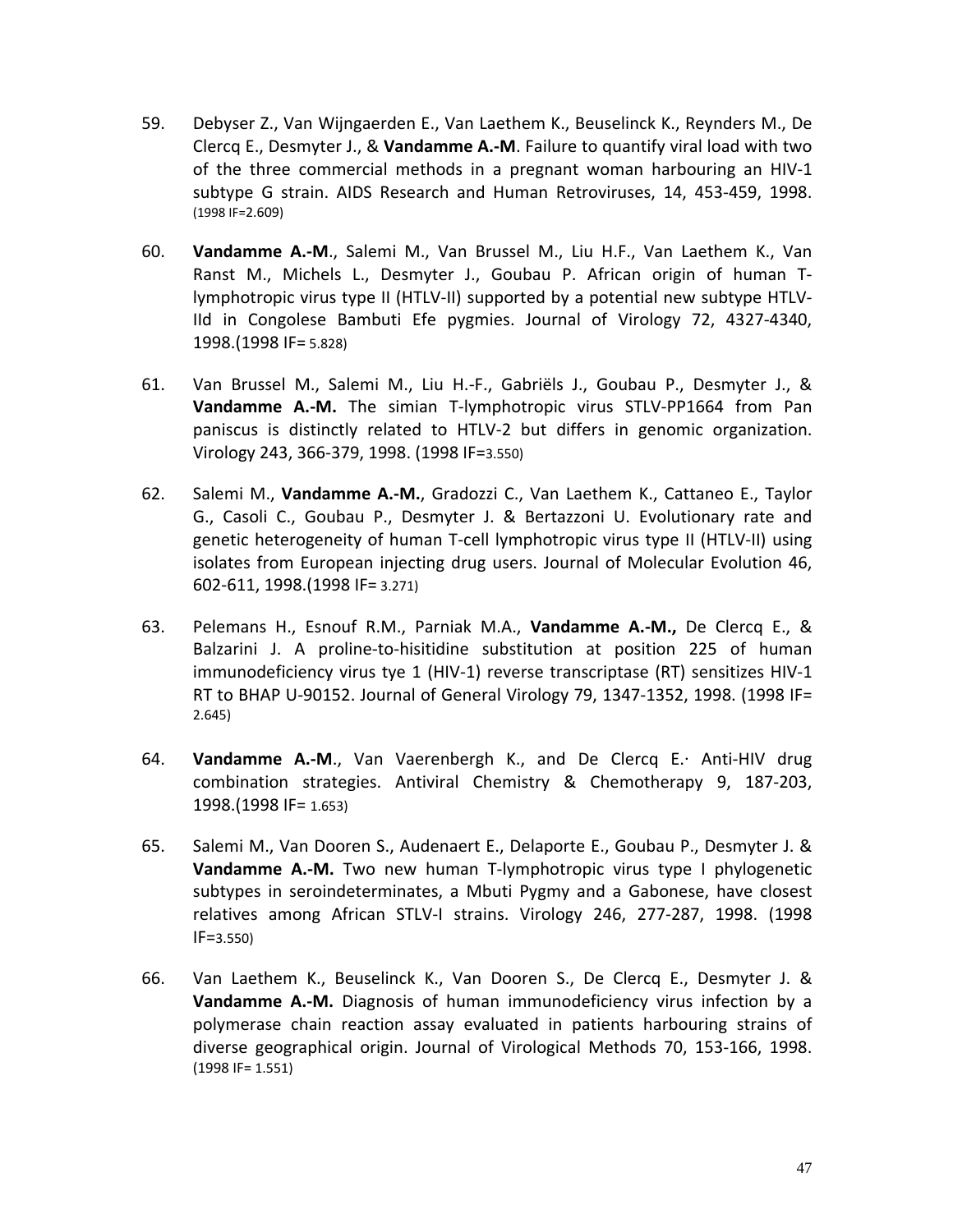- 67. Schmit J.C., Martinez-Picado J., Ruiz L., Tural C., Van Laethem K., Cabrera C., Ibanez A., Puig T., Witvrouw M., Desmyter J., De Clercq E., Clotet B & **Vandamme A.-M.**. Evolution of HIV drug resistance in zidovudine/zalcitabine- and zidovudine/didanosine-experienced patients receiving lamivudine-containing combination therapy. Antiviral Therapy 3, 81-88, 1998. (2000 IF=4.510)
- 68. Schmit J.C., Ruiz L., Stuyver L., Van Laethem K., Van der Linden I., Puig T., Rossau R., Desmyter J., De Clercq E., Clotet B & **Vandamme A.-M**. Comparison of the LiPA HIV-1 RT test, selective PCR and direct solid phase sequencing for the detection of HIV-1 drug resistance mutations. Journal of Virological Methods 73, 77-82, 1998. (1998 IF=1.551)
- 69. Schmit J.C., Van Laethem K., Ruiz L., Hermans P., Sprecher S., Sönnerborg A., Leal M., Harrer T., Clotet B., Arendt V., Lissen E., Witvrouw M., Desmyter J., De Clercq E., & **Vandamme A.-M**. Multiple dideoxynucleoside analogue-resistant (MddNR) HIV-1 strains isolated from patients from different European countries. AIDS 12, 2007-2015, 1998. (1998 IF=6.109)
- 70. Ellerbrok H., Fleischer C., Salemi M., Reinhardt P., Ludwig W.-D., **Vandamme A.- M**., & Pauli G. Sequence analysis of the first HTLV-I infection in Germany without relations to endemic areas. AIDS Research and Human Retroviruses 14, 1199- 1203, 1998. (1998 IF=2.609)
- 71. Van Dooren S., Gotuzzo E., Salemi M., Watts D., Audenaert E., Duwe S., Ellerbrok H., Grassmann R., Hagelberg E., Desmyter J. & **Vandamme A.-M.** Evidence for a post-Columbian introduction of human T-cell lymphotropic virus type I in Latin-America. Journal of General Virology 79, 2695-2708, 1998. (1998 IF= 2.645)
- 72. Witvrouw M., Daelemans D., Pannecouque C., Neyts J., Andrei G., Snoeck R., **Vandamme A.-M.**, Balzarini J., Desmyter J., Baba M. & De Clercq E. Broadspectrum antiviral activity and mechanism of antiviral action of the fluoroquinolone derivative K-12. Antiviral Chemistry and Chemotherapy 9, 403- 411, 1998.
- 73. **Vandamme A.-M**., Salemi M., & Desmyter J. The simian origins of the pathogenic human T-cell lymphotropic virus type I. Trends in Microbiology 6, 477-483, 1998. (1998 IF=4.953)
- 74. **Vandamme A.-M**., Van Laethem K., Van Vaerenbergh K. & De Clercq E. Anti-HIV combination therapy and resistance management. International Antiviral News 6:10, 182-187, 1998.
- 75. **Vandamme A.-M**., Van Laethem K., & De Clercq E. Managing resistance to anti-HIV drugs: An important consideration for effective disease management . Drugs 57, 337-361, 1999 (1999 IF=4.150).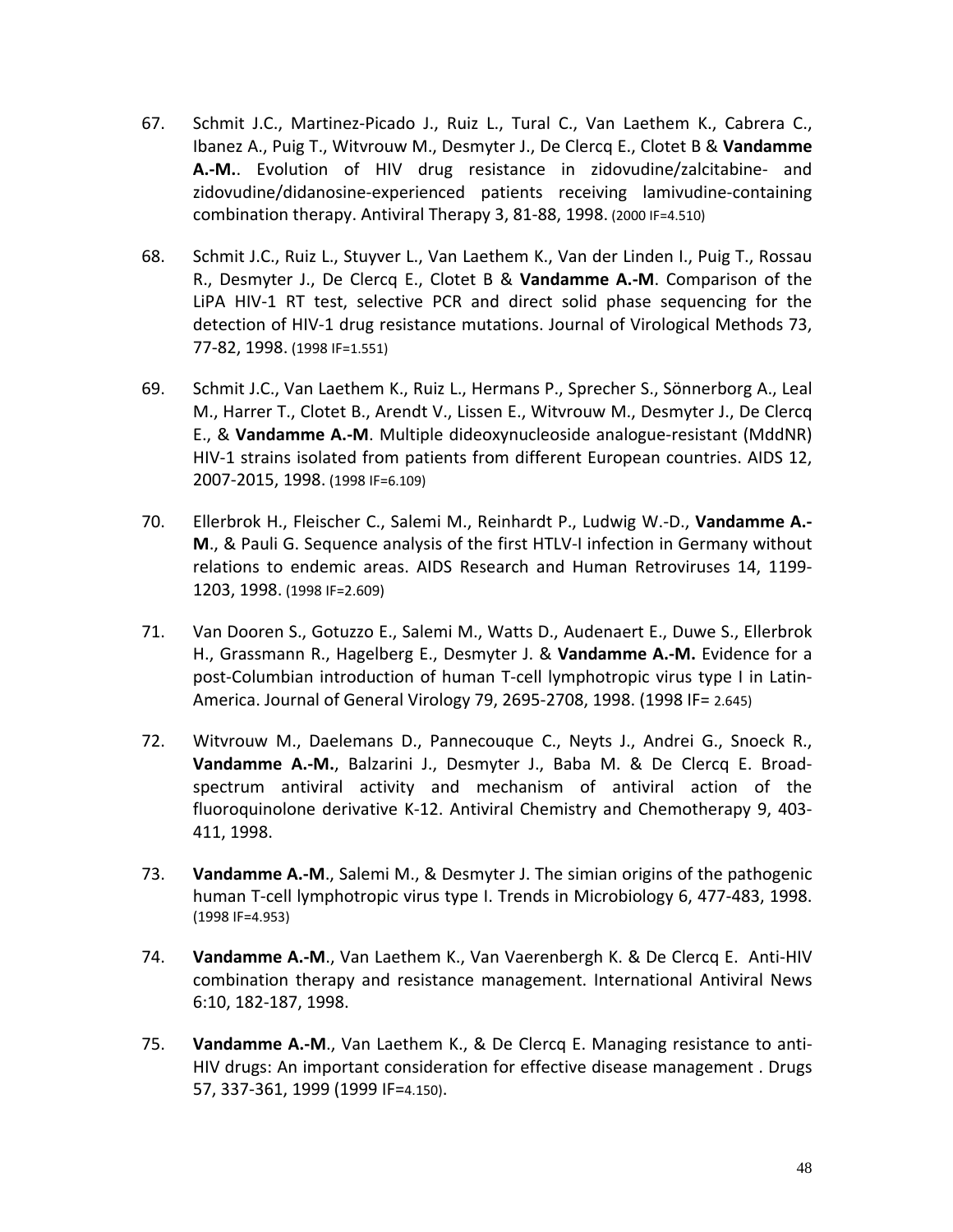- 76. Oelrichs R.B., **Vandamme A.-M.,** Van Laethem K., Debyser Z., McCutchan F.E. & Deacon N.J. Full-length genomic sequence of an HIV type 1 subtype G from Kinshasa. AIDS Research and Human Retroviruses 15, 585-589, 1999. (1999 IF=2.499)
- 77. Van Brussel M., & **Vandamme A.-M.** Groeiende divergentie binnen de primaat Tcel lymfotrope virussen. Verhandelingen van de Koninklijke Academie voor Geneeskunde van België LXI (1), 39-63, 1999.
- 78. **Vandamme A.-M.,** Van Laethem K., Schmit J.-C., Van Wijngaerden E., Reynders M., Debyser Z., Witvrouw M., Van Ranst M., De Clercq E. & Desmyter J. Longterm stability of human immunodeficiency virus viral load and infectivity in whole blood. European Journal of Clinical Investigation 29, 445-452, 1999.
- 79. Salemi M., **Vandamme A.-M**., Desmyter J., Casoli C. & Bertazzoni U. The origin and evolution of human T-cell lymphotropic virus type II (HTLV-II) and the relationship with its replication strategy. Gene 234, 11-21, 1999.
- 80. Walter H., Schmidt B., Korn K., **Vandamme A.-M.,** Harrer T. & Überla K. Rapid, phenotypic HIV-1 drug sensitivity assay for protease and reverse transcriptase inhibitors. Journal of Clinical Virology 13, 71-80, 1999.
- 81. Witvrouw M., Pannecouque C., Van Laethem K., Desmyter J., De Clercq E. & **Vandamme A.-M.**, Activity of non-nucleoside reverse transcriptase inhibitors against HIV-2 and SIV. AIDS 13, 1477-1483, 1999.(1999 IF= 6.931)
- 82. Van Brussel M., Salemi M., Liu H.-F., Goubau P., Desmyter J., & **Vandamme A.-M.** The discovery of two new divergent STLVs has implications for the evolution and epidemiology of HTLVs. Reviews in Medical Virology 9, 155-170, 1999.
- 83. **Vandamme A.-M.** Highlights of the 3rd International Workshop on HIV Drug Resistance and Treatment Strategies, San Diego, USA 23-26 June 1999. International Antiviral News 7, 92-97, 1999.
- 84. Salemi M., Van Dooren S. & **Vandamme A.-M.** Origin and evolution of human and simian T-cell lymphotropic viruses. AIDS Reviews 1, 131-140, 1999. (2006 IF= 4.022)
- 85. **Vandamme A.-M.,** Witvrouw M., Pannecouque C., Balzarini J., Van Laethem K., Schmit J.-C., Desmyter J. & De Clercq E. Evaluating clinical isolates for their phenotypic and genotypic resistance against anti-HIV drugs. In "Methods in Molecular Medicinee, vol 24: Antiviral Methods and Protocols" (D. Kinchington & R.F. Schinazi, eds), Humana Press Inc., Totowa, NJ, USA, pp223-258, 1999.
- 86. Salemi M., Lewis M., Egan J.F., Hall W., Desmyter J. & **Vandamme A.-M.** Different population dynamics of human T-cell lymphotropic virus type II in intravenous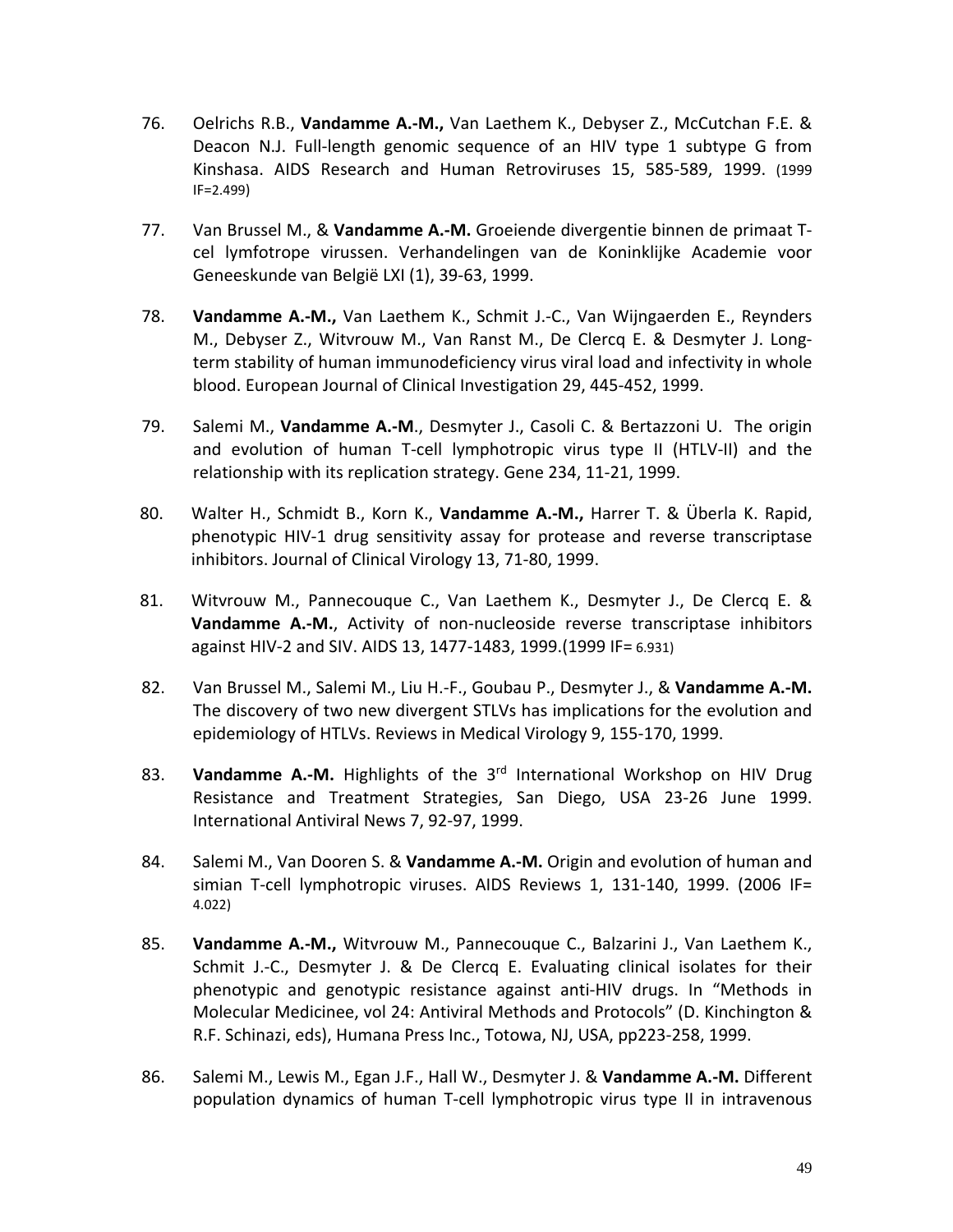drug users compared with endemically infected tribes. Proceedings of the National Academy of Sciences of the USA 96, 13253-13258, 1999. (1999 IF=10.260)

- 87. Van Laethem K., Van Vaerenbergh K., Schmit J.-C., Sprecher S., Hermans P., De Vroey V., Schuurman R., Harrer T., Witvrouw M., Van Wijngaerden E., Stuyver L., Van Ranst M., Desmyter J., De Clercq E. & **Vandamme A.-M.** Phenotypic assays and sequencing are less sensitive than point mutation assays for the detection of resistance in mixed HIV-1 genotypic populations. Journal of AIDS and Human Retroviruses 22, 107-118, 1999. (1999 IF= 2.712)
- 88. Daelemans D., **Vandamme A.-M.** & De Clercq E. Human immunodeficiency virus gene regulation as a target for antiviral chemotherapy. Antiviral Chemistry & Chemotherapy 10, 1-14, 1999.(1999 IF= 1.843)
- 89. [Soriano, V.,](http://www.scopus.com/authid/detail.url?authorId=7201761180&eid=2-s2.0-0033944151) [Ledesma, E.,](http://www.scopus.com/authid/detail.url?authorId=21335048700&eid=2-s2.0-0033944151) [Aguilera, A.,](http://www.scopus.com/authid/detail.url?authorId=7102144868&eid=2-s2.0-0033944151) [Antela, A.,](http://www.scopus.com/authid/detail.url?authorId=56255930600&eid=2-s2.0-0033944151) [Arribas, J.,](http://www.scopus.com/authid/detail.url?authorId=24821482800&eid=2-s2.0-0033944151) [Barreiro, P.,](http://www.scopus.com/authid/detail.url?authorId=7004761120&eid=2-s2.0-0033944151) [Blanco,](http://www.scopus.com/authid/detail.url?authorId=24537097800&eid=2-s2.0-0033944151)  [F.,](http://www.scopus.com/authid/detail.url?authorId=24537097800&eid=2-s2.0-0033944151) [Briones, C.,](http://www.scopus.com/authid/detail.url?authorId=6701780070&eid=2-s2.0-0033944151) [Clotet, B.,](http://www.scopus.com/authid/detail.url?authorId=7102349252&eid=2-s2.0-0033944151) [Dalmau, D.,](http://www.scopus.com/authid/detail.url?authorId=6603731653&eid=2-s2.0-0033944151) [Gatell,](http://www.scopus.com/authid/detail.url?authorId=19834919200&eid=2-s2.0-0033944151) J.M., [Gonzales-Lahoz, J.,](http://www.scopus.com/authid/detail.url?authorId=6506798903&eid=2-s2.0-0033944151) [Leal,](http://www.scopus.com/authid/detail.url?authorId=7101675291&eid=2-s2.0-0033944151)  [M.,](http://www.scopus.com/authid/detail.url?authorId=7101675291&eid=2-s2.0-0033944151) [Martinez-Picado, X.,](http://www.scopus.com/authid/detail.url?authorId=36123506100&eid=2-s2.0-0033944151) [De Mendoza, C.,](http://www.scopus.com/authid/detail.url?authorId=7004253377&eid=2-s2.0-0033944151) [Miro, J.M.,](http://www.scopus.com/authid/detail.url?authorId=35119309800&eid=2-s2.0-0033944151) [Moreno, S.,](http://www.scopus.com/authid/detail.url?authorId=7203036595&eid=2-s2.0-0033944151) [Pedreina,](http://www.scopus.com/authid/detail.url?authorId=36123733900&eid=2-s2.0-0033944151)  [J.,](http://www.scopus.com/authid/detail.url?authorId=36123733900&eid=2-s2.0-0033944151) [Podzamczer, D.,](http://www.scopus.com/authid/detail.url?authorId=7007031677&eid=2-s2.0-0033944151) [Pumarola, T.,](http://www.scopus.com/authid/detail.url?authorId=7003647481&eid=2-s2.0-0033944151) [Rodriguez, C.,](http://www.scopus.com/authid/detail.url?authorId=7401788193&eid=2-s2.0-0033944151) [Rodriguez-Rosado, R.,](http://www.scopus.com/authid/detail.url?authorId=6701706046&eid=2-s2.0-0033944151) [Del](http://www.scopus.com/authid/detail.url?authorId=7003917199&eid=2-s2.0-0033944151)  [Romero, J.,](http://www.scopus.com/authid/detail.url?authorId=7003917199&eid=2-s2.0-0033944151) [Rubio, R.,](http://www.scopus.com/authid/detail.url?authorId=35360713800&eid=2-s2.0-0033944151) [Ruiz, L.,](http://www.scopus.com/authid/detail.url?authorId=7103184450&eid=2-s2.0-0033944151) [Havlir, D.,](http://www.scopus.com/authid/detail.url?authorId=7005743302&eid=2-s2.0-0033944151) **[Vandamme, A.-M.](http://www.scopus.com/authid/detail.url?authorId=35380737400&eid=2-s2.0-0033944151)**, [Wainberg, M.,](http://www.scopus.com/authid/detail.url?authorId=35429954000&eid=2-s2.0-0033944151) [Youle,](http://www.scopus.com/authid/detail.url?authorId=7006018199&eid=2-s2.0-0033944151)  [M.](http://www.scopus.com/authid/detail.url?authorId=7006018199&eid=2-s2.0-0033944151) Second Spanish Consensus on the Use of Drug Resistance Testing in Clinical Practice (Madrid, March 2000) (Conference Paper) AIDS Reviews 2, 111-118, 2000.(2006 IF= 4.022)
- 90. **Vandamme A.-M.** Evolving viruses and virologists. Trends in Microbiology 8, 8- 10, 2000. (2000 IF=6.006)
- 91. Daelemans D., Schols D., Witvrouw M., Pannecouque C., Hatse S., Van Dooren S., Hamy F., Klimkait T., De Clercq E. & **Vandamme A.-M.** A second target for the peptoid Tat/transactivation response element inhibitor CGP64222: inhibition of human immunodeficiency virus replication by blocking CXC-chemokine receptor 4-mediated virus entry. Molecular Pharmacology 57, 116-124, 2000. (2000 IF= 5.678)
- 92. Fontaine E., Van Vaerenbergh K., **Vandamme A.-M.** & Schmit J.-C. Multidrug resistant human immunodeficiency virus type I. AIDS Reviews 1, 231-237, 2000.(2006 IF= 4.022)
- 93. **Vandamme A.-M.**, Hall W.W., Lewis M.J., Goubau P. & Salemi M. Origins of HTLV-I in South-America. Reply. Nature Medicine 6, 232-233, 2000. (2000 IF= 27.905)
- 94. Salemi M., Desmyter J. & **Vandamme A.-M.** Tempo and mode of human and simian T-lymphotropic virus (HTLV/STLV) evolution revealed by analyses of fullgenome sequences. Molecular Biology and Evolution 17, 374-386, 2000.
- 95. Van Laethem K., Witvrouw M., Balzarini J., Schmit J.-C., Sprecher S., Hermans P., Leal M., Harrer T., Ruiz L., Clotet B., Van Ranst M., Desmyter J., De Clercq E. &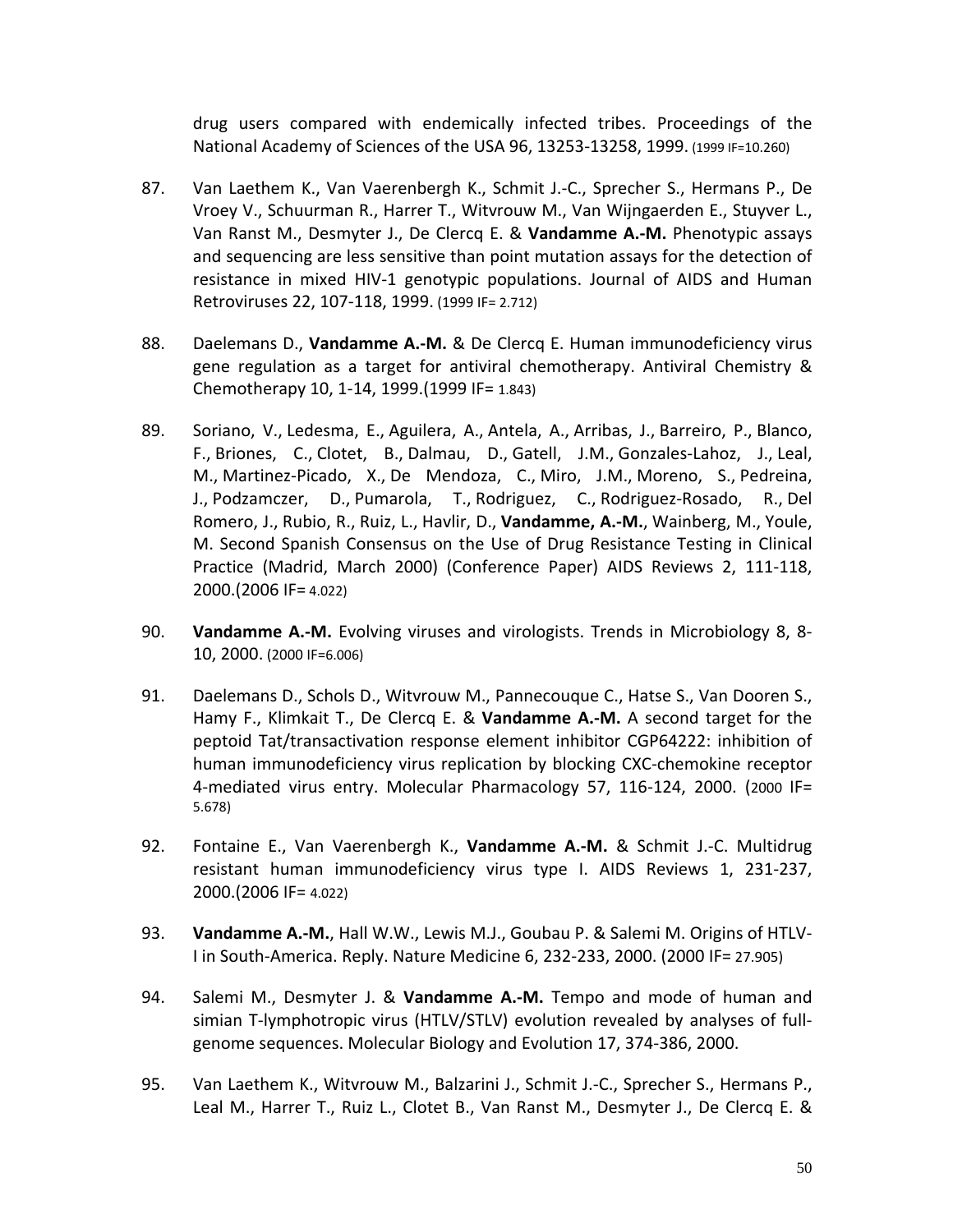**Vandamme A.-M.** Patient HIV-1 strains carrying the multiple nucleoside analogue resistance mutations are cross-resistant to abacavir. AIDS 14, 469-471, 2000. (2000 IF= 8.018)

- 96. Allain J.-P., Dong Y., **Vandamme A.-M.**, Moulton V. & Salemi M. Evolutionary rate and genetic drift of Hepatitis C virus are not correlated with the host immune response: studies of infected donor-recipient clusters. Journal of Virology 74, 2541-2549, 2000. (2000 IF=5.930)
- 97. Van Vaerenbergh K., Van Laethem K., Van Wijngaerden E., Schmit J.-C., Schneider F., Ruiz L., Clotet B., Verhofstede C., Van Wanzeele F., Muyldermans G., Simons P., Stuyver L., Hermans P., Evans C., De Clercq E., Desmyter J. & **Vandamme A.- M.** Baseline HIV Type-1 genotypic resistance to a newly added nucleoside analog is predictive for virologic failure of the new therapy. AIDS Research and Human Retroviruses 16, 529-537, 2000. (2000 IF= 2.870)
- 98. Muyldermans G., Debaisieux L., Vaira D., Fransen K., Marissens D., Miller K., **Vandamme A.-M.**, Vandenbroucke A., Verhofstede C., Schuurman R., Zissis G., Lauwers S. Blinded, multicenter quality control study for the quantification of human immunodeficiency virus type 1 RNA in plasma by the Belgian AIDS reference laboratories. Clinical Microbiology and Infection 6, 213-217, 2000.
- 99. Lewis M.J., Novoa P., Salemi M., Ishak M., Ishak R., **Vandamme A.-M.**, Kaplan M.H. & Hall W.W. Isolation, cloning, and complete nucleotide sequence of a phenotypically distinct Brazilian isolate of human T-lymphotropic virus type II (HTLV-II). Virology 271, 142-154, 2000. (2000 IF=3.507)
- 100. **Vandamme A.-M.** Possible genotypic and phenotypic algorithm for the clinical use of HIV-1 drug resistance testing. In "Guide to management of HIV resistance and pharmacokinetics of drug therapy" (B. Clotet, L. Menénendez-Arias, L. Ruiz, C. Tural, **A.-M. Vandamme**, D. Burger, J.M. Schapiro, C.A. Boucher, R. D'Aquila, D.D. Richman, eds), Editorial TAISA, S.L., Barcelona, Spain, pp85-89, 2000.
- 101. Van Laethem K., Schmit J.-C., Balzarini J., Witvrouw M., Pérez-Pérez M.J., Camarasa M.-J., Esnouf R., Aquaro S., Cenci A., Perno C.F., Hermans P., Sprecher S., Ruiz L., Clotet B., Van Wijngaerden E., Van Ranst M., Desmyter J., De Clercq E. & **Vandamme A.-M.** Presence of TSAO-resistant virus strains in TSAOunexperienced patients. AIDS Research and Human Retroviruses 16, 825-833, 2000. (2000 IF=2,870)
- 102. Van Vaerenbergh K., Van Laethem K., Albert J., Boucher C., Clotet B., Floridia M., Gerstoft J., Nielsen C., Pannecouque C., Perrin L., Pirillo MF., Ruiz L., Schmit JC., Schneider F., Schoolmeester A., Schuurman R., Stellbrink H.J., Stuyver L., Van Lunzen J., Van Remoortele B., Van Wijngaerden E., Vella S., Witvrouw M., Yerly S., De Clercq E., Desmyter J. & **Vandamme A.-M**. Prevalence and characteristics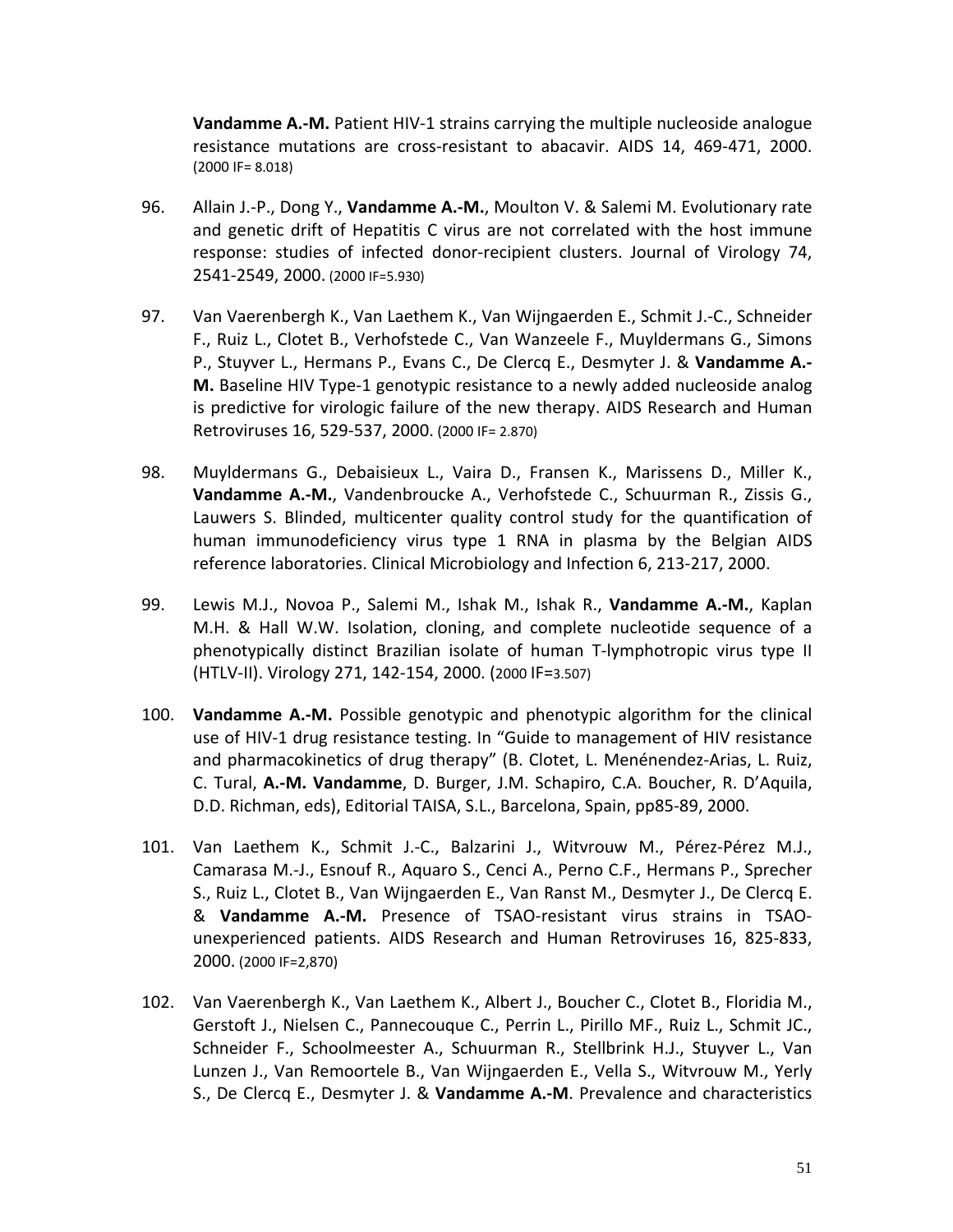of multinucleoside resistant HIV-1 among European patients receiving combinations of nucleoside analogues. Antimicrobial Agents and Chemotherapy 44, 2109-2117, 2000. (2000 IF = 4.215)

- 103. Schmidt B., Walter H., Moschik B., Paatz C., Van Vaerenbergh K., **Vandamme A.- M.,** Schmitt M., Harrer T., Überla K. & Korn K. Simple algorithm derived from a geno-/phenotypic database to predict HIV-1 protease inhibitor resistance. AIDS 14, 1731-1738, 2000. (2000 IF=8.018)
- 104. Daelemans D., De Clercq E. & **Vandamme A.-M.** Control of RNA initiation and elongation at the HIV-1 promoter. AIDS Reviews 2, 229-240, 2000. (2006 IF= 4.022)
- 105. Salemi M., Strimmer K., Hall W.W., Duffy M., Delaporte E., Mboup S., Peeters M. & **Vandamme A.-M.** Dating the common ancestor of SIVcpz and HIV-1 group M and the origin of HIV-1 subtypes using a new method to uncover clock-like molecular evolution. FASEB Journal online 10.1096/fj.00-0449fje, 2000. FASEB Journal print 15: 276-278, 2001. (2001 IF=8.817)
- 106. **Vandamme A.-M**., Bertazzoni U. & Salemi M. Evolutionary strategies of human T-cell lymphotropic virus type II. Gene 261, 171-180, 2001. (2001 IF=3.041)
- 107. Pelemans H., Aertsen A., Van Laethem K., **Vandamme A.-M.**, De Clercq E., Pérez-Pérez M.-J., San-Félix A., Velazquez S., Camarasa M.-J., & Balzarini J. Site-directed mutagenesis of human immunodeficiency virus type 1 reverse transcriptase at amino acid position 138. Virology 280, 97-106, 2001. (2001 IF=3.270)
- 108. Miller V., **Vandamme A.-M.,** Loveday C., Staszewski S., Lundgren J., Youle M., Ait-Khaled M., Boucher C., Brun-Vézinet F., Dedes N., Giaquinto C., Hertogs K., Houyez F., Perrin L., Pillay D., Schmit J.-C., Schuurman R. & Lange J. Clinical and laboratory guidelines for the use of HIV-1 drug resistance testing as part of treatment management – recommendations for the European setting. AIDS 15, 309-320, 2001. (2001 IF=6.881)
- 109. **Vandamme A.-M.,** Houyez F., Bànhegyi D., Clotet B., De Schrijver G., De Smet K.A.L., Hall W.W., Harrigan R., Hellmann N., Hertogs K., Holtzer C., Larder B., Pillay D., Race E., Schmit J.-C., Schuurman R., Shulse E., Sönnerborg A., Miller V. Laboratory guidelines for the practical use of HIV drug resistance tests in patient follow-up. Antiviral Therapy 6, 21-40, 2001. (2001 IF=9.240)
- 110. Van Vaerenbergh K., Debaisieux L., De Cabooter N., Declercq C., Desmet K., Fransen K., Maes B., Marissens D., Miller K., Muyldermans G., Sprecher S., Stuyver L., Vaira D., Verhofstede C., Zissis G., Van Ranst M., De Clercq E., Desmyter J. & **Vandamme A.-M.** Prevalence of genotypic resistance among Belgian antiretroviral drug-naive HIV-1 infected patients and its consequences for therapy response. Antiviral Therapy 6, 63-70, 2001. (2001 IF=9.240)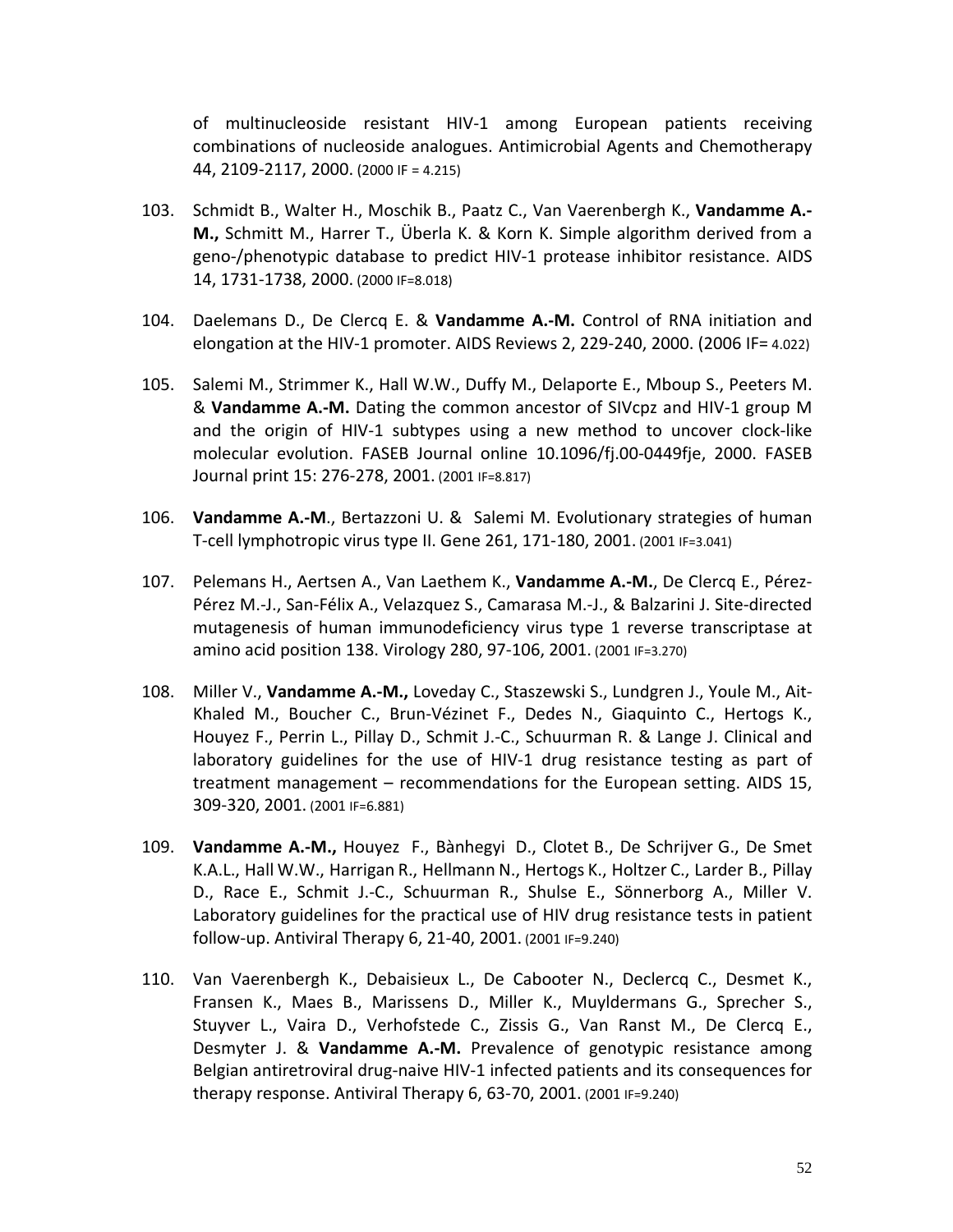- 111. Van Dooren S., Salemi M. & **Vandamme A.-M.** Dating the origin of the African Human T-Cell Lymphotropic Virus Type-I (HTLV-I) subtypes. Molecular Biology and Evolution 18, 661-671, 2001. (2001 IF=5.357)
- 112. Van Laethem K., Witvrouw M., Pannecouque C., Van Remoortel B., Schmit J.C., Esnouf R., Kleim J.-P., Balzarini J., Desmyter J., De Clercq E. & **Vandamme A.-M.** Mutations in the non-nucleoside binding pocket interfere with the multinucleoside resistance phenotype. AIDS 15, 553-561, 2001. (2001 IF=6.881)
- 113. Paraskevis D., Magiorkinis G., **Vandamme A.-M.**, Kostrikis L.G. & Hatzakis A. Reanalysis of human immunodeficiency virus type 1 isolates from Cyprus and Greece, initially designated as 'subtype I', reveals a unique complex A/G/H/K/? mosaic pattern. Journal of General Virology*.* 82, 575-80, 2001. (2001 IF=3.248)
- 114. **Vandamme A.-M.** & De Clercq E. Clinical usefulness of human immunodeficiency virus drug resistance monitoring. Chapter 12 in "Antiviral Therapy" (E. De Clercq, ed.) ASM Press, Washington, US, pp. 243-277, 2001.
- 115. Daelemans D., De Clercq E. & **Vandamme A.-M.** A quantitative GFP-based bioassay for the detection of HIV-1 Tat transactivation inhibitors. Journal of Virological Methods 96, 183-188, 2001. (2001 IF=1.768)
- 116. Paraskevis D., Magiorkinis E., Magiorkinis G., Anastassopoulou C., Lazanas M., Chrysos G., **Vandamme A.-M.** & Hatzakis A. Molecular Characterization of a complex recombinant HIV-1 isolate (A/G/J/K/?): evidence to support the existence of a novel HIV-1 subtype. Journal of General Virology 82, 2509-2514, 2001. (2001 IF=3.248)
- 117. Balotta C., Facchi G., Violin M., Van Dooren S., Cozzi-Lepri A., Forbici F., Bertoli A., Riva C. Senese D., Caramello P., Carnevale G., Rizzardini G., Cremonini L., Monno L., Rezza G., Perno C.F., Ippolito G., d'Arminio Monforte A., **Vandamme A.-M.,** Moroni M., for the IcoNA Study Group. Increasing prevalence of non-clade B HIV-1 strains heterosexuals, as monitored by the analysis of the RT and protease sequences. Journal of AIDS 27, 499-505, 2001. (2001 IF=3.586)
- 118. International HIV Expert Commission. (**Vandamme A-M** 2nd last author of 100 authors ordered alphabetically) Enjeux en 2001 des stratégies thérapeutiques et de la prise en charge de l'infection pas VIH. Immuno-Deficiency Forum 1, 1-8, (Bouchaud O. & Plique O., editors), 2001.
- 119. Van Dooren S., Salemi M., Pourrut X., Peeters M., Delaporte E., Van Ranst M., & **Vandamme A.-M.** Evidence for a second simian T-Cell lymphotropic virus type 3 in Cercopithecus nicitans from Cameroon. Journal of Virology 75, 11939-11941, 2001. (2001 IF=5.622)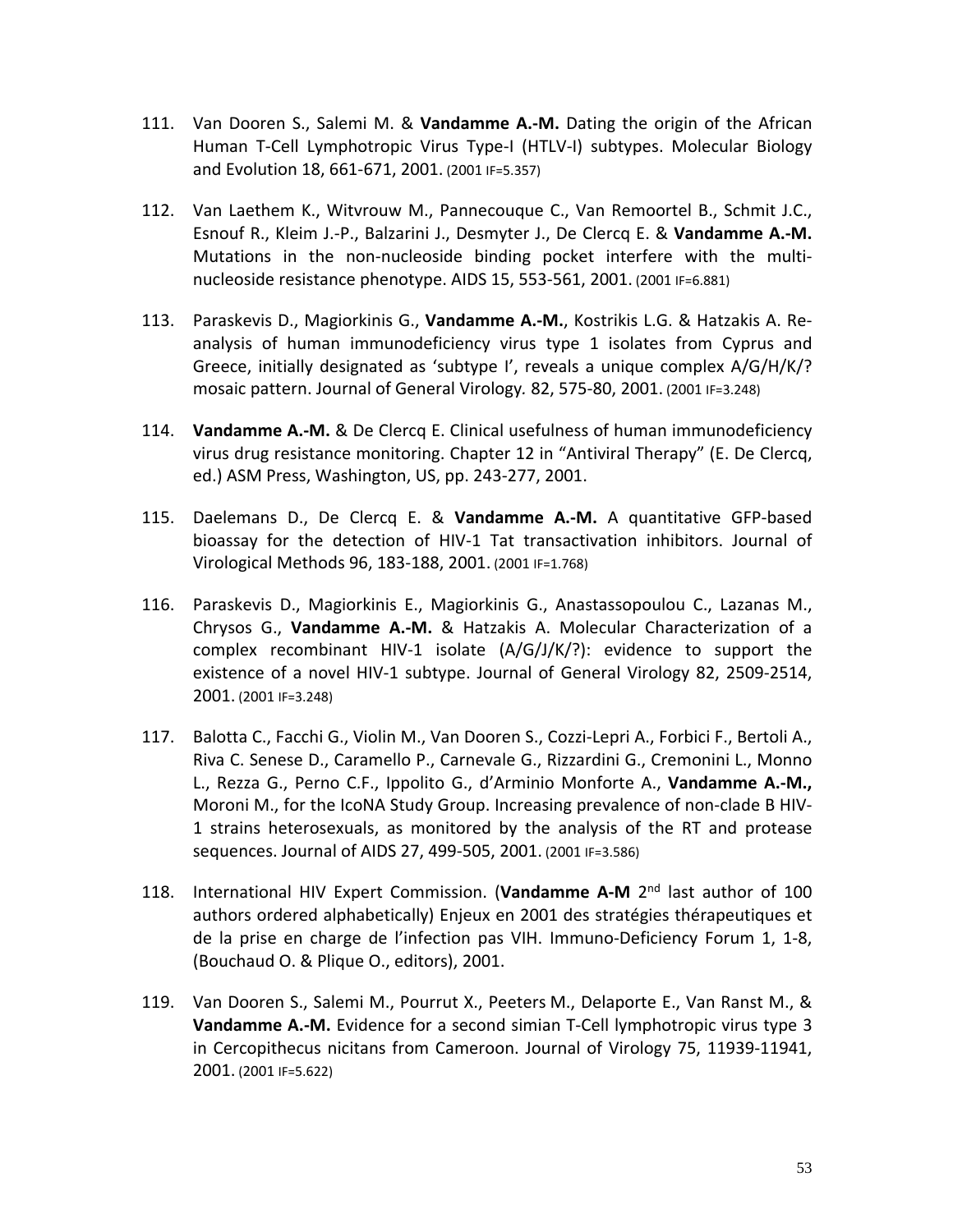- 120. Fontaine E., Riva C., Peeters M., Schmit J.-C., Delaporte E., Van Laethem K., Van Vaerenbergh K., Van Wijngaerden E., Van Ranst M., De Clercq E. & **Vandamme A.-M.** Evaluation of two commercial kits for the detection of genotypic drugresistance on a panel of HIV-1 subtypes A-J. Journal of AIDS 28, 254-258, 2001. (2001 IF=3.586)
- 121. Rijnders B.A., Van Wijngaerden E., **Vandamme A.-M.** Therapiefalen bij HIV en AIDS: Belang en aanpak van de onderliggende factoren. Tijdschr voor Geneeskunde 57, 782-787, 2001.
- 122. Salemi M. & **Vandamme A.-M.** Hepatitis C virus evolutionary patterns studied through analysis of full-genome sequences. Journal of Molecular Evolution 54, 62-70, 2002. (2002 IF=3.041)
- 123. Shindo N., Alcântara L.C., Van Dooren S., Salemi M., Costa M.C., Kashima S., Covas D.T., Teva A., Pellegrini M., Brito I., **Vandamme A.-M.** & Galvão-Castro B. Human Retroviruses (HIV and HTLV) in Brazilian Indians: Seroepidemiological Study and Molecular Epidemiology of HTLV Type 2 Isolates. AIDS Research and Human Retroviruses 18, 71-77, 2002. (2002 IF=2.278)
- 124. Van Dooren S., Switzer W.M., Heneine W., Goubau P., Verschoor E., Parekh B., De Meurichy W., Furley C., Van Ranst M. & **Vandamme A.-M.** Lack of evidence for infection with simian immunodeficiency virus in bonobos. AIDS Research and Human Retroviruses 18, 213-216, 2002. (2002 IF=2.278)
- 125. Leyssen P., Charlier N., Lemey P., Billoir F., **Vandamme A.-M.,** De Clercq E., de Lamballerie X., and Neyts J. Complete genome sequence, taxonomic assignment, and comparative analysis of the untranslated regions of the modoc virus, a Flavivirus with No Known Vector. Virology 293, 125–140, 2002. (2002 IF=3.363)
- 126. Van Vaerenbergh K., Harrer T., Schmit J.-C., Carbonez A., Fontaine E., Kurowski M., Grünke M., Löw P., Rascu A., Schmidt B., Schmitt M., Thoelen I., Walter H., Van Laethem K., Van Ranst M., Desmyter J., De Clercq E., & **Vandamme A.-M**. Initiation of HAART in drug-naïve HIV type 1 patients prevents viral breakthrough for a median period of 35.5 months in 60% of the patients. AIDS Research and Human Retroviruses 18, 419-426, 2002. (2002 IF=2.278)
- 127. Snoeck J., Van Dooren S., Van Laethem K., Derdelinckx I., Van Wijngaerden E., De Clercq E. & **Vandamme A.-M.** Prevalence and origin of HIV-1 group M subtypes among patients attending a Belgian hospital in 1999. Virus Research 85, 95-108, 2002. (2002 IF=1.597)
- 128. Lemey P., Salemi M., Bassit L. & **Vandamme A.-M.** Phylogenetic classification of TT virus groups based on the N22 region is unreliable. Virus Research 85, 47-60, 2002. (2002 IF=1.597)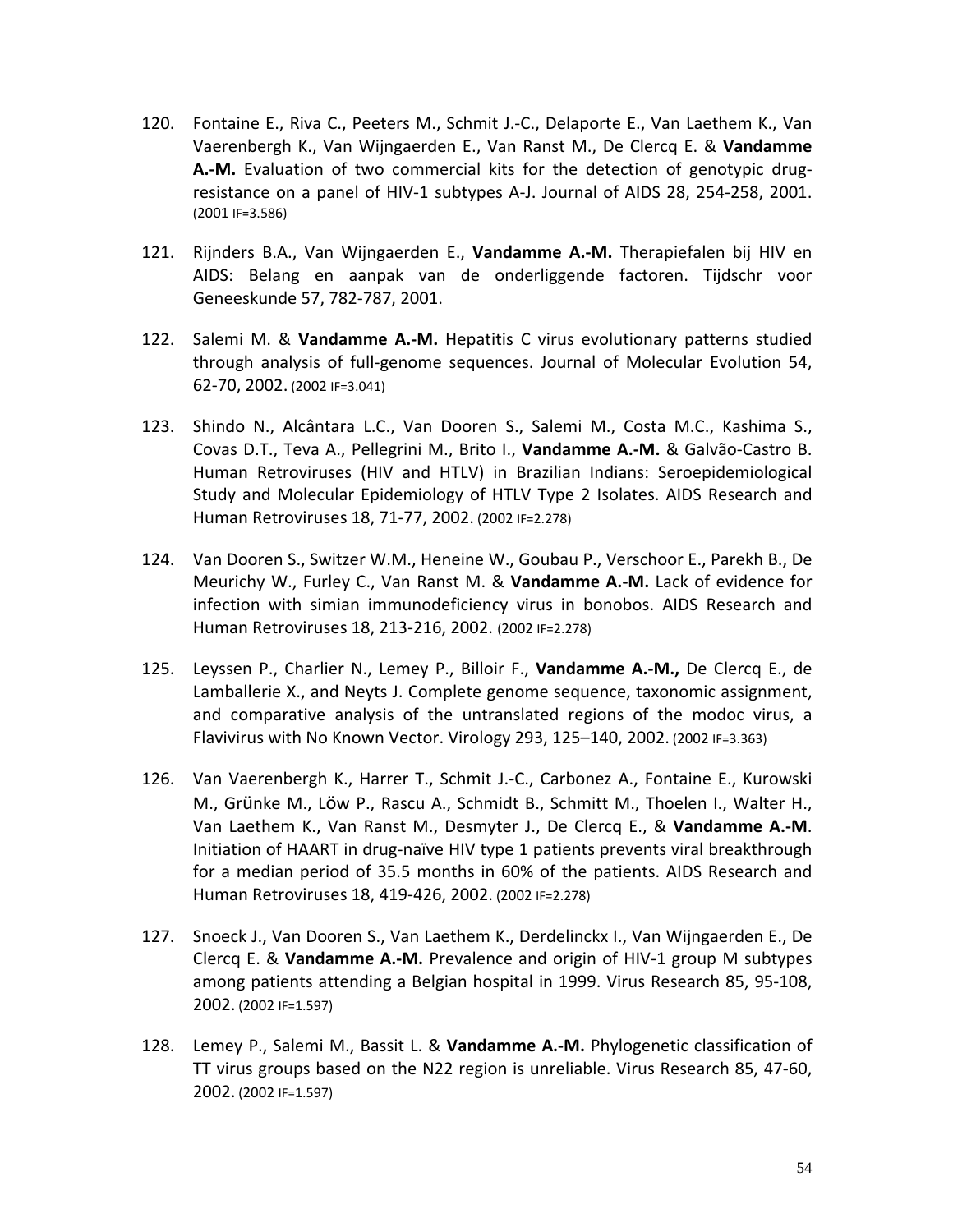- 129. **Vandamme A.-M.** Virus evolution and molecular epidemiology. Virus Research 85, 1-3, 2002. (2002 IF=1.597)
- 130. Lewis M.J., Sheehy N., Salemi M., **Vandamme A.-M.** & Hall W.W. Comparison of CREB- and NF-/12pt/large/lkappa.gifB-mediated transactivation by human T lymphotropic virus type II (HTLV-II) and type I (HTLV-I) Tax proteins. Virology 295, 182-189, 2002. (2002 IF=3.363)
- 131. Magiorkinis G., Paraskevis D., Magiorkinis E., **Vandamme A.-M.,** Hatzakis A. Reanalysis of the HIV-1 Circulating Recombinant Form A/E (CRF01\_AE): Evidence of A/E/G Recombination. Journal of AIDS 30, 124-129, 2002. (2002 IF=3.586)
- 132. Clotet B., **Vandamme A.-M.,** Tural C., Moreno S., Gatell J.M., Ruiz L. Implications of resistance testing for HIV-1 patient management: role in when selecting an initial regimen and use of resistance testing when changing therapy. In "Guide to management of HIV resistance and pharmacokinetics of antiretroviral therapy" 2<sup>nd</sup> Edition (B. Clotet, L. Menénendez-Arias, L. Ruiz, C. Tural, F. Brun-Vézinet, C. Loveday, D. Burger, J. Shapiro, C.A. Boucher, R. D'Aquila, D.D. Richman, eds), Editorial TAISA, S.L., Barcelona, Spain, 2002.
- 133. Van Wijngaerden E., De Saar V., De Graeve V., **Vandamme A.-M.,** Van Vaerenbergh K., Bobbaers H., Deschamps A., Ceunen H. & De Geest S. Nonadherence to highly active antiretroviral therapy: clinically relevant patient categorisation based on electronic event monitoring. AIDS Research and Human retroviruses 18, 327-330, 2002. (2002 IF=2.278)
- 134. Charlier N., Leyssen P., Pleij C.W.A., Lemey P., Billoir F., Van Laethem K., **Vandamme A.-M.,** De Clercq E., de Lamballerie X. and Neyts J. Complete genome sequence of Montana Myotis leukoencephalitits virus, phylogenetic analysis and comparative study of the 3' untranslated region of flaviviruses with no known vector. Journal of General Virology, 83 1875-1885, 2002. (2002 IF=3.300)
- 135. Courgnaud V., Salemi M., Pourrut X., Mpoudi-Ngole E., Abela B., Auzel P., Bibollet-Ruche F., Hahn B., **Vandamme A.-M.,** Delaporte E. & Peeters M. Characterization of a novel simian immunodeficiency virus with a vpu gene from greater spot-nosed monkeys (*Cercopithecus nictitans*) provides new insights into simian/human immunodeficiency virus phylogeny. Journal of Virology 76, 8298- 8309, 2002. (2002 IF=5.241)
- 136. Van Laethem K., De Luca A., Antinori A., Cingolani A., Perno C.-F. and **Vandamme A.-M.** A genotypic drug resistance interpretation algorithm that significantly predicts therapy response in HIV-1-infected patients. Antiviral Therapy 7, 123- 129, 2002. (2002 IF=6.565)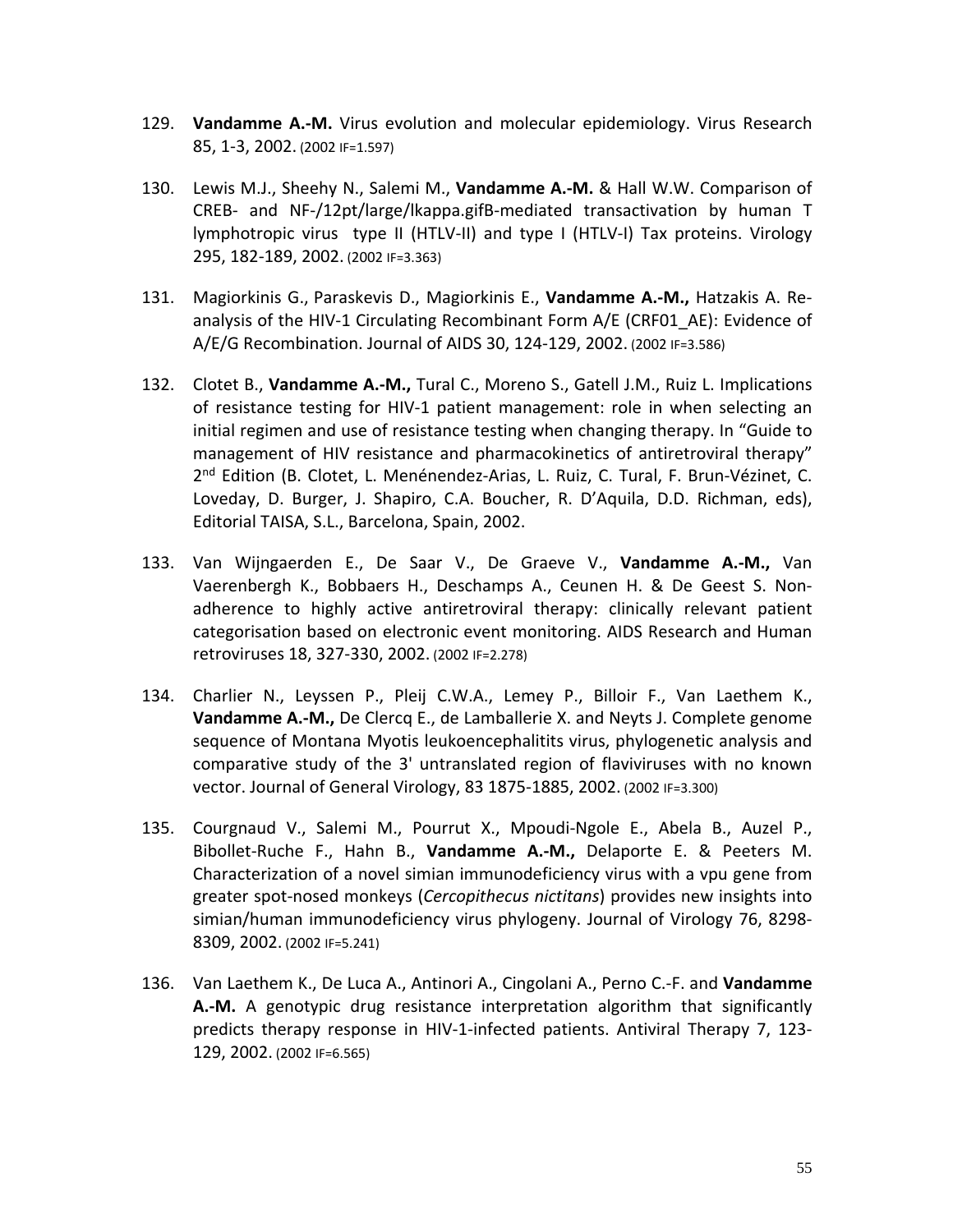- 137. Fikkert V., Cherepanov P., Van Laethem K., Hantson A., Van Remoortel B., Pannecouque C., De Clercq E., Debyser Z., **Vandamme A.-M.,** Witvrouw M. A new phenotypic assay to evaluate HIV susceptibility towards entry inhibitors. Proceedings of the XIV International AIDS Conference, Barcelona, Spain, July 7- 12, Monduzzi Editore, Bologna, Italy, 2002.
- 138. Qari S.H., Winters M., **Vandamme A.-M.,** Merigan T., Heneine W. A rapid phenotypic assay for detecting multiple nucleoside analog reverse transcriptase inhibitor-resistant human immunodeficiency virus type 1 in plasma. Antiviral Therapy 7, 131-139, 2002. (2002 IF=6.565)
- 139. Duffy M., Salemi M., Sheehy N., **Vandamme A.-M.,** Hegarty J., Curry M., Nolan N., Kelleher D., McKiernan S., Hall W.W. Comparative Rates of Nucleotide Sequence Variation in the Hypervariable Region of E1/E2 and the NS5b Region of Hepatitis C Virus in Patients with a Spectrum of Liver Disease Resulting from a Common Source of Infection. Virology 301, 354-364, 2002. (2002 IF=3.363)
- 140. Daelemans D., Afonina E., Nilsson J., Werner G., Kjems J., De Clercq E., Pavlakis G.N. & **Vandamme A.-M.** A synthetic HIV-1 Rev inhibitor interfering with the CRM1-mediated nuclear export. Proceedings of the National Academy of Sciences of the USA 99, 14440-14445, 2002. (2002 IF=10.700)
- 141. Fikkert V., Cherepanov P., Van Laethem K., Hantson A., Van Remoortel B., Pannecouque C., De Clercq E., Debyser Z., **Vandamme A.-M.** and Witvrouw M. *env* chimeric virus technology for evaluating human immunodeficiency virus susceptibility to entry inhibitors. Antimicrobial Agents and Chemotherapy 46, 3954-3962, 2002. (2002 IF=4.215)
- 142. Van Vaerenbergh K., De Geest S., Derdelinckx I., Bobbaers H., Carbonez A., Deschamps A., De Graeve V., De Saar V., Ceunen H., De Smet K., Maes B., Peetermans W., Schrooten Y., Desmyter J., De Clercq E., Van Ranst M., Van Wijngaerden E. & **Vandamme A.-M.** A combination of poor adherence and a low baseline susceptibility score is highly predictive for HAART failure. Antiviral Chemistry & Chemotherapy 13, 231-240, 2002. (2001 IF=1.414)
- 143. Charlier N., Molenkamp R., Leyssen P., **Vandamme A.-M.,** De Clercq E., Bredenbeek P. and Neyts J. A rapid and convenient variant of fusion-PCR to construct chimeric flaviviruses. Journal of Virological Methods 108, 67-74, 2003. (2003 IF=1.826)
- 144. Vergne L., Paraskevis D., **Vandamme A.-M.,** Delaporte E., Peeters M. High prevalence of CRF02\_AG and many minor resistance-related mutations at the protease gene among HIV-infected treatment-naive immigrants in Madrid. AIDS 17:1-14, 2003. (2003 IF=5.521)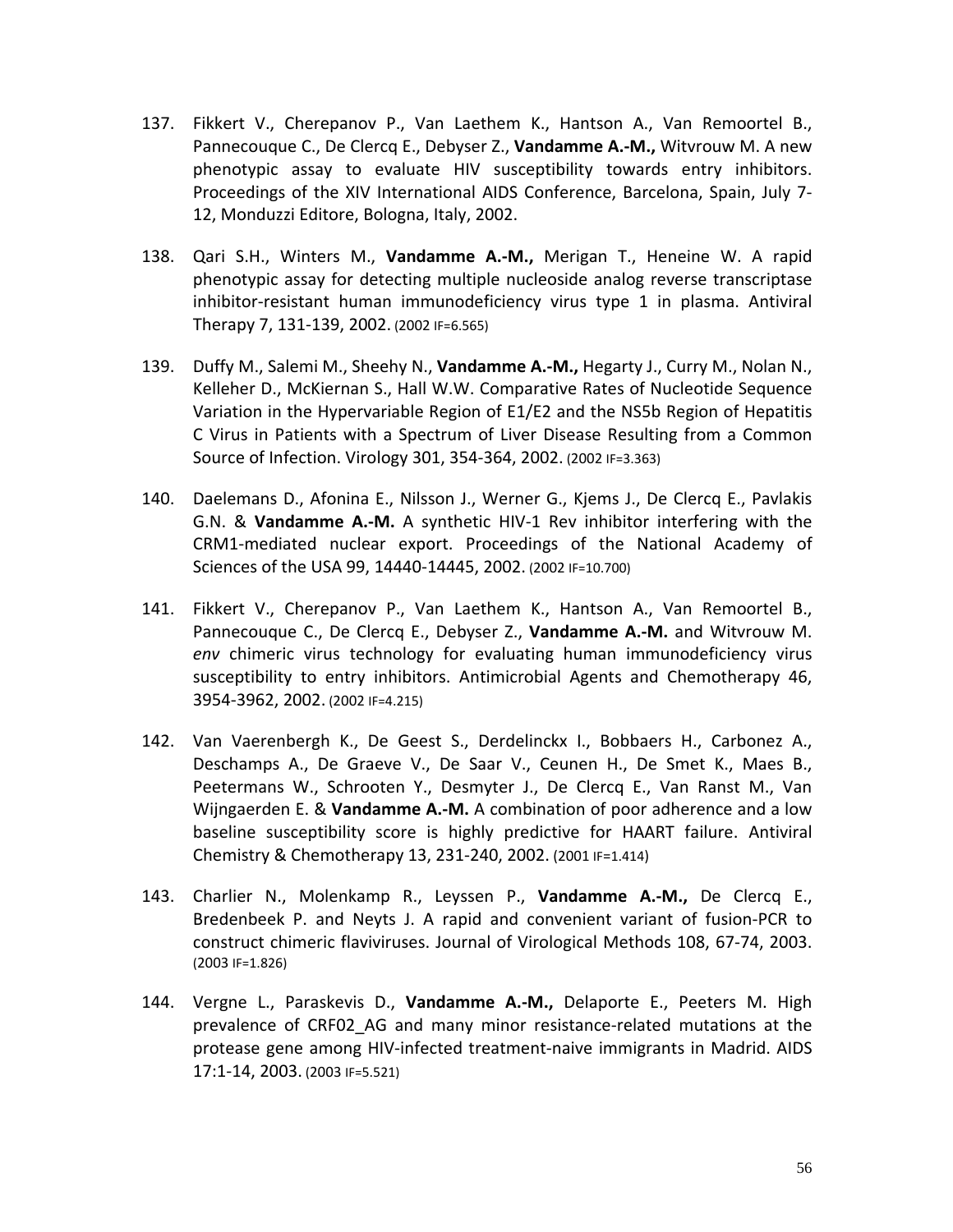- 145. Ravela J., Betts B.J., Brun-Vézinet F., **Vandamme A.-M.,** Descamps D., Van Laethem K., Smith K., Schapiro J.M., Winslow D.L., Reid C., Shafer R.W. HIV-1 protease and reverse transcriptase mutation patterns responsible for discordances between genotypic drug resistance interpretation algorithms. Journal of AIDS 33, 8-14, 2003. (2003 IF=3.586)
- 146. Lemey P., Pybus O.G., Wang B., Saksena N.K., Salemi M. & **Vandamme A.-M.** Tracing the origin and history of the HIV-2 epidemic. Proceedings of the National Academy of Sciences of the USA 100, 6588-6592, 2003. (2003 IF= 10.272)
- 147. Robbins K.E., Lemey P., Pybus O.G., Jaffe H.W., Saekhou A.M., Brown T.M., Salemi M., **Vandamme A.-M**., Kalish M.L. U.S. human immunodeficiency virus type 1 epidemic: date of origin, population history, and characterization of early strains. Journal of Virology 77, 6359-6366, 2003. (2003 IF=5.225)
- 148. Salemi M., De Oliveira T., Courgnaud V., Moulton V., Holland B., Cassol S., Switzer W.M., and **Vandamme A.-M**. Mosaic genomes of the six major primate lentivirus lineages revealed by phylogenetic analyses. Journal of Virology 77, 7202-7213, 2003. (2003 IF=5.225)
- 149. **Vandamme A.-M.** Basic Concepts Of Molecular Evolution. In "The Phylogenetic Handbook" (M. Salemi & A.-M. Vandamme, eds), Cambridge University Press, UK, pp 1-23, 2003.
- 150. Magiorkinis G., Paraskevis D., **Vandamme A.-M.,** Magiorkinis E., Sypsa V., & Hatzakis A. In vivo characteristics of human immunodeficiency virus type 1 intersubtype recombination: determination of the hot spots and correlation with sequence similarity. Journal of General Virology 84, 2715-2722, 2003. (2003 IF=3.036)
- 151. de Jesus Teixeira Santos T., de Castro Costa C. M., Goubau P., **Vandamme A.-M.,** Desmyter J., Van Dooren S., Saleni Mota R.M., Bovy de Castro Costa F., Oliveira A.C.S., Gomes V.B.A.F., Carneiro-Proietti A.B., Sales de Bruin V.M., Florenço de Sousa F.C., & Barreto Oriá R. Western blot Seroindeterminate Individuals for Human T-lymphotropic Virus 1/2 (HTLV-1/2) in Fortaleza (Brazil): A Serological and Molecular Diagnostic and Epidemiological Approach. The Brazilian Journal of Infectious Diseases;7, 203-211, 2003.
- 152. **Vandamme A.-M.** Virus evolution and molecular epidemiology evolving viruses and evolving analysis techniques. FEMS Immunology and Medical Microbiology 39, 95-96, 2003. (2003 IF= 1.789)
- 153. Lemey P., Salemi M., Wang B., Duffy M., Hall W.W., Saksena N.K., & **Vandamme A.-M**. Site stripping based on likelihood ratio reduction is a useful tool to evaluate the impact of non-clock-like behavior on viral phylogenetic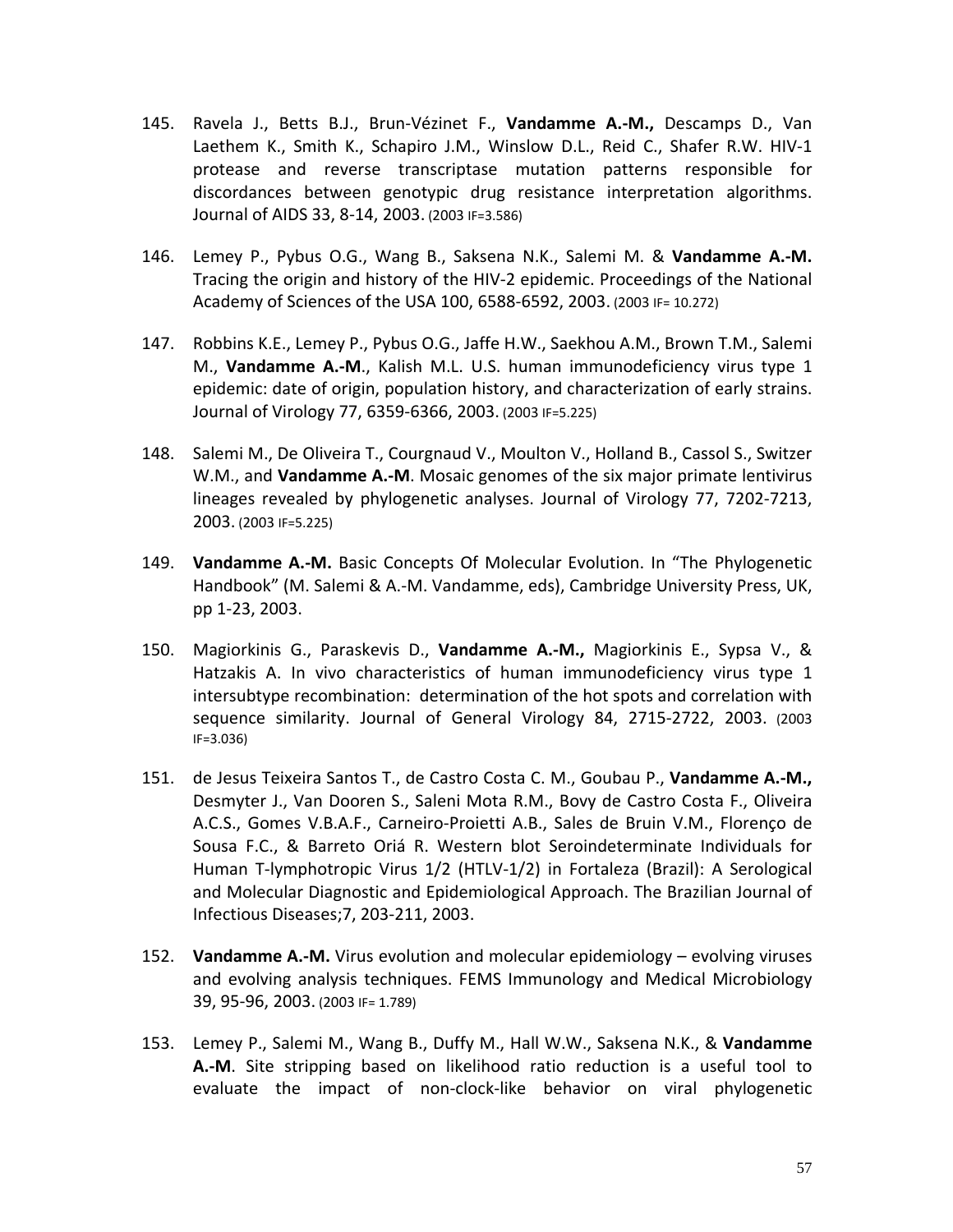reconstructions. FEMS Immunology and Medical Microbiology 39, 125-132, 2003. (2003 IF= 1.789)

- 154. Alcantara L.C. Jr., Shindo N., Van Dooren S., Salemi M., Ramos Costa M.C., Kashima S., Tadeu Covas D., **Vandamme A.-M.,** Galvão-Castro B. Brazilian HTLV type 2a strains from intravenous drug users (IDUs) appear to have originated from two sources: Brazilian Amerindians and European/North American IDUs. AIDS Research and Human Retroviruses 19, 519-523, 2003. (2003 IF= 2.291)
- 155. Alcantara L.C. Jr., Van Dooren S., Gonçalves M.S., Kashima S., Ramos Costa M.C., Santos F.L.N., Bittencourt A.L., Dourado I., Filho A.A., Tadeu Covas D., **Vandamme A.-M.,** Galvão-Castro B. Globin haplotypes of human T-cell lymphotropic virus type I-infected individuals in Salvador, Bahia, Brazil, suggest a post-Columbian African origin of this virus. Journal of AIDS 33, 536-542, 2003. (2003 IF= 2.291)
- 156. The EACS Euroguidelines Group. European guidelines for the clinical management and treatment of HIV-infected adults in Europe. AIDS 17, S3-S27, 2003. (2003 IF=5.521)
- 157. Wolf K., Walter H., Beerenwinkel N., Keulen W., Kaiser R., Hoffmann D., Lengauer T., Selbig J., Schnell T., **Vandamme A.-M**., Korn K., and Schmidt B. Tenofovir resistance and resensitization. Antimicrobial Agents and Chemotherapy 47, 3478- 3484, 2003. (2003 IF= 4.246)
- 158. Derdelinckx I., Van Laethem K., Maes B., Schrooten Y., De Schouwer K., Dewit S., Fransen K., García Ribas S., Moutschen M., Vaira D., Zissis G., Van Ranst M., Van Wijngaerden E. and **Vandamme A.-M**. Performance of the VERSANT HIV-1 Resistance Assays (LiPA) for detecting drug resistance in therapy-naïve patients infected with different HIV-1 subtypes. FEMS Immunology and Medical Microbiology 39, 119-124, 2003. (2003 IF= 1.789)
- 159. Paraskevis D., Lemey P., Salemi M., Suchard M., Van de Peer Y., **Vandamme A.- M.** Analysis of the evolutionary relationships of HIV-1 and SIVcpz sequences using Bayesian inference: Implications for the origin of HIV-1. Molecular Biology and Evolution 20, 1986-1996, 2003. (2003 IF= 6.050)
- 160. Sanchez-Palacios C, Gotuzzo E, **Vandamme A-M**, Maldonado Y. Seroprevalence and risk factors for human T-cell lymphotropic virus (HTLV-I) infection among ethnically and geographically diverse Peruvian women. Int J Infect Dis. 2003 Jun;7(2):132-7.
- 161. **Vandamme A.-M.** HIV drug resistance testing in clinical practice: how far are we? In "Resistenz in der HIV-Therapie-Diagnostik und Management" (M Oette, R Kaiser, D Häussinger, eds), UNI-MED Verlag AG, Bremen, Vorwort, 2003.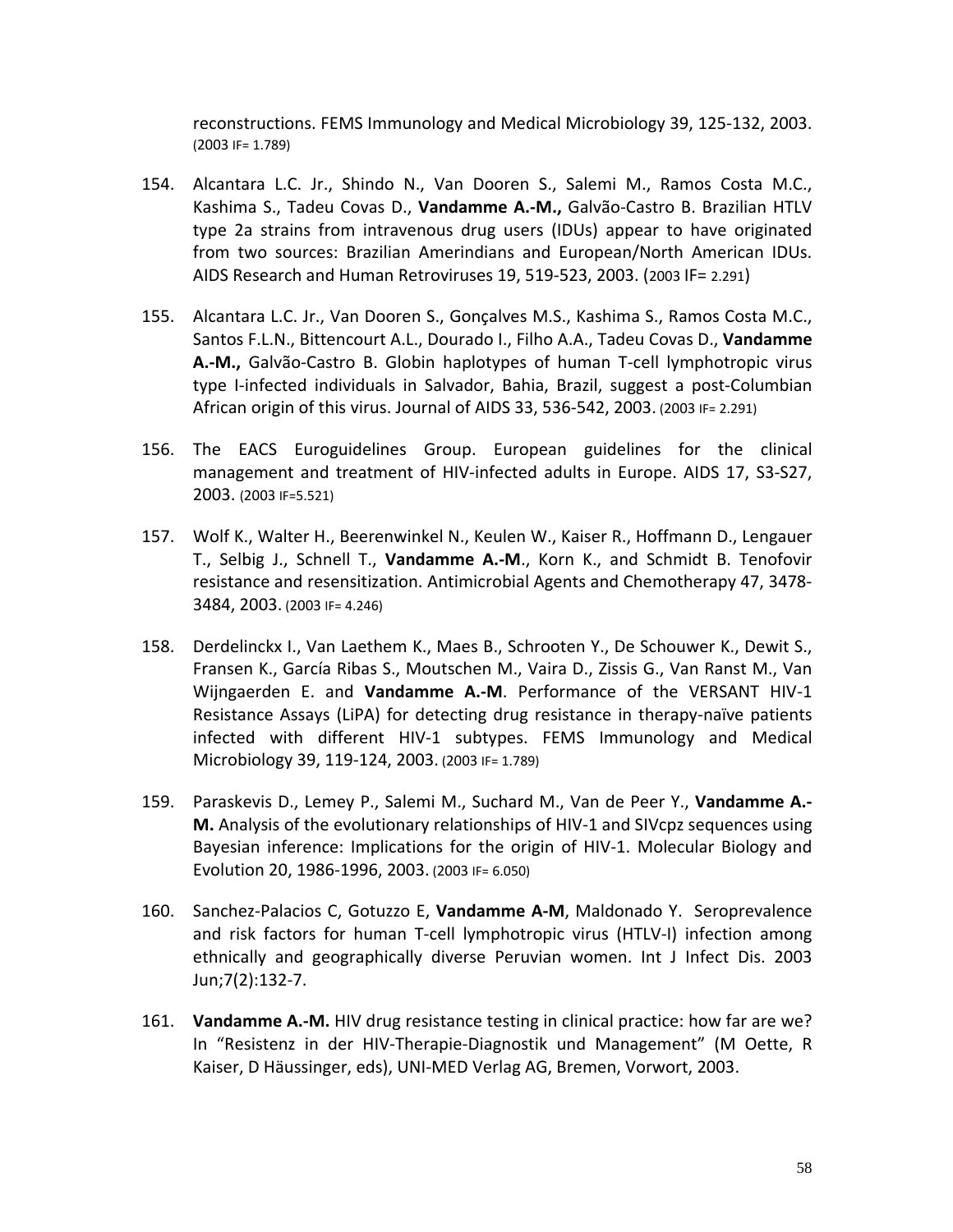- 162. Van Dooren S., Shanmugam V., Bhullar V., Parekh B., **Vandamme A.-M.,** Heneine W., and Switzer W.M. Identification in gelada baboons (*Theropithecus gelada*) of a distinct simian T-cell lymphotropic virus type 3 with a broad range of Western blot reactivity. Journal of General Virology 85, 507-517, 2004. (2004 IF=3.327)
- 163. Van Dooren S., Pybus O.G., Salemi M., Liu H.-F., Goubau P., Remondegui C., Talarmin A., Gotuzzo E., Alcantara L.C.J., Galvão-Castro B. and **Vandamme A.-M.,**  The low evolutionary rate of Human T-Cell Lymphotropic Virus type-1 confirmed by analysis of vertical transmission chains. Molecular Biology and Evolution 21, 603-611, 2004. (2004 IF=6.355)
- 164. Snoeck J., Van Laethem K., Hermans P., Van Wijngaerden E., Derdelinckx I., Schrooten Y., van de Vijver D.A.M.C, De Wit S., Clumeck N., and **Vandamme A.- M.** Rising prevalence of HIV-1 non-B subtypes in Belgium : 1983-2001. Journal of AIDS 35, 279-285, 2004. (2004 IF=4.100)
- 165. Maes B, Schrooten Y, Snoeck J, Derdelinckx I, Van Ranst M, **Vandamme A-M**, Van Laethem K. Performance of ViroSeq HIV-1 Genotyping System in routine practice at a Belgian clinical laboratory. J Virol Methods. 2004 Jul;119(1):45-9. (2004 IF=1.729)
- 166. Courgnaud V, Van Dooren S, Liegeois F, Pourrut X, Abela B, Loul S, Mpoudi-Ngole E, **Vandamme A-M**, Delaporte E, Peeters M. Simian T-cell leukemia virus (STLV) infection in wild primate populations in Cameroon: evidence for dual STLV type 1 and type 3 infection in agile mangabeys (Cercocebus agilis).J Virol. 2004 May;78(9):4700-9. (2004 IF=5.398)
- 167. Zlateva KT, Lemey P, **Vandamme A-M**, Van Ranst M. Molecular evolution and circulation patterns of human respiratory syncytial virus subgroup a: positively selected sites in the attachment g glycoprotein.J Virol. 2004 May;78(9):4675-83. (2004 IF=5.398)
- 168. Thoelen I, Moës E, Lemey P, Mostmans S, Wollants E, Lindberg AM, **Vandamme A-M**, Van Ranst M. Analysis of the serotype and genotype correlation of VP1 and the 5' noncoding region in an epidemiological survey of the human enterovirus B species. J Clin Microbiol. 2004 Mar;42(3):963-71. (2004 IF=3.439)
- 169. de Oliveira T., Salemi M., Gordon M., **Vandamme A.-M.,** van Rensburg E.J., Engelbrecht S., Coovadia H.M., and Cassol S. Mapping Sites of Positive Selection and Amino Acid Diversification in the HIV Genome: An Alternative Approach to Vaccine Design? Genetics 167, 1047-1058, 2004. (2004 IF=4.138)
- 170. Lemey P., Pybus O.G., Rambaut A., Drummond A.J., Robertson D.L., Roques P., Worobey M., and **Vandamme A.-M**. The molecular population genetics of HIV-1 group O. Genetics 167, 1059-1068, 2004. (2004 IF=4.138)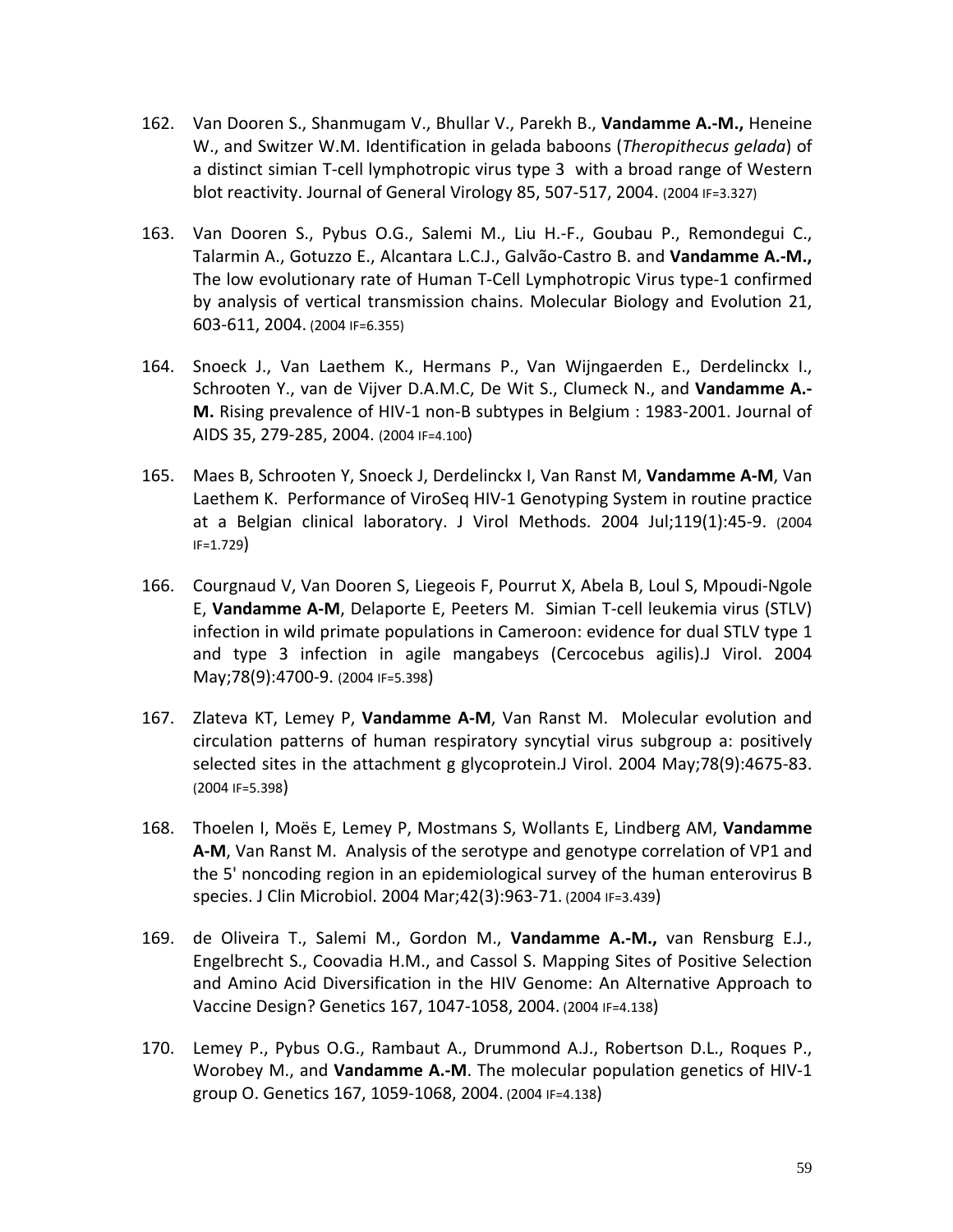- 171. Balzarini J., Van Laethem K., Hatse S., Vermeire K., De Clercq E., Peumans W., Van Damme E., **Vandamme A.-M.,** Böhlmstedt A., Schols D. Profile of resistance of human immunodeficiency virus to mannose-specific plant lectins. Journal of Virology 78, 10617-10627, 2004. (2004 IF=5.398)
- 172. Gotuzzo E., Cabrera J. , Deza L. , Verdonck K., **Vandamme A.-M**., Cairampoma, R., Vizcarra D., Cabada M., Narvarte G. and De las Casas C. Clinical characteristics of patients in Peru with Human T Cell Lymphotropic Virus Type 1-Associated Tropical Spastic Paraparesis. Clinical Infectious Diseases 39, 939-944, 2004. (2004 IF=5.594)
- 173. Ziermann R., Celis L., Derdelinckx I., Lambert Ch., Veeck J., Rizzo M.G., Vanderborght B., Zissis G., Clumeck N., Fransen K., Vaira D., Hendricks D., Van Laethem K., **Vandamme A.-M**., Schmit J.-C., Knechten H., De Luca A., Louwagie J., Segers P., De Boeck K., Pottel H., De Brauwer A., Hulstaert F. Virologic therapy response significantly correlates with the number of active drugs as evaluated using a LiPA HIV-1 resistance scoring system. Journal of Clinical Virology 2004: 31S: S7-S15. (2004 IF=2.447)
- 174. Magiorkinis G., Magiorkinis E., Paraskevis D., **Vandamme A.M.,** Van Ranst M, Moulton V, Hatzakis A.. Phylogenetic analysis of the full-length SARS-CoV sequences: evidence for phylogenetic discordance in three genomic regions. Journal of Medical Virology 74, 369-72, 2004. (2004 IF=2.331)
- 175. **Vandamme A.-M**., Sönnerborg A., Ait-Khaled M., Albert J., Asjo B., Bacheler L., Banhegyi D., Boucher C., Brun-Vézinet F., Camacho R., Clevenbergh P., Clumeck N., Dedes N., De Luca A., Doerr H.W., Faudon J.-L., Gatti G., Gerstoft J., Hall W.W., Hatzakis A., Hellmann N., Horban A., Lundgren J.D., Kempf D., Miller M., Miller V., Myers T.W., Nielsen C., Opravil M., Palmisano L., Perno C.F., Phillips A., Pillay D., Pumarola T., Ruiz L., Salminen M., Schapiro J., Schmidt B., Schmit J.-C., Schuurman R., Shulse E., Soriano V., Staszewski S., Vella S., Youle M., Ziermann R., Perrin L. Updated European recommendations for the clinical use of HIV drug resistance testing. Antiviral Therapy 9, 829-848, 2004. (2004 IF=6.036)
- 176. Derdelinckx I., Van Laethem K., Maes B., Schrooten Y., De Wit S., Florence E., Fransen K., García Ribas S., Marissens D., Moutschen M., Vaira D., Zissis G., Van Ranst M., Van Wijngaerden E., and **Vandamme A.-M.** Current levels of drug resistance among therapy-naïve HIV-infected patients have significant impact on treatment response. Journal of AIDS 37 (5), 1664-1666, 2004. (2004 IF=4.100)
- 177. Abecasis A, Paraskevis D, Epalanga M, Fonseca M, Burity F, Bartolomeu J, Carvalho AP, Gomes P, **Vandamme AM**, Camacho R. HIV-1 genetic variants circulation in the North of Angola. Infect Genet Evol. 2005 Apr;5(3):231-7. Epub 2004 Dec 2.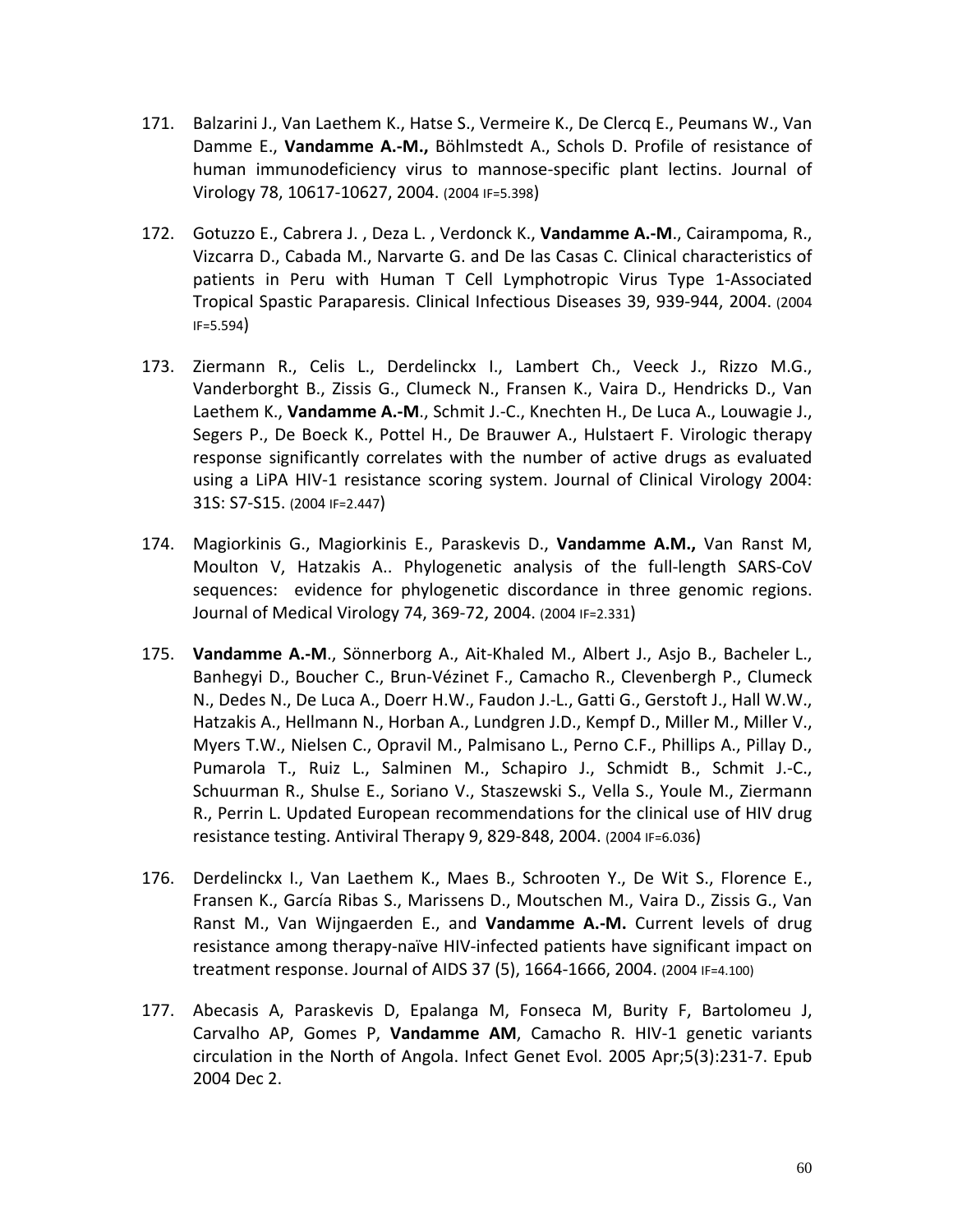- 178. Deschamps A., De Graeve V., Van Wijngaerden E., De Saar V., **Vandamme A.-M.,** Van Vaerenbergh K., Ceunen H., Bobbaers H., Peetermans W., De Vleeschouwer P., De Geest S. Prevalence and correlates of non-adherence to antiretroviral therapy in a population of HIV-patients using Medication Event Monitoring System ® . AIDS Patient care and STDs 18 (11), 644-657, 2004. (2004 IF=1.600)
- 179. Paraskevis D., Magiorkinis E., Magiorkinis G., Kiosses V.G., Lemey P., **Vandamme A.-M.,** Rambaut A., & Hatzakis A. Phylogenetic reconstruction of a known HIV-1 CRF04\_cpx transmission network using maximum likelihood and Bayesian methods. Journal of Molecular Evolution 59 (5), 709-717, 2004. (2004 IF=2.751)
- 180. Potter S.J., Lemey P., Achaz G., Chew C.B., **Vandamme A.-M.,** Dwyer D.E. & Saksena N.K. HIV-1 compartmentalization in diverse leukocyte populations during antiretroviral therapy. Journal of leucocyte biology 76(3), 562-570, 2004. (2004 IF=4.224)
- 181. Van Laethem K., Schrooten Y., Lemey P., Van Wijngaerden E., De Wit S., Van Ranst M., and **Vandamme A.-M**. A genotypic resistance assay for the detection of drug resistance in the human immunodeficiency virus type 1 envelop gene. Journal of Virological Methods 123, 25-34, 2005. (2005 IF=1.886)
- 182. Vijgen L., Keyaerts E., Moës E., Thoelen I., Wollants E., Lemey P., **Vandamme A.- M**. and Van Ranst M. Complete genomic sequence of human coronavirus OC43: Molecular clock analysis suggests a relatively recent zoonotic coronavirus transmission event. Journal of Virology 79 (3), 1595-1604, 2005. (2005 IF=5.178)
- 183. **Vandamme A.-M.** Phylogenetic techniques improve our understanding of virus evolution. Infection, Genetics and Evolution 5 (3), 197, 2005. (2007 IF=2.407)
- 184. Magiorkinis, G., Paraskevis D., Magiorkinis E., **Vandamme A.-M.,** Hatzakis A. Reanalysis of thirty-four full-length HIV-1 intersubtype recombinant sequences. Infection, Genetics and Evolution 5 (3), 225-229, 2005. (2007 IF=2.407)
- 185. Lemey P., Pybus O.G., Van Dooren S., **Vandamme A.-M.** A bayesian statistical analysis of human T-cell lymphotropic virus evolutionary rates. Infection, Genetics and Evolution 5 (3), 291-298, 2005. (2007 IF=2.407)
- 186. Paraskevis D., Deforche K., Abecasis A., Camacho R., **Vandamme A-M.** Analysis of complex HIV-1 intersubtype recombinants using a Bayesian scanning method. Infection, Genetics and Evolution 5 (3), 219-224, 2005. (2007 IF=2.407)
- 187. Paraskevis D., Deforche K., Lemey P., Magiorkinis G., Hatzakis A., & **Vandamme A.-M.** SlidingBayes: Exploring recombination using a sliding window approach based on Bayesian phylogenetic inference. Bioinformatics 21(7), 1274-1275, 2005. (2005 IF=6.019)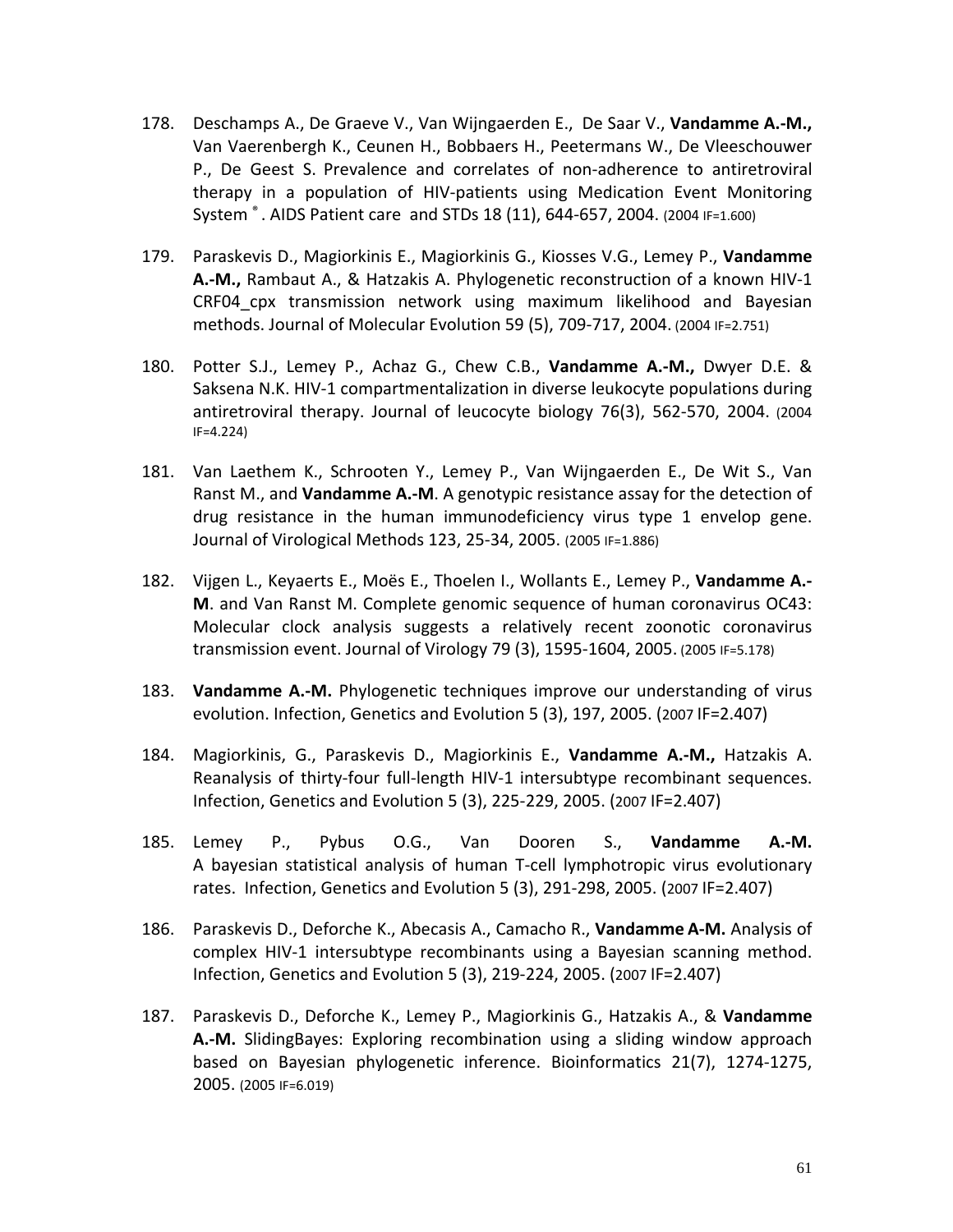- 188. Lemey P., Van Dooren S. and **Vandamme A.-M**. Evolutionary dynamics of human retroviruses investigated through full genome scanning. Molecular Biology and Evolution 22(4), 942-951, 2005. (2005 IF=6.233)
- 189. Kantor R., Katzenstein D.A., Efron B., Carvalho A.P., Wynhoven B., Cane P.,Clarke J., Sirivichayakul S., Soares M.A., Snoeck J., Pillay C., Rudich H., Rodrigues R., Holguin A., Ariyoshi K., Bouzas M.B., Cahn P., Sugiura W., Soriano V., Brigido L.F., Grossman Z., Morris L., **Vandamme A.-M.,** Tanuri A., Phanuphak P., Weber J.N., Pillay D., Harrigan P.R., Camacho R., Schapiro J.M. & Shafer R.W. Impact of HIV-1 Subtype and Antiretroviral Therapy on Protease and Reverse Transcriptase Genotype: Results of a Global Collaboration. PLoS medicine/ Public Library of Science 2(4), e112, 2005. (2005 IF=8.389)
- 190. Abecasis AB, Deforche K, Snoeck J, Bacheler LT, McKenna P, Carvalho AP, Gomes P, Camacho RJ, **Vandamme AM.** Protease mutation M89I/V is linked to therapy failure in patients infected with the HIV-1 non-B subtypes C, F or G. AIDS. 2005 Nov 4;19(16):1799-1806. (2005 IF=5.835)
- 191. Lemey P, Van Dooren S, Van Laethem K, Schrooten Y, Derdelinckx I, Goubau P, Brun-Vezinet F, Vaira D, **Vandamme AM.** Molecular testing of multiple HIV-1 transmissions in a criminal case. AIDS. 2005 Oct 14;19(15):1649-1658. (2005 IF=5.835)
- 192. Lemey P, Derdelinckx I, Rambaut A, Van Laethem K, Dumont S, Vermeulen S, Van Wijngaerden E, **Vandamme AM.** Molecular footprint of drug-selective pressure in a human immunodeficiency virus transmission chain. J Virol. 2005 Sep;79(18):11981-9. (2005 IF=5.178)
- 193. Meersseman W, Van Laethem K, Lagrou K, Wilms G, Sciot R, Van Ranst M, **Vandamme A**, Van Wijngaerden E. Fatal brain necrosis in primary HIV infection. Lancet. 2005 Sep 3-9;366(9488):866. (2005 IF=23.878)
- 194. Lemey P, **Vandamme AM**. Exploring full-genome sequences for phylogenetic support of HIV-1 transmission events. AIDS. 2005 Sep 23;19(14):1551-2. (2005 IF=5.835)
- 195. Hantson A, Fikkert V, Van Remoortel B, Pannecouque C, Cherepanov P, Matthews B, Holan G, De Clercq E, **Vandamme AM**, Debyser Z, Witvrouw M. Mutations in both env and gag genes are required for HIV-1 resistance to the polysulfonic dendrimer SPL2923, as corroborated by chimeric virus technology. Antivir Chem Chemother. 2005;16(4):253-66.
- 196. Wensing AM, van de Vijver DA, Angarano G, Asjo B, Balotta C, Boeri E, Camacho R, Chaix ML, Costagliola D, De Luca A, Derdelinckx I, Grossman Z, Hamouda O, Hatzakis A, Hemmer R, Hoepelman A, Horban A, Korn K, Kucherer C, Leitner T, Loveday C, MacRae E, Maljkovic I, de Mendoza C, Meyer L, Nielsen C, Op de Coul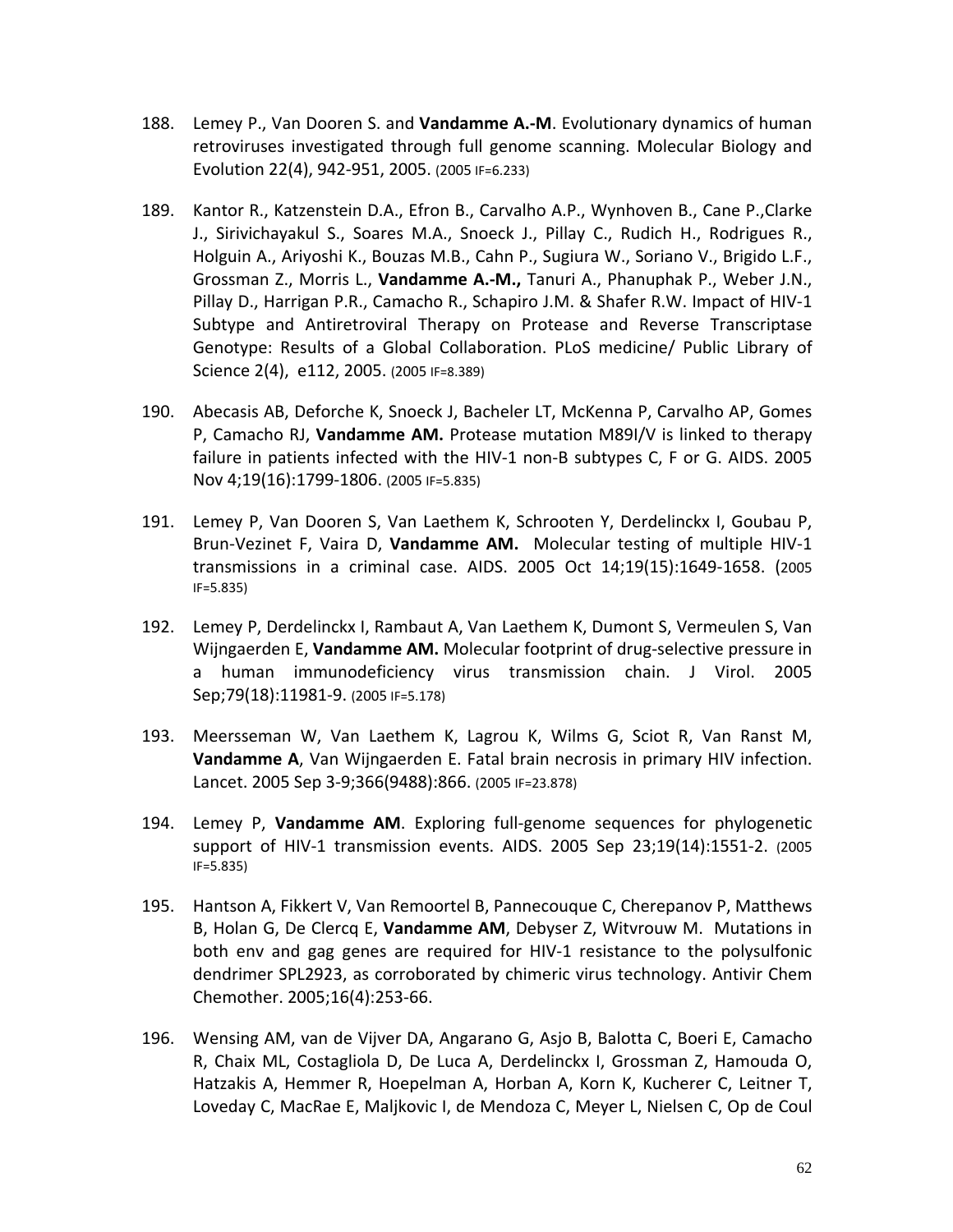EL, Ormaasen V, Paraskevis D, Perrin L, Puchhammer-Stockl E, Ruiz L, Salminen M, Schmit JC, Schneider F, Schuurman R, Soriano V, Stanczak G, Stanojevic M, **Vandamme AM**, Van Laethem K, Violin M, Wilbe K, Yerly S, Zazzi M, Boucher CA; SPREAD Programme. Prevalence of drug-resistant HIV-1 variants in untreated individuals in Europe: implications for clinical management. J Infect Dis. 2005 Sep 15;192(6):958-66. (2005 IF=4.953)

- 197. de Oliveira T, Deforche K, Cassol S, Salminen M, Paraskevis D, Seebregts C, Snoeck J, van Rensburg EJ, Wensing AM, van de Vijver DA, Boucher CA, Camacho R, **Vandamme AM**. An automated genotyping system for analysis of HIV-1 and other microbial sequences. Bioinformatics. 2005 Oct 1;21(19):3797-800. (2005 IF=6.019)
- 198. Zlateva KT, Lemey P, Moes E, **Vandamme AM**, Van Ranst M. Genetic variability and molecular evolution of the human respiratory syncytial virus subgroup B attachment G protein. J Virol. 2005 Jul;79(14):9157-67. (2005 IF=5.178)
- 199. Mikhail M, Wang B, Lemey P, Beckholdt B, **Vandamme AM**, Gill MJ, Saksena NK. Full-length HIV type 1 genome analysis showing evidence for HIV type 1 transmission from a nonprogressor to two recipients who progressed to AIDS. AIDS Res Hum Retroviruses. 2005 Jun;21(6):575-9. (2005 IF=2.531)
- 200. Mikhail M, Wang B, Lemey P, Beckthold B, **Vandamme AM**, Gill MJ, Saksena NK. Role of viral evolutionary rate in HIV-1 disease progression in a linked cohort. Retrovirology. 2005 Jun 29;2:41. (2005 IF= 4.040)
- 201. Salemi M, de Oliveira T, Soares MA, Pybus O, Dumans AT, **Vandamme AM**, Tanuri A, Cassol S, Fitch WM. Different epidemic potentials of the HIV-1B and C subtypes. J Mol Evol. 2005 May;60(5):598-605. (2005 IF=2.703)
- 202. Van Dooren S, Meertens L, Lemey P, Gessain A, **Vandamme AM**. Full-genome analysis of a highly divergent simian T-cell lymphotropic virus type 1 strain in Macaca arctoides. J Gen Virol. 2005 Jul;86(Pt 7):1953-9. (2005 IF=3.013)
- 203. Vijgen L, Keyaerts E, Lemey P, Moes E, Li S, **Vandamme A-M**, Van Ranst M. Circulation of genetically distinct contemporary human coronavirus OC43 strains. Virology. 2005 Jun 20;337(1):85-92. (2005 IF=5.178)
- 204. Snoeck J, Riva C, Steegen K, Schrooten Y, Maes B, Vergne L, Van Laethem K, Peeters M, **Vandamme A-M**. Optimization of a genotypic assay applicable to all human immunodeficiency virus type 1 protease and reverse transcriptase subtypes. J Virol Methods. 2005 Sep;128(1-2):47-53. (2005 IF=1.886)
- 205. Van Laethem K, & **Vandamme A-M** "HAART Therapy—Antiretroviral Resistance Genotyping" in Encyclopedia of Diagnostic Genomics and Proteomics, Marcel Dekker, Inc. pp550-554, 2005.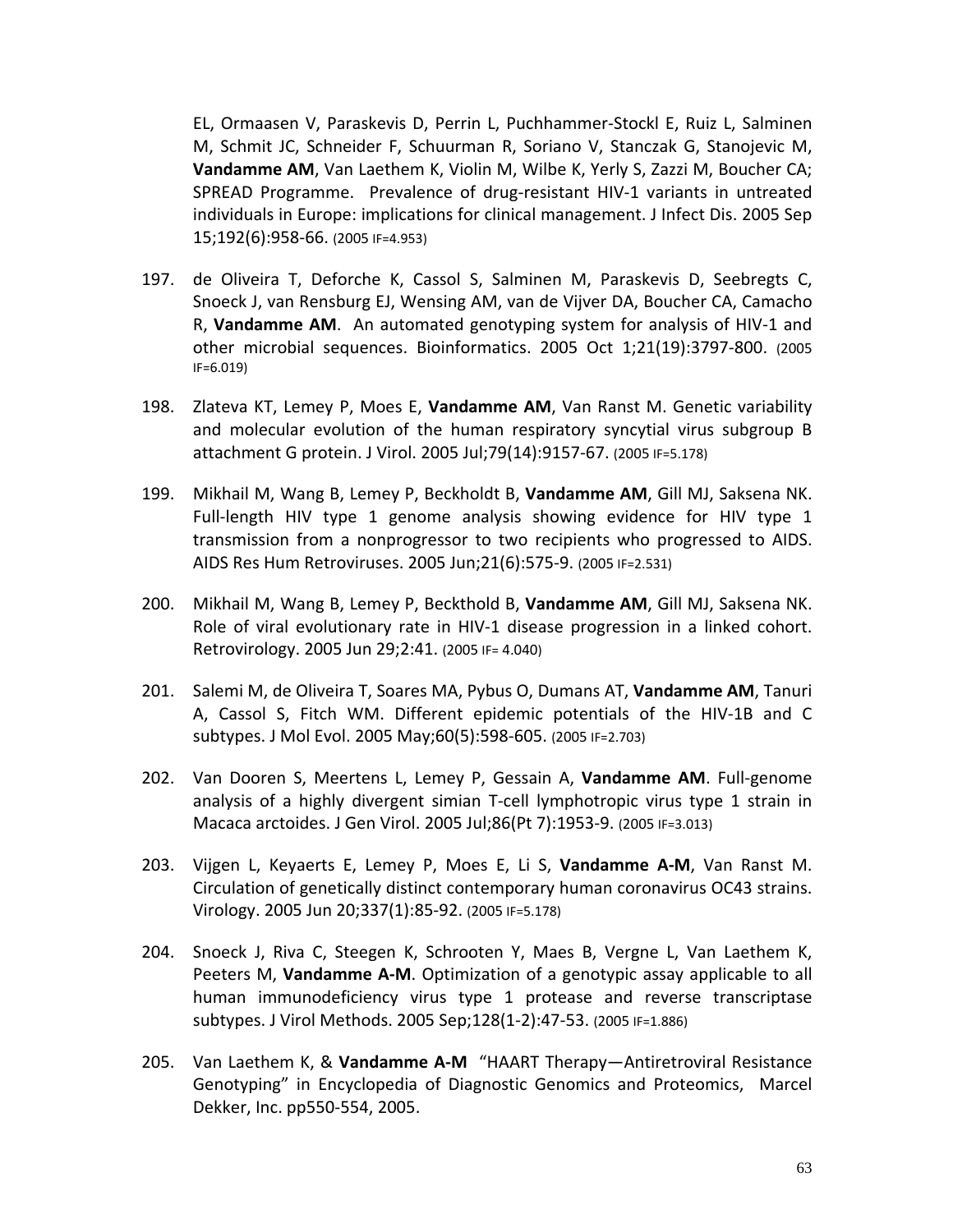- 206. Vergne L, Snoeck J, Aghokeng A, Maes B, Valea D, Delaporte E, **Vandamme AM**, Peeters M, Van Laethem K. Genotypic drug resistance interpretation algorithms display high levels of discordance when applied to non-B strains from HIV-1 naive and treated patients. FEMS Immunol Med Microbiol. 2006 Feb 1;46(1):53-62. (2006 IF= 2.281)
- 207. Van Laethem K, Schrooten Y, Dedecker S, Van Heeswijck L, Deforche K, Van Wijngaerden E, Van Ranst M, **Vandamme AM**. A genotypic assay for the amplification and sequencing of gag and protease from diverse human immunodeficiency virus type 1 group M subtypes. Journal of Virological Methods 2006 Mar;132(1-2):181-6. Epub 2005 Nov 4.( 2006 IF= 2.097)
- 208. Babic DZ, Zelnikar M, Seme K, **Vandamme AM**, Snoeck J, Tomazic J, Vidmar L, Karner P, Poljak M. Prevalence of antiretroviral drug resistance mutations and HIV-1 non-B subtypes in newly diagnosed drug-naive patients in Slovenia, 2000- 2004. Virus Research 2006 Jun;118(1-2):156-63. Epub 2006 Jan 14. (2006 IF= 2.783)
- 209. Snoeck J, Kantor R, Shafer RW, Van Laethem K, Deforche K, Carvalho AP, Wynhoven B, Soares MA, Cane P, Clarke J, Pillay C, Sirivichayakul S, Ariyoshi K, Holguin A, Rudich H, Rodrigues R, Bouzas MB, Brun-Vezinet F, Reid C, Cahn P, Brigido LF, Grossman Z, Soriano V, Sugiura W, Phanuphak P, Morris L, Weber J, Pillay D, Tanuri A, Harrigan RP, Camacho R, Schapiro JM, Katzenstein D, **Vandamme AM**. Discordances between interpretation algorithms for genotypic resistance to protease and reverse transcriptase inhibitors of human immunodeficiency virus are subtype dependent. Antimicrob Agents Chemother. 2006 Feb;50(2):694-701. (2006 IF=4.153)
- 210. Van de Vijver DA, Wensing AM, Angarano G, Asjo B, Balotta C, Boeri E, Camacho R, Chaix ML, Costagliola D, De Luca A, Derdelinckx I, Grossman Z, Hamouda O, Hatzakis A, Hemmer R, Hoepelman A, Horban A, Korn K, Kucherer C, Leitner T, Loveday C, Macrae E, Maljkovic I, de Mendoza C, Meyer L, Nielsen C, Op de Coul EL, Ormaasen V, Paraskevis D, Perrin L, Puchhammer-Stockl E, Ruiz L, Salminen M, Schmit JC, Schneider F, Schuurman R, Soriano V, Stanczak G, Stanojevic M, **Vandamme AM**, Van Laethem K, Violin M, Wilbe K, Yerly S, Zazzi M, Boucher CA. The Calculated Genetic Barrier for Antiretroviral Drug Resistance Substitutions Is Largely Similar for Different HIV-1 Subtypes. J Acquir Immune Defic Syndr. 2006 Mar;41(3):352-360. (2006 IF= 3.946)
- 211. Potter SJ, Lemey P, Dyer WB, Sullivan JS, Chew CB, **Vandamme AM**, Dwyer DE, Saksena NK. Genetic analyses reveal structured HIV-1 populations in serially sampled T lymphocytes of patients receiving HAART. Virology 2006 Apr 25;348(1):35-46. Epub. 2006 Jan 30.( 2006 IF=3.525)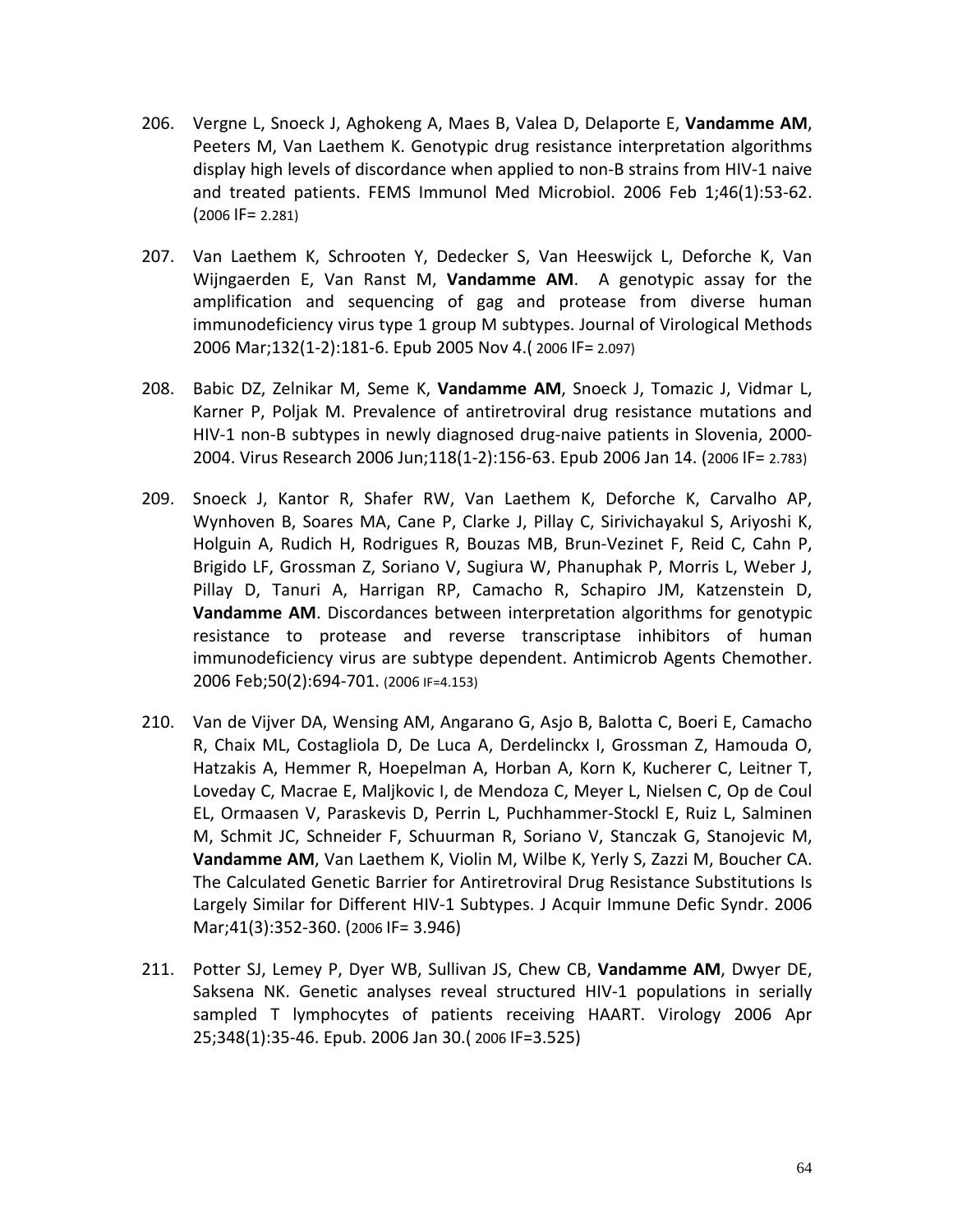- 212. Deschamps AE, Van Wijngaerden E, Denhaerynck K, De Geest S, **Vandamme AM**. Use of Electronic Monitoring Induces a 40-Day Intervention Effect in HIV Patients. J Acquir Immune Defic Syndr. 2006 Oct 1;43(2):247-248. (2006 IF= 3.946)
- 213. Abecasis AB, Deforche K, Bacheler LT, McKenna P, Carvalho AP, Gomes P, **Vandamme AM**, Camacho RJ. Investigation of baseline susceptibility to protease inhibitors in HIV-1 subtypes C, F, G and CRF02 AG. Antivir Ther. 2006;11(5):581-9. (2006 IF= 4.982)
- 214. Gifford R, de Oliveira T, Rambaut A, Myers RE, Gale CV, Dunn D, Shafer R, **Vandamme AM**, Kellam P, Pillay D; UK Collaborative Group on HIV Drug Resistance. Assessment of automated genotyping protocols as tools for surveillance of HIV-1 genetic diversity. AIDS. 2006 Jul 13;20(11):1521-9. (2006 IF=5.632)
- 215. Vercauteren J, **Vandamme AM**. Algorithms for the interpretation of HIV-1 genotypic drug resistance information. Antiviral Res. 2006 Sep;71(2-3):335-42. Epub 2006 May 30. (2006 IF= 2.878)
- 216. Van Laethem K, **Vandamme AM**. Interpreting resistance data for HIV-1 therapy management--know the limitations. AIDS Rev. 2006 Jan-Mar;8(1):37-43. Review. (2006 IF= 4.022)
- 217. Deforche K, Silander T, Camacho R, Grossman Z, Soares M, Van Laethem K, Kantor R, Moreau Y, **Vandamme AM**., non-B workgroup. Analysis of HIV-1 pol sequences using Bayesian networks: implications for drug resistance. Bioinformatics 2006 Dec 15;22(24):2975-9. Epub. 2006 Oct 4. (2006 IF=4.894)
- 218. **Vandamme A.-M.,** Camacho R. Useful websites for the management of HIV infected patients. In "Guide to management of HIV drug resistance, antiretrovirals pharmacokinetics and viral hepatitis in HIV infected subjects" 6th Edition (B. Clotet, L. Menénendez-Arias, J. Shapiro, D. Kuritzkes, D. Burger, A. Telenti, F. Brun-Vézinet, A.M. Geretti, C.A. Boucher, D.D. Richman, eds), Ediciones Gráficas Rey, S.L., Barcelona, Spain, 2006.
- 219. Katzenstein DA, Camacho RJ, Abecasis AB, **Vandamme A-M** and Shafer RW for the HIV-1 Non-Subtype B Working Group. Authors Reply to: Role for Geographical Location and Founder Effects in Describing HIV-1 Subtype-Specific Polymorphisms. Plos Medicine 2006. Published online 4 Dec 2006. (2006 IF=13.75)
- 220. **Vandamme** A-M, Ait-Khaled M, Albert J, Åsjö B, Bacheler L, Banhegyi D, Bates M, Boucher C, Brun-Vézinet F, Camacho R, Colonno RJ, Clumeck N, de Béthune M-P, Dedes N, de Luca A, Doerr H.W., Faudon J-L, Gatell J, Gatti G, Gerstoft J, Hall WW, Hanna G, Hazuda D, Heilek-Snyder G, Horban A, Lundgren JD, Marlowe N, Mayers D, Miller M, Miller V, Nielsen C, Opravil M, Palmisano L,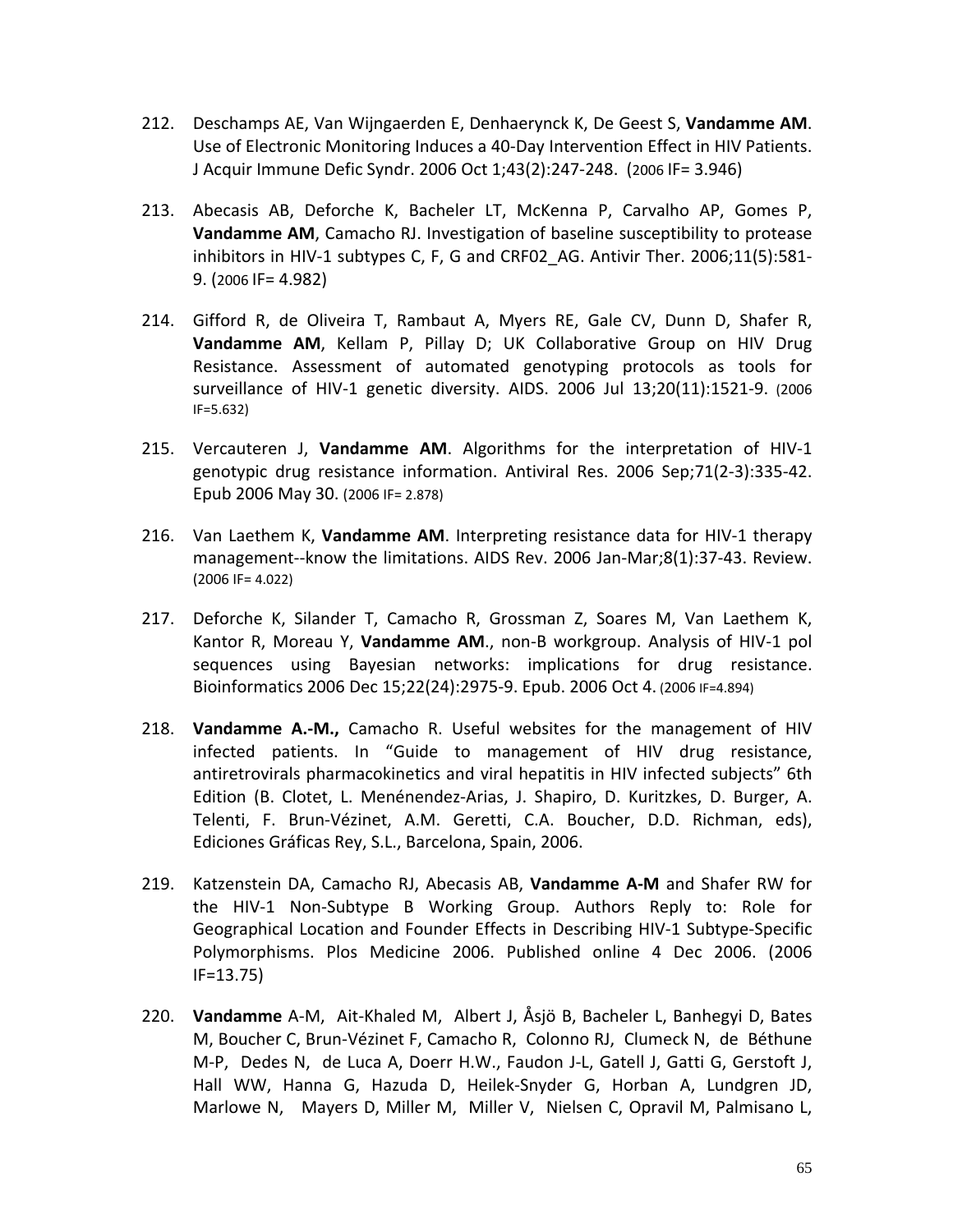Paraskevis D, Pattick A, Perno CF, Phillips A, Pillay D, Ruiz L, Salminen M, Schapiro J, Schmidt B, Schmit J-C, Schuurman R, Sönnerborg A, Soriano V, Staszewski S, Youle M, Ziermann R, Perrin L. European HIV Drug Resistance Guidelines 2006 update. The European HIV Drug Resistance Guidelines Panel March 2007. http://www.rega.kuleuven.be/cev/

- 221. Resik S, Lemey P, Ping LH, Kouri V, Joanes J, Perez J, **Vandamme AM**, Swanstrom R. Limitations to Contact Tracing And Phylogenetic Analysis in Establishing HIV Type 1 Transmission Networks in Cuba. AIDS Res Hum Retroviruses. 2007 Mar;23(3):347-56 (2007 IF=2.022)
- 222. Verdonck K, Gonzalez E, Van Dooren S, **Vandamme AM**, Vanham G, Gotuzzo E. Human T-lymphotropic virus 1: recent knowledge about an ancient infection. Lancet Infect Dis. 2007 Apr;7(4):266-81(2007 IF= 12.058)
- 223. Camacho R J and **Vandamme A.M**. Antiretroviral resistance in different HIV-1 subtypes: impact on therapy outcomes and resistance testing interpretation. Current Opinion in HIV and AIDS. 2007 (2): 123-129 (IF=)
- 224. Van Laethem K, De Munter P, Schrooten Y, Verbesselt R, Van Ranst M, Van Wijngaerden E, **Vandamme AM**. No response to first-line tenofovir+lamivudine+efavirenz despite optimization according to baseline resistance testing: Impact of resistant minority variants on efficacy of low genetic barrier drugs. J Clin Virol. 2007 May;39(1):43-7. Epub 2007 Mar 21(2007 IF= 3.468)
- 225. Van Dooren S, Verschoor EJ, Fagrouch Z, **Vandamme AM**. Phylogeny of primate T lymphotropic virus type 1 (PTLV-1) including various new Asian and African nonhuman primate strains. Infection Genetics and Evolution 2007 Jun;7(3):374-81. Epub 2006 Aug 23. (2007 IF= 2.407)
- 226. Deforche K, Camacho R, Grossman Z, Silander T, Soares M.A., Moreau Y, Shafer RW, Van Laethem K, Carvalho AP, Wynhoven B, Cane P, Snoeck J, Clarke J, Sirivichayakul S, Ariyoshi K, Holguin A, Rudich H, Rodrigues R, Bouzas M.B, Cahn P, Brigido L.F., Soriano V, Sugiura W, Phanuphak P, Morris L, Weber J, Pillay D, Tanuri A, Harrigan P.R., Shapiro J.M., Katzenstein D.A., Kantor R & **Vandamme A.- M.** Bayesian network analysis of resistance pathways against HIV-1 protease inhibitors. Infection Genetics and Evolution 2007 Jun;7(3):382-90. Epub 2006 Nov 28.( 2007 IF= 2.407)
- 227. Bernard E, Azad Y, **Vandamme A-M**, Weait M, Geretti A. HIV forensics: pitfalls and acceptable standards in the use of phylogenetic analysis as evidence in criminal investigations of HIV transmission. HIV Med. 2007 Sep;8(6):382-7.( 2007 IF=3.347)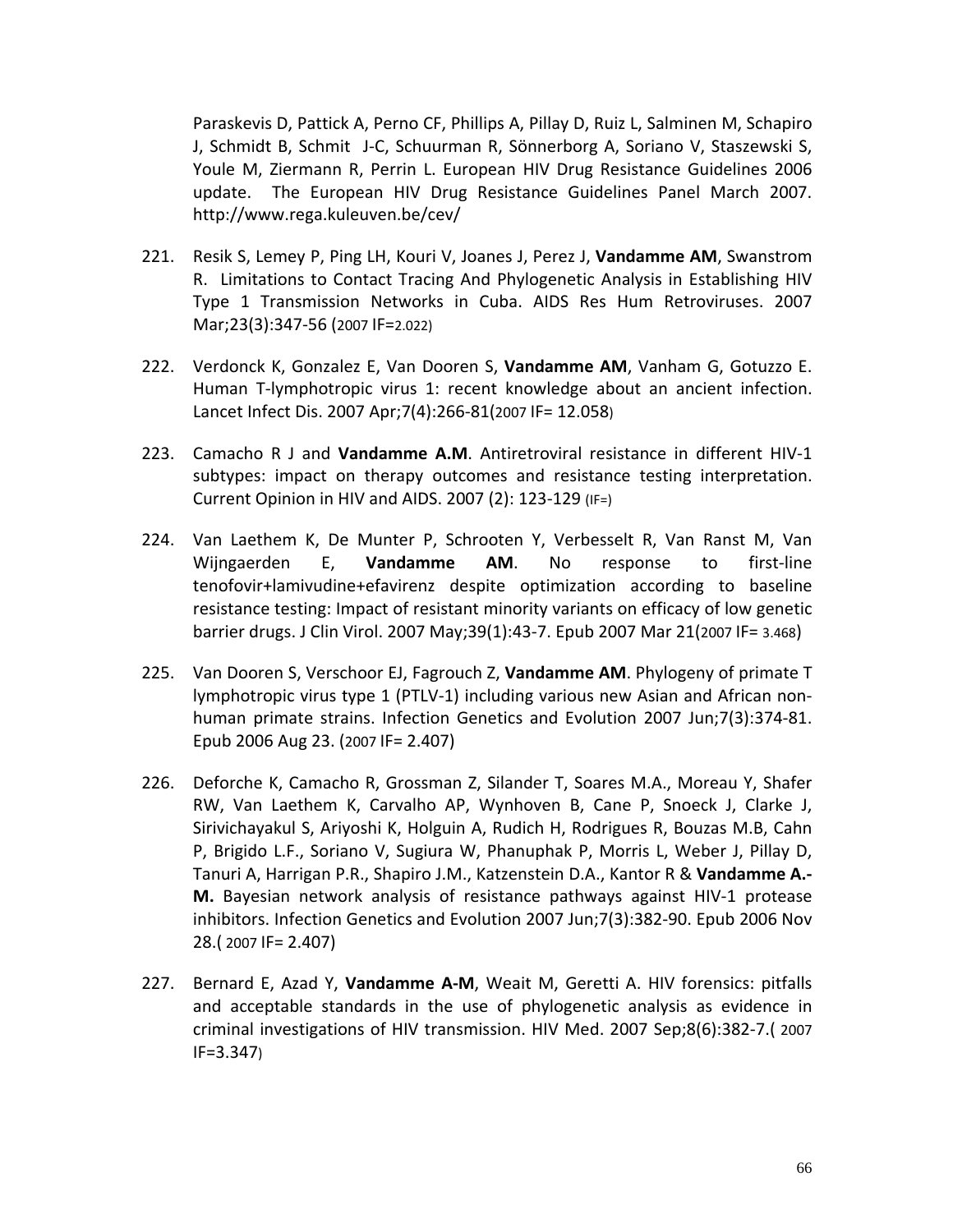- 228. Bittencourt AL, Barbosa HS, Requiao C, da Silva AC, **Vandamme AM**, Van Weyenbergh J, Farre L. Adult T-cell leukemia/lymphoma with a mixed CD4+ and CD8+ phenotype and indolent course. J Clin Oncol. 2007 Jun 10;25(17):2480-2.  $(2007 \text{ IF} = 15.484)$
- 229. Abecasis AB, Lemey P, Vidal N, de Oliveira T, Peeters M, Camacho R, Shapiro B, Rambaut A, **Vandamme AM**. Recombination confounds the early evolutionary history of human immunodeficiency virus type 1: subtype G is a circulating recombinant form. J Virol. 2007 Aug;81(16):8543-51. Epub 2007 Jun 6. (2007 IF= 5.332)
- 230. Mota AC, Van Dooren S, Fernandes FM, Pereira SA, Queiroz AT, Gallazzi VO, **Vandamme AM**, Galvao-Castro B, Alcantara LC. The close relationship between South African and Latin American HTLV type 1 strains corroborated in a molecular epidemiological study of the HTLV type 1 isolates from a blood donor cohort. AIDS Res Hum Retroviruses. 2007 Apr;23(4):503-7. (2007 IF=2.022 )
- 231. Snoeck J*,* **Vandamme A-M** *&* Camacho RJ. Impact of genetic variation of HIV-1 on drug resistance development. [Future Virology](http://www.futuremedicine.com/loi/fvl) May 2007, Vol. 2, No. 3, Pages 303-310 . (2007 IF=0.612)
- 232. **Vandamme A.-M.,** Camacho R. Useful websites for the management of HIV infected patients. In "Guide to management of HIV drug resistance, antiretrovirals pharmacokinetics and viral hepatitis in HIV infected subjects" 7th Edition (B. Clotet, L. Menénendez-Arias, J. Shapiro, D. Kuritzkes, D. Burger, A. Telenti, F. Brun-Vézinet, A.M. Geretti, C.A. Boucher, D.D. Richman, eds), Ediciones Gráficas Rey, S.L., Barcelona, Spain, pp 465-466, 2007.
- 233. Deforche K, Camacho R, Van Laethem K, Shapiro B, Moreau Y, Rambaut A, **Vandamme AM**, Lemey P. Estimating the relative contribution of dNTP pool imbalance and APOBEC3G/3F editing to HIV evolution in vivo. J Comput Biol. 2007 Oct;14(8):1105-14. (2007 IF= 2.109)
- 234. Gifford RJ, de Oliveira T, Rambaut A, Pybus OG, Dunn D, **Vandamme AM**, Kellam P, Pillay D; UK Collaborative Group on HIV Drug Resistance. Phylogenetic surveillance of viral genetic diversity and the evolving molecular epidemiology of human immunodeficiency virus type 1. J Virol. 2007 Dec;81(23):13050-6. Epub 2007 Sep 26. (2007 IF= 5.167)
- 235. Van Laethem K, Pannecouque C, **Vandamme AM**. Mutations at 65 and 70 within the context of a Q151M cluster in human immunodeficiency virus type 1 reverse transcriptase impact the susceptibility to the different nucleoside reverse transcriptase inhibitors in distinct ways. Infect Genet Evol. 2007 Sep;7(5):600-3. Epub 2007 May 13. (2007 IF=2.407)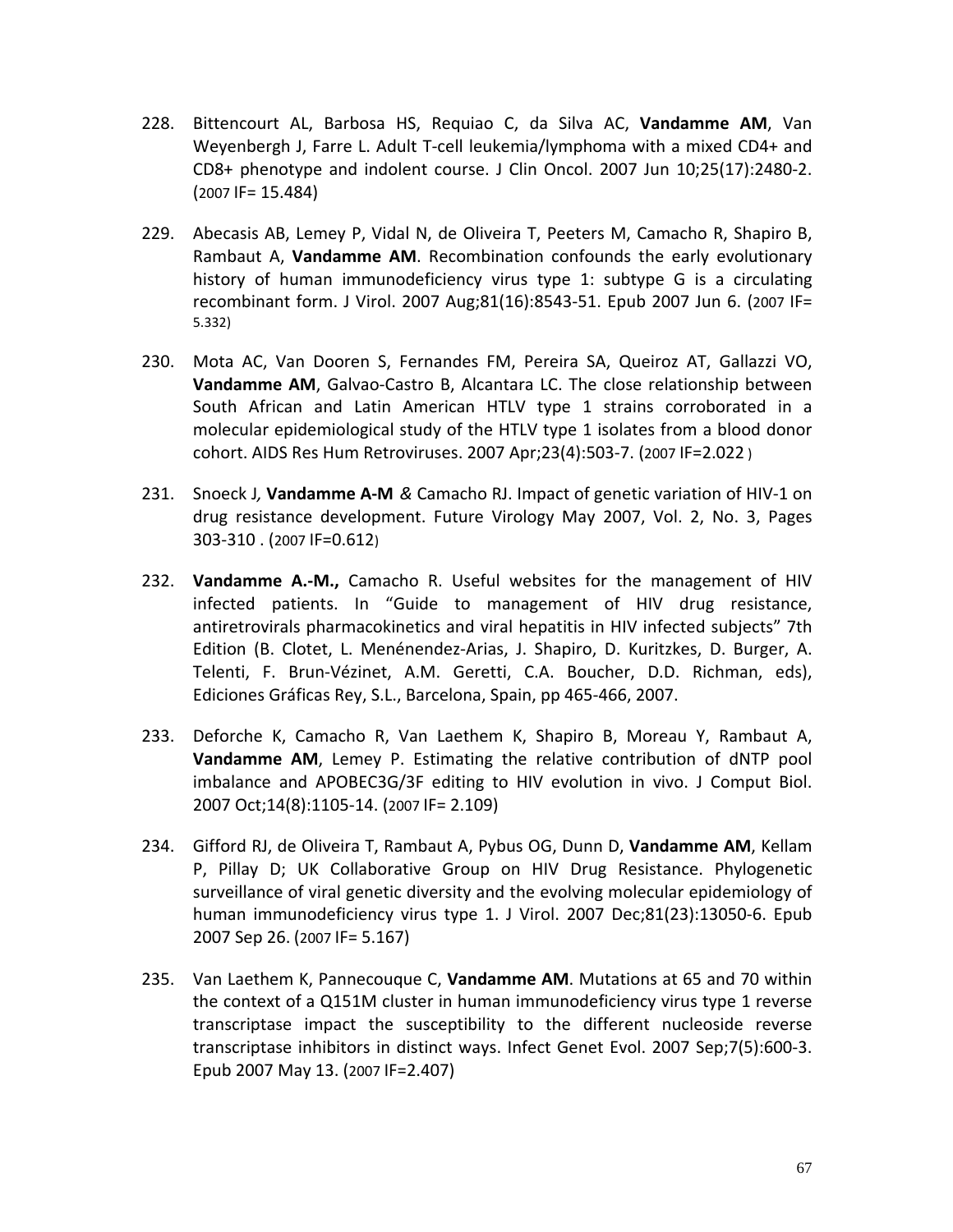- 236. Arrais TC, Van Dooren S, **Vandamme A-M**, Brechot C, Rimlinger F, Silva AE, Perez RM, Ferraz ML, Thiers V. Change in hepatitis C virus genotype in hemodialysis patients after end-of-treatment response to interferon monotherapy-relapse or re-infection? [J Med Virol.](javascript:AL_get(this,%20) 2008 Jan;80(1):80-6. (2008 IF=2.576)
- 237. Deforche K.; R. Camacho; K. Van Laethem; P. Lemey; A. Rambaut; Y. Moreau; **A.- M. Vandamme.** Estimation of an in vivo fitness landscape experienced by HIV-1 under drug selective pressure useful for prediction of drug resistance evolution during treatment. Bioinformatics 2008, 24: 34-41. Epub 2007 Nov 17 (2008 IF=4.328)
- 238. Gotuzzo E, Moody J, Verdonck K, Cabada MM, González E, Van Dooren S, **Vandamme AM**, Terashima A, Vermund SH. Frequent HTLV-1 infection in the offspring of Peruvian women with HTLV-1-associated myelopathy/tropical spastic paraparesis or strongyloidiasis. Rev Panam Salud Publica. 2007 Oct;22(4):223- 230.
- 239. Abecasis AB, **Vandamme A-M.** New insights in the early evolutionary history of HIV-1: on the origin of CRF02\_AG and subtype G. VIII Virtual Congress HIV-AIDS. Nov 2007. http://www.aidscongress.net/article.php?id\_comunicacao=344.
- 240. Farre L, Bittencourt AL, Silva-Santos G, Almeida A, Silva AC, Decanine D, Soares GM, Alcantara LC Jr, Van Dooren S, Galvão-Castro B, **Vandamme AM**, Van Weyenbergh J. Fas 670 promoter polymorphism is associated to susceptibility, clinical presentation, and survival in adult T cell leukemia. J Leukoc Biol. 2008 Jan;83(1):220-2. Epub 2007 Oct 25. (2008 IF=4.605)
- 241. Ho YS, Abecasis AB, Theys K, Deforche K, Dwyer DE, Charleston M, **Vandamme AM**, Saksena NK. HIV-1 gp120 N-linked glycosylation differs between plasma and leukocyte compartments. Virol J. 2008 Jan 23;5:14. (2008IF=1.882)
- 242. Farre L, de Oliveira M de F, Primo J, **Vandamme AM**, Van Weyenbergh J, Bittencourt AL. Early sequential development of infective dermatitis, human T cell lymphotropic virus type 1-associated myelopathy, and adult T cell leukemia/lymphoma. Clin Infect Dis. 2008 Feb 1;46(3):440-2. (2008IF=8.266)
- 243. Matheï C, Van Dooren S, Lemey P, Van Damme P, Buntinx F, **Vandamme AM.** The epidemic history of hepatitis C among injecting drug users in Flanders, Belgium. J Viral Hepat. 2008 Jun;15(6):399-408. Epub 2008 Jan 28. (2008 IF=3.326)
- 244. Vercauteren J, Deforche K, Theys K, Debruyne M, Duque LM, Peres S, Carvalho AP, Mansinho K, **Vandamme AM**, Camacho R. The incidence of multidrug and full class resistance in HIV-1 infected patients is decreasing over time (2001-2006) in Portugal. Retrovirology. 2008 Feb 1;5(1):12. (2008 IF=4.042)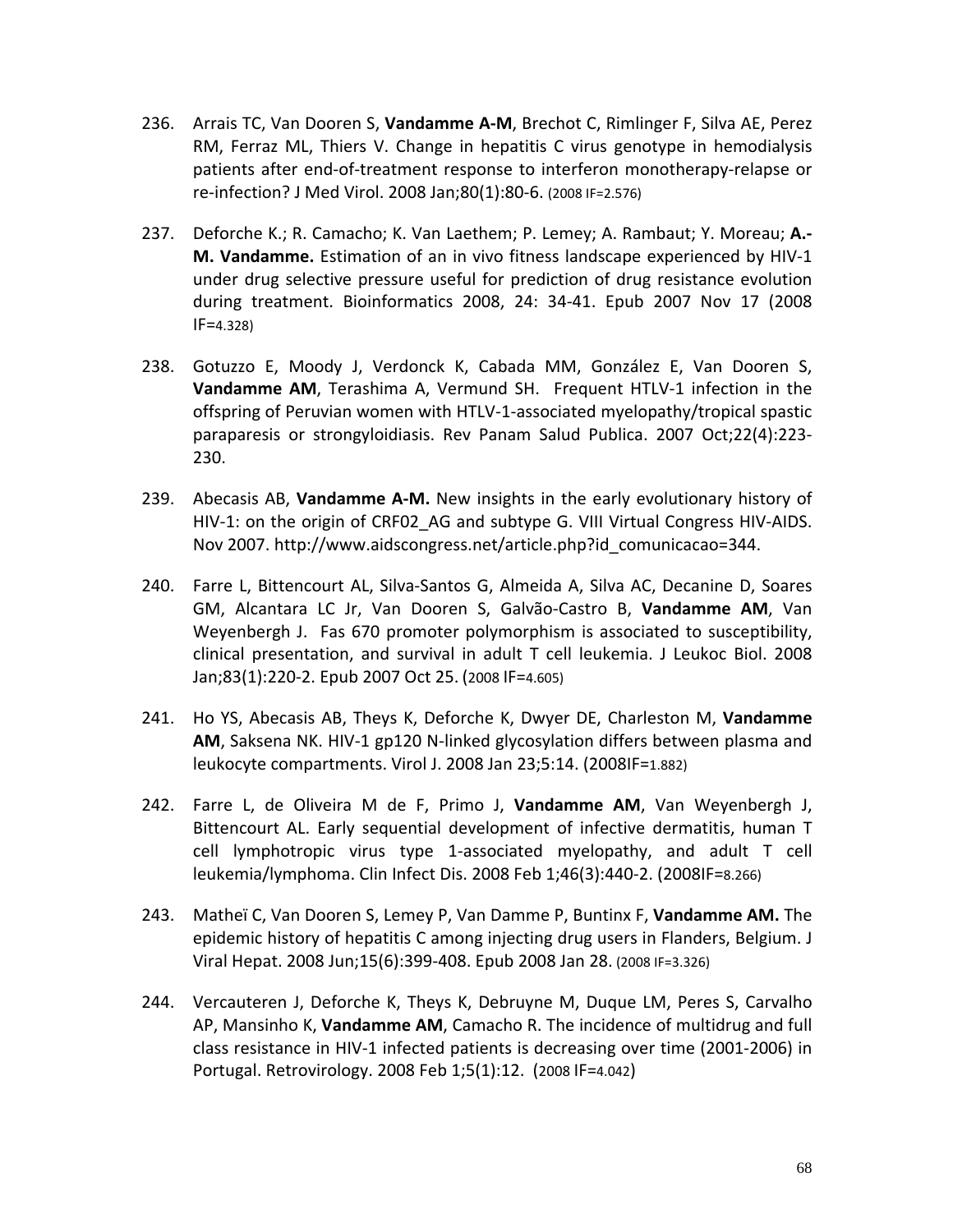- 245. The SPREAD programme (Wensing AM.J., Jurgen Vercauteren, David A. van de Vijver, Jan Albert, Birgitta Asjö, Claudia Balotta, Ricardo Camacho, Suzie Coughlan, Zehava Grossman, Andrzej Horban, Claudia Kücherer, Claus Nielsen, Dimitris Paraskevis, Wei C. Loke, Gabrielle Poggensee, Elisabeth Puchhammer-Stöckl, Chiara Riva, Lidia Ruiz, Jean-Claude Schmit, Rob Schuurman, Mika Salminen, Anders Sonnerborg, Maja Stanojevic, Daniel Struck, **Vandamme A-M**, Charles A.B. Boucher). Transmission of drug-resistant HIV-1 in Europe remains limited to single classes. AIDS. 22(5):625-635, March 12, 2008. (2008 IF=5.460)
- 246. Lemey P., K. Deforche and **A-M. Vandamme.** Comparative Genomics in AIDS Research. In 'Comparative Genomics. Basic and Applied Research', (J.R. Brown, ed.), CRC Press, Taylor & Francis Group, pp219-244, 2008.
- 247. Vercauteren J, Derdelinckx I, Sasse A, Bogaert M, Ceunen H, De Roo A, De Wit S, Deforche K, Echahidi F, Fransen K, Goffard JC, Goubau P, Goudeseune E, Yombi JC, Lacor P, Liesnard C, Moutschen M, Pierard D, Rens R, Schrooten Y, Vaira D, Van Den Heuvel A, Van Der Gucht B, Van Ranst M, Van Wijngaerden E, Vandercam B, Vekemans M, Verhofstede C, Clumeck N, **Vandamme AM**, Van Laethem K. Prevalence and Epidemiology of HIV Type 1 Drug Resistance among Newly Diagnosed Therapy-Naive Patients in Belgium from 2003 to 2006. AIDS Res Hum Retroviruses 24 (3) , 355-362, 2008. (2008 IF=2.024)
- 248. Abecasis AB, **Vandamme A-M**, Lemey P (2007). Sequence alignment in HIV computational analysis. pp. 12-16 in HIV Sequence Compendium 2006/2007. Edited by: Leitner T, Foley B, Hahn B, Marx P, McCutchan F, Mellors J, Wolinsky S, Korber B. Published by: Theoretical Biology and Biophysics Group, Los Alamos National **Laboratory,** Los Los Alamos. http://www.hiv.lanl.gov/content/sequence/TUTORIALS/Tutorials.html
- 249. Theys K, **Vandamme AM**. Understanding the changing prevalence of K65R. AIDS Rev. 2008 Apr-Jun;10(2):125. (editorial). (2008 IF=3.268)
- 250. Gonzalez LMF, Santos AF, Abecasis AB, Van Laethem K, Soares EA, Deforche K, Tanuri A, Camacho R, **Vandamme A-M**, Soares MA. Impact of HIV-1 protease mutations A71V/1 T and T74S on M89I/V-mediated protease inhibitor resistance in subtype G isolates. Journal of Antimicrobial Chemotherapy, 2008 Jun;61(6):1201-4. Epub 2008 Mar 20. (2008 IF=4.328)
- 251. Deforche K, Cozzi-Lepri A, Theys K, Clotet B, Camacho RJ, Kjaer J, Van Laethem K, Phillips A, Moreau Y, Lundgren JD, **Vandamme AM**; EuroSIDA Study Group. Modelled in vivo HIV fitness under drug selective pressure and estimated genetic barrier towards resistance are predictive for virological response. Antivir Ther. 2008;13(3):399-407. (2008 IF=4.105)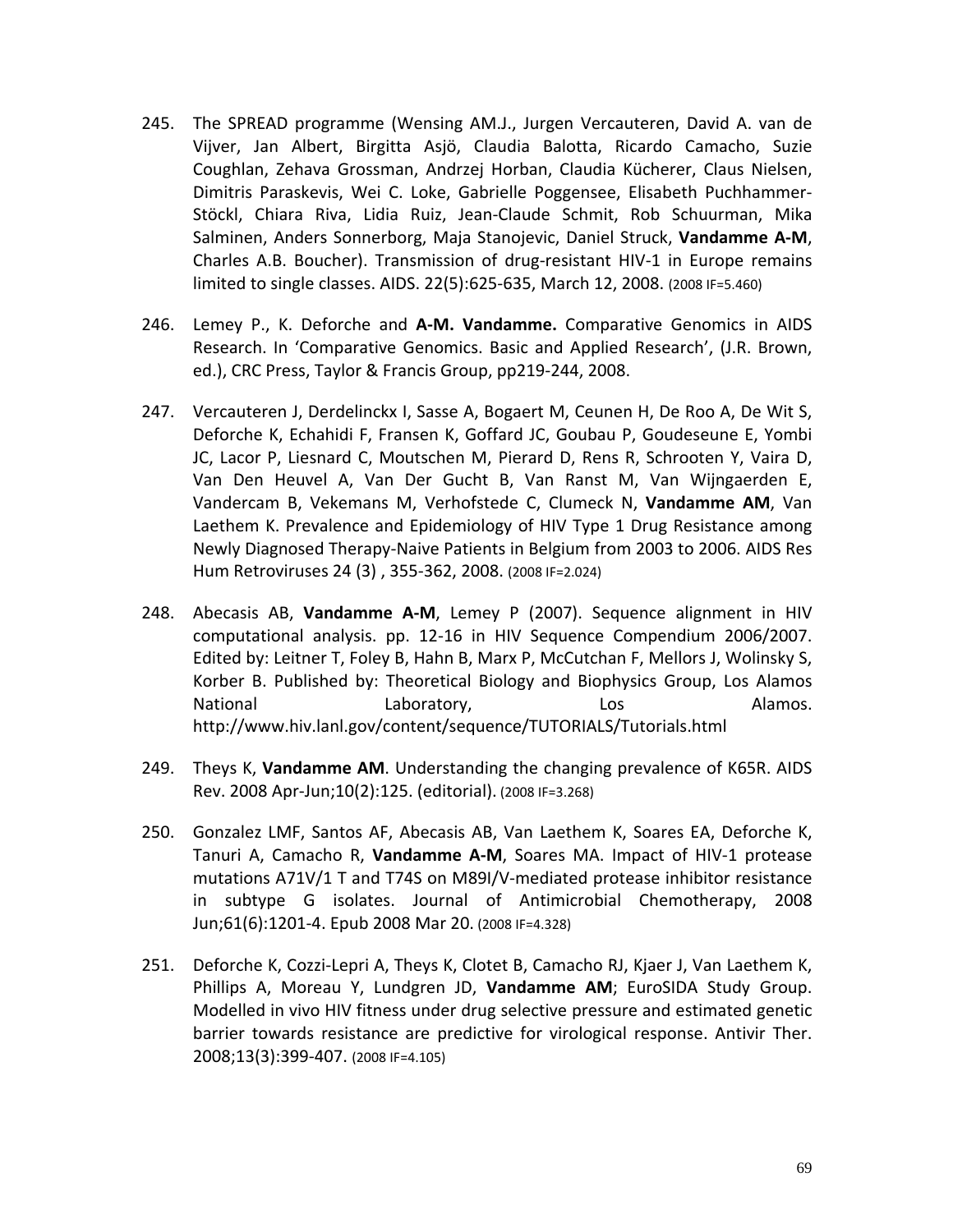- 252. Sloot P, Coveney P, Bubak MT, **Vandamme AM**, O Nualláin B, van de Vijver D, Boucher C. Multi-Science Decision Support for HIV Drug Resistance Treatment. Stud Health Technol Inform. 2008;138:188-98.
- 253. Zimmer JM, Roman F, Lambert C, Jonckheer A, Vazquez A, Plesséria JM, Servais JY, Covens K, Weber J, Van Laethem K, Schmit JC, **Vandamme AM**, Quinones-Mateu ME, De Maeyer M. Impact on replicative fitness of the G48E substitution in the protease of HIV-1: an in vitro and in silico evaluation. J Acquir Immune Defic Syndr. 2008 Jul 1;48(3):255-62. (2008 IF=4.570)
- 254. Deschamps AE, De Geest S, **Vandamme A-M**, Bobbaers H, Peetermans WE, and Van Wijngaerden E. Diagnostic value of different adherence measures using electronic monitoring and virological failure as reference standards. AIDS Patient Care and STDs 2008 Sep;22(9):735-43. (2008 IF=2.392)
- 255. Sloot P., P Coveney, MT Bubak, **AM Vandamme**, B. O'Nuallian, D van de Vijver and C. Boucher. Virolab: A collaborative decision support system in viral disease treatment. Reviews in Antiviral Therapy, 3:4-7,2008.
- 256. Mascolini M., F Brun-Vézinet, B Clotet, A De Luca, S Dressler, A.M. Geretti, J Minarovits, C Nielsen, J Schapiro, J-C Schmit, **A-M Vandamme** and C Boucher. Report to new antiretrovirals and clinical implications of resistance. Report on the 6<sup>th</sup> European HIV Drug Resistance Workshop, 26-28 March 2008, Budapest, Hungary. Reviews in Antiviral Therapy, 2: 22-45, 2008.
- 257. Deforche K, Camacho RJ, Grossman Z, Soares MA, Van Laethem K, Katzenstein DA, Harrigan PR, Kantor R, Shafer R, **Vandamme AM**; non-B Workgroup. Bayesian network analyses of resistance pathways against efavirenz and nevirapine. AIDS. 2008 Oct 18;22(16):2107-15. (2008 IF=5.460)
- 258. Van Laethem K, Schrooten Y, Covens K, Dekeersmaeker N, De Munter P, Van Wijngaerden E, Van Ranst M, **Vandamme AM**. A genotypic assay for the amplification and sequencing of integrase from diverse HIV-1 group M subtypes. J Virol Methods. 2008 Nov;153(2):176-81. Epub 2008 Sep 2. (2008 IF=2.077)
- 259. **Vandamme A-M**. The origins of human retroviruses. In 'Lectures for the XXIst Century' (ed. Bart Raymaekers) Leuven University Press, 2008, pp 127-141.
- 260. Theys K, Vercauteren J, Abecasis A, Libin P, Deforche K, **Vandamme AM** and Camacho R. The rise and fall of K65R in a Portuguese HIV-1 Drug Resistance database, despite continuously increasing use of Tenofovir. Infection, Genetics and Evolution 2009 Jul;9(4):683-8. Epub 2008 Nov 6. (2008 IF=2.792)
- 261. Schietgat L, K Theys, J Ramon, H Blockeel, and **AM Vandamme**. Distinguishing epidemiological dependent from treatment (resistance) dependent HIV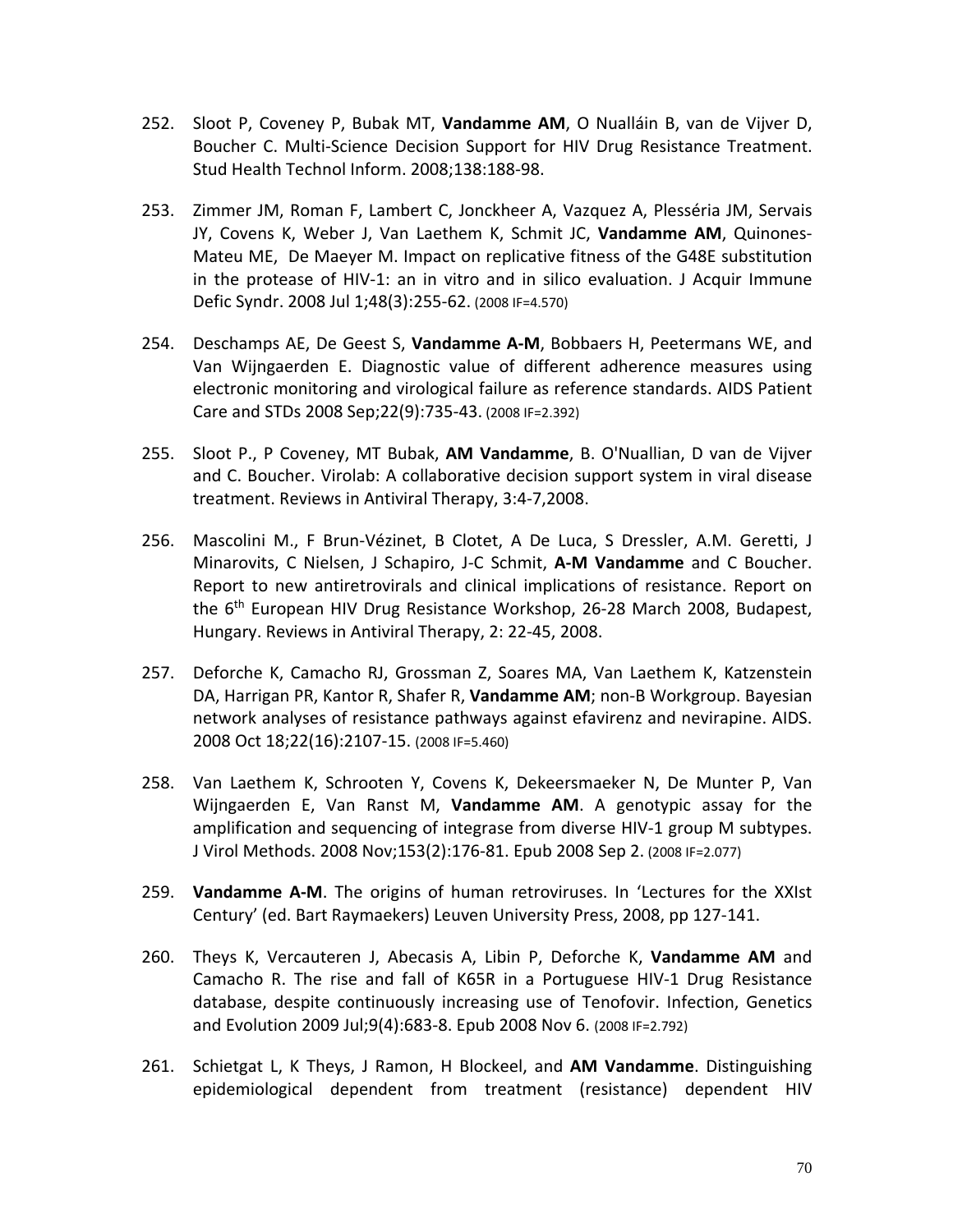mutations: Problem Statement. Proceedings of the 1st International Workshop on Statistical and Relational Learning in Bioinformatics 18. 19<sup>th</sup> European Conference on Machine Learning and Principles and Practice of Knowledge Discovery in Databases. Antwerp; 15-19 September 2008.

- 262. Sloot P.M.A.; P.V. Coveney; M.T. Bubak; **A.-M. Vandamme**; B. Ó Nualláin; D. van de Vijver and C.A.B. Boucher: Multi-Science Decision Support for HIV Drug Resistance Treatment, in T. Solomonides; J.C. Silverstein; J. Saltz; Y. Legré; M. Kratz; I. Foster; V. Breton and J.R. Beck, editors, Global Healthgrid: e-Science Meets Biomedical Informatics - Proceedings of HealthGrid 2008, in series Studies in Health Technology and Informatics, vol. 138, pp. 188-198. IOS Press, 2008. ISBN: 978-1-58603-874-8.
- 263. Verdonck K, González E, Maldonado F, Agapito D, Van Dooren S, **Vandamme AM**, Silva-Santisteban A, Vanham G, Clark D, Gotuzzo E. Comparison of three ELISAs for the routine diagnosis of human T-lymphotropic virus infection in a highprevalence setting in Peru. Trans R Soc Trop Med Hyg. 2009 Apr;103(4):420-2. Epub 2009 Jan 19.
- 264. Santos AF, Abecasis AB, **Vandamme AM**, Camacho RJ, Soares MA. Discordant genotypic interpretation and phenotypic role of protease mutations in HIV-1 subtypes B and G. J Antimicrob Chemother. Mar;63(3):593-9. Epub 2009 Jan 10. (2009 IF= 4.352)
- 265. Covens K, Kabeya K, Schrooten Y, Dekeersmaeker N, Van Wijngaerden E, **Vandamme AM,** De Wit S, Van Laethem K. Evolution of genotypic resistance to enfuvirtide in HIV-1 isolates from different group M subtypes. J Clin Virol. 2009 Apr;44(4):325-8. Epub 2009 Feb 23. (2009 IF= 3.124)
- 266. Clement J, Vercauteren J, Verstraeten WW, Ducoffre G, Barrios JM, **Vandamme AM,** Maes P, Van Ranst M. Relating increasing hantavirus incidences to the changing climate: the mast connection. Int J Health Geogr. 2009 Jan 16;8:1.
- 267. Bennett DE, Camacho RJ, Otelea D, Kuritzkes DR, Fleury H, Kiuchi M, Heneine W, Kantor R, Jordan MR, Schapiro JM, **Vandamme AM**, Sandstrom P, Boucher CA, van de Vijver D, Rhee SY, Liu TF, Pillay D, Shafer RW. Drug resistance mutations for surveillance of transmitted HIV-1 drug-resistance: 2009 update. PLoS ONE. 2009;4(3):e4724. Epub 2009 Mar 6. (2009 IF= 4.351)
- 268. Assel M, D van de Vijver, P Libin, K Theys, D Harezlak, B Ó Nualláin, P Nowakowski, M Bubak, **A-M Vandamme**, S Imbrechts, R Sangeda, T Jiang, D Frentz and P Sloot. A Collaborative Environment Allowing Clinical Investigations on Integrated Biomedical Databases. Stud Health Technol Inform. 2009;147:51- 61.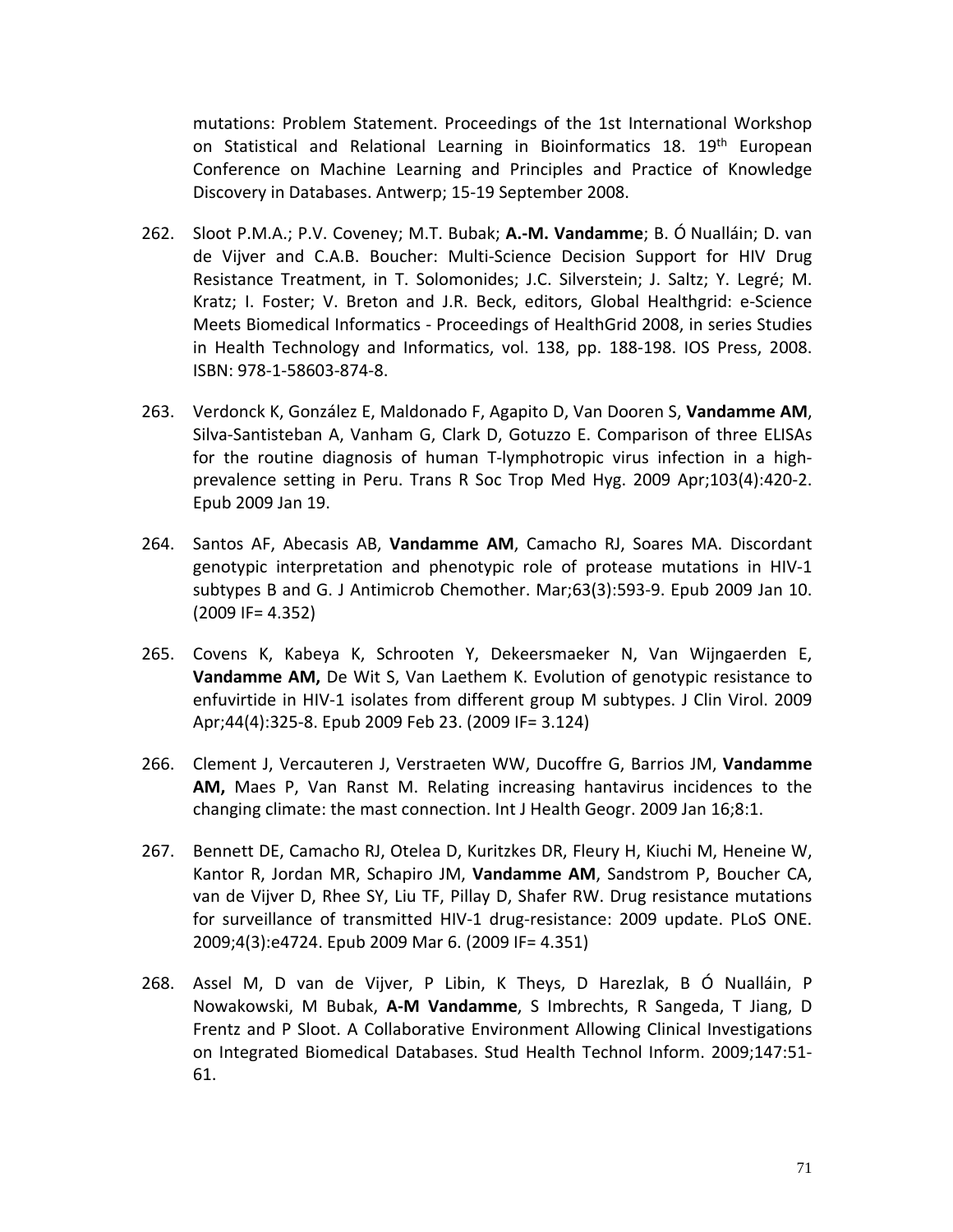- 269. **Vandamme A.-M.** Basic Concepts Of Molecular Evolution. In "The Phylogenetic Handbook" (P. Lemey, M. Salemi & A.-M. Vandamme, eds, 2<sup>nd</sup> edition), Cambridge University Press, UK, pp 3-29, 2009.
- 270. Paraskevis D, Pybus O, Magiorkinis G, Hatzakis A, Wensing AM, van de Vijver DA, Albert J, Angarano G, Asjo B, Balotta C, Boeri E, Camacho R, Chaix ML, Coughlan S, Costagliola D, De Luca A, de Mendoza C, Derdelinckx I, Grossman Z, Hamouda O, Hoepelman IM, Horban A, Korn K, Kuecherer C, Leitner T, Loveday C, Macrae E, Maljkovic I, Meyer L, Nielsen C, Op de Coul EL, Ormaasen V, Perrin L, Puchhammer-Stockl E, Ruiz L, Salminen M, Schmit JC, Schuurman R, Soriano V, Stanczak J, Stanojevic M, Struck D, Van Laethem K, Violin M, Yerly S, Zazzi M, Boucher CA, **Vandamme AM**, Programme SPREAD. Tracing the HIV-1 subtype B mobility in Europe: a phylogeographic approach. Retrovirology. 2009 May 20;6(1):49. (2009 IF= 4.105)
- 271. Covens K, Dekeersmaeker N, Schrooten Y, Weber J, Schols D, Quiñones-Mateu ME, **Vandamme AM**, Van Laethem K. Novel recombinant virus assay for measuring susceptibility to clinically approved drugs in HIV-1 group M subtypes. J Clin Microbiol. 2009 Jul;47(7):2232-42. Epub2009 Apr 29. (2009 IF= 4.162)
- 272. **Vandamme AM**. Bioinformatics tools for the investigation of emerging and reemerging infectious diseases. Introduction. Infect Genet Evol. 2009 Jul;9(4):671. Epub 2009 Apr 17. (IF 2009 = 3.223)
- 273. Rhee SY, Fessel WJ, Liu TF, Marlowe NM, Rowland CM, Rode RA, **Vandamme AM**, Van Laethem K, Brun-Vezinet F, Calvez V, Taylor J, Hurley L, Horberg M, Shafer RW. Predictive Value of HIV-1 Genotypic Resistance Test Interpretation Algorithms. J Infect Dis. 2009 Aug 1;200(3):453-463. (2009 IF=5.15)
- 274. Alcantara LC, Cassol S, Libin P, Deforche K, Pybus OG, Van Ranst M, Galvão-Castro B, **Vandamme AM**, de Oliveira T. A standardized framework for accurate, highthroughput genotyping of recombinant and non-recombinant viral sequences. Nucleic Acids Res. 2009 Jul 1;37(Web Server issue):W634-42. Epub 2009 May 29. (2009 IF=7.479)
- 275. Prosperi MC, Altmann A, Rosen-Zvi M, Aharoni E, Borgulya G, Bazso F, Sonnerborg A, Schülter E, Struck D, Ulivi G, **Vandamme AM**, Vercauteren J, Zazzi M; EuResist and Virolab study groups. Investigation of expert rule bases, logistic regression, and non-linear machine learning techniques for predicting response to antiretroviral treatment. Antivir Ther. 2009;14(3):433-42. (2009 IF=4.322)
- 276. Abecasis AB, **Vandamme A-M**, Lemey P. Quantifying differences in the tempo of HIV-1 subtype evolution*.* J Virol. 2009; 83(24):12917-24. Epub 2009 Sep 30. (2009 IF=5.865)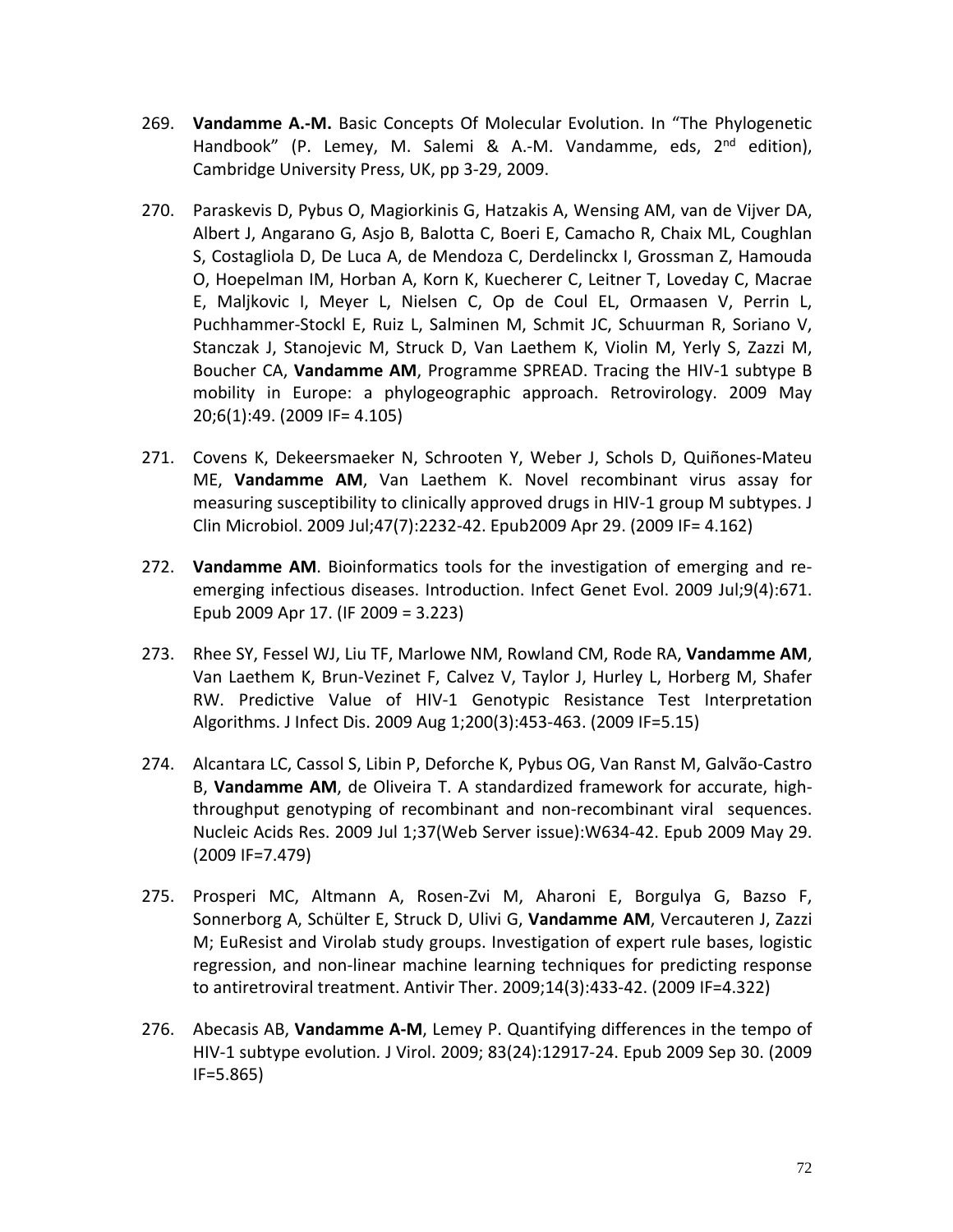- 277. Vercauteren J, Wensing AM, van de Vijver DA, Albert J, Balotta C, Hamouda O, Kücherer C, Struck D, Schmit JC, Asjö B, Bruckova M, Camacho RJ, Clotet B, Coughlan S, Grossman Z, Horban A, Korn K, Kostrikis L, Nielsen C, Paraskevis D, Poljak M, Puchhammer-Stöckl E, Riva C, Ruiz L, Salminen M, Schuurman R, Sonnerborg A, Stanekova D, Stanojevic M, **Vandamme A-M**, Boucher CA. Transmission of drug-resistant HIV-1 is stabilizing in Europe. J Infect Dis. 2009 Nov 15;200(10):1503-8. (2009 IF=5.15)
- 278. Moens B, López G, Adaui V, González E, Kerremans L, Clark D, Verdonck K, Gotuzzo E, Vanham G, Cassar O, Gessain A, **Vandamme AM**, Van Dooren S. Development and validation of a multiplex real-time PCR assay for simultaneous genotyping and human T-lymphotropic virus type 1, 2, and 3 proviral load determination. J Clin Microbiol. 2009 Nov;47(11):3682-91. Epub 2009 Sep 9. (2009 IF= 4.162)
- 279. **Vandamme A-M**, Ait-Khaled M, Albert J, Åsjö B, Bacheler L, Banhegyi D, Bates M, Boucher C, Brun-Vézinet F, Camacho RJ, Clotet B, de Béthune M-P, Dedes N, de Luca A, De Wit S, Doerr H.W., Dressler S, Elston R, Gatell J, Geretti AM, Gerstoft J, Hall WW, Hazuda D, Horban A, Günthard H, Jevtovic D, Kaiser R, Lataillade M, Lundgren JD, Marlowe N, Maroldo L, Miller M, Nielsen C, Palmisano L, Paraskevis D, Perno CF, Petropoulos C, Phillips A, Poljak M, Schapiro J, Schmit J-C, Schuurman R, Simen BB, Soriano V, Stephan C, Suni J, Teofilo E, Tsertsvadze T, Westby M, Yerly S, Youle M, Sönnerborg A. European HIV Drug Resistance Guidelines 2009 update. The European HIV Drug Resistance Guidelines Panel November 2009.<http://www.rega.kuleuven.be/cev/>
- 280. **Vandamme A.-M.,** Camacho R. Useful websites for the management of HIV infected patients. In "Guide to management of HIV drug resistance, antiretrovirals pharmacokinetics and viral hepatitis in HIV infected subjects" 7th Edition (B. Clotet, L. Menénendez-Arias, J. Shapiro, D. Kuritzkes, D. Burger, A. Telenti, F. Brun-Vézinet, A.M. Geretti, C.A. Boucher, D.D. Richman, eds), Ediciones Gráficas Rey, S.L., Barcelona, Spain, 2009.
- 281. **Vandamme AM**. Bioinformatics tools for the investigation of viral evolution and molecular epidemiology. Infect Genet Evol. 2010 Apr;10(3):355. Epub 2009 Oct 12. (IF 2010 = 3.086)
- 282. de Sousa JD, Müller V, Lemey P, **Vandamme AM**. High GUD incidence in the early 20 century created a particularly permissive time window for the origin and initial spread of epidemic HIV strains. PLoS One. 2010 Apr 1;5(4):e9936 [\(http://dx.plos.org/10.1371/journal.pone.0009936\)](http://dx.plos.org/10.1371/journal.pone.0009936). (IF 2010 = 4.411)
- 283. Abecasis AB, Wang Y, Libin P, Imbrechts S, de Oliveira T, Camacho RJ, **Vandamme A-M**. Comparative performance of the REGA Subtyping tool version 2 versus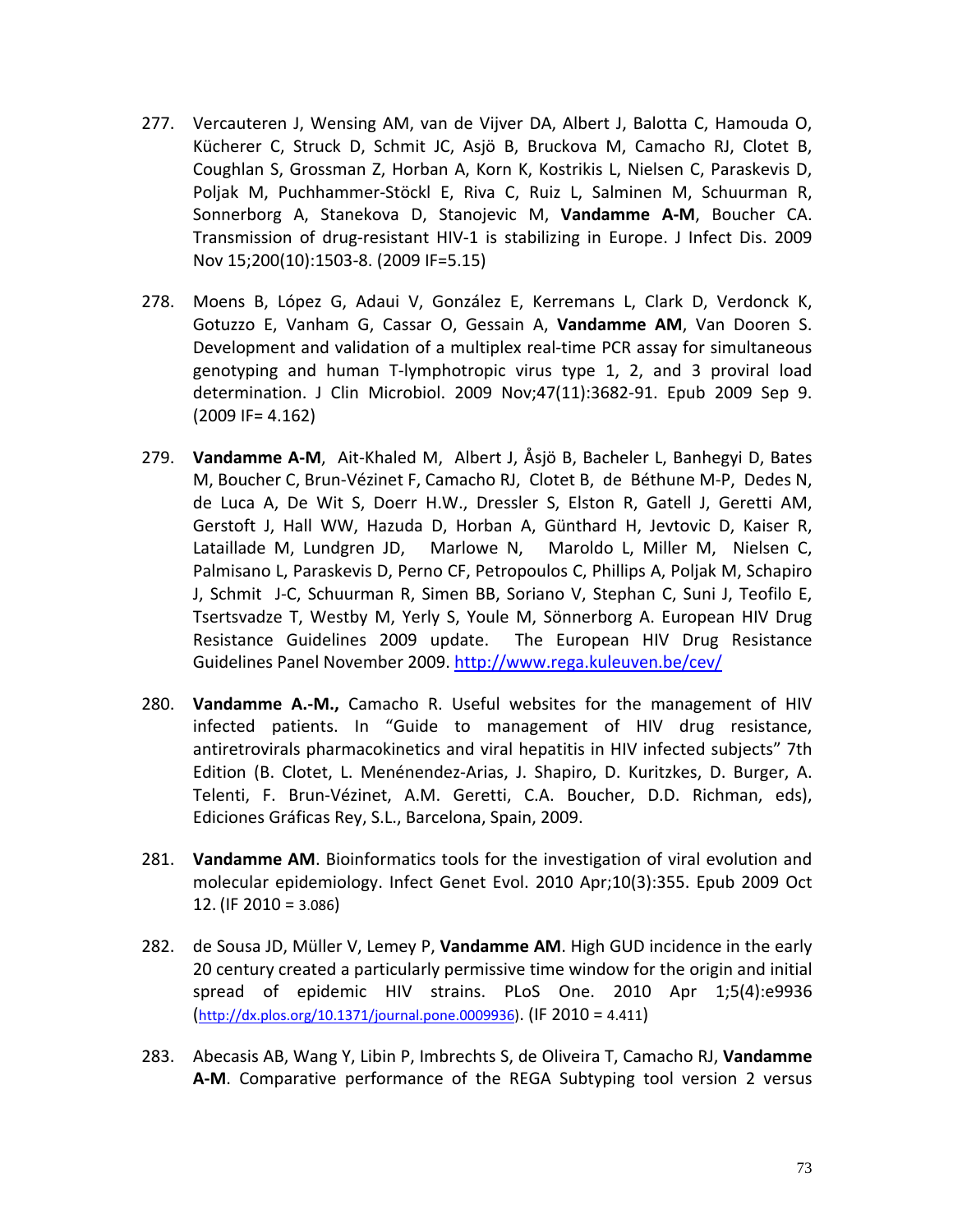version 1. Infections, Genetics and Evolution*.* 2010 Apr;10(3):380-5. Epub 2009 Oct 12. (IF 2010 = 3.086)

- 284. Palma AC, Abecasis AB, Vercauteren J, Carvalho AP, Cabanas J, **Vandamme AM**, Camacho RJ. Effect of human immunodeficiency virus type 1 protease inhibitor therapy and subtype on development of resistance in subtypes B and G. Infect Genet Evol. 2010 Apr;10(3):373-9. Epub 2009 Jul 2. (IF 2010 = 3.086)
- 285. Theys K, Deforche K, Libin P, Camacho RJ, Van Laethem K, **Vandamme AM**. Resistance Pathways of Human Immunodeficiency Virus Type 1 against the Combination of Zidovudine and Lamivudine. J Gen Virol. 2010 Aug;91(Pt 8):1898- 908. Epub 2010 Apr 21 (IF 2010 = 3.568)
- 286. Covens K, Megens S, Dekeersmaeker N, Kabeya K, Balzarini J, De Wit S, **Vandamme AM**, Van Laethem K. The rare HIV-1 gp41 mutations 43T and 50V elevate enfuvirtide resistance levels of common enfuvirtide resistance mutations that did not impact susceptibility to sifuvirtide. Antiviral Res. 2010 Jun;86(3):253- 60. Epub 2010 Mar 21. (IF 2010 = 4.439)
- 287. Frentz D, Boucher CA, Assel M, De Luca A, Fabbiani M, Incardona F, Libin P, Manca N, Müller V, O Nualláin B, Paredes R, Prosperi M, Quiros-Roldan E, Ruiz L, Sloot PM, Torti C, **Vandamme A-M**, Van Laethem K, Zazzi M, van de Vijver DA. Comparison of HIV-1 genotypic resistance test interpretation systems in predicting virological outcomes over time. PLoS One. 2010 Jul 9;5(7):e11505. (IF  $2010 = 4.411$
- 288. Demetriou VL, van de Vijver DA, Kousiappa I, Balotta C, Clotet B, Grossman Z, Jørgensen LB, Lepej SZ, Levy I, Nielsen C, Paraskevis D, Poljak M, Roman F, Ruiz L, Schmidt JC, **Vandamme A-M**, Van Laethem K, Vercauteren J, Kostrikis LG. Cellular HIV-1 DNA levels in drug sensitive strains are equivalent to those in drug resistant strains in newly-diagnosed patients in Europe. PLoS One. 2010 Jun 8;5(6):e10976. http://dx.plos.org/10.1371/journal.pone.0010976. (IF 2010 = 4.411)
- 289. Theys K, Deforche K, Beheydt G, Moreau Y, Van Laethem K, Lemey P, Camacho RJ, Rhee SY, Shafer RW, Van Wijngaerden E, **Vandamme A-M**. Estimating the individualized HIV-1 genetic barrier to resistance using a nelfinavir fitness landscape. BMC Bioinformatics. 2010 Aug 3;11(1):409. (IF 2010 = 3.029)
- 290. Coelmont L, Hanoulle X, Chatterji U, Berger C, Snoeck J, Bobardt M, Lim P, Vliegen I, Paeshuyse J, Vuagniaux G, **Vandamme A-M**, Bartenschlager R, Gallay P, Lippens G, Neyts J. DEB025 (Alisporivir) inhibits hepatitis C virus replication by preventing a cyclophilin A induced cis-trans isomerisation in domain II of NS5A. PLoS One. 2010 Oct 27;5(10):e13687. (IF 2010 = 4.411)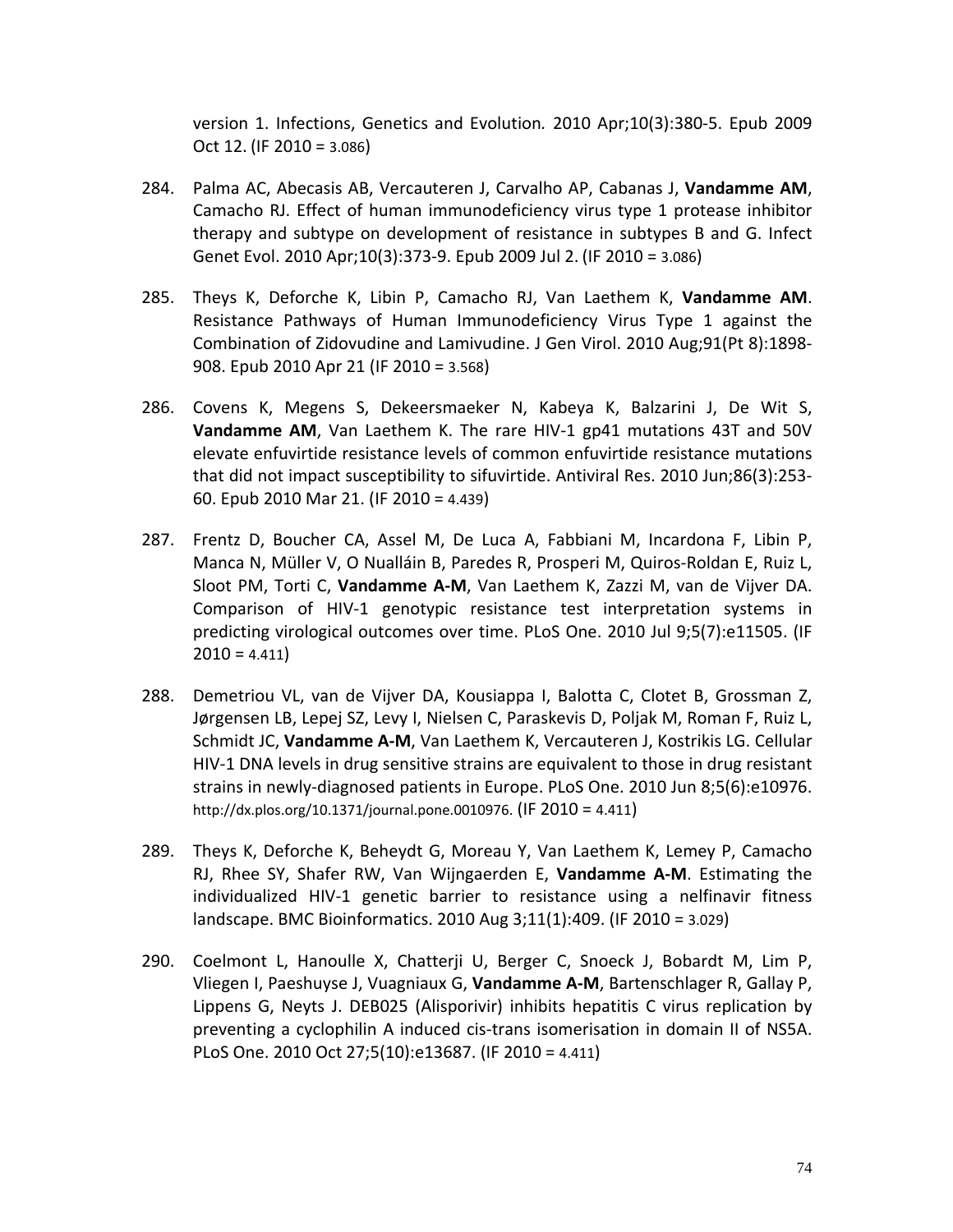- 291. Prosperi MC, Rosen-Zvi M, Altmann A, Zazzi M, Di Giambenedetto S, Kaiser R, Schülter E, Struck D, Sloot P, van de Vijver DA, **Vandamme A-M**, Sönnerborg A; EuResist study group; Virolab study group. Antiretroviral therapy optimisation without genotype resistance testing: a perspective on treatment history based models. PLoS One. 2010 Oct 29;5(10):e13753. (IF 2010 = 4.411)
- 292. **Vandamme A.-M.,** Camacho R. Useful websites for the management of HIV infected patients. In "Guide to management of HIV drug resistance, antiretrovirals pharmacokinetics and viral hepatitis in HIV infected subjects" 8th Edition (B. Clotet, L. Menénendez-Arias, J. Shapiro, D. Kuritzkes, D. Burger, A. Telenti, F. Brun-Vézinet, A.M. Geretti, C.A. Boucher, D.D. Richman, eds), Ediciones Gráficas Rey, S.L., Barcelona, Spain, 2010.
- 293. van de Vijver DA, Wensing AM, Åsjö B, Bruckova M, Bruun Jorgensen L, Camacho R, Horban A, Linka M, Lazanas M, Loveday C, Macrae E, Nielsen C, Paraskevis D, Poljak M, Puchhammer-Stöckl E, Ruiz L, Schmit JC, Stanczak G, Stanojevic M, **Vandamme AM**, Vercauteren J, Zazzi M, Bacheler L, Lecocq P, Villacian J, Boucher CA. HIV-1 drug-resistance patterns among patients on failing treatment in a large number of European countries. Acta Dermatovenerol Alp Panonica Adriat. 2010 Dec;19(4):3-9. (IF 2010 = 0.272)
- 294. Zazzi M, Kaiser R, Sönnerborg A, Struck D, Altmann A, Prosperi M, Rosen-Zvi M, Petroczi A, Peres Y, Schülter E, Boucher CA, Brun-Vezinet F, Harrigan PR, Morris L, Obermeier M, Perno CF, Phanuphak P, Pillay D, Shafer RW, **Vandamme A-M**, Van Laethem K, Wensing AM, Lengauer T, Incardona F. Prediction of response to antiretroviral therapy by human experts and by the EuResist data-driven expert system (the EVE study). HIV Med. 2011 Apr;12(4):211-218. doi: 10.1111/j.1468- 1293.2010.00871.x. Epub 2010 Aug 19. (IF 2011 = 3.006)
- 295. Abecasis AB, Geretti AM, Albert J, Power L, Weait M, **Vandamme A-M**. Science in court: the myth of HIV fingerprinting. Lancet Infect Dis. 2011 Feb;11(2):78-9. (IF  $2011 = 17.391$
- 296. Vandekerckhove L, Wensing A, Kaiser R, Brun-Vézinet F, Clotet B, De Luca A, Dressler S, Garcia F, Geretti A, Klimkait T, Korn K, Masquelier B, Perno C, Schapiro J, Soriano V, Sönnerborg A, **Vandamme AM**, Verhofstede C, Walter H, Zazzi M, Boucher C; on behalf of the European Consensus Group on clinical management of tropism testing. European guidelines on the clinical management of HIV-1 tropism testing. Lancet Infect Dis. 2011 May;11(5):394-407. (IF 2011 = 17.391)
- 297. **Vandamme A.-M.,** Camacho R. Useful websites for the management of HIV infected patients. In "Guide to management of HIV drug resistance, antiretrovirals pharmacokinetics and viral hepatitis in HIV infected subjects" 8th Edition (B. Clotet, L. Menénendez-Arias, J. Shapiro, D. Kuritzkes, D. Burger, A.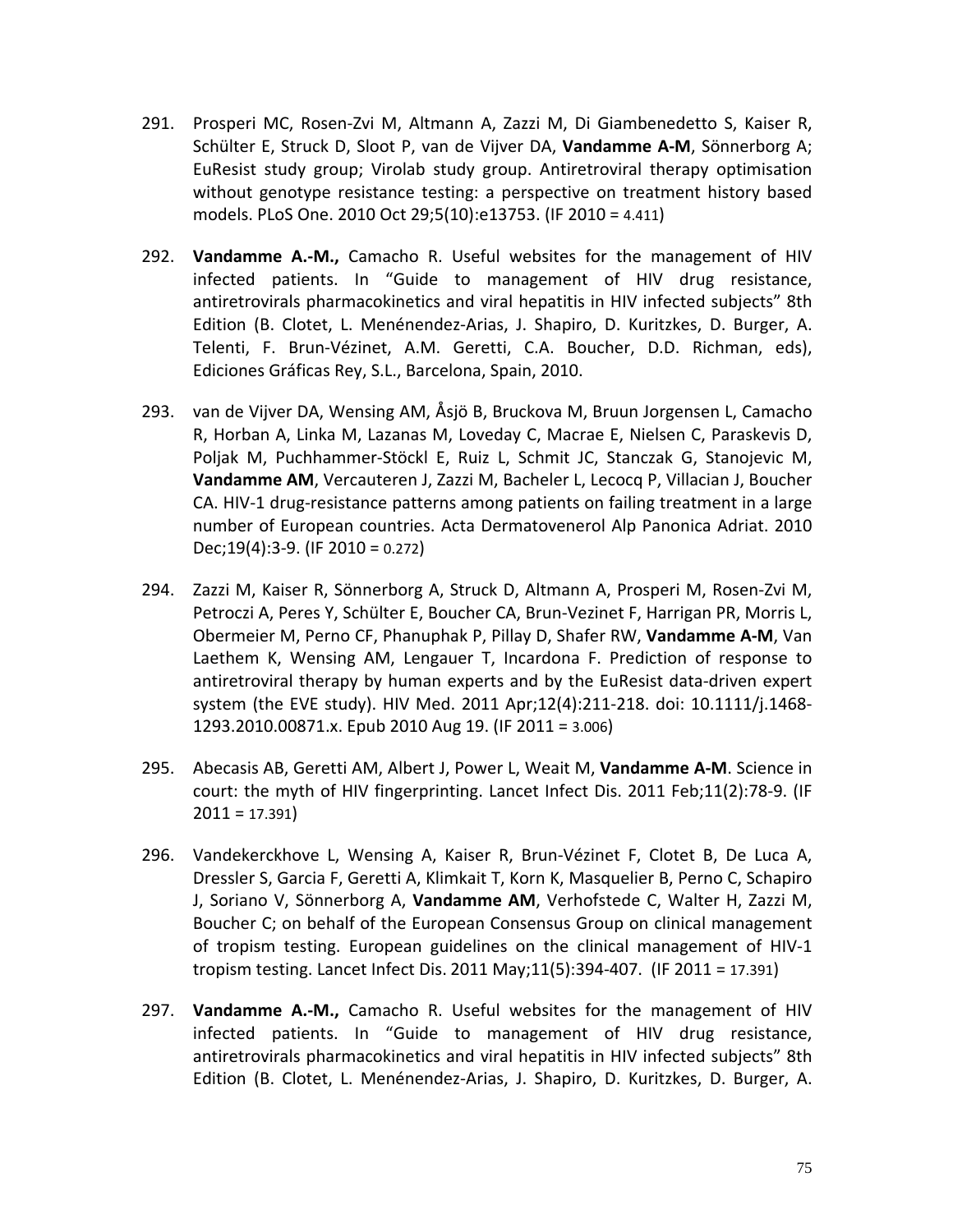Telenti, F. Brun-Vézinet, A.M. Geretti, C.A. Boucher, D.D. Richman, eds), Ediciones Gráficas Rey, S.L., Barcelona, Spain, 2011.

- 298. **Vandamme AM**, Camacho RJ, Ceccherini Silberstein F, De Luca A, Palmisano L, Paraskevis D, Paredes R, Poljak M, Schmit J-C, Soriano V, Walter H, Sönnerborg A and the European HIV Drug Resistance Guidelines Panel. European recommendations for the clinical use of HIV drug resistance testing: 2011 update AIDS Reviews 2011;13:77-108. (IF 2011 = 3.512)
- 299. Leitner T on behalf of 8 co-authors (Leitner T , Metzker ML, Zwickl D, Brown JM, Geretti AM, **Vandamme A-M,** Albert J, Hillis DM). Guidelines for HIV in court cases. Nature. 2011 May 19;473(7347):284. (IF 2011 = 36.280)
- 300. Magiorkinis E, Paraskevis D, Detsika MG, Lu L, Magiorkinis G, Lazanas M, Imbrechts S, Van Laethem K, **Vandamme AM**, Pilot-Matias T, Molla A, Camacho RJ, Hatzakis A. Appearance of a single amino acid insertion at position 33 (L33L-L) in HIV-1 protease under a LPV-containing regimen, associated with reduced protease inhibitor susceptibility. AIDS Res Hum Retroviruses. 2011 Nov;27(11):1223-9. (IF 2011 = 2.246)
- 301. Faria NR, Suchard MA, Abecasis A, Sousa JD, Ndembi N, Bonfim I, Camacho RJ, **Vandamme AM**, Lemey P. Phylodynamics of the HIV-1 CRF02\_AG clade in Cameroon. Infect Genet Evol. 2012 Mar;12(2):453-60. (IF 2011 = 3.128)
- 302. Faria NR, Hodges-Mameletzis I, Silva JC, Rodés B, Erasmus S, Paolucci S, Ruelle J, Pieniazek D, Taveira N, Treviño A, Gonçalves MF, Jallow S, Xu L, Camacho RJ, Soriano V, Goubau P, Sousa JD, **Vandamme AM**, Suchard MA, Lemey P. Phylogeographical footprint of colonial history in the global dispersal of human immunodeficiency virus type 2 group A. J Gen Virol. 2012 Apr;93(Pt 4):889-99. (IF  $2011 = 3.363$
- 303. Palma AC, Covens K, Snoeck J, **Vandamme AM**, Camacho RJ, Van Laethem K. HIV-1 protease mutation 82M contributes to phenotypic resistance to protease inhibitors in subtype G. J Antimicrob Chemother. 2012 May;67(5):1075-9. (IF  $2011 = 5.068$
- 304. Moens B, Decanine D, Menezes SM, Khouri R, Silva-Santos G, Lopez G, Alvarez C, Talledo M, Gotuzzo E, de Almeida Kruschewsky R, Galvão-Castro B, **Vandamme AM**, Van Weyenbergh J. Ascorbic acid has superior ex vivo antiproliferative, cell death-inducing and immunomodulatory effects over IFN-α in HTLV-1-associated myelopathy. PLoS Negl Trop Dis. 2012 Jul;6(7):e1729. (IF 2011 = 4.716)
- 305. Moens B, Pannecouque C, López G, Talledo M, Gotuzzo E, Khouri R, Bittencourt A, Farré L, Galvão Castro B, **Vandamme AM**, Van Weyenbergh J. Simultaneous RNA quantification of human and retroviral genomes reveals intact interferon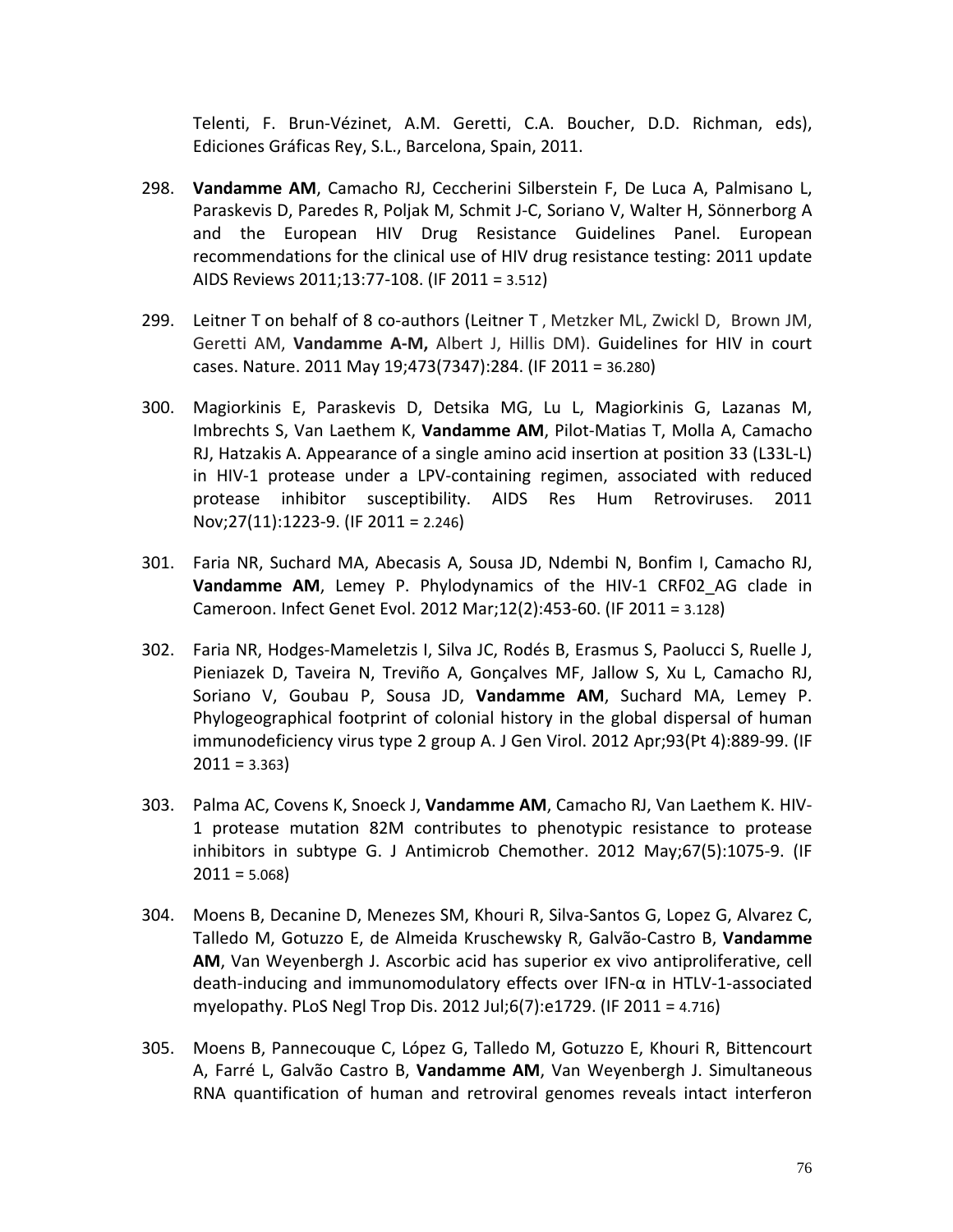signaling in HTLV-1-infected CD4+ T cell lines. Virol J. 2012 Aug 23;9(1):171. (IF  $2011 = 2.343$ 

- 306. Kourí V, Alemán Y, Pérez L, Pérez J, Fonseca C, Correa C, Aragonés C, Campos J, Alvarez D, Schrooten Y, Dekeersmaeker N, Imbrechts S, Beheydt G, Vinken L, Pérez D, Alvarez A, Soto Y, **Vandamme AM**, Van Laethem K. High frequency of antiviral drug resistance and non-B subtypes in HIV-1 patients failing antiviral therapy in Cuba. J Clin Virol. 2012 Dec;55(4):348-55. (IF 2011 = 3.97)
- 307. Araujo TH, Souza-Brito LI, Libin P, Deforche K, Edwards D, de Albuquerque-Junior AE, **Vandamme AM**, Galvao-Castro B, Alcantara LC. A public HTLV-1 molecular epidemiology database for sequence management and data mining. PLoS One. 2012;7(9):e42123. (IF 2011 = 4.09)
- 308. Theys K, Deforche K, Vercauteren J, Libin P, van de Vijver DA, Albert J, Asjo B, Balotta C, Bruckova M, Camacho RJ, Clotet B, Coughlan S, Grossman Z, Hamouda O, Horban A, Korn K, Kostrikis LG, Kucherer C, Nielsen C, Paraskevis D, Poljak M, Puchhammer-Stockl E, Riva C, Ruiz L, Liitsola K, Schmit JC, Schuurman R, Sonnerborg A, Stanekova D, Stanojevic M, Struck D, van Laethem K, Wensing AM, Boucher CA, **Vandamme AM**. Treatment-associated polymorphisms in protease are significantly associated with higher viral load and lower CD4 count in newly diagnosed drug-naive HIV-1 infected patients. Retrovirology. 2012 Oct 3;9(1):81.  $(IF 2012 = 5.657)$
- 309. Pérez L, Alemán Y, Correa C, Aragonés C, González I, Pérez J, Alvarez A, Pérez L, Kourí V, **Vandamme AM**, Van Laethem K. Antiviral drug resistance in Cuban children infected with HIV-1. J Int AIDS Soc. 2012 Nov 11;15(6):18186. (IF 2012 = 3.936)
- 310. Pérez L, Alemán Y, Correa C, Fonseca C, Aragones C, Alvarez A, Kourí V, **Vandamme AM**, Van Laethem K. Antiretroviral drug resistance in HIV-1 therapynaïve patients in Cuba, 2006-2011. J Int AIDS Soc. 2012 Nov 11;15(6):18185. (IF  $2012 = 3.936$
- 311. Sousa JD, Alvarez C, **Vandamme AM**, Müller V. Enhanced heterosexual transmission hypothesis for the origin of pandemic HIV-1. Viruses. 2012 Oct 3;4(10):1950-83. (IF 2011 = 1.5)
- 312. Pineda-Peña AC, Bello DC, Sussmann O, **Vandamme AM**, Vercauteren J, van Laethem K, Gómez-López A. HIV-1 Transmitted Drug Resistance in Latin America and the Caribbean: What Do We Know? AIDS Rev. 2012 Oct;14(4):256-67. (IF 2012  $= 4.075$
- 313. Cavaco-Silva J, Aleixo MJ, Van Laethem K, Faria D, Valadas E, Gonçalves MD, Gomes P, **Vandamme AM**, Cunha C, Camacho RJ; on behalf of the Portuguese HIV-2 Resistance Study Group. Mutations selected in HIV-2-infected patients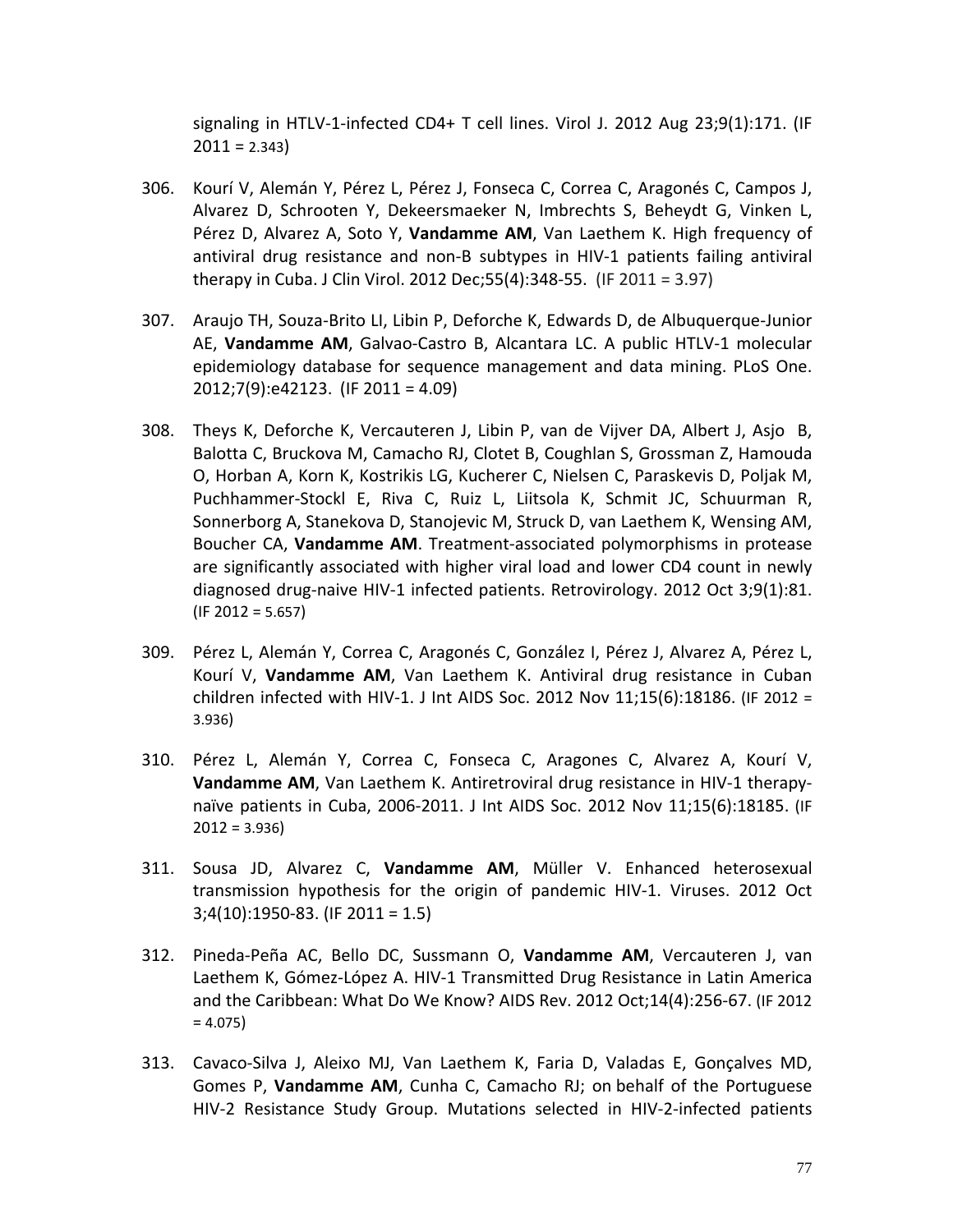failing a regimen including atazanavir. J Antimicrob Chemother. 2013 Jan;68(1):190-2. (IF 2012 = 5.338)

- 314. Vercauteren J, Theys K, Carvalho AP, Valadas E, Duque LM, Teófilo E, Faria T, Faria D, Vera J, Aguas MJ, Peres S, Mansinho K, **Vandamme AM**, Camacho RJ; on behalf of the Portuguese HIV-1 Resistance Study Group. The demise of multidrugresistant HIV-1: the national time trend in Portugal. J Antimicrob Chemother. 2013 Apr;68(4):911-4. (IF 2013 = 5.439)
- 315. Theys K, Snoeck J, Vercauteren J, Abecasis AB, **Vandamme AM**, Camacho RJ; on behalf of the Portuguese HIV-1 Resistance Study Group. Decreasing population selection rates of resistance mutation K65R over time in HIV-1 patients receiving combination therapy including tenofovir. J Antimicrob Chemother. 2013 Feb;68(2):419-23. (IF 2012 = 5.338)
- 316. Theys K, Vercauteren J, Snoeck J, Zazzi M, Camacho R, Torti C, Schülter E, Clotet B, Sönnerborg A, De Luca A, Grossman Z, Struck D, **Vandamme AM**, Abecasis AB. HIV-1 subtype is an independent predictor of reverse transcriptase mutation K65R in HIV-1 patients treated with combination antiretroviral therapy including tenofovir. Antimicrob Agents Chemother. 2013 Feb;57(2):1053-6. (IF 2013 = 4.451)
- 317. De Luca A, Dunn D, Zazzi M, Camacho R, Torti C, Fanti I, Kaiser R, Sönnerborg A, Codoñer Francisco M, Van Laethem K, **Vandamme AM**, Bansi L, Ghisetti V, van de Vijver David AM, Asboe D, Prosperi Mattia CF, Di Giambenedetto S; for the Sehere collaboration in Chain. Declining prevalence of HIV-1 drug resistance in antiretroviral treatment-exposed individuals in Western Europe. J Infect Dis. 2013 Apr;207(8):1216-20. (IF 2012 = 5.848)
- 318. Abecasis AB, Wensing AM, Paraskevis D, Vercauteren J, Theys K, Van de Vijver DA, Albert J, Asjö B, Balotta C, Beshkov D, Camacho RJ, Clotet B, De Gascun C, Griskevicius A, Grossman Z, Hamouda O, Horban A, Kolupajeva T, Korn K, Kostrikis LG, Kücherer C, Liitsola K, Linka M, Nielsen C, Otelea D, Paredes R, Poljak M, Puchhammer-Stöckl E, Schmit JC, Sönnerborg A, Stanekova D, Stanojevic M, Struck D, Boucher CA, **Vandamme AM.** HIV-1 subtype distribution and its demographic determinants in newly diagnosed patients in Europe suggest highly compartmentalized epidemics. Retrovirology. 2013 Jan 14;10(1):7. (IF 2013 = 4.767)
- 319. Mosha F, Muchunguzi V, Matee M, Sangeda RZ, Vercauteren J, Nsubuga P, Lyamuya E, **Vandamme AM.** Gender differences in HIV disease progression and treatment outcomes among HIV patients one year after starting antiretroviral treatment (ART) in Dar es Salaam, Tanzania. BMC Public Health. 2013 Jan 15;13(1):38. (IF 2012 = 2.076)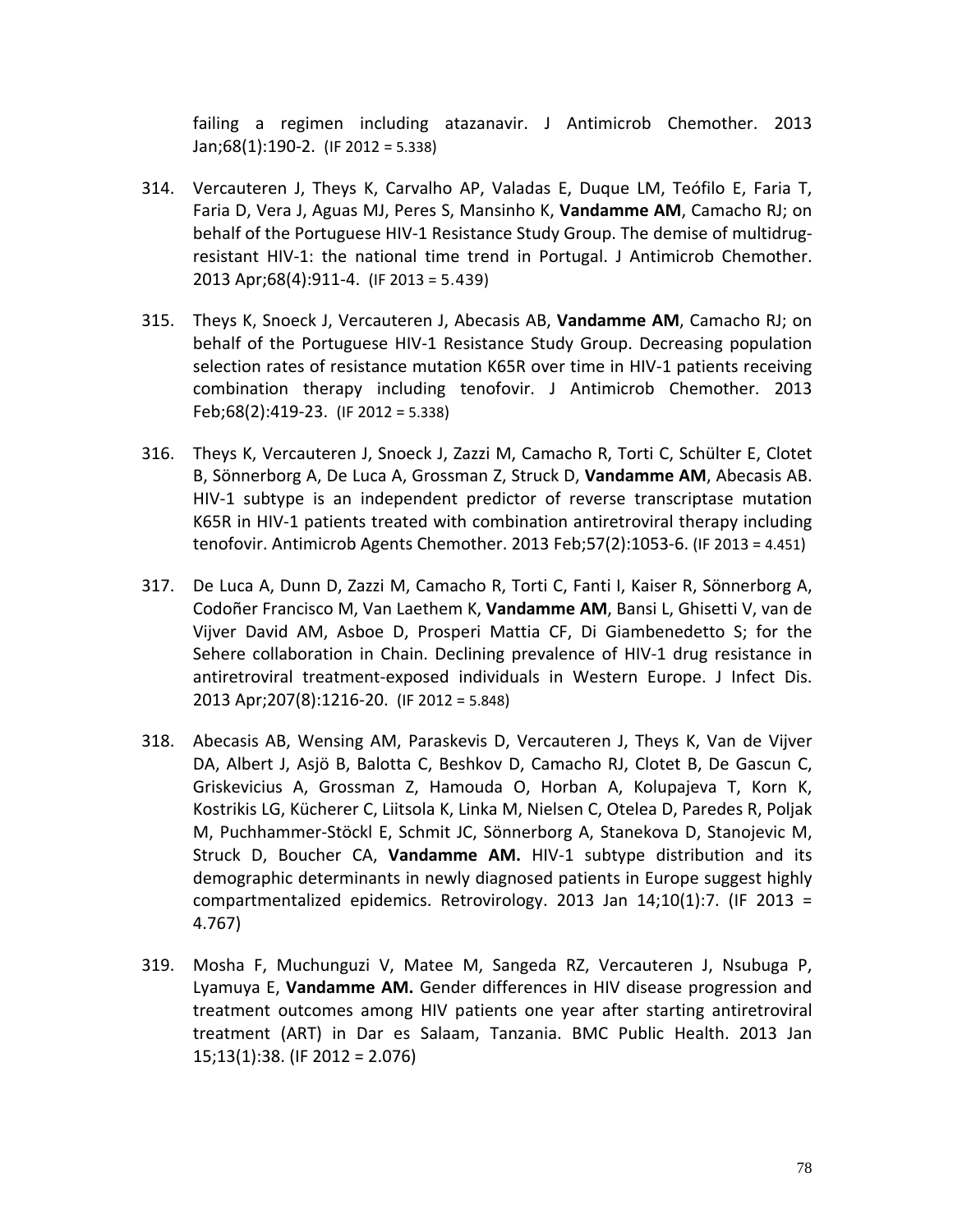- 320. Pérez L, Kourí V, Alemán Y, Abrahantes Y, Correa C, Aragonés C, Martínez O, Pérez J, Fonseca C, Campos J, Alvarez D, Schrooten Y, Dekeersmaeker N, Imbrechts S, Beheydt G, Vinken L, Soto Y, Alvarez A, **Vandamme AM**, Van Laethem K. Antiretroviral drug resistance in HIV-1 therapy-naive patients in Cuba. Infect Genet Evol. 2013 Jun;16:144-50. (IF 2012 = 2.768)
- 321. Theys K, Abecasis AB, **Vandamme AM**. HIV-1 drug resistance: where do polymorphisms fit in? Future Microbiol. 2013 Mar;8:303-6. (IF 2013 = 3.819)
- 322. Sangeda RZ, Theys K, Beheydt G, Rhee SY, Deforche K, Vercauteren J, Libin P, Imbrechts S, Grossman Z, Camacho R, Laethem KV, Pironti A, Zazzi M, Sönnerborg A, Incardona F, Luca AD, Torti C, Ruiz L, Vijver DA, Shafer RW, Bruzzone B, Wijngaerden EV, **Vandamme AM**; Virolab EuResist projects. HIV-1 fitness landscape models for indinavir treatment pressure using observed evolution in longitudinal sequence data are predictive for treatment failure. Infect Genet Evol. 2013 Oct;19:349-60. [doi: 10.1016/j.meegid.2013.03.014]. Epub 2013 Mar 21. (IF  $2012 = 2.768$
- 323. Frentz D, Wensing AM, Albert J, Paraskevis D, Abecasis AB, Hamouda O, Jørgensen LB, Kücherer C, Struck D, Schmit JC, Asjö B, Balotta C, Beshkov D, Camacho RJ, Clotet B, Coughlan S, De Wit S, Griskevicius A, Grossman Z, Horban A, Kolupajeva T, Korn K, Kostrikis LG, Liitsola K, Linka M, Nielsen C, Otelea D, Paredes R, Poljak M, Puchhammer-Stöckl E, Sönnerborg A, Stanekova D, Stanojevic M, **Vandamme AM**, Boucher CA, Van de Vijver DA; SPREAD Programme. Limited cross-border infections in patients newly diagnosed with HIV in Europe. Retrovirology. 2013 Apr 3;10:36. [doi: 10.1186/1742-4690-10-36]  $(IF 2012 = 5.657)$
- 324. Vercauteren J, Beheydt G, Prosperi M, Libin P, Imbrechts S, Camacho R, Clotet B, De Luca A, Grossman Z, Kaiser R, Sönnerborg A, Torti C, Van Wijngaerden E, Schmit JC, Zazzi M, Geretti AM, **Vandamme AM**, Van Laethem K. Clinical Evaluation of Rega 8: An Updated Genotypic Interpretation System That Significantly Predicts HIV-Therapy Response. PLoS One. 2013 Apr 17;8(4):e61436. [doi: 10.1371/journal.pone.0061436] (IF 2012 = 3.730)
- 325. Libin P, Beheydt G, Deforche K, Imbrechts S, Ferreira F, Van Laethem K, Theys K, Carvalho AP, Cavaco-Silva J, Lapadula G, Torti C, Assel M, Wesner S, Snoeck J, Ruelle J, De Bel A, Lacor P, De Munter P, Van Wijngaerden E, Zazzi M, Kaiser R, Ayouba A, Peeters M, de Oliveira T, Alcantara LC, Grossman Z, Sloot P, Otelea D, Paraschiv S, Boucher C, Camacho RJ, **Vandamme AM**. RegaDB: community-driven data management and analysis for infectious diseases. Bioinformatics. 2013 Jun 1;29(11):1477-80. [doi: 10.1093/bioinformatics/btt162]. Epub 2013 May 2. (IF  $2013 = 4.621$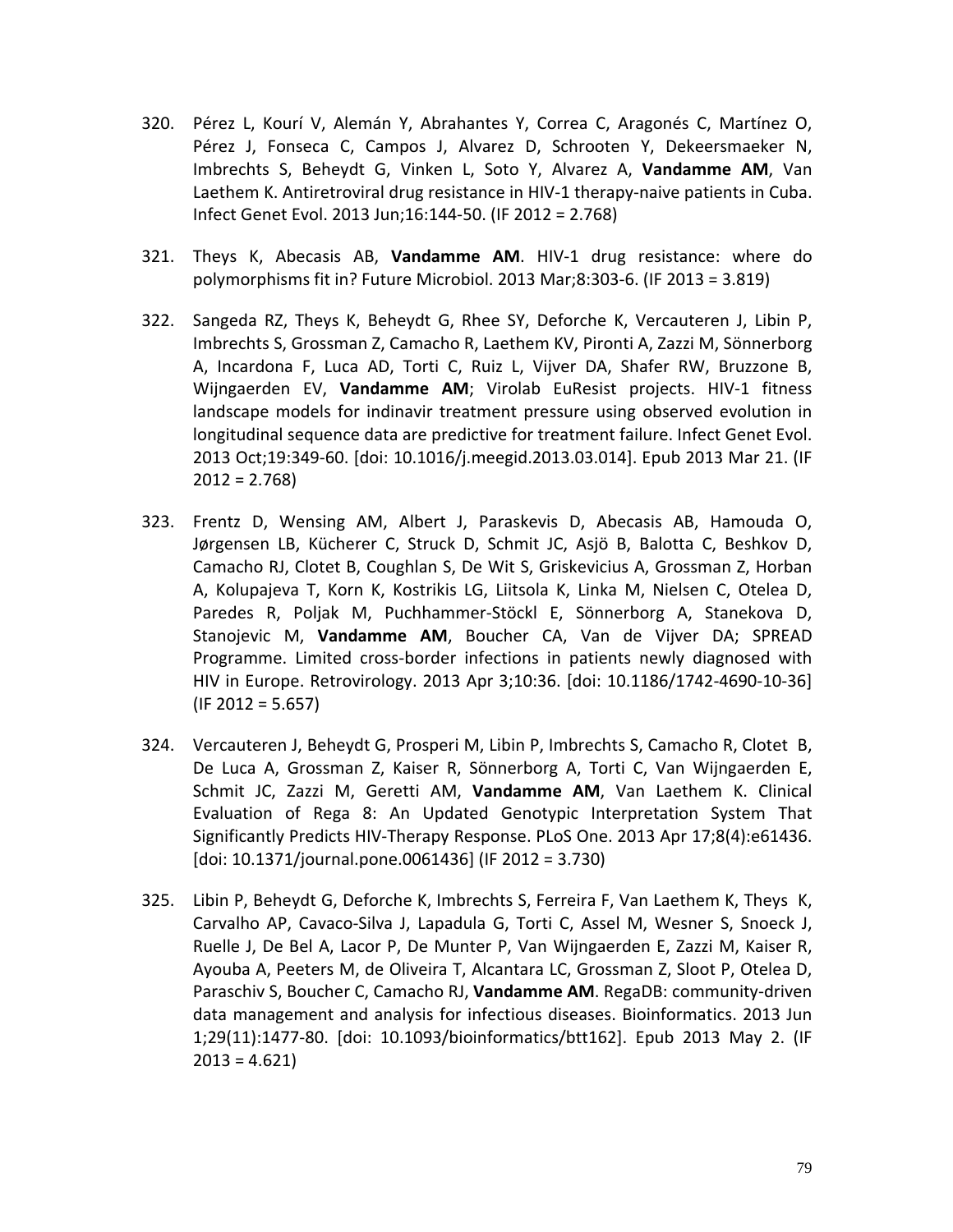- 326. Pineda-Peña AC, Faria NR, Imbrechts S, Libin P, Abecasis AB, Deforche K, Gomez-Lopez A, Camacho RJ, de Oliveira T, **Vandamme AM**. Automated subtyping of HIV-1 genetic sequences for clinical and surveillance purposes: Performance evaluation of the new REGA version 3 and seven other tools. Infect Genet Evol. 2013 Oct;19:337-48. [doi: 10.1016/j.meegid.2013.04.032]. Epub 2013 May 7. (IF  $2012 = 2.768$
- 327. Alteri C, Artese A, Beheydt G, Santoro MM, Costa G, Parrotta L, Bertoli A, Gori C, Orchi N, Girardi E, Antinori A, Alcaro S, d'Arminio Monforte A, Theys K, **Vandamme AM**, Ceccherini-Silberstein F, Svicher V, Perno CF. Structural modifications induced by specific HIV-1 protease-compensatory mutations have an impact on the virological response to a first-line lopinavir/ritonavir-containing regimen. J Antimicrob Chemother. 2013 Oct;68(10):2205-9. doi: 10.1093/jac/dkt173]. Epub 2013 May 17. (IF 2012 = 5.338)
- 328. Vinken L, Megens S, Schrooten Y, **Vandamme AM**, Van Laethem K. Evaluation of the automatic editing tool RECall for HIV-1 pol and V3 loop sequences. J Virol Methods. 2013 Oct;193(1):135-9. [doi: 10.1016/j.jviromet.2013.05.017]. Epub 2013 Jun 5. (IF 2012 = 1.900)
- 329. Lemey P, Stanojevic M, **Vandamme AM**. International BioInformatics Workshop on Virus Evolution and Molecular Epidemiology. Infect Genet Evol. 2013 Oct;19:335-336. [doi: 10.1016/j.meegid.2013.08.023] (IF 2012 = 2.768)
- 330. **Vandamme AM**, Pybus OG. Viral phylogeny in court: the unusual case of the Valencian anesthetist. BMC Biol. 2013 Jul 19;11:83. [doi: 10.1186/1741-7007-11- 83] (IF 2013 = 7.431)
- 331. Li G, Verheyen J, Rhee SY, Voet A, **Vandamme AM**, Theys K. Functional conservation of HIV-1 gag: implications for rational drug design. Retrovirology. 2013 Oct 31;10(1):126. [doi: 10.1186/1742-4690-10-126] (IF 2013 = 4.767)
- 332. Bartha I, Assel M, Sloot PM, Zazzi M, Torti C, Schülter E, De Luca A, Sönnerborg A, Abecasis AB, Van Laethem K, Rosi A, Svärd J, Paredes R, van de Vijver DA, **Vandamme AM**, Müller V. Superinfection with drug-resistant HIV is rare and does not contribute substantially to therapy failure in a large European cohort. BMC Infect Dis. 2013 Nov 12;13(1):537. [doi: 10.1186/1471-2334-13-537] (IF 2012  $= 3.025$
- 333. Menezes SM, Decanine D, Brassat D, Khouri R, Schnitman SV, Kruschewsky R, López G, Alvarez C, Talledo M, Gotuzzo E, **Vandamme AM**, Galvão-Castro B, Liblau R, Weyenbergh JV. CD80+ and CD86+ B cells as biomarkers and possible therapeutic targets in HTLV-1 associated myelopathy/tropical spastic paraparesis and multiple sclerosis. J Neuroinflammation. 2014 Jan 29;11(1):18.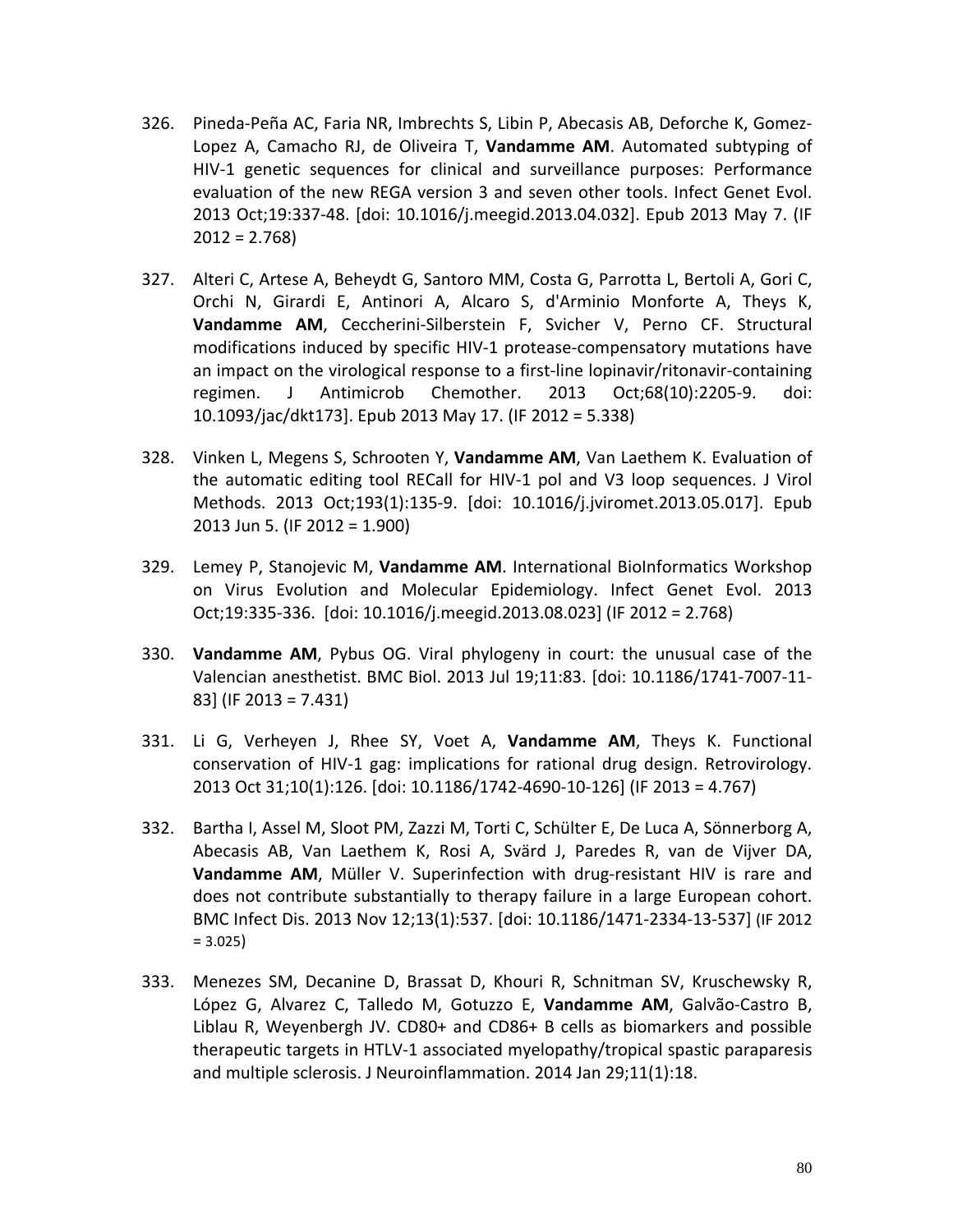- 334. Megens S, Vaira D, De Baets G, Dekeersmaeker N, Schrooten Y, Li G, Schymkowitz J, Rousseau F, **Vandamme AM**, Moutschen M, Van Laethem K. Horizontal gene transfer from human host to HIV-1 reverse transcriptase confers drug resistance and partly compensates for replication deficits. Virology. 2014 May;456-457:310- 8. doi:10.1016/j.virol.2014.03.023. Epub 2014 Apr 25.
- 335. Frentz D, van de Vijver D, Abecasis A, Albert J, Hamouda O, Jørgensen L, Kücherer C, Struck D, Schmit JC, Vercauteren J, Asjö B, Balotta C, Bergin C, Beshkov D, Camacho R, Clotet B, Griskevicius A, Grossman Z, Horban A, Kolupajeva T, Korn K, Kostrikis L, Linka KL, Nielsen C, Otelea D, Paraskevis D, Paredes R, Poljak M, Puchhammer-Stöckl E, Sönnerborg A, Stanekova D, Stanojevic M, **Vandamme AM**, Boucher C, Programme AW. Patterns of Transmitted HIV Drug Resistance in Europe Vary by Risk Group. PLoS One. 2014 Apr 10;9(4):e94495. doi:10.1371/journal.pone.0094495.
- 336. Vrancken B, Rambaut A, Suchard MA, Drummond A, Baele G, Derdelinckx I, Van Wijngaerden E, **Vandamme AM**, Van Laethem K, Lemey P. The genealogical population dynamics of HIV-1 in a large transmission chain: bridging within and among host evolutionary rates. PLoS Comput Biol. 2014 Apr 3;10(4):e1003505. doi:10.1371/journal.pcbi.1003505.
- 337. Li G, **Vandamme A-M**, Ramon J. Learning Ancestral Polytrees. The workshop of Learning Tractable Probabilistic Model co-located with the 31st International Conference on Machine Learning (ICML), Beijing, China, 2014. Conference Proceedings.
- 338. Pineda-Peña AC, Schrooten Y, Vinken L, Ferreira F, Li G, Trovão NS, Khouri R, Derdelinckx I, De Munter P, Kücherer C, Kostrikis LG, Nielsen C, Littsola K, Wensing A, Stanojevic M, Paredes R, Balotta C, Albert J, Boucher C, Gomez-Lopez A, Van Wijngaerden E, Van Ranst M, Vercauteren J, **Vandamme AM**, Van Laethem K. Trends and Predictors of Transmitted Drug Resistance (TDR) and Clusters with TDR in a Local Belgian HIV-1 Epidemic. PLoS One. 2014 Jul 8;9(7):e101738. doi: 10.1371/journal.pone.0101738.
- 339. Mosha F, Ledwaba J, Ndugulile F, Ng'ang'a Z, Nsubuga P, Morris L, Kasubi M, Swai A, Vercauteren J, **Vandamme AM**. Clinical and virological response to antiretroviral drugs among HIV patients on first-line treatment in Dar-es-Salaam, Tanzania. J Infect Dev Ctries. 2014 Jul 14;8(7):845-52. doi: 10.3855/jidc.3879.
- 340. Megens S, De Wit S, Bernatchez J, Dekeersmaeker N, Vinken L, Covens K, Theys K, Camacho RJ, **Vandamme AM**, Götte M, Van Laethem K. Characterization of amino acids Arg, Ser and Thr at position 70 within HIV-1 reverse transcriptase. Acta Clin Belg. 2014 Oct;69(5):348-57. doi: 10.1179/2295333714Y.0000000038. Epub 2014 Aug 7.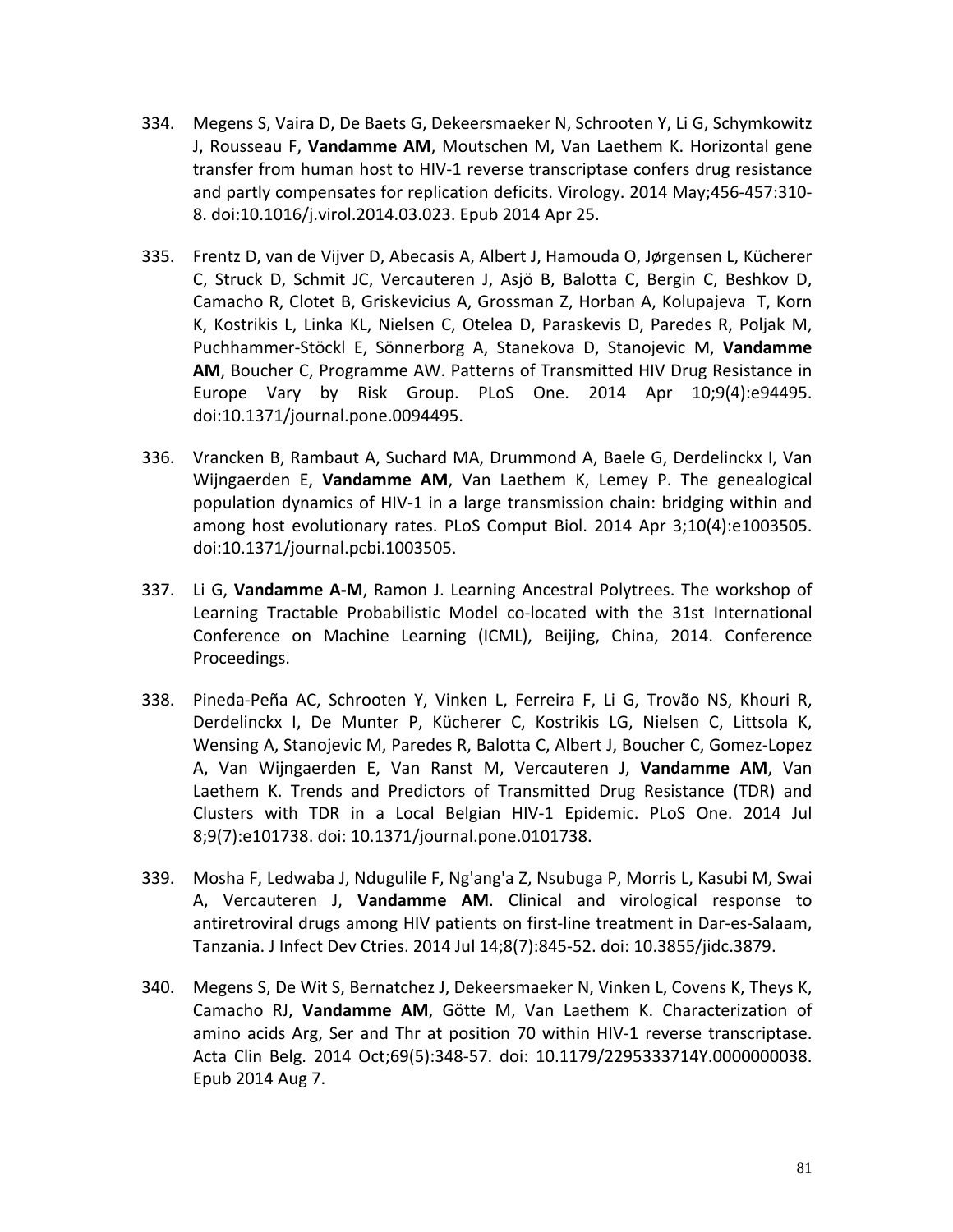- 341. Cuypers L, Snoeck J, Vrancken B, Kerremans L, Vuagniaux G, Verbeeck J, Nevens F, Camacho RJ, **Vandamme AM**, Van Dooren S. A near-full length genotypic assay for HCV1b. J Virol Methods. 2014 Dec; 209:126-35. doi: 10.1016/j.jviromet.2014.09.009. Epub 2014 Sep 22.
- 342. Li G, Verheyen J, Theys K, Piampongsant S, Van Laethem K, **Vandamme AM**. HIV-1 Gag C-terminal amino acid substitutions emerging under selective pressure of protease inhibitors in patient populations infected with different HIV-1 subtypes. Retrovirology. 2014 Sep 25;11(1):79. [Epub ahead of print]
- 343. Sangeda RZ, Mosha F, Prosperi M, Aboud S, Vercauteren J, Camacho RJ, Lyamuya EF, Van Wijngaerden E, **Vandamme AM**. Pharmacy refill adherence outperforms self-reported methods in predicting HIV therapy outcome in resource-limited settings. BMC Public Health. 2014 Oct 4;14:1035. doi: 10.1186/1471-2458-14- 1035.
- 344. Turpin J, Journo C, Ko NL, Sinet F, Carpentier A, Galioot A, Edwards D, **Vandamme AM**, Gazzolo L, Dodon MD, Gessain A, Kashanchi F, Balansard I, Lacoste R, Mahieux R. Discovery and characterization of auxiliary proteins encoded by Simian T-cell Lymphotropic Viruses type 3. J Virol. 2015 Jan 15;89(2):931-51.
- 345. Kouri V, Alemán Y, Pérez L, Pérez J, Fonseca C, Correa C, Aragonés C, Campos J, Alvarez D, Schrooten Y, Vinken L, Limia C, Soto Y, **Vandamme AM**, Van Laethem K. High frequency of antiviral drug resistance and non-b subtypes in HIV-1 patients failing antiviral therapy in Cuba. J Int AIDS Soc. 2014 Nov 2;17(4 Suppl 3):19754. doi: 10.7448/IAS.17.4.19754.
- 346. Boons E, Li G, Vanstreels E, Vercruysse T, Pannecouque C, **Vandamme AM**, Daelemans D. A stably expressed llama single-domain intrabody targeting Rev displays broad-spectrum anti-HIV activity. Antiviral Res. 2014 Dec;112:91-102. doi: 10.1016/j.antiviral.2014.10.007. Epub 2014 Oct 23.
- 347. Salemi M, **Vandamme AM**. Bioinformatics tools for the investigation of viral evolution and molecular epidemiology. Infect Genet Evol. 2014 Dec;28:349-50. doi: 10.1016/j.meegid.2014.11.017.
- 348. Angelis K, Albert J, Mamais I, Magiorkinis G, Hatzakis A, Hamouda O, Struck D, Vercauteren J, Wensing AM, Alexiev I, Åsjö B, Balotta C, Camacho RJ, Coughlan S, Griskevicius A, Grossman Z, Horban A, Kostrikis LG, Lepej S, Liitsola K, Linka M, Nielsen C, Otelea D, Paredes R, Poljak M, Puchhammer-Stöckl E, Schmit JC, Sönnerborg A, Staneková D, Stanojevic M, Boucher CA, Kaplan L, **Vandamme AM**, Paraskevis D. Global Dispersal Pattern of HIV Type 1 Subtype CRF01\_AE: A Genetic Trace of Human Mobility Related to Heterosexual Sexual Activities Centralized in Southeast Asia. J Infect Dis. 2015 Jun 1;211(11):1735-44. doi: 10.1093/infdis/jiu666. Epub 2014 Dec 15.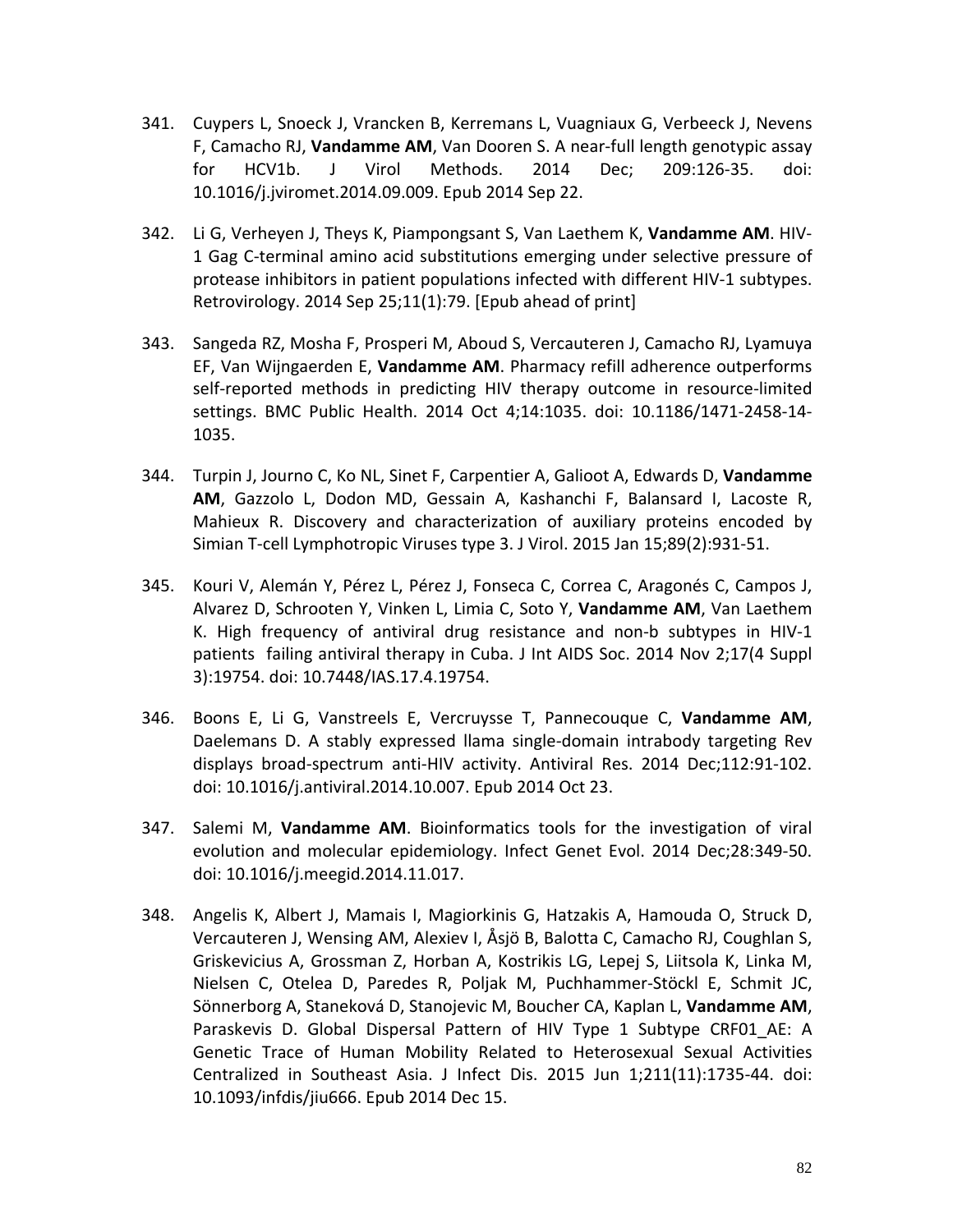- 349. Li G, Theys K, Verheyen J, Pineda-Peña AC, Khouri R, Piampongsant S, Eusébio M, Ramon J, **Vandamme AM**. A new ensemble coevolution system for detecting HIV-1 protein coevolution. Biol Direct. 2015 Jan 7;10(1):1. doi: 10.1186/s13062-014- 0031-8.
- 350. Steussy E.E., Eisen J., Imwinkelried E.J. and **Vandamme A.-M.** Microbial Forensics: The Biggest Thing Since DNA? (February 3, 2015). Criminal Law Bulletin (Forthcoming); UC Davis Legal Studies Research Paper No. 416. Available at SSRN: [http://ssrn.com/abstract=2560109.](http://ssrn.com/abstract=2560109)
- 351. Theys K, Camacho RJ, Gomes P, **Vandamme AM**, Rhee SY; the Portuguese HIV-1 Resistance Study Group. Predicted residual activity of rilpivirine in HIV-1 infected patients failing therapy including NNRTIs efavirenz or nevirapine. Clin Microbiol Infect. 2015 Feb 19. pii: S1198-743X(15)00299-2. (IF2013= 5.197)
- 352. Alemán Y, Vinken L, Kourí V, Pérez L, Álvarez A, Abrahantes Y, Fonseca C, Pérez J, Correa C, Soto Y, Schrooten Y, **Vandamme AM**, Van Laethem K. Performance of an in-house human immunodeficiency virus type 1 genotyping system for assessment of drug resistance in cuba. PLoS One. 2015 Feb 11;10(2):e0117176.
- 353. Lunar MM, **Vandamme AM**, Tomažič J, Karner P, Vovko TD, Pečavar B, Volčanšek G, Poljak M, Abecasis AB. Bridging epidemiology with population genetics in a low incidence MSM-driven HIV-1 subtype B epidemic in Central Europe. BMC Infect Dis. 2015 Feb 15;15(1):65. doi: 10.1186/s12879-015-0802-6.
- 354. Li G, Piampongsant S, Faria NR, Voet A, Pineda-Peña AC, Khouri R, Lemey P, Vandamme AM, Theys K. An integrated map of HIV genome-wide variation from a population perspective. Retrovirology. 2015 Feb 15;12:18. doi: 10.1186/s12977-015-0148-6.
- 355. Kouri V; Khouri R; Alemán Y; Abrahantes Y; Vercauteren J; Pineda-Peña A; Theys K; Megens S; Moutschen M; Pfeifer N; Van Weyenbergh J; Pérez AB; Pérez J; Pérez L; Van Laethem K; **Vandamme A-M**. CRF19\_cpx is an evolutionary fit HIV-1 variant strongly associated with rapid progression to AIDS in Cuba. EBIOM 2015, [March 2015](http://www.ebiomedicine.com/issue/S2352-3964(15)X0005-3) Volume 2, Issue 3, Pages 244–254 DOI: [http://dx.doi.org/10.1016/j.ebiom.2015.01.015.](http://dx.doi.org/10.1016/j.ebiom.2015.01.015)
- 356. Rhee SY, Blanco JL, Jordan MR, Taylor J, Lemey P, Varghese V, Hamers RL, Bertagnolio S, de Wit TF, Aghokeng AF, Albert J, Avi R, Avila-Rios S, Bessong PO, Brooks JI, Boucher CA, Brumme ZL, Busch MP, Bussmann H, Chaix ML, Chin BS, D'Aquin TT, De Gascun CF, Derache A, Descamps D, Deshpande AK, Djoko CF, Eshleman SH, Fleury H, Frange P, Fujisaki S, Harrigan PR, Hattori J, Holguin A, Hunt GM, Ichimura H, Kaleebu P, Katzenstein D, Kiertiburanakul S, Kim JH, Kim SS, Li Y, Lutsar I, Morris L, Ndembi N, Ng KP, Paranjape RS, Peeters M, Poljak M, Price MA, Ragonnet-Cronin ML, Reyes-Terán G, Rolland M, Sirivichayakul S, Smith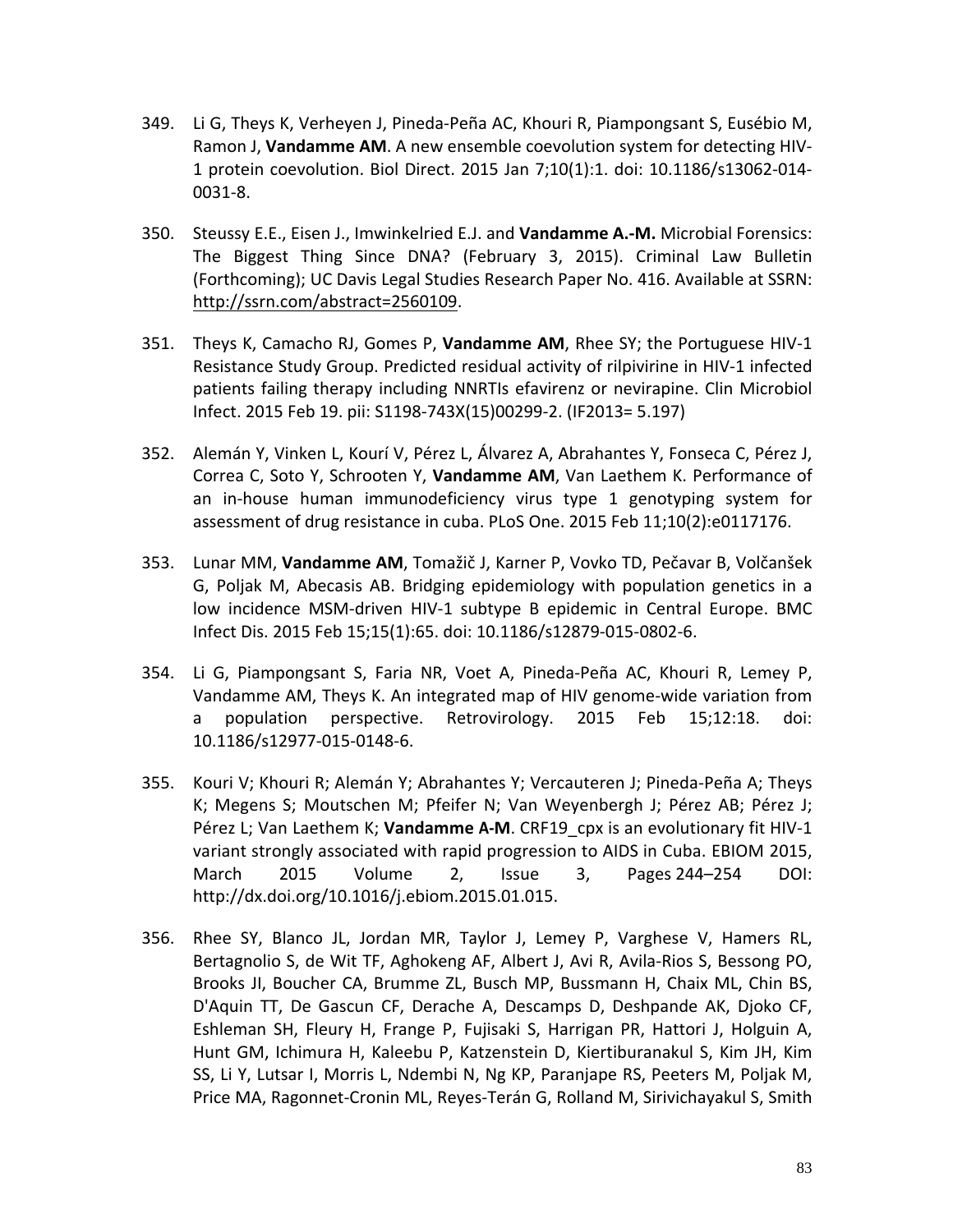DM, Soares MA, Soriano VV, Ssemwanga D, Stanojevic M, Stefani MA, Sugiura W, Sungkanuparph S, Tanuri A, Tee KK, Truong HH, van de Vijver DA, Vidal N, Yang C, Yang R, Yebra G, Ioannidis JP, **Vandamme AM**, Shafer RW. Geographic and Temporal Trends in the Molecular Epidemiology and Genetic Mechanisms of Transmitted HIV-1 Drug Resistance: An Individual-Patient- and Sequence-Level Meta-Analysis. PLoS Med. 2015 Apr 7;12(4):e1001810. doi: 10.1371/journal.pmed.1001810. eCollection 2015 Apr.

- 357. Vrancken B, Baele G, **Vandamme AM**, Van Laethem K, Suchard MA, Lemey P. Disentangling the impact of within-host evolution and transmission dynamics on the tempo of HIV-1 evolution. AIDS. 2015 Jul 31;29(12):1549-56. doi: 10.1097/QAD.0000000000000731.
- 358. Cuypers L, Li G, Libin P, Piampongsant S, **Vandamme AM**, Theys K. Genetic Diversity and Selective Pressure in Hepatitis C Virus Genotypes 1-6: Significance for Direct-Acting Antiviral Treatment and Drug Resistance. Viruses. 2015 Sep 16;7(9):5018-39. doi: 10.3390/v7092857.
- 359. Winand R, Theys K, Eusébio M, Aerts J, Camacho RJ, Gomes P, Suchard MA, **Vandamme AM**, Abecasis AB; Portuguese HIV-1 Resistance Study Group. Assessing transmissibility of HIV-1 drug resistance mutations from treated and from drug-naive individuals. AIDS. 2015 Sep 24;29(15):2045-52. doi: 10.1097/QAD.0000000000000811.
- 360. Abecasis AB, Faria NR, **Vandamme A-M**. Origin and distribution of HIV-1 subtypes. In "Encyclopedia of AIDS" (Thomas Hope, Douglas D. Richman and Mario Stevenson, eds.), ebooks Springer-Verlag Berlin Heidelberg, Germany, 2015, in press.
- 361. Van Laethem K, Theys K, **Vandamme AM**. HIV-1 genotypic drug resistance testing: digging deep, reaching wide? Curr Opin Virol. 2015 Jun 23;14:16-23. doi: 10.1016/j.coviro.2015.06.001. [Epub ahead of print] Review.

## **Abstracts for international meetings**

- 1. **Vandamme A.-M.**, Bulens F., Bernar H., Lijnen H.R., Nelles L., & Collen D. Cloning and humanization of a crosslinked human fibrin-specific monoclonal antibody. Xth International congress on fibrinolysis, Indianapolis, Indiana, USA, August 4-8, 1990. Fibrinolysis 4, Suppl. 3, 24, 1990. Poster discussion.
- 2. **Vandamme A.-M.**, Pauwels R., Debyser Z., Desmyter J., & De Clercq E. Inhibition of the formation of HIV-1 DNA by TIBO compounds. VIIth International Conference on AIDS, Florence, Italy, June 16-21, 1991. Poster.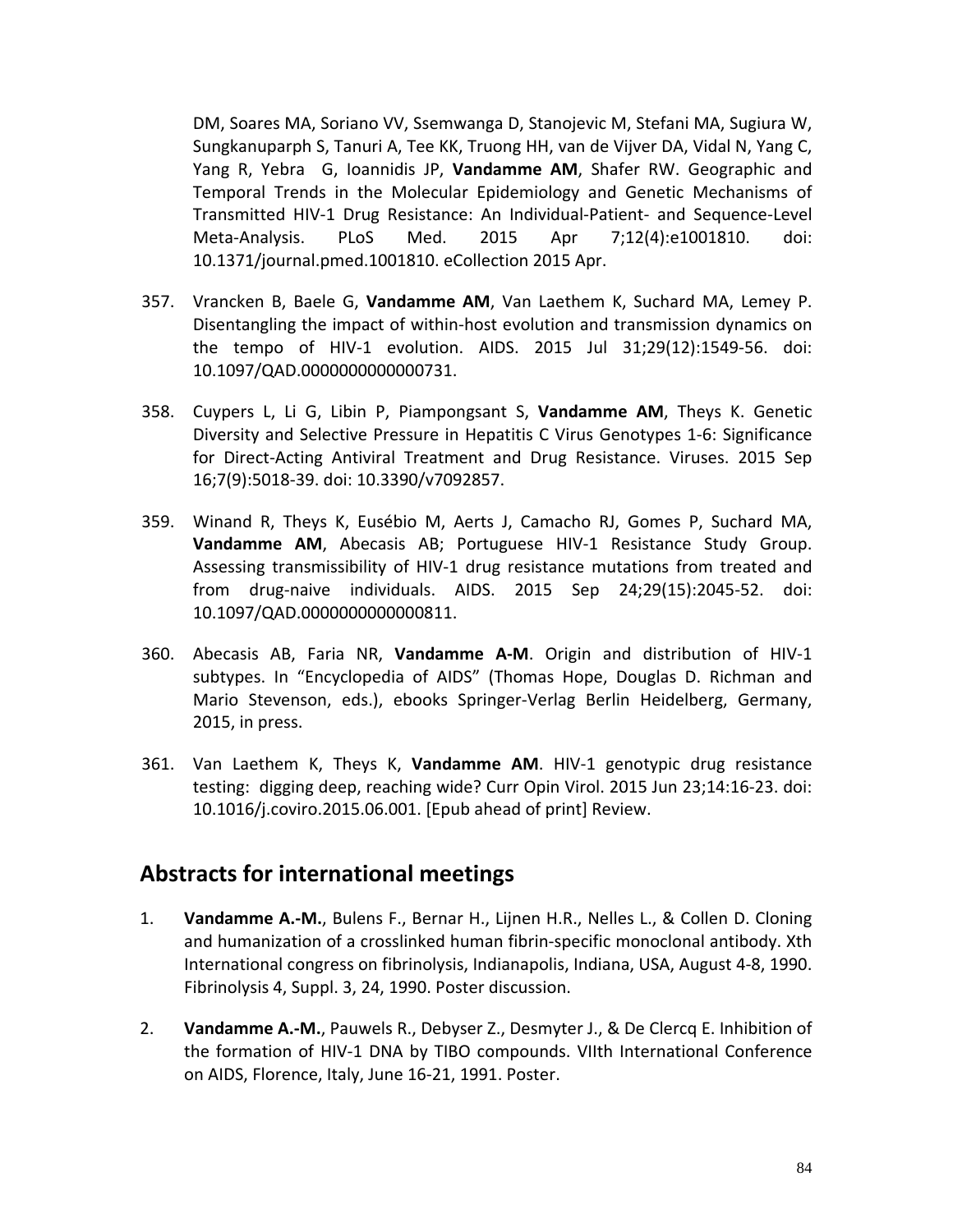- 3. **Vandamme A.-M.**, Debyser Z., De Vreese K., Andries K., Janssen P.A.J., Pauwels R., Desmyter J., & De Clercq E. Comparison of RT gene sequences from HIV-1 strains with different sensitivity to TIBO derivatives. Keystone symposium on "Prevention and Treatment of AIDS", Keystone, Colorado, USA March 27-April 3, 1992. Poster.
- 4. Debyser Z., **Vandamme A.-M.**, Pauwels R., Desmyter J., & De Clercq E. Allosteric inhibition of endogenous HIV-1 reverse transcription by TIBO derivatives. Keystone symposium on "Prevention and Treatment of AIDS", Keystone, Colorado, USA March 27-April 3, 1992.
- 5. Witvrouw M., **Vandamme A.-M.**, Schols D., Pauwels R., Desmyter J. & De Clercq E. Anti-HIV activity of the TAT inhibitor Ro5-3335 in different cell cultures. Keystone symposium on "Prevention and Treatment of AIDS", Keystone, Colorado, USA March 27-April 3, 1992.
- 6. **Vandamme A.-M.**, Goubau P., Liu H.-F., & Desmyter J. Molecular analysis of familial HTLV-I associated neuropathies using PCR Vth International Conference on Human Retrovirology : HTLV, Kumamoto, Japan, May 11-13, 1992. Poster.
- 7. Pauwels R., Andries K., Schols D., Van Daele P., Debyser Z., Janssen M.A.C., **Vandamme A.-M.**, De Vreese K., Desmyter J., De Clercq E., & Janssen P.A.J. Potent and highly selective HIV-1 specific inhibition by a new series of alpha-anilinophenylacetamide (alpha-APA) derivatives targeted at HIV-1 RT. VIIIth International Conference on AIDS, Amsterdam, the Netherlands, July 19-24, 1992.
- 8. Balzarini J., Karlsson A., **Vandamme A.-M.**, Vrang L., Öberg B., Pérez-Pérez M.-J., San-Félix A., Velazquez S., Camarasa M.-J., & De Clercq E. Human immunodeficiency virus type 1 (HIV-1) strains resistant against the novel class of HIV-1-specific TSAO nucleoside analogues are sensitive to TIBO and nevirapine and the nucleoside analogues AZT, DDI, and DDC. HIV Drug Resistance Workshop, Noordwijk, The Netherlands, July 17-18, 1992.
- 9. De Vreese K., **Vandamme A.-M.**, Schols D., Pauwels R., Debyser Z., Desmyter J., De Clercq E., & Anné J. Influence of initial conditions on the development of resistance to TIBO derivatives in cell-culture. HIV Drug Resistance Workshop, Noordwijk, The Netherlands, July 17-18, 1992.
- 10. Pauwels R., Andries K., Debyser Z., Van Daele P., Schols D., Stoffels P., **Vandamme A.-M.**, Janssen C.G.M., De Vreese K., Woestenborghs R., Anné J., Desmyter J., Heykants J., Janssen M.A.C., De Clercq E., & Janssen P.A.J. Potent and highly selective HIV-1 specific inhibition by a new series of alpha-anilinophenylacetamide (alpha-APA) derivatives targeted at HIV-1 RT. MRC AIDS Directed Programme. First Meeting of the Drug Discovery Working Group, The Royal Marsden Hospital, London, England, June 2, 1992.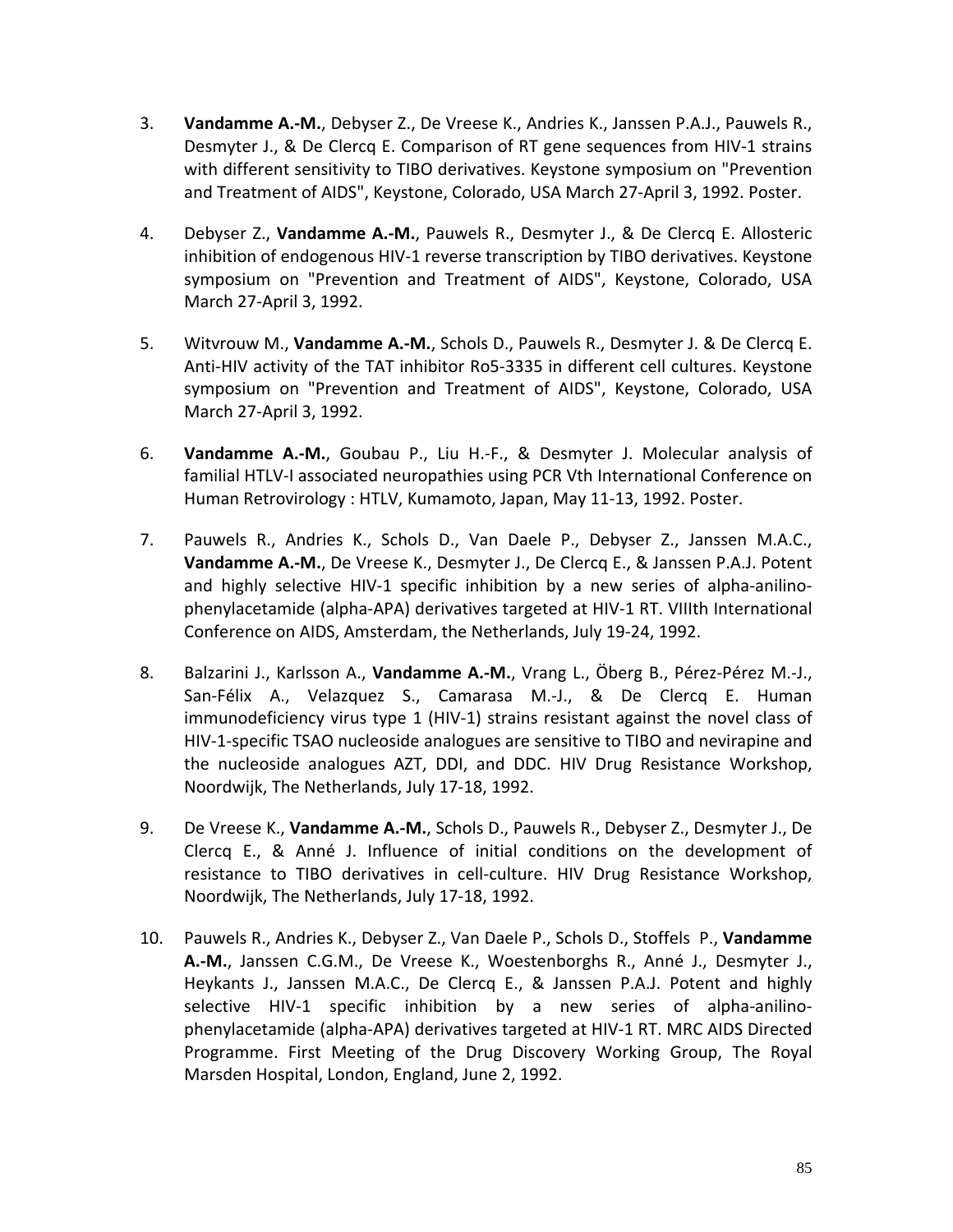- 11. Goubau P., Kazadi K., Carton H., **Vandamme A.-M.**, Liu H.-F., & Desmyter J. The epidemiology of human T-cell lymphotropic viruses in Zaire. American Journal of Tropical Medicinee and Hygiene 47, 258. 41st Annual Meeting in Seattle, Washington, USA, November 15-19, 1992.
- 12. **Vandamme A.-M.**, Debyser Z., Pauwels R., Andries K., Janssen P.A.J., Desmyter J., & De Clercq E. Rapid emergence of HIV-1 resistance to R82913 in a minority of treated patients. HIV Drug Resistance, Second International Workshop, Noordwijk, The Netherlands, June 3-5, 1993.
- 13. de Béthune M.-P., Pauwels R., Andries K., **Vandamme A.-M.**, Peeters M., Colebunders R., Stoffels P., De Clercq E., & Desmyter J. AZT resistance reversal by the non-nucleoside reverse transcriptase inhibitor alpha-APA R18893 in a symptomatic HIV-infected individual. HIV Drug Resistance, Second International Workshop, Noordwijk, The Netherlands, June 3-5, 1993.
- 14. **Vandamme A.-M.**, Debyser Z., Pauwels R., De Vreese K., Goubau P., Anné J., Youle M., Gazzard B., Stoffels P.A., Cauwenbergh G.F., Andries K., Janssen P.A.J., Desmyter J., & De Clercq E. Isolation and characterization of clinical HIV-1 strains with different sensitivities to TIBO derivatives. IXth International Conference on AIDS, Berlin, Germany, June 7-11, 1993.
- 15. de Béthune M.-P., Pauwels R., Peeters M., **Vandamme A.-M.**, Andries K., Colebunders R., Stoffels P., De Clercq E., & Desmyter J. At drug plasma concentrations approximating the 50 % inhibitory concentration, the HIV-1 reverse transcriptase inhibitor alpha-APA R18893 does not select for drugresistant virus mutants in patients. IXth International Conference on AIDS, Berlin, Germany, June 7-11, 1993.
- 16. **Vandamme A.-M.**, Van Dooren S., de Béthune M.-P., Pauwels R., Desmyter J., & De Clercq E. Following up on resistance to HIV-1 reverse transcriptase (RT) inhibitors by direct cycle sequencing of the PCR amplified RT gene. First Forum of Young European Researchers, Liège, Belgium, July 18-23, 1993.
- 17. **Vandamme A.-M.**, Liu H.-F., Goubau P., & Desmyter J. Primate T-lymphotropic virus type I LTR sequence variation and its phylogenetic analysis : compatibility with an African origin of PTLV-I. Sixth International Conference on Human Retrovirology : HTLV, Absecon, New Jersey USA, May 14-19, 1994. AIDS Research and Human Retroviruses 10, 501, 1994.
- 18. Van Brussel M., **Vandamme A.-M.**, Goubau P., & Desmyter J. Analysis of the genomic structure of a new type of primate T-lymphotropic virus : PTLV-L. Sixth International Conference on Human Retrovirology : HTLV, Absecon, New Jersey USA, May 14-19, 1994. AIDS Research and Human Retroviruses 10, 443, 1994.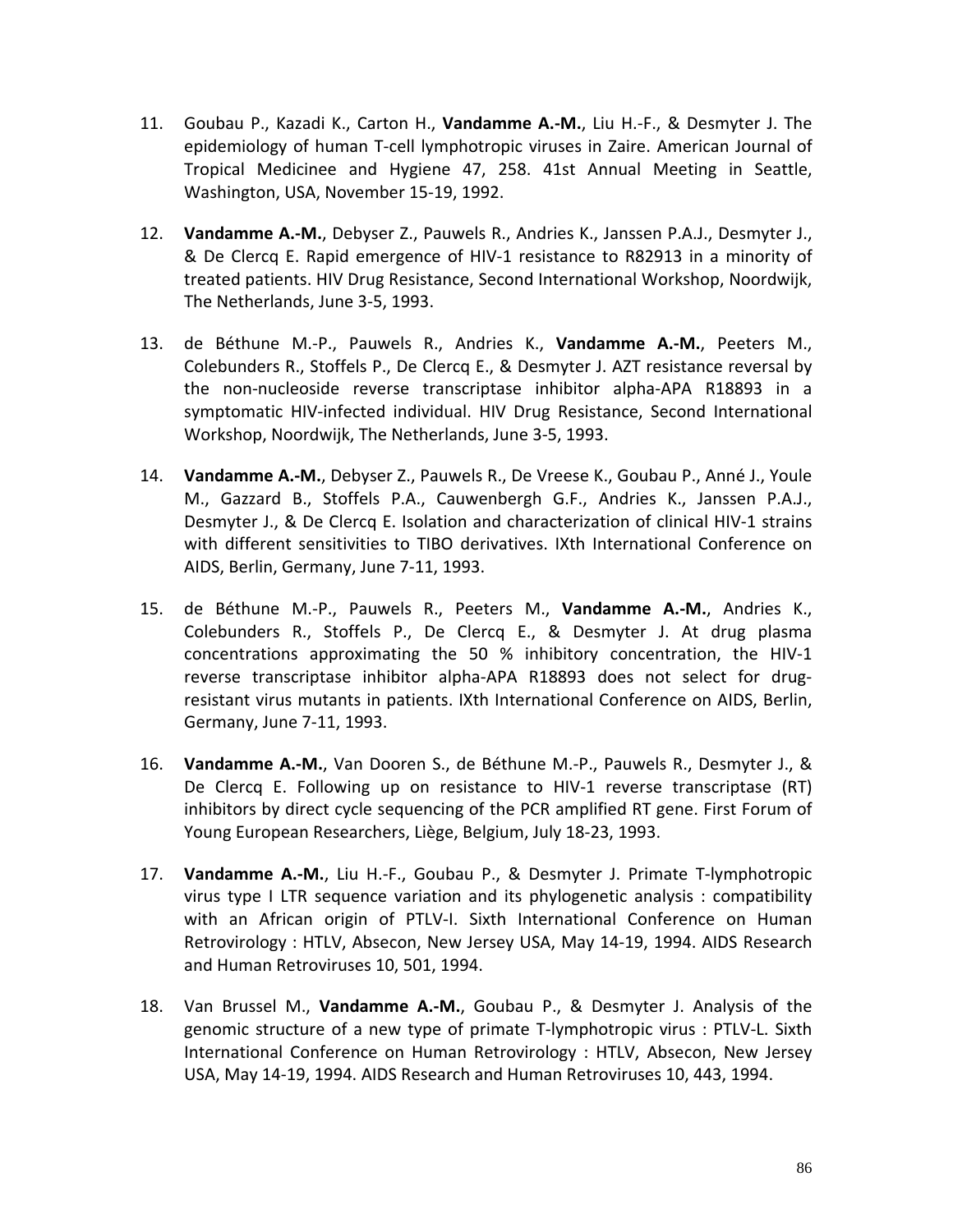- 19. Goubau P., Van Brussel M., **Vandamme A.-M.**, Liu H.-F., & Desmyter J. A primate T-lymphotropic virus, PTLV-L, different from HTLV-I and HTLV-II in a wild caught baboon. Sixth International Conference on Human Retrovirology : HTLV, Absecon, New Jersey USA, May 14-19, 1994. AIDS Research and Human Retroviruses 10, 443, 1994.
- 20. Desmyter J., Liu H.-F., de Lange G.G., **Vandamme A.-M.**, & Goubau P. HTLV-II seroprevalence in sub-saharan Africa. Sixth International Conference on Human Retrovirology : HTLV, Absecon, New Jersey USA, May 14-19, 1994. AIDS Research and Human Retroviruses 10, 485, 1994.
- 21. Liu H.-F., **Vandamme A.-M.**, Kazadi K., Carton H., Desmyter J., & Goubau P. Familial transmission and minimal sequence variability of HTLV-I in Zaire. Sixth International Conference on Human Retrovirology : HTLV, Absecon, New Jersey USA, May 14-19, 1994. AIDS Research and Human Retroviruses 10, 503, 1994.
- 22. **Vandamme A.-M.**, Fransen K., Burtonboy G., Debaisieux L., Marissens D., Sprecher S., Vaira D., Verhofstede C., & the Belgian AIDS Reference Laboratories. Belgian multicentre quality control on the performance of selected primer sets for diagnostic HIV-1 PCR. Xth International Conference on AIDS, Yokohama, Japan, August 7-12, 1994.
- 23. **Vandamme A.-M.**, Van Dooren S., Kok W., Goubau P., Fransen K., Kievits T., & Desmyter J. NASBA HIV-1 RNA amplification compared to HIV-1 RNA-PCR on plasma or serum samples : a Belgian field evaluation. Xth International Conference on AIDS, Yokohama, Japan, August 7-12, 1994.
- 24. Esté J.A., Witvrouw M., Tu J., Pauwels R., De Clercq E., & **Vandamme A.-M.**. Oncostatin M inhibits HIV-tat mediated transactivation in HeLa-tat cells. Xth International Conference on AIDS, Yokohama, Japan, August 7-12, 1994.
- 25. Schmit J.C., Peetermans W., Goubau P., Bobbaers H., De Clercq E., Desmyter J., & **Vandamme A.-M.** Direct detection of HIV zidovudine resistance mutation 215 in blood samples by DNA- and RNA-PCR : a pilot study in 40 patients. 11th International round table on nucleosides, nucleotides and their biological applications, Leuven, Belgium, September 7-11, 1994.
- 26. Schmit J.C., Van Dooren S., Peetermans W., Goubau P., Bobbaers H., Kok W., Kievits T., Desmyter J., De Clercq E. & **Vandamme A.-M.** Follow-up of viral load during anti-HIV treatment using NASBA® HIV-1 RNA QT, a quantitative nucleic acid amplification system. Surrogate markers of HIV : Strategies and issues for selection and use, Alexandria, Virginia, USA, October 12-14, 1994.
- 27. Schmit J.C., Van Dooren S., Peetermans W., Goubau P., Bobbaers H., Kok W., Gobbers E., Desmyter J., De Clercq E. & **Vandamme A.-M.** Quantitative NASBA: a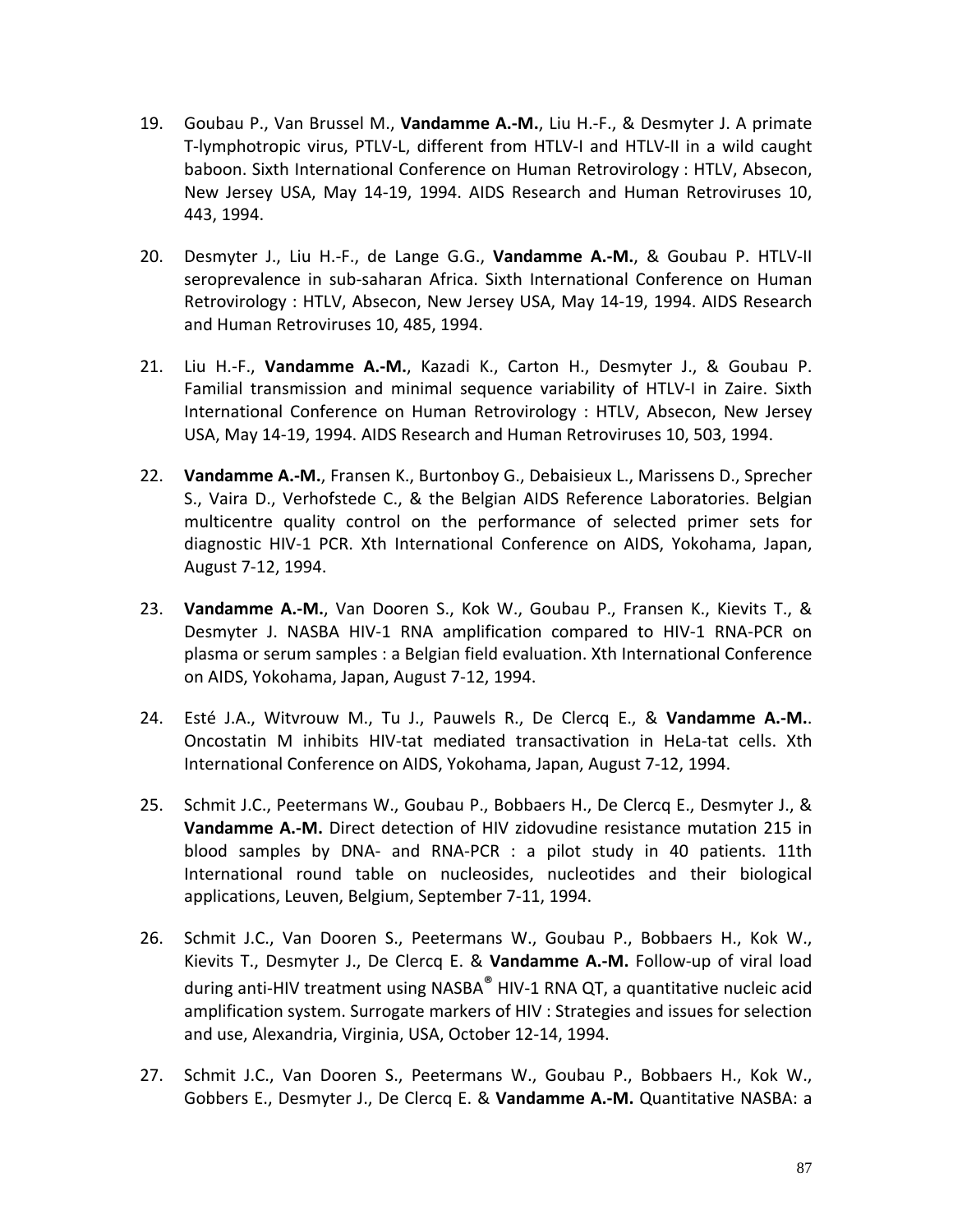useful method in assessing the viral load during anti-HIV therapy. Seminars on Applications of PCR: State of the Art. KVCV/Biotechnology, CTL-Gent, October 28, 1994.

- 28. Van Dooren S., Schmit J.C., Peetermans W., Goubau P., Bobbaers H., Kok W., Kievits T., Desmyter J., De Clercq E. & **Vandamme A.-M.** Evaluation of the NASBA® HIV-1 RNA quantification in plasma as a surrogate marker during antiviral treatment. Impact of nucleic acid-based technology : revolution in clinical diagnosis, applications and research, Amsterdam, The Netherlands, November 7- 9, 1994.
- 29. Schmit J.C., Peetermans W., Goubau P., Bobbaers H., Desmyter J., De Clercq E. & **Vandamme A.-M.** PCR detection of the zidovudine resistance mutation 215 in patient blood samples. A first evaluation. Third National Microbiology Meeting of the National Commitee of Microbology (General Microbiology)/NFWO/FNRS. Symposium "Escape Mechanisms for Microorganisms", Leuven, Belgium, November 25, 1994.
- 30. **Vandamme A.-M.** Phylogenetic analysis of a new PTLV, STLV PP1664, from a pygmy chimpanzee : implications for the origin of HTLVs. Workshop on Molecular Epidemiology of HTLVs, Paris, France, December 10, 1994. Invited speaker.
- 31. **Vandamme A.-M.,** Schmit J.C., Van Dooren S., Van Laethem K., Gobbers E., Kok W., Albrecht N., Huygen R., Desmyter J., De Clercq E. Quantification of HIV-1 RNA in plasma using the NASBA amplification system compared to an in-house quantitative RNA-PCR and the Amplicor HIV monitor test. Keystone Symposia : HIV pathogenesis, Keystone, Colorado, USA, April 17-23, 1995.
- 32. **Vandamme A.-M.,** Schmit J.-C., Van Dooren S., Peetermans W., Goubau P., Bobbaers H., Kok W., Gobbers E., Kievits T., Desmyter J., & De Clercq E. Evaluation of the NASBA HIV-1 RNA QT for the follow-up of viral load during anti-HIV treatment. 1st Workshop on Viral Load in HIV-1 infection, a New Marker for Disease Progression and Antiviral Therapy Monitoring, München, Germany, January 21, 1995.
- 33. Goubau P., **Vandamme A.-M.**, Van Brussel M., Liu H.-F., & Desmyter J. The widening spectrum of primate T-lymphotropic viruses. Meeting of the European Tumor Virus Group, Innsbrück, Germany, March 12, 1995.
- 34. Beuselinck K., Goubau P., Schmit J.-C., **Vandamme A.-M.**, & Desmyter J. ELISA detection of Digoxigenin labeled PCR products in the diagnosis of hepatitis C virus infection. Progress in Clinical Virology, 1995 Joint Meeting, Prague, Czech Republic, September 10-14, 1995.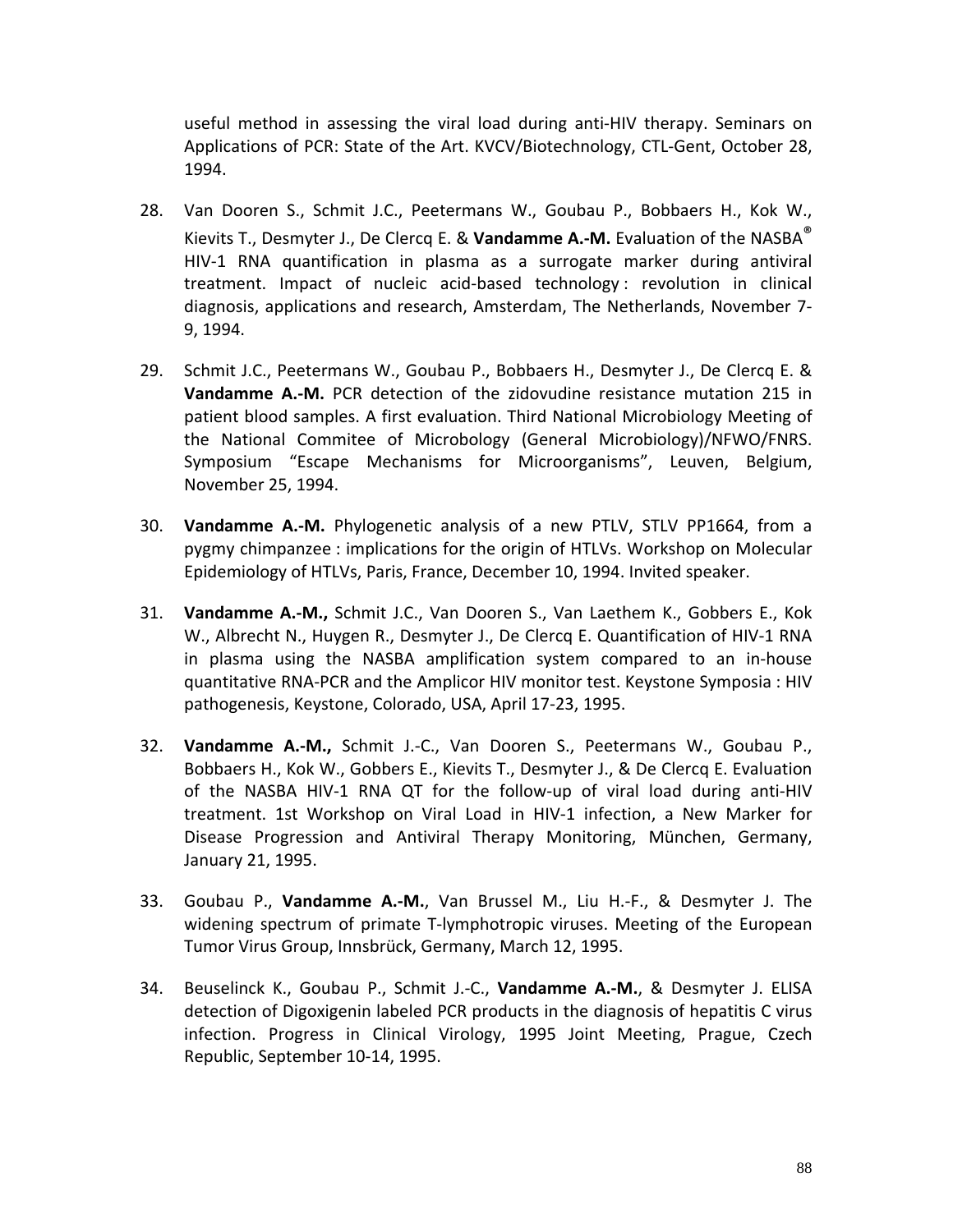- 35. Salemi M., **Vandamme A.-M.**, Guano F., Gradozzi C., Cattaneo E., Casoli C., & Bertazzoni U. Phylogenetic analysis of the complete sequence of the Italian isolate HTLV-II Gu and its relationship with other isolates. Eighth meeting on research project on AIDS, progress report. Istituto Superiore di Sanità, Rome, Italy, May 29- June 2, 1995.
- 36. Schmit J.-C., Cogniaux J., Hermans P., Sprecher S., Van Vaeck C., Desmyter J., De Clercq E., & **Vandamme A.-M.** Multiple drug resistance mutations against nucleoside analogues and non-nucleoside specific RT inhibitors in a highly replicating HIV-1 strain. Fourth International Workshop on HIV Drug Resistance, Sardinia, Italy, July 6-9, 1995. J AIDS Hu Retrovir 10 (suppl 3), S11-S12, 1995.
- 37. Salemi M., **Vandamme A.-M.**, Guano F., Gradozzi C., Cattaneo E., Casoli C., & Bertazzoni U. Phylogenetic analysis of the Italian isolate HTLV-II Gu and its relationship with other isolates. Tenth Annual Meeting of the Laboratory of Tumor Cell Biology, NCI, Bethesda, USA, Aug 27-Sept 2, 1995. AIDS Research and Human Retroviruses 11 Supplement 1, S145, 1995.
- 38. Sprecher S., Hermans P., Schmit J.-C., Cogniaux J., Van Vaeck C., De Clercq E., **Vandamme A.-M.**, & Clumeck N. PAN-nucleoside and non-nucleoside resistant strains after sequential therapy with NRTIs and NNRTI. Tenth Annual Meeting of the Laboratory of Tumor Cell Biology, NCI, Bethesda, USA, Aug 27-Sept 2, 1995. AIDS Research and Human Retroviruses 11 Supplement 1, S162, 1995.
- 39. **Vandamme A.-M.**, Liu H.-F., Van Brussel M., Desmyter J., & Goubau P. Phylogenetic analysis of a divergent T-lymphotropic virus from a pygmy chimpanzee supports an African origin for the HTLV/STLV group of viruses. VIIth International Conference in Human Retrovirology : HTLV, Institut Pasteur, Paris, France, October 17-21, 1995. J AIDS and Human Retrovir 10, 279, 1995.
- 40. Van Brussel M., Goubau P., Desmyter J., & **Vandamme A.-M.** The genomic structure of a new primate T-lymphotropic virus, PTLV-L, differs from that of HTLV and STLV types I and II. VIIth International Conference in Human Retrovirology :HTLV, Institiut Pasteur, Paris, France, October 17-21, 1995. J AIDS and Human Retrovir 10, 280, 1995.
- 41. Liu H.-F., Goubau P., Van Laethem K., Desmyter J., & **Vandamme A.-M.** Separate interspecies transmission events gave rise to the three currently known HTLV-I subtypes and the Asian like STLV-I strains from the Sukhumi African baboons. VIIth International Conference in Human Retrovirology : HTLV, Institut Pasteur, Paris, France, October 17-21, 1995. J AIDS and Human Retrovir 10, 284, 1995.
- 42. Goubau P., **Vandamme A.-M.**, Beuselinck K., Van Laethem K., & Desmyter J. HTLV-I & HTLV-II in Efe pygmies of northeastern Zaire. VIIth International Conference in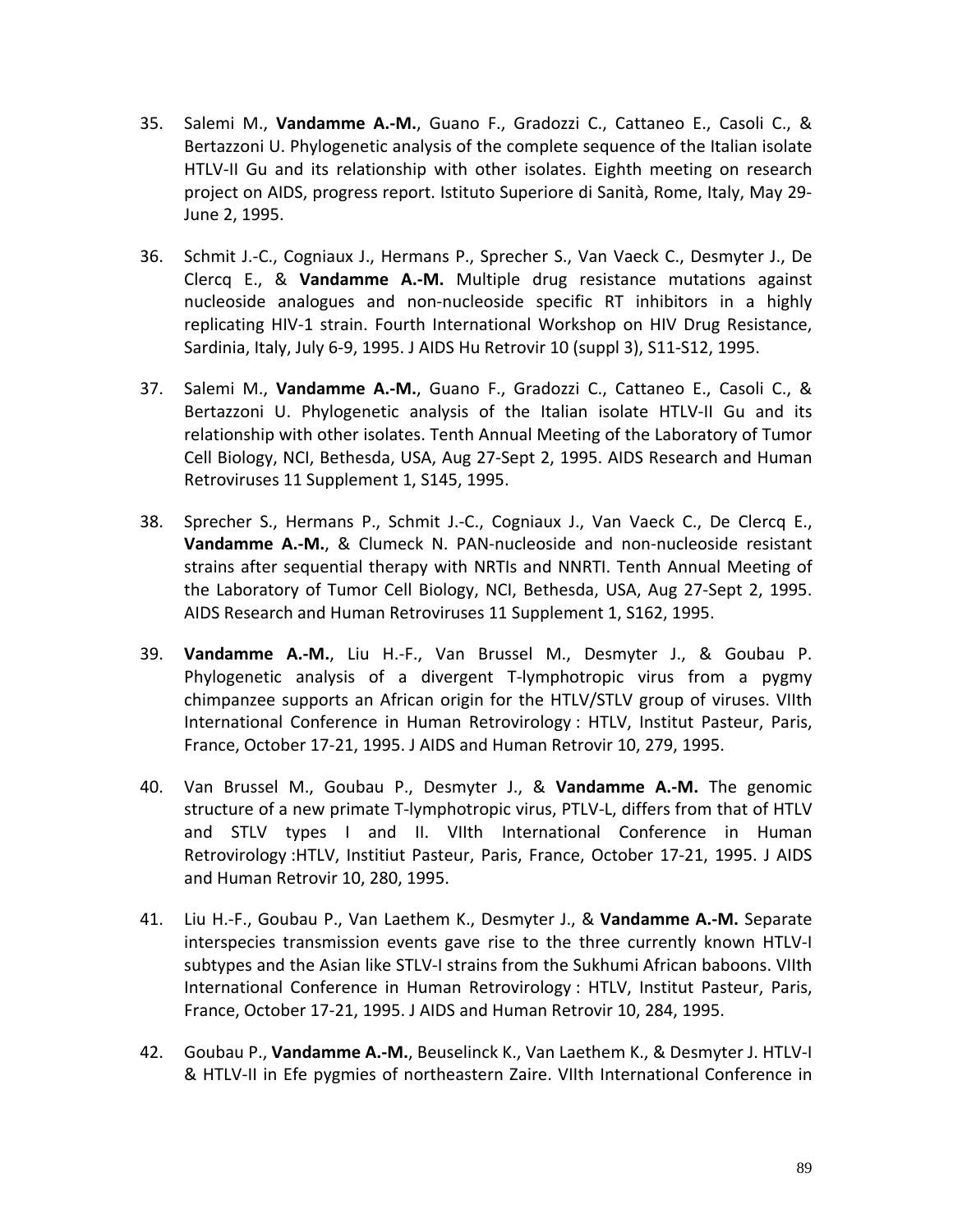Human Retrovirology : HTLV, Institut Pasteur, Paris, France, October 17-21, 1995. J AIDS and Human Retrovir 10, 276, 1995.

- 43. Salemi M., **Vandamme A.-M.,** Guano F., Gradozzi C., Cattaneo E., Casoli C., & Bertazzoni U. Complete sequence of the Italian isolate HTLV-II Gu and its phylogenetic relationship with other isolates. VIIth International Conference in Human Retrovirology : HTLV, Institut Pasteur, Paris, France, October 17-21, 1995. J AIDS and Human Retrovir 10, 277, 1995.
- 44. Van Laethem K., Goubau P., Liu H.-F., Van Brussel M., Fleischer C., Desmyter J., & **Vandamme A.-M.** New diagnostic HTLV-PCR assay detecting HTLV-I, STLV-I, HTLV-II and the two new types of STLV could identify potentially new types of HTLV. First European Meeting on Diagnostic PCR, Grand Hotel Krasnapolsky, Amsterdam, The Netherlands, October 12-13, 1995.
- 45. Beuselinck K., Reynders M., Goubau P., **Vandamme A.-M.,** & Desmyter J. Diagnosis of herpes simplex encephalitis by polymerase chain reaction followed by endonuclease cleavage. First European Meeting on Diagnostic PCR, Grand Hotel Krasnapolsky, Amsterdam, The Netherlands, October 12-13, 1995.
- 46. Van Brussel M., Goubau P., Desmyter J., & **Vandamme A.-M.** Primate Tlymphotropic viruses use multiple splicing for their gene regulation resulting in a complex genomic structure. Research Conference on Molecular Biology of RNA : Splicing and 3'-end formation of RNA, Mont Ste Odile, France, September 13-17, 1995.
- 47. **Vandamme A.-M.,** Schmit J.-C., Van Dooren S., Van Laethem K., Goubau P., Peetermans W., De Clercq E. & Desmyter J. Correlation between the NASBA HIV-1 RNA QT and the AMPLICOR HIV MONITOR test for the quantification of HIV-1 RNA in plasma. First European Conference on Experimental AIDS Research, Cannes, March 10-13, 1996.
- 48. Ellerbrok H., Fleischer C., **Vandamme A.-M**., Kücherer C., Schneider J., Detmar M., & Pauli G. Molekulare Analyse nach Deutschland importierter HTLV-I Infektionen. Jahrestagung der Gesellschaft für Virologie, Jena, Deutschland, 6-9 März 1996.
- 49. Schmit J.C., Ruiz L., Clotet B., Van Remoortel B., Witvrouw M., Raventos A., Tor J., Desmyter J., De Clercq E. & **Vandamme A.-M.** Resistance-related multiple mutations in the HIV-1 protease gene of patients treated with the protease inhibitor Ritonavir. Fifth International Workshop on HIV Drug Resistance, Whistler, Canada, July 3-6, 1996. Antiviral Therapy 1, S1, 20, 1996.
- 50. Schmit J.C., Martinez-Picado J., Ruiz L., Clotet B., Van Laethem K., Desmyter J., De Clercq E. & **Vandamme A.-M.** Evolution of drug resistance in HIV-1 strains from patients under AZT-ddI or AZT-ddC combination therapy after switching to AZT-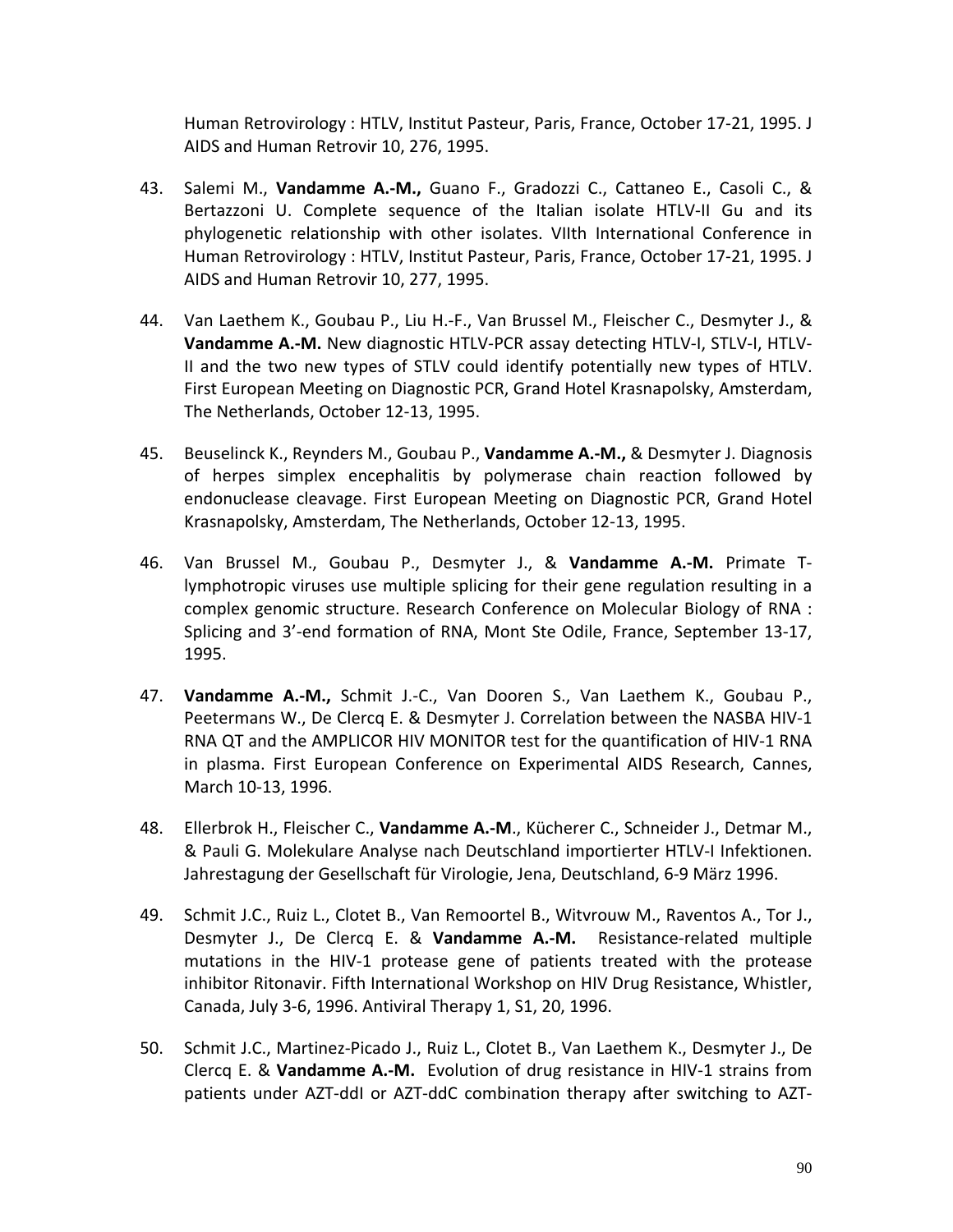3TC or AZT-ddI/ddC-3TC therapy. Fifth International Workshop on HIV Drug Resistance, Whistler, Canada, July 3-6, 1996. Antiviral Therapy 1, S1, 35, 1996.

- 51. Schmit J.C., Vanderlinden I., Ruiz L., Clotet B., Hermans P., Sprecher S., Arendt V., Peetermans W., Harrer T., Vaira D., Desmyter J., De Clercq E. & **Vandamme A.-M.** Prevalence of multi-drug resistance to dideoxynucleoside (ddN) analogues in patients on ddN combination therapy. Fifth International Workshop on HIV Drug Resistance, Whistler, Canada, July 3-6, 1996. Antiviral Therapy 1, S1, 25, 1996.
- 52. **Vandamme A.-M.,** Schmit J.-C., Balzarini J., Van Laethem K., Witvrouw M., Hermans P., Sprecher S., Martinez-Picado J., Clotet B., Peetermans W., Desmyter J., & De Clercq E. Presence of TSAO-resistant virus strains in non-experienced patients. Fifth International Workshop on HIV Drug Resistance, Whistler, Canada, July 3-6, 1996. Antiviral Therapy 1, S1, 30, 1996.
- 53. Schmit J.-C., Cogniaux J., Hermans P., Sprecher S., Van Remoortel B., Witvrouw M., Balzarini J., Desmyter J., De Clercq E., & **Vandamme A.-M.** An efficiently replicating HIV strain with multiple resistance to nucleoside analogues including 3TC is able to additionally acquire resistance to non-nucleoside analogues. Fifth International Workshop on HIV Drug Resistance, Whistler, Canada, July 3-6, 1996. Antiviral Therapy 1, S1, 38, 1996.
- 54. Este J.A., Van Laethem K., **Vandamme A.-M.,** Desmyter J., & De Clercq E. Resistant phenotype of human immunodeficiency virus type 1 to dextran sulphate is conferred by specific amino acid substitutions in the gp120 molecule. Fifth International Workshop on HIV Drug Resistance, Whistler, Canada, July 3-6, 1996. Antiviral Therapy 1, S1, 50, 1996.
- 55. Daelemans D., Este J.A., Reymen D., De Clercq E. & **Vandamme A.-M.** Sadenosylmethionine-dependent methylation : a cellular factor involved in HIV-1 transcription activation. EMBL meeting on transcription, Heidelberg, August 24-28, 1996.
- 56. Salemi M., **Vandamme A.-M.,** Chiara G., Ferrante P., Cattaneo E., Casoli C., Desmyter J., & Bertazzoni U. Phylogenetic analysis of new HTLV-II Italian isolates: link between NY drug users and the South European epidemics. 1996 Annual Meeting of the Institute of Human Virology, NCI, Baltimore, USA, Sept 7-13, 1996.
- 57. Koulikovska M., Liu H.-F., **Vandamme A.-M.** & Murovska M. HTLV-I infection in a patient with myelomonocytic leukemia. 1996 Annual Meeting of the Institute of Human Virology, NCI, Baltimore, USA, Sept 7-13, 1996.
- 58. Desmyter J., **Vandamme A.-M.,** Goubau P. HTLV-II infection in Zairean pygmies. 1996 Annual Meeting of the Institute of Human Virology, NCI, Baltimore, USA, Sept 7-13, 1996.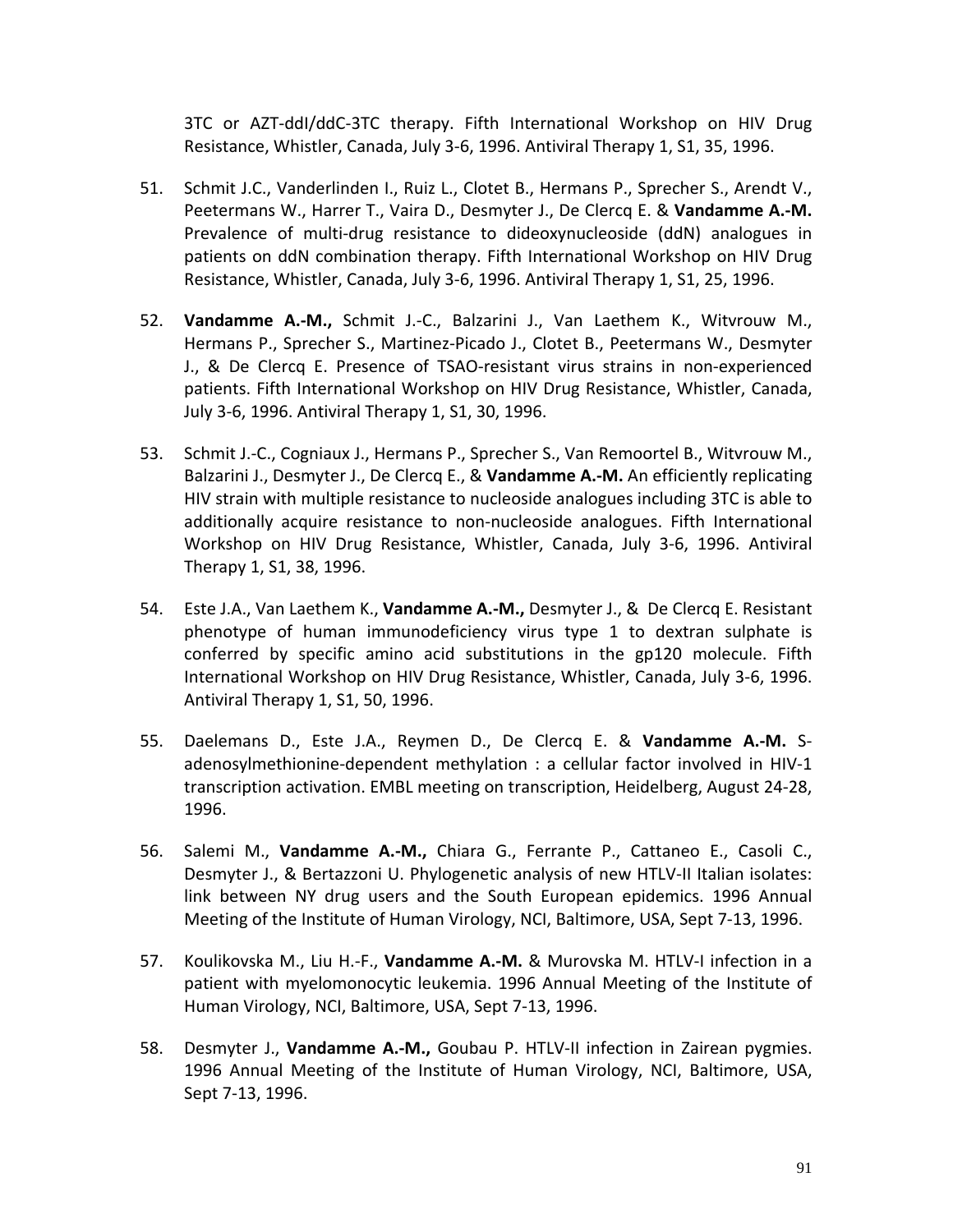- 59. Martinez-Picado J., Ruiz L., Tural C., Schmit J.-C., **Vandamme A.-M.,** Cabrera C., Ibanez A., Puig T., Segura A., & Clotet B. A six months follow-up randomized controlled trial of lamivudine (3TC) combined with zidovudine (ZDV) vs. lamivudine plus zidovudine plus zalcitabine (ddC) or didanosine (ddI) in HIV-1 infection and CD4+ cell count between 50-300/µl. 36th ICAAC, New Orleans, Louisiana, USA, September 15-18, 1996.
- 60. **Vandamme A.-M.,** Schmit J.-C., Balzarini J., Witvrouw M., Van Laethem K., Hermans P., Kleim J.-P., Desmyter J., & De Clercq E. In vitro selection of high level quinoxaline (HBY097) resistance using a patient isolate displaying multidrug resistant phentype. Third International Congress on Drug Therapy in HIV Infection, Birmingham, UK, November 3-7, 1996. AIDS 10, S20, 1996.
- 61. Ghesquière J., Goubau P., Liu H.-F., **Vandamme A.-M**., & Desmyter J. Le virus HTLV-II chez les Pygmées Efe de l'Ituri: preuve de sa co-évolution avec l'espèce humaine. 1816e Réunion Scientifique de la Société d'Anthropologie de Paris : Les épidémies, d'hier à aujourd'hui, Marseille, France, Novembre 22-23, 1996.
- 62. Ellerbrok H., Fleischer C., **Vandamme A.-M**., Kücherer C., & Pauli G. Molecular Analysis of HTLV-I from patients in Germany.XXIInd Meeting of the European Tumor Virus Group, March 5-9, 1997, Virus Research 47, 120, 1997.
- 63. Witvrouw M., Arranz M.E., Pannecouque C., Declercq R., Jonckheere H., Schmit J.- C., **Vandamme A.-M.,** Diaz J.A., Desmyter J., Esnouf R., Van Meervelt L, Balzarini J., Vega S. & De Clercq E. New 1,1,3-trioxo-2*H*,4*H*-thieno[3,4-*e*][1,2,4] thiadiazine derivatives are potent and highly selective HIV-1 inhibitors targeted at the reverse transcriptase. 10th International Conference on Antiviral Research, Atlanta, USA, April 6-11, 1997.
- 64. Witvrouw M., Pannecouque C., Balzarini J., Jhaumeer-Laulloo S., Pluymers W., Este J.A., Schols D., Cherepanov P., Schmit J.-C., Debyser Z., **Vandamme A.-M.,** Desmyter J., Ramadas S.R. & De Clercq E. Disulfide-containing macrolides that inhibit a late stage of the replicative cycle of human immunodeficiency virus. 10th International Conference on Antiviral Research, Atlanta, USA, April 6-11, 1997.
- 65. Schmit J.C., Clotet B., Hermans P., Arendt V., Leal M., Harrer T., Witvrouw M., De Clercq E. & **Vandamme A.-M.** Multiple dideoxynucleoside (ddN) analogue resistant HIV-1 from European patients. Second European Conference on Experimental AIDS Research, Stockholm, Sweden, May 31 -June03, 1997.
- 66. Daelemans D., Witvrouw M., Pannecouque C., De Clercq E. & **Vandamme A.-M.** A peptoid inhibitor of Tat/TAR interaction with antiviral activity. Second European Conference on Experimental AIDS Research, Stockholm, Sweden, May 31 -June 03, 1997.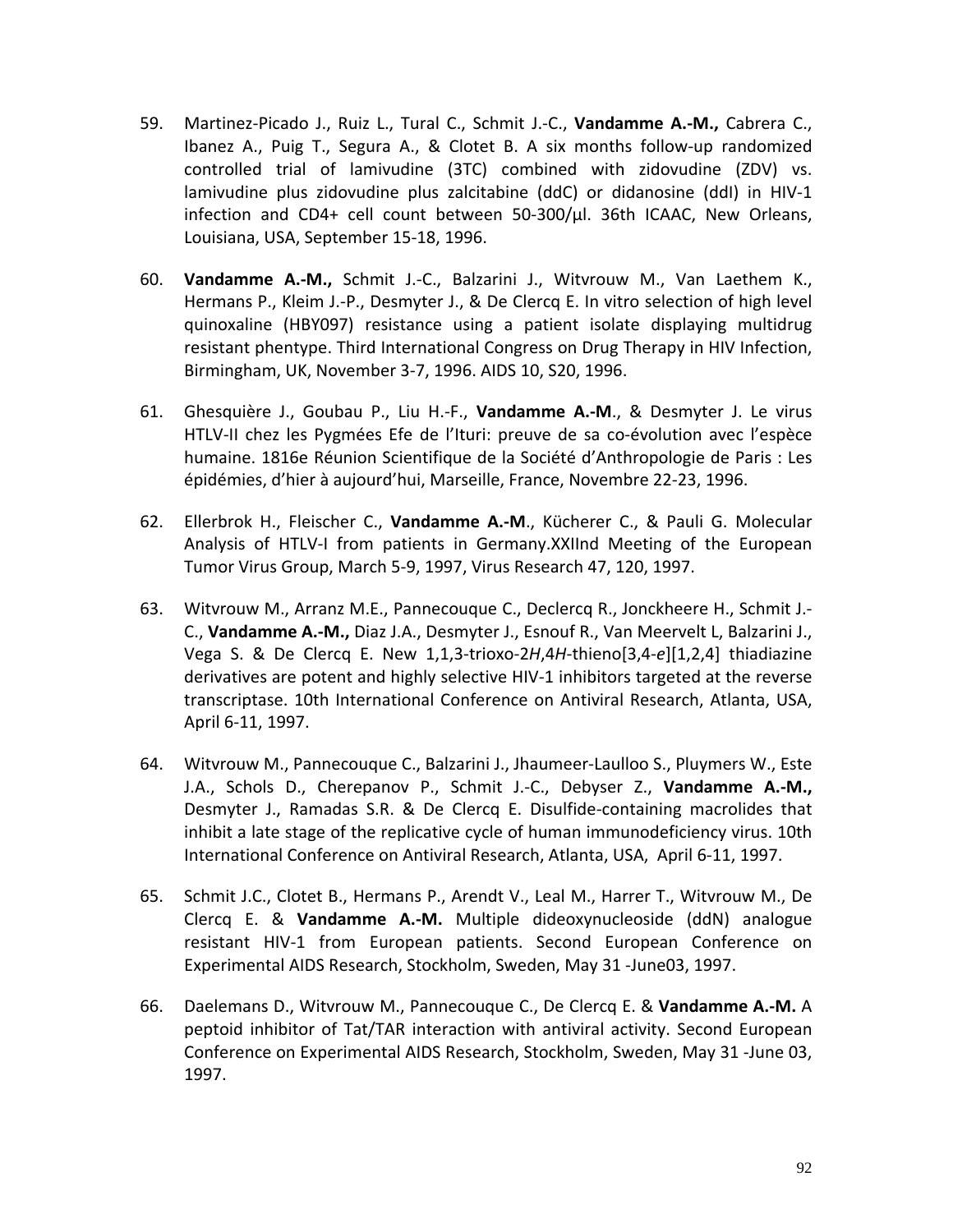- 67. Debyser Z., Van Wijngaerden E., McMorrow M., De Clercq E., **Vandamme A.-M.** & Desmyter J. The viral load of a divergent clinical HIV-1 strain can presently only be quantified by the branched DNA assay. Second European Conference on Experimental AIDS Research, Stockholm, Sweden, May 31 -June 03, 1997.
- 68. Salemi M., Gradozzi C., Van Laethem K., Ferrante P., Taylor G., Casoli C., Goubau P., Desmyter J., Bertazzoni U., & **Vandamme A.-M.** Evolutionary rate estimation for the human T-cell lymphotropic virus type II (HTLV-II), using new isolates from European injecting drug users. VIIIth International Conference in Human Retrovirology : HTLV, Rio de Janeiro, Brazil, June 9-13, 1997.
- 69. Van Brussel M., Liu H.-F., Goubau P., Desmyter J., & **Vandamme A.-M.** The analysis of the genomic structure of STLV-PP provides arguments for its classification as a fourth type of PTLV. VIIIth International Conference in Human Retrovirology : HTLV, Rio de Janeiro, Brazil, June 9-13, 1997.
- 70. **Vandamme A.-M.,** Van Brussel M., Liu H.-F., Salemi M., Van Laethem K., Van Ranst M., Michels L., Desmyter J., & Goubau P. A new subtype of human T-lymphotropic virus type II, HTLV-IId, in Zairian Bambuti Efe pygmies and its implications for the origin of HTLV-II. VIIIth International Conference in Human Retrovirology : HTLV, Rio de Janeiro, Brazil, June 9-13, 1997.
- 71. **Vandamme A.-M.,** Van Laethem K., Liu H.-F., Van Brussel M., Delaporte E., de Castro Costa C.M., Fleischer C., Taylor G., Bertazzoni U., Desmyter J. & Goubau P. Use of a generic PCR assay detecting human T-lymphotropic virus (HTLV) types I, II and divergent simian strains in the evaluation of individuals with indeterminate HTLV serologies. VIIIth International Conference in Human Retrovirology : HTLV, Rio de Janeiro, Brazil, June 9-13, 1997.
- 72. Lewis M.J., Novoa P., Salemi M., **Vandamme A.-M.,** & Hall W.W.. Isolation, cloning, and complete nucleotide sequence of a Brazilean strain of human T-cell lymphotropic virus type II : characterization of a phenotypically and functionally distinct subgroup. VIIIth International Conference in Human Retrovirology : HTLV, Rio de Janeiro, Brazil, June 9-13, 1997.
- 73. **Vandamme A.-M.** Using AmpliTaq Gold greatly improves the specificity of mutation-selective PCRs for the detection of resistance mutations in HIV-1. Benelux PCR Seminar, Rotterdam, The Netherlands, 15 April 1997. Invited speaker.
- 74. Debyser Z., Van Wijngaerden E., De Clercq E., McMorrow M., **Vandamme A.-M.** & Desmyter J. The branched DNA assay is the only commercial technique that is able to quantify the viral load of a divergent clinical HIV-1 strain. 3rd Annual meeting of the British HIV association, Warwick, UK, 11-13 April 1997.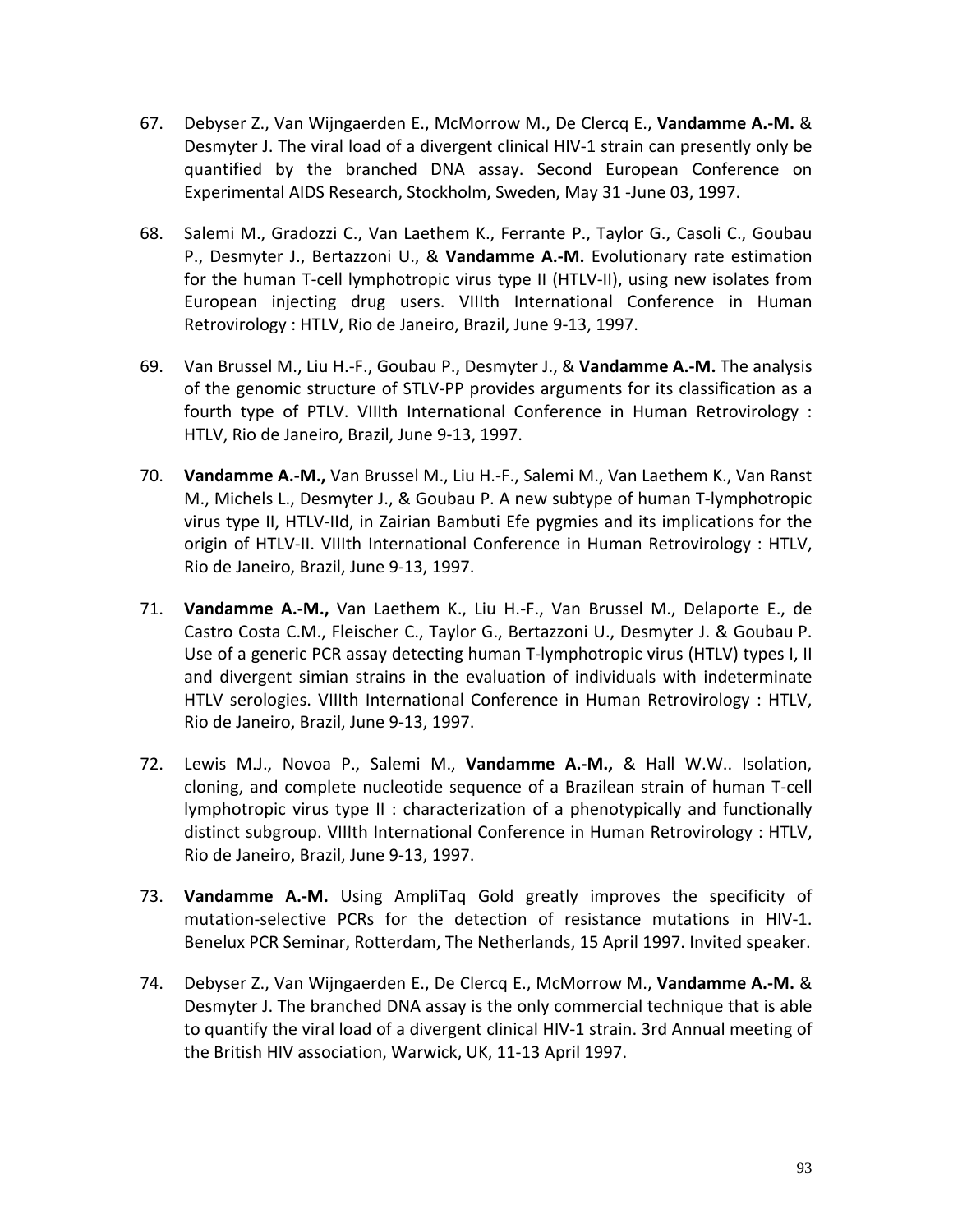- 75. **Vandamme A.-M.,** Liu H.-F., Van Brussel M., Desmyter J., & Goubau P. The three human T-lymphotropic virus type I subtypes arose from three geographically distinct simian reservoirs. International meeting of the European Society for Evolutionary Biology, The Netherlands, August 24-28, 1997.
- 76. Salemi M., **Vandamme A.-M.,** Chiara G., Ferrante P., Cattaneo E., Casoli C., Desmyter J., & Bertazzoni U. Phylogenetic analysis of new HTLV-II Italian isolates: link between NY drug users and the South European epidemics. International meeting of the European Society for Evolutionary Biology, The Netherlands, August 24-28, 1997.
- 77. Debyser Z., Van Wijngaerden E., Reynders M., Beuselinck K., Van Laethem K., De Clercq E., Desmyter J. & **Vandamme A.-M.** Comparison of three commercial assays for viral load determination of genetically divergent HIV-1 strains. 3rd Annual European Conference on Nucleic Acid-Based Technologies, Lisbon, Portugal, October 27-28, 1997.
- 78. **Vandamme A.-M.,** Schmit J.C., Van Laethem K., Van Wijngaerden E., De Clercq E., & Desmyter J. Unexpected high stability of HIV-1 virions in whole blood. International Workshop on HIV Drug Resistance, Treatment Strategies and Eradication, St Petersburg, Florida, USA, June 25-28, 1997.
- 79. Schmit J.C., Ruiz L., Stuyver L., Van Laethem K., Vanderlinden I., Martinez-Picado J., Rossau R., Desmyter J., De Clercq E., Clotet B & **Vandamme A.-M**. Comparison of the line probe HIV-1 reverse transcriptase assay, selective PCR and direct solid phase sequencing for the detection of HIV-1 drug resistance mutations. International Workshop on HIV Drug Resistance, Treatment Strategies and Eradication, St Petersburg, Florida, USA, June 25-28, 1997.
- 80. **Vandamme A.-M.,** Harrer T., Van Laethem K., De Vroey V., Rascu A., Grünkel M., Löwl P., Kalden J.R., Desmyter J., & De Clercq E. Lack of resistance mutations (including M184V) in treatment-naive HIV-1 seropositives for up to 7 months after initiation of a 3TC-containing three- or four-drug combination therapy, except for one patient with previous AZT resistance. International Workshop on HIV Drug Resistance, Treatment Strategies and Eradication, St Petersburg, Florida, USA, June 25-28, 1997.
- 81. Stuyver L., Rombout A., Wyseur A., Verhelst R., Schoolmeesters A., **Vandamme A.- M.,** Peeters M., Schinazi R., Verhofstede C., & Rossau R. Genetic variability of the HIV-1 RT region, subtype B versus non-B, at drug-resistant codon positions. International Workshop on HIV Drug Resistance, Treatment Strategies and Eradication, St Petersburg, Florida, USA, June 25-28, 1997.
- 82. Schmit J.C., Clotet B., Hermans P., Ruiz L., Sprecher S., Arendt V., Leal M., Lissen E., Harrer T., De Clercq E., Witvrouw M., & **Vandamme A.-M**. Multiple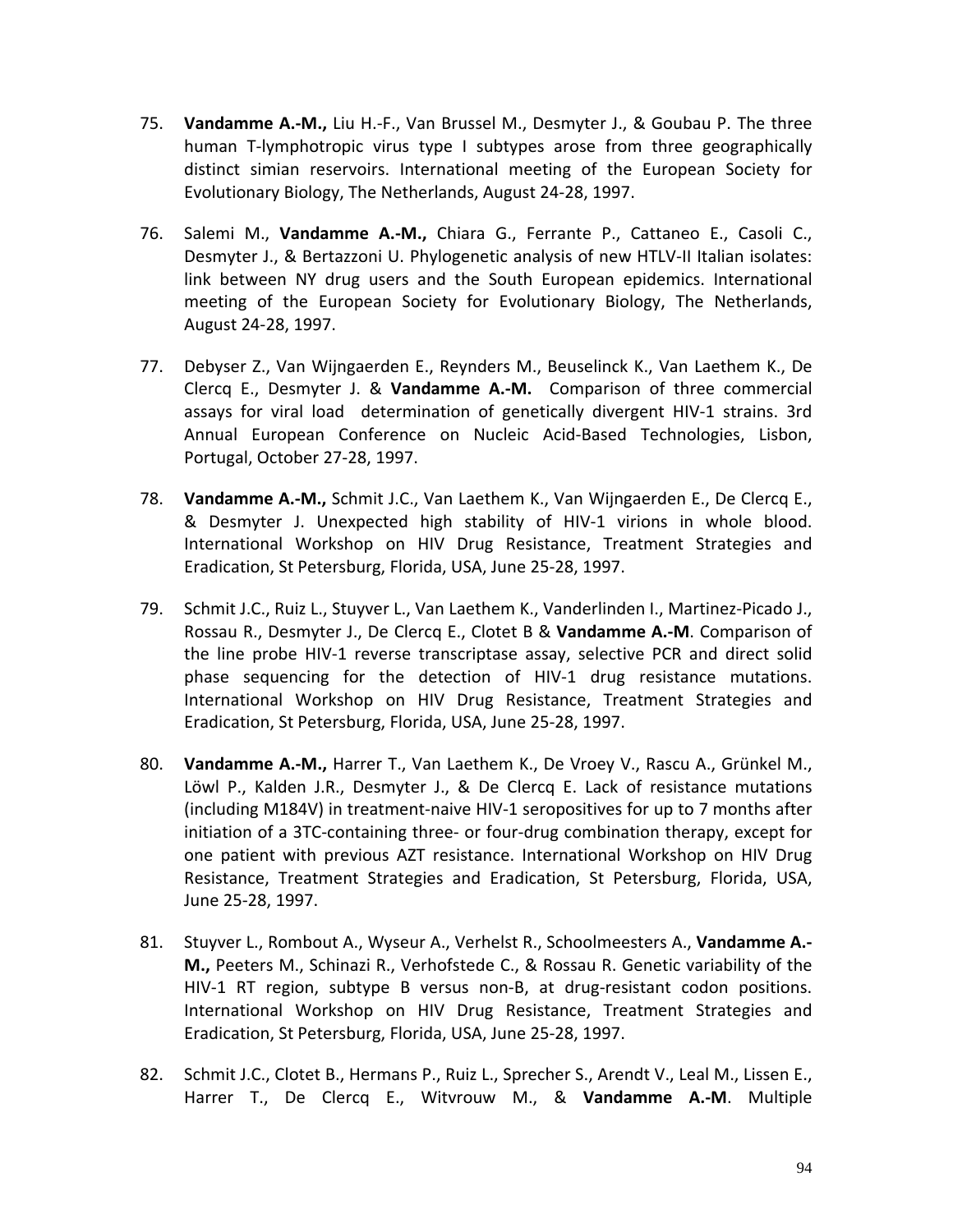dideoxynucleoside analogue-resistant HIV-1 in Europe. International Workshop on HIV Drug Resistance, Treatment Strategies and Eradication, St Petersburg, Florida, USA, June 25-28, 1997.

- 83. Balzarini J., Pelemans H., Esnouf R., Dunkler A., Parniak M.A., **Vandamme A.-M**., Karlsson A., De Clercq E., & Kleim J.-P. Significance of the 225 Pro-His mutation in HIV-1 reverse transcriptase. International Workshop on HIV Drug Resistance, Treatment Strategies and Eradication, St Petersburg, Florida, USA, June 25-28, 1997.
- 84. **Vandamme A.-M.,** Van Wijngaerden E., Van Vaerenbergh K., Van Laethem K., De Vroey V., Schmit J.C., Debyser Z., Stuyver L., De Clercq E., & Desmyter J. The use of fast genotypic HIV-1 drug-resistance tests in the decision on chemoprophylaxis after occupational exposure to HIV. Sixth European Conference on Clinical Aspects and Treatment of HIV-Infection, Hamburg, Germany, Oct 11-15, 1997.
- 85. **Vandamme A.-M.,** Schmit J.C., Witvrouw M., Van Laethem K., Esnouf R., Balzarini J., Kleim J.-P., Desmyter J., & De Clercq E. An HIV-1 strain displayed partial reversal of phenotypic but not genotypic multinucleoside resistance after resistance selection with quinoxaline (HBY 097). Sixth European Conference on Clinical Aspects and Treatment of HIV-Infection, Hamburg, Germany, Oct 11-15, 1997.
- 86. Van Vaerenbergh K., Van Laethem K., Van Wijngaerden E., Schmit JC., Schneider F, Ruiz L., Clotet B., Verhofstede C., Muyldermans G., Stuyver L., Evans C., De Clercq E., Desmyter J. & **Vandamme A.-M**. Predictive value on therapy effectiveness of HIV-1 genotypic resistance at the moment of changing therapy. Sixth European Conference on Clinical Aspects and Treatment of HIV-Infection, Hamburg, Germany, Oct 11-15, 1997.
- 87. Van Vaerenbergh K., Van Laethem K, Albert J., Albrecht H., Boucher C., Clotet B., Floridia M., Nielsen C., Pedersen C., Perrin L., Ruiz L., Schmit JC., Schneider F., Schoolmeesters A., Schuurman R., Stellbrink H.J., Stuyver L., Van Lunzen J., Van Wijngaerden E., Vella S., Yerley S., De Clercq E., Desmyter J. & **Vandamme A.-M.** Multinucleoside drug resistance among European HIV-1-infected patients. Sixth European Conference on Clinical Aspects and Treatment of HIV-Infection, Hamburg, Germany, Oct 11-15, 1997.
- 88. **Vandamme A.-M.** Molecular analysis of HTLV indeterminate sera using a generic PCR. HERN HTLV-I and -II serology, molecular diagnosis & sero-epidemiology workshop, Bath, UK, October 10-11, 1997. Invited speaker.
- 89. Van Laethem K, Van Vaerenbergh K., Schmit J.C., De Vroey V., Schuurman R., Sprecher S., Hermans P., De Clercq E., Desmyter J., & **Vandamme A.-M.** Selective PCR for the detection of HIV-1 drug resistance mutations in the follow-up of HIV-1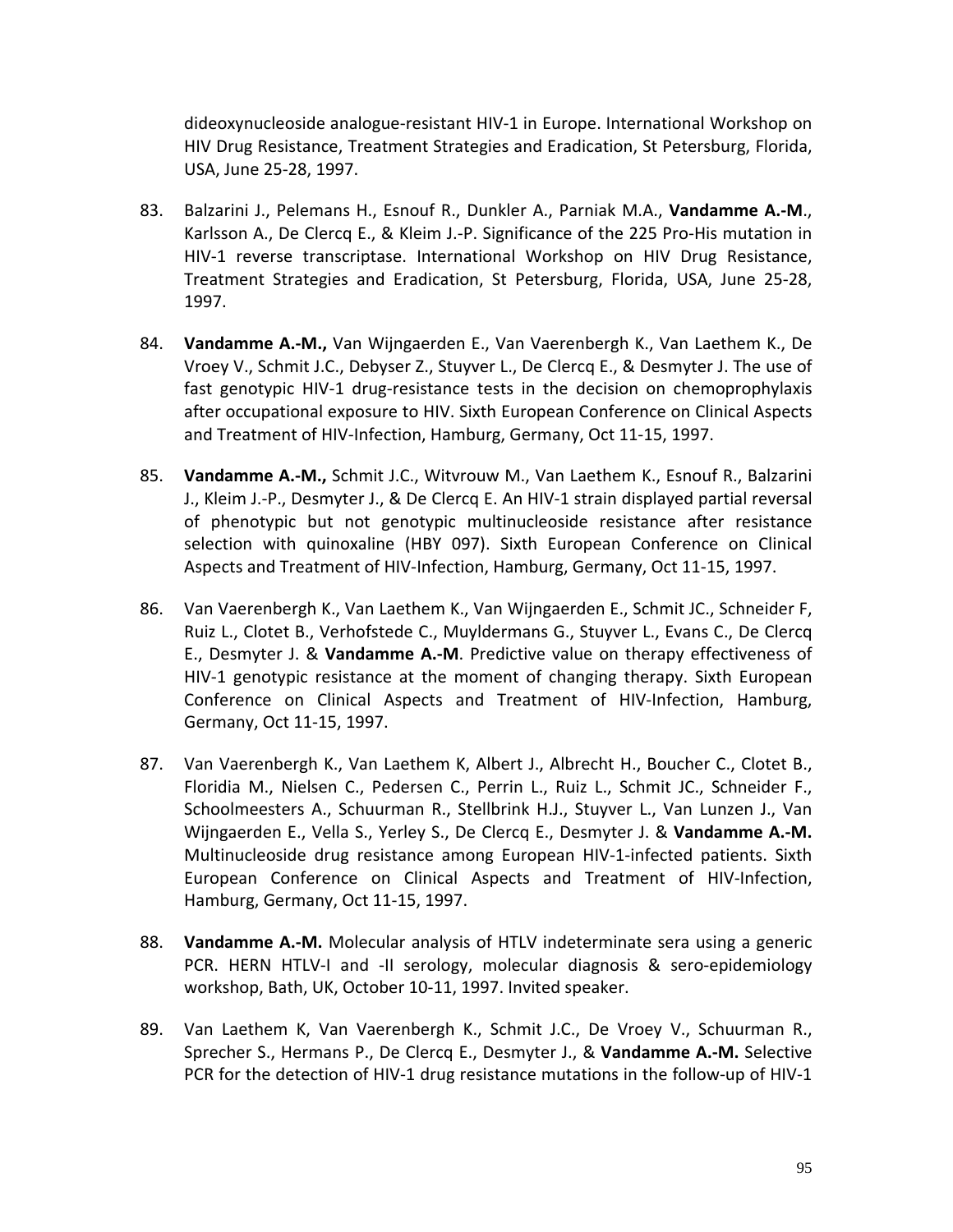infected patients. Third European Conference on Experimental AIDS Research, Munchen, Germany, Februari 28 -March 03, 1998.

- 90. Van Dooren S., Salemi M., Gotuzzo E., Watts D., Audenaert E., Duwe S., Ellerbrok H., Grassmann R., Desmyter J. & **Vandamme A.-M.** Post-Colombian introduction of HTLV-I in Latin-America. Third European Conference on Experimental AIDS Research, Munchen, Germany, Februari 28 -March 03, 1998.
- 91. Salemi M., Van Dooren S., Audenaert E., Delaporte E., Goubau P., Desmyter J. & **Vandamme A.-M.** Two new HTLV-I subtypes found in seroindeterminates, a Mbuti Efe pygmy and a Gabonese, most probably arisen through interspecies transmission from African monkeys. Third European Conference on Experimental AIDS Research, Munchen, Germany, Februari 28 -March 03, 1998.
- 92. Van Brussel M., Liu H.-F., Salemi M., Goubau P., Desmyter J., & **Vandamme A.-M.**  The genomic organization of the proximal pX regions differs not only between PTLV types but also between subtypes. HERN third pathogenesis workshop, Munchen, Germany, Februari 28, 1998; Virus Research 65, 10, 1999.
- 93. Van Vaerenbergh K., Harrer T., Schmit J.C., Schmidt B., Walter H., Van Remoortel B. , Van Laethem K., Witvrouw M. , Rascu A., De Vroey V. , Grünke M., Löw P., De Clercq E., Desmyter J. & **Vandamme A.-M**. Breakthrough of resistant virus one year after the initiation of triple or quadruple drugtherapy in naive HIV-1 seropositives. 2nd International Workshop on HIV Drug Resistance and Treatment Strategies, Lake Maggiore, Italy, 24-27 June 1998.
- 94. Van Vaerenbergh K., Van Laethem K., Van Wijngaerden E., Schmit JC., Schneider F , Ruiz L., Clotet B., Verhofstede C., Van Wanzeele F. , Muyldermans G., Simons P., Stuyver L., Hermans Ph., Evans C., De Clercq E., Desmyter J. & **Vandamme A.-M**. Predictive value on viral load and CD4 counts of HIV-1 genotypic resistance at the moment of changing therapy. 2nd International Workshop on HIV Drug Resistance and Treatment Strategies, Lake Maggiore, Italy, 24-27 June 1998.
- 95. Van Vaerenbergh K., Van Laethem K., Albert J., Boucher C., Clotet B., Floridia M., Nielsen C., Pedersen C., Perrin L., Pirillo MF., Ruiz L., Schmit JC., Schneider F., Schoolmeester A., Schuurman R., Stellbrink H.J., Stuyver L., Van Lunzen J., Van Wijngaerden E., Vella S., Yerly S., De Clercq E., Desmyter J. & **Vandamme A.-M**. Prevalence of multinucleoside drug resistance among European HIV-1-infected patients receiving various combinations of nucleoside analogues. 2nd International Workshop on HIV Drug Resistance and Treatment Strategies, Lake Maggiore, Italy, 24-27 June 1998.
- 96. **Vandamme A.-M.,** Van Laethem K., Schmit J.-C., De Vroey V., Harrer T., Ruiz L., Sprecher S., Hermans P., Clotet B., Desmyter J. and De Clercq E. Patients harbouring both the multinucleoside analogue resistance mutation Q151M and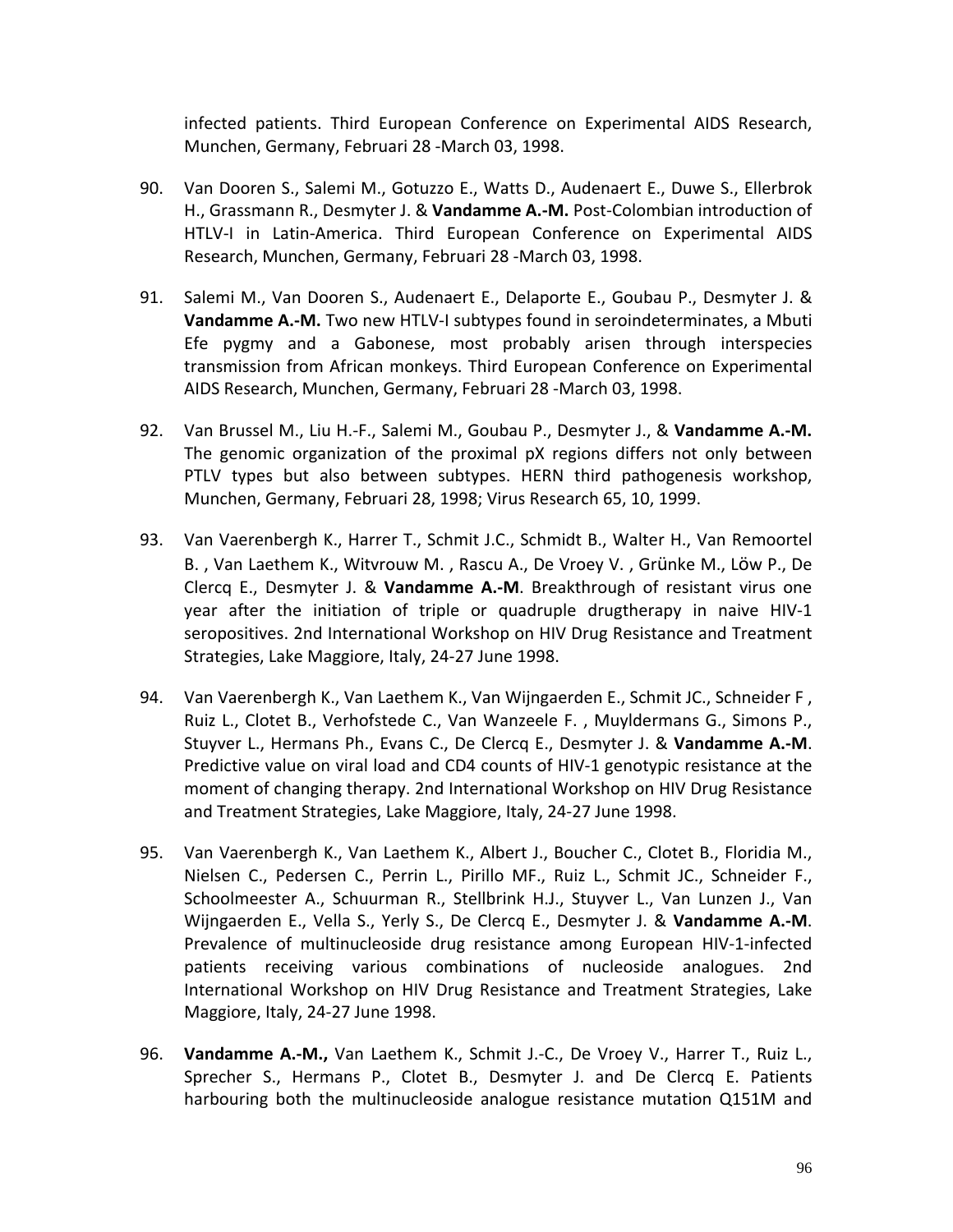the AZT resistance mutation T215Y/F carry these two mutations on different HIV-1 quasispecies. 12th World AIDS conference, Genève, Switserland, June28-July3, 1998.

- 97. Witvrouw M., Pannecouque C., Erven K., Heens C., Van Remoortel B., **Vandamme A.-M**., Desmyter J. & De Clercq E. Activity of non-nucleoside reverse transcriptase inhibitors (NNRTIs) against HIV-2 and SIV. 2nd International Workshop on HIV Drug Resistance and Treatment Strategies, Lake Maggiore, Italy, 24-27 June 1998.
- 98. **Vandamme A.-M**. The simian origins of the pathogenic human T-cell lymphotropic virus type I. International meeting on blood borne viral infections, Riga, Latvia, 26- 27 May 1998. Invited speaker.
- 99. **Vandamme A.-M**. Multi nucleoside analogue resistant HIV-1 in Europe. International meeting on blood borne viral infections, Riga, Latvia, 26-27 May 1998. Invited speaker.
- 100. Murovska M., Koulikovska M., Kozireva S., Nemtseva G., Pavlova O., Lejniece S., Logina I., Yano S., **Vandamme A.-M**. & Blomberg J. HTLV-I/II infection among Latvian inhabitants. International meeting on blood borne viral infections, Riga, Latvia, 26-27 May 1998.
- 101. Van Dooren S., Salemi M., Gotuzzo E., Watts D., Audenaert E., Duwe S., Ellerbrok H., Grassmann R., Desmyter J. & **Vandamme A.-M.** Evidences for a post-Columbian HTLV-I introduction in Latin-America. 1998 Meeting of the Institute of Human Virology, 23-29 August 1998.
- 102. **Vandamme A.-M**. Construction and interpretation of phylogenetic trees. Fourth European Workshop on Virus Evolution and Molecular Epidemiology, Leuven, Belgium, 1-4 September 1998. The Infectious Disease Review 1, 60, 1999. Invited speaker.
- 103. **Vandamme A.-M**. Molecular epidemiology of viruses using phylogenetic analysis. Fourth European Workshop on Virus Evolution and Molecular Epidemiology, Leuven, Belgium, 1-4 September 1998. The Infectious Disease Review 1, 60-61, 1999. Invited speaker.
- 104. Santos T.J.T., **Vandamme A.-M**., Goubau P., Desmyter J., De Castro Costa C.M., Carton H. HTLV prevalence and tropical spastic paraparesis in northeastern Brazil. Fourth European Workshop on Virus Evolution and Molecular Epidemiology, Leuven, Belgium, 1-4 September 1998. The Infectious Disease Review 1, 63-64, 1999.
- 105. **Vandamme A.-M**., Van Vaerenbergh K., Schmit J.C., Schmidt B., Walter H., Van Remoortel B. , Van Laethem K., Witvrouw M. , Rascu A., De Vroey V. , Grünke M.,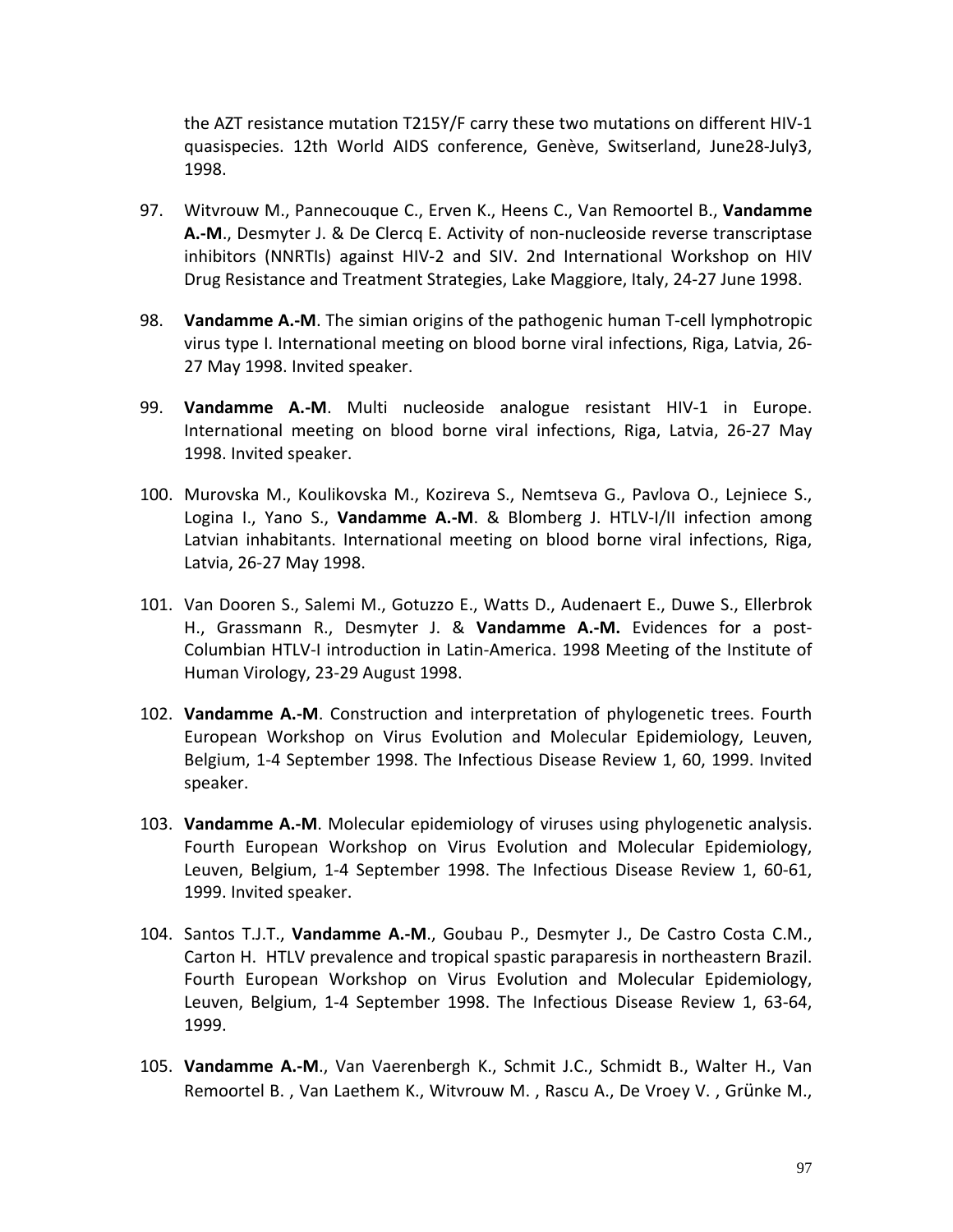Löw P., De Clercq E., Desmyter J. & Harrer T. Triple or quadruple drugtherapy in naive HIV-1 seropositives does not prevent the selection of resistant virus in a subset of patients. 4th International Congress on Drug Therapy in HIV Infection, Glasgow, Scotland, 8-12 November 1998. AIDS 12, Suppl 4, S19, 1998.

- 106. Van Laethem K, Van Vaerenbergh K., Schmit J.C., Sprecher S., Hermans P., De Vroey V., Schuurman R., Harrer T., Witvrouw M., Van Wijngaerden E., De Clercq E., Desmyter J., & **Vandamme A.-M.** Phenotypic assays and sequencing are less sensitive for the detection of resistance in mixed genotypes compared to point mutation assays. 4th International Congress on Drug Therapy in HIV Infection, Glasgow, Scotland, 8-12 November 1998. AIDS 12, Suppl 4, S26, 1998.
- 107. Qari S.H., Garcia-Lerma J.G., Reisler R., Van Laethem K, Schmit J.C., Sprecher S., **Vandamme A.-M.** & Heneine W. Rapid phenotypic assay for detection of multidrug resistance in HIV-1 to nucleoside analogues. 6th Conference on Retroviruses and Opportunistic Infections (CROI), Chicago, USA, 31 January-4 February 1999.
- 108. Van Laethem K, Witvrouw M., Schmit J.C., Sprecher S., Hermans P., Leal M., Harrer T., Clotet B., Ruiz L., Desmyter J., & **Vandamme A.-M.** The multiple nucleoside analogue resistance mutations confer cross-resistance to Abacavir. 6th Conference on Retroviruses and Opportunistic Infections (CROI), Chicago, USA, 31 January-4 February 1999.
- 109. Leyssen P., **Vandamme A.-M**., Van Dooren S., De Clercq E., & Neyts J. A unique animal model for the study of the pathogenesis and therapy of flavivirus infection. 12th International Conference on Antiviral Research, Jerusalem, Israel, 21-26 March 1999.
- 110. **Vandamme A.-M**., Salemi M., Van Dooren S., Goubau P., & Desmyter J. Tempo and mode of PTLV evolution. 9th International Conference on Human Retrovirology: HTLV, Kagoshima, Japan, 5-9 April 1999. Journal of Acquired Immune Deficiency Syndromes and Human Retrovirology 20, A23, 1999. Invited speaker.
- 111. Van Dooren S., Salemi M., Delaporte E., Pourrut X., Verschoor E., Van Goidsenhoven I., Desmyter J. & **Vandamme A.-M**. Analysis of the simian origin of the HTLV-I subtypes. 9th International Conference on Human Retrovirology: HTLV, Kagoshima, Japan, 5-9 April 1999. Journal of Acquired Immune Deficiency Syndromes and Human Retrovirology 20, A73, 1999.
- 112. Salemi M., Desmyter J., & **Vandamme A.-M**. The evolutionary rate of HTLV-II in injecting drug users is 50 to 200 times faster compared to in endemically infected Amerindian and Pygmy tribes. 9th International Conference on Human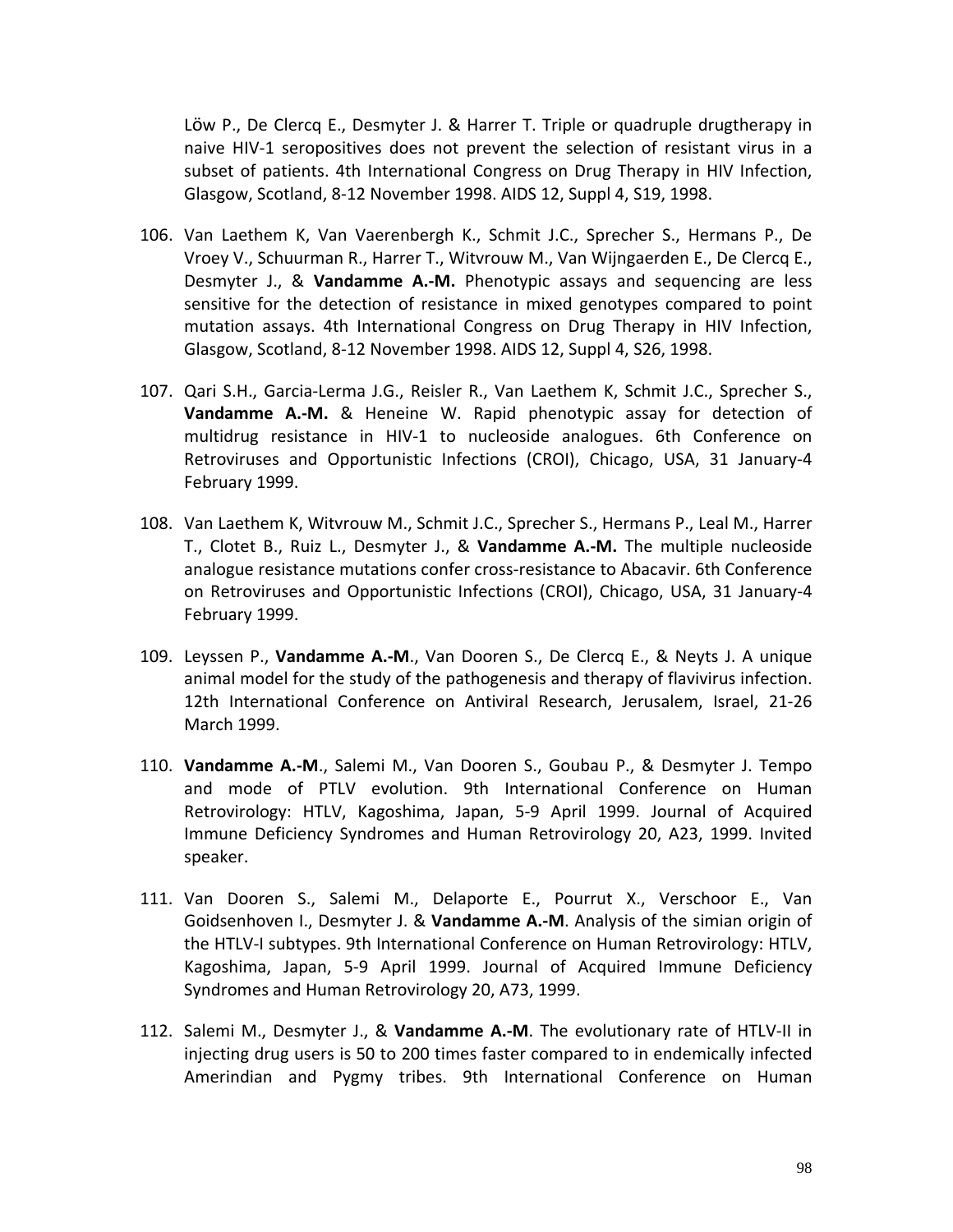Retrovirology: HTLV, Kagoshima, Japan, 5-9 April 1999. Journal of Acquired Immune Deficiency Syndromes and Human Retrovirology 20, A76, 1999.

- 113. Salemi M., Desmyter J., & **Vandamme A.-M**. Estimation of the divergence time for the major human and simian T-lymphotropic virus (HTLV/STLV) lineages by analysing full genome sequences. 9th International Conference on Human Retrovirology: HTLV, Kagoshima, Japan, 5-9 April 1999. Journal of Acquired Immune Deficiency Syndromes and Human Retrovirology 20, A73, 1999.
- 114. Syrtsev A., Van Dooren S., Senyuta N., de Thé G., Gessain A., **Vandamme A.-M**., & Gurtsevitch V. Detection of HTLV-I sequences in seronegative individuals from Buryatia. 9th International Conference on Human Retrovirology: HTLV, Kagoshima, Japan, 5-9 April 1999. Journal of Acquired Immune Deficiency Syndromes and Human Retrovirology 20, A51, 1999.
- 115. Syrtsev A., Van Dooren S., Senyuta N., Ruzibakiev R., **Vandamme A.-M**., Hayami M., & Gurtsevitch V. HTLV-I prevalence among seronegative ethnic Jewish people in Bukhara (Uzbekistan). 9th International Conference on Human Retrovirology: HTLV, Kagoshima, Japan, 5-9 April 1999. Journal of Acquired Immune Deficiency Syndromes and Human Retrovirology 20, A59, 1999.
- 116. Syrtsev A., Van Dooren S., Trofimov D., Kogai B., Senyuta N., Ogorodnikova E., **Vandamme A.-M**., & Gurtsevitch V. Are seronegative blood donors in Moscow infected with HTLV-I? 9th International Conference on Human Retrovirology: HTLV, Kagoshima, Japan, 5-9 April 1999. Journal of Acquired Immune Deficiency Syndromes and Human Retrovirology 20, A63, 1999.
- 117. Schmit J.C., Witvrouw M., Plesseria J.M., Fontaine E., Lambert C., Robert I., Servais J., Arendt V., Schneider F., **Vandamme A.-M.,** De Clercq E., & Hemmer R. HIV-1 patient isolates with a 69-serine-serine insertion in the reverse transcriptase (RT) display resistance to dideoxynucleoside analogues but retain sensitivity to nonnucleoside RT inhibitors (NNRTI) and to acyclic nucleoside phosphonates. The Fourth European Conference On Experimental AIDS Research, Tampere, Finland, 18-21 June 1999.
- 118. Goubau P., Desmyter J., Michiels M., **Vandamme A.-M.**, Hulstaert F., Govers L., Zrein M. Validation of the INNO-LIA HTLV-I/II in the confirmation and discrimination of HTLV infections. The Fourth European Conference On Experimental AIDS Research, Tampere, Finland, 18-21 June 1999.
- 119. **Vandamme A.-M.**, Van Vaerenbergh K., Debaisieux L., De Cabooter N., Fransen K., Marissens D., Miller K., Muyldermans G., Schoolmeester A., Sprecher S., Stuyver L., Vaira D., Verhofstede C., for the Belgian AIDS Reference Laboratories. Prevalence of HIV-1 drug resistance mutations in naive patients in Belgian hospitals. 3rd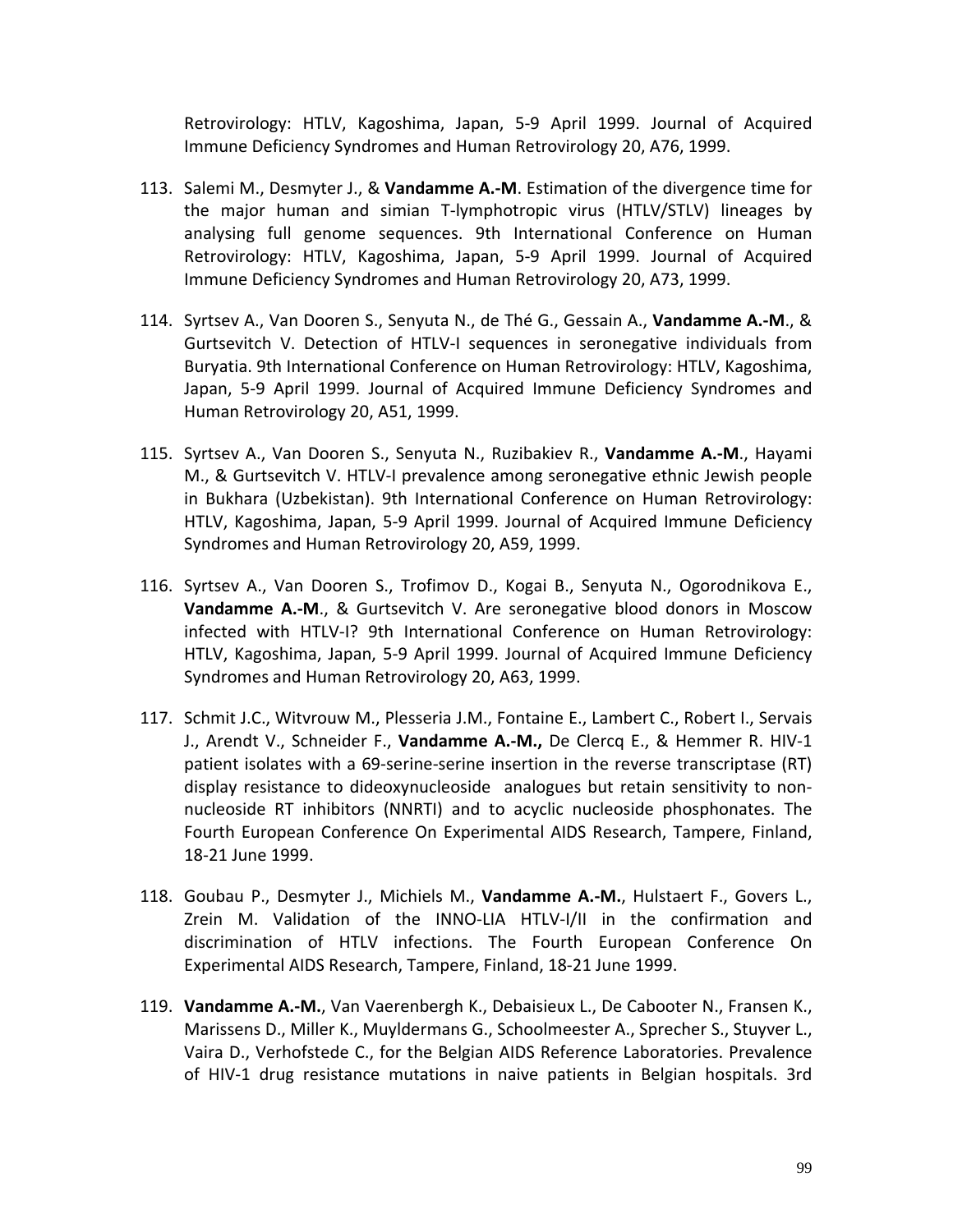International Workshop on HIV Drug Resistance and Treatment Strategies, San Diego, USA, 23-26 June 1999. Antiviral Therapy 4 (Suppl. 1), 103, 1999.

- 120. Van Vaerenbergh K., Van Laethem K., Albert J., Boucher C., Clotet B., Floridia M., Gerstoft J., Nielsen C., Perrin L., Pirillo MF., Ruiz L., Schmit JC., Schneider F., Schoolmeester A., Schuurman R., Stellbrink H.J., Stuyver L., Van Lunzen J., Van Wijngaerden E., Vella S., Yerly S., De Clercq E., Desmyter J. & **Vandamme A.-M**. Prevalence of the multidrug resistant 6 bp insert at codon 69 among European HIV-1-infected patients receiving various combinations of nucleoside analogues. 3rd International Workshop on HIV Drug Resistance and Treatment Strategies, San Diego, USA, 23-26 June 1999. Antiviral Therapy 4 (Suppl. 1), 102, 1999.
- 121. Fontaine E., Plesséria J.M., Lambert C., Staub T., Arendt V., Hemmer R., Schneider F., **Vandamme A.-M.** & Schmit J.C. In vitro selection of HIV-1 strains acquiring a Q151M substitution and other multidrug resistance related mutations. 3rd International Workshop on HIV Drug Resistance and Treatment Strategies, San Diego, USA, 23-26 June 1999. Antiviral Therapy 4 (Suppl. 1), 26, 1999.
- 122. Van Dooren S., Salemi M., Desmyter J. & **Vandamme A.-M**. Molecular clock analysis of the different African HTLV-I subtypes. Fifth European Workshop on Virus Evolution and Molecular Epidemiology, Leuven, Belgium, August 30- September 4, 1999. The Infectious Disease Review 1, 1999.
- 123. Van Vaerenbergh K., Van Laethem K., Albert J., Boucher C., Clotet B., Floridia M., Gerstoft J., Nielsen C., Perrin L., Pirillo MF., Ruiz L., Schmit JC., Schneider F., Schoolmeester A., Schuurman R., Stellbrink H.J., Stuyver L., Van Lunzen J., Van Wijngaerden E., Vella S., Yerly S., De Clercq E., Desmyter J. & **Vandamme A.-M**. Prevalence of nucleoside and multinucleoside drug resistance among European HIV-1-infected patients receiving various combinations of nucleoside analogues. 39th Interscience Conference on Antimicrobial Agents and Chemotherapy, San Francisco, USA, 26-29 September 1999.
- 124. Daelemans D., Afonina E., Hudson E.A., Scheel G., Werner G., De Clercq E., **Vandamme A.-M**., and Pavlakis G.N. Inhibition of nuclear export of HIV-1 Rev protein. European Research Conferences: Molecular Biology of RNA, Processing of Eukaryotic pre-mRNA and Nucleo-Cytoplasmatic Transport, Castelvecchio Pascoli, Italy, 11-16 September 1999.
- 125. Van Laethem K, Witvrouw M., Balzarini J., Pannecouque C., Esnouf R., Schmit J.C., Hermans P., Van Ranst M., Desmyter J., De Clercq E., & **Vandamme A.-M.** In vitro selection of high level resistance towards foscarnet and acyclic nucleoside phosphonates using a patient isolate displaying the multinucleoside resistant pattern. Seventh European Conference on Clinical Aspects and Treatment of HIV-1 Infection, Lisbon, Portugal, 23-27 October, 1999.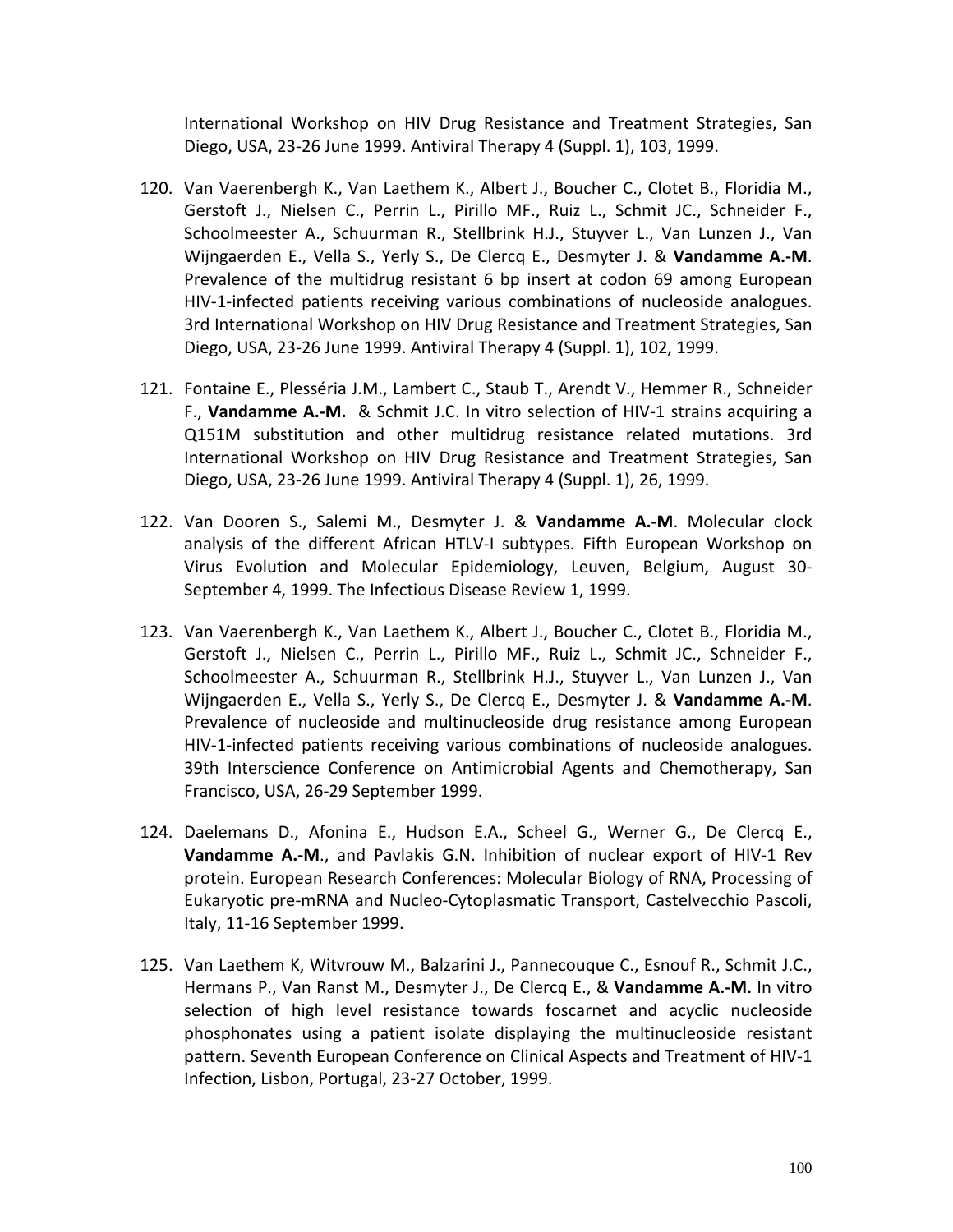- 126. Riva C., Van Laethem K., Van Vaerenbergh K., Peeters M., Delaporte E., Van Wijngaerden E., De Clercq E., Desmyter J. & **Vandamme A.-M.** HIV-1 drugresistance testing on A-J subtype strains: evaluation of the PE- Biosystems HIV Genotyping System Kit. Seventh European Conference on Clinical Aspects and Treatment of HIV-1 Infection, Lisbon, Portugal, 23-27 October, 1999.
- 127. Miller V., Houyez F., Clumeck N., Staszewski S., **Vandamme A.-M.,** Lundgren J., Youle M., Lange J., for the RGI-European Expert Panel. Guidelines for the use of HIV drug resistance testing in clinical management: a European perspective. Seventh European Conference on Clinical Aspects and Treatment of HIV-1 Infection, Lisbon, Portugal, 23-27 October, 1999.
- 128. **Vandamme A.-M.**, Van Vaerenbergh K., Debaisieux L., De Cabooter N., Fransen K., Marissens D., Miller K., Muyldermans G., Schoolmeester A., Sprecher S., Stuyver L., Vaira D., Verhofstede C., for the Belgian AIDS Reference Laboratories. Prevalence of HIV-1 drug resistance mutations in naive patients in Belgian hospitals. 13de Wetenschappelijke Vergadering van de Belgische Vereniging voor Infectiologie en Klinische Microbiologie, Sint-Niklaas, Belgium, 11 December 1999.
- 129. Van Vaerenbergh K., Van Laethem K., Albert J., Boucher C., Clotet B., Floridia M., Gerstoft J., Nielsen C., Perrin L., Pirillo MF., Ruiz L., Schmit JC., Schneider F., Schoolmeester A., Schuurman R., Stellbrink H.J., Stuyver L., Van Lunzen J., Van Wijngaerden E., Vella S., Yerly S., De Clercq E., Desmyter J. & **Vandamme A.-M**. Prevalence of the multidrug resistant 6 bp insert at codon 69 among European HIV-1-infected patients receiving various combinations of nucleoside analogues. 13de Wetenschappelijke Vergadering van de Belgische Vereniging voor Infectiologie en Klinische Microbiologie, Sint-Niklaas, Belgium, 11 December 1999.
- 130. Muyldermans G., Debaisieux L., Fransen K., Marissens D., Miller K., Vaira D., **Vandamme A.-M.**, Vandenbroucke A.T., Verhofstede C., Zissis G., Lauwers S. Blinded, multicenter quality control study for the quantification of human immunodeficiency virus type 1 RNA in plasma by the Belgian AIDS reference laboratories. 13de Wetenschappelijke Vergadering van de Belgische Vereniging voor Infectiologie en Klinische Microbiologie, Sint-Niklaas, Belgium, 11 December 1999.
- 131. Qari S.H., Garcia-Lerma J.G., Vazquez-Rosales G., Schinazi R.F., Havlir D., Richman D.D., Reisler R., **Vandamme A.-M.,** Schmit J.C., Kavlick M.F., Mitsuya H., Winters M., Merigan T. & Heneine W. A rapid and inexpensive approach for phenotypic analysis of drug resistance to reverse transcriptase (RT) inhibitors by direct analysis of RT activity in plasma. 7th Conference on Retroviruses and Opportunistic Infections (CROI), San Francisco, USA, 30 January-2 February 2000.
- 132. **Vandamme A.-M.**, Van Vaerenbergh K., Van Wijngaerden E., Deschamps A., De Graeve V., De Saar V., Maes B., Ceunen H., De Smet K., Stuyver L., De Clercq E.,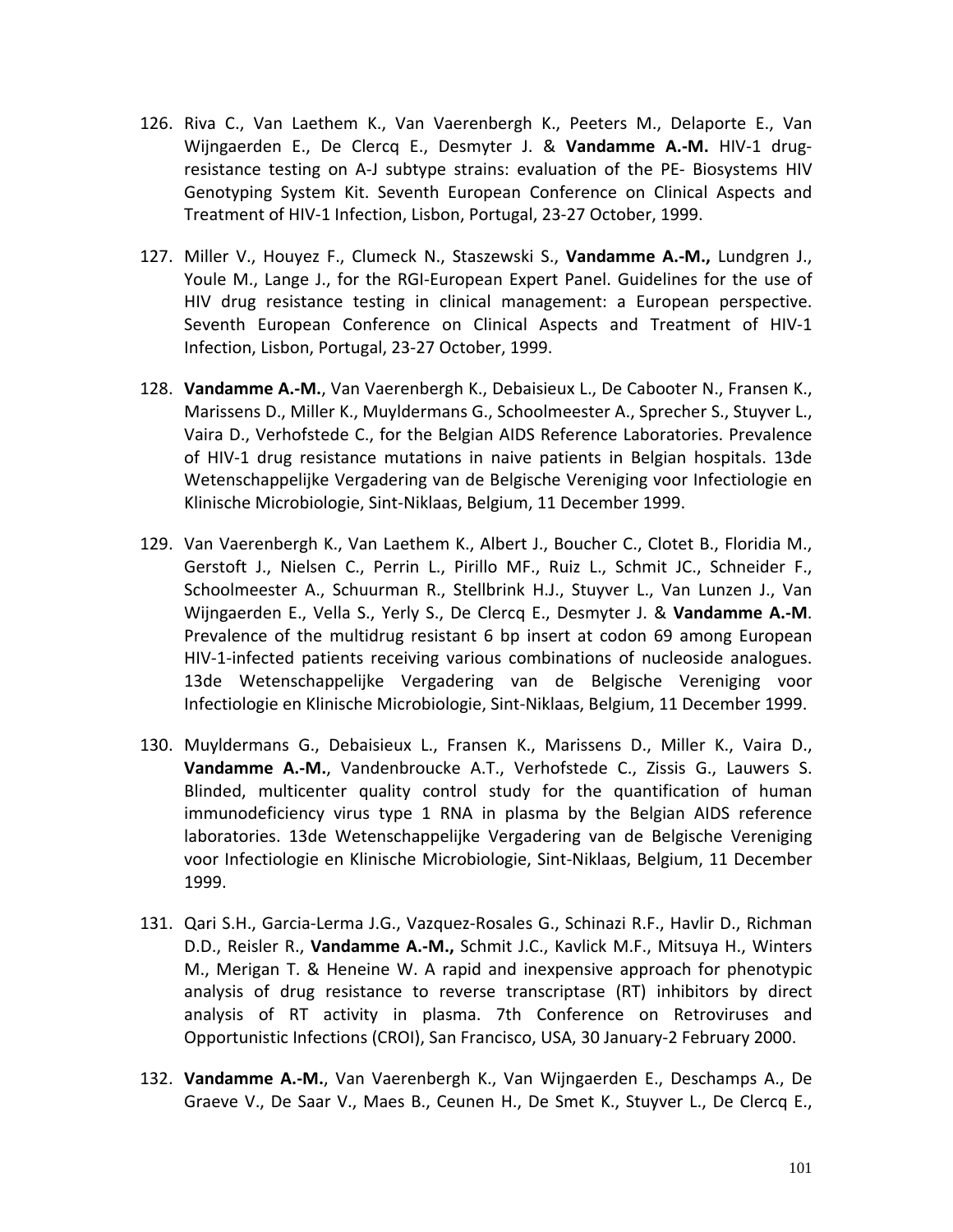Van Ranst M., Peetermans W., Bobbaers H. & De Geest S. Patients failing HAART are significantly less compliant than patients achieving prolonged undetectable viral load. 2<sup>nd</sup> Frankfurt Symposium on the Clinical Implications of HIV Drug Resistance, Frankfurt, Germany, 25-27 February 2000.

- 133. Riva C., Fontaine E., Peeters M., Delaporte E., Schmit J.-C., Van Laethem K., Van Vaerenbergh K., Van Wijngaerden E., De Clercq E. & **Vandamme A.-M.** Evaluation of two commercial kits for testing genotypic drug resistance on a panel of HIV-1 clades A-J. 2<sup>nd</sup> Frankfurt Symposium on the Clinical Implications of HIV Drug Resistance, Frankfurt, Germany, 25-27 February 2000.
- 134. **Vandamme A.-M.,** Houyez F., Bànhegyi D.,Clotet B., De Schrijver G., De Smet K.A.L., Hall W.W., Harrigan R., Hellmann N., Hertogs K., Larder B., Holtzer C., Pillay D., Race E., Schmit J.-C., Schuurman R., Shulse E., Sönnerborg A., Miller V. Laboratory guidelines for the practical use of HIV drug resistance tests in patient follow-up. 2<sup>nd</sup> Frankfurt Symposium on the Clinical Implications of HIV Drug Resistance, Frankfurt, Germany, 25-27 February 2000. Invited speaker.
- 135. Schmidt B., Walter H., Moschik B., Paatz C., Van Vaerenbergh K., **Vandamme A.- M.,** Schmitt M., Harrer T., Überla K. & Korn K. Simple but reliable algorithm to predict protease inhibitor phenotypic from genotypic data derived from a geno- /phenotypic database. 2nd Frankfurt Symposium on the Clinical Implications of HIV Drug Resistance, Frankfurt, Germany, 25-27 February 2000.
- 136. Fikkert V., Pannecouque C., Cherepanov P., Van Laethem K., **Vandamme A.-M.,** De Clercq E., Witvrouw M. Use of a gp120 recombinant virus assay in the explanation of the molecular mode of action of binding-fusion inhibitors. Keystone Symposia: Novel biological approaches to HIV-1 infection based on new insights into HIV biology, Keystone, USA, 4-10 April 2000.
- 137. **Vandamme A.-M.**, Strimmer K., Hall W.W., Delaporte E., Mboup S., Peeters M. & Salemi M. Dating the origin of HIV-1 group M and HIV-1 group M/SIVcpz separation. 7<sup>th</sup> Annual International Discussion Meeting on HIV Dynamics and Evolution, Seattle, USA, 28-30 April 2000. Invited speaker.
- 138. Salemi M., Strimmer K., Hall W.W., & **Vandamme A.-M.** Uncovering the origin of viral epidemics with a new method to calibrate clock-like phylogenetic trees.  $7<sup>th</sup>$ Annual International Discussion Meeting on HIV Dynamics and Evolution, Seattle, USA, 28-30 April 2000.
- 139. Salemi M., Strimmer K., Hall W.W., Delaporte E., Mboup S., Peeters M. & **Vandamme A.-M.** Dating the origin of HIV-1 group M and HIV-1 group M/SIVcpz separation with a new method to calibrate clock-like phylogenetic trees.  $8<sup>th</sup>$ International Conference on AIDS, Cancer and Related Problems, St-Petersburg, Russia, 19-24 May 2000.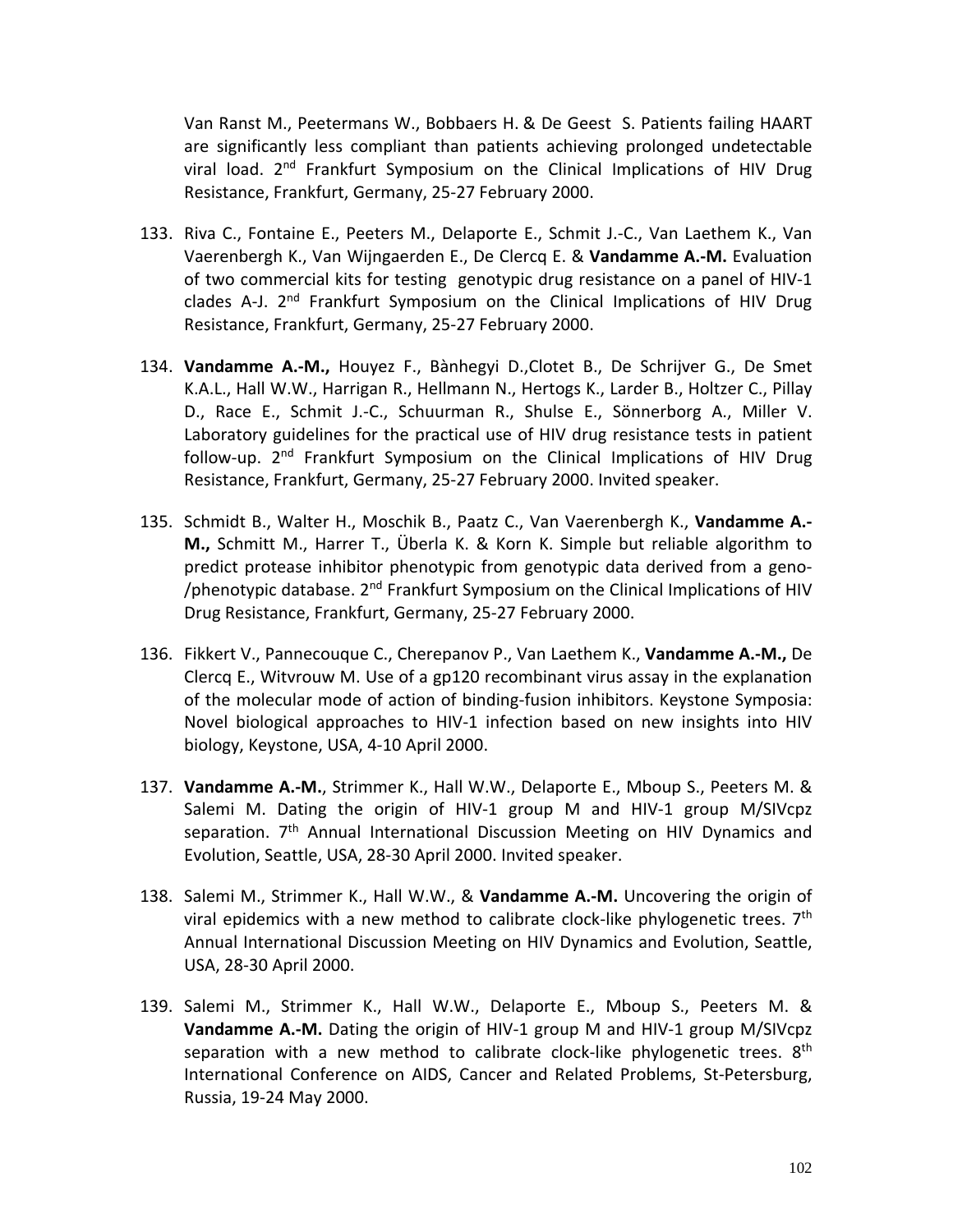- 140. Salemi M. & **Vandamme A.-M.** Molecular clock analysis of primate T-cell lymphotropic viruses. Workshop on Endogenous Retroviruses and the Evolution of the Genome, Moscow, Russia, 17-19 May 2000
- 141. **Vandamme A.-M.** Implementation issues: validation and proficiency. 2nd Spanish Concensus Conference on Drug Resistance Testing in Clinical Practice, Madrid, Spain, 18 March 2000. Invited speaker.
- 142. Van Dooren S., Salemi M., Liu H.-F., Vancuyck D., Remondegui C., Bouzas M.B., Talarmin A., Desmyter J., Goubau P., & **Vandamme A.-M.** Intrafamilial HTLV-I sequence divergence: a tool for estimating the HTLV-I evolutionary rate? HERN meeting, Potsdam, Germany, 19-21 May, 2000. Virus Research 78, 119-120, 2001.
- 143. **Vandamme A.-M.,** Bertazzoni U. and Salemi M. Evolutionary strategies of Human T-cell lymphotropic virus type II (HTLV-II). Workshop on Microbial Variation and Evolution: historical aspects and perspectives, Ischia, Italy, 7-9 May, 2000.
- 144. Van Laethem K., Witvrouw M., Pannecouque C., Van Remoortel B., Schmit J.C., Esnouf R., Kleim J.-P., Balzarini J., Desmyter J., De Clercq E. & **Vandamme A.-M.** Mutations in the non-nucleoside binding pocket interfere with the multinucleoside resistance phenotype. Fourth International Workshop on HIV Drug Resistance and Treatment Strategies, 12-16 June 2000, Sitges, Spain. Antiviral Therapy 5, Suppl 3, 22 (Abstract 27).
- 145. Schmidt B., Korn K., Moschik B., Paatz C., Van Vaerenbergh K., **Vandamme A.-M.,** Schmitt M., Harrer T., Überla K. & Walter H. Comparison of different algorithms for the interpretation of genotypic data for protease inhibitors. Fourth International Workshop on HIV Drug Resistance and Treatment Strategies, 12-16 June 2000, Sitges, Spain. Antiviral Therapy 5, Suppl 3, 61 (Abstract 79).
- 146. Wensing A.M.J., Holtzer C.D., de Groot T., Albert J., Clotet B., van Lunzen J., Nielsen C., Perrin L., Schneider F., **Vandamme A.-M.,** Boucher C.A.B. & Schuurman R. The prevalence of PI, NRTI and NNRTI resistance-associated mutations in a large ARV-naive, European cross-sectional population. A baseline analysis of the SERVICE project. Fourth International Workshop on HIV Drug Resistance and Treatment Strategies, 12-16 June 2000, Sitges, Spain. Antiviral Therapy 5, Suppl 3, 138 (Abstract 178).
- 147. Balotta C., Violin M., Van Dooren S., Berlusconi A., Facchi G., Forbici F., Bertoli A., Rezza G., Lo Caputo S., Angarano G., Perno C.F., d'Arminio Monforte A., **Vandamme A.-M.,** Moroni M., for the IcoNA Study Group. Increasing prevalence of non-clade B HIV-1 strains in Italy, as monitored by the analysis of the RT and protease sequences. Fourth International Workshop on HIV Drug Resistance and Treatment Strategies, 12-16 June 2000, Sitges, Spain. Antiviral Therapy 5, Suppl 3, 140 (Abstract 181).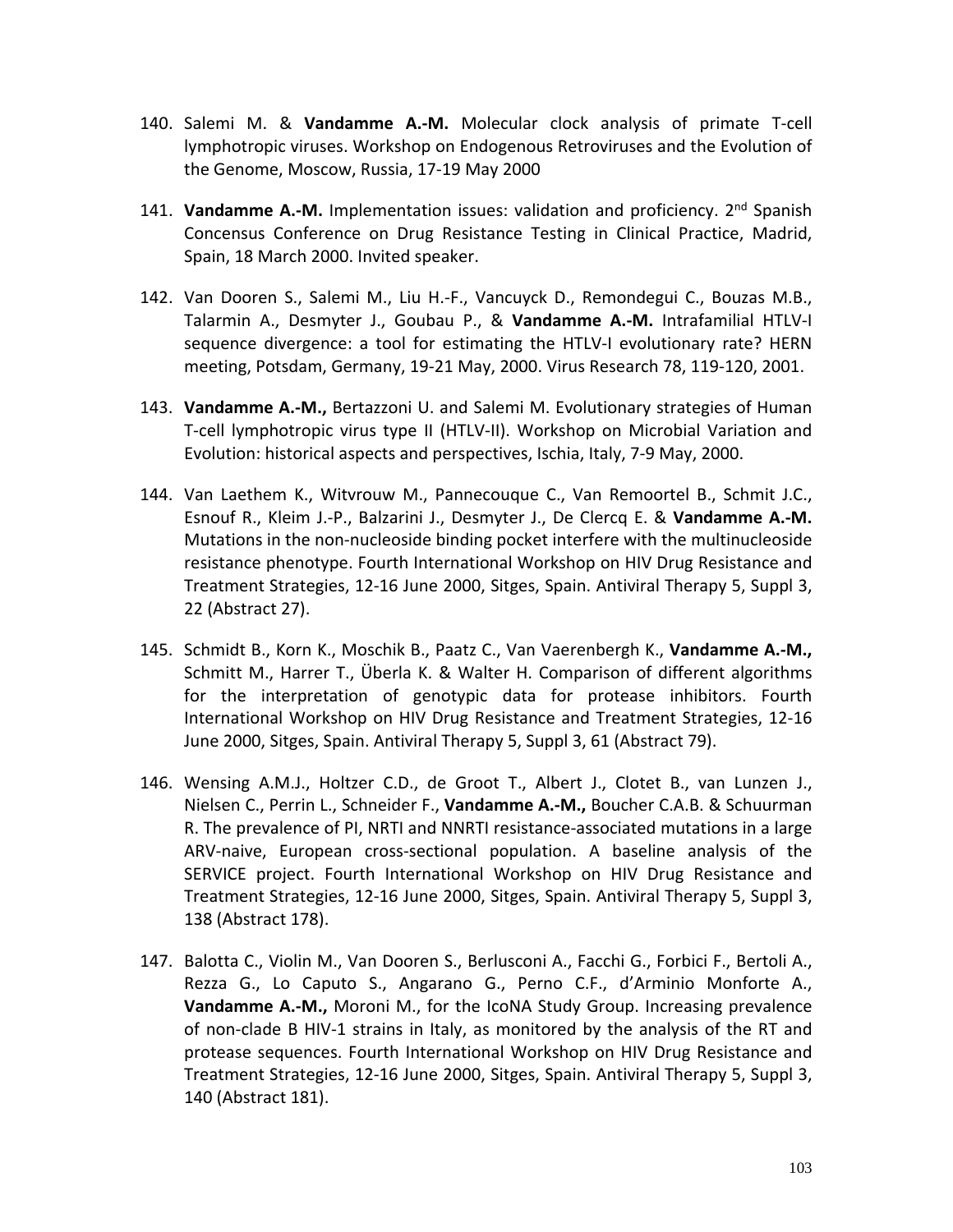- 148. Salemi M., Strimmer K., Hall W.W., Duffy M., Delaporte E., Mboup S., Peeters M., & **Vandamme A.-M.** Dating HIV and HCV epidemics with a new method to uncover clock-like molecular evolution: HIV-1 group M originated during the 1930s. XIII International AIDS Conference, 9-14July, 2000, Durban, South Africa.
- 149. Dileanis J., Kunstman K., Wolinsky S., Palumbo P., Huang D., Brown R.C., Buimer M., Schuurman R., Van Laethem K., **Vandamme A.-M.** Multi-center testing of the PE Biosystems ViroSeq™ HIV-1 Genotyping Kit Version 2. XIII International AIDS Conference, 9-14July, 2000, Durban, South Africa.
- 150. Balotta C., Violin M., Van Dooren S., Berlusconi A., Facchi G., Forbici F., Bertoli A., Rezza G., Perno C.F., d'Arminio Monforte A., **Vandamme A.-M.,** Moroni M., for the I. CO.N.A. Study Group. RT and protease sequences encompassing RT and protease regions of *pol* gene allow a precise assignement to HIV-1 subtypes. 40th Interscience Conference on Antimicrobial Agents and Chemotherapy, 17-20 September, 2000, Toronto Ontario, Canada.
- 151. Wensing A.M.J., Holtzer C.D., de Groot T., Albert J., Clotet B., van Lunzen J., Nielsen C., Perrin L., Schneider F., **Vandamme A.-M.,** Boucher C.A.B. & Schuurman R. The prevalence of HIV-1 resistance associated mutations in a large ARV-naive European population. A baseline analysis of the SERVICE project.  $40<sup>th</sup>$  Interscience Conference on Antimicrobial Agents and Chemotherapy, 17-20 September, 2000, Toronto Ontario, Canada.
- 152. Salemi M., Strimmer K., Hall W.W., Duffy M., Delaporte E., Mboup S., Peeters M. & **Vandamme A.-M.** Dating the separation of SIVcpz and HIV-1 group M in the late XVII century and the origin of HIV-1 group M radiation around the 1930s, using a new method to uncover clock-like molecular evolution. 2000 Meeting of the Institute of Human Virology, 10-15 September 2000, Baltimore, USA
- 153. Van Dooren S., Salemi M., Pourrut X., Delaporte E., Desmyter J. & **Vandamme A.- M.** Analysis of the origin of the African Human T-Cell Lymphotropic Virus Type-I (HTLV-I) subtypes. European Virology 2000 Conference, 17-21 September 2000, Glasgow, Scotland.
- 154. Salemi M., Van Dooren S., & **Vandamme A.-M.** Molecular clock analysis of the three major lineages of the primate T-cell lymphotropic viruses. Workshop "Call for a network for studies on epidemiology and evolution" at the European Virology 2000 Conference, 17-21 September 2000, Glasgow, Scotland.
- 155. Van Wijngaerden E., De Saar V., De Graeve V., **Vandamme A.-M.,** Van Vaerenbergh K., Bobbaers H., Deschamps A., Ceunen H. & De Geest S. Nonadherence to HAART: clinically relevant patient categorisation based on electronic event monitoring. Fifth International Congress on Drug Therapy in HIV Infection, 22-26 October 2000, Glasgow, UK. AIDS 14: S51-S52 Suppl. 4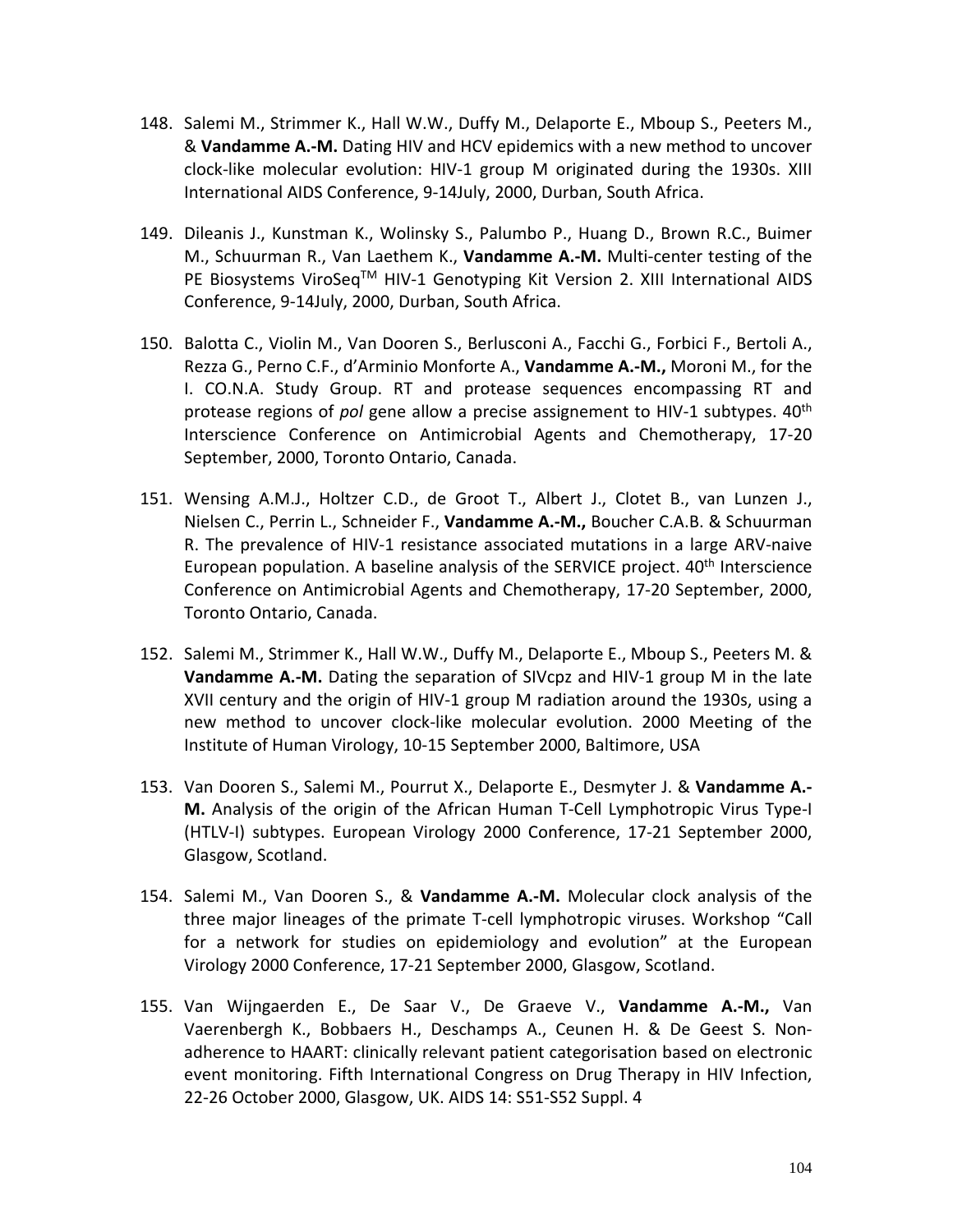- 156. Van Vaerenbergh K., De Geest S., , Deschamps A., De Graeve V., De Saar V., Maes B., Ceunen H., De Smet K., Peetermans W., Bobbaers H., Van Ranst M., Desmyter J., De Clercq E., Van Wijngaerden E. & **Vandamme A.-M.** Compliance is significantly better in HAART responders compared to non-responders. Fifth International Congress on Drug Therapy in HIV Infection, 22-26 October 2000, Glasgow, UK. AIDS 14: S114 Suppl. 4
- 157. **Vandamme A.-M.,** Van Vaerenbergh K., Schmit J.-C., Schmidt B., Walter H., Fontaine E., Schmitt M., Van Laethem K., Rascu A., De Vroey V., Grünke M., Löw P., Van Ranst M., Desmyter J., De Clercq E. & Harrer T. Initiation of HAART in drugnaïve HIV-1 patients prevents viral breakthrough for up to 43 months in 60% of the patients. Fifth International Congress on Drug Therapy in HIV Infection, 22-26 October 2000, Glasgow, UK. Fifth International Congress on Drug Therapy in HIV Infection, 22-26 October 2000, Glasgow, UK. AIDS 14: S47 Suppl. 4
- 158. Fontaine E., Riva C., Peeters M., Schmit J.-C., Delaporte E., Van Laethem K., Van Vaerenbergh K., Van Wijngaerden E., De Clercq E., Van Ranst M. & **Vandamme A.- M.** Evaluation of two commercial kits for the detection of genotypic drugresistance on a panel of HIV-1 subtypes A-J. Fifth International Congress on Drug Therapy in HIV Infection, 22-26 October 2000, Glasgow, UK. AIDS 14: S114 Suppl. 4
- 159. Van Laethem K., Witvrouw M., Pannecouque C., Van Remoortel B., Esnouf R., Balzarini J., Desmyter J., De Clercq E. & **Vandamme A.-M.** Phenotypic multinucleoside resistance linked to the Q151M mutation is enhanced under the selective pressure of acyclic nucleotide analogs but reduced by foscarnet. Fifth International Congress on Drug Therapy in HIV Infection, 22-26 October 2000, Glasgow, UK. Fifth International Congress on Drug Therapy in HIV Infection, 22-26 October 2000, Glasgow, UK. AIDS 14: S118 Suppl. 4
- 160. Dileanis J, Marlowe N, Hoo B, Brown RC, Buimer M, Huang D, Palumbo F, Schuurman R, Van Laethem K, **Vandamme AM** & Elbeik T. Performance of the new ViroSeq (TM) HIV-1 genotyping system (version 2) with group M subtype panel and with subtype B clinical samples at test sites. Fifth International Congress on Drug Therapy in HIV Infection, 22-26 October 2000, Glasgow, UK. AIDS 14: S115 Suppl. 4
- 161. De Graeve V., De Saar V., Van Wijngaerden E. **Vandamme A.-M.,** Van Vaerenbergh K., Deschamps A., Ceunen H., Bobbaers H., & De Geest S. Prevalence, determinants and virological outcome of nonadherence with HAART in HIV/AIDS patients. 5<sup>th</sup> Low-Lands Mini-Symposium on Drug Exposure. 9 November 2000, Maastricht, The Netherlands.
- 162. Van Dooren S., Salemi M. & **Vandamme A.-M.** Dating the origin of the African Human T-Cell Lymphotropic Virus type-I (HTLV-I) subtypes. Symposium of Belgian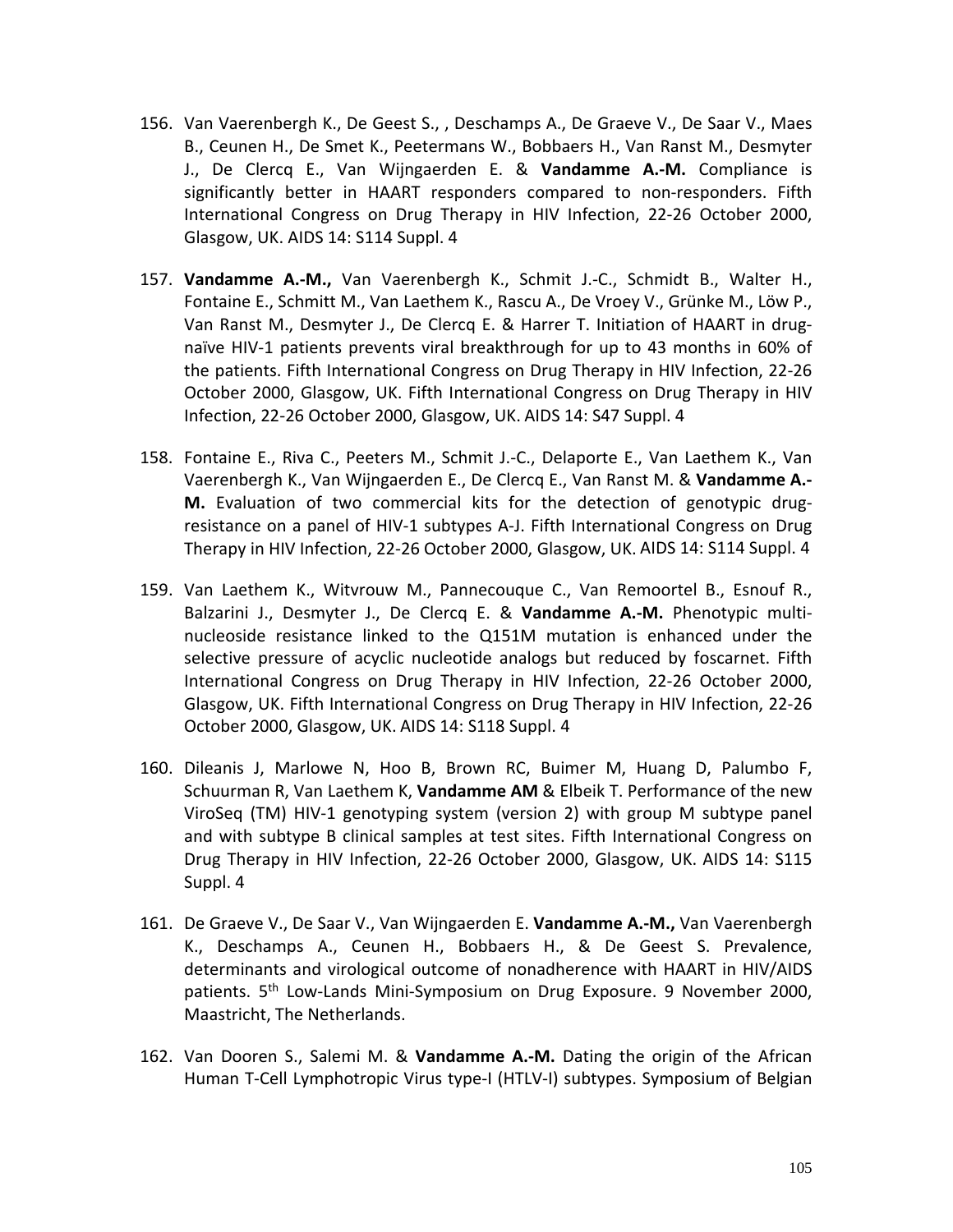society for Microbiology, "Emerging and recurrent infectious diseases", Louvain-La-Neuve, Belgium, 8<sup>th</sup> December 2000.

- 163. Salemi M. & **Vandamme A.-M.** Evolutionary patterns of simian and human immunodefiency viruses. Symposium of Belgian society for Microbiology, "Emerging and recurrent infectious diseases", Louvain-La-Neuve, Belgium,  $8<sup>th</sup>$ December 2000.
- 164. Balotta C., Facchi G., Violin M., Van Dooren S., Cozzi-Lepri A., Forbici F., Bertoli A., Senese D., Caramello P., Carnevale G., Rizzardinid G., Cremonini L., Mono L., Rezza G., Perno C.F., Ippolito G., d'Arminio Monforte A., **Vandamme A.-M.,** Moroni M., for the I. CO.N.A. Study Group. Increasing Prevalence Of Non-B HIV-1 Clades In Italy Among Heterosexuals And Females Monitored By RT And Protease Sequence Analysis. Eighth Conference on Retroviruses and Opportunistic Infections (CROI), February 4-8, 2001, Chicago, USA
- 165. Daelemans D., Afonina E., Nilsson J., Werner G., Kjems J., Pavlakis G.N., De Clercq E. & **Vandamme A.-M.** A novel inhibitor of the CRM1- mediated Rev-export. Eighth Conference on Retroviruses and Opportunistic Infections (CROI), February 4-8, 2001, Chicago, USA
- 166. Van Craenenbroeck E., Blockeel H., Dehaspe L., Witvrouw M., Pannecouque C., **Vandamme A.-M.** & De Clercq E. Integration of chemical, biological and clinical research data to facilitate HIV research. IBC Chemo\*Bio Informatics Conference, February 15-16, 2001, San Diego, CA, USA
- 167. Lemey P., Salemi M. & **Vandamme A.-M.** Maximum likelihood analysis of clocklike evolution in HIV-1 groupM incorporating non-contemporaneous sequences.  $8<sup>th</sup>$  Annual International Discussion Meeting on HIV Dynamics and Evolution, Paris, France, 27-29 April 2001.
- 168. Salemi M. & **Vandamme A.-M.** Investigating Hepatitis C virus evolutionary models through full genome analyses. 8<sup>th</sup> Annual International Discussion Meeting on HIV Dynamics and Evolution, Paris, France, 27-29 April 2001.
- 169. Van Dooren S., Gessain A. & **Vandamme A.-M.** Full Genome Analysis of the Current Most Divergent STLV-I Strain Present in a Macaca arctoides. Tenth International Conference on Human Retrovirology: HTLV and Related Viruses, Dublin, Ireland, 25-29 June 2001. AIDS Research and Human Retroviruses 17, S43.
- 170. Van Dooren S., Pourrut X., Peeters M., Delaporte E. & **Vandamme A.-M.** A second divergent 'STLV-L'-like strain detected in a Cercopithecus nicitans from Cameroon. Tenth International Conference on Human Retrovirology: HTLV and Related Viruses, Dublin, Ireland, 25-29 June 2001. AIDS Research and Human Retroviruses 17, S44.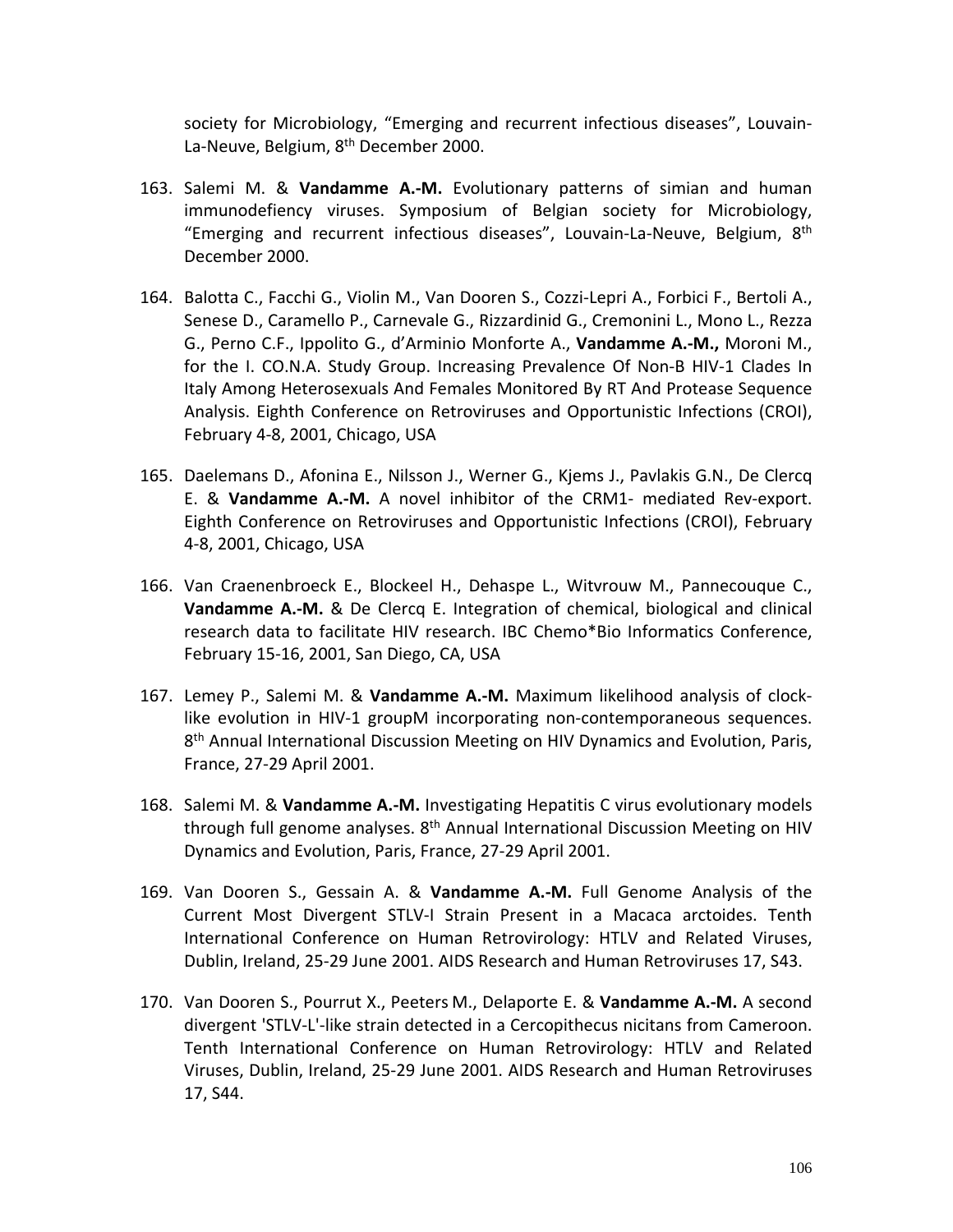- 171. Salemi M. & **Vandamme A.-M.** Retrovirus evolution and molecular anthropology. Tenth International Conference on Human Retrovirology: HTLV and Related Viruses, Dublin, Ireland, 25-29 June 2001. AIDS Research and Human Retroviruses 17, S11.
- 172. Van Dooren S., Salemi M., Liu H.-F., Goubau P., Prims M., Vancuyck D., Remondegui C., Bouzas M.B., Talarmin A., Gotuzzo E., Gurtsevitch V. & **Vandamme A.-M.** Low HTLV-I evolutionary rate confirmed in cases of vertical intrafamilial HTLV-I transmission. Tenth International Conference on Human Retrovirology: HTLV and Related Viruses, Dublin, Ireland, 25-29 June 2001. AIDS Research and Human Retroviruses 17, S44.
- 173. Switzer W.M., Shanmugam V., Van Dooren S., **Vandamme A.-M**., Bhullar V., Parekh B. & Heneine W. Identification of a Distinct STLV in an Ethiopian Gelada Baboon *(Theropithicus gelada.* Tenth International Conference on Human Retrovirology: HTLV and Related Viruses, Dublin, Ireland, 25-29 June 2001. AIDS Research and Human Retroviruses 17, S11.
- 174. **Vandamme A.-M.,** Van Dooren S. & Salemi M. PTLV-I origin and evolution. Tenth International Conference on Human Retrovirology: HTLV and Related Viruses, Dublin, Ireland, 25-29 June 2001. AIDS Research and Human Retroviruses 17, S11. Invited speaker.
- 175. Van Dooren S., Prims M., Verschoor E., Langenhuijzen S., Pourrut X., Peeters M., Delaporte E. & **Vandamme A.-M.** Phylogenetic Characterization of STLV-I Strains from Various Asian and African Monkey Species. Tenth International Conference on Human Retrovirology: HTLV and Related Viruses, Dublin, Ireland, 25-29 June 2001. AIDS Research and Human Retroviruses 17, S44.
- 176. Alcântara L.C.J., Shindo N., Van Dooren S., Kashima S., Costa M.C.R., Andrade T., Andrade-Filho A., Bittencourt A., Dourado I., Covas D.T., **Vandamme A.-M.** & Galvão-Castro B. Molecular Epidemiology of Human T-Cell Lymphotropic Virus Type I (HTLV-I) in Northeast of Brazil. Tenth International Conference on Human Retrovirology: HTLV and Related Viruses, Dublin, Ireland, 25-29 June 2001. AIDS Research and Human Retroviruses 17, S33.
- 177. Shindo N., Alcântara L.C.J., Van Dooren S., Salemi M., Costa M.C.R., Kashima S., Covas D.T., Teva A., Brito I., **Vandamme A.-M.** & Galvão-Castro B. Human Retroviruses (HIV and HTLV) in Brazilian Indians: Seroepidemiological Study and Molecular Epidemiology of HTLV-II Isolates. Tenth International Conference on Human Retrovirology: HTLV and Related Viruses, Dublin, Ireland, 25-29 June 2001. AIDS Research and Human Retroviruses 17, S41.
- 178. de Castro Costa C.M., Santos T.J.T., Haddad S.K., Takayanagui O., **Vandamme A.- M.**, Goubau P., & Carton H. Is seronegative TSP a possible HTLV-I/II associated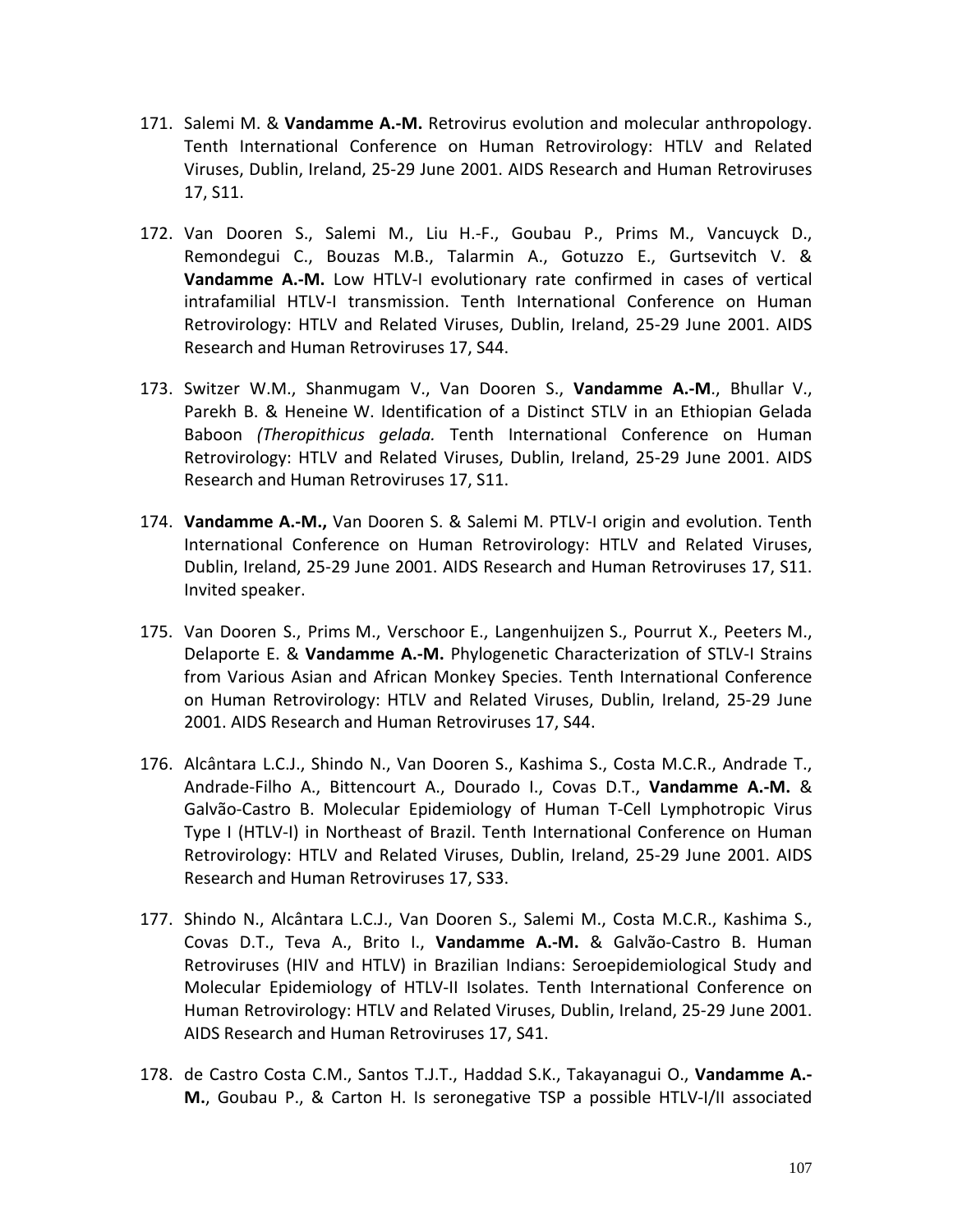myelopathy? Tenth International Conference on Human Retrovirology: HTLV and Related Viruses, Dublin, Ireland, 25-29 June 2001. AIDS Research and Human Retroviruses 17, S72.

- 179. Van Vaerenbergh K., Debaisieux L., Derdelinckx I., De Cabooter N., De Smet K., Fransen K., Marissens D., Miller K., Muyldermans G., Sprecher S., Vaira D., Verhofstede C., Zissis G., Van Ranst M., De Clercq E. and **Vandamme A.-M.** A trend for reduced viral load response to the initial therapy in treatment-naïve HIV-1 patients with baseline resistance mutations as measured by LiPA. Fifth International Workshop on HIV Drug Resistance and Treatment Strategies, Scottsdale, Arizona, USA, 4-8 June 2001. Antiviral Therapy 6 (Suppl 1), 96, 2001.
- 180. Schapiro J.M., De Luca A., Harrigan R., Hellmann N., McCreedy B., Pillay D., Schuurman R., Shafer R.W., **Vandamme A.-M.,** Miller V. for the EuroGuidelines Group for HIV Resistance. Resistance Assay Interpretation Systems Vary Widely in Method and Approach. Fifth International Workshop on HIV Drug Resistance and Treatment Strategies, Scottsdale, Arizona, USA, 4-8 June 2001. Antiviral Therapy 6 (Suppl 1), 131, 2001.
- 181. Derdelinckx I., Van Vaerenbergh K., De Geest S., Deschamps A., De Graeve V., De Saar V. , Maes B., Ceunen H., De Smet K., PeetermansW., Bobbaers H., Van Ranst M, Desmyter J., De Clercq E., Van Wijngaerden E. and **Vandamme A.-M.** Baseline resistance is significantly associated with long-term therapy response, especially in non-adherent patients. Fifth International Workshop on HIV Drug Resistance and Treatment Strategies, Scottsdale, Arizona, USA, 4-8 June 2001. Antiviral Therapy 6 (Suppl 1), 74, 2001.
- 182. Snoeck J., Van Laethem K., Schrooten Y., Derdelinckx I., Van Wijngaerden E., De Clercq E., and **Vandamme A.-M.** Difference in the prevalence of resistance-related mutations in HIV-1 subtype B compared to non-B subtypes among treatmentnaive patients. Fifth International Workshop on HIV Drug Resistance and Treatment Strategies, Scottsdale, Arizona, USA, 4-8 June 2001. Antiviral Therapy 6 (Suppl 1), 92, 2001.
- 183. Snoeck J., Van Dooren S., Van Laethem K., Derdelinckx I., Van Wijngaerden E., De Clercq E., and **Vandamme A.-M.** Prevalence and origin of HIV-1 group M subtypes among patients attending the Leuven University Hospitals in 1999. Fifth International Workshop on HIV Drug Resistance and Treatment Strategies, Scottsdale, Arizona, USA, 4-8 June 2001. Antiviral Therapy 6 (Suppl 1), 115, 2001.
- 184. Van Laethem K., De Luca A., Antinori A., Cingolani A., Perno C.-F. and **Vandamme A.-M.** A genotypic drug resistance interpretation algorithm that significantly predicts therapy response in HIV-1 infected patients. Fifth International Workshop on HIV Drug Resistance and Treatment Strategies, Scottsdale, Arizona, USA, 4-8 June 2001. Antiviral Therapy 6 (Suppl 1), 132, 2001.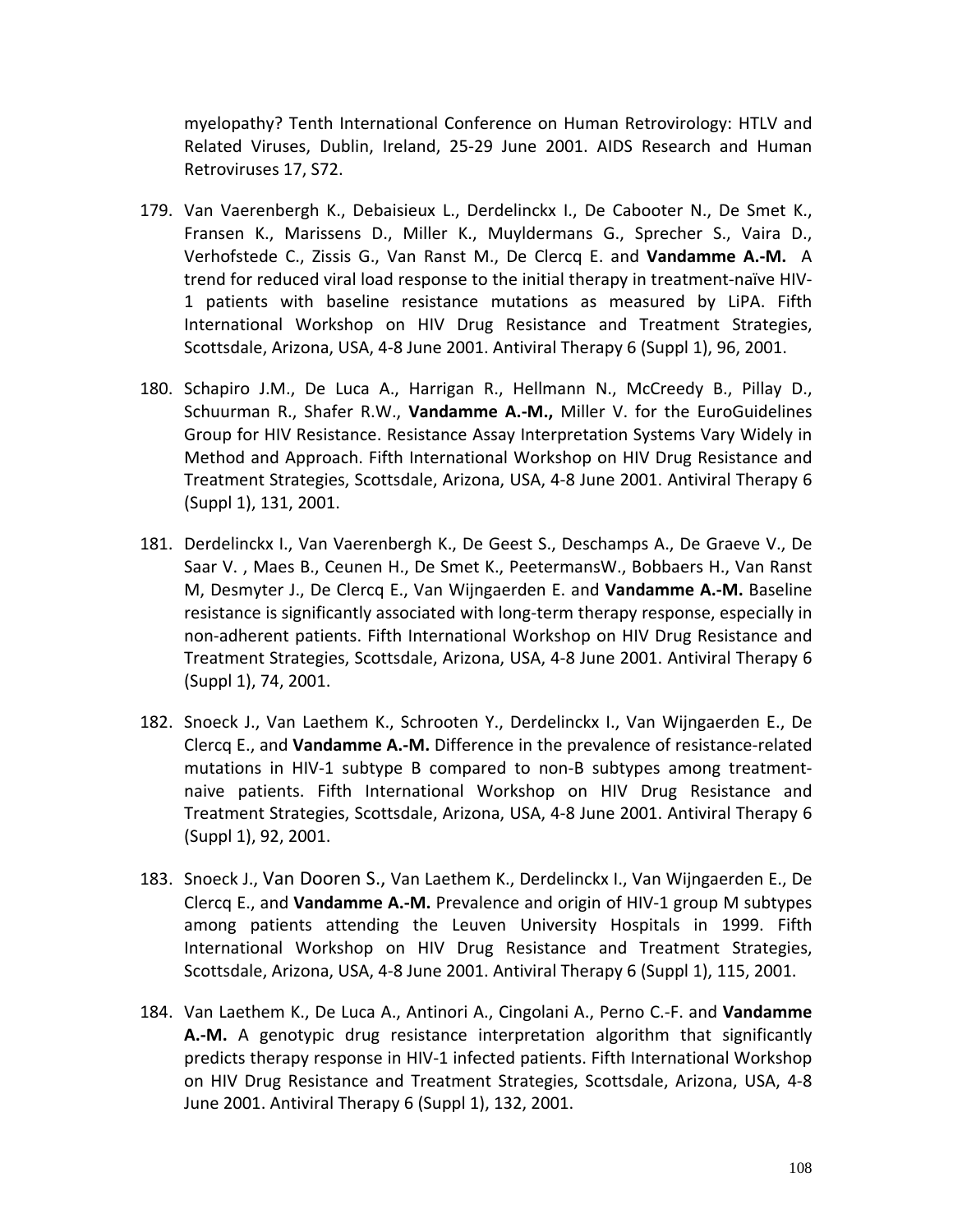- 185. De Geest S, De Saar V, De Graeve V, **Vandamme A.-M.,** Van Vaerenbergh K, Bobbaers H, Deschamps A, Ceunen H and Van Wijngaerden E. Non-adherence to HAART: clinically relevant patient categorisation based on electronic event monitoring. Sigma Theta Tau, 12th International Nursing Research Conference, Copenhagen June 8-9th, 2001, Research Congress CD-rom pp. 17.
- 186. Magiorkinis G., Paraskevis D., Magiorkinis M., **Vandamme A.-M.** and Hatzakis A. Re-analysis of the HIV-1 Circulating Recombinant A/E (CRF01\_AE): Evidence of A/E/G Recombination. AIDS Vaccine 2001, 5-8 September 2001, Philadelphia, USA.
- 187. Van Laethem K., De Luca A., Antinori A., Cingolani A., Perno C.-F. and **Vandamme A.-M.** Rega V5.0: A genotypic drug resistance interpretation algorithm that significantly predicts therapy response in HIV-1 infected patients. 8<sup>th</sup> European Conference on Clinical Aspects and Treatment of HIV-infection. Athens, Greece, 28-31 October 2001.
- 188. Deschamps A, De Graeve V, De Saar V, **Vandamme A.-M.,** Van Vaerenbergh K, Ceunen H, Bobbaers H, Van Wijngaerden E., and De Geest S. Prevalence, determinants and clinical consequences of subclinical non-adherence to HAART. 11° European Conference for Nurses in AIDS care, November 7-11, 2001, Rotterdam
- 189. **Vandamme A.-M.** The simian origin of HIV-1. 2nd European Society for Emerging Infections (ESEI) Congress. Budapest, Hungary, 21-23 October 2001. Invited speaker.
- 190. Muyldermans G., Debaisieux L., Fransen K., Marissens D., Miller K., Vaira D., **Vandamme A.-M.**, Vandenbroucke A.T., Verhofstede C., Schmit J.-C., Zissis G., Lauwers S. Use of three HIV quality control programs for the characterization of two proficiency panels. European Meeting on Molecular Diagnostics, Scheveningen, The Netherlands, 11-12 October 2001. Journal of Microbiological Methods 47, 108, 2001.
- 191. **Vandamme A.-M.** The origins of HIV. Journée de conférences HIV, Luxembourg, Luxembourg, 17 November 2001. Invited speaker.
- 192. Derdelinckx I., Van Vaerenbergh K., De Geest S., Deschamps A., De Graeve V., De Saar V., Maes B., Ceunen H., De Smet K., Peetermans W., Bobbaers H., Van Ranst M., Desmyter J., De Clercq E., Van Wijngaerden E., **Vandamme A.-M.** Baseline resistance is significantly associated with long-term therapy response, especially in non-adherent patients. Seventeenth Symposium of the BVIKM, Middelheim ziekenhuis, Antwerp, December 15, 2001.
- 193. Van Laethem K., De Luca A., Antinori A., Cingolani A., Perno C.-F. and **Vandamme A.-M.** Rega V5.0: A genotypic drug resistance interpretation algorithm that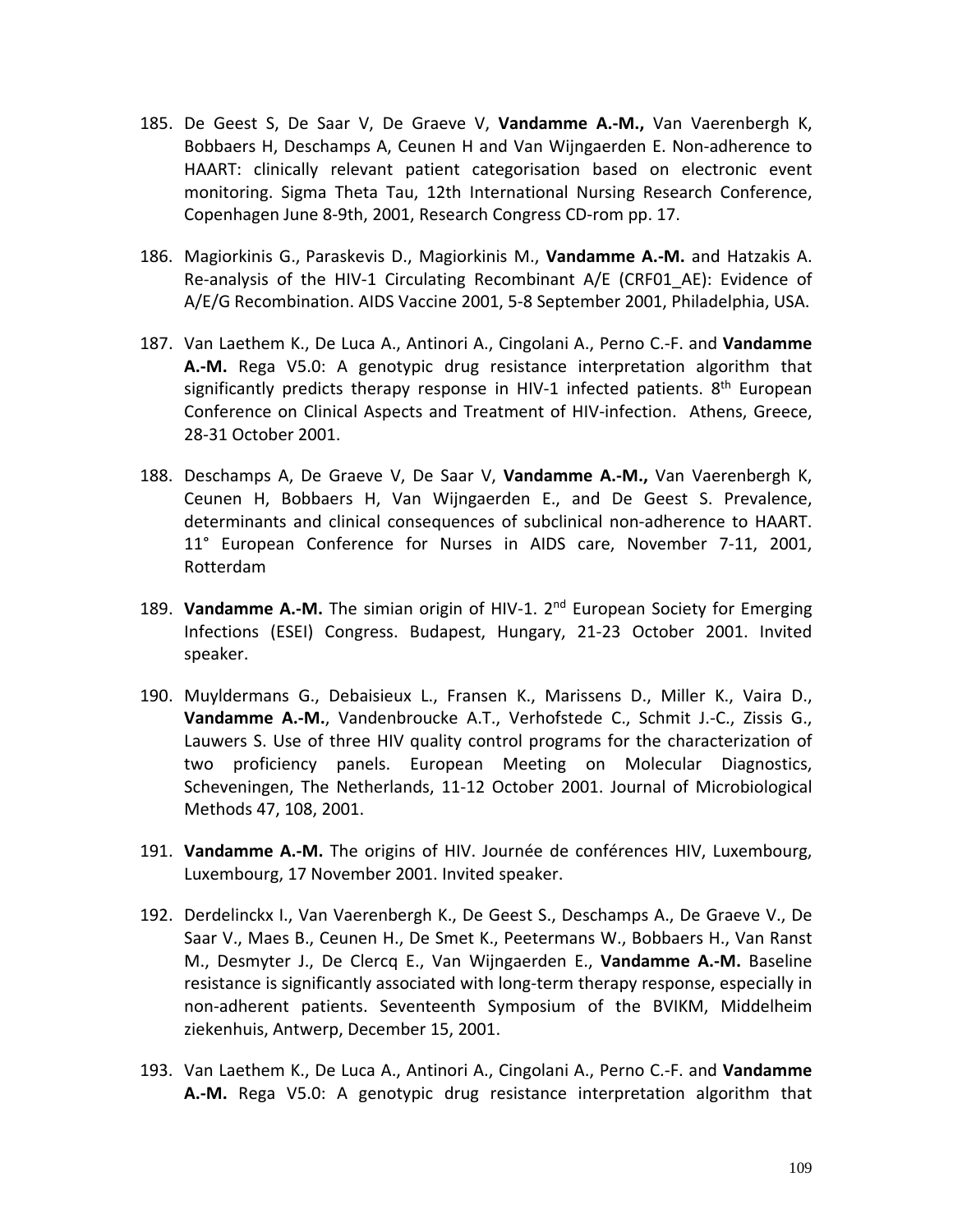significantly predicts therapy response in HIV-1 infected patients. Seventeenth Symposium of the BVIKM, Middelheim ziekenhuis, Antwerp, Belgium, December 15, 2001.

- 194. De Graeve V., De Saar V., Van Wijngaerden E. **Vandamme A.-M.,** Van Vaerenbergh K., Deschamps A., Ceunen H., Bobbaers H., & De Geest S. Prevalentie, determinanten en klinische consequenties van therapie-ontrouw aan antiretrovirale therapie bij HIV-positieve patiënten. Vergadering van de Wetenschappelijke vereniging van Verpleegkundigen: "Evidence based practice". Antwerpen, 14 december 2001.
- 195. Courgnaud V., Salemi M., Pourrut X., Mpoudi-Ngole E., Abela B., Auzel P., Bibollet-Ruche F., Hahn B., **Vandamme A.-M.**, Delaporte E., and Peeters M. Molecular characterization of a novel simian immunodeficiency virus with a *vpu* gene from greater spot-nosed monkeys (*Cercopithecus nictitans*) from Cameroon.. Ninth Conference on Retroviruses and Opportunistic Infections (CROI), Seattle, USA, February 24-28, 2002.
- 196. Van Dooren S., Switzer W.M., Heneine W., Goubau P., Verschoor E., Parekh B., De Meurichy W., Furley C., Van Ranst M., **Vandamme A.-M.** Lack of evidence for infection with simian immunodeficiency virus in bonobos. 9th International Workshop on HIV Dynamics and Evolution, Lake Arrowhead, USA, March 17-20, 2002.
- 197. Lemey P., Salemi M., Wang B., Saksena N.K., **Vandamme A.-M.** Calculating a timescale for the SIV/HIV-2 phylogeny using an improved site stripping for clock detection procedure. 9th International Workshop on HIV Dynamics and Evolution, Lake Arrowhead, USA, March 17-20, 2002.
- 198. Robbins K., Lemey P., Pybus O.G., Schable C.A., Saekhou A.M., Brown T.M., Jaffe H.W., **Vandamme A.-M.,** Kalish M.L. Characterization of early U.S. HIV-1 strains, dating of the introduction of HIV into the U.S. and estimation of population history of the U.S. epidemic. 9th International Workshop on HIV Dynamics and Evolution, Lake Arrowhead, USA, March 17-20, 2002.
- 199. de Oliveira T., Salemi M., Bishop K., Tarin M., Engelbert S., **Vandamme A.-M.,** Cassol S. Detecting Adaptive Molecular Evolution in HIV-1 Subtype C Complete Genome. 9th International Workshop on HIV Dynamics and Evolution, Lake Arrowhead, USA, March 17-20, 2002.
- 200. Courgnaud V., Salemi M., Pourrut X., Mpoudi-Ngole E., Abela B., Auzel P., Bibollet-Ruche F., Hahn B., **Vandamme A.-M.,** Delaporte E., Peeters M. Molecular characterization of a novel simian immunodeficiency virus with a vpu gene from greater spot-nosed monkeys (Cercopithecus nictitans) from Cameroon 9th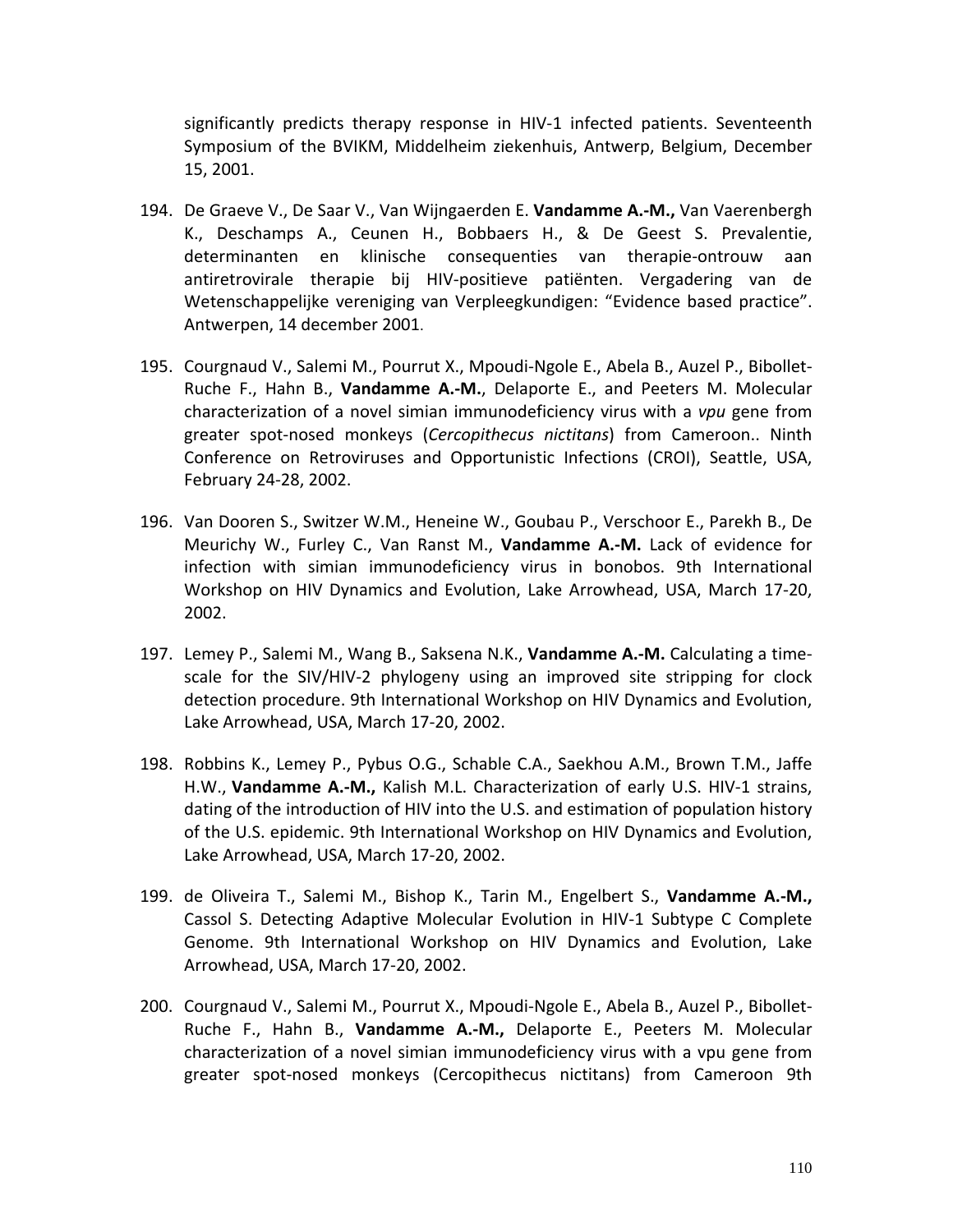International Workshop on HIV Dynamics and Evolution, Lake Arrowhead, USA, March 17-20, 2002.

- 201. **Vandamme A.-M.** The simian origin of AIDS Third meeting of The FNRS Contact Group "Primatology" and the "Belgian Group for Primatology", Antwerp, Belgium, April 19, 2002. Primate Tidings 6, 4-5, 2002. Invited speaker.
- 202. **Vandamme A.-M.** Entry Inhibitors in Clinical Practice. 2002 Symposium of the Belgian AIDS Reference Laboratories and Centers: 'Treatment and follow-up of HIV infected patients in Belgium', 24 May, Neerijse, Belgium. Invited speaker.
- 203. Zeitler N., Schmidt B., Korn K., Keulen W., Boucher C.A.B., Beerenwinkel N., Selbig J., **Vandamme A.-M.,** Winslow D.L., Shafer R., Schapiro J.M., Boulmé R., Schmit J.C. & Walter H. Determination of the optimal cut-offs for predicting the phenotype of nine different HIV drug resistance algorithms. XI International HIV Drug Resistance Workshop, Sevilla, Spain, July 2-5, 2002.
- 204. Derdelinckx I., Van Laethem K., Maes B., Schrooten Y., Dewit S., Florence E., Fransen K., García Ribas S., Marissens D., Moutschen M., Van Wijngaerden E., Vaira D., Zissis G., Van Ranst M. and **Vandamme A.-M**. Drug Resistance among Therapy-naïve HIV-infected Patients Studied by Sequencing and VERSANT™ HIV-1 Resistance Assays (LiPA) Has Limited Impact on Treatment Response. XI International HIV Drug Resistance Workshop, Sevilla, Spain, July 2-5, 2002.
- 205. Wolf K., Walter H., Schnell T., Keulen W., Beerenwinkel N., Selbig J., **Vandamme A.-M**., Korn K., and Schmidt B. The Drug Resistance Profile of Tenofovir: a Story of Resistance and Resensitization. XI International HIV Drug Resistance Workshop, Sevilla, Spain, July 2-5, 2002.
- 206. Kantor R., Katzenstein D., Gonzales M., Sirivichayakul S., Cane P., Pillay C., Snoeck J., Grossman Z., **Vandamme A.-M.,** Morris L., Pillay D., Phanuphak P., Schapiro J.M. and Shafer R.W. Influence of subtype and treatment on genetic profiles of HIV-1 RT and protease: Do they act independently in predicting position-specific mutation probabilities in non-subtype B sequences? XI International HIV Drug Resistance Workshop, Sevilla, Spain, July 2-5, 2002
- 207. Derdelinckx I., Van Vaerenbergh K., De Geest S., Bobbaers H., Carbonez A., Deschamps A., De Graeve V., De Saar V., Ceunen H., De Smet K., Maes B., Peetermans W., Schrooten Y., Desmyter J., De Clercq E., Van Ranst M, Van Wijngaerden E. and **Vandamme A.-M.** A combination of poor adherence and a low baseline susceptibility score is highly predictive for HAART failure. XIV International AIDS Conference, Barcelona, Spain, July 7-12, 2002, abstract WePeB5870.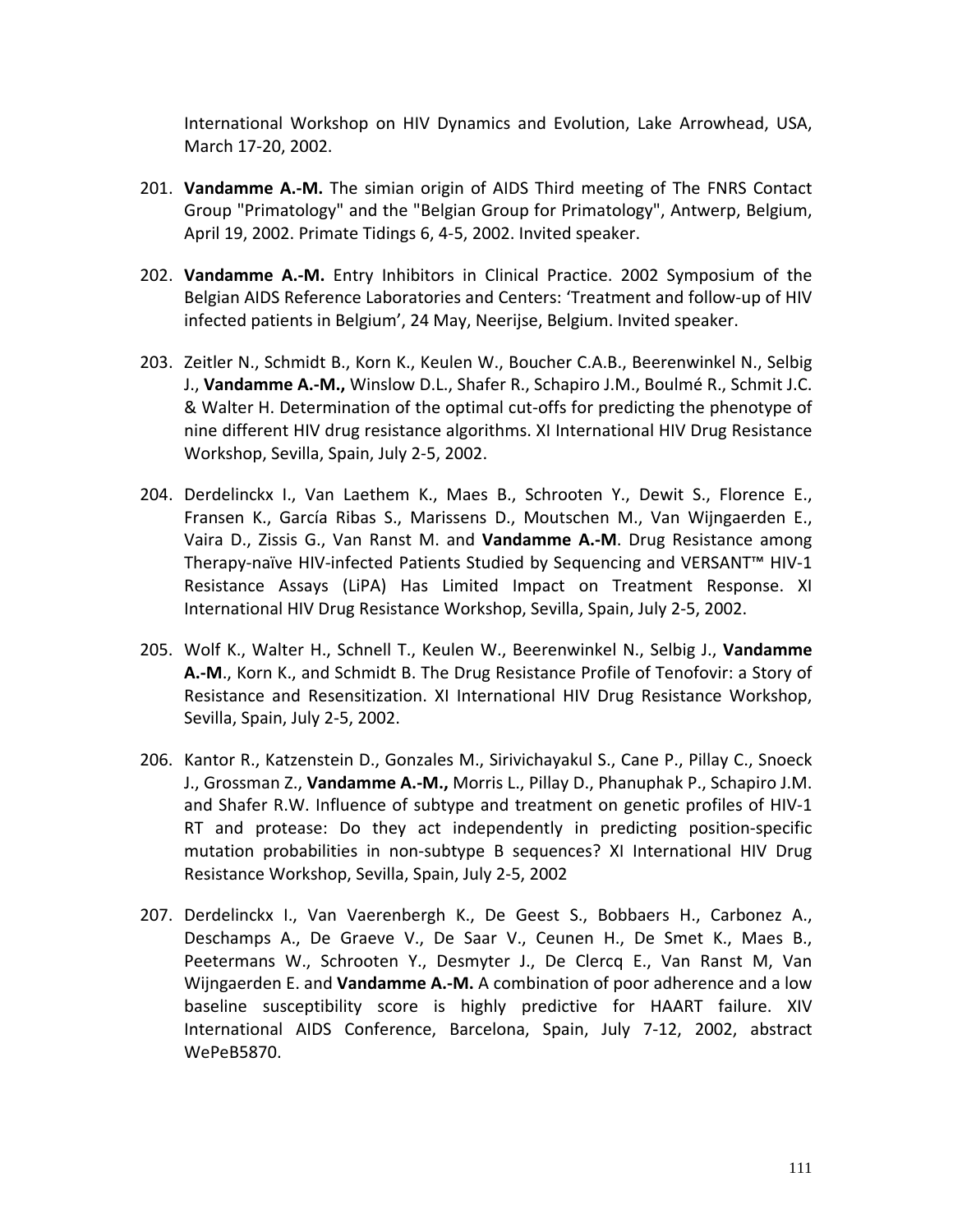- 208. Deschamps A, De Saar V, De Graeve V, Van Wijngaerden E. **Vandamme A.-M.,** Van Vaerenbergh K, Ceunen H, Bobbaers H and De Geest S. Diagnostic value of measurement methods of adherence to HAART in HIV-infected persons. XIV International AIDS Conference, Barcelona, Spain, July 7-12, 2002, abstract ThPpB2136.
- 209. Wensing A.M.J., Albert J., Balotta C., Camacho R., Clotet B., Fleckenstein B., Hall W., Hatzakis A., Holm-Hansen C., Horban A., Loveday C., Nielsen C., Puchhammer-Stöckl E., Salminen M., Schmit J.C., Schuurman R., **Vandamme A.-M.,** and Boucher C.A.B., on behalf of the SPREAD-representatives. Systematic Surveillance of Transmission of HIV Resistance in Europe. The SPREAD Project. XIV International AIDS Conference, Barcelona, Spain, July 7-12, 2002, abstract TuPeF5370.
- 210. Kantor R., Katzenstein D., Cane P.A., Morris L., Snoeck J., **Vandamme A.-M.,** Pillay C., Pillay D., Schapiro J., Shafer R.W. Classical subtype B resistance mutations and novel candidate non-subtype B resistance mutations in treated persons with non-B HIV-1 isolates. XIV International AIDS Conference, Barcelona, Spain, July 7-12, 2002. Abstract TuPeB4614.
- 211. Snoeck J., Riva C., Carr J.K., McCutchan F.E., **Vandamme A.-M.** Preliminary evidence for another HIV-1 circulating recombinant form containing segments from an unknown subtype. XIV International AIDS Conference, Barcelona, Spain, July 7-12, 2002. Abstract A10038.
- 212. Debaisieux L., Van Laethem K., **Vandamme A.-M.,** Schrooten Y., Delforge M. L., Liesnard C. HIV-1 resistance testing using a commercial kit can be performed reliably without prior sequencing experience. XIV International AIDS Conference, Barcelona, Spain, July 7-12, 2002. Abstract B10187.
- 213. Magiorkinis G., Paraskevis D., **Vandamme A-M.,** Magiorkinis E., Hatzakis A. Determination of the HIV-1 intersubtype recombination hot-spots: Evidence for significant correlation between the intersubtype recombination frequency and sequence similarity. XIV International AIDS Conference, Barcelona, Spain, July 7- 12, 2002. Abstract TuPeA4413.
- 214. Fikkert V., Cherepanov P., Van Laethem K., Hantson A., Van Remoortel B., Pannecouque C., De Clercq E., Debyser Z., **Vandamme A.-M.,** Witvrouw M. Chimeric Virus Technology (CVT) for HIV env-genes to evaluate the resistance/susceptibility profile towards HIV entry inhibitors. XIV International AIDS Conference, Barcelona, Spain, July 7-12, 2002. Abstract MoPeB3145.
- 215. Courgnaud V., Salemi M., Pourrut X., Mpoudi-Ngole E., Abela B., Auzel P., Bibollet-Ruche F., Hahn B., **Vandamme A.-M.,** Delaporte E., Peeters M. Molecular characterization of a novel simian immunodeficiency virus with a vpu gene from greater spot-nosed monkeys (Cercopithecus nictitans) from Cameroon XIV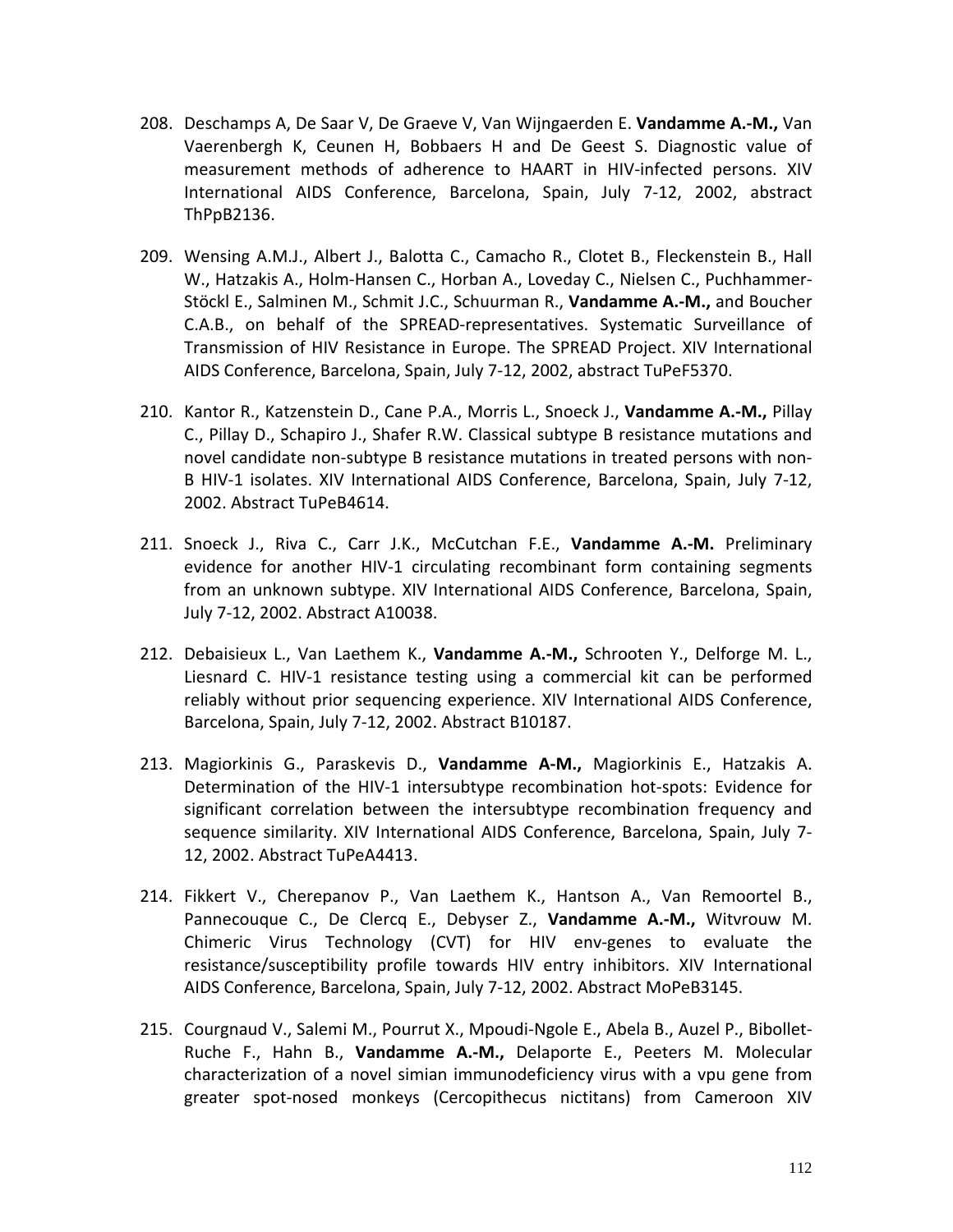International AIDS Conference, Barcelona, Spain, July 7-12, 2002. Abstract TuPeA4408

- 216. Peeters M., Liegeois F., Auzel P., Van Dooren S., Mpoudi-Ngole E., Abela B., Loul S., Pourrut X., Butel C., Courgnaud V., **Vandamme A.-M.,** Delaporte E. STLV prevalences in wild primate populations in Cameroon: evidence for dual STLV-1 and STLV-3 infection XIV International AIDS Conference, Barcelona, Spain, July 7- 12, 2002. Abstract A10024
- 217. Celis L., Schmit J.C., Kaye S., De Mendoza C., Verhofstede C., **Vandamme A.-M.,** De Boeck K., De Brauwer A., De Smet K., Louwagie J. and Hulstaert F. External performance analysis of the VERSANT® HIV-1 RT Resistance Assay (LiPA). Sixth International Congress on Drug Therapy in HIV Infection, Glasgow, UK, 17-21 November 2002.
- 218. Deschamps A, De Saar V, De Graeve V, Van Wijngaerden E. **Vandamme A.-M.,** Van Vaerenbergh K, Ceunen H, Bobbaers H and De Geest S. Diagnostic value of measurement methods of adherence to HAART in HIV-infected persons. 12th EANAC conference: Facing the future: Sexual Health and HIV Nursing in Europe, Manchester, UK, October 25-27, 2002.
- 219. **Vandamme A.-M.** The molecular epidemiology of HIV infection in Europe. 3rd Portuguese Workshop on HIV infection, Lisbon, Portugal, November 25-26, 2002. Invited speaker.
- 220. **Vandamme A.-M**. Clinical implementation of HIV drug resistance testing. 'Moleculaire HIV diagnostiek anno 2002: de stand van zaken. Breda, The Netherlands, December 5, 2002. Invited speaker.
- 221. **Vandamme A**.-M. Resistance and interpretation systems. 7th AREVIR-meeting. Köln, Germany, 17 January 2003. Invited speaker.
- 222. Kantor R., Katzenstein D., Gonzales M., Carvalho A.P., Wynhoven B., Soares M.A., Cane P.A., Snoeck J., Sirivichayakul S., Ariyoshi K., Holguin A., Pillay C., Grossman Z., Rodrigues R., Bouzas M.B., Cahn P., Brigido L.F., Morris L., Soriano V., Sugiura W., Phanuphak P., **Vandamme A.-M.,** Pillay D., Tanuri A., Harrigan P.R., Camacho R., Schapiro J., Shafer R.W. Genotypic analyses of RT and protease sequences from persons infected with nonsubtype B HIV-1. 10th Conference on Retroviruses and Opportunistic Infections (CROI), Boston, MA, February 10-14, 2003.
- 223. Snoeck J., Van Laethem K., Schrooten Y., Derdelinckx I., Van Wijngaerden E., and **Vandamme A.-M.** Evaluation of Two Interpretation Algorithms for the Prediction of Drug Susceptibility in Non-B Subtype Viruses. First European HIV Drug Resistance Workshop: from Basic Science to Clinical Implications. Luxembourg, Luxembourg, March 6-8, 2003.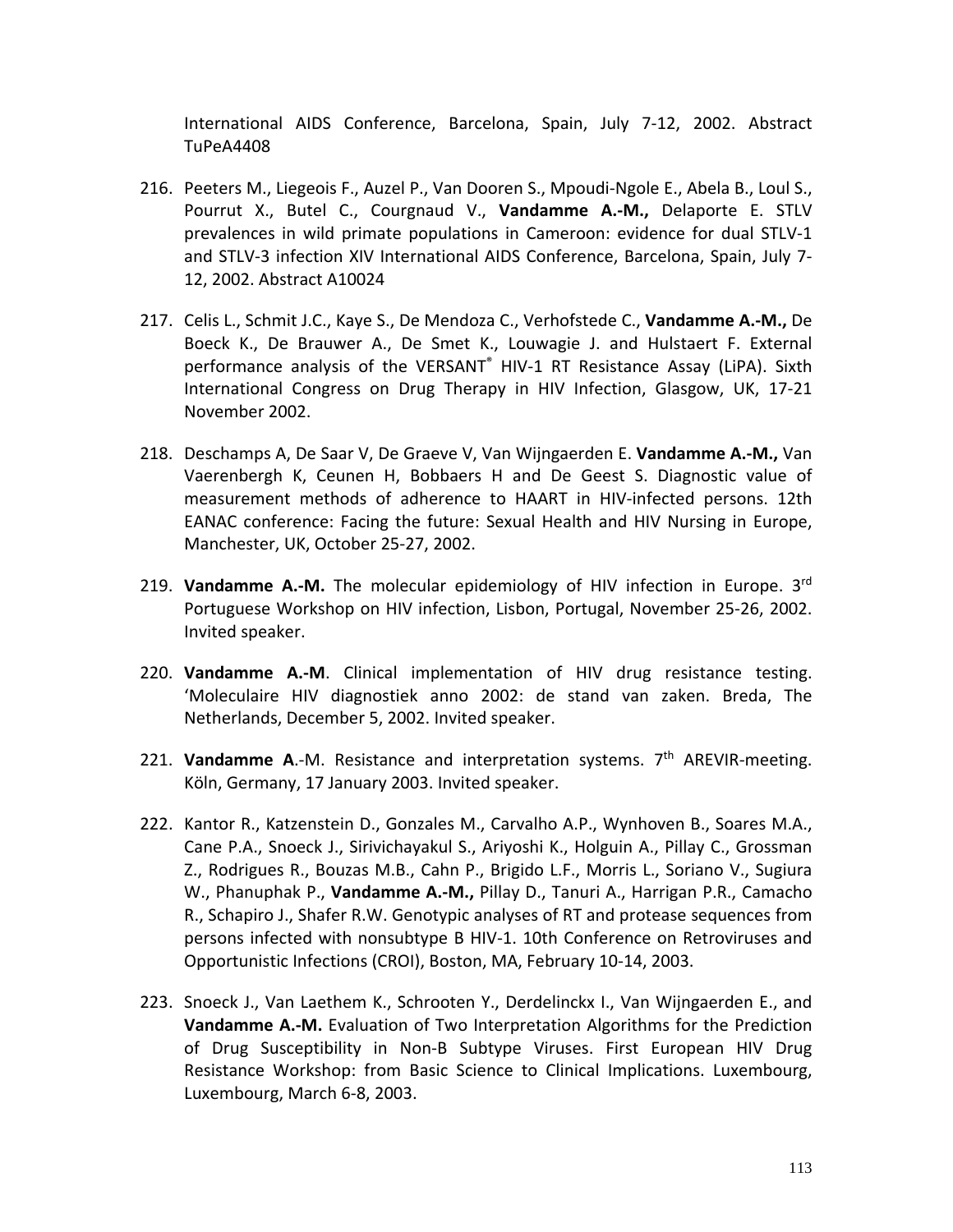- 224. Zeitler N., Schmidt B., Korn K., Keulen W., Boucher C.A.B., Beerenwinkel N., Selbig J., **Vandamme A.-M.,** D.L. Winslow, Shafer R., Schapiro J.M., Boulmé R., Schmit J.C. and Walter H. About the Translation of Genotypic Resistance Interpretation in Phenotypic Resistance - Or: How Many Fold are Intermediate? First European HIV Drug Resistance Workshop: from Basic Science to Clinical Implications. Luxembourg, Luxembourg, March 6-8, 2003.
- 225. Derdelinckx I., Van Vaerenbergh K., De Wit S., Zissis G., Van Wanzeele F., Verhofstede C., Florence E., Fransen K., Lacor P., Muyldermans G., Moutschen M., Vaira D., Debaisieux L., Van Dooren J.-P., De Boeck K., Louwagie J., Van Wijngaerden E., Van Ranst M. and **Vandamme A.-M.** Evolution of primary resistance in Belgium (1995-2000). First European HIV Drug Resistance Workshop: from Basic Science to Clinical Implications. Luxembourg, Luxembourg, March 6-8, 2003.
- 226. Wensing A.M.J., Keulen W., van de Vijver D.A.M.C., Been-Tiktak A.M., Buss N. and Boucher C.A.B. on behalf of all GREAT-investigators. Use of HIV-1 genotype interpretation system (RetroGram™) enables prediction of the viral RNA response in HIV-1 infected patients. First European HIV Drug Resistance Workshop: from Basic Science to Clinical Implications. Luxembourg, Luxembourg, March 6-8, 2003.
- 227. Van Laethem K, Witvrouw M., Pannecouque C., Van Remoortel B., Balzarini J., De Clercq E., & **Vandamme A.-M.** Phenotypic resistance to tenofovir of a multinucleoside resistant HIV-1 strain containing Q151M in association with other specific mutations. First European HIV Drug Resistance Workshop: from Basic Science to Clinical Implications. Luxembourg, Luxembourg, March 6-8, 2003.
- 228. Zimmer J.M., Boutonnet N., **Vandamme A.M.,** Schmit J.C. Structural Analysis of 40 HIV-1 Protease-Ligand Complexes. First European HIV Drug Resistance Workshop: from Basic Science to Clinical Implications. Luxembourg, Luxembourg, March 6-8, 2003.
- 229. van de Vijver D.A.M.C., Schuurman R., Nielsen C., Salminen M., Albert J., **Vandamme A.-M.,** Coughlan S., and Boucher C.A.B. on behalf of the SPREADnetwork. A statistical model that identifies protease inhibitor treatment associated mutations in therapy naïve patients infected with the Human Immunodeficiency Virus (HIV). First European HIV Drug Resistance Workshop: from Basic Science to Clinical Implications. Luxembourg, Luxembourg, March 6-8, 2003.
- 230. Wensing A.M.J., van de Vijver D.A.M.C., Horban A., Stanczak G., Schmit J.C., Soriano V., de Mendoza C., Nielsen C., Schuurman R., de Wolf F., van Sighem A. and Boucher C.A.B. on behalf of the SPREAD-Network. Combined Analysis of resistance Transmission over time of Chronically and acute infected HIV patients in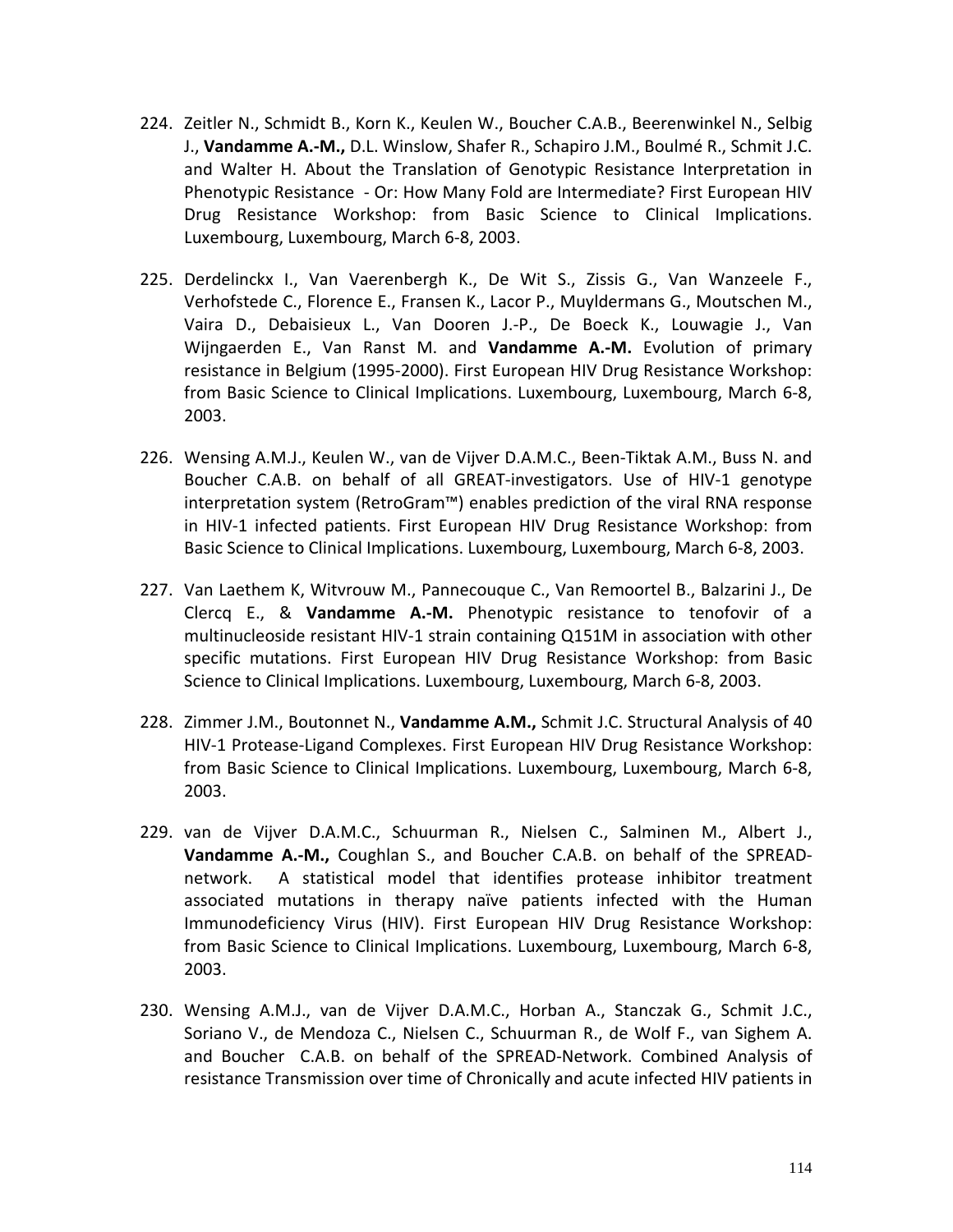Europe. First European HIV Drug Resistance Workshop: from Basic Science to Clinical Implications. Luxembourg, Luxembourg, March 6-8, 2003.

- 231. **Vandamme A.-M.** on behalf of the European HIV Drug Resistance Guidelines Panel. HIV Drug Resistance Guidelines. European Issues. First European HIV Drug Resistance Workshop: from Basic Science to Clinical Implications. Luxembourg, Luxembourg, March 6-8, 2003. Invited speaker.
- 232. Lemey P., Salemi M., Wang B., Saksena N.K., **Vandamme A.-M.** A molecular clock scan for the HIV-1 genome.  $10<sup>th</sup>$  International Workshop on HIV Dynamics and Evolution, Lake Arrowhead, CA, USA, 13-16 April 2003.
- 233. Salemi M., de Oliveira T., Soares M., Pybus O., **Vandamme A.-M.,** Cassol S., and Fitch W. M.. The recently introduced HIV-1 subtype C in Brazil appears to be two times more infectious than HIV-1 B subtype.  $10<sup>th</sup>$  International Workshop on HIV Dynamics and Evolution, Lake Arrowhead, CA, USA, 13-16 April 2003.
- 234. Paraskevis D., Lemey P., Salemi M., Suchard M., Ray S., Van de Peer Y., **Vandamme A.-M.** Analysis of the evolutionary relationships of the HIV-1 and the SIVcpz sequences using bayesian inference: Implications for the origin of HIV-1.  $10<sup>th</sup>$ International Workshop on HIV Dynamics and Evolution, Lake Arrowhead, CA, USA, 13-16 April 2003.
- 235. Lemey P., Pybus O. G., Salemi M., Wang B., Saksena N.K., Salemi M., **Vandamme A.-M.** Population dynamics of HIV-2 subtype A in rural Guinea-Bisseau. 10<sup>th</sup> International Workshop on HIV Dynamics and Evolution, Lake Arrowhead, CA, USA, 13-16 April 2003.
- 236. Salemi M., De Oliveira T., Courgnaud V., Moulton V., Holland B., Cassol S., Switzer W.M., and **Vandamme A.-M.** The six major primate lentivirus (PLV) lineages have mosaic genomes. 10<sup>th</sup> International Workshop on HIV Dynamics and Evolution, Lake Arrowhead, CA, USA, 13-16 April 2003.
- 237. de Oliveira T., Salemi M., Gordon M., **Vandamme A.-M.,** and Cassol S. Evolutionary evidence that HIV-1 Tat and Rev are targets of strong positive selection: new insights for designing an AIDS vaccine?  $10<sup>th</sup>$  International Workshop on HIV Dynamics and Evolution, Lake Arrowhead, CA, USA, 13-16 April 2003.
- 238. Paraskevis D., Lemey P., Salemi M., Suchard M., Van de Peer Y., **Vandamme A-M,**  Analysis of the evolutionary relationships of HIV-1 and SIVcpz sequences using Bayesian inference: implications for the origin of HIV-1. Belgian Bioinformatics Conference 2003, Leuven, Belgium, May 13, 2003.
- 239. Zlateva K., Lemey P., **Vandamme A.-M.,** and Van Ranst M. Circulation patterns and molecular evolution and epidemiology of human respiratory syncytial virus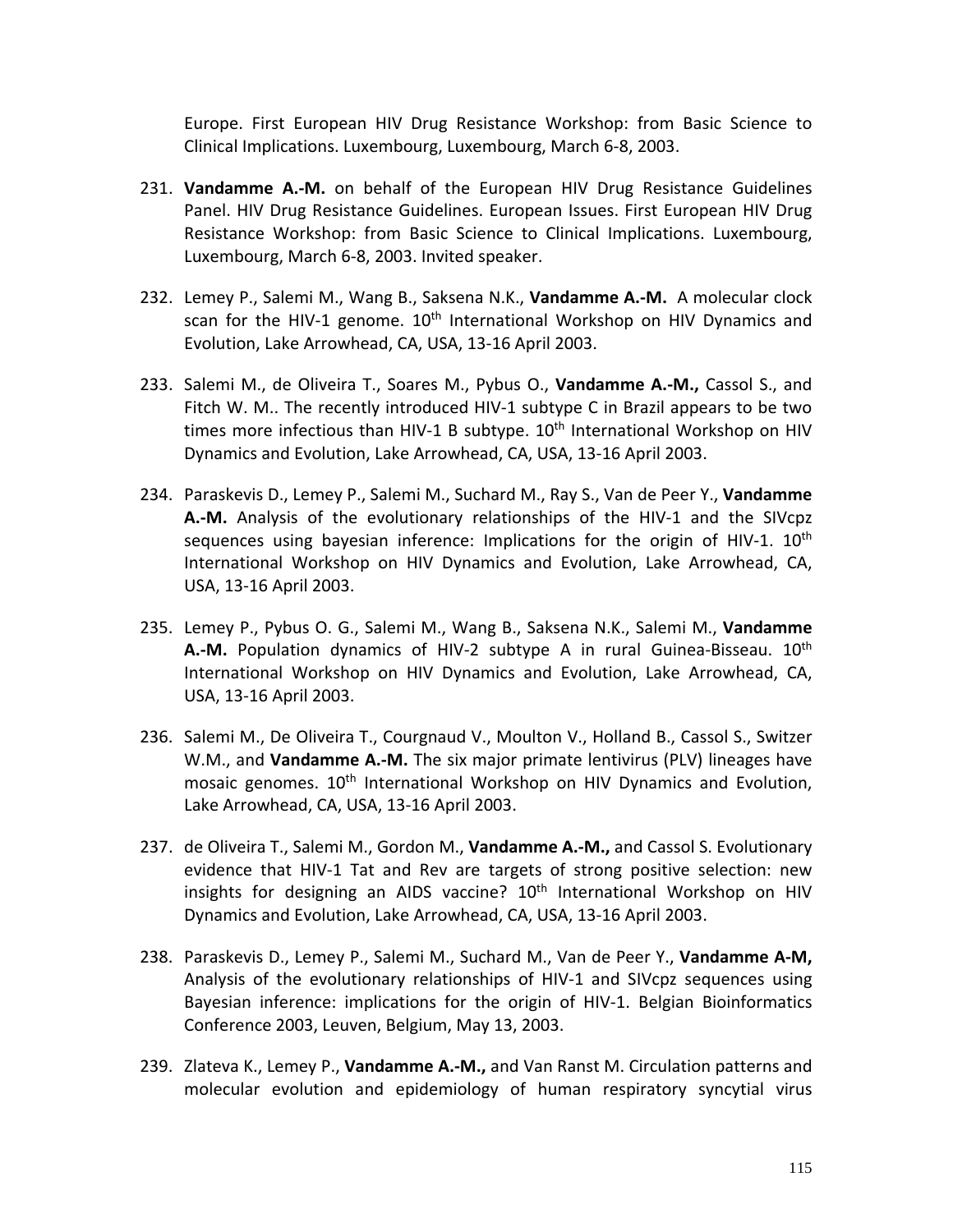subgroup A: positively selected sites in the attachment glycoprotein. Twelfth International Conference on Negative Strand Viruses in Pisa June 14th-19th, 2003.

- 240. Zlateva K.T., Lemey P., **Vandamme A.M**., and Van Ranst M. Phylogeny and Rate of Evolution of Subgroup A Human Respiratory Syncytial Viruses. 9<sup>th</sup> International Workshop on virus Evolution and Molecular Epidemiology, Stanford, California, USA, 13-23, 2003.
- 241. Balzarini J., Van Laethem K., Hatse S., Vermeire K., De Clercq E., Peumans W., Van Damme E., **Vandamme A.-M.,** Schols D. Resistance development of human immunodeficiency virus by plant lectins from the Amaryllidaceae family. Glycovirology Meeting, Göteborg, Sweden, June 15-19, 2003.
- 242. Van Dooren S., P. Lemey and A-M. Vandamme. Scanning the PTLV Genome for a Molecular Clock, Evolutionary Rates and Selective Pressures. The eleventh International Conference on Human Retrovirology: HTLV and Related Viruses. June 9 - 12, 2003 San Francisco, USA.
- 243. Alcantara L.C., S. Van Dooren, M. Gonçalves, S. Kashima, M.C. Costa, F.L. Santos, A.L. Bittencourt, I. Dourado, A.A. Filho, D.T. Covas, A-M. Vandamme and B. Galvão-Castro. Globin Haplotypes of Human T-Cell Lymphotropic Virus Type I (HTLV-I) Infected Individuals in Salvador, Bahia, Brazil suggest a Postcolumbian African Origin of this Virus. The eleventh International Conference on Human Retrovirology: HTLV and Related Viruses. June 9 - 12, 2003 San Francisco, USA
- 244. Van Laethem K., Schrooten Y., Hatse S., Vermeire K., De Clercq E., Peumans W., Van Damme E., Schols D., **Vandamme A.-M.** and Balzarini J. *In vitro* resistance development of human immunodeficiency virus type 1 towards mannose-specific plant lectins. XII International HIV Drug Resistance Workshop: Basic Principles & Clinical Implications, Cabo des Sol, Los Cabos, Mexico, 10-14 June 2003. Antiviral Therapy 2003 8:S29.
- 245. Kantor R., Carvalho AP., Wynhoven B., Soares MA., Cane P., Clarke J., Snoeck J., Pillay C., Sirivichayakul S., Ariyoshi K., Holguin A., Rudich H., Rodrigues R., Bouzas MB., Cahn P., Brigido LF., Grossman Z., Soriano V., Sugiura W., Phanuphak P., Morris L., **Vandamme A.-M.,** Weber J., Pillay D., Tanuri A., Harrigan PR., Camacho R., Schapiro JM., Shafer RW. & Katzenstein D. Nucleic acid differences between HIV-1 non-B and B reverse transcriptase and protease sequences at drug resistance positions. XII International HIV Drug Resistance Workshop: Basic Principles & Clinical Implications, Cabo des Sol, Los Cabos, Mexico, 10-14 June 2003. Antiviral Therapy 2003 8:S58.
- 246. Snoeck J., Kantor R., Shafer RW., Derdelinckx I., Carvalho AP., Wynhoven B., Soares MA., Cane P., Clarke J., Pillay C., Sirivichayakul S., Ariyoshi K., Holguin A., Rudich H., Rodrigues R., Bouzas MB., Van Laethem K., Brun-Vézinet F., Reid C., Cahn P.,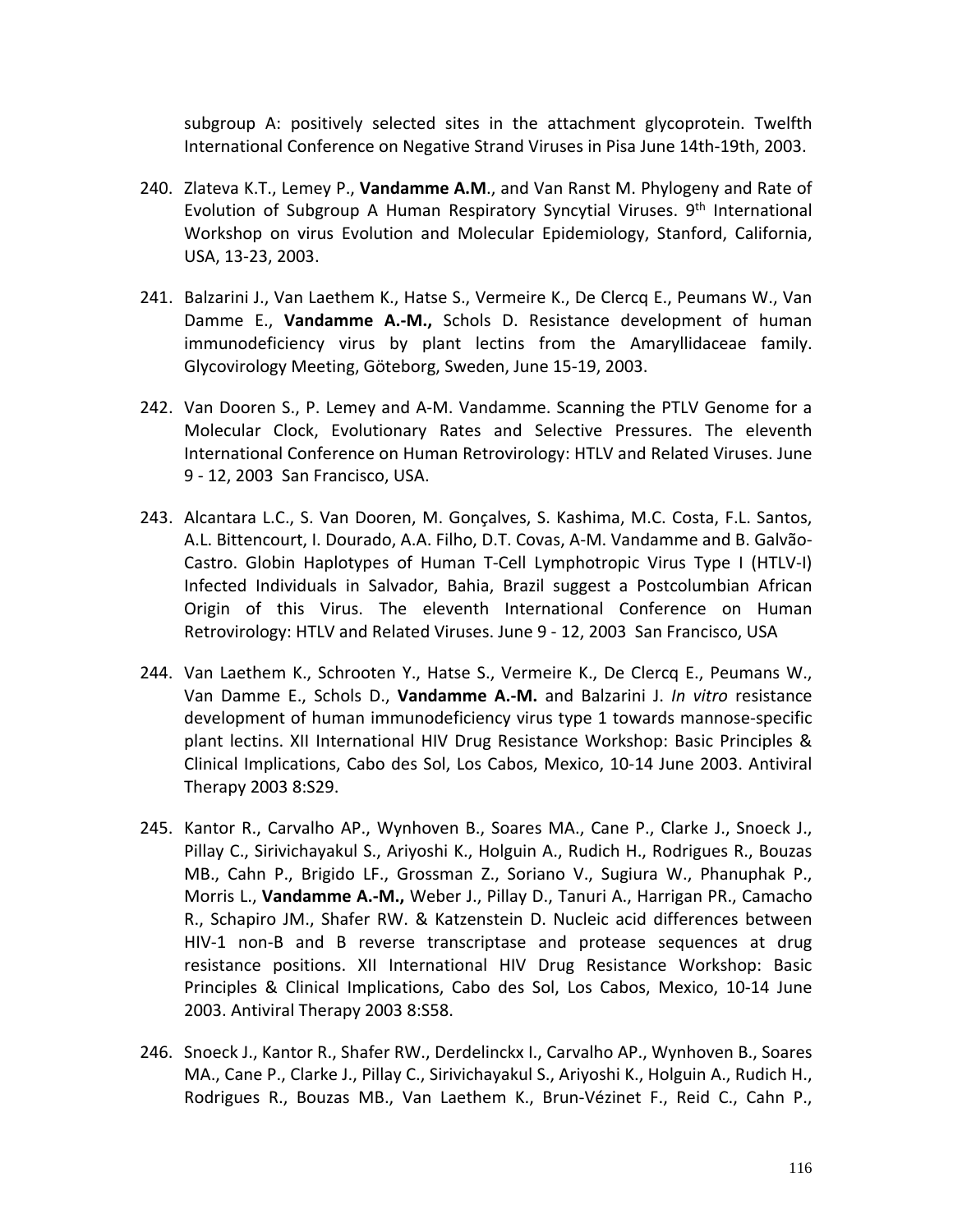Brigido LF., Grossman Z., Soriano V., Sugiura W., Phanuphak P., Morris L., Weber J., Pillay D., Tanuri A., Harrigan PR., Camacho R., Schapiro JM., Katzenstein D. & **Vandamme A.-M.** Comparison of five interpretation algorithms for the prediction of protease inhibitor susceptibility in HIV-1 non-B subtypes. XII International HIV Drug Resistance Workshop: Basic Principles & Clinical Implications, Cabo des Sol, Los Cabos, Mexico, 10-14 June 2003. Antiviral Therapy 2003 8:S111.

- 247. Wensing AMJ., van de Vijver DAMC., Asjo B., Balotta C., Camacho R., de Mendoza C., Deroo S., Derdelinckx I., Grossman Z., Hamouda O., Hatzakis A., Hoepelman A., Horban A., Korn K., Kuecherer C., Nielsen C., Ormaasen V., Perrin L., Paraskevis D., Puchhammer E., Roman F., Salminen M., Schmit JCC., Soriano V., Stanczak G., Stanojevic M., **Vandamme A.-M.**, Van Laethem K., Violin M., Yerly S., Zazzi M. & Boucher CAB. On behalf of the SPREAD Programme. Prevalence of transmitted drug resistance in Europe is largely influenced by the presence of non-B sequences: analysis of 1400 patients from 16 countries: the CATCH-Study. XII International HIV Drug Resistance Workshop: Basic Principles & Clinical Implications, Cabo des Sol, Los Cabos, Mexico, 10-14 June 2003. Antiviral Therapy 2003 8:S131
- 248. Abecasis A., Gomes P., Derdelinckx I., Carvalho AP., Diogo I., Gonçalves F., Cabanas J., Lobo MC., **Vandamme A.-M.** & Camacho R. L89I/V: a novel mutation selected by protease inhibitor therapy in subtype G, but not in subtype B-infected patients. XII International HIV Drug Resistance Workshop: Basic Principles & Clinical Implications, Cabo des Sol, Los Cabos, Mexico, 10-14 June 2003. Antiviral Therapy 2003 8:S140. Poster
- 249. Van de Vijver DAMC., Schuurman R., Nielsen C., Salminen M., Albert J., **Vandamme A.-M.**, Coughlan S., Shafer R. & Boucher CAB. On behalf of the SPREAD-network. A systematic approach that identifies 11 new mutations as indicators of transmission of resistance. XII International HIV Drug Resistance Workshop: Basic Principles & Clinical Implications, Cabo del Sol, Los Cabos, Mexico, 10-14 June 2003. Antiviral Therapy 2003 8:S146.
- 250. Wensing AMJ., van de Vijver DAMC., Asjo B., Balotta C., Camacho R., de Luca A., de Mendoza C., Deroo S., Derdelinckx I., Grossman Z., Hamouda O., Hatzakis A., Hoepelman A., Horban A., Korn K., Kuecherer C., Leitner T., Nielsen C., Ormaasen V., Perrin L., Paraskevis D., Puchhammer E., Roman F., Ruiz L., Salminen M., Schmit JCC., Soriano V., Stanczak G., Stanojevic M., **Vandamme A.-M.**, Van Laethem K., Violin M., Yerly S., Zazzi M. & Boucher CAB., on behalf of the SPREAD Programme. Analysis from more than 1600 newly diagnosed patients with HIV from 17 European countries shows that 10% of the patients carry primary drug resistance: the CATCH-Study. 2nd International AIDS Society Conference on HIV Pathogenesis and Treatment, Paris, 13-16 July, 2003. Abstract LB01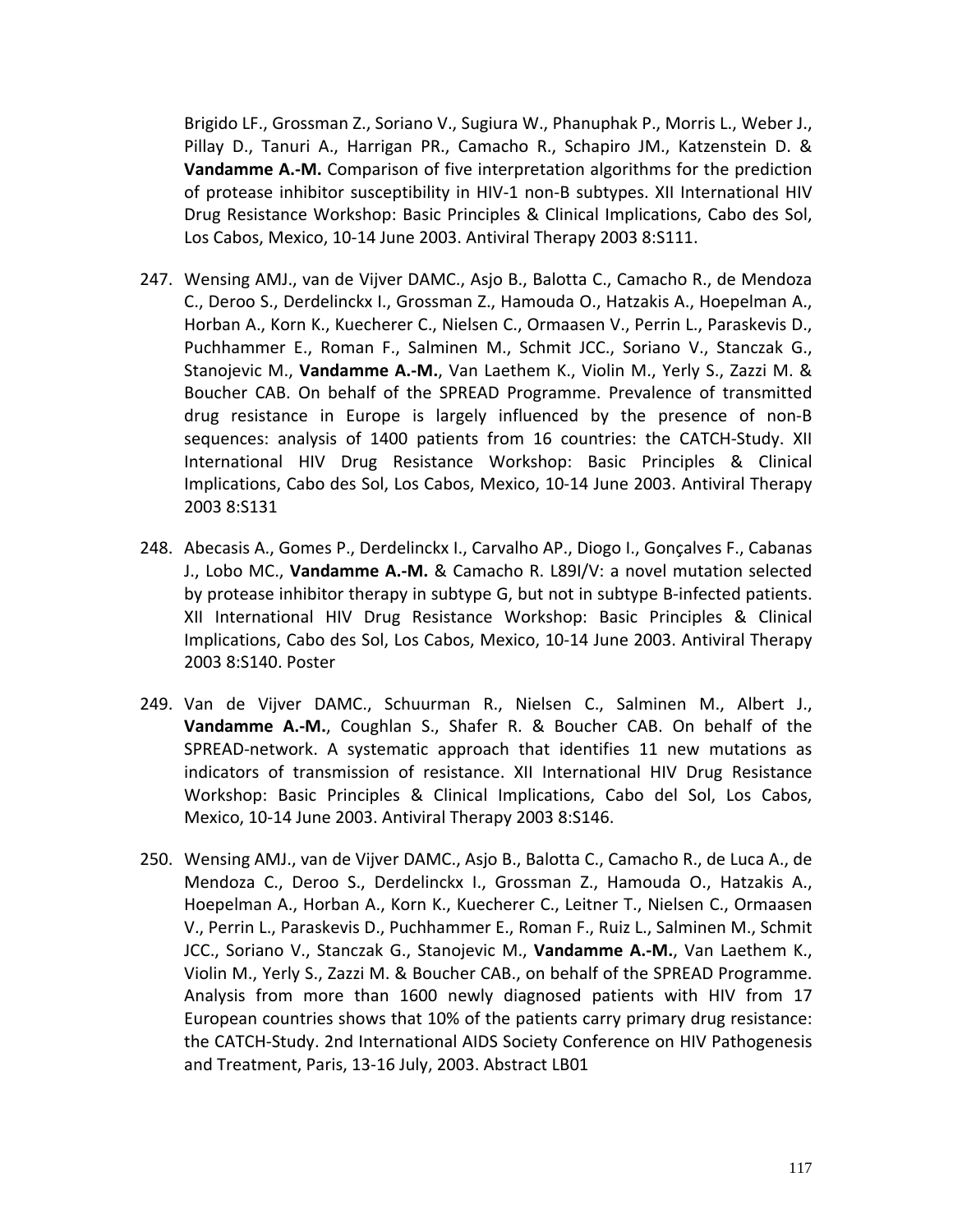- 251. Courgnaud V., Liegeois F., de Vos S., Butel C., Van Dooren S., Loul S., Abela B., Mpoudi-Ngole E., **Vandamme A.-M**., Delaporte E., Peeters M.. STLV infection in wild primate populations in Cameroon: evidence for dual STLV-1 and STLV-3 infection in C*ercocebus agilis*. 2nd International AIDS Society Conference on HIV Pathogenesis and Treatment, Paris, 13-16 July, 2003, Abstract 290. Antiviral Therapy 8, S256, 2003.
- 252. Paraskevis D., Magiorkinis E., Magiorkinis G., Lemey P., **Vandamme A.-M.**, Kiosses V.G., Theodoridou M., Paparizos V., Stavrianeas N. & Hatzakis A. Phylogenetic analysis of a transmission chain of the HIV-1 CRF04 CPX initially designated as "Subtype I" in Greece. 2nd International AIDS Society Conference on HIV Pathogenesis and Treatment, Paris, 13-16 July, 2003.
- 253. Derdelinckx I., Van Laethem K., Walter H., Di Giambenedetto S., Perno C. F., Antinori A., De Luca A., **Vandamme A.-M.** Evaluation of HIV Drug Resistance Interpretation Rules for Boosted Protease Inhibitors (PI) 43rd Annual ICAAC, Chicago, September 14-17, 2003. H-913
- 254. Zimmer J.M., Boutonnet N., Lasters I., De Maeyer M., **Vandamme A.M.,** Schmit J.C. In silico approach to support prediction of HIV-1 protease drug resistance positions 9th European AIDS Conferences (EACS) Warsaw, Poland, October 25-29, 2003.
- 255. Wensing A., van de Vijver D., Angarano G., Asjo B., Balotta C., Boeri E., Camacho R., De Luca A., de Mendoza C., Derdelinckx I., Grossman Z., Hamouda O., Hatzakis A., Hemmer R., Hoepelman A., Horban A., Korn K., Kücherer C., Leitner T., Loveday C., Macrae E., Maljkovic I., Nielsen C., Ormaasen V., Perrin L., Paraskevis D., Puchhammer E., Ruiz L., Salminen M., Schmit J., Schneider F., Schuurmann R., Soriano V., Stanczak G., Stanojevic M., **Vandamme A.-M,** Van Laethem K., Violin M., Wilbe K., Yerly S., Zazzi M., Boucher C. Drug susceptibility patterns in 195 european patients de novo infected with drug resistant virus: implications for post-exposure prophylaxis. 9<sup>th</sup> European AIDS Conferences (EACS) Warsaw, Poland, October 25-29, 2003.
- 256. **Vandamme A.-M.** Genotypic HIV-1 drug resistance interpretation systems. 9th European AIDS Conferences (EACS) Warsaw, Poland, October 25-29, 2003. Invited speaker.
- 257. **Vandamme A.-M.** Recommendations for the use and interpretation of HIV drug resistance testing. 4th Portuguese Workshop on HIV infection, Lisbon, Portugal, November 24-25, 2003. Invited speaker.
- 258. **Vandamme A.-M.** Communication of resistance results and Euroguidelines. HIV symposium om resistens, Copenhagen, Denmark, December 2, 2003. Invited speaker.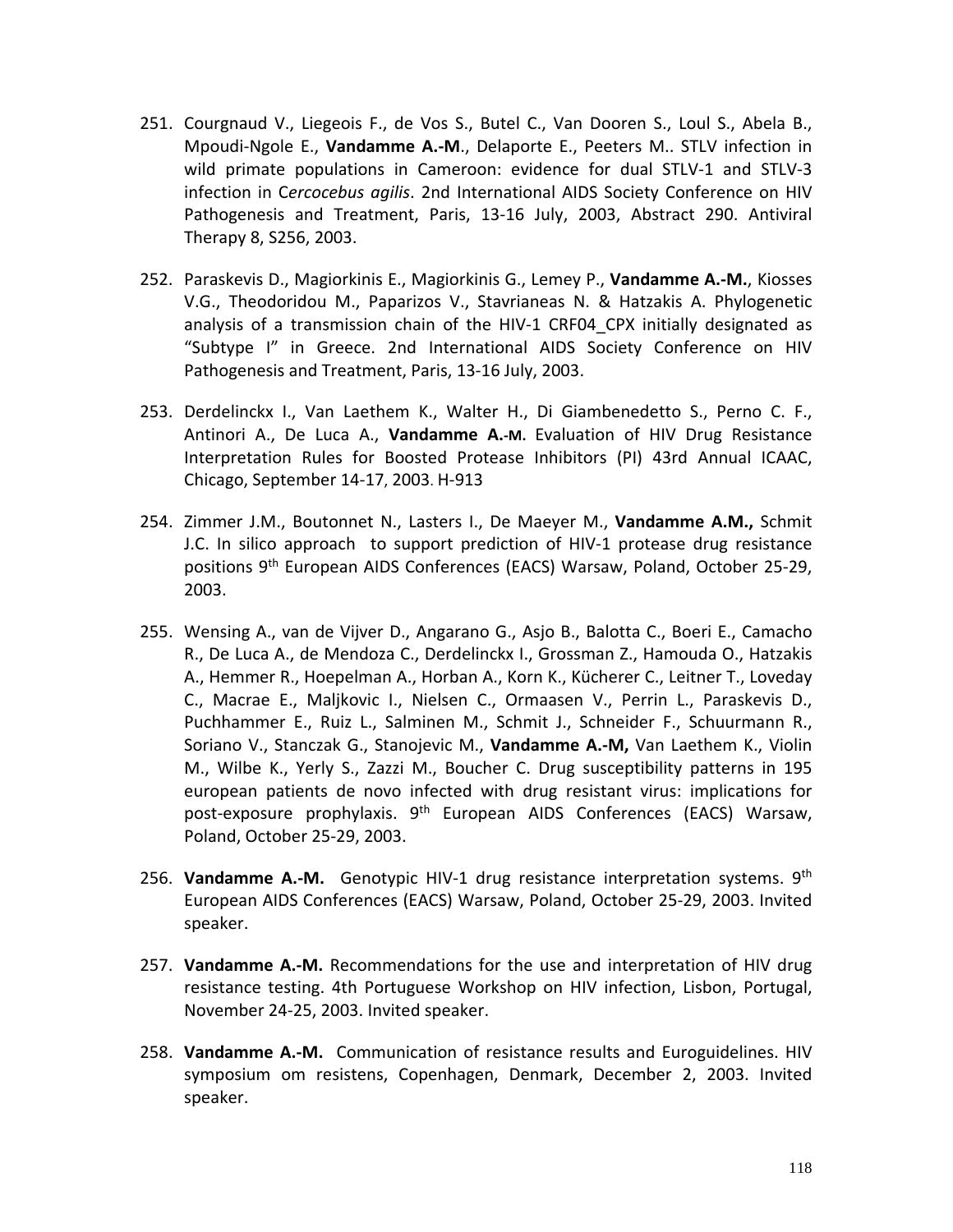- 259. Kantor R, Shafer R W, Efron B, Camacho R, Harrigan P R, Tanuri A, Pillay D, Weber J, **Vandamme A-M**, Phanuphak P, Sugiura W, Soriano V, Morris L, Schapiro J M, Katzenstein D, and The International Non-subtype B Working Group. HIV-1 Subtype-related Differences in Genotypic Evolution: Analysis of Subtypes B and C Reverse Transcriptase and Protease Sequences. 10th Conference on Retroviruses and Opportunistic Infections (CROI), Boston, MA, February 10-14, 2003.
- 260. Zlateva K.T., Lemey P., Vandamme A.M., and Van Ranst M. Genetic variability among subgroup B human respiratory syncytial viruses with a 60 nucleotide duplication in the G-gene ectodomain, International Congress on Infectious Diseases, Cancun, Mexico, March 4-7, 2004.
- 261. Deforche K., Van Laethem K., Abecasis A., Snoek J., Carvalho A.P., Derdelinckx I., Gomes P., Cabanas J., Soares M.A., Brindeiro R.M., Tanuri A., Camacho R., **Vandamme A.-M.**. Bayesian Network reveals linkage for mutations at position 89 of HIV-1 protease to other protease codons and to antiviral therapy with protease inhibitors. Second European HIV Drug Resistance Workshop: from Basic Science to Clinical Implications. Rome, Italy, March 11-13, 2004. HIV Medicine 5, 53, 2004. Abstract 92. Poster
- 262. Van Laethem K. Schrooten Y., Van Ranst M., **Vandamme A.-M.** A genotypic assay for the detection of drug resistance in the HIV-1 envelope gene. Second European HIV Drug Resistance Workshop: from Basic Science to Clinical Implications. Rome, Italy, March 11-13, 2004. HIV Medicine 5, 59, 2004. Abstract 102.
- 263. Derdelinckx I., Van Laethem K., De Roo A., De Wit S., Fransen K., Kabamba B., Lacor P., Moutschen M., Muyldermans G., Vaira D., Vandercam B., Van Der Gucht B., Van Ranst M., Van Wijngaerden E., Verhofstede C., Clumeck N., Sasse A. and **Vandamme A.-M**. Prospective collection of data on the prevalence of transmitted resistance in newly diagnosed HIV-infected individuals in Belgium in 2003. Second European HIV Drug Resistance Workshop: from Basic Science to Clinical Implications. Rome, Italy, March 11-13, 2004. HIV Medicine 5, 6, 2004. Abstract 10.
- 264. Maes B., Y. Schrooten, J. Snoeck, I. Derdelinckx, M. Van Ranst, **A-M. Vandamme** and K. Van Laethem. Performance of ViroSeq HIV-1 Genotyping System in routine practice at a Belgian clinical laboratory. Second European HIV Drug Resistance Workshop: from Basic Science to Clinical Implications. Rome, Italy, March 11-13, 2004. HIV Medicine 5, 60, 2004. Abstract 104.
- 265. Stanojevic M., Jevtovic D., Salemovic D., Van Laethem K., Schrooten Y., Jovanovic T. and **Vandamme A.-M.** Prevalence of mutations associated with antiretroviral drug resistance among newly diagnosed patients in Serbia and Montenegro. Second European HIV Drug Resistance Workshop: from Basic Science to Clinical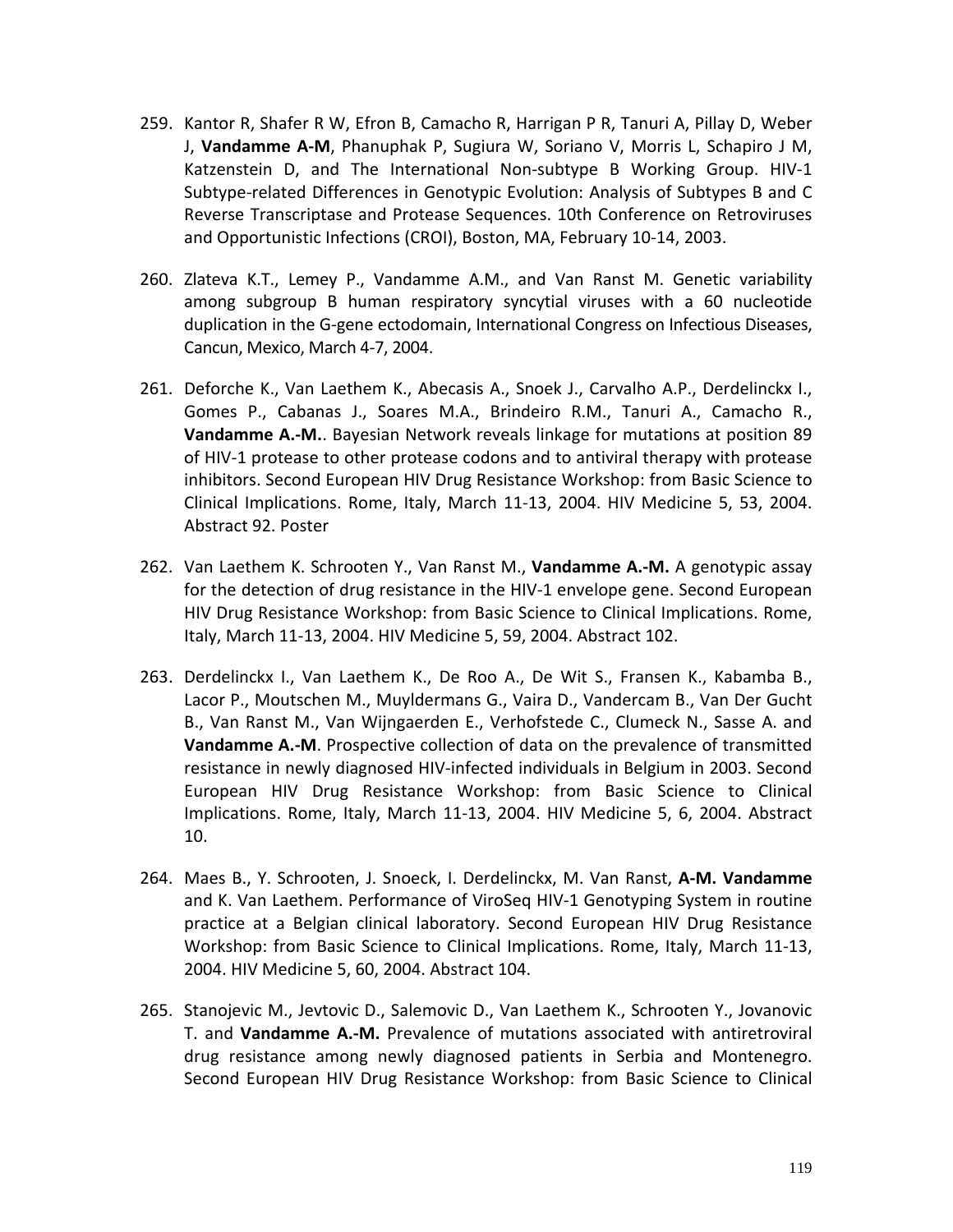Implications. Rome, Italy, March 11-13, 2004. HIV Medicine 5, 7, 2004. Abstract 12.

- 266. Van de Vijver D.A.M.C., A.M.J. Wensing, E. Op de Coul, G. Angarano, B. Åsjö, C. Balotta, E. Boeri, R. Camacho, M-L. Chaix, D. Costagliola, A. de Luca, I. Maljkovic, C. de Mendoza, I. Derdelinckx, Z. Grossman, O. Hamouda, A. Hatzakis, I.M. Hoepelman, R. Hemmer, A. Horban, K. Korn, C. Kücherer, T. Leitner, C. Loveday, E. MacRae, C. Nielsen, V. Ormaasen, L. Perrin, D. Paraskevis, E. Puchhammer-Stöckl, L. Ruiz, M. Salminen, J.C.C. Schmit, F. Schneider, R. Schuurman, V. Soriano, G. Stanczak, M. Stanojevic, **A-M. Vandamme**, K. Van Laethem, M. Violin, K. Wilbe, S. Yerly, M. Zazzi and C.A.B. Boucher on behalf of the SPREAD Programme. Increasing prevalence of HIV-1 non-B subtypes across Europe from 1996-1999 to 2000-2002; results from the CATCH-study.Second European HIV Drug Resistance Workshop: from Basic Science to Clinical Implications. Rome, Italy, March 11-13, 2004. HIV Medicine 5, 2, 2004. Abstract 3.
- 267. Van de Vijver D, B. Brenner, D. Turner, P. Sandstorm, D. Dunn, H. Green, D. Bennet, W. Heneine, R. Shafer, T. Leitner, D.Costagliola, **A-M. Vandamme**, M. Wainberg, C. Boucher and R. Schuurman. A systematic approach to identify mutations that can be used in epidemiological studies on transmission of drug resistant HIV. Second European HIV Drug Resistance Workshop: from Basic Science to Clinical Implications. Rome, Italy, March 11-13, 2004. HIV Medicine 5, 10, 2004. Abstract 16.
- 268. Vergne L., J. Snoeck, A. Aghokeng, C. Mulanga, E. Mpoudi-Ngole, C. Toure-Kane, D. Valéa, G. Malonga-Mouellet, L. Zekeng, S. Mboup, **A-M. Vandamme**, E. Delaporte, M. Peeters and K. Van Laethem. Comparison of 3 interpretation algorithms for the prediction of drug resistance to NRTIs, NNRTIs and PLs in treatment naïve non-B HIV-1 strains. Second European HIV Drug Resistance Workshop: from Basic Science to Clinical Implications. Rome, Italy, March 11-13, 2004. HIV Medicine 5, 48, 2004. Abstract 82.
- 269. Lemey P., I. Derdelinckx, E. Van Wijngaerden, **A-M. Vandamme**. Evolution under drug selective pressure can disturb phylogenetic inferences for HIV transmission chains. Eleventh International Workshop: HIV Dynamics & Evolution. Stockholm, April 29- May 2, 2004.
- 270. Abecasis A., D. Paraskevis, J. Vera, A.P. Carvalho, P. Gomes, **A-M. Vandamme**, R. Camacho. Analysis of BF recombinant sequences: Identification of a new recombination pattern in Portuguese intravenous drug users. Eleventh International Workshop: HIV Dynamics & Evolution. Stockholm, April 29- May 2, 2004. Poster
- 271. Paraskevis D, Deforche K, Lemey P, Abecasis A, Magiorkinis G, Hatzakis A, Camacho R, **Vandamme A-M**. Development of SlidingBayes for exploring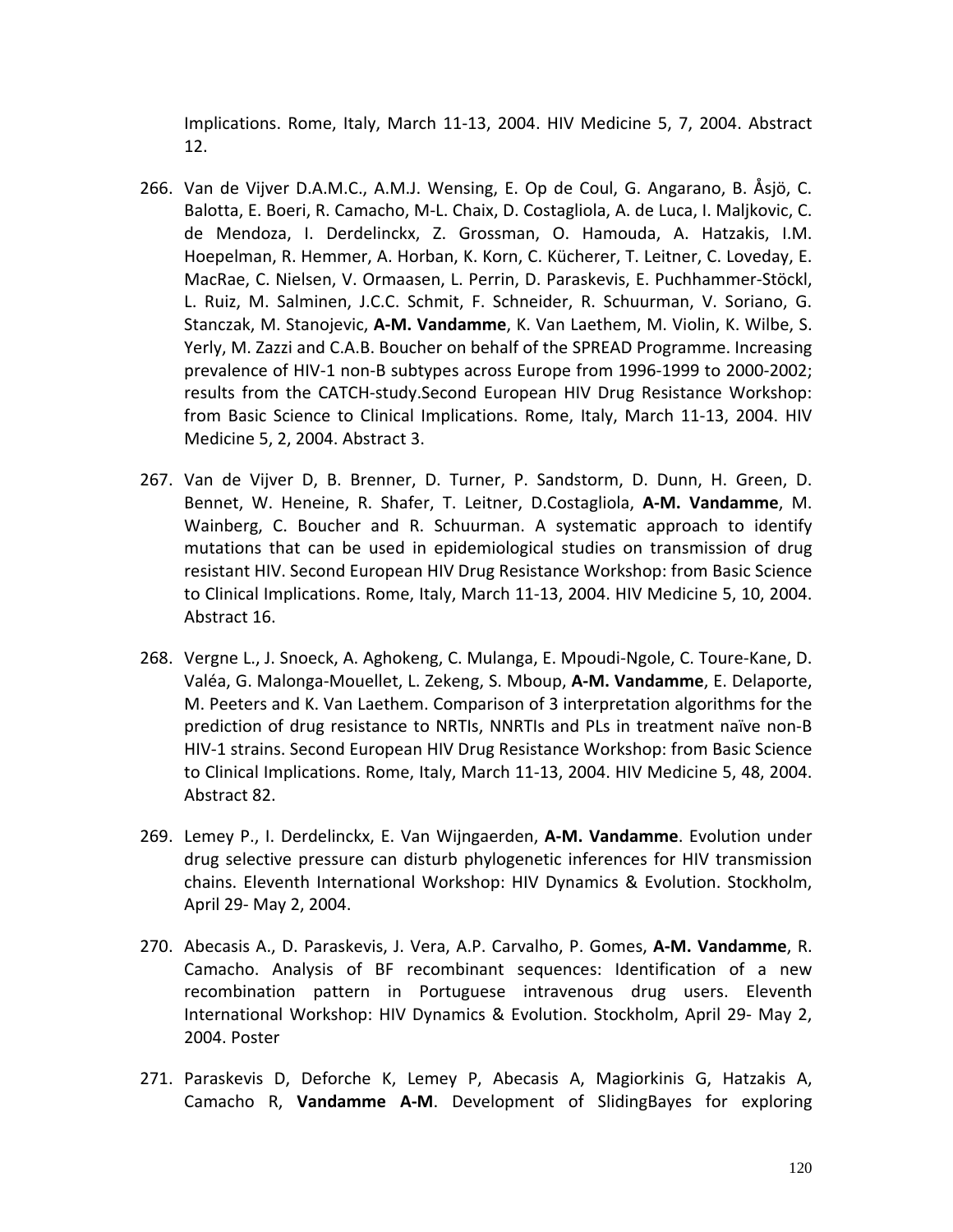recombination using a sliding window approach based on Bayesian phylogenetic inference: Application on the analysis of complex SIV and HIV recombinants. Eleventh International Workshop: HIV Dynamics & Evolution. Stockholm, April 29- May 2, 2004. Oral

- 272. Kantor R, D Katzenstein, S Y Rhee, A P Carvalho, B Wynhoven, M A Soares, P Cane, J Clarke, J Snoeck, S Sirivichayakul, K Ariyoshi, A Holguin, C Pillay, H Rudich, R Rodrigues, M B Bouzas, P Cahn, L Brigido, Z Grossman, L Morris, V Soriano, W Sugiura, P Phanuphak, **A M Vandamme**, J Weber, D Pillay, A Tanuri, P R Harrigan, R Camacho, J M Schapiro, R W Shafer. HIV-1 protease and RT mutations according to subtype and antiretroviral therapy: A watch list for epidemiologic studies using a web-based application. XV International AIDS Conference, Bangkok, 2004. Abstract no. MoPeC3446. MedGenMed. 2004 Jul 11;6(3):MoPeC3446 [eJIAS. 2004 Jul 11;1(1):MoPeC3446]
- 273. Salemi M, T de Oliveira, M A Soares, O G Pybus, A T Dumans, A Tanuri, **A M Vandamme**, S Cassol, W M Fitch. HIV-1 C subtype in Southern Brazil seems to be two times more infectious than HIV-1 B. XV International AIDS Conference, Bangkok, 2004. Abstract no. TuPeA4370. MedGenMed. 2004 Jul 11;6(3):TuPeA4370 [eJIAS. 2004 Jul 11;1(1):TuPeA4370]
- 274. de Oliveira T, M Salminen, S Cassol, R Camacho, K Deforche, D Pavareskevis, C Seebregts, J Snoeck, **A M Vandamme**. An automated HIV-1 subtyping tool. XV International AIDS Conference, Bangkok, 2004. Abstract no. TuPeA4377. MedGenMed. 2004 Jul 11;6(3):TuPeA4377 [eJIAS. 2004 Jul 11;1(1):TuPeA4377]
- 275. Lemey P., Pybus O., Rambaut A., Drummond A.J., Robertson D.L., Roques P., Worobey M., & **Vandamme A.M**. Inferring the epidemic history of HIV-1 group O. 7th international meeting on molecular epidemiology and evolutionary genetics of infectious diseases, Valencia, Spain, July 18-22, 2004.
- 276. Gordon M., Graham N., Bland R., Rollins N., De Oliveira T., Monosi B., Van Laethem K., **Vandamme A.-M.** and Cassol S. Surveillance of resistance in KZN South Africa, including mother-infant pairs 6 weeks after single-dose NVP. XIII International HIV Drug Resistance workshop: basic principles & clinical implications, Tenerife, Spain, June 8-12, 2004.
- 277. van de Vijver D., Brenner B., Turner D., Sandstrom P., Dunn D., Green H., Bennett D., Heneine W., Shafer R., Leitner T., Costagliola D., **Vandamme A.-M.,** Wainberg M., Boucher C. and Schuurman R. Validation of molecular indicators of resistance transmission (MIRTs) for epidemiological studies of drug resistance transmission in HIV. XIII International HIV Drug Resistance workshop: basic principles & clinical implications, Tenerife, Spain, June 8-12, 2004.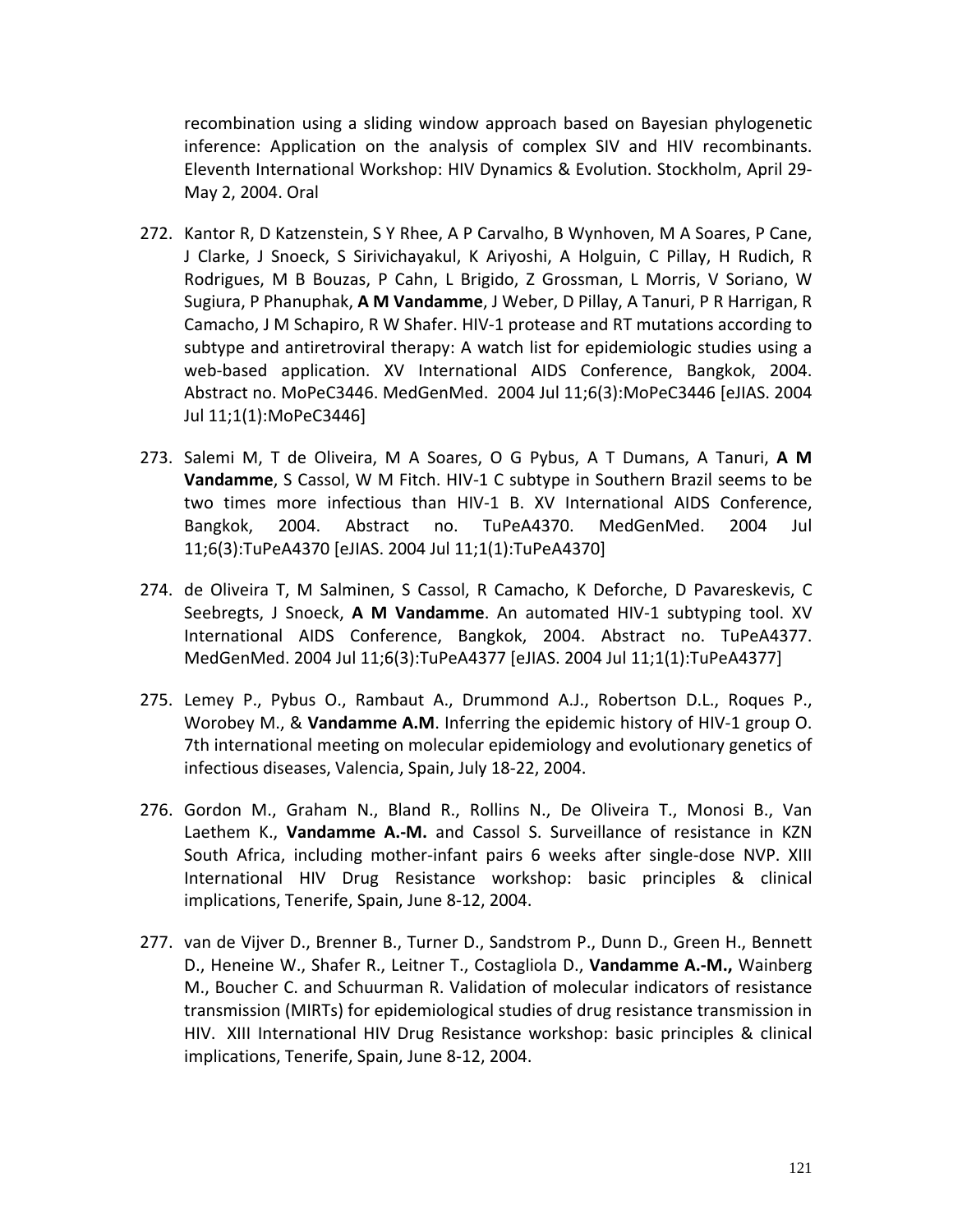- 278. van de Vijver D.A.M.C., Wensing A.M.J., Agarano G., Asjö B., Balotta C., Boeri E., Camacho R., Chaix M.-L., Costagliola D., Op de Coul E., de Luca A., Maljkovic I., de Mendoza C., Derdelinckx I., Grossman Z., Hamouda O., Hatzakis A., Hoepelman I.M., Hemmer R., Horban A., Korn K., Kücherer C., Leitner T., Loveday C., MacRae E., Meyer L., Nielsen C., Ormaasen V., Perrin L., Paraskevis D., Puchhammer-St¨ckl E., Ruiz L., Salminen M., Schmit J.C.C., Schneider F., Schuurman R., Soriano V., Stanczak G., Stanojevic M., **Vandamme A.-M.,** Van Laethem K., violin M., Wilbe K., Yerly S., Zazzi M. and Boucher C.A.B. on behalf of the SPREAD Programme. The calculated genetic barrier for drug resistance mutations in six different non-B subtypes and two CRFs in a large European dataset is largely similar to subtype B. XIII International HIV Drug Resistance workshop: basic principles & clinical implications, Tenerife, Spain, June 8-12, 2004.
- 279. Camacho R., Deforche K., Valadas M.E., Van Laethem K., Aguas M.J., Vera J., Rosado L., Batista T., Bezerra V., Soares I., Branco T., Mouzinho A., Teófilo E., Faria T., Abecasis A., Gomes P., Carvalho A.P. and **Vandamme A.-M.** Nelfinavir resistance in HIV-1 subtype B and G infected patients: evidence for different pathways and novel mutations associated with failure of nelfinavir based regimens. XIII International HIV Drug Resistance workshop: basic principles & clinical implications, Tenerife, Spain, June 8-12, 2004. Poster
- 280. Snoeck J., Kantor R., Shafer R.W., Van Laethem K., Deforche K., Carvalho A.P., Wynhoven B., Soares M.A., Cane P., Clarke J., Pillay C., Sirivichayakul S., Ariyoshi K., Holguin A., Rudich H., Rodrigues R., Bouzas M.B., Brun-Vézinet F., Reid C., Cahn P., Brigido L.F., Grossman Z., Soriano V., Sugiura W., Phanuphak P., Morris L., Weber J., Pillay D., Tanuri A., Harrigan P.R., Camacho R., Schapiro J.M., Katzenstein D. and **Vandamme A.-M.** Discordance between interpretation algorithms for genotypic resistance to protease and reverse transcriptase inhibitors are subtype dependent. XIII International HIV Drug Resistance workshop: basic principles & clinical implications, Tenerife, Spain, June 8-12, 2004.
- 281. Zlateva K.T., Lemey P., **Vandamme A.M.,** and Van Ranst M. Molecular epidemiology and evolution of subgroup B HRSV.  $2^{nd}$  European Congress of Virology, Madrid, Spain, September 5-9, 2004.
- 282. **Vandamme A-M**. Simian to human transmission of retroviruses holistic view. Second Brazilean workshop on virus evolution and molecular epidemiology, Slavador, Bahia, Brazil, November 8-13, 2004. Invited speaker.
- 283. Mikhail M, Wang B, Lemey P, Beckholdt B, **Vandamme A M**, Gill M, and Saksena N. [Can Epidemiologic Linkage in Chronically HIV-1-infected Cohorts Be Established?](http://www.retroconference.org/2005/cd/Abstracts/24814.htm) 12th Conference on Retroviruses and Opportunistic Infections February 22–25, 2005, Boston, MA, USA, Abstract 364.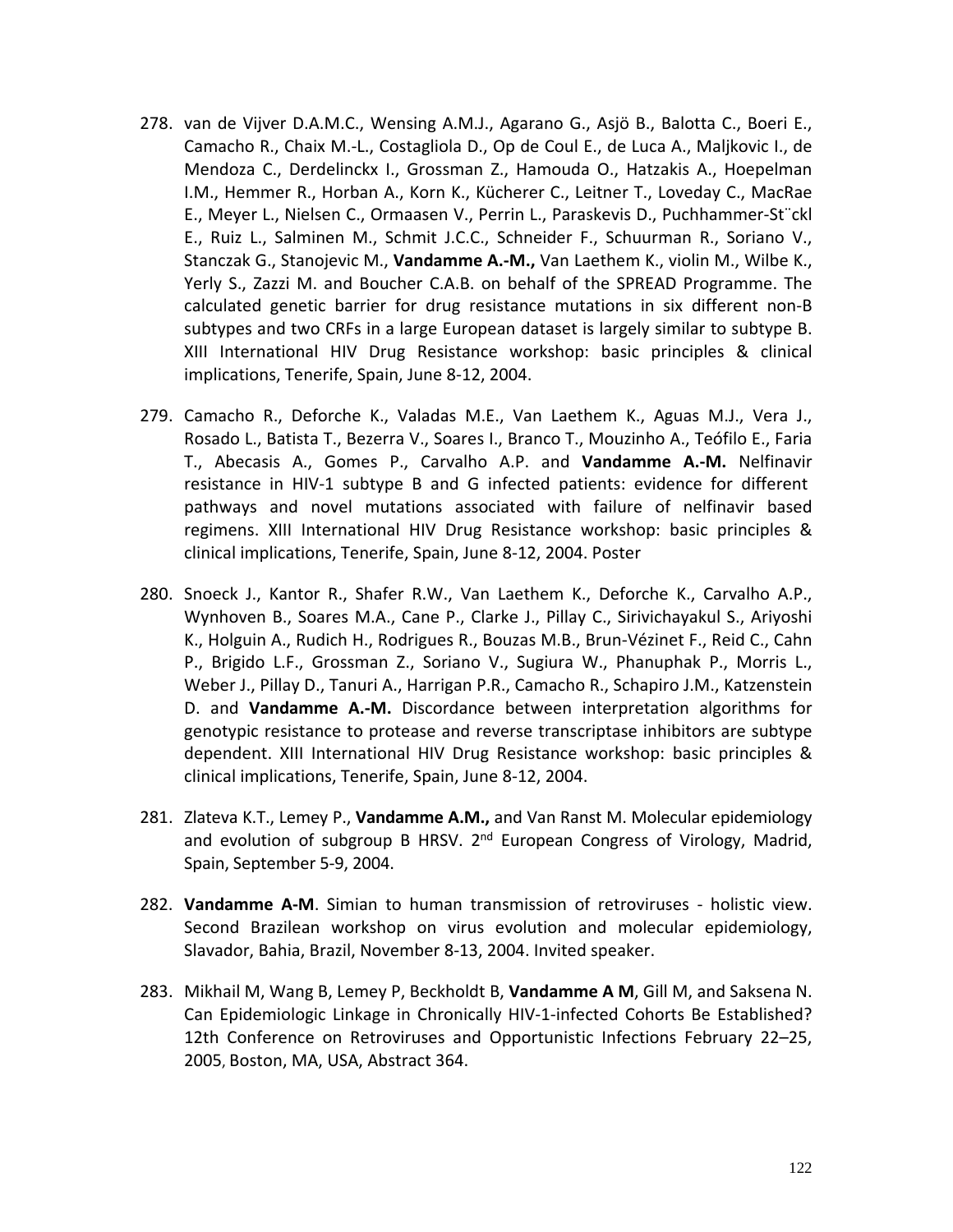- 284. van de Vijver D.A.M.C., Wensing A.M.J., Asjo B., Bruckova M., Bruun Jorgensen L., Horban A., Linka M., Lazanas M., Loveday C., MacRai E., Nielsen C., Paraskevis D., Poljak M., Puchhammer-Stöckl E., Ruiz L., Schmit J.C.C., Stanczak G., Stanojevic M., **Vandamme A.-M.,** Vercauteren J. and Boucher C.A.B on behalf of the SPREAD programme. Frequency of antiretroviral drug resistance associated mutations in sequences from treated individuals across Europe: the CAPTURE study. Third European HIV Drug Resistance Workshop: from Basic Science to Clinical Implications. Athens, Greece, March 30-April 1, 2005.
- 285. Deforche K., Camacho R., Grossman Z., Soares M.A., Shafer R.W., Van Laethem K., Carvalho A.P., Wynhoven B., Cane P., Clarke J., Sirivichayakul S., Ariyoshi K., Holguin A., Rudich H., Rodrigues R., Bouzas M.B., Brun-Vézinet F., Cahn P., Brigido L.F., Soriano V., Sugiura W., Phanuphak P., Morris L., Weber J., Pillay D., Tanuri A., Harrigan P.R., Schapiro J.M., Katzenstein D., Kantor R. and **Vandamme A.-M.** Applying Bayesian networks to study nelfinavir resistance pathways in subtypes A, B, C, F and G. Third European HIV Drug Resistance Workshop: from Basic Science to Clinical Implications. Athens, Greece, March 30-April 1, 2005.
- 286. Vercauteren J., Derdelinckx I., Deforche K., Deroo A., De Wit S., Farber M., Fransen K., Kabamba B., Lacor P., Liesnard C., Moutschen M., Muyldermans G., Schrooten Y., Vaira D., Vandercam B., Van Der Gucht B., Van Laethem K., Van Ranst M., Van Wijngaerden E., Verhofstede C., Clumeck N., Sasse A. and **Vandamme A.-M.** Prospective collection of data on the prevalence of transmitted resistance in newly diagnosed HIV-infected individuals in Belgium in 2004. Third European HIV Drug Resistance Workshop: from Basic Science to Clinical Implications. Athens, Greece, March 30-April 1, 2005.
- 287. Stanojevic M., Jevtovic D.J., Salemovic D., Van Laethem K., Schrooten Y., Jovanovic T. and **Vandamme** A.-M. Persistence of transmitted drug-resistant virus containing Q151M mutation. Third European HIV Drug Resistance Workshop: from Basic Science to Clinical Implications. Athens, Greece, March 30-April 1, 2005.
- 288. van de Vijver D.A.M.C., Wensing A.M.J., Angarano G., Asjo B., Balotta C., Boeri E., Camacho R., Chaix M.-L., Costagliola D., Op de Coul E.L.M., de Luca A., Maljkovic I., de Mendoza C., Derdelinckx I., Grossman Z., Hamouda O., Hatzakis A., Hoepelman I.M., Hemmer R., Horban A., Korn K., Kücherer C., Leitner T., Loveday C., MacRae E., Meyer L., Nielsen C., Ormaasen V., Perrin L., Paraskevis D., Puchhammer-Stöckl E., Ruiz L., Salminen M., Schmit J.C.C., Schneider F., Schuurman R., Soriano V. Stanczak G., Stanojevic M., **Vandamme A.-M.,** Van Laethem K., Violin M., Wilbe K. Yerly S., Zazzi M. and Boucher C.A.B. on behalf of the SPREAD Programme. Potential impact of differences in frequency of minor substitutions between HIV-1 subtypes on the genetic barrier for resistance to protease inhibitors. Third European HIV Drug Resistance Workshop: from Basic Science to Clinical Implications. Athens, Greece, March 30-April 1, 2005.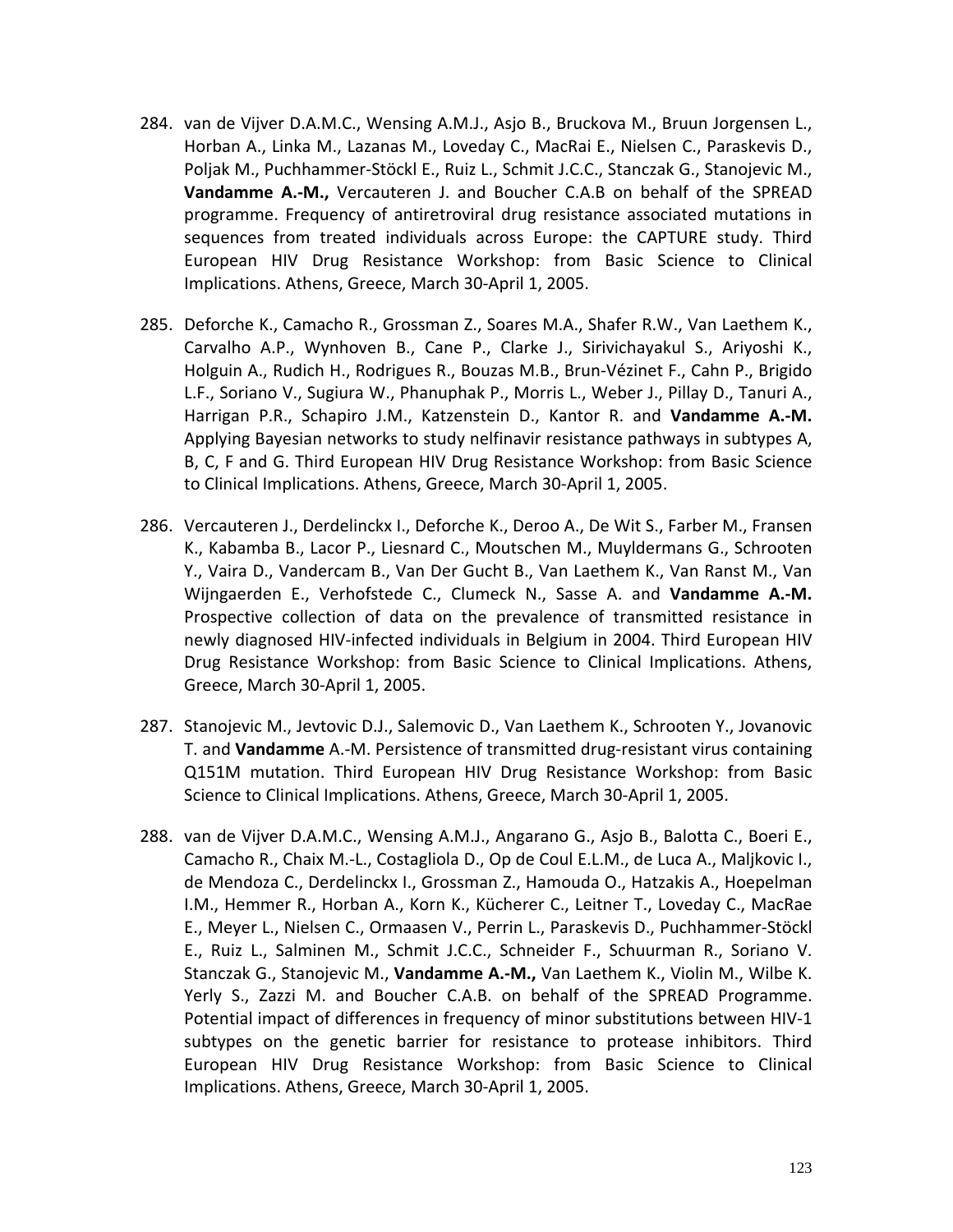- 289. Abecasis A.B., Deforche K., Bacheler L.T., McKenna P., **Vandamme A.-M.** and Camacho R. Lack of reduced susceptibility to PIs in wild-type non-B subtypes and detection of hypersusceptibility to nelfinavir in HIV-1 patients infected with CRFO2\_AG. Third European HIV Drug Resistance Workshop: from Basic Science to Clinical Implications. Athens, Greece, March 30-April 1, 2005. Oral
- 290. Grossman Z., Maayan S., Averbuch D., Istomin V., Rudich H., Ram D., Mendelson E., Deforche K., **Vandamme A.-M.** and Schapiro J.M. Differential impact of polymorphic substitutions at position 89 of the protease gene on resistance to protease inhibitors in subtype C-patients. Third European HIV Drug Resistance Workshop: from Basic Science to Clinical Implications. Athens, Greece, March 30- April 1, 2005.
- 291. Vermeire K, Van Laethem K, **Vandamme A.-M.**, Bell Th, De Clercq E & Schols D. Resistance profile of human immunodefieciency virus to CADA, a novel HIV inhibitor that targets the cellular CD4 receptor. 18<sup>th</sup> International Conference on Antiviral Research, Barcelona, Spain, April 11-14, 2005
- 292. Abecasis A, Lemey P, Paraskevis D, Carvalho AP, Palma AC, Hatzakis A, Gomes P, Vera J, Camacho R, **Vandamme AM**. Estimating the date of the most recent common ancestor (MRCA) of sub-subtype F1. 12th International Workshop of HIV Dynamics and Evolution. April 23-26 2005, Cleveland, Ohio, USA. Oral
- 293. Gonzalez LMF, Van Laethem K, Abecasis AB, Soares EAJM, Deforche K, **Vandamme AM**, Camacho R and Soares MA. Role of HIV-1 protease residues 71 and 89 in protease inhibitor resistance of subtype G viruses. XIV International HIV Drug Resistance Workshop: Basic Principles & Clinical Implications, 7-11 June 2005, Quebec, Canada, abstract 102. Antiviral Therapy 2005; 10:S112 . Poster
- 294. Z Grossman, S Maayan, D Averbuch, V Istomin, Rudich H, Ram D, Mendelson E, Deforche K, **Vandamme AM** and Schapiro JM. Substitution of methionine at position 89 of the protease gene by other amino-acids occurs differentially during selection of particular resistance pathways in subtype C-patients. XIV International HIV Drug Resistance Workshop: Basic Principles & Clinical Implications, 7-11 June 2005, Quebec, Canada, abstract 105. Antiviral Therapy 2005; 10:S115
- 295. van de Vijver DAMC, Wensing AMJ, Åsjö B, Bruckova M, Bruun Jorgensen L, Horban A, Linka M, Lazanas M, Loveday C, MacRae E, Nielsen C, Paraskevis D, Poljak M, Puchhammer-Stöckl E, Ruiz L, Schmit JCC, Stanczak G, Stanojevic M, **Vandamme A-M,** Vercauteren J and Boucher CAB on behalf of the SPREAD Programme Selective transmission of drug resistance mutations. XIV International HIV Drug Resistance Workshop: Basic Principles & Clinical Implications, 7-11 June 2005, Quebec, Canada, abstract 113. Antiviral Therapy 2005; 10:S126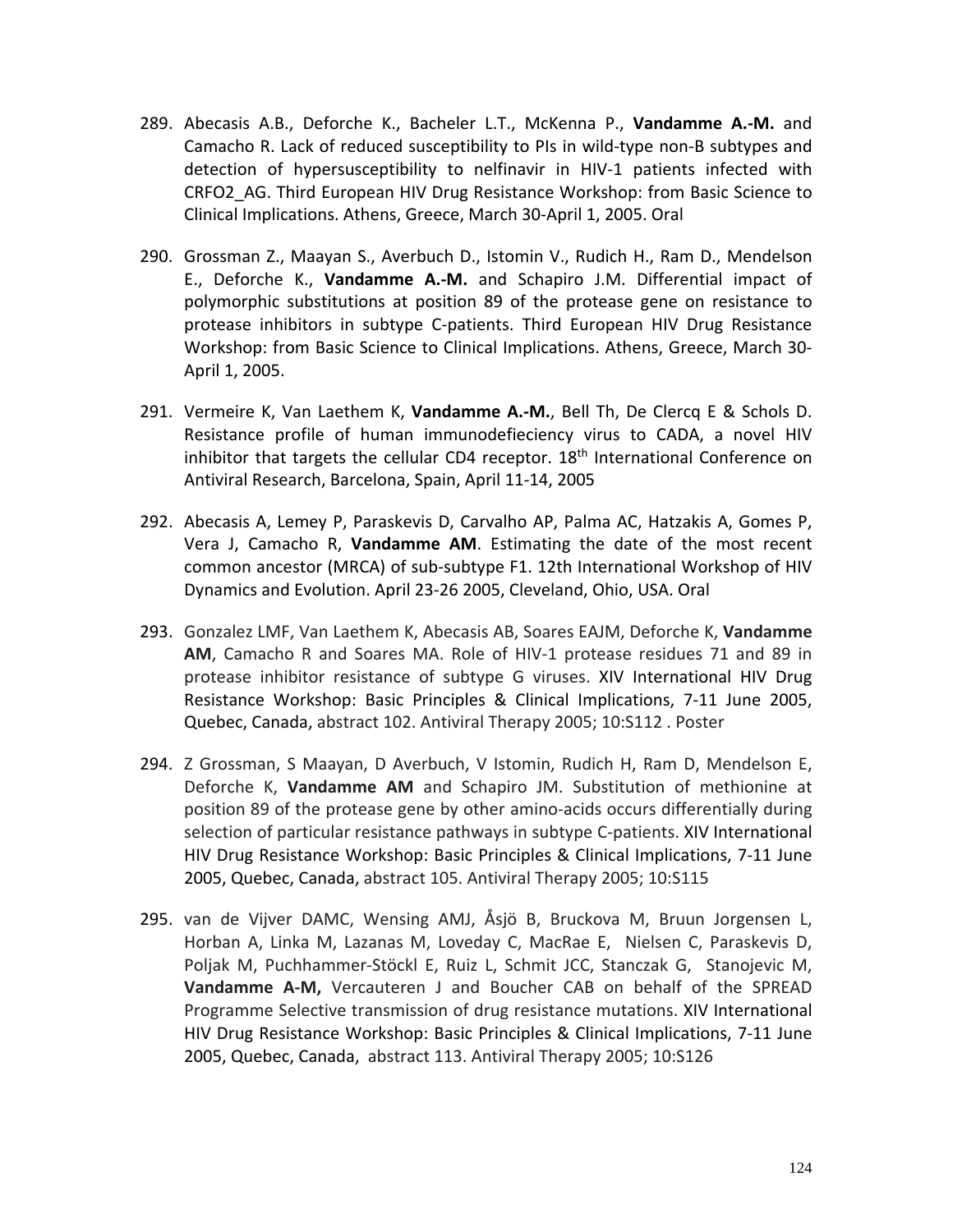- 296. Deforche K, Camacho R, Grossman Z, Silander T, Soares MA, Shafer RW, Van Laethem K, Carvalho AP, Wynhoven B, Cane P, Clarke J, Snoeck J, Sirivichayakul S, Ariyoshi K, Holguin A, Rudich H, Rodrigues R, Bouzas MB, Brun-Vézinet F, Cahn P, Brigido LF, Soriano V, Sugiura W, Phanuphak P, Morris L, Weber J, Pillay D, Tanuri A, Harrigan PR, Schapiro JM, Katzenstein D, Kantor R and **Vandamme AM**. Mapping nevirapine and efavirenz resistance using Bayesian networks of HIV-1 pol sequences of subtypes A, B, C, F and G. XIV International HIV Drug Resistance Workshop: Basic Principles & Clinical Implications, 7-11 June 2005, Quebec, Canada, abstract 119. Antiviral Therapy 2005; 10:S132
- 297. Deforche K, R Camacho, Z Grossman, T Silander, MA Soares, RW Shafer, K Van Laethem, Carvalho AP, Wynhoven B, Cane P, Clarke J, Snoeck J, Sirivichayakul S, Ariyoshi K, Holguin A, Rudich H, Rodrigues R, Bouzas MB, Brun-Vézinet F, Cahn P, Brigido LF, Soriano V, Sugiura W, Phanuphak P, Morris L, Weber J, Pillay D, Tanuri A, Harrigan PR, Schapiro JM, Katzenstein D, Kantor R and **Vandamme A-M**. Interactions between nevirapine resistance mutations and NRTI resistance mutations. XIV International HIV Drug Resistance Workshop: Basic Principles & Clinical Implications, 7-11 June 2005, Quebec, Canada, abstract 131 .Antiviral Therapy 2005; 10:S144
- 298. van de Vijver DAMC, Wensing AMJ, Angarano G, Åsjö B, Balotta C, Boeri E, Camacho R, Chaix M-L, Costagliola D, Op de Coul ELM, de Luca A, Maljkovic I, de Mendoza C, Derdelinckx I, Grossman Z, Hamouda O, Hatzakis A, Hoepelman IM, Hemmer R, Horban A, Korn K, Kücherer C, Leitner T, Loveday C, MacRae E, Meyer L, Nielsen C, Ormaasen V, Perrin L, Paraskevis D, Puchhammer-Stöckl E, Ruiz L, Salminen M, Schmit JCC, Schneider F, Schuurman R, Soriano V, Stanczak G, Stanojevic M, **Vandamme A-M**, Van Laethem K, Violin M, Wilbe K, Yerly S, Zazzi M and Boucher CAB on behalf of the SPREAD Programme. Differences in the frequency of minor substitutions between HIV-1 subtypes and their potential impact on the genetic barrier for resistance to protease inhibitors. XIV International HIV Drug Resistance Workshop: Basic Principles & Clinical Implications, 7-11 June 2005, Quebec, Canada, abstract 132. Antiviral Therapy 2005; 10:S145
- 299. Kantor R, DeLong A, Shafer RW, Carvalho AP, Wynhoven B, Cane P, Sirivichayakul S, Soares MA, Snoeck J, Rudich H, Rodrigues R, Holguin A, Ariyoshi K, Bouzas MB, Cahn P, Sugiura W, Soriano V, Brigido LF, Grossman Z, Morris L, **Vandamme AM**, Tanuri A, Phanuphak P, Weber J, Pillay D, Harrigan PR, Camacho R, Schapiro JM, Hogan J and Katzenstein DA.. Selection of resistance following first-line antiretroviral regimens among HIV-1 subtypes. XIV International HIV Drug Resistance Workshop: Basic Principles & Clinical Implications, 7-11 June 2005, Quebec, Canada, abstract 133 . Antiviral Therapy 2005; 10:S146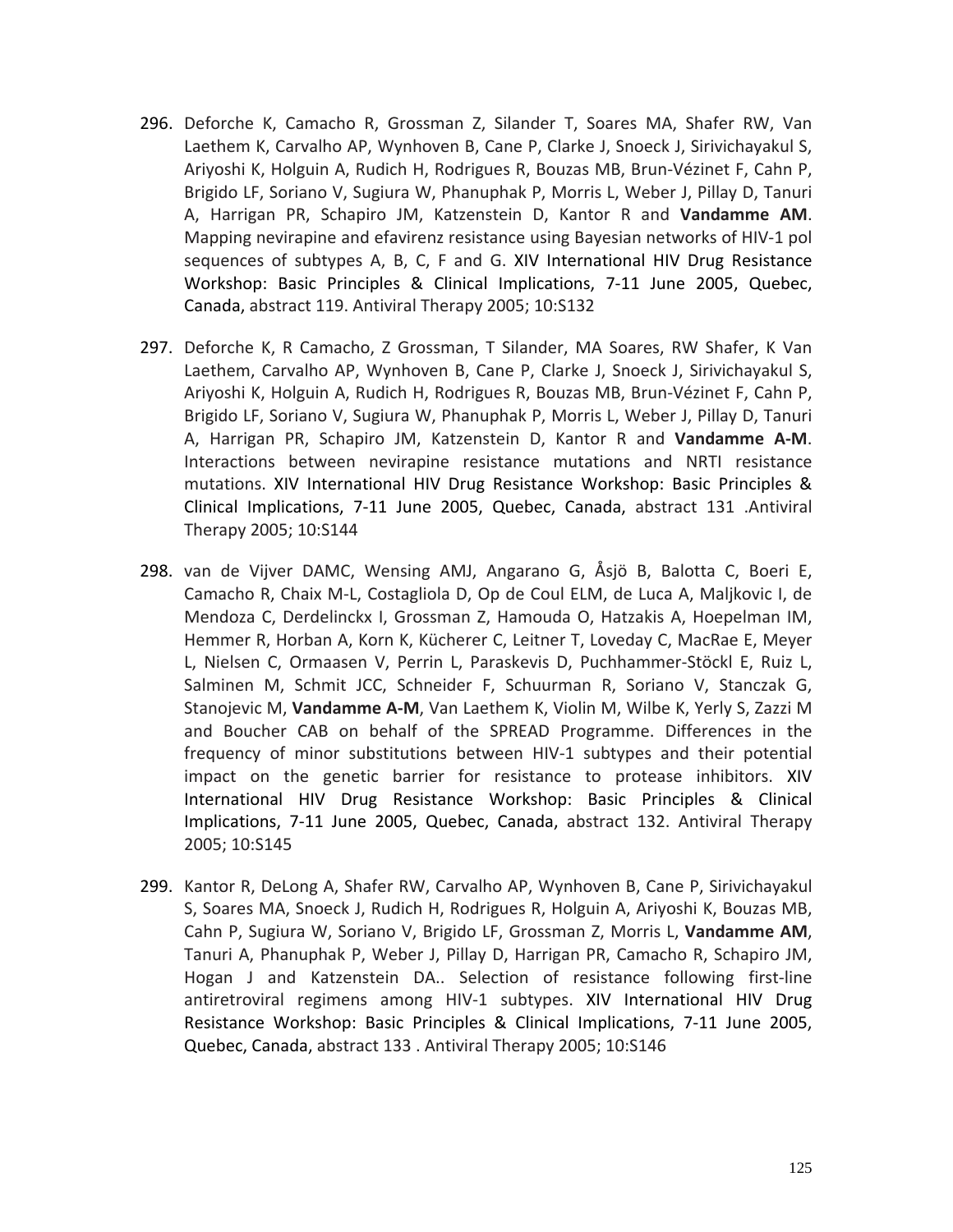- 300. Camacho R, Godinho AR, Gomes P, Abecasis A, **Vandamme A-M**, Palma C, Carvalho AP, Cabanas J and Gonçalves J. Different substitutions under drug pressure at protease codon 82 in HIV-1 subtype G compared to subtype B infected individuals including a novel I82M resistance mutation. XIV International HIV Drug Resistance Workshop: Basic Principles & Clinical Implications, 7-11 June 2005, Quebec, Canada, abstract 138. Antiviral Therapy 2005; 10:S151. Poster
- 301. **Vandamme A-M**, Deforche K, Van Laethem K and Camacho R. HIV-1 subtype A1, C, F and G strains have a higher tipranavir mutation score than subtype B strains. XIV International HIV Drug Resistance Workshop: Basic Principles & Clinical Implications, 7-11 June 2005, Quebec, Canada, abstract 139. Antiviral Therapy 2005; 10:S152
- 302. Gotuzzo E., Moody J., Verdonck K., Cabada M., Gonzalez E., Cairampoma R., **Vandamme A.-M.**, Terashima A. & Vermund S.H. HTLV-1 mother-to-child transmission among peruvian women with Tsp/Ham or strongyloides stercoralis. 12nd international conference on human retrovirology, Montego Bay, Jamaica June 22-25, 2005.
- 303. Van Dooren S., Lemey P., Pybus O.G. & **Vandamme A.** Comparison of human T-cell lymphotropic virus introductions and evolutionary rates using Bayesian methods. 12nd international conference on human retrovirology, Montego Bay, Jamaica June 22-25, 2005.
- 304. Wensing A.M.J., van de Vijver D.A.M.C., Vercauteren J., Albert J., Bratt G., Clumeck N., Coughlan S., Grossman Z., Hatzakis A., Horban A., Jevtovic D., Bruun Jørgensen L., Kuecherer C., Lange J., Nielsen C., Paraskevis D., Poggensee G., Puchhammer-Stöckl E., Schmit J.-C., Stanczak G., Stanojevic M., **Vandamme A.-M.,** Boucher C.A.B. Comparative disease progression observed in newly diagnosed patients infected with drug resistant and susceptible HIV-1: no signs for increased virulence.  $3<sup>rd</sup>$  IAS Conference on HIV Pathogenesis and Treatment, Rio de Janeiro, Brazil 24-27 July 2005, abstract WeOaLB0101.
- 305. Arrais TC, Thiers V, Rimlinger F, Brechot C, **Vandamme A-M**, Van Dooren S, Perez R, Ferraz MLG. A phylogenetic analysis to evaluate the outcome of chronic hepatitis C in hemodialysis patients after interferon monotherapy. 11th International Workshop on virus evolution and molecular epidemiology, 5 September – 9 September, 2005, Petrópolis, Brazil.
- 306. **Vandamme A-M**. HTLV and HIV molecular epidemiology: dating their zoonotic origin. BioSapiens-viRgil Workshop on Bioinformatics for Viral Infections . Bonn, 21-23 Sept, 2005. Invited speaker.
- 307. **Vandamme A.-M.** HTLV and HIV molecular epidemiology: dating their zoonotic origin. Origins, transmission resistance and susceptibility to AIDS and related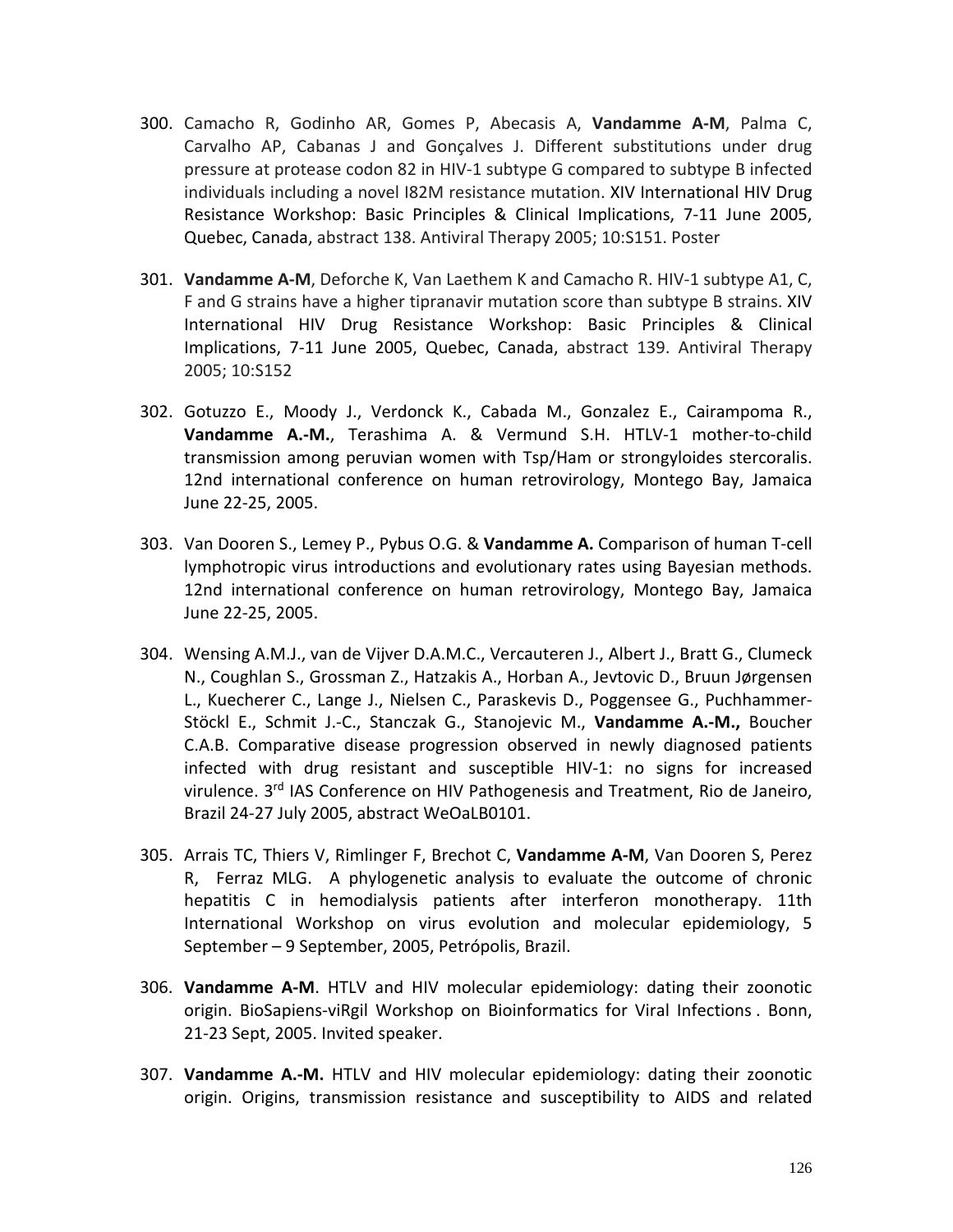viruses: The evolution, cross-species transmission and pathogenesis of lentiviruses. Meeting organised by the Clinical Immunology & Allergy Section, The Royal Society of Medicine, London November 7, 2005. Invited speaker.

- 308. **Vandamme A.-M.,** HIV-1 subtypes and drug resistance. Minisymposium HIV fitness and drug resistance, University of Antwerp, Belgium, Dec. 7, 2005. Invited speaker.
- 309. Van Laethem K, Y Schrooten, P Lemey, K Deforche, M Van Ranst, E Van Wijngaerden, and **A-M Vandamme**. [Consecutive Transmission of Dual-class](http://www.retroconference.org/2006/Abstracts/26217.HTM)  [Resistant HIV-1 in Untreated Patients.](http://www.retroconference.org/2006/Abstracts/26217.HTM) 13th Conference on Retroviruses and Opportunistic Infections (CROI), Denver, USA, Febr 5-8, 2006. Poster 643.
- 310. Paraskevis D, A Rambaut, G Magiorkinis, A Hatzakis, A M Wensing, D Van De Vijver, C Boucher, and **A-M Vandamme**. [Estimation of HIV-1 Subtype B Migration](http://www.retroconference.org/2006/Abstracts/27451.HTM)  [within Europe and between Europe and the United States Based on Phylogenetic](http://www.retroconference.org/2006/Abstracts/27451.HTM)  [Analyses of 1101 Sequences.](http://www.retroconference.org/2006/Abstracts/27451.HTM) 13th Conference on Retroviruses and Opportunistic Infections (CROI), Denver, USA, Febr 5-8, 2006. Poster 315.
- 311. Abecasis A, Lemey P, de Oliveira T, Rambaut A and **Vandamme A-M**. Re-analysis of HIV-1 pure subtypes: evidence of a recombinant origin of subtype G and the consequences for HIV-1 classification.  $13<sup>th</sup>$  International Workshop on HIV Dynamics and Evolution, Woods Hole, USA, April 5-8, 2006. Oral
- 312. **Vandamme A.-M**., Cassol S. Antiviral drug resistance and therapy response in HIV infected patients. RSA-Flanders. 10 Years Celebration for Science & Technology Cooperation. 13-15 March 2006, Cape Town. South-Africa. Invited speaker
- 313. **Vandamme A.-M.** Clinical update on CCR5 inhibitors. 4th European HIV Drug Resistance Workshop, 29 - 31 March 2006, Monaco. Invited speaker.
- 314. **Vandamme A.-M.,** European Resistance Guidelines. 4th European HIV Drug Resistance Workshop, 29 - 31 March 2006, Monaco. Invited speaker.
- 315. van de Vijver D.A.M.C., A.M.J. Wensing, B. Åsjö, M. Bruckova, F. Brun-Vézinet, L. Bruun Jorgensen, R. Camacho, A. Horban, M. Linka, M. Lazanas, C. Loveday, E. MacRae, C. Nielsen, D. Paraskevis, M. Poljak, E. Puchhammer-Stöckl, L. Ruiz, J.C.C. Schmit, G. Stanczak, M. Stanojevic, **A-M. Vandamme**, J. Vercauteren, M. Zazzi, and C.A.B. Boucher on behalf of the SPREAD Programme. Substantial concordance for predicting susceptibility to antiretroviral drugs in 2000 isolates using three European HIV drug resistance interpretation systems. 4th European HIV Drug Resistance Workshop, 29 - 31 March 2006, Monaco, abstract 4. Reviews in Antiviral Therapy 2006; 2: 19-20.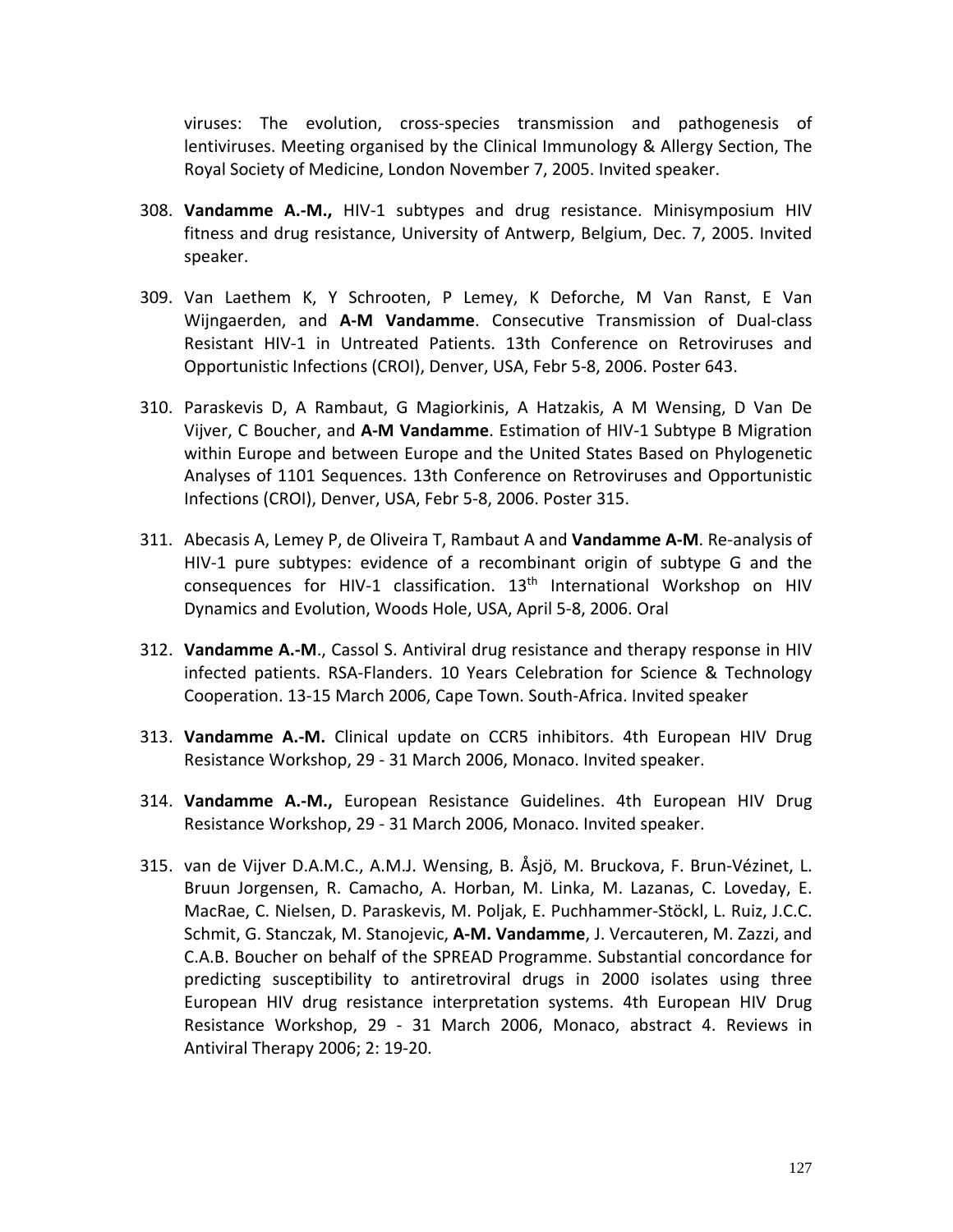- 316. van de Vijver D.A.M.C., A.M.J. Wensing, B. Åsjö, M. Bruckova, L. Bruun Jorgensen, R. Camacho A. Horban, M. Linka, M. Lazanas, C. Loveday, E. MacRae, C. Nielsen, D. Paraskevis, M. Poljak, E. Puchhammer-Stöckl, L. Ruiz, J.C.C. Schmit, G. Stanczak, M. Stanojevic, **A-M. Vandamme**, J. Vercauteren, M. Zazzi, and C.A.B. Boucher on behalf of the SPREAD Programme. Patterns of predicted drug susceptibility and its change over time among 2000 isolates across Europe: the CAPTURE study. 4th European HIV Drug Resistance Workshop, 29 - 31 March 2006, Monaco, abstract 13. Reviews in Antiviral Therapy 2006, 2: 25.
- 317. van de Vijver D.A.M.C., P. Sloot A. Hoekstra, B. Ó Nualláin, A. Tirado-Ramos, S. Wesner, A. De Luca, L. Ruiz, C. Torti, **A.-M Vandamme**, V. Müller, P. Plaszczak, M. Bubak, P. Coveney, W. Keulen, C.A.B. Boucher on behalf of the ViroLab project. ViroLab – A virtual laboratory for decision support in viral diseases treatment. 4th European HIV Drug Resistance Workshop, 29 - 31 March 2006, Monaco , abstract 71.Reviews in Antiviral Therapy 2006, 2: 57.
- 318. Paraskevis D., A. Rambaut, G. Magiorkinis, A. Hatzakis, A.M.J. Wensing, D.A. van de Vijver, G. Angarano, B. Åsjö, C. Balotta, E. Boeri, R. Camacho, M.-L. Chaix, D. Costagliola, A. De Luca, C. deMendoza, Derdelinckx, Z. Grossman, O. Hamouda, R. Hemmer, A. Hoepelman, A. Horban, K. Korn, C. Kücherer, T. Leitner, C. Loveday, E. MacRae, I. Maljkovic, L. Meyer, C. Nielsen, E.L.M. Op de Coul, V. Ormaasen, L. Perrin, E. Puchhammer-Stöckl, L. Ruiz, M. Salminen, J.-C. Schmit, F. Roman, R. Schuurman, V. Soriano, G. Stanczak, M. Stanojevic, K. Van Laethem, M. Violin, K. Wilbe, S. Yerly, M. Zazzi, C.A. Boucher and **A.-M. Vandamme**, for the CATCH Programme. Estimation of HIV-1 subtype B Migration within Europe based on phylogenetic analyses of 1001 sequences. 4th European HIV Drug Resistance Workshop, 29 - 31 March 2006, Monaco, , abstract 2. Reviews in Antiviral Therapy 2006, 2: 18.
- 319. Vercauteren J., K. Van Laethem, K. Deforche, M. Bogaert, H. Ceunen, S. De Wit, F. Echahidi, CM. Farber, K. Fransen, JC. Goffard, E. Goudeseune, A. Henry, P. Lacor, C. Liesnard, M. Moutschen, D. Pierard, R. Rens, Y. Schrooten, D. Vaira, B. Vandercam, A. Van den Heuvel, B. Van Der Gucht, M. Van Ranst, E. Van Wijngaerden, C. Verhofstede, N. Clumeck, A. Sasse and **A.-M. Vandamme**. Prevalence of transmitted resistance in newly diagnosed HIV-infected individuals in Belgium prospectively collected from 2003 to 2005 is significantly higher than 5%. 4th European HIV Drug Resistance Workshop, 29 - 31 March 2006, Monaco, , abstract 16. Reviews in Antiviral Therapy 2006, 2: 26. Poster.
- 320. Deforche K, R Camacho, K Theys, K Van Laethem, and **AM Vandamme**. Variation in estimated rate for developing resistance mutations in treatment naive HIV isolates. 4th European HIV Drug Resistance Workshop, 29 - 31 March 2006, Monaco, abstract 99. Reviews in Antiviral Therapy 2006, 2: 70. Poster.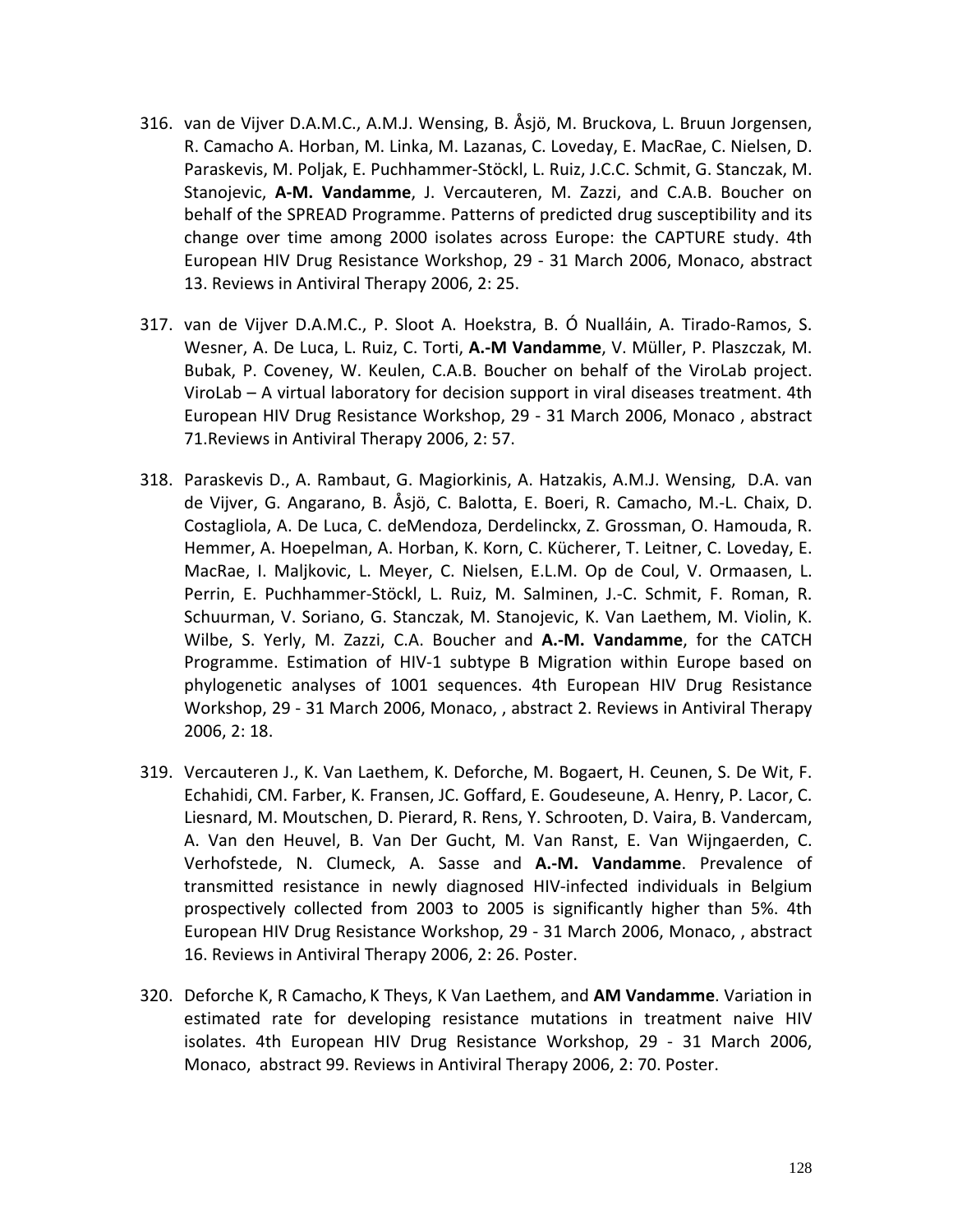- 321. Covens K, J Weber, W Meersseman, P Lemey, K Lagrou, M Van Ranst, E Van Wijngaerden, M Quiñones-Mateu, **A-M Vandamme** and K Van Laethem. Fatal brain necrosis in primary HIV-1 infection despite treatment: Viral characterization. 4th European HIV Drug Resistance Workshop, 29 - 31 March 2006, Monaco, abstract 68. Reviews in Antiviral Therapy 2006, 2: 55. Poster.
- 322. Van Laethem K, Y Schrooten, P Lemey , K Covens, M Van Ranst, E Van Wijngaerden, **A-M Vandamme**. Consecutive transmission of dual-class resistant HIV-1 with the development of a secondary protease mutation in untreated patients. 4th European HIV Drug Resistance Workshop, 29 - 31 March 2006, Monaco, abstract 9. Reviews in Antiviral Therapy 2006, 2: 22. Poster.
- 323. Wensing AMJ, J Vercauteren, DA van de Vijver, J Albert, G Poggensee, JC Schmit, D Struck, **AM Vandamme**, B Asjo, C Balotta, R Camacho, S Coughlan, Z Grossman, A Horban , K Korn, C Nielsen , D Paraskevis, E Puchhammer-Stockl, C Riva, L Ruiz, R Schuurman, M Salminen, A Sonnerborg, M Stanojevic and CAB Boucher on behalf of the SPREAD-programme. First representative prospective surveillance data on HIV baseline drug resistance from 17 countries in Europe; the SPREADprogramme. 4th European HIV Drug Resistance Workshop, 29 - 31 March 2006, Monaco, abstract 1. Reviews in Antiviral Therapy 2006, 2: 18. Oral.
- 324. Deforche K, Camacho R, Van Laethem K, Lemey P, Moreau Y, **Vandamme A-M**. Predicting in vivo evolution of HIV under treatment based on mutation, fitness and epistasis as first principles. Workshop on Quantitative Methods for Research on Antiviral Resistance, Boston, MA May 11-12, 2006. Oral.
- 325. Wensing AMJ, J Vercauteren, DA van de Vijver, J Albert, G Poggensee, JC Schmit, D Struck, **AM Vandamme**, B Asjo, C Balotta, R Camacho, S Coughlan, Z Grossman, A Horban, K Korn, C Nielsen, D Paraskevis, E Puchhammer-Stockl, C Riva, L Ruiz, R Schuurman, M Salminen, A Sonnerborg, M Stanojevic and CAB Boucher on behalf of the SPREAD-program. Transmission of drug-resistance in Europe is characterized by single mutations and revertants. XV International HIV Drug Resistance Workshop: Basic Principles & Clinical Implications, 13-17 June 2006, Sitges, Spain, abstract 98. Antiviral Therapy 2006; 11:S111. Poster.
- 326. Camacho R, K Theys, A Abecasis, K Deforche, AP Carvalho, J Cabanas, P Gomes and **A-M Vandamme**. Rise and fall of the RT K65R incidence in the Portuguese resistance database. XV International HIV Drug Resistance Workshop: Basic Principles & Clinical Implications, 13-17 June 2006, Sitges, Spain, abstract 121. Antiviral Therapy 2006; 11:S134. Poster.
- 327. Camacho R, K Theys, A Abecasis, K Deforche, AP Carvalho, J Cabanas, P Gomes and **A-M Vandamme**. The in vivo selection of mutations L74I/V is linked to combined nucleoside reverse transcriptase and non-nucleoside reverse transcriptase inhibitor exposure. XV International HIV Drug Resistance Workshop: Basic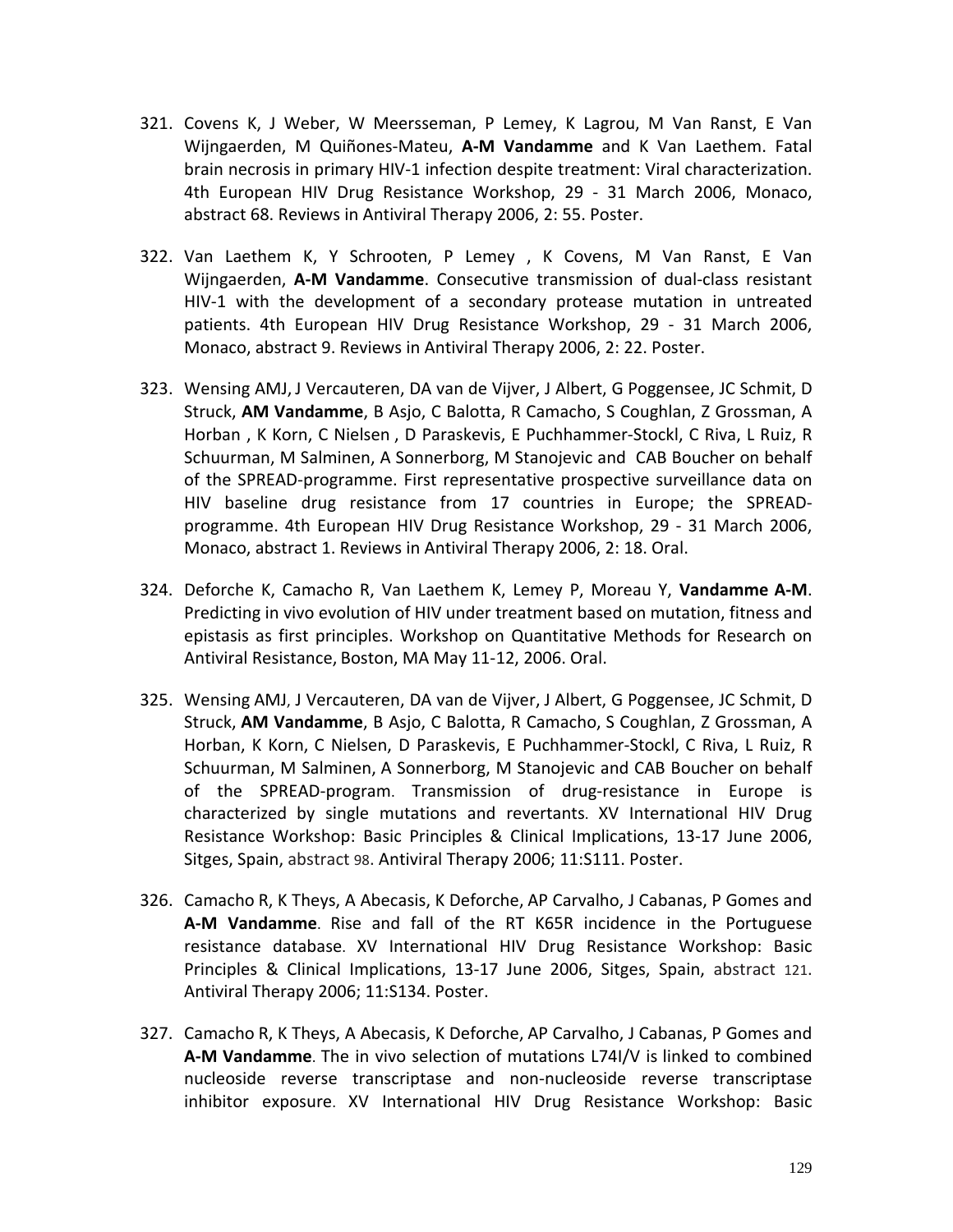Principles & Clinical Implications, 13-17 June 2006, Sitges, Spain, abstract 148. Antiviral Therapy 2006; 11:S164. Poster.

- 328. Deforche K, R Camacho, K Van Laethem, P Lemey, Y Moreau, **A-M Vandamme**. Predicting ordered accumulation of mutations of HIV under treatment using an estimate of the HIV in vivo fitness function during treatment. XV International HIV Drug Resistance Workshop: Basic Principles & Clinical Implications, 13-17 June 2006, Sitges, Spain, abstract 168. Antiviral Therapy 2006; 11:S188. Poster.
- 329. **Vandamme AM.** European HIV Drug Resistance Guidelines 2006 update. 2006 Annual meeting of the Belgian AIDS Reference Laboratories and AIDS Reference Centers, 19 June 2006; Brussels, Belgium. Invited speaker.
- 330. Paraskevis D., Beloukas A., Magiorkinis E., Magiorkinis G., **Vandamme A.-M**., Albert J., Hatzakis A. [Assessment of phylogenetic accuracy for reconstructing HIV-1](http://www.iasociety.org/abstract/show.asp?abstract_id=2186721)  [epidemiological relationships.](http://www.iasociety.org/abstract/show.asp?abstract_id=2186721) XVI International AIDS Conference, Toronto, Canada, 13-16 August 2006. Abstract no. WEPE0026. Poster.
- 331. Wensing A.M., Vercauteren J., Vijver D.A., Albert J., Poggensee G., Schmit J.-C., Struck D., **Vandamme A.M.,** Åsjö B., Balotta C., Camacho R., Coughlan S., Grossman Z., Horban A., Kücherer C., Nielsen C., Paraskevis D., Puchhammer-Stöckl E., Riva C., Ruiz L., Salminen M., Schuurman R., Sonnerborg A., Stanojevic M., Boucher C.A., on behalf of the SPREAD-programme. [Transmission of HIV drug](http://www.iasociety.org/abstract/show.asp?abstract_id=2188640)  [resistance in Europe.](http://www.iasociety.org/abstract/show.asp?abstract_id=2188640) XVI International AIDS Conference, Toronto, Canada, 13-16 August 2006. Abstract no. TUAB0101. Oral.
- 332. Paraskevis D., A. Abecasis, J. Vercauteren, A.M.J. Wensing, D.A. van de Vijver, J. Albert, B. Åsjö, C. Balotta, R. Camacho, S.Coughlan, Z. Grossman, A. Hatzakis, A. Horban, K. Korn, C. Nielsen , D. Pillay, G. Poggensee, E. Puchhammer-Stockl, C. Riva, L. Ruiz, J.-C. Schmit, R. Schuurman, M. Salminen, A. Sonnerborg, M. Stanojevic, D. Struck, **A.-M. Vandamme** and C. AB Boucher on behalf of the SPREAD-progamme. Prevalence of HIV-1 subtypes among newly HIV-1 diagnosed individuals during 2002-2003 in Europe: Evidence for a continuous introduction of non-B subtypes. 1<sup>st</sup> International Workshop on HIV Transmission - Principles of Intervention, Toronto, Canada, 11 and 12 August 2006. Oral.
- 333. Resik S, Lemey Ph, Ping L-H, Kouri V, Joanes J, Perez J, **Vandamme A.-M.**, Swanstrom R. Limitations to contact tracing and phylogenetic analysis in establishing HIV transmission networks in Cuba. 12<sup>th</sup> International Bioinformatics Workshop on virus evolution and molecular epidemiology, Athens, Greece, Sept. 11-15, 2006. Poster.
- 334. Salichos L, Abecasis A, Deforche K, Camacho R & **Vandamme A.-M.** Classification of Portuguese HIV-1 strains using the automated REGA HIV-1 Subtyping Tool V1.0 and further phylogenetic analysis  $12<sup>th</sup>$  International Bioinformatics Workshop on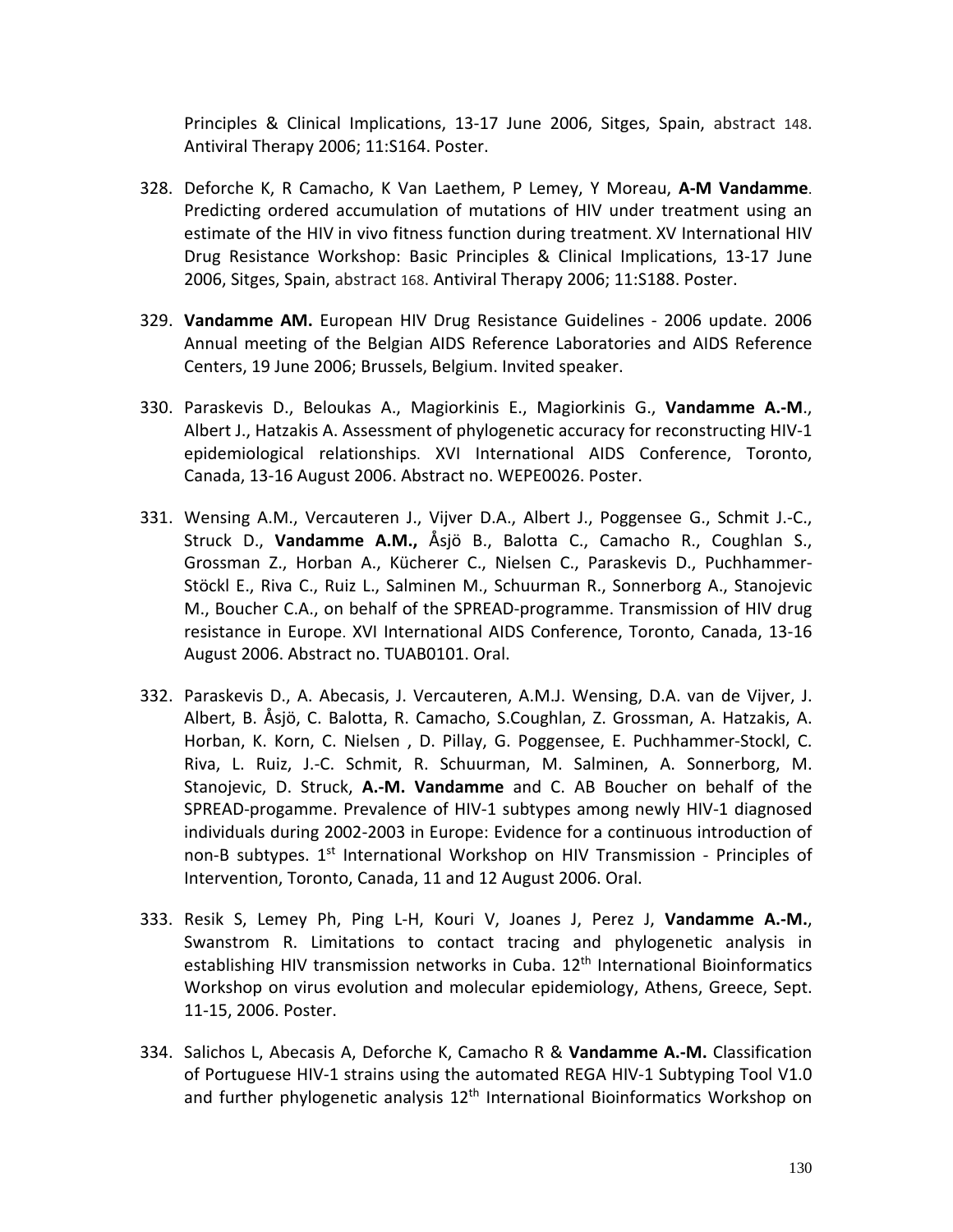virus evolution and molecular epidemiology, Athens, Greece, Sept. 11-15, 2006. Poster.

- 335. **Vandamme A.-M.** Genetic diversity of HIV-1 Clinical implications. 2006 Workshop Roche PCR, Amadora, Portugal, 27 October, 2006. Invited speaker.
- 336. Deschamps A E., De Geest S, **Vandamme A-M**, Van Wijngaerden E. Diagnostic value of the 2-item Swiss HIV Cohort Study Adherence Questionnaire. Eighth International Congress on Drug Therapy in HIV Infection, Glasgow,UK, 12-16 Nov 2006 Poster nummer: 950176.
- 337. Vercauteren J, K Theys, M Debruyne, AP Carvalho, **AM Vandamme**, R Camacho. Declining incidence of multidrug-resistant HIV-1 over time (2001-2006): which new drugs do we really need? Eighth International Congress on Drug Therapy in HIV Infection, Glasgow,UK, 12-16 Nov 2006. Oral.
- 338. Deforche K, Camacho R, Van Laethem K, Lemey Ph, Rambaut A, Moureau Y & **Vandamme A.-M.** Estimating the in vivo HIV-1 fitness landscape to predict evolution during antiviral drug treatment. BioScope-IT Annual Meeting, Gent, Belgium, Nov. 24, 2006. Poster.
- 339. Shwen Ho Y., A Abecasis, B Wang, K Theys, K. Deforche, **A.M. Vandamme** and N Saksena. Evidence for distinct patterns of HIV-1 N-linked glycsylation in *env* GP120 in diverse blood leukocytes populations and plasma *in vivo*. 14th Conference on Retroviruses and Opportunistic Infections (CROI), 25-28 February, 2007, Los Angeles, USA. Abstract 173. Poster
- 340. Deforche K, P Lemey, R Camacho, K Van Laethem, B Shapiro, Y Moreau, A Rambaut and **A.M. Vandamme**. Understanding the adenine richness of the HIV genome through the estimation of misincorporation rates *in vivo*. 14th Conference on Retroviruses and Opportunistic Infections (CROI), 25-28 February, 2007, Los Angeles, USA. Abstract 212 Poster
- 341. Theys K, K Deforche, R Camacho, K Van Laethem, P Lemey, Y Moreau and **A.M. Vandamme**. Estimating an *in vivo* fitness landscape during protease and reverse transcriptase treatment from observed genetic evolution to predict accumulation of mutations under selective pressure. 14<sup>th</sup> Conference on Retroviruses and Opportunistic Infections (CROI), 25-28 February, 2007, Los Angeles, USA. Abstract 635. Poster
- 342. Wensing A.M., Vercauteren J., Vijver D.A., Albert J., Poggensee G., Schmit J.-C., Struck D., **Vandamme A.M.,** Åsjö B., Balotta C., Camacho R., Coughlan S., Grossman Z., Horban A., Kücherer C., Nielsen C., Paraskevis D., Puchhammer-Stöckl E., Riva C., Ruiz L., Salminen M., Schuurman R., Sonnerborg A., Stanojevic M., Boucher C.A., on behalf of the SPREAD-programme. [Transmission of HIV drug](http://www.iasociety.org/abstract/show.asp?abstract_id=2188640)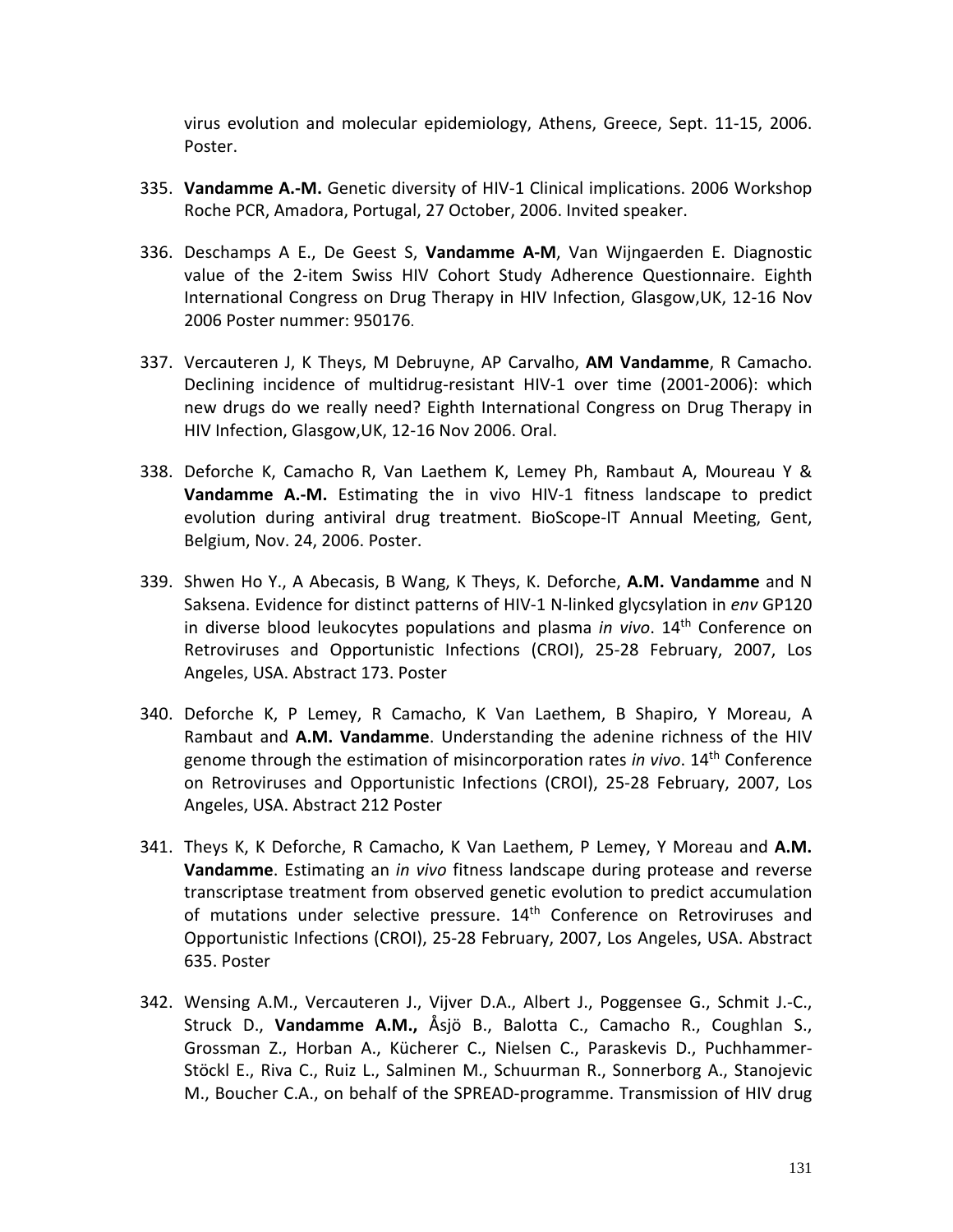[resistance in Europe.](http://www.iasociety.org/abstract/show.asp?abstract_id=2188640) 11th International Workshop on HIV Observational Databases - Monte Carlo 2007. abstract 10C816. Poster.

- 343. Deschamps AE, Keymeulen J, **Vandamme A-M**, Van Wijngaerden E. Appointment non adherent patients are 6 times more at risk for virological failure.. 2nd International Conference on HIV Treatment Adherence. March 28-30, 2007. Jersey City, New Jersey. O-128. Oral
- 344. Deschamps AE, Denhaerynck K, **Vandamme A-M**, De Geest S, Van Wijngaerden E. Clinically Validated Electronic Monitoring Algorithm to Detect Non Adherence Based on it's Intervention Effect. 2nd International Conference on HIV Treatment Adherence. March 28-30, 2007. Jersey City, New Jersey. P-129. Journal of the International Association of Physicians in AIDS Care 6 (3): 161, 2007. Poster
- 345. Vercauteren J, K Theys, M Debruyne, K Deforche, JL Duque, S Peres, A P Carvalho, K Mansinho, **A.M. Vandamme** and R Camacho. The incidence of multidrug and class resistance in HIV-1 infected patients is decreasing over time (2001-2006). Fifth European HIV Drug resistance workshop, 28-30 maart 2007, Cascais – Portugal. Abstract 1. Reviews in Antiviral Therapy 2:38, 2007. Oral
- 346. Van Laethem K, P Gomes, K Deforche, A.M. Geretti, R Camacho and **A.M. Vandamme**. Rega V7.0: an upgraded genotypic drug resistance interpretation system for HIV-1 and HIV-2 infected patients. Fifth European HIV Drug resistance workshop, 28-30 maart 2007, Cascais – Portugal. Abstract 68. Reviews in Antiviral Therapy 2:75, 2007. Poster
- 347. Libin P, K Deforche, K Van Laethem, R Camacho and **A.M. Vandamme**. RegaDB: An open source, community-driven HIV data and analysis management environmet. Fifth European HIV Drug resistance workshop, 28-30 maart 2007, Cascais – Portugal. Abstract 81. Reviews in Antiviral Therapy 2:82-83, 2007. Poster
- 348. Deforche K, R Camacho, K Van Laethem, P Lemey, Y Moreau and **A.M. Vandamme**. Predicting clinical relevant resistance to nelfinavir from the baseline genotype by modelling the individual genetic barrier to nelfinavir resistance. Fifth European HIV Drug resistance workshop, 28-30 maart 2007, Cascais – Portugal. Abstract 115. Reviews in Antiviral Therapy 2:101, 2007. Poster
- 349. Magiorkinis E, D Paraskevis, G Magiorkinis, M Lazanas, **A-M Vandamme**, A Hatzakis and R Camacho. Identification of a single amino acid insertion in HIV-1 protease associated with reduced susceptibility to Lopinavir/r. Fifth European HIV Drug Resistance Workshop. From basic science to clinical implications. Cascais Portugal, 28-30 March 2007. Abstract 116. Reviews in Antiviral Therapy 2:101, 2007. Poster.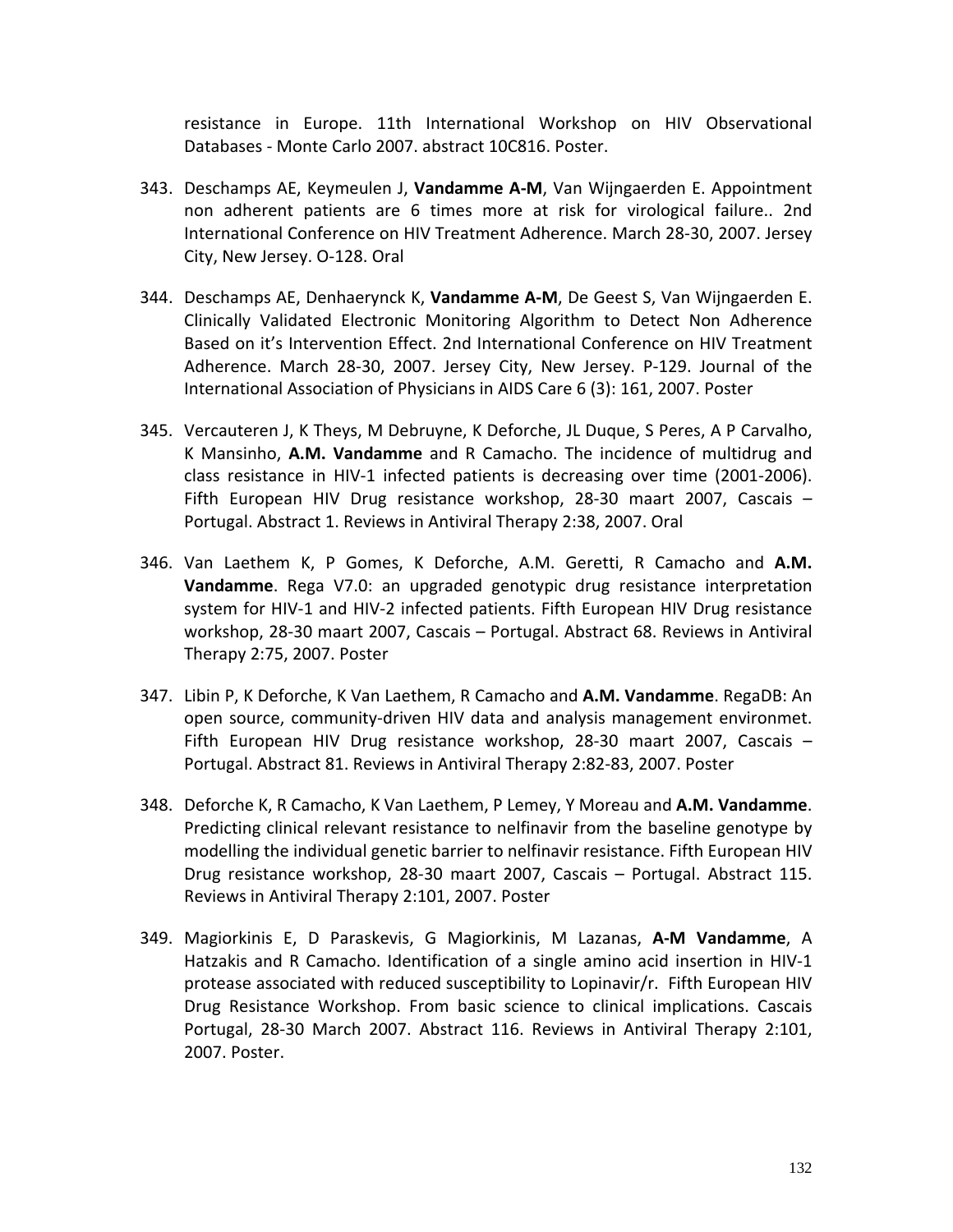- 350. Zimmer J.M., .F Roman, J.M. Plesséria, C Lambert, J Y Servais, K Covens, K Van Laethem, J Weber, J C Schmit, **A M Vandamme**, M Quinones-Mateu and M De Maeyer. Impact of a protease G48E substitution on HIV-1 replicative capacity in vitro. Fifth European HIV Drug resistance workshop, 28-30 maart 2007, Cascais – Portugal. Abstract 118. Reviews in Antiviral Therapy 2:102-103, 2007. Poster
- 351. Theys K, Deforche K, **Vandamme A-M**. Using ancestral state reconstruction as an alternative to correct for different epidemiologies when comparing naïve versus treated sequence datasets. Statistical and Epidemiologic Methods in HIV/AIDS Research April 11-13, 2007. Poster.
- 352. Shapiro B., Lemey P., Schuster S., Van Laethem K., **Vandamme A.-M.** & Rambaut A. Population genomic analysis of within-host HIV diversity. Abstract selected for oral presentation at the 14<sup>th</sup> International Discussion Meeting on HIV Dynamics and Evolution, Segovia, Spain, April 17-20, 2007. Oral.
- 353. **Vandamme AM.** From the bench to the courtroom: interpretation of virological evidence of HIV transmission. 13th Annual Conference of the British HIV Association (BHIVA). Edinburgh, UK, 25-28 April, 2007. Invited speaker
- 354. Van Dooren S, G López; D Clark, K Verdonck, E Gotuzzo, G Vanham, O Cassar, A Gessain and **A-M Vandamme** Multiplex real-time PCR for simultaneous detection, genotyping and proviral load determination of human T-lymphotropic virus types 1 to 3. 13<sup>th</sup> International Conference on Human Retrovirology HTLV and Related Viruses May 21-25, 2007, Hakone, Japan. Abstract 70 – Oral
- 355. Farre L, HM S Barbosa, C S Requiao, A S C da Silva, **A-M Vandamme**, J Van Weyenberg and A L Bittencourt. An exceptional pediatric case of ATL with a monoclonal CD4+CD8+ phenotype and an indolent course.  $13<sup>th</sup>$  International Conference on Human Retrovirology: HTLV, 22-25 May 2007, Hakone Japan. Abstract 321 – Poster.
- 356. Khouri R, D Decanine, L Farre, **A-M Vandamme**, A L Bittencourt and J Van Weyenbergh. In vitro response to IFN correlates with survival in ATL patients.  $13<sup>th</sup>$ International Conference on Human Retrovirology: HTLV, 22-25 May 2007, Hakone Japan. Abstract 337– Poster.
- 357. Alcantara L, S Van Dooren, K Deforche, A Rambaut, S Cassol, B Galvao-Castro, **A-M Vandamme** and T de Oliveira. The LASP HTLV-1 automated subtyping tool (http:// lasp.cpqgm.fiocruz.br/virus-genotype/html/subtypinghtlv.html). 13<sup>th</sup> International Conference on Human Retrovirology: HTLV, 22-25 May 2007, Hakone Japan. Abstract 277 – Poster.
- 358. Cavaco Silva J, J Cabanas, MF Gonçalves, K Van Laethem, **AM Vandamme**, P Gomes and RJ Camacho Mutations in HIV-2 protease selected by protease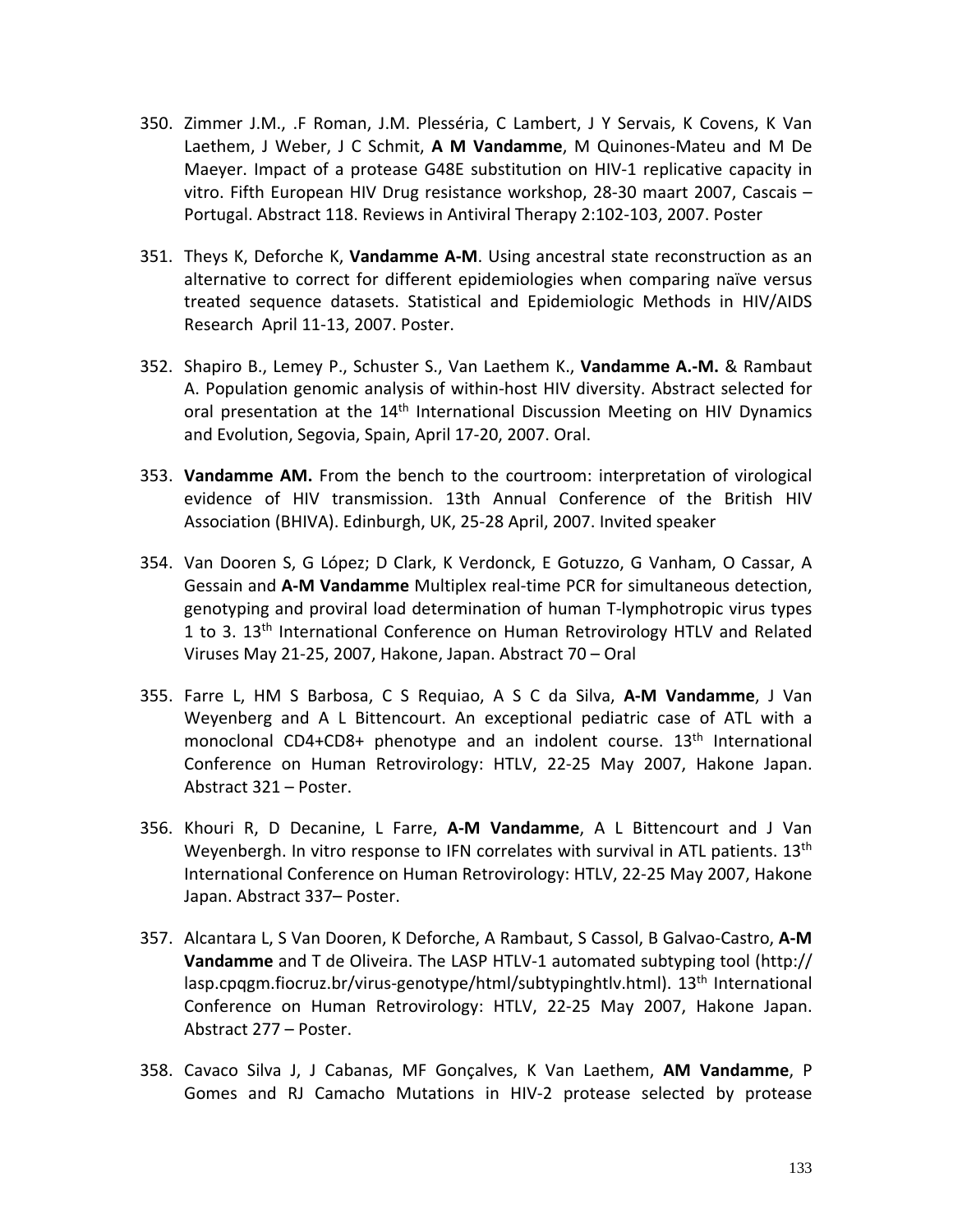inhibitor therapy XVI International HIV Drug Resistance Workshop: Basic Principles and Clinical Implications. Barbados, 12–16 June 2007. ABSTRACT 78. Antiviral Therapy 2007; 12:S87. Poster.

- 359. Rhee SY, WJ Fessel, NM Marlowe, CM Rowland, **A-M Vandamme**, K Van Laethem, F Brun-Vezinet, V Calvez and RW Shafer. Current genotypic interpretation systems are comparable in their predictive ability and highly dependent on identifying the most active protease inhibitor. XVI International HIV Drug Resistance Workshop: Basic Principles and Clinical Implications. Barbados, 12–16 June 2007. Abstract 82. Antiviral Therapy 2007; 12:S91. Poster.
- 360. Van Laethem K, C Pannecouque, B Scarth, M Götte and **A-M Vandamme** . Foscarnet selects for a D113V mutation within the Q151M cluster that suppresses zidovudine resistance XVI International HIV Drug Resistance Workshop: Basic Principles and Clinical Implications. Barbados, 12–16 June 2007. Abstract 115. Antiviral Therapy 2007; 12: S128. Poster.
- 361. Deforche K, A Cozzi-Lepri, K Theys, B Clotet, R Camacho, J Kjaer, K Van Laethem, AN Phillips, Y Moreau, JD Lundgren and **A-M Vandamme** for the EuroSIDA Study Group. Proof-of-principle evaluation of predictive performance for therapy outcome of baseline estimated fitness and genetic barrier towards resistance in a clinical cohort of HIV-1-treated patients XVI International HIV Drug Resistance Workshop: Basic Principles and Clinical Implications. Barbados, 12–16 June 2007. Abstract 157. Antiviral Therapy 2007; 12: S172. Poster.
- 362. Ho YS, Abecasis AB, Potter SJ, Charleston M, **Vandamme A-M**, Saksena K. Evidence for critical differences in HIV-1 env gp120 N-linked glycosylation patterns in plasma and diverse blood leukocyte compartments in vivo. 4th IAS Conference on HIV Pathogenesis, Treatment and Prevention. July 22-25 2007. Sydney, Australia. (Abstract number MOAA202). Oral
- 363. Van Laethem K, Y Schrooten, P Lemey, K Covens, N Dekeersmaeker, M Van Ranst, E Van Wijngaerden, **A-M Vandamme**. Transmission Cluster of Dual-Class Resistant HIV-1 in Untreated Patients. 13<sup>th</sup> International BioInformatics Workshop on Virus Evolution and Molecular Epidemiology, 9-14 September 2007, Lisbon, Portugal. Abstract 9. Poster.
- 364. Theys K., R. Camacho, **A-M Vandamme**. Prevalence of the nucleoside analogue drug resistance mutation K65R differs among different HIV-1 subtypes in a Portuguese HIV-1 Drug Resistance Database. 13<sup>th</sup> International BioInformatics Workshop on Virus Evolution and Molecular Epidemiology, 9-14 September 2007, Lisbon, Portugal. Abstract 20. Poster.
- 365. Snoeck J., Palma C., Mosha F., Camacho R., **A-M Vandamme**. Characterization of HIV-1 BG recombinants from Portugal. 13<sup>th</sup> International BioInformatics Workshop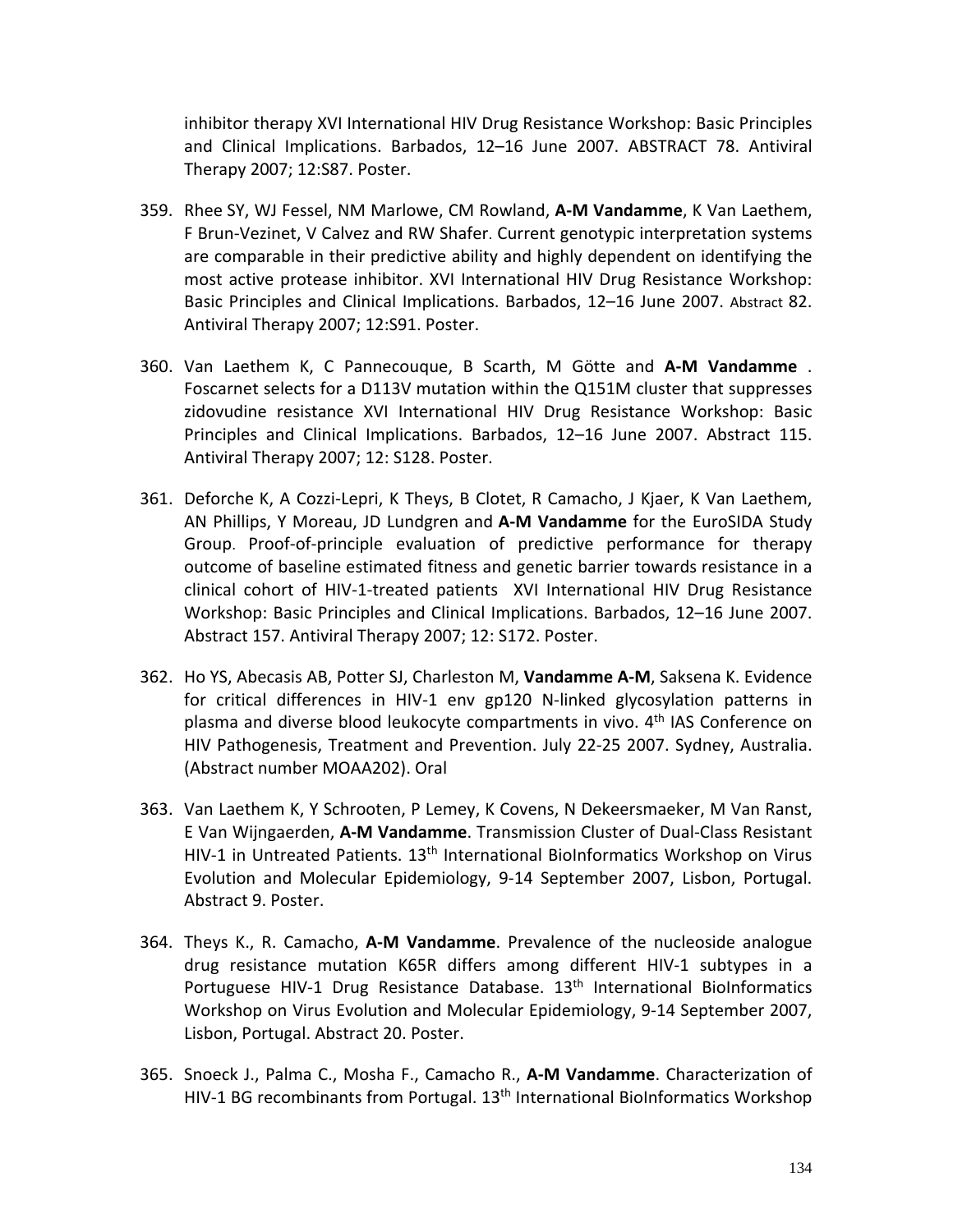on Virus Evolution and Molecular Epidemiology, 9-14 September 2007, Lisbon, Portugal. Abstract 5. Poster.

- 366. Sangeda R Z, K Deforche, K Theys, R Camacho,Van Laethem K, **A-M Vandamme**. Estimating the Human Immunodeficiency Virus (HIV) fitness landscape under treatment pressure using observed evolution in longitudinal sequence data under salvage treatment. 13<sup>th</sup> International BioInformatics Workshop on Virus Evolution and Molecular Epidemiology, 9-14 September 2007, Lisbon, Portugal. Abstract 21. Poster.
- 367. Khouri Ricardo, D Decanine, L Farre, **A-M Vandamme**, AL Bittencourt, J Van Weyenbergh. In vitro response to IFN correlates with survival in ATL patients.  $13<sup>th</sup>$ International BioInformatics Workshop on Virus Evolution and Molecular Epidemiology, 9-14 September 2007, Lisbon, Portugal. Abstract 29. Poster.
- 368. Sousa JD., Lemey P, **Vandamme A-M.** Promiscuous Sex and Genital Ulcer Diseases Explain the Pandemic Emergence of HIV. 11th European AIDS Conference / EACS, October 24-27, 2007, Madrid. P17.5/01. Poster.
- 369. **Vandamme AM.** Update on epidemiology of HIV-2 and HIV-1 subtypes and CRF around the world. "Infezione da HIV-2 e Sottotipi Non-B: Nuovi Approcci Diagnostici e Terapeutici" Brescia, Italy, 30 novembre 2007. Invited speaker.
- 370. Covens K, K Kabeya, Y Schrooten, N Dekeersmaeker, J Weber, ME Quiñones-Mateu, **A-M Vandamme**, S De Wit, K Van Laethem. Characterization of *in vivo* mutational patterns within HIV-1 group M viruses developed during long-term enfuvirtide therapy and after discontinuation of enfuvirtide Third International Workshop Targeting HIV Entry December 7-8, 2007. Washington DC, USA. Reviews in Antiviral Therapy, 1: 71, 2008 Oral.
- 371. Van Dooren S, B Hendrickx, L Kerremans, J-M Dumont, R Crabbe, J Liz, G Vuagniaux and **A-M Vandamme**. Development of a near full-genome HCV1b resistance test2nd International Workshop on Hepatitis C, Resistance and New Compounds30 October - 1 November 2007, Boston MA. Oral.
- 372. Snoeck J, L Kerremans, G Vuaugniaux, J Liz, R Crabbe, J Verbeeck J, M Van Ranst M, **Vandamme A-M** and Van Dooren S. A near-full genome sequencing strategy for HCV1b EASL-AASLD-ADASL-ALEH-IASL Conference Hepatitis B & C Virus Resistance to Antiviral Therapies – Paris, France, February 14-16, 2008. Abstract 49. Poster.
- 373. Gifford R, T de Oliveira, A Rambaut, O Pybus, D Dunn, **A M Vandamme**, P Kellam, D Pillay, and UK Collaborative Group on HIV Drug Resistance. Phylogenetic Surveillance of Viral Genetic Diversity and the Evolving Molecular Epidemiology of HIV-1. 15th Conference on Retroviruses and Opportunistic Infections (CROI)**,**  February 3-6, 2008**,** Boston, USA. Poster.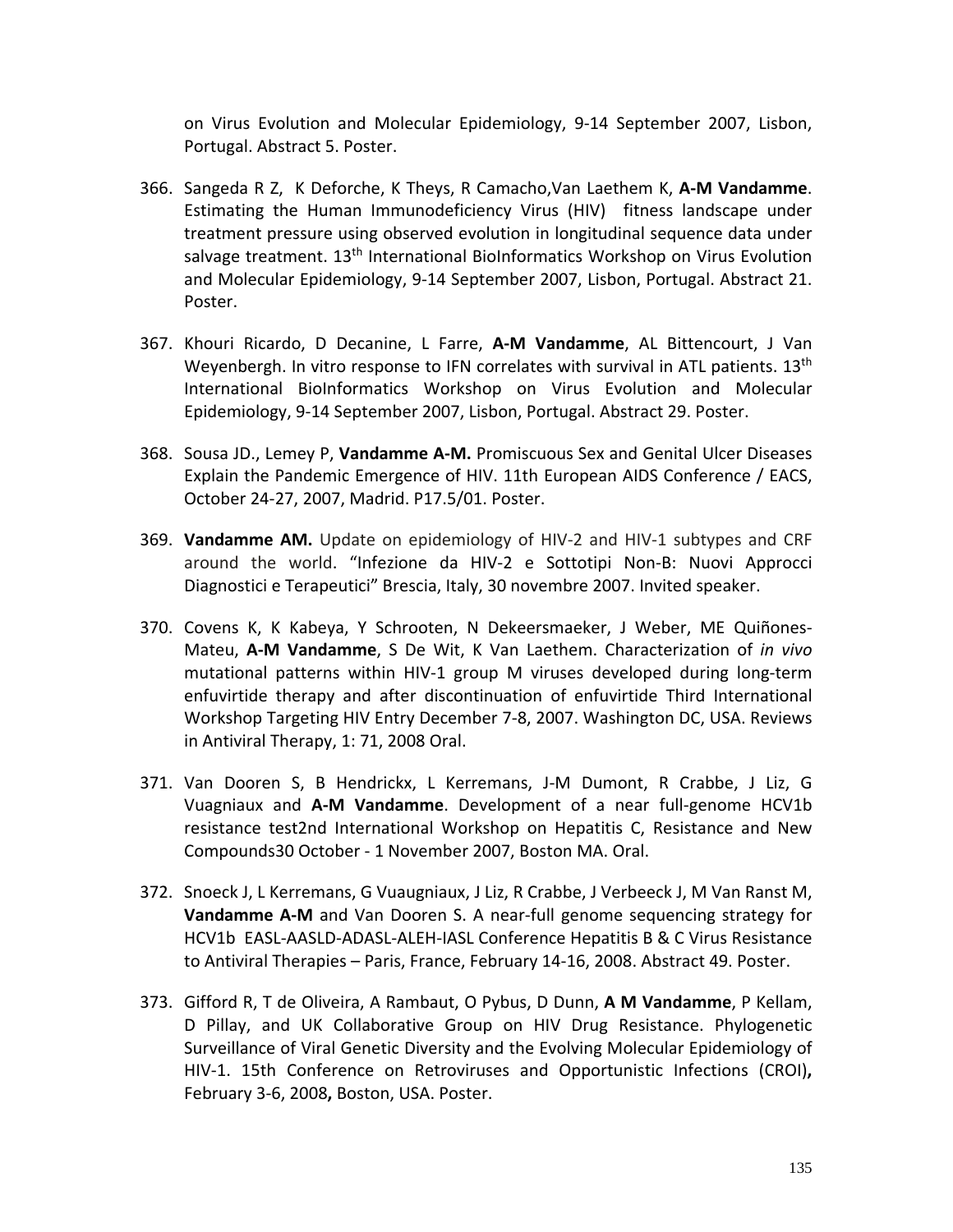- 374. Vercauteren J, AMJ Wensing, D Van de Vijver, J Albert, C Balotta, O Hamouda, C Kücherer, D Struck, B Asjo, M Bruckova, R Camacho, S Coughlan, Z Grossman, A Horban, K Kom, L Kostrikis, C Nielsen, D Paraskevis, M Poljak, E Puchhammer-Stockl, C Riva, L Ruiz, M Salminen, J Schmit, R Schuurman, A Sonnerberg, D Stanekova, M Stanojevic, **A-M Vandamme**, C AB Boucher, on behalf of the Spreadprogramme. Trends in transmitted drug resistant HIV-1 in Europe (Sept 2002-Dec 2005). Sixth European HIV Drug Resistance Workshop. From basic science to clinical implications. Budapest Hungary, 26-28 March 2008. Abstract 5. Reviews in Antiviral Therapy, 2: 51-52, 2008 Oral.
- 375. Libin P, M Assel, A Loehden, K Theys, K Van Laethem, E Van Wijngaerden, G Lapadula, C Torti, A De Luca, L Ruiz, B Clotet, S Wesner, P Sloot and **A-M Vandamme**. Applying the RegaDB platform for data integration in the ViroLab project. Sixth European HIV Drug Resistance Workshop. From basic science to clinical implications. Budapest Hungary, 26-28 March 2008. Abstract 10. Reviews in Antiviral Therapy, 2: 55, 2008 Poster.
- 376. Abecasis A B, AMJ Wensing, D Paraskevis, J Vercauteren, D A Van de Vijver, J Albert, B Asjo, C Balotta, M Bruckova, R J Camacho, S Coughlan, Z Grossman, O Hamouda, A Hatzakis, A Horban, K Kom, L Kostrikis, C Kuecherer, C Nielsen, M Poljak, E Puchhammer-Stockl, C Riva, L Ruiz, M Salminen, J Schmit, R Schuurman, A Sonnerborg, D Stanekova, M Stanojevic, D Struck, C AB Boucher, **A-M Vandamme** on behalf of the Spread-programme. Demographic determinants of HIV-1 subtype distribution in Europe. Sixth European HIV Drug Resistance Workshop. From basic science to clinical implications. Budapest Hungary, 26-28 March 2008. Abstract 31. Reviews in Antiviral Therapy, 2: 67-68, 2008 Oral.
- 377. Theys K, K Deforche, AMJ Wensing, D A Van de Vijver, J Albert, B Asjo, C Balotta, R Camacho, S Coughlan, Z Grossman, A Horban, K Kom C Nielsen, D Paraskevis, C Kuecherer, O Hamouda, E Puchhammer-Stockl, C Riva, L Ruiz, J Schmit, R Schuurman, A. Sonnerborg, M Stanojevic, D Stuck, C AB Boucher, **A-M Vandamme**, on behalf of the Spread-programme. Correlation between estimated fitness under protease inhibitor selective pressure and VL, CD4 in recently diagnosed treatmentnaïve patients. Sixth European HIV Drug Resistance Workshop. From basic science to clinical implications. Budapest Hungary, 26-28 March 2008. Abstract 56. Reviews in Antiviral Therapy, 2: 82-83, 2008 Poster.
- 378. Van Laethem K, Y Schrooten, K Covens, N Dekeersmaeker, P De Munter, E Van Wijngaerden, M Van Ranst and **A-M Vandamme**. A genotypic assay for the amplification and sequencing of integrase from diverse human immunodeficiency virus type 1 group M subtypes. Sixth European HIV Drug Resistance Workshop. From basic science to clinical implications. Budapest Hungary, 26-28 March 2008. Abstract 78. Reviews in Antiviral Therapy, 2: 95-96, 2008 Oral.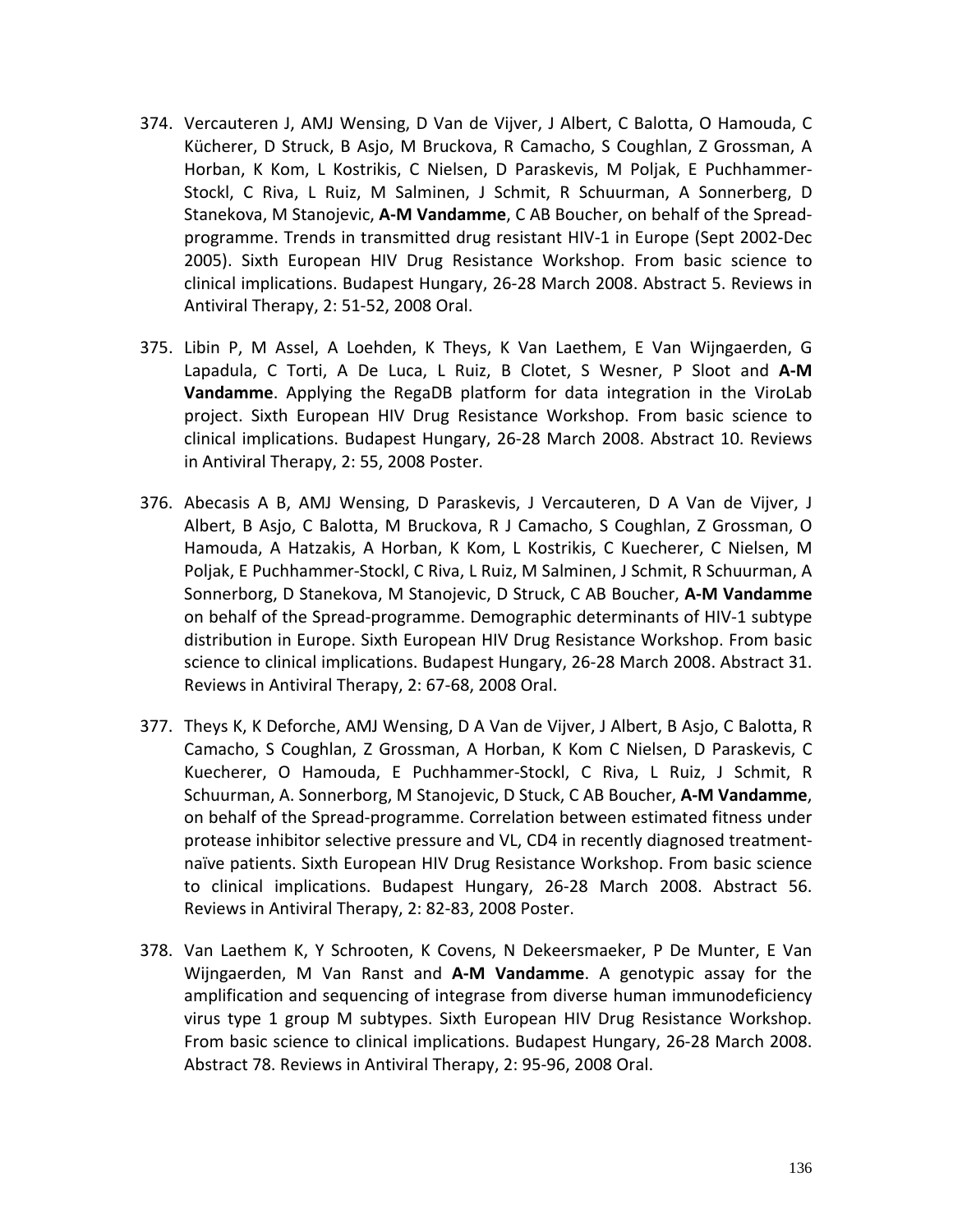- 379. Covens K, Dekeersmaeker N, Schrooten Y, **A-M Vandamme** and Van Laethem K. A novel recombinant virus assay for measuring drug susceptibility to PI, RTI, INI and EI in HIV-1 group M subtypes. Sixth European HIV Drug Resistance Workshop. From basic science to clinical implications. Budapest Hungary, 26-28 March 2008. Abstract 80. Reviews in Antiviral Therapy, 2: 96-97, 2008 Oral.
- 380. **Vandamme A-M.** Guidelines for the use of HIV molecular epidemiology for HIV transmission investigation in forensic context. "Round table discussion on Resistance genotyping and HIV transmission investigation: Ethical and Legal Implications". Sixth European HIV Drug Resistance Workshop. From basic science to clinical implications. Budapest Hungary, 26-28 March 2008. Chair and Invited speaker.
- 381. **Vandamme A-M.** Where are we with tropism testing? Thoughts from the European HIV Drug Resistance Guidelines Panel. Sixth European HIV Drug Resistance Workshop. From basic science to clinical implications. Budapest Hungary, 26-28 March 2008. Invited speaker.
- 382. Van Weyenbergh J, R Khouri, D Decanine, AC da Silva, L Farre, **A-M Vandamme**, AL Bittencourt. FAS promoter polymorphism determines IFN-induced apoptosis in vitro and survival in ATL patients. 2009 meeting of the HTLV European Research Network 2008. June 1-3, 2008, Brugge, Belgium. Abstract p12, Oral.
- 383. Khouri R, D Decanine, L Farre, AL Bittencourt, **A-M Vandamme**, J Van Weyenbergh. Differential response to IFN-alpha/beta in vitro might predict survival in ATL patients. 2009 meeting of the HTLV European Research Network 2008. June 1-3, 2008, Brugge, Belgium. Abstract p35, Oral.
- 384. Moens B, G López, V Adaui, D Clark, K Verdonck, E Gotuzzo, G Vanham, O Cassar, A Gessain, **A-M Vandamme**, S Van Dooren. Development, optimization and comparative analysis of a multiplex real-time PCR for HTLV-1, 2 and 3. 2009 meeting of the HTLV European Research Network 2008. June 1-3, 2008, Brugge, Belgium. Abstract p43, Oral.
- 385. Grossman Z., K. Theys, AP Carvalho, D. Ram, K. Deforche, H. Rudich, J. Vercauteren, F. Milleguir, P. Libin, E. Mendelson, RJ Camacho, I. Levy and **AM Vandamme**. Prevalence of K65R in different HIV-1 subtypes and its association with TAMs and NNRTI related mutations. 17th International HIV drug resistance workshop, June 10-14, 2008, Sitges, Spain. Abstract 51. Antiviral Therapy 2008, 13 Suppl 3: A56 Poster.
- 386. Sangeda RZ, K. Deforche, K. Theys, P. Libin, J. Vercauteren, RJ Camacho, K. Van Laethem and **AM Vandamme.** Modelling the HIV Fitness Landscape under Indinavir treatment pressure using observed evolution in longitudinal sequence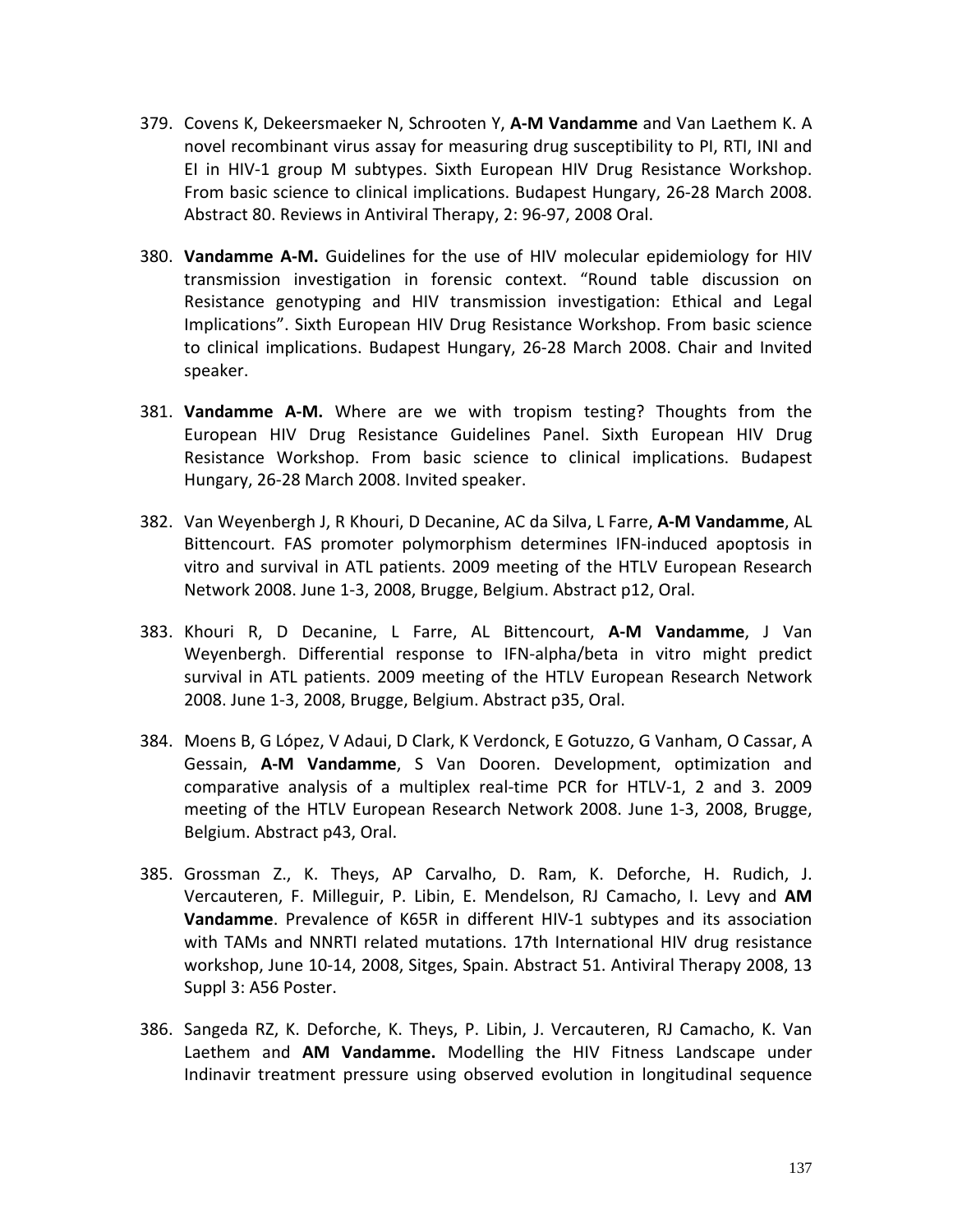data. 17th International HIV drug resistance workshop, June 10-14, 2008, Sitges, Spain. Abstract 84. Antiviral Therapy 2008, 13 Suppl 3: A91. Poster.

- 387. Cavaco Silva J, AC Miranda, J Cabanas, A Mercés, E Valadas, MJ Aleixo, T Branco, J Vera, I Germano, K Mansinho, K Van Laethem, **AM Vandamme**, P gomes and RJ Camacho. Mutations selected by therapy in HIV-2 reverse transcriptase. 17th International HIV drug resistance workshop, June 10-14, 2008, Sitges, Spain. Abstract 49. Antiviral Therapy 2008, 13 Suppl 3: A54. Poster.
- 388. **Vandamme A-M.** Drug Resistance Interpretation Tools. First South-African workshop on 'HIV Drug Resistance in Clinical Practice', University of the Western Cape, Cape Town, South Africa, 5 Sept 2008. Invited speaker.
- 389. **Vandamme A-M.** The simian origin of human retroviruses. First Symposium on Evolution of host-pathogen interactions, a view from the host and the pathogen side. 19 November 2008, Leuven, Belgium. Invited speaker.
- 390. **Vandamme A-M.** Overview on epidemiology of HIV-1 subtypes and CRFs. Symposium HIV: Resistances And New Therapeutical Perspectives. 9 December 2008, Milan, Italy. Invited speaker.
- 391. Clement J, J Vercauteren, WW. Verstraeten, G Ducoffre, **A-M Vandamme**, P Maes and M Van Ranst. Global Warming and rising Hantavirus Incidence in Belgium: of Mast, Mice and Men. 2009 Meeting of the European Society for Clinical Virology (ESCV), Amsterdam, the Netherlands, January 7-10, 2009. J Clin Virol 2009; 44 (Suppl. 1) S 10. Oral.
- 392. Moens B, K Dée, K Covens, R Khouri, S Van Dooren, C Pannecouque, **A-M Vandamme**, J Van Weyenbergh. Establishment of an *in vitro* multi-parametric drug screening assay for adult T-cell leukaemia/lymphoma. Oncoforum, Leuvens Kankerinstituut, 4 februari 2009, Leuven, Belgium. Abstract 8. Oral.
- 393. Khouri R, K Theys, D Decanine, K Deforche, A Clara Silva, L Farre, A Bittencourt, **A-M Vandamme**, J Van Weyenbergh. *In silico* modeling of *in vitro* pro-apototic, antiproliferative and antiviral activity of IFN-alpha might predict *in vivo* response and survival in Adult T-cell Leukemia. Oncoforum, Leuvens Kankerinstituut, 4 februari 2009, Leuven, Belgium. Abstract 9. Oral.
- 394. Sousa J, Lemey P, Müller V, and **Vandamme A-M**. [The Origins of Epidemic HIV](http://www.retroconference.org/2009/Abstracts/34111.htm)  [Date to a Unique Window of Opportunity for the Initial Spread of SIV Infections](http://www.retroconference.org/2009/Abstracts/34111.htm)  [Transmitted to Human Populations.](http://www.retroconference.org/2009/Abstracts/34111.htm) 16th Conference on Retroviruses and Opportunistic Infections (CROI)**,** February 8-11, 2009**,** Montréal, Canada. Poster.
- 395. Bennett D, D Pillay, V Miller, R Kantor, J Schapiro, D Van Der Vijver, **A-M Vandamme**, R Camacho, M Jordan, R Shafer, and WHO Surveillance Mutations List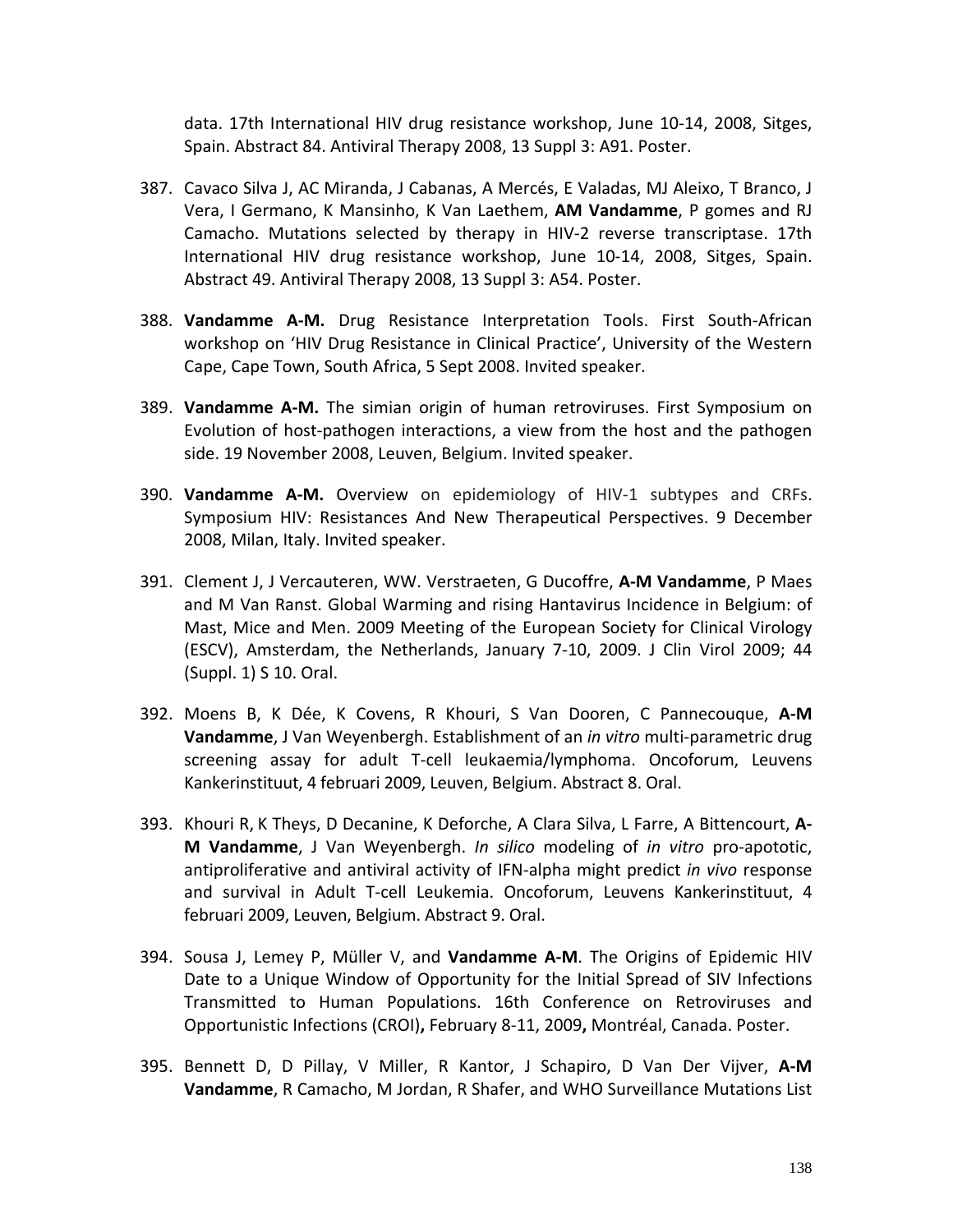Working Group. [The WHO Updated List of Mutations for Surveillance of](http://www.retroconference.org/2009/Abstracts/36361.htm)  [Transmitted Drug-resistant HIV.](http://www.retroconference.org/2009/Abstracts/36361.htm) 16th Conference on Retroviruses and Opportunistic Infections (CROI)**,** February 8-11, 2009**,** Montréal, Canada. Poster.

- 396. Cavaco Silva J, A Miranda, J Cabanas, M Gonçalves, E Valadas, K Mansinho, K Van Laethem, **A-M Vandamme**, P Gomes, and RJ Camacho. Amino Acid Substitutions Selected by Therapy in HIV-2 Protease and Reverse Transcriptase. 16th Conference on Retroviruses and Opportunistic Infections (CROI)**,** February 8-11, 2009**,** Montréal, Canada. Poster
- 397. Cavaco Silva J, A C Miranda, M F Gonçalves, E Valadas, K Mansinho, K Van Laethem, **A-M. Vandamme**, P Gomes, R J Camacho. Emergence of K65R in HIV-2 infected patients under therapy.  $7<sup>th</sup>$  European HIV Drug Resistance Workshop. 25-27 March 2009; Stockholm, Sweden. Abstract 60. Reviews in Antiviral Therapy 2009, 1:66. Oral
- 398. Frentz D, D A M C Van de Vijver, A Altmann, M Assel, A De Luca, P Libin, V Müller, B Ó Nualláin, M Prosperi, L Ruiz, P Sloot, E Schülter, C Torti, **A-M. Vandamme**, C A B Boucher. Predicting virological response by different systems interpreting genotypic HIV-1 drug resistance in a large European cohort. 7<sup>th</sup> European HIV Drug Resistance Workshop. 25-27 March 2009; Stockholm, Sweden. Abstract 91. Reviews in Antiviral Therapy 2009, 1:97. Oral
- 399. Frentz D, C A B Boucher, M Assel, M Bubak, A De Luca, F Incardona, P Libin, L Ruiz, P Sloot, C Torti, **A-M. Vandamme**, M Zazzi, D A M C Van de Vijver. Predicting virological response using genotypic approaches for tenofovir. 7<sup>th</sup> European HIV Drug Resistance Workshop. 25-27 March 2009; Stockholm, Sweden. Abstract 95. Reviews in Antiviral Therapy 2009, 1:101-102. Poster
- 400. Imbrechts S, P Libin, K Deforche, J Silva, M Cartier, J Ruelle, J Snoeck, L. Kerremans, R J Camacho, **A-M Vandamme**. Extending the RegaDB data and analysis management software environment towards HIV-1, HIV-2 and HCV. 7<sup>th</sup> European HIV Drug Resistance Workshop. 25-27 March 2009; Stockholm, Sweden. Abstract 99. Reviews in Antiviral Therapy 2009, 1:104-105. Poster
- 401. Beheydt G, K Theys, P Libin, S Imbrechts, K Deforche, **A-M Vandamme**. Automating the workflow for estimating HIV genetic fitness landscapes under drug selective pressure. 7<sup>th</sup> European HIV Drug Resistance Workshop. 25-27 March 2009; Stockholm, Sweden. Abstract 101. Reviews in Antiviral Therapy 2009, 1:106- 107. Poster
- 402. Vandekerckhove L, AMJ Wensing, R Kaiser, F Brun-Vézinet, B. Clotet, A De Luca, S Dressler, F Garcia, A Geretti, T Klimkait, K Korn, B Masquelier, C Perno, JM Schapiro, A Sönnerborg, **A-M Vandamme**, H Walter, M Zazzi, C Boucher. Clinical management of HIV-1 tropism testing: development of European guidelines. 7<sup>th</sup>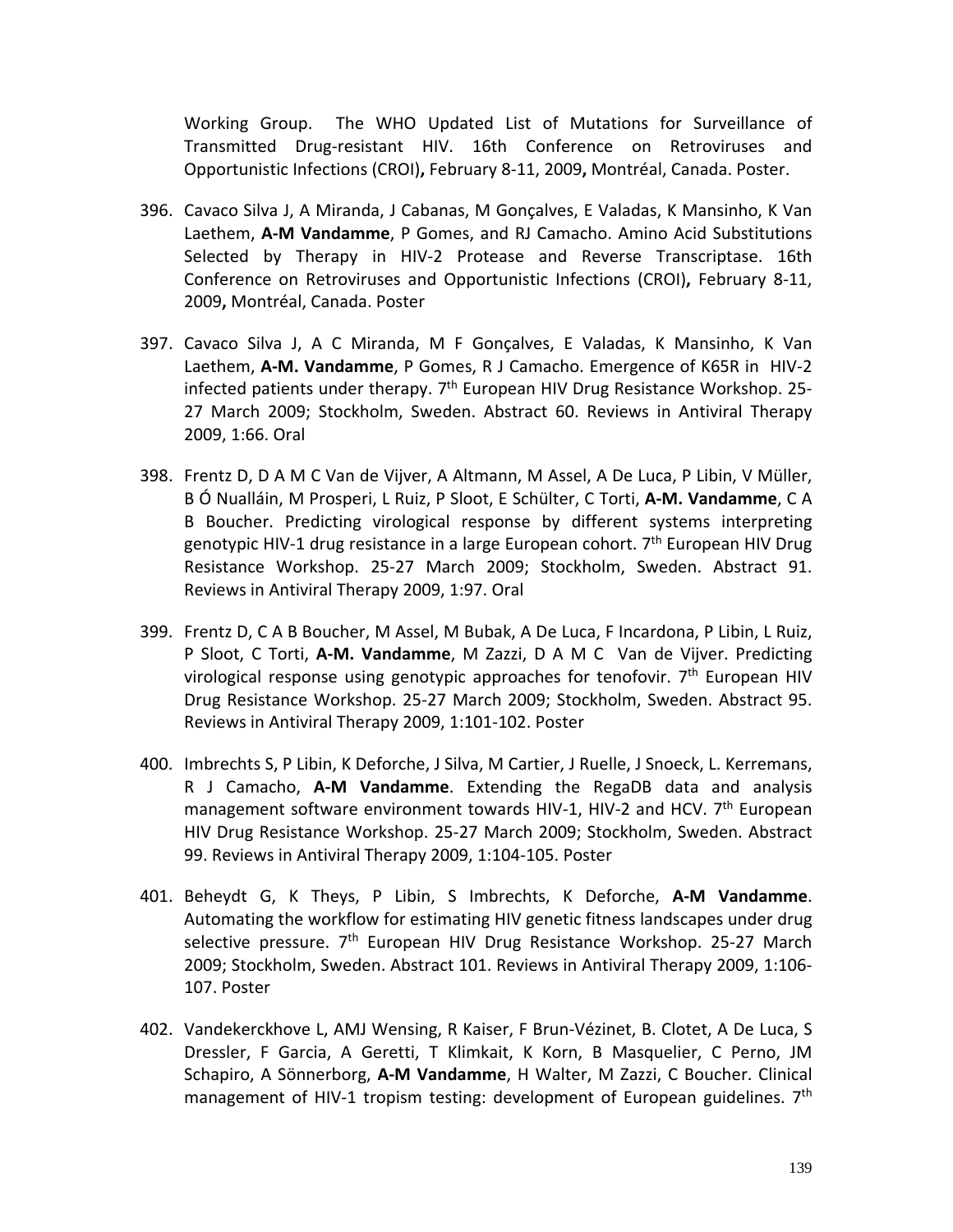European HIV Drug Resistance Workshop. 25-27 March 2009; Stockholm, Sweden. Abstract 104. Reviews in Antiviral Therapy 2009, 1:109-110. Oral

- 403. Sangeda R Z, K Deforche, J Vercauteren, P Libin, S Imbrechts, K Theys, Z Grossman, R Camacho, K Van Laethem, A Altmann, M Zazzi, A Sönnerborg, R Kaiser, A De Luca, C Torti, L Ruiz, DA van de Vijver, RW Shafer,E Van Wijngaerden, **A-M Vandamme**, for the Virolab and EuResist projects. Evaluation of longitudinal fitness landscapes in prediction of treatment outcome in clinical datasets of HIV-1 infected patients. 7<sup>th</sup> European HIV Drug Resistance Workshop. 25-27 March 2009; Stockholm, Sweden. Abstract 105. Reviews in Antiviral Therapy 2009, 1:113-114. Oral
- 404. **Vandamme A-M** on behalf of the writing committee. 2009 update of the European HIV Drug Resistance Guidelines. 7<sup>th</sup> European HIV Drug Resistance Workshop. 25-27 March 2009; Stockholm, Sweden. Invited speaker.
- 405. Abecasis AB, **Vandamme A-M**, Lemey P. The Evolutionary Rate of HIV-1 Subtypes. 16<sup>th</sup> HIV Dynamics and Evolution Workshop. April 4-7 2009, Oxford, UK. Abstract 41. Oral.
- 406. Yunpeng Wang, A Abecasis, RJ. Camacho and **A-M Vandamme**. Comparative performance of REGA Subtyping tool version 2 versus version 1. 16<sup>th</sup> HIV Dynamics and Evolution Workshop. April 4-7 2009. Oxford, UK. Abstract 103. Poster.
- 407. **Vandamme A-M.** The dynamics of retroviruses's evolution. ICAR Italian Conference on AIDS and Retroviruses, Milan, May, 24*th*-26 *th* 2009. Invited speaker.
- 408. Snoeck J, I Kerremans, G Vuagniaux, JS Liz, R Crabbé, J Verbeeck, M Van Ranst, R Camacho, S Vandooren and **A-M Vandamme**. A near full-length genotyping strategy for hepatitis C virus genotypes 1a and 1b.  $18<sup>th</sup>$  International HIV Drug Resistance Workshop: Basic Principles and Clinical Implications. June 9-13, 2009, Fort Myers, Florida. Abstract 65. Antiviral Therapy 2009; 14 Suppl 1:A73. Poster
- 409. Silva JC, AC Miranda, MF Gonçalves, E Valadas, K Mansinho, K Van Laethem, **A-M. Vandamme**, P Gomes and RJ Camacho on behalf of the Portuguese HIV-2 Study Group. Therapy-selected mutations at RT position 215 counteract selection of K65R in HIV-2-infected patients. 18<sup>th</sup> International HIV Drug Resistance Workshop: Basic Principles and Clinical Implications. June 9-13, 2009, Fort Myers, Florida. Abstract 88. Antiviral Therapy 2009; 14 Suppl 1:A105. Poster
- 410. Snoeck J, L Kerremans, L Coelmont, G Vuagniaux, JS Liz, R Crabbé, J Neyts, **A-M Vandamme**. Analysis of the HCV genome in search for amino acid changes potentially involved in resistance against the cyclophilin inhibitor Debio 025. 4th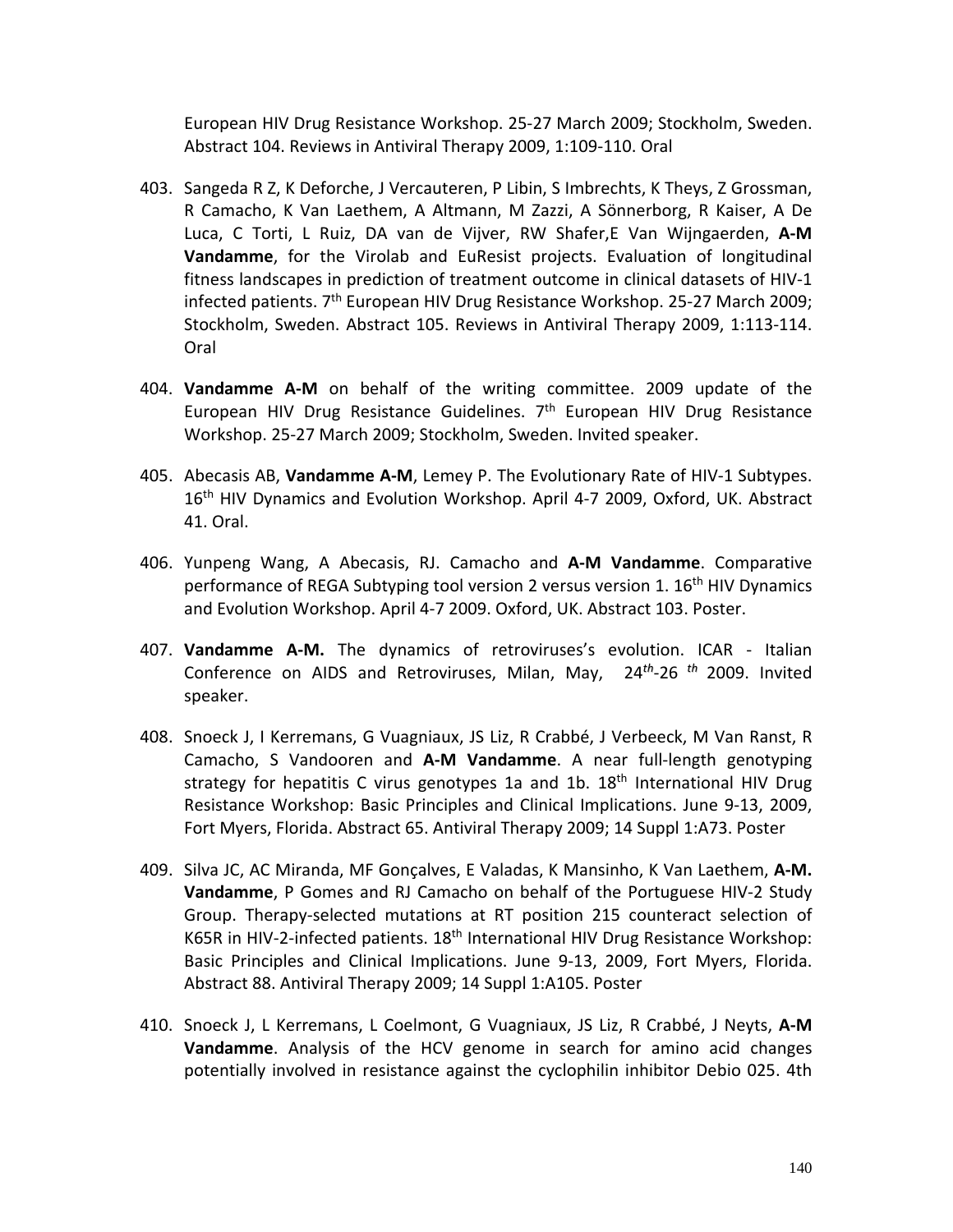International Workshop on Hepatitis C, Resistance and New Compounds, 25 and 26 June 2009, Boston. Oral

- 411. Assel M, D van de Vijver, P Libin, K Theys, D Harezlak, B Ó Nualláin, P Nowakowski, M Bubak, **A-M Vandamme**, S Imbrechts, R Sangeda, T Jiang, D Frentz and P Sloot. A Collaborative Environment Allowing Clinical Investigations on Integrated Biomedical Databases. HealthGRID Conference 28 June - 1 July 2009, Berlin, Germany, 2009. Oral.
- 412. **Vandamme A-M**. Origen y epidemiología de infecciones por HTLV-1 y VIH. Primera Conferencia Nacional 'HTLV-1 en el Peru', June 27-28, 2009, Miraflores-Lima, Peru. Invited speaker.
- 413. **Vandamme A-M**. Origin of HIV. 8th SIMPAIDS Brazilian AIDS Research Conference. June 28-July 1, 2009, Rio de Janeiro, Brazil. Invited speaker.
- 414. Khouri R, A Bittencourt, **A-M Vandamme**, B Galvão-Castro, B Moens, D Decanine, J Van Weyenbergh, K Dee, L Farre. SOD1 ex vivio levels discriminate between asymptomatic infection, HAM/TSP and ATL: a potential therapeutic target in HTLV-1 associated pathologies.  $14<sup>th</sup>$  International Conference on Human Retrovirology: HTLV and related retroviruses. July 1-4, 2009, Salvador-Bahia, Brazil. Abstract OP-23. Oral
- 415. Van Weyenbergh J, A Bittencourt, AC Silva, **A-M Vandamme**, B Galvão-Castro, D Decanine, K Deforche, K Theys, L Farre, R Khouri. Mechanisms of action of IFN-Alpha in ATL and HAM/TSP patients: in vitro pro-apototic and antiproliferative but not antiviral activity predict in vivo outcome. 14<sup>th</sup> International Conference on Human Retrovirology: HTLV and related retroviruses. July 1-4, 2009, Salvador-Bahia, Brazil. Abstract OP-39. Oral
- 416. Moens B, **A-M Vandamme**, C Pannecouque, J Van Weyenbergh, K Dee, K Covens, R Khouri, S Van Dooren. A rapid in vitro multi-parametric drug screening assay for adult T-cell leukaemia/lymphoma. 14<sup>th</sup> International Conference on Human Retrovirology: HTLV and related retroviruses. July 1-4, 2009, Salvador-Bahia, Brazil. Abstract OP-55. Oral
- 417. Alcantara LC Jr, S Cassol, P Libin, K Deforche, O Pybus, M Van Ranst, B Galvão-Castro, **A-M Vandamme**, T de Oliveira. A standardized framework for accurate, high-throughput genotyping of recombinant and non-recombinant viral sequences. 14<sup>th</sup> International Conference on Human Retrovirology: HTLV and related retroviruses. July 1-4, 2009, Salvador-Bahia, Brazil. Abstract OP-62. Oral
- 418. Santos A.F., A.B. Abecasis, **A.-M. Vandamme**, R.J. Camacho, M.A. Soares. Discordant genotypic interpretation and phenotypic role of protease mutations in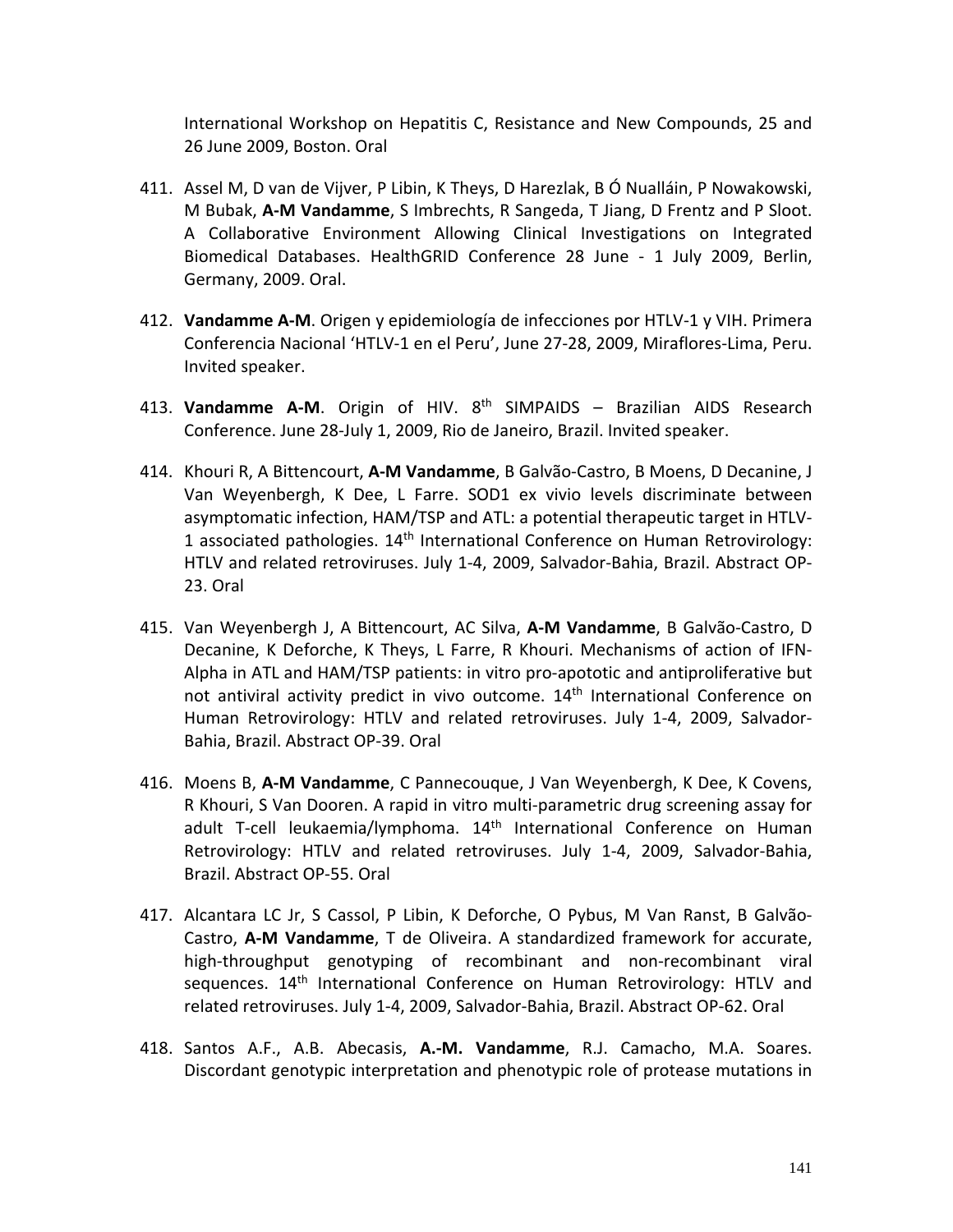HIV-1 subtypes B and G. 5th IAS Conference on HIV Pathogenesis and Treatment, Cape Town, South Africa 19-22 July 2009, CDA079. Poster

- 419. Müller V, de Sousa JD, Lemey P, **Vandamme A-M.** Simulating the origin of HIV-1 group M in Kinshasa: why did the epidemic emerge when it did? 2nd Central European Forum for Microbiology, 7-9 October 2009, Keszthely, Lake Balaton, Hungary. Oral.
- 420. Van Weyenbergh, J., Khouri, R., Decanine, D., Theys, K., Deforche, K., Silva, A.C., Farre, L., Bittencourt, A., **Vandamme, A.-M.** IFN-Beta Pro-Apoptotic and Antiproliferative Activity is Superior to IFN-Alpha in Adult T-Cell Leukemia: Ex Vivo Response Predicts Survival. Cellular and Cytokine Interactions in Health and Disease, Tri-Society Annual Conference, Lisbon, Portugal; 17-21 October 2009. Poster
- 421. **Vandamme A-M**. Basic Concept of Molecular Evolution and Principles of Multiple Sequence Alignments.  $1<sup>st</sup>$  Bioinformatics Training & Mentoring Course MRC/UVRI, Entebbe, Uganda, 28-30 October, 2009. Invited speaker.
- 422. **Vandamme A-M**. Phylogenetic Evidence in Court (HIV Transmission). 1st Bioinformatics Training & Mentoring Course MRC/UVRI, Entebbe, Uganda, 28-30 October, 2009. Invited speaker.
- 423. Faria N.R., I. Hodges-Mameletzis, R.J. Camacho, B. Rodés, J. Ruelle, S. Paolucci, J. Cavaco-Silva, M.F. Gonçalves, S. Jallow, P. Goubau, V. Soriano, J.D. de Sousa, M. Suchard, **A.-M. Vandamme**, P. Lemey. Uncovering HIV-2 diffusion patterns using Bayesian phylogeographic analysis.  $12<sup>th</sup>$  European AIDS Conference/EACS, 11-14 November 2009, Cologne, Germany. HIV Medicine 10, 2, 2009. Abstract PE1.1/2. Poster.
- 424. Vandekerckhove L., A.M.J. Wensing, R. Kaiser, F. Brun-Vézinet, B. Clotet, A. De Luca, S. Dressler, F. García, A.M. Geretti, T. Klimkait, K. Korn, B. Masquelier, C.F. Perno, J.M. Schapiro, A. Sönnerborg, V. Soriano, **A.-M. Vandamme**, H. Walter, M. Zazzi, C.A.B. Boucher, on behalf of the European Consensus Group on clinical management of tropism testing. European consensus on clinical use and interpretation of HIV-1 tropism testing. 12<sup>th</sup> European AIDS Conference/EACS, 11-14 November 2009, Cologne, Germany. HIV Medicine 10, 2, 2009. Abstract LBPE1.2/ 9. Poster.
- 425. Theys K., R.Z. Sangeda, R. Camacho, B. Clotet, K. Van Laethem, M. Zazzi, A. Sönnerborg, R. Kaiser, A. De Luca, C. Torti, A.M.J. Wensing, G. Stanczak, M. Linka, M. Poljak, S.Z. Lepej, E. Van Wijngaerden, C. Verhofstede, S.-Y. Rhee, **A.-M. Vandamme**, for the EHR, Virolab, EuResist and BREACH Projects. Untangling pathways to tipranavir resistance in patients infected with various HIV-1 subtypes.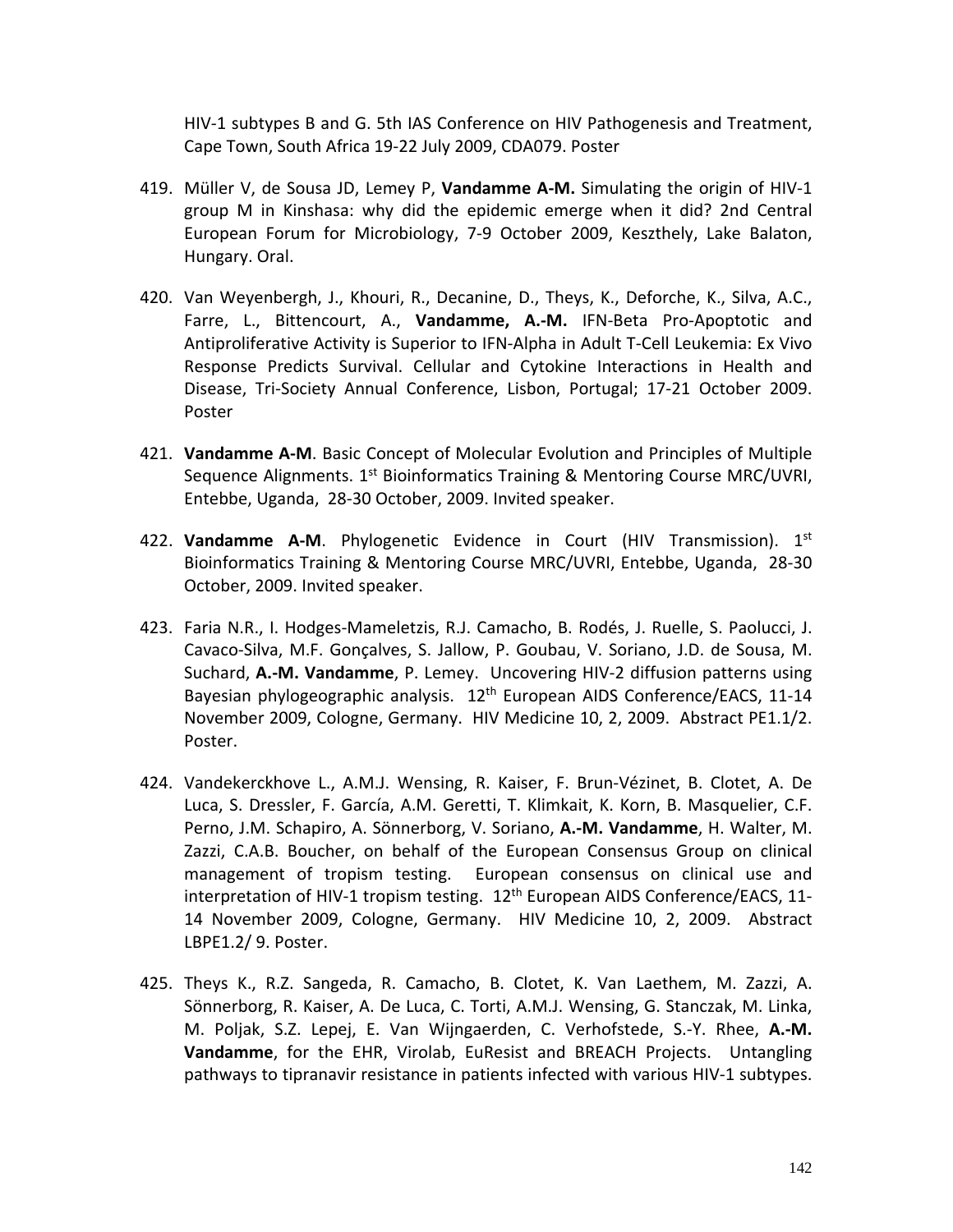12th European AIDS Conference/EACS, 11-14 November 2009, Cologne, Germany. HIV Medicine 10, 2, 2009. Abstract PE7.4/9. Poster.

- 426. de Sousa JD, Müller V, Lemey P, **Vandamme A-M.** The origin of epidemic HIVs by GUD facilitated heterosexual transmission. Epidemics<sup>2</sup>, 2nd International Conference on Infectious Disease Dynamics, 2-4 December 2009, Athens, Greece. Poster.
- 427. Imbrechts S, Libin P, Beheydt G, Theys K, Sangeda R, Camacho R, Clotet B, Van Laethem K, Zazzi M, Sönnerborg A, Kaiser R, De Luca A, Torti C, Wensing A.M.J., Stanczak G, Linka M, Poljak M, Lepej SZ, Van Wijngaerden E, Verhofstede C, Rhee S-Y, **Vandamme A-M**, for the EHR, Virolab, EuResist and BREACH projects. Comparing the prevalence of tipranavir resistance mutations in naïve, PI experienced and tipranavir experienced patients. 15th International BioInformatics Workshop on Virus Evolution and Molecular Epidemiology, 7-11 September 2009, Rotterdam, The Netherlands. Abstract 24. Poster.
- 428. Sangeda R, Theys K, Camacho R, Clotet B, Van Laethem K, Zazzi M, Sönnerborg A, Kaiser R, De Luca A, Torti C, Wensing A.M.J., Stanczak G, Linka M, Poljak M, Lepej SZ, Van Wijngaerden E, Verhofstede C, Rhee S-Y, **Vandamme A-M**, for the EHR, Virolab, EuResist and BREACH projects. Untangling Pathways to Tipranavir Resistance in HIV-1 Treatment Experienced Patients from Various Subtypes. 15th International BioInformatics Workshop on Virus Evolution and Molecular Epidemiology, 7-11 September 2009, Rotterdam, The Netherlands. Abstract 25. Poster.
- 429. Cavaco-Silva J., M.F. Gonçalves, Aleixo MJ, Branco T, Germano I, Mansinho K, Van Laethem K, **A.-M. Vandamme**, Gomes P, R.J. Camacho. Mutations selected by indinavir therapy in HIV-2. 15th International BioInformatics Workshop on Virus Evolution and Molecular Epidemiology, 7-11 September 2009, Rotterdam, The Netherlands. Abstract 28. Poster.
- 430. Moens B, K Dée, K Covens, R Khouri, C Pannecouque, **A-M Vandamme**, J Van Weyenbergh. An *in vitro* model closely mimicking patient response to combination therapy of AZT and IFN-α for adult T-cell leukaemia/lymphoma. BACR Annual meeting 2010, Saturday, January 30, 2010. Belg J Med Oncol 2010 ; 4 : 83-102. Poster.
- 431. Khouri R, D Decanine, L Farre, A Bittencourt, **A-M Vandamme**, J Van Weyenbergh**.**  Gene expression profiling of *ex vivo* IFN-alpha response in primary cells from Adult T-cell Leukemia patients. BACR Annual meeting 2010, Saturday, January 30, 2010. Belg J Med Oncol 2010 ; 4 : 83-102. Poster.
- 432. Di Giambenedetto S, L Bansi, A Sönnerborg, R Camacho, C Torti, I Fanti, **A-M Vandamme**, V Borghi, D Asboe, Andrea De Luca, and the Virolab, Euresist and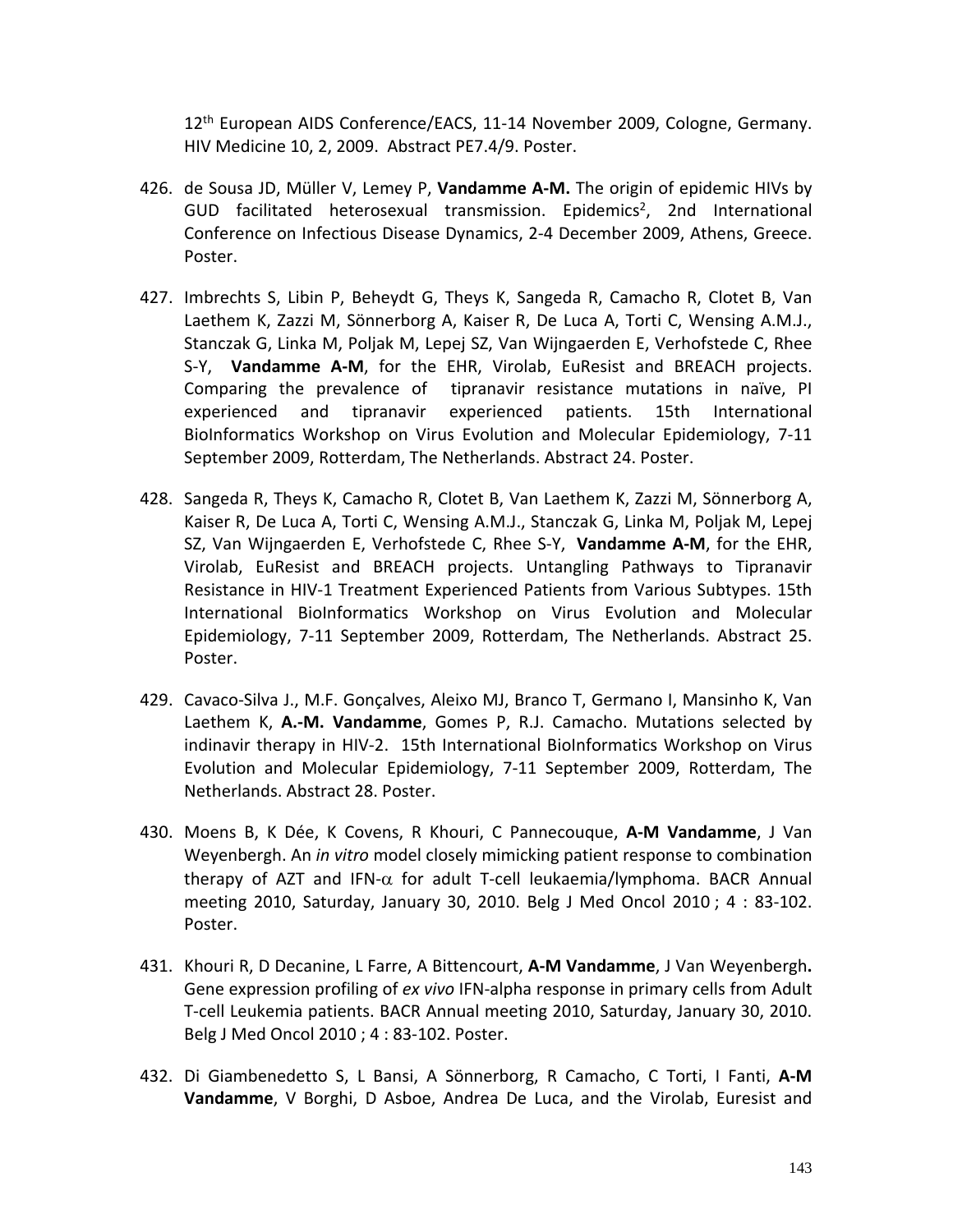Chain Consortia. Opposite Trends in Multiclass HIV-1 Drug Resistance and Exhaustion of Drug Options in Treatment-experienced Patients Undergoing Resistance Testing in 7 Western European Countries from 1997 to 2008. 17th Conference on Retroviruses and Opportunistic Infections (CROI)**,** February 16-19, 2010**,** San Francisco, US. Abstract 586. Poster.

- 433. Van Laethem K, Dekeersmaeker N, Covens K, and **A-M Vandamme**. Differential Impact of Amino Acids Arg, Ser, and Thr at HIV-1 Reverse Transcriptase Position 70 on Susceptibility towards NRTI and Foscarnet. 17th Conference on Retroviruses and Opportunistic Infections (CROI)**,** February 16-19, 2010**,** San Francisco, US. Abstract 550. Poster.
- 434. Cavaco Silva J, K Theys, A C Miranda, M D Gonçalves, M J Aleixo, K Mansinho, K Van Laethem, **A-M Vandamme**, P Gomes, R J Camacho, and HIV-2 Resistance Study Group. [Bayesian Network Analysis of Resistance Pathways in HIV-2](http://www.retroconference.org/2010/Abstracts/37347.htm)  [Protease.](http://www.retroconference.org/2010/Abstracts/37347.htm) 17th Conference on Retroviruses and Opportunistic Infections (CROI)**,**  February 16-19, 2010**,** San Francisco, US. Abstract 560. Poster.
- 435. Van Laethem K, K Covens, N Dekeersmaeker, K Kabeya, J Balzarini, S De Wit, **A-M. Vandamme**. HIV-1 gp41 mutations 43T and 50V elevate resistance levels of common enfuvirtide mutants while all mutants remained highly susceptible to sifuvirtide. 8<sup>th</sup> European HIV Drug Resistance Workshop, 17-19 March 2010, Sorrento, Italy. Abstract 24. Reviews in Antiviral Therapy 2010, 1:24. Poster
- 436. Zazzi M, R Kaiser, A Sonnerborg, D Struck, A Altmann, M Prosperi, M Rosen-Zvi, A Petroczi, Y Peres, E Schulter, C Boucher, F Brun-Vezinet, P Harrigan, L Morris, M Obermeier, C Perno, P Phanuphak, D Pillay, R Shafer, **A-M Vandamme**, K Van Laethem, A Wensing, T Lengauer, F Incardona. Prediction of response to antiretroviral therapy by human experts and by the EuResist data-driven expert system (the EVE study). 8<sup>th</sup> European HIV Drug Resistance Workshop, 17-19 March 2010, Sorrento, Italy. Abstract 45. Reviews in Antiviral Therapy 2010, 1:43. Oral
- 437. Cavaco Silva J, K Theys, MF Gonçalves, I Neves, J Vera, A Dinis, P Fonseca, L Tavares, N Faria, K Van Laethem, **A-M Vandamme**, P Gomes, K Mansinho, RJ Camacho. Bayesian network analysis of resistance pathways in HIV-2 reverse transcriptase. 8<sup>th</sup> European HIV Drug Resistance Workshop, 17-19 March 2010, Sorrento, Italy. Abstract 46. Reviews in Antiviral Therapy 2010, 1:44-45. Oral
- 438. Beheydt G, J Vercauteren, P Libin, S Imbrechts, RJ Camacho, B Clotet, A De Luca, Z Grossman, R Kaiser, A Sonnerborg, C Torti, E Van Wijngaerden, M Zazzi, AM Geretti, **A-M Vandamme**, M Prosperi. Rega 8: An improved genotypic interpretation system that significantly predicts HIV-therapy response for B and non-B subtypes. 8<sup>th</sup> European HIV Drug Resistance Workshop, 17-19 March 2010, Sorrento, Italy. Abstract 50. Reviews in Antiviral Therapy 2010, 1:48-49. Poster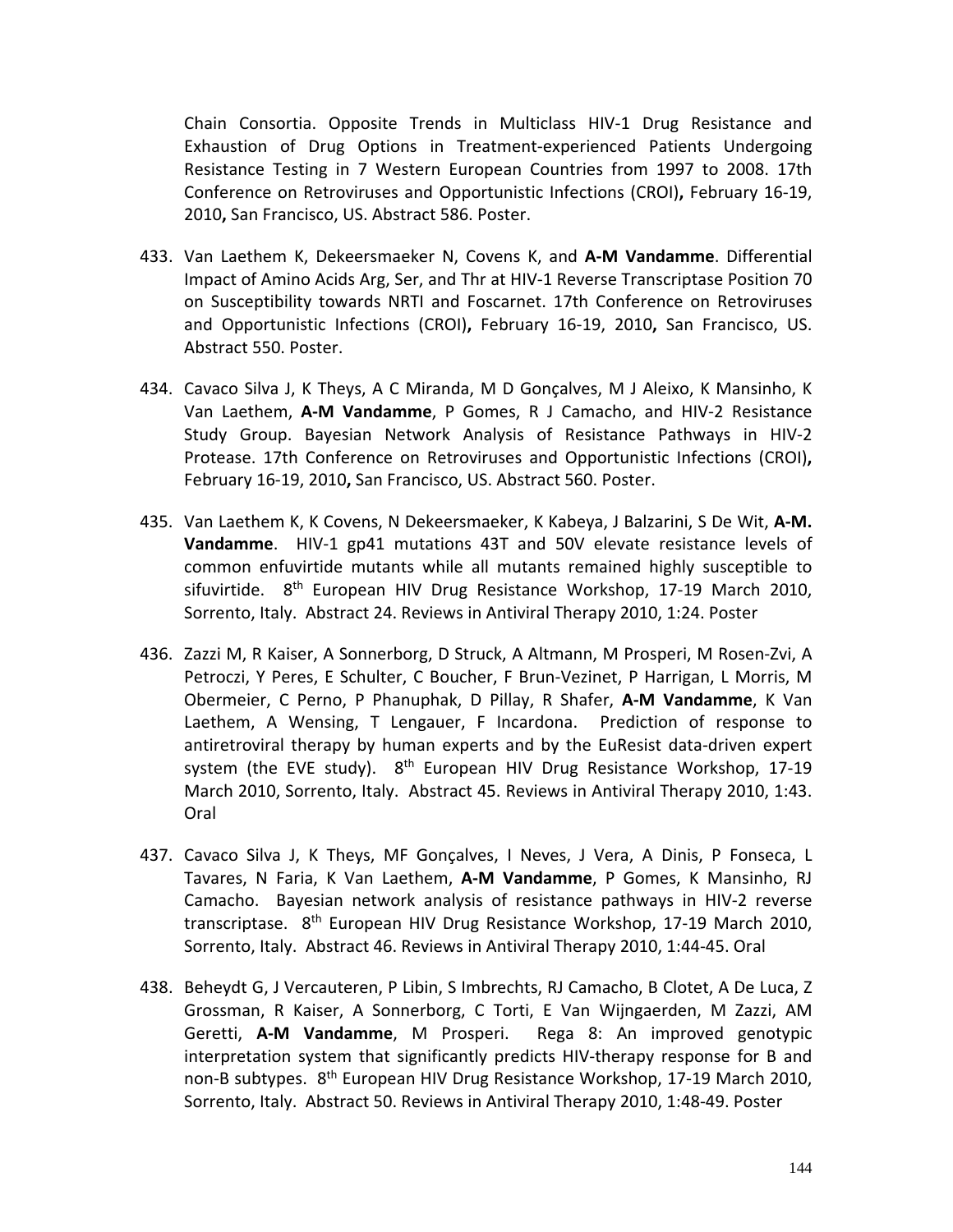- 439. Theys K, G Beheydt, P Libin, T Goedeweeck, RJ Camacho, K Deforche and **A-M Vandamme**. Individualized Genetic Barrier to Resistance using Zidovudine plus Lamivudine Fitness Landscape. 14<sup>th</sup> International Workshop on HIV Observational Databases, 25-27 March 2010, Sitges, Spain. Abstract 124. Poster
- 440. Theys K, T Goedeweeck, G Beheydt, K Van Laethem, K Deforche, A Altmann, RJ Camacho, B Clotet, A De Luca, R Kaiser, Z Grossman, C Torti, T Lengauer and **A-M Vandamme**. Treatment Selective Pressure at Population Level Increases the Fitness of Wild Type HIV-1 over Time.  $14<sup>th</sup>$  International Workshop on HIV Observational Databases, 25-27 March 2010, Sitges, Spain. Abstract 125. Poster
- 441. Van Laethem K., Covens K., Dekeersmaeker N., Kabeya K., Balzarini J., De Wit S., **Vandamme A.-M.** HIV-1 gp41 mutations 43T and 50V elevate resistance levels of common enfuvirtide mutants while all mutants remained highly susceptible to sifuvirtide. 4th European Congress of Virology, Cernobbio, Italy, 7-11 April 2010. Oral.
- 442. **Vandamme A-M**. Guidelines for the use of HIV molecular epidemiology for HIV transmission investigation in forensic context. 20<sup>th</sup> European Congress of Clinical Microbiology and Infectious Diseases, 10-13 April 2010, Vienna, Austria. Invited speaker.
- 443. Theys, K., Deforche, K., Vercauteren, J., Libin, P., van de Vijver, D.A.M., Albert, J., Asjö, B., Balotta, C., Bruckova, M., Camacho, R.J., Clotet, B., Coughlan, S., Grossman, Z., Hamouda, O., Horban, A., Korn, K., Kostrikis, L., Kücherer, C., Nielsen, C., Paraskevis, D., Poljak, M., Puchhammer-Stockl, E., Riva, C., Ruiz, L., Liitsola, K., Schmit, J.-C., Schuurman, R., Sönnerborg, A., Stanekova, D., Stanojevic, M., Struck, D., Van Laethem, K., Wensing, A.M.J., Boucher, C.A.B., **Vandamme, A-M.** Treatment-associated polymorphisms in protease but not in reverse transcriptase are signicantly associated with higher viremia and lower CD4 cell count in recently diagnosed treatment-naive patients. 17th International HIV Dynamics & Evolution Workshop, April 25-28, 2010, Monterey, CA, U.S. Oral.
- 444. Faria, N.R., Hodges-Mameletzis, I., Silva, J., Gonçalves, M.F., Jallow, S., Rodés, B., Paolucci, S., Ruelle, J., Xu, L., Smit, E., Goubau, P., Soriano, V., Camacho, R.J., de Sousa, J., **Vandamme, A-M**., Suchard, M., Lemey, P. Bayesian spatiotemporal reconstruction of the HIV-2 epidemic history. 17th International HIV Dynamics & Evolution Workshop, April 25-28, 2010, Monterey, CA, U.S. Oral.
- 445. Van Weyenbergh J, R Khouri, D Decanine, B Moens, K Theys, L Farré, A Bittencourt, **A-M Vandamme**. Adult T-cell leukemia: a critical role for IFN/STAT1/FAS signaling in cell fate? HERN Meeting, 28-30 May 2010, Lyon, France. Oral
- 446. Beheydt G, J Vercauteren, I Levy, H Rudich, D Ram, AP Carvalho, K Van Laethem, **A-M Vandamme**, R Camacho, Z Grossman. Expected HIV-1 etravirine resistance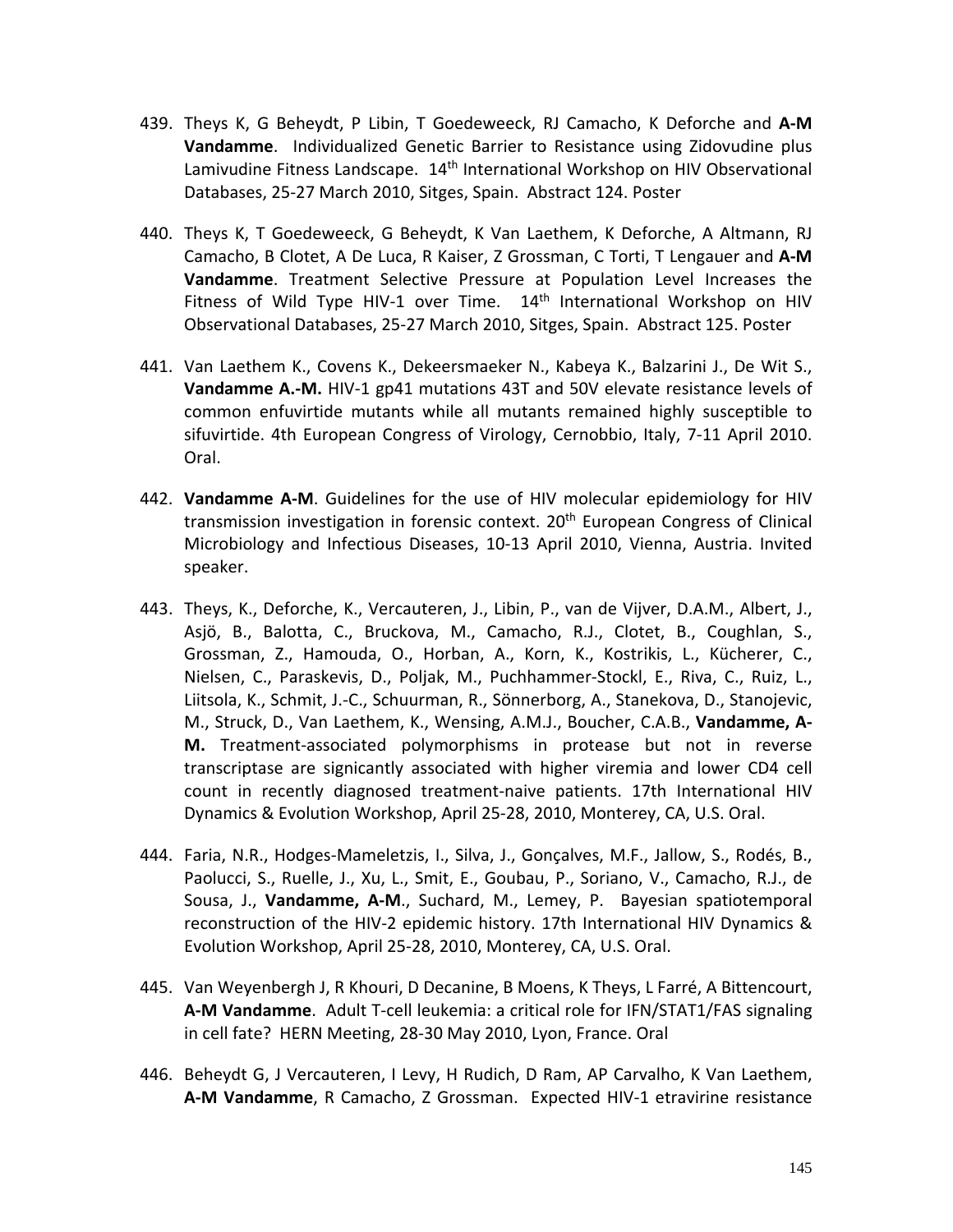after treatment failure with efavirenz and/or nevirapine. International HIV & Hepatitis Virus Drug Resistance Workshop & Curative Strategies, June 8-12, 2010, Dubrovnik, Croatia. Antiviral Therapy 2010, Vol. 15, Suppl. 2: A65 (Abstract 54). Poster

- 447. Beheydt G, M Zazzi, AP Carvalho, I Diogo, D Ram, H Rudich, R Camacho, Z Grossman, K Van Laethem, **A-M Vandamme**. Study of the regimen-specific HIV-1 genotypic susceptibility score after treatment failure. International HIV & Hepatitis Virus Drug Resistance Workshop & Curative Strategies, June 8-12, 2010, Dubrovnik, Croatia. Antiviral Therapy 2010, Vol. 15, Suppl. 2: A99 (Abstract 82). Poster
- 448. Cavaco-Silva J, MF Gonçalves, K Van Laethem, **A-M Vandamme**, P Gomes, J Machado, R Abreu, N Janeiro, C Cunha, RJ Camacho on behalf of the HIV-2 Resistance Study Group. Transmission of drug resistance in HIV-2 infected patients. International HIV & Hepatitis Virus Drug Resistance Workshop & Curative Strategies, June 8-12, 2010, Dubrovnik, Croatia. Antiviral Therapy 2010, Vol. 15, Suppl. 2: A182 (Abstract 144). Oral
- 449. Bartha I., M. Assel, P. Sloot, M. Zazzi, C. Torti, E. Schülter, A. De Luca, A. Sönnerborg, A.B. Abecasis, **A.-M. Vandamme**, R. Paredes, D. Van De Vijver, V. Müller. Estimating the frequency of superinfection in a large European collaborative HIV database. XVIII International AIDS Conference, Vienna, Austria, July 18-23 2010. Abstract FRAA0102. Oral
- 450. Beheydt G, M Zazzi, AP Carvalho, I Diogo, D Ram, H Rudich, RJ Camacho, Z Grossman, **A-M Vandamme** and K Van Laethem. The genotypic susceptibility score of Rega v8.0.2 after treatment failure. 16th International Bioinformatics Workshop on Virus Evolution and Molecular Epidemiology. August 29 - September 3 2010, Rockville, MD, USA. Abstract 12. Poster
- 451. Kerremans L, **Vandamme A-M**, Snoeck J. Using HCV genotypic sequence information for epidemiological and viral evolution studies. 16th International Bioinformatics Workshop on Virus Evolution and Molecular Epidemiology. August 29 - September 3 2010, Rockville, MD, USA. Abstract 38. Poster
- 452. Li G, Beheydt G, Bielza C, Larrañaga P, Camacho RJ, Grossman Z, Torti C, Zazzi M, Prosperi M, Kaiser R, Van Laethem K, De Maeyer M, Jansen M, **Vandamme A-M**. Learning ancestral polytrees for HIV-1 mutation pathways against protease inhibitor Nelfinavir. 9<sup>th</sup> European Conference on Computational Biology, Ghent, Belgium, September 26-29 2010. Abstract 64. Poster
- 453. de Sousa B., A. Abecasis, R. Camacho, P. Gomes, C.Nunes, M.R. Oliveira Martins, **A-M. Vandamme**. BioSI: Collaborative Research in Biostatistics and Bioinformatics.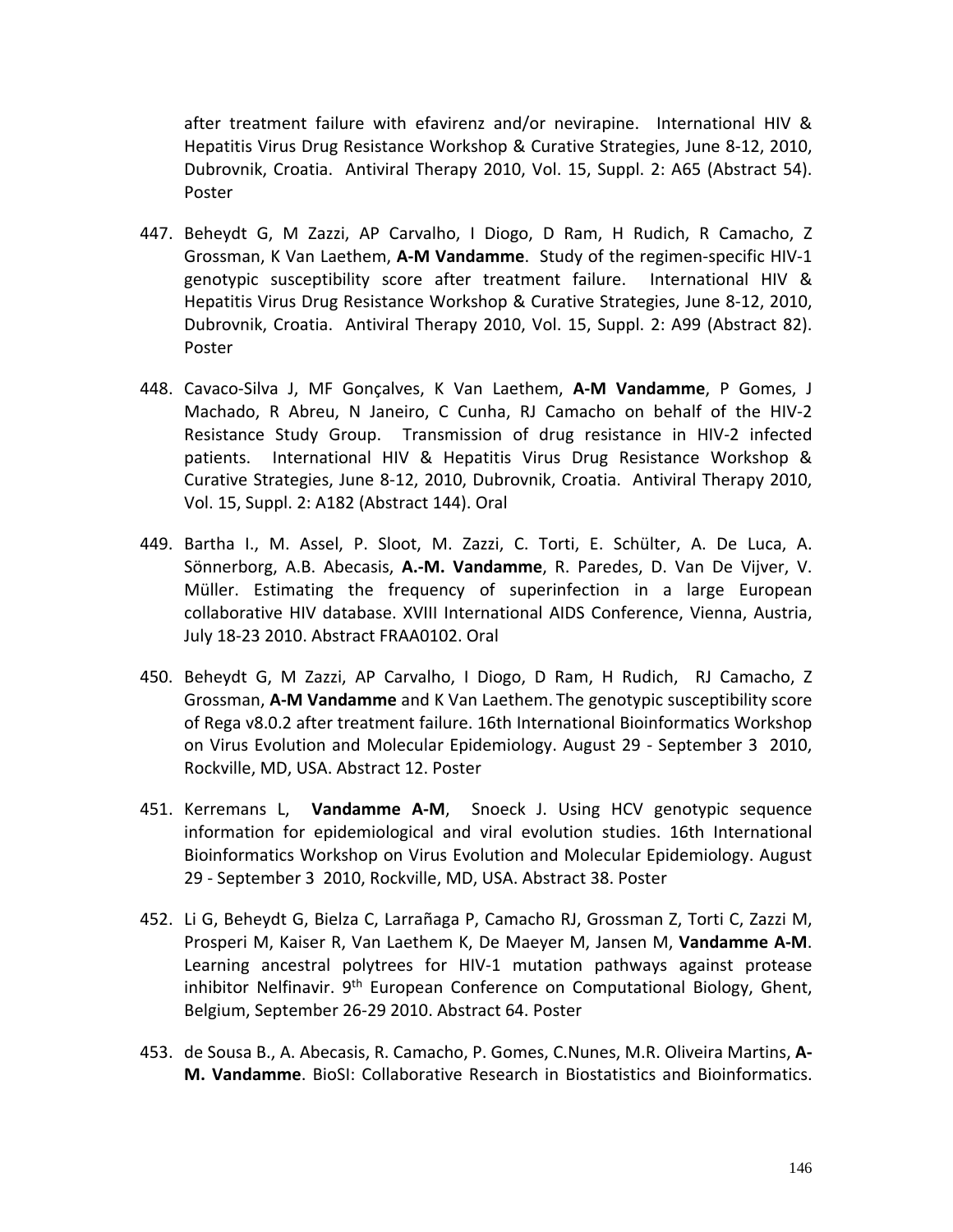Poster presented at the World Statistics Day. 20<sup>th</sup> October 2010. Faculdade de Ciências da Universidade de Lisboa. Lisbon, Portugal. Poster

- 454. Li G., Beheydt, G., Camacho, R.J., **Vandamme, A.-M.**, Theys, K. Analysis of HIV-1 resistance pathways using multi-polytree: implications of multiple HIV- 1 mutation pathways. 10<sup>th</sup> International Conference on Molecular Epidemiology and Evolutionary Genetics of Infectious Diseases. Amsterdam, the Netherlands, 3-5 November 2010. Abstract O103. Oral
- 455. Faria N.R., Ndembi N., Abecasis A., Suchard M., **Vandamme A.M.,** Peeters M., Lemey, P. A spatiotemporal reconstruction of HIV-1 CRF02\_AG epidemic history in Cameroon. 10<sup>th</sup> International Conference on Molecular Epidemiology and Evolutionary Genetics of Infectious Diseases. Amsterdam, the Netherlands, 3-5 November 2010. Abstract O102. Oral
- 456. Khouri, R., Decanine, D., Moens, B., Theys, K., Farré, L., Bittencourt, A., **Vandamme, A.M.,** Van Weyenbergh, J. Type I IFN as a key player in both pathogenesis and therapy of HTLV-1 associated leukemia and neurodegenerative disease. SBI International Immunology Meeting, Porto Alegre, Brazil 3-6 November 2010. Poster.
- 457. Vandekerckhove LPR, Wensing AMJ, Kaiser R, Brun-Vézinet F, Clotet B, De Luca A, Dressler S, Garcia F, Geretti AM, Klimkait T, Korn K, Masquelier B, Perno CF, Schapiro JM, Soriano V, Sönnerborg AM, **Vandamme AM**, Verhofstede C, Walter H , Zazzi M and Boucher CAB on behalf of the European Consensus Group on clinical management of tropism testing. Consensus statement of the European guidelines on clinical management of HIV-1 tropism testing vs 1.0. Tenth International Congress on Drug Therapy in HIV Infection, Glasgow, UK, 7-11 November 2010. Abstract O121. Oral.
- 458. Pironti A, Sönnerborg A, Zazzi M, Kaiser R, Struck D, Clotet B, **Vandamme A-M**, Incardona F, Lengauer T, Rosen-Zvi M and Prosperi M. The EuResist Expert Model for Customised HAART Optimisation: 2010 Update and Extension to Newest Compounds. Tenth International Congress on Drug Therapy in HIV Infection, Glasgow, UK, 7-11 November 2010. Abstract O6. Oral
- 459. **Vandamme A-M.** European HIV Drug Resistance Guidelines update. CHAIN Workshop in Ljubljana, Slovenia, 11-12 Dec 2010. Invited speaker.
- 460. **Vandamme AM**. Understanding and predicting evolutionary pathways of HIV-1 to antiretroviral resistance. HIV-STOP: new strategies to combat HIV, Gent, Belgium, 10 Dec, 2010. Invited speaker.
- 461. Abecasis AB., Wensing AM.J., Vercauteren J, Paraskevis D, van de Vijver D, Theys K, Albert J, Schmit J-C, Kücherer C, Hamouda O, Struck D, Åsjö B, Balotta C, Bruun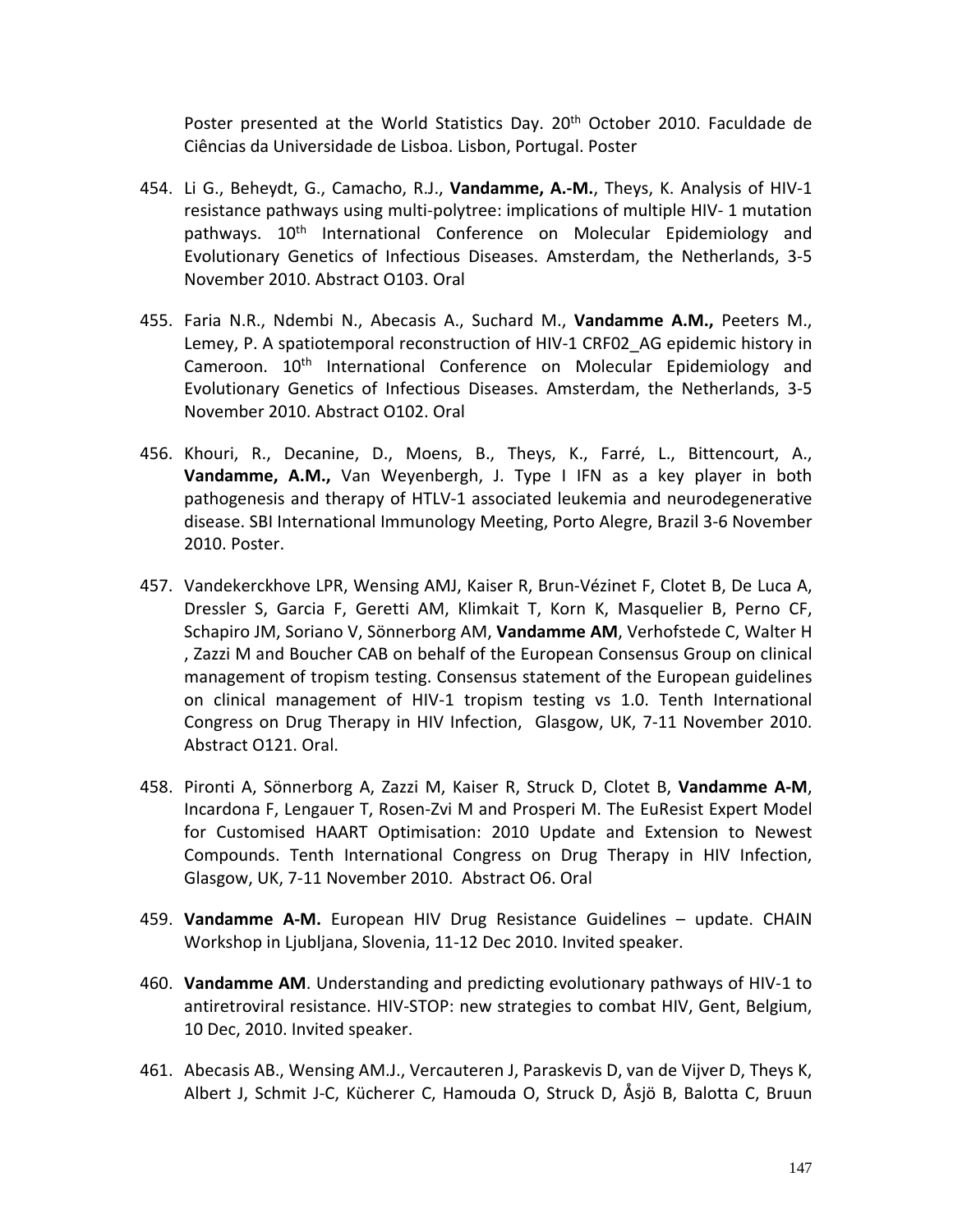Jørgensen L, Camacho R, Coughlan S, Grossman Z, Horban A, Kostrikis L, Liitsola K, Linka M, Paredes R, Poljak M, Puchhammer-Stöckl E, Sönnerborg A, Stanekova D, Stanojevic M, Boucher C & **A-M Vandamme** on behalf of the SPREAD Programme, of the European Society for Antiviral Resistance and of the EuropeHIVResistance Network. Genetic diversity of HIV-1 in Europe and its demographic determinants (2002-2005). 9th European Workshop on HIV & Hepatitis - Treatment Strategies & Antiviral Drug Resistance, Paphos, Cyprus, 23-25 March 2011. Reviews in Antiviral Therapy & Infectious Diseases 2:13-14, 2011. Abstract O11. Oral

- 462. Snoeck J, Kerremans L, Vuagniaux G, Vandooren S, **Vandamme AM**. Genotyping full length HCV 1b viruses : comparison of a capillary sequencing and a deepsequencing approach. 9th European Workshop on HIV & Hepatitis - Treatment Strategies & Antiviral Drug Resistance, Paphos, Cyprus, 23-25 March 2011. Reviews in Antiviral Therapy & Infectious Diseases 2:16-17, 2011. Abstract O14. Oral
- 463. Rosen-Zvi M, Zazzi M, Incardona F, Aaroni E, Kaiser R, Lengauer T, Camacho R, Clotet B, **Vandamme AM**, Schmit JC , Sönnerborg A - for the EuResist Network. Declining differences in treatment outcome among different patient categories in Europe, 1992-2010. 9th European Workshop on HIV & Hepatitis - Treatment Strategies & Antiviral Drug Resistance, Paphos, Cyprus, 23-25 March 2011. Reviews in Antiviral Therapy & Infectious Diseases 2:32, 2011. Abstract O29. Oral
- 464. Feng Y, J Vercauteren, AP Carvalho, I Diogo, P Gomes, **AM Vandamme**, RJ Camacho. The prevalence of multidrug and full class resistance is decreasing during the last decade in HIV-1 infected patients in Portugal. 9th European Workshop on HIV & Hepatitis - Treatment Strategies & Antiviral Drug Resistance, Paphos, Cyprus, 23-25 March 2011. Reviews in Antiviral Therapy & Infectious Diseases 2:61-62, 2011. Abstract P26. Poster
- 465. Vandekerckhove L., A.M.J. Wensing, R. Kaiser, F. Brun-Vezinet, B. Clotet, A. De Luca, S. Dressler, F. Garcia, A.M.Geretti, T. Klimkait, K. Korn, B. Masquelier, C.F. Perno, J.Schapiro, V. Soriano, A. Sonnerborg, **A.M. Vandamme**, C. Verhofstede, H. Walter, M. Zazzi, C.A. Boucher. European guidelines on the clinical management of HIV-1 tropism testing; Consensus statement version 1.0. 9th European Workshop on HIV & Hepatitis - Treatment Strategies & Antiviral Drug Resistance, Paphos, Cyprus, 23-25 March 2011. Reviews in Antiviral Therapy & Infectious Diseases 2:85-86, 2011. Abstract P52. Poster
- 466. Beheydt G, Schülter E, Imbrechts S, Abecasis A, Codoñer FM, Paraskevis D, Sönnerborg A, **Vandamme AM**, Kjaer J. A system to query distributed heterogeneous viral databases. 9th European Workshop on HIV & Hepatitis - Treatment Strategies & Antiviral Drug Resistance, Paphos, Cyprus, 23-25 March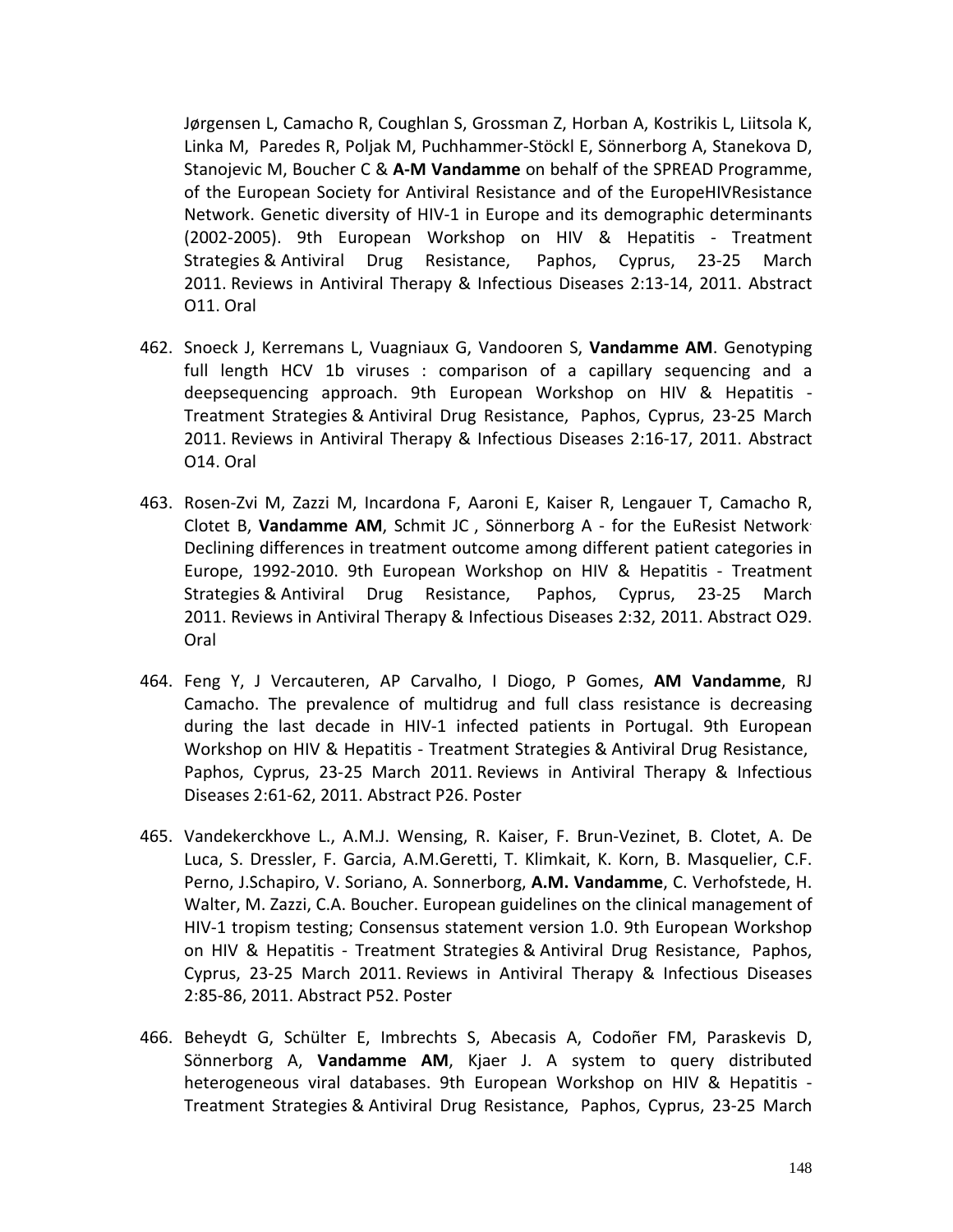2011. Reviews in Antiviral Therapy & Infectious Diseases 2:86-87, 2011. Abstract P26. Poster

- 467. Kjær J., P. Libin, G. Beheydt, S. Imbrechts, M. Rickenbach, I. Fanti, F. Incardona and **A.-M. Vandamme**. Simplifying and automating cohort study feasibility, quality assurance and data management – a distributed approach to data management. 15th International Workshop on HIV Observational Databases, Prague, Czech Republic, 24-26 March 2011, Abstract 57. Poster
- 468. **Vandamme, A-M**. Predictive value of drug resistance and tropism interpretation systems. Advanced Course on the Clinical Interpretation of HIV Drug Resistance Testing Results. April 21-22, 2011, Havana, Cuba. Invited speaker
- 469. **Vandamme, A-M**. Clinical Relevance of resistance test results. How to use interpretation systems. Advanced Course on the Clinical Interpretation of HIV Drug Resistance Testing Results. April 21-22, 2011, Havana, Cuba. Invited speaker
- 470. Faria, NR, Ndembi N, Abecasis A, Suchard MA, **Vandamme AM,** Lemey P. Phylodynamics of the CRF02\_AG clade in Cameroon. 18th HIV Dynamics and Evolution, Galway, Ireland. May 1-4, 2011. Oral.
- 471. Vandamme, A-M. Viral resistance testing where are we? 21<sup>st</sup> ECCMID (European Congress of Clinical Microbiology and Infectious Diseases). May 7-10, 2011, Milan, Italy. Invited speaker.
- 472. Sangeda RZ, F Mosha, S Aboud, A Kamuhabwa, E Lyamuya, **A-M Vandamme**. Adherence to anti-retroviral drugs among people living with HIV and AIDS at Amana District Hospital in Dar-es-salaam. 5th International workshop on HIV Treatment, Pathogenesis and Prevention Research in Resource Limited Settings, INTEREST. May 10-13, 2011, Dar-es-salaam, Tanzania. Poster P\_23. Poster.
- 473. Moens B, Decanine D, Khouri R, Lopez G, Talledo M, Gotuzzo E, Bex F, Castro BG, **Vandamme A-M**, Van Weyenbergh J. Ascorbic acid has superior antiviral and antiproliferative effects over IFN-alpha in HAM/TSP PBMC ex vivo. 15th International Conference on Human Retrovirology: HTLV and Related Retroviruses. June 4-8, 2011, Leuven, Belgium. Oral.
- 474. **Khouri R**, Soares G, Silva-Santos G, Santana G, Thepen T, Farre L, Bittencourt A, Lopez G, Talledo M, Gotuzzo E, **Vandamme A-M**, Galvao-Castro B, Van Weyenbergh J. CD64 as a biomarker and therapeutic target in HAM/TSP and HTLV-1-associated Infective Dermatitis. 15th International Conference on Human Retrovirology: HTLV and Related Retroviruses. June 4-8, 2011, Leuven, Belgium. Poster.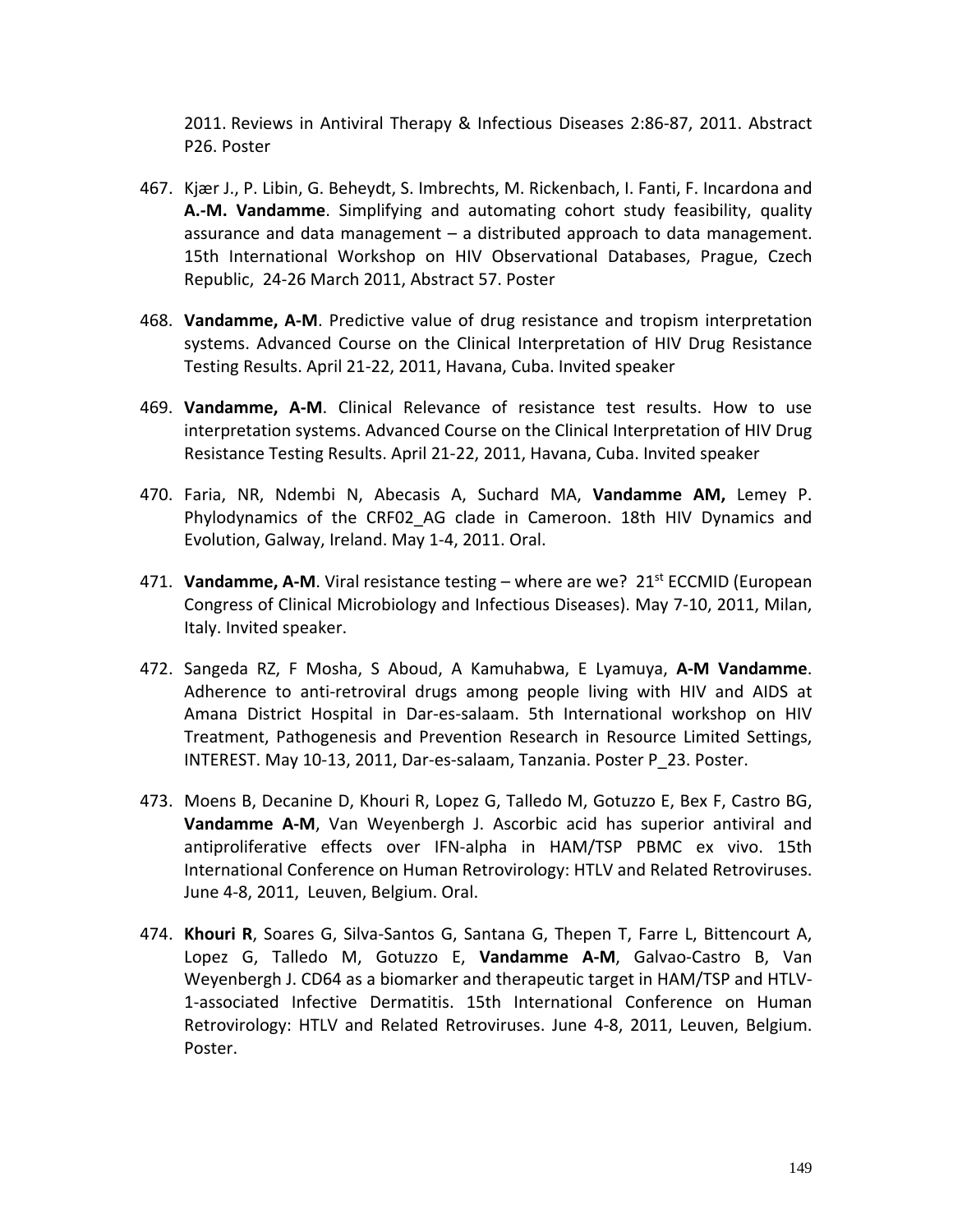- 475. Menezes SM, D Decanine, R Khouri, **A-M Vandamme**, B Galvão-Castro, J Van Weyenbergh. B cell costimulatory molecules: potential biomarkers in HAM/TSP. 15th International Conference on Human Retrovirology: HTLV and Related Retroviruses. June 4-8, 2011, Leuven, Belgium. Poster.
- 476. Kjær J, Kristensen DK, Beheydt G, Imbrechts S, Rickenbach M, Fanti I, Incardona F, **Vandamme A-M**. Development of a cross-European virtual sample repository and HIV resistance database. International Workshop on HIV & Hepatitis Virus Drug Resistance and Curative Strategies. June 7-11, 2011, Los Cabos, Mexico. Abstract 85. Antiretroviral Therapy 2011; 16 Suppl 1: A106. Poster.
- 477. Choilai T, C T Jones, Y Tang, J Snoeck, **A-M Vandamme**, L Coelmont, J Neyts, G Vuagniaux, R Crabbe, N Naoumov, B Li, K Lin. Host targeting cyclophilin inhibitor alisporivir presents a high barrier to resistance with no cross-resistance to direct acting antivirals. 6th International Workshop on Hepatitis C, Resistance and New Compounds. June 23-24, 2011, Cambridge, USA. Oral.
- 478. Kourí V, L Pérez, Y Alemán, C Correa, J Pérez, C Fonseca, C Aragonés, J Campos, D Pérez, A Álvarez, PA Martínez, Y Soto, **A-M Vandamme**, K Van Laethem. Antiretroviral resistance of HIV-1 in individuals presenting therapeutic failure and subtypes distribution in Cuba. 6<sup>th</sup> IAS Conference on HIV Pathogenesis, Treatment, and Prevention. July 17-20, 2011, Rome, Italy. Abstract CDB093. Poster.
- 479. **Vandamme A-M**. Predictive value and clinical use of drug resistance interpretation systems. 9<sup>th</sup> SIMPAIDS – Brazilian AIDS Research Conference. August 31-Sept 3, 2011, Salvador, Brazil. Invited speaker.
- 480. **Vandamme A-M.** Utilização de ferramentas de interpretação de resistência do HIV-1 às drogas antiretrovirais. Segundo workshop brasileiro em banco de dados de sequências do HTLV-1 e HIV-1 para o estudo de retroviroses humanas e suporte de vacinas, Salvador, Brazil, 5-7 Sept 2011. Invited speaker.
- 481. **Vandamme A-M.** Fundamentals of Molecular Evolution. 2011 Amazon Bioinformatics Workshop, Belèm, Brazil, 8-12 Sept 2011. Invited speaker.
- 482. **Vandamme A-M.** Alignment algorithms. 2011 Amazon Bioinformatics Workshop, Belèm, Brazil, 8-12 Sept 2011. Invited speaker.
- 483. Snoeck J, C Casado, S Colombo, A Rauch, S García, R Martinez, K Theys, R Khouri, HF Günthard, A Telenti, C López-Galíndez, **A-M Vandamme**. A Bayesian network approach to study host and viral genetic correlates of HIV-1 disease progression Frontiers of Retrovirology. October 3-5, 2011, Amsterdam, The Netherlands. Poster.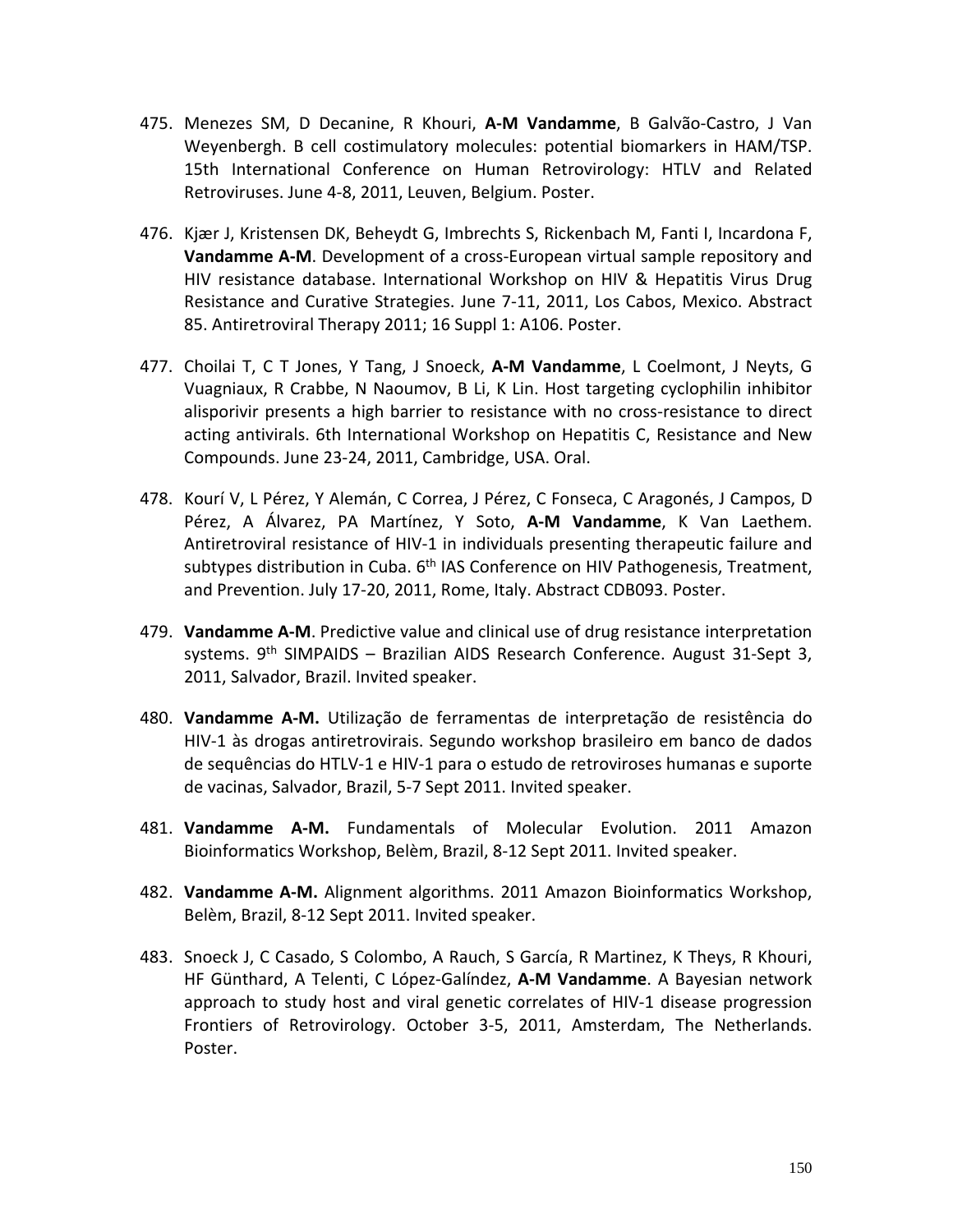- 484. Frentz D, D van de Vijver, A Abecasis, J. Albert, L Bruun Jørgensen, O Hamouda, C Kücherer, J-C Schmit, D Struck, **A-M Vandamme**, J Vercauteren, B Åsjö, C Balotta, D Beshkov, R Camacho, A Griskevicius, A Horban, T Kolupajeva, K Korn, L Kostrikis, K Liitsola, M Linka, D Otelea, D Paraskevis, R Paredes, M Poljak, E Puchhammer-Stöckl, R Schuurman, A Sönnerborg, D Staneková, M Stanojevic, S Zidovec Lepej, A Wensing, C Boucher on behalf of the SPREAD programme. Transmission of HIV resistant to non-nucleoside RT inhibitors is rising in MSM in Europe. 13th European AIDS Conference / EACS, October 12-15. 2011, Belgrade, Serbia. Abstract PS1/5. Oral.
- 485. Li B, J Snoeck, Y Tang, CT Jones, C Tiongyip, W Bao, J Yu, **A-M Vandamme**, G Vuagniaux, R Crabbe, C Avila, N Naumov, K Lin. Alisporivir, a host-targeting antiviral, provides low viral breakthrough rate and high barrier to resistance in HCV genotype 1 treatment-naïve patients in the phase 2b (ESSENTIAL) study. The Liver Meeting. The 62<sup>nd</sup> Annual Meeting of the American Association for the Study of Liver Diseases, November 4-8, 2011, San Francisco, USA. Oral
- 486. **Vandamme A-M.** Viral pathogen phylogenomics and disease dynamics: HIV as example. ECDC Expert consultation: Breakthroughs in molecular epidemiology of human pathogens: how to translate into public health practice 22-23 November, 2011, Stockholm, Sweden. Invited speaker.
- 487. **Vandamme A-M.** Current controverises on the origin and adaptation of epidemic HIVs. Cologne Spring Meeting 2012: Molecular Ecology and Evolution. Feb 22-24, 2012. Cologne, Germany. Satellite Meeting Feb 24 - 25. Viral Evolution: Linking Genetics to Epidemics. Invited speaker.
- 488. Beheydt G, Theys K, Clotet B, Schülter E, Schmit JC, Sonnerborg A, Zazzi M, Van Laethem K, Camacho RJ, **Vandamme AM**. Bayesian network analysis of mutational pathways to DRV resistance. CROI 2012 – Seattle 5-8 March, 2012. Poster
- 489. Li B, J Snoeck, Y Tang, CT Jones, W Bao, J Yu, Y Li, **A-M Vandamme**, G Vuagniaux, K Lin. Alisporivir, a Host-targeting Antiviral, in Combination with Peg-IFNα2a and Ribavirin Results in Superior SVR and No Viral Breakthrough in HCV Genotype 1 Treatment-naïve Patients of IL28B CC Genotype: Results from the Phase IIb ESSENTIAL Study.  $22<sup>nd</sup>$  Conference of the Asian Pacific Association for the Study of the Liver. February 16-19, 2012, Taipei, Taiwan. Poster
- 490. Mosha F, Ledwaba J, Ndugulile F, Ng'ang'a Z, Mwangi C, Nsubuga P, Nkengasong J, Kasubi M, Swai A, Morris L, **Vandamme A-M**, Njenga K. High prevalence of HIV antiretroviral drug resistance among treated patients in Tanzania, both in clinical responders and non-responders.  $10^{th}$  European Meeting on HIV & Hepatitis -Treatment Strategies & Antiviral Drug Resistance. Barcelona, Spain. 28-30 March, 2012. Poster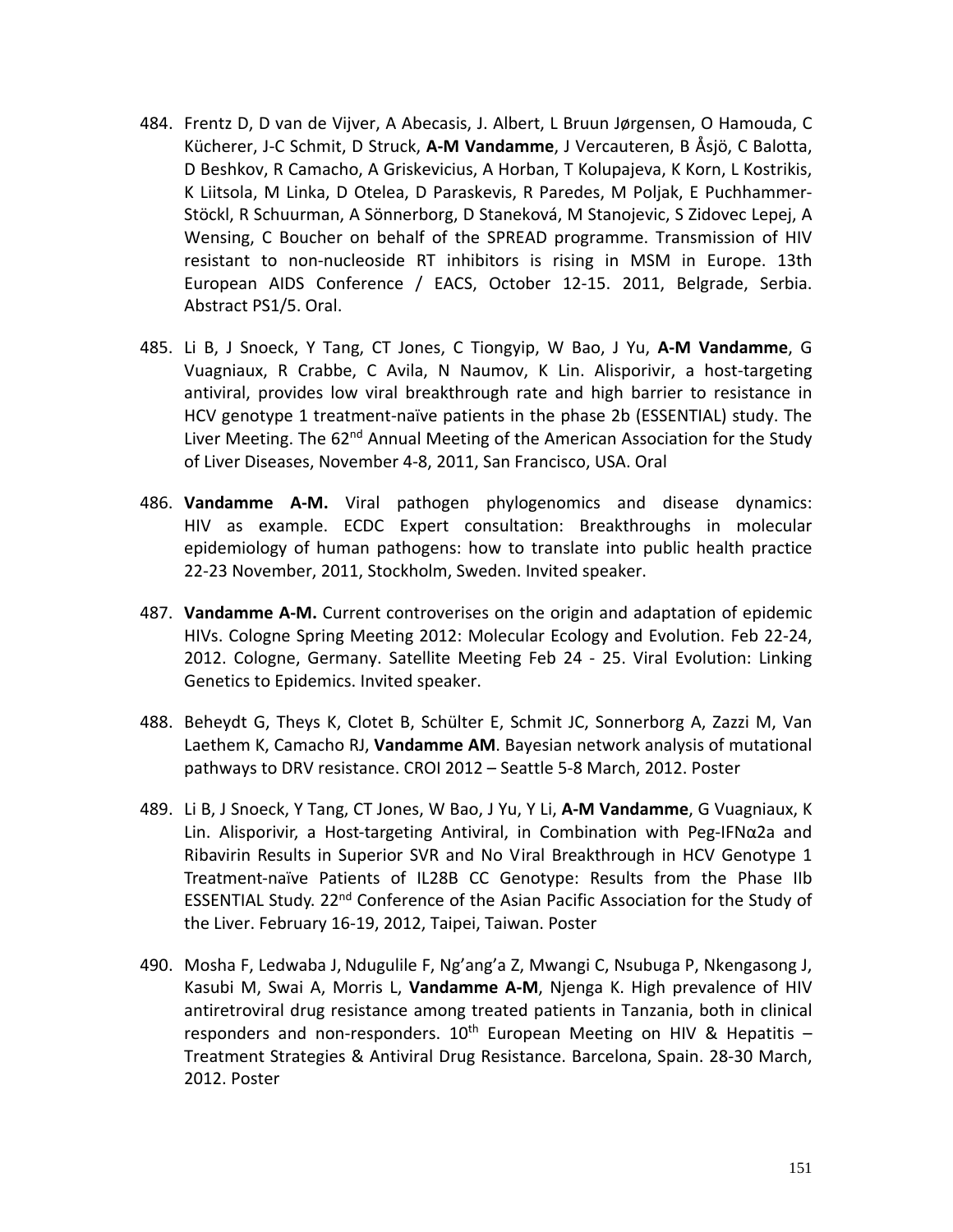- 491. Theys K., J. Vercauteren, J. Snoeck, Z. Grossman, B. Clotet, A. De Luca, R. Kaiser, A. Sonnerborg, C. Torti, J.-C. Schmit, M. Zazzi, R. Camacho, **A.-M. Vandamme** and A. Abecasis, in collaboration with the EuResist consortium A large scale analysis of a subtype-dependent impact of K65R selection in HIV-1 patients treated with cART including TDF. 10<sup>th</sup> European Meeting on HIV & Hepatitis – Treatment Strategies & Antiviral Drug Resistance. Barcelona, Spain. 28-30 March, 2012. Poster
- 492. Megens S, D Vaira, N Dekeersmaeker, Y Schrooten, **A-M Vandamme**, M Moutschen, K Van Laethem. Cellular sequence insertion in HIV reverse transcriptase confers resistance to RTIs and partly compensates for replication deficits of RTI mutations.  $10<sup>th</sup>$  European Meeting on HIV & Hepatitis – Treatment Strategies & Antiviral Drug Resistance. Barcelona, Spain. 28-30 March, 2012. Poster
- 493. **Vandamme A-M**. Origins of human retroviruses. 22nd Annual meeting of the Society for Virology. Essen, Germany, 14-17 March 2012. Invited speaker
- 494. Vercauteren J, Y Feng, AP Carvalho, I Diogo, P Gomes, **AM Vandamme**, RJ Camacho. The prevalence of multidrug resistant HIV-1 decreased during the last decade in Portugal: a mixed model accounting for multiple measures per patient. Leuven Statistics Days 2012. Leuven, Belgium, June 7-8, 2012. Poster
- 495. Avi R., Huik K., Pauskar M., Lutsar I., **Vandamme A.-M.,** Abecasis A. The population dynamics of the HIV-1 epidemic in Estonia through virus genetic analysis and national case recording. 17th International BioInformatics Workshop on Virus Evolution and Molecular Epidemiology, 27 - 31 August 2012, Belgrade, Serbia. Poster
- 496. Vinken L., Megens S., Schrooten Y., **Vandamme A.-M.,** Van Laethem K. Evaluation of the automatic editing tool RECall for HIV-1 pol and V3 loop sequences. 17th International BioInformatics Workshop on Virus Evolution and Molecular Epidemiology, 27 - 31 August 2012, Belgrade, Serbia. Poster
- 497. Pineda-Peña A.C., Rodrigues-Faria N., Imbrechts S., Libin P., Deforche K., Abecasis A.B., Gomez A., Camacho R.J., de Oliveira T., **Vandamme A.-M.** Performance of the subtyping tools in the surveillance of hiv-1 epidemic: comparison between rega version 3 and six other automated tools to identify pure subtypes and circulating recombinant forms. 17th International BioInformatics Workshop on Virus Evolution and Molecular Epidemiology, 27 - 31 August 2012, Belgrade, Serbia. Poster
- 498. Vercauteren J, Theys K, Carvalho AP, Valadas E, Duque LM, Teofilo E, Faria T, Faria D, Vera J, Aguas MJ, Peres S, Mansinho K, **Vandamme AM,** Camacho R (Portuguese HIV-1 Resistance Group). The demise of multidrug resistant HIV-1. BREACH meeting, Brussels, September 28, 2012. Poster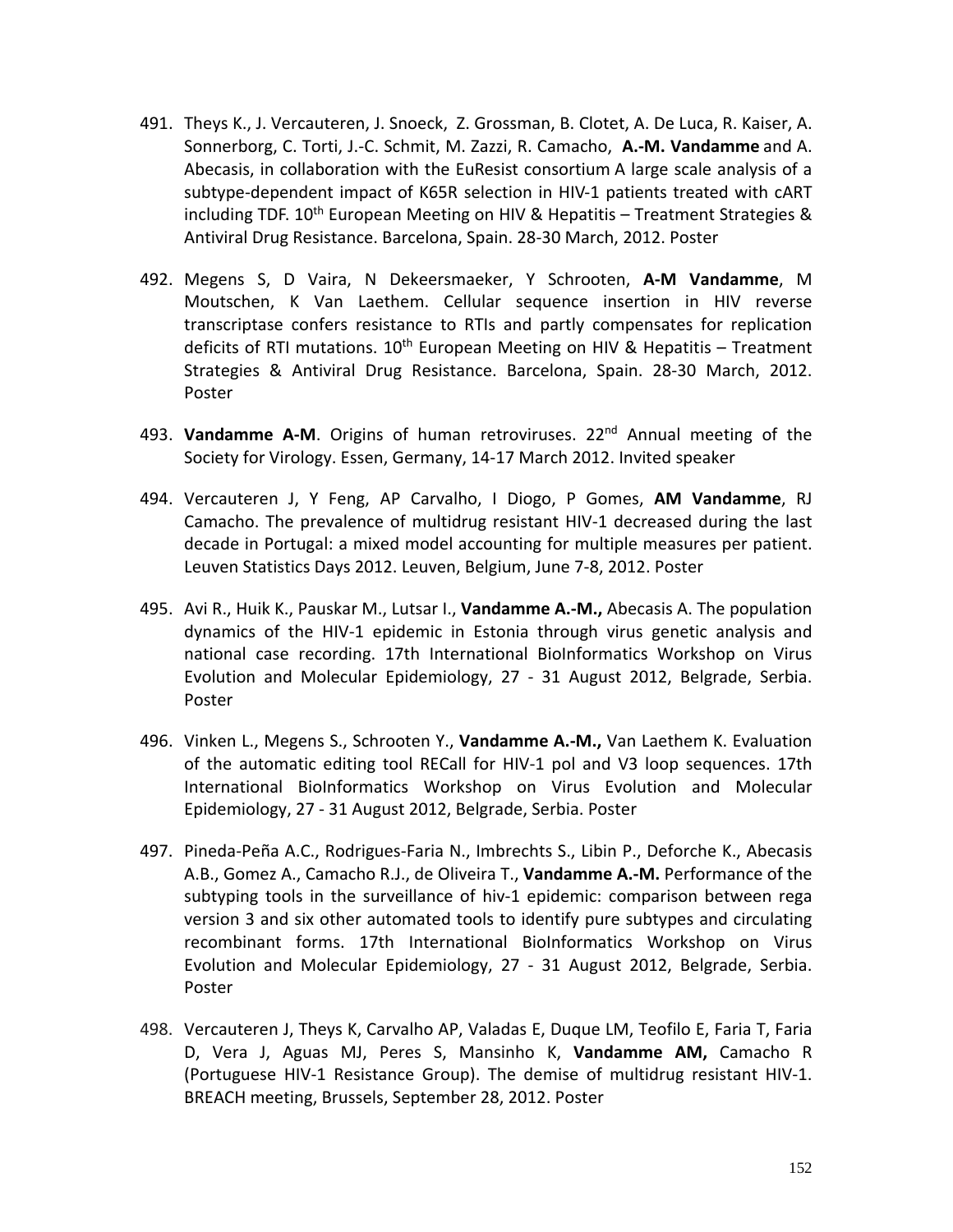- 499. Megens S, Vaira D, Dekeersmaeker N, Schrooten Y, **Vandamme AM,** Moutschen M, Van Laethem K. Cellular sequence insertion in HIV reverse transcriptase confers resistance to RTIs and partly compensates for replication deficits of RTI mutations. BREACH meeting, Brussels, September 28, 2012. Poster
- 500. Pineda-Peña AC, Rodrigues-Faria N, Imbrechts S, Libin P, Deforche K, Abecasis AB, Gomez A, Camacho RJ, de Oliveira T, **Vandamme AM.** Performance of the subtyping tools in the surveillance of hiv-1 epidemic: comparison between rega version 3 and six other automated tools to identify pure subtypes and circulating recombinant forms. BREACH meeting, Brussels, September 28, 2012. Poster
- 501. Snoeck J, Casado C, Colombo S, Rauch A, García S, Martinez R, Theys K, Khouri R, Günthard HF, Telenti A , López-Galíndez C, **Vandamme AM.** A Bayesian network approach to study host and viral genetic correlates of HIV-1 disease progression. BREACH meeting, Brussels, September 28, 2012. Poster
- 502. Pérez L., Alemán Y., Correa C., Pérez J., Aragonés C., Gonzalez I., Álvarez A., Pérez J.E., **Vandamme A-M**., Kourí V., Van Laethem K. Antiviral drug resistance in Cuban children infected with HIV-1. Eleventh International Congress on Drug Therapy in HIV Infection, 11-15 November 2012 Glasgow, UK. Poster
- 503. Vrancken B, Rambaut A, Baele G, **Vandamme A-M**, Van Laethem K, Van Wijngaerden E, Drummond A, Suchard M and Lemey P. Reconstruction of an HIV Transmission History in a Bayesian Coalescent Framework. 11th International Conference on Molecular Epidemiology and Evolutionary Genetics of Infectious Diseases, October 30 – November 2, 2012, New Orleans, USA. Oral
- 504. **Vandamme AM,** Camacho RJ. HIV drug resistance algorithms and interpretation systems for clinicians. 7<sup>th</sup> South African HIV Drug Resistance and Treatment Monitoring Workshop. 28 November 2012, Cape Town, Sout Africa. Invited speakers.
- 505. Vrancken, B., Rambaut, A., Baele, G., **Vandamme, A.-M.,** Van Laethem, K., Van Wijngaerden, E., Drummond, A., Suchard, M., Lemey, P. Reconstruction of an HIV transmission chain in a Bayesian coalescent framework. International Work-Conference on Bioinformatics and Biomedical Engineering 2013, March 18-20, 2013 Granada, Spain. Oral.
- 506. Vercauteren J, Beheydt G, Prosperi M, Libin P, Imbrechts S, Camacho R, Clotet B, De Luca A, Grossman Z, Kaiser R, Sönnerborg A, Torti C, Van Wijngaerden E, Schmit JC, Zazzi M, Geretti AM, **Vandamme A-M,** Van Laethem K. Clinical evaluation of Rega 8: An updated genotypic interpretation system that significantly predicts HIV-therapy response.  $11<sup>th</sup>$  European Meeting on HIV & Hepatitis – Treatment Strategies & Antiviral Drug Resistance. Rome, Italy, March 20-22, 2013. Poster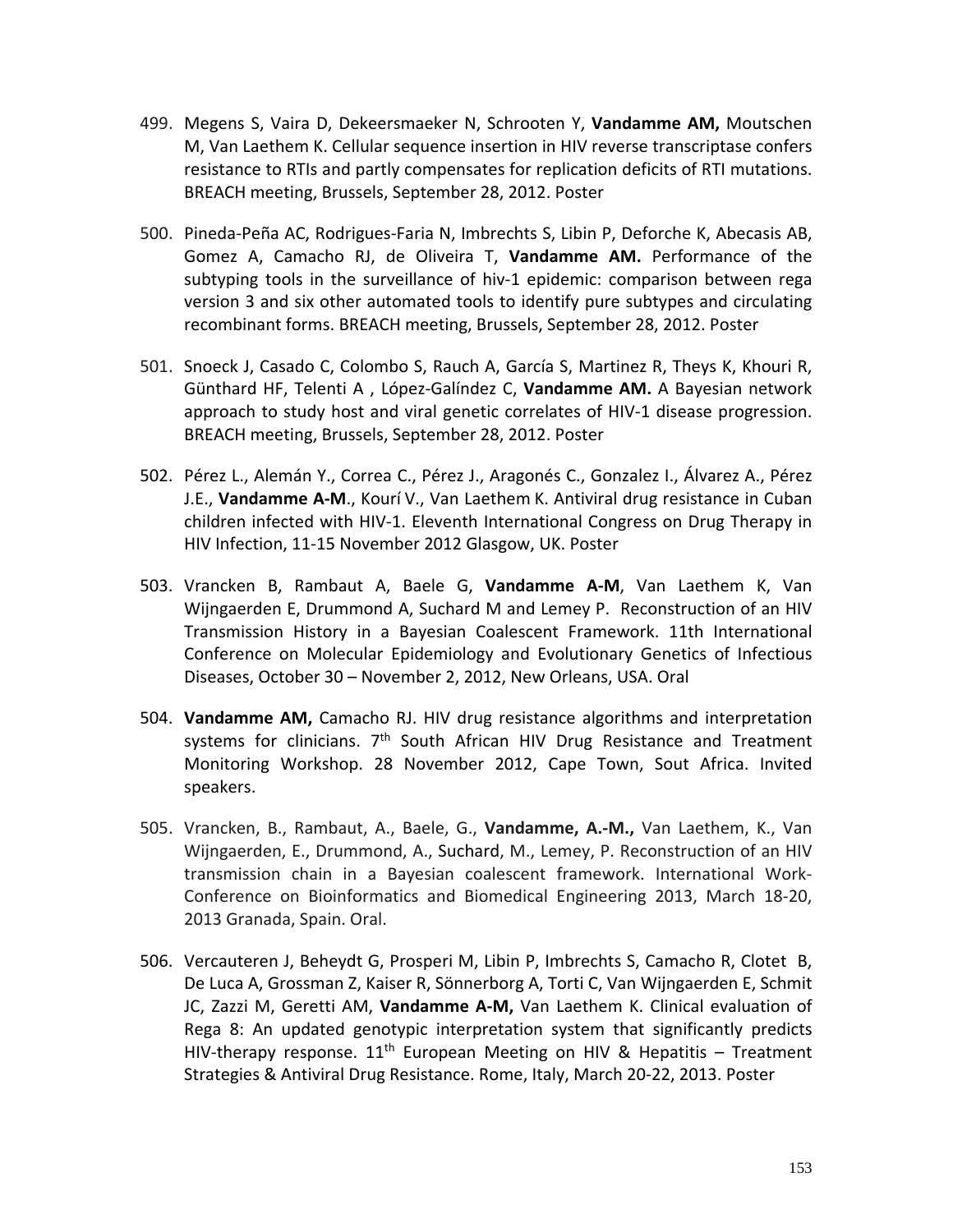- 507. Albini L., BM. Cesana, K. Theys, M. Zazzi, C. Boucher, R. Paredes, A. Sonnerborg, AM. Geretti, **A-M. Vandamme**, C. Torti. Transmitted Drug-Resistance Associated Mutations (TDRAMs) in HIV-1 Protease are Correlated with a Faster Pre-Therapy Decline in CD4+ T-Cell Count. 17th International Workshop on HIV Observational Databases. Cavtat, Croatia, 11-13 April 2013. Poster
- 508. **Vandamme A-M.** Connecting trees to maps: phylodynamics of HIV infection. 2e Congresso Nacional de Medicina Tropical. Lisbon, Portugal. 19-22 April 2013. Invited speaker
- 509. **Vandamme, A-M**. Connecting trees to maps: redrawing the populations history for viral pathogens. 23rd ECCMID (European Congress of Clinical Microbiology and Infectious Diseases). 27-30 April 2013, Berlin, Germany. Invited speaker.
- 510. Bartha I, M Assel, P Sloot, M Zazzi, C Torti, E Schülter, A de Luca, A Sönnerborg, AB. Abecasis, K Van Laethem, A Rosi, J Svärd, R Paredes, DAMC van de Vijver, **A-M Vandamme** and V Müller. HIV superinfection does not contribute to transmitted drug resistance. 20th International HIV Dynamics and Evolution Meeting. 8-11 May 2013, Utrecht, The Netherlands. Poster
- 511. Pineda-Peña A-C, NR Faria, F-J Diaz, P Olaya, C Møller Frederiksen, L Guangdi, A Gomez-Lopez, P Lemey, **A-M Vandamme**. The Colombian Epidemic Is Dominated By HIV-1 Subtype B Over Time: A Molecular Epidemiology And Phylodynamics Study. 20th International HIV Dynamics and Evolution Meeting. 8-11 May 2013, Utrecht, The Netherlands. Poster
- 512. Vrancken B, A Rambaut, A Drummond, G Baele, M Suchard, E Van Wijngaerden, **A-M Vandamme**, K Van Laethem, and P Lemey. Reconciling host and pathogen trees for a large HIV transmission chain. 20th International HIV Dynamics and Evolution Meeting. 8-11 May 2013, Utrecht, The Netherlands. Poster
- 513. Menezes SM, D Decanine, R Khouri, SV Schnitman, RA Kruschewsky, **A-M Vandamme**, B Galvão-Castro, J Van Weyenbergh. A selective defect in Fasmediated apoptosis in HAM/TSP: An ex vivo, in vitro and in silico study. 16th International Conference on Human Retrovirology HTLV and Related Viruses. Montréal Québec Canada. June 26- 30, 2013. Poster.
- 514. Khouri R, G Silva-Santos, L Farre, A Bittencourt, **A-M Vandamme**, J Van Weyenbergh. Superior antiviral and antiproliferative activity of IFN-beta vs. IFNalpha in primary ATL cells occurs downstream of STAT1 signaling. 16th International Conference on Human Retrovirology HTLV and Related Viruses. Montréal Québec Canada. June 26- 30, 2013. Poster.
- 515. Alvarez C, K Verdonck, M Tipismana, M Talledo, J Rosado, D Clark, J Van Weyenbergh, **A-M Vandamme**, E Gotuzzo. HAM/TSP in relatives of HAM/TSP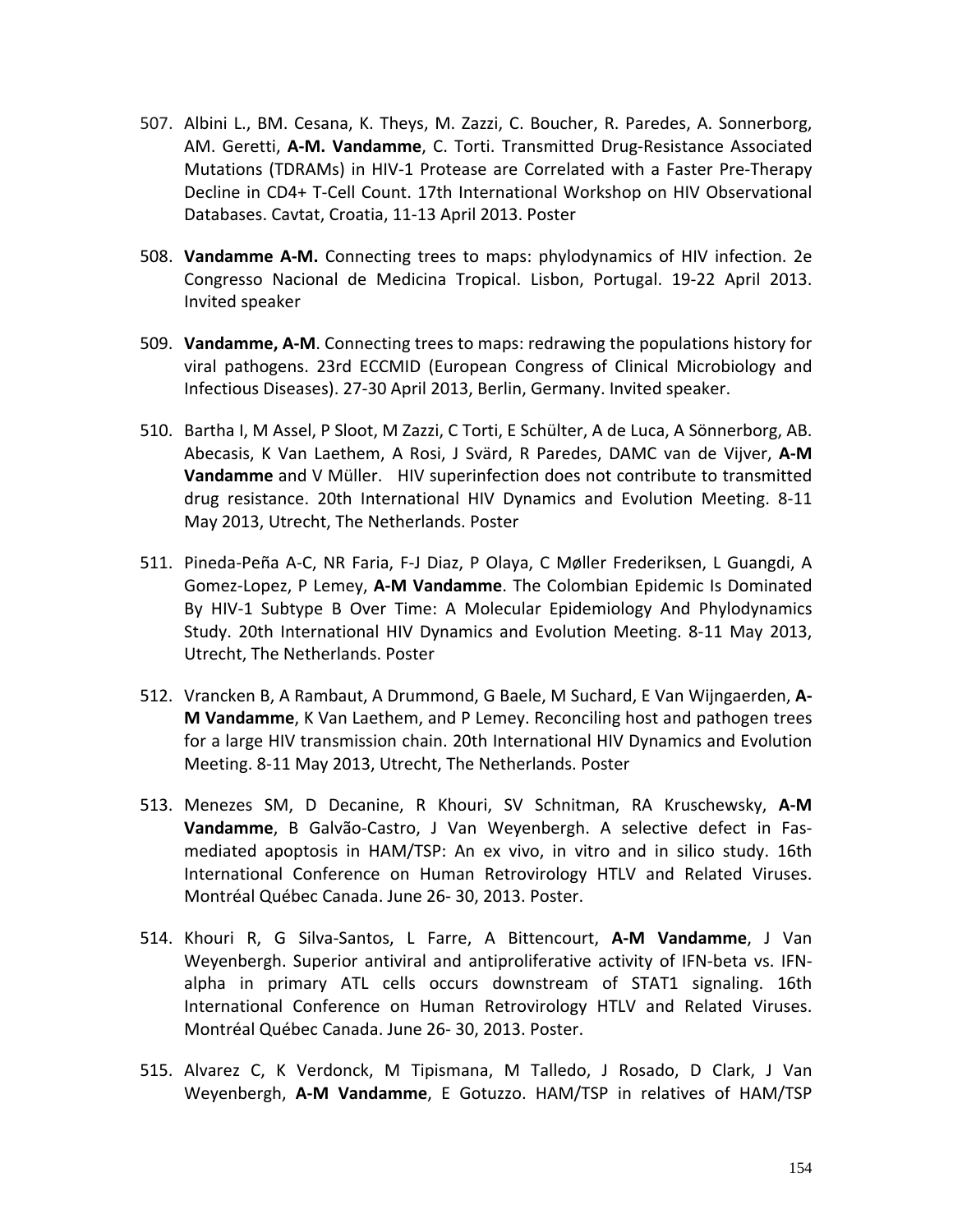cases and in relatives of asymptomatic HTLV-1 carriers. 16th International Conference on Human Retrovirology HTLV and Related Viruses. Montréal Québec Canada. June 26- 30, 2013. Poster.

- 516. **Vandamme AM**. Interpretação de resistência do HIV-1. 3rd Congresso Brasileiro sobre HIV-AIDS e Vírus Relacionados. Bahia, Brazil, 25-27 July 2013. Invited speaker.
- 517. Winand R, Eusébio M, Camacho RJ, **Vandamme A-M,** Abecasis AB. Development Of A Phylogenetic Framework For The Detection Of HIV-1 Drug Resistance Transmission Chains. 18th International Bioinformatics Workshop On Virus Evolution And Molecular Epidemiology. Gainesville, FL, US. 26-30 August 2013. Poster.
- 518. Stanojevic M, AMJ Wensing, D Paraskevis, J Vercauteren, K Theys, DAMC Van de Vijver, J Albert, B Asjö, C Balotta, D Beshkov, RJ Camacho, B Clotet, C De Gascun, A Griskevicius, Z Grossman, O Hamouda, A Horban, T Kolupajeva, K Korn, LG Kostrikis, C Kücherer, K Liitsola, M Linka, C Nielsen, D Otelea, R Paredes, M Poljak, E Puchhammer-Stöckl, J-C Schmit, A Sönnerborg, D Stanekova, D Struck, CAB Boucher, **A-M Vandamme** and AB Abecasis. Estimation of selective pressure exerted on HIV sequences from drug naïve patients. 18th International Bioinformatics Workshop On Virus Evolution And Molecular Epidemiology. Gainesville, FL, US. 26-30 August 2013. Poster
- 519. Eusébio M, Winand R, Camacho R, **Vandamme A-M**, Abecasis AB. HIV-1 drug resistance transmission chains in subtype B in Portugal. TasP summit 2013 - Controlling the HIV Epidemic with Antiretrovirals: From Consensus to Implementation. London, UK. 22-24 September 2013. Poster
- 520. **Vandamme A-M.** Phylogenomics of HIV. International Meeting on Microbial Epidemiological Markers (IMMEM-10). Paris, France. 2-5 October 2013. Invited speaker.
- 521. Li G, Verheyen G, Ramon J, Eusebio M, Theys K, **Vandamme A-M.** The HIV-1 gag and protease coevolution networks. 14th European AIDS Conference, Brussels, Belgium. Oct 16-19, 2013. Poster.
- 522. Li G, Verheyen G, Rhee SY, Voet A, Eusebio M, **Vandamme A-M,** Theys K. Functional conservation of HIV-1 gag: implications for rational drug design. 14th European AIDS Conference, Brussels, Belgium. Oct 16-19, 2013. Poster.
- 523. Eusebio M, Winand R, Pineda-Pena A, Li G, Camacho RJ, **Vandamme AM**, Abecasis AB. TDR levels and mutation patterns in Portugal differ significantly in HIV-1 subtype G compared to subtype B. 14th European AIDS Conference, Brussels, Belgium. Oct 16-19, 2013. Poster.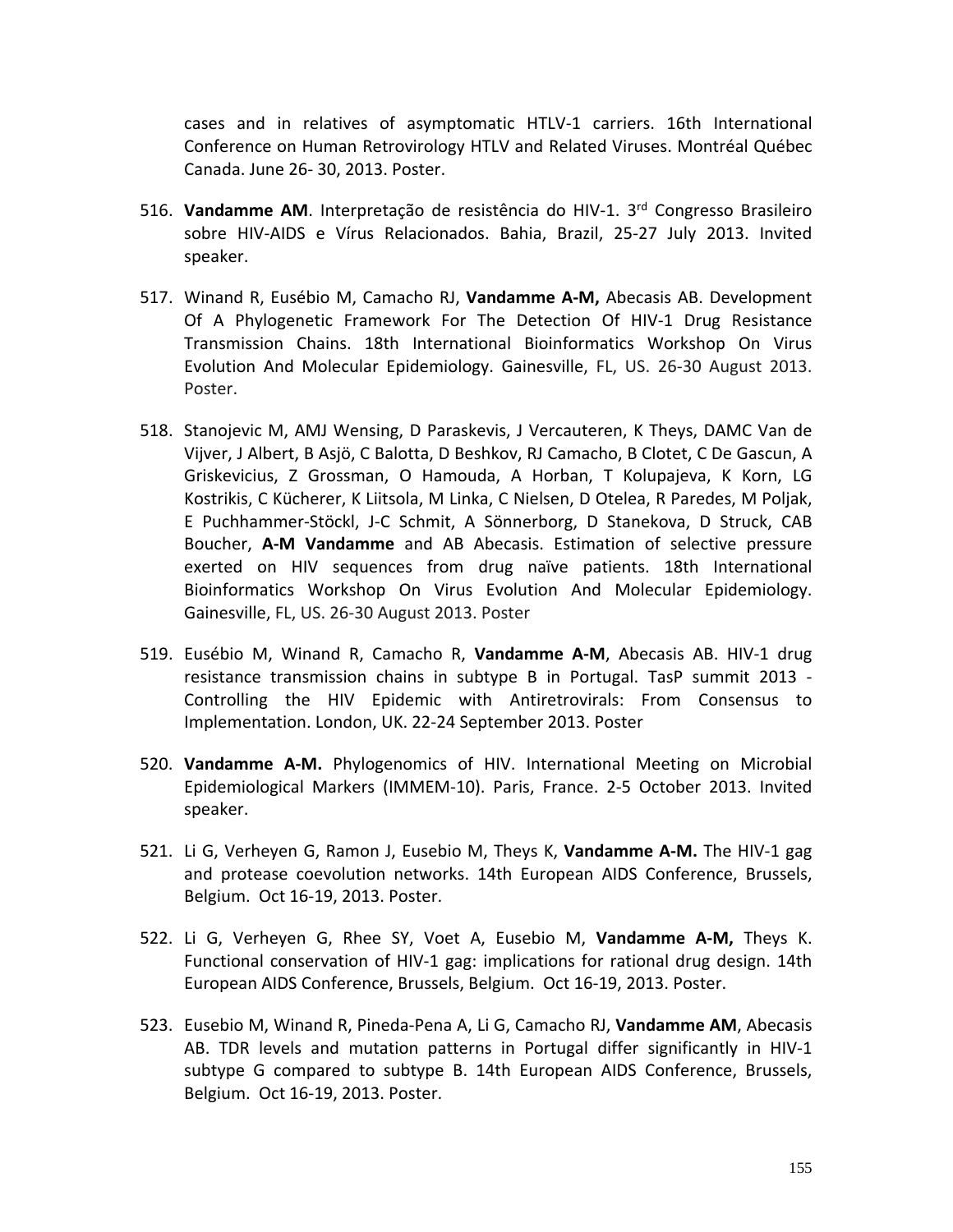- 524. Li G, Piamponsant S, Lemey P, **Vandamme AM,** Theys K. HIV genome-wide diversity and interactions: implications for vaccine and drug design. Infectious Disease Genomics and Global Health, Hinxton, Cambridge, UK. 16-18 October 2013. Oral
- 525. Boons E, Vanstreels E, Vercruysse T, Li G, Pannecouque C, Vandamme A-M, Daelemans D. Broad-spectrum anti-HIV activity of a llama single domain intrabody targeting Rev multimerization. BELVIR 2013: First meeting of the Belgian Society for Virology, Brussels, Belgium. 8 Nov 2013. Poster.
- 526. Pineda-Peña Andrea-Clemencia, Yoeri Schrooten, Lore Vinken, Fossie Ferreira, Guangdi Li , Nídia Sequeira Trovão, Ricardo Khouri, Inge Derdelinckx, Paul De Munter, Claudia Kücherer, Leondios G. Kostrikis, Claus Nielsen, Kirsi Littsola, Annemarie Wensing, Maja Stanojevic, Roger Paredes, Claudia Balotta, Jan Albert, Charles Boucher, Arley Gomez-Lopez, Eric Van Wijngaerden, Marc Van Ranst, Jurgen Vercauteren, Kristel Van Laethem, **Anne-Mieke Vandamme.** Predictors of HIV-1 transmitted drug resistance and transmission networks in the Leuven cohort. 12th European Meeting on HIV & Hepatitis: Treatment Strategies and Antiviral Drug Resistance. Barcelona, Spain. March 26-28, 2014. Reviews in Antiviral Therapy & Infectious Diseases – Volume 2: page 32, 2014. Poster.
- 527. Eusébio M., Winand R., Pineda-Peña A.-C., Li G., Gomes P., Camacho R.J., **Vandamme A.-M.**, Abecasis A.B. Transmission clusters of drug resistance in subtype B in Portugal. 12th European Meeting on HIV & Hepatitis: Treatment Strategies and Antiviral Drug Resistance. Barcelona, Spain. March 26-28, 2014. Reviews in Antiviral Therapy & Infectious Diseases – Volume 2: page 35, 2014. Poster.
- 528. Cuypers L., J. Snoeck, B. Vrancken, L. Kerremans, G. Vuagniaux, F. Nevens, **A.M. Vandamme**. Analysis of NGS data from heterogeneous HCV1b populations. 12th European Meeting on HIV & Hepatitis: Treatment Strategies and Antiviral Drug Resistance. Barcelona, Spain. March 26-28, 2014. Reviews in Antiviral Therapy & Infectious Diseases – Volume 2: page 52, 2014. Poster.
- 529. Lunar M.M., Abecasis A.B., **Vandamme A.M.,** Tomažič J, Vidmar L, Karner P, Vovko T.D., Pečavar B, Poljak M. The characteristics of the HIV-1 subtype B epidemic in Slovenia. 12th European Meeting on HIV & Hepatitis: Treatment Strategies and Antiviral Drug Resistance. Barcelona, Spain. March 26-28, 2014. Reviews in Antiviral Therapy & Infectious Diseases – Volume 2: page 19, 2014. Poster.
- 530. Abecasis AB, Bártolo I, **Vandamme AM**, Azevedo-Pereira JM and Taveira N. HIV-1 transmission chains in a court case: use of clonal sequences to test direction and timing of transmission. 12th European Meeting on HIV & Hepatitis: Treatment Strategies and Antiviral Drug Resistance. Barcelona, Spain. March 26-28, 2014. Reviews in Antiviral Therapy & Infectious Diseases – Volume 2: page 4, 2014. Oral.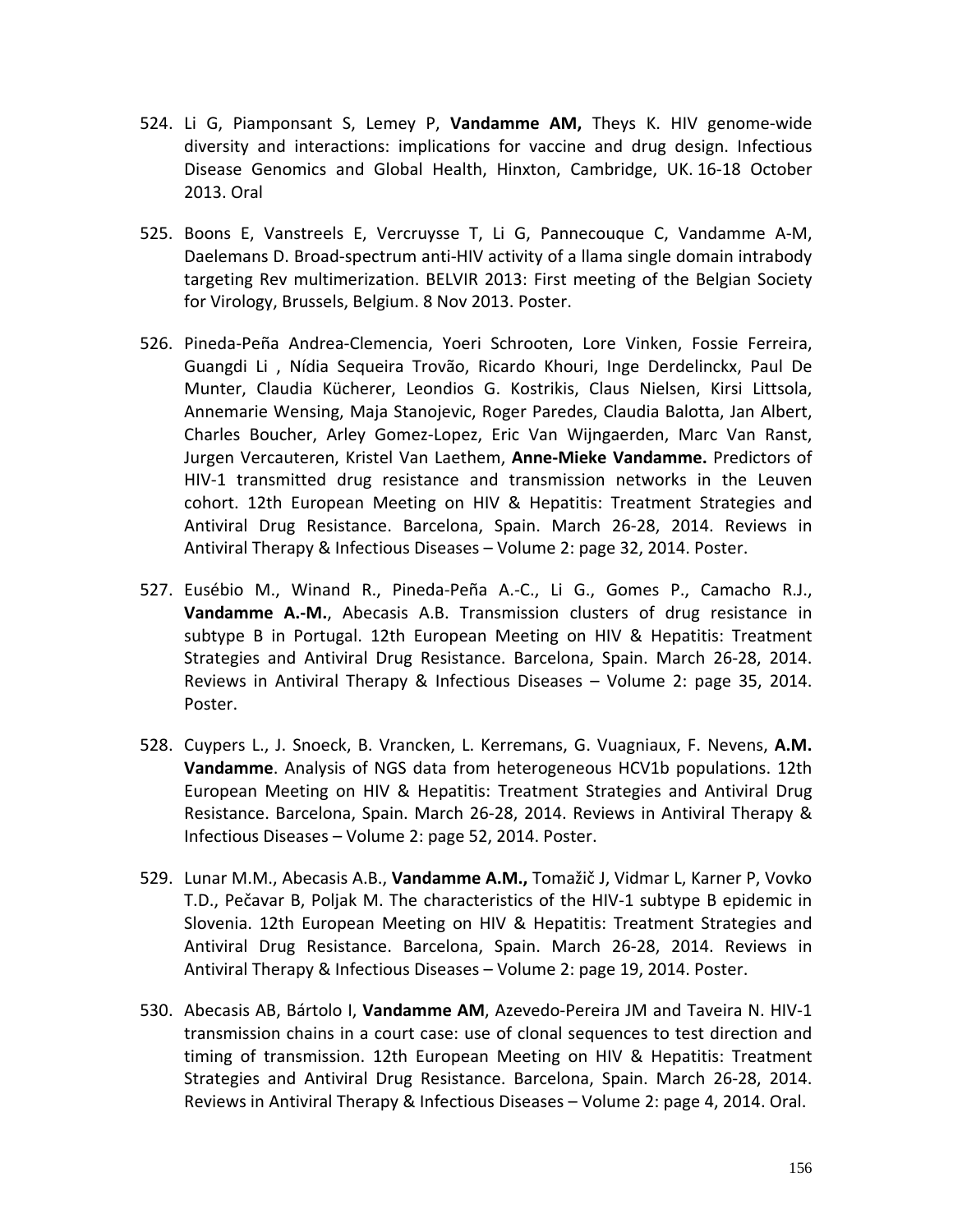- 531. Hofstra M., N. Sauvageot, J. Albert, I. Alexiev, F. Garcia, D. Struck, D. Van de Vijver, B. Asjo, C. Balotta, D. Beshkov, R. Camacho, S. Coughlan, A. Griskevicius, O. Hamouda, A. Horban, T. Kolupajeva, L. Kostrikis, C. Kücherer, K. Liitsola, M. Linka, O. Mor, C. Nielsen, D. Otelea, D. Paraskevis, R. Paredes, G. Parruti, M. Poljak, E. Puchhammer-Stöckl, A. Sönnerborg, D. Staneková, M. Stanojevic, **A.-M. Vandamme**, S. Zidovec Lepej, C.A.B. Boucher, J.C. Schmit, A.M.J. Wensing, on behalf of the SPREAD program. Prevalence of resistance mutations associated with decreased susceptibility to rilpivirine in antiretroviral naïve patients from Europe. 12th European Meeting on HIV & Hepatitis: Treatment Strategies and Antiviral Drug Resistance. Barcelona, Spain. March 26-28, 2014. Reviews in Antiviral Therapy & Infectious Diseases – Volume 2: page 6, 2014. Oral.
- 532. Casadellà M., P. Ham, A. van Kessel, M. Noguera-Julian, C. Pou, F. Garcia, D. Struck, I. Alexiev, B. Åsjö, L. Kostrikis, C. Kücherer, K. Liitsola, M. Linka, C. Nielsen, D. Otelea, D. Paraskevis, M. Poljak, E. Puchhammer-Stöckl, D. Staneková, M. Stanojevic, **A.-M. Vandamme**, S. Zidovec Lepej, B. Clotet, C. Boucher, R. Paredes, A. Wensing on behalf of the SPREAD programme. Primary Resistance to Integrase Strand-Transfer Inhibitors in Europe. 12th European Meeting on HIV & Hepatitis: Treatment Strategies and Antiviral Drug Resistance. Barcelona, Spain. March 26- 28, 2014. Reviews in Antiviral Therapy & Infectious Diseases – Volume 2: page 46, 2014. Poster.
- 533. Sousa João Dinis de, **Vandamme Anne-Mieke** and Müller Viktor. Syphilis and chancroid as novel factors potentially driving HIV emergence. From emerging to pandemic viruses: Interplay between host ecology and viral evolution *–* Conférences Jacques Monod –Centre National de la RechercheScientifique–April 2-6, 2014, Roscoff, France. Poster.
- 534. Menezes SM, George Soares, Ricardo Khouri, Daniele Decanine, Gilvaneia Silva Santos, Saul Velloso Schnitman, Ramon Kruschewsky, Giovanni López, Carolina Alvarez, Michael Talledo, Eduardo Gotuzzo, David Brassat, Roland Liblau, **A-M Vandamme**, Bernardo Galvão-Castro, Johan Van Weyenbergh. Monocyte expression of CD86 and CD95 correlates to disease progression in HAM/TSP despite a decrease in total monocytes. Hern in Rome. A Translational Approach. Rome, Italy. June 2-4, 2014. Oral
- 535. Dierckx T, Ricardo Khouri, Soraya Maria Menezes, Bram Vrancken, Christophe Pannecouque, Achiléa Bittencourt, Lourdes Farré, Bernardo Galvão-Castro, **A-M Vandamme**, Johan Van Weyenbergh. Differentiating between host transcriptomic response to type I IFNS in HTLV-1-infected cell lines. Hern in Rome. A Translational Approach. Rome, Italy. June 2-4, 2014. Oral
- 536. I. Mamais, J. Albert, K. Angelis, G. Magiorkinis, A. Hatzakis, O. Hamouda, D. Struck, J. Vercauteren, A.M.J. Wensing, I. Alexiev, B. Åsjö, C. Balotta, R.J. Camacho, S. Coughlan, A. Griskevicius, Z. Grossman, A. Horban, L.G. Kostrikis, S.J. Lepej, K.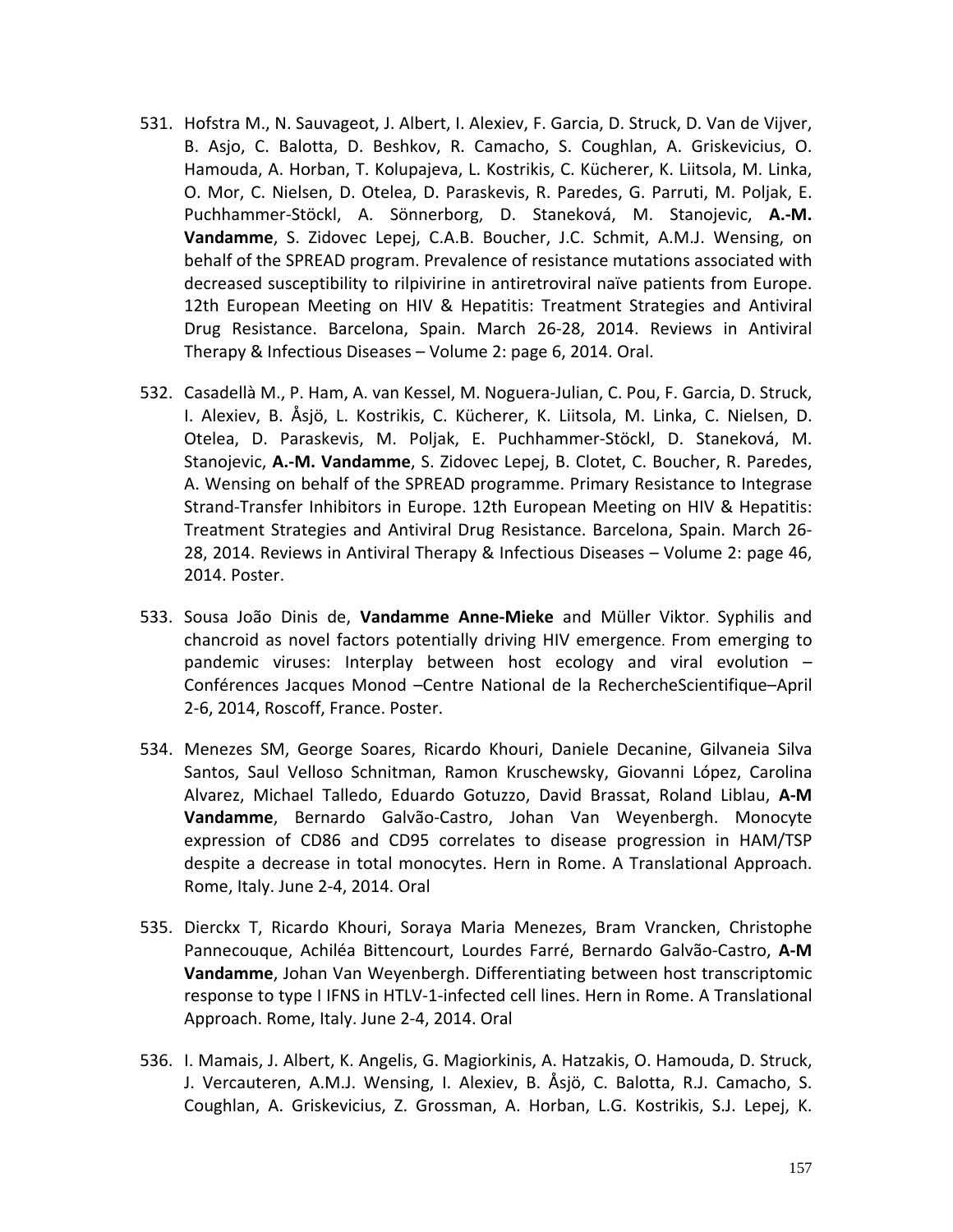Liitsola, M. Linka, C. Nielsen, D. Otelea, R. Paredes, M. Poljak, E. Puchhammer-Stöckl, J.C. Schmit, A. Sönnerborg, D. Staneková, M. Stanojevic, C.A.B. Boucher, **A.- M. Vandamme**, D. Paraskevis. The global spread of HIV-1 CRF01\_AE epidemic: a phylogeographic analysis. 20th International AIDS Conference. Melbourne, Australia. July 22-25, 2014. Poster

- 537. **Vandamme A.-M.** Molecular epidemiology as a forensic technique for HIV and HCV transmission investigation. 19th International Bioinformatics Workshop On Virus Evolution And Molecular Epidemiology. Rome, Italy. September 7-12, 2014. Invited speaker
- 538. Winand R., Eusébio M., Li G., Gomes P., Camacho R.J., Aerts J., **Vandamme A.-M**., Abecasis A.B. Transmissibility of HIV-1 subtype B Drug Resistance Mutations: A Phylogenetic Framework. 19th International Bioinformatics Workshop On Virus Evolution And Molecular Epidemiology. Rome, Italy. September 7-12, 2014. Poster.
- 539. Cuypers L., Snoeck J., Vrancken B., Kerremans L., Vuagniaux G., Nevens F., **Vandamme A.-M**.. Evaluation of software to map NGS reads from heterogeneous HCV1b populations. 19th International Bioinformatics Workshop On Virus Evolution And Molecular Epidemiology. Rome, Italy. September 7-12, 2014. Poster.
- 540. Libin P., **Vandamme A.-M**. PhyloGeoTool: a tool to visualize large phylogenies in their geospatial context. 19th International Bioinformatics Workshop On Virus Evolution And Molecular Epidemiology. Rome, Italy. September 7-12, 2014. Poster.
- 541. Kouri V; Yoan Alemán; Lissette Pérez; Jorge Pérez; Carlos Fonseca; Consuelo Correa; Carlos Aragonés; Jorge Campos; Delmis Álvarez; Yoeri Schrooten; Lore Vinken; Celia Limia; Yudira Soto; **Anne-Mieke Vandamme** and Kristel Van Laethem. High frequency of antiviral drug resistance and non-B subtypes in HIV-1 patients failing antiviral therapy in Cuba. International Congress of Drug Therapy in HIV Infection 2–6 November 2014, Glasgow, UK. Poster.
- 542. **Vandamme A.-M.** HIV transmission chain investigation, a multidisciplinary approach. 3rd BREACH Symposium. Brussels, Belgium. November 21-22, 2014. Invited speaker.
- 543. Pineda-Peña Andrea-Clemencia, Yoeri Schrooten, Lore Vinken, Fossie Ferreira, Guangdi Li , Nídia Sequeira Trovão, Ricardo Khouri, Inge Derdelinckx, Paul De Munter, Claudia Kücherer, Leondios G. Kostrikis, Claus Nielsen, Kirsi Littsola, Annemarie Wensing, Maja Stanojevic, Roger Paredes, Claudia Balotta, Jan Albert, Charles Boucher, Arley Gomez-Lopez, Eric Van Wijngaerden, Marc Van Ranst, Jurgen Vercauteren, Kristel Van Laethem, **Anne-Mieke Vandamme.** Predictors of